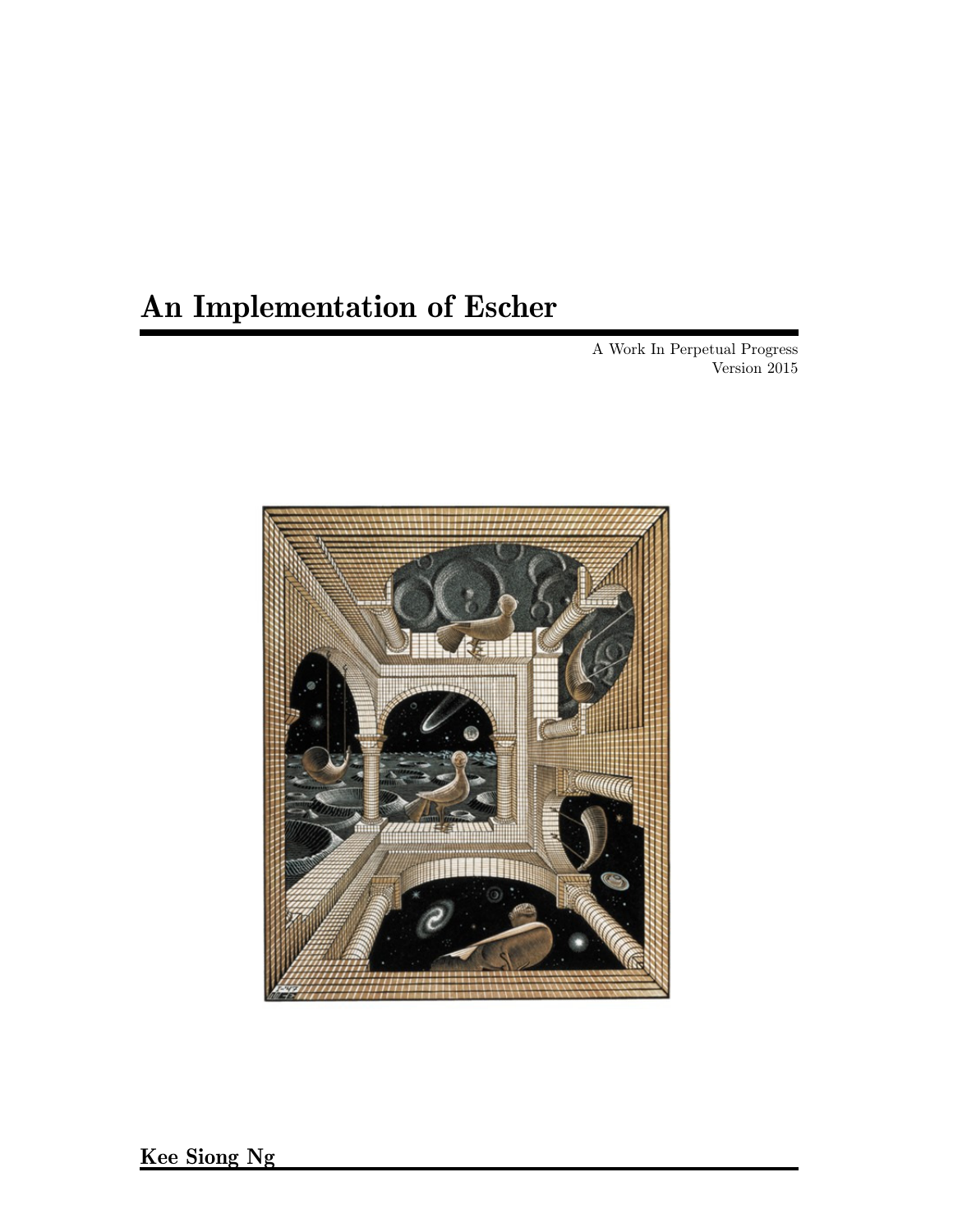# **Contents**

| $\mathbf{1}$ |     | Introduction                                                                                                   | $\mathbf{1}$   |
|--------------|-----|----------------------------------------------------------------------------------------------------------------|----------------|
|              | 1.1 |                                                                                                                | $\mathbf{1}$   |
|              | 1.2 |                                                                                                                | 3              |
|              | 1.3 |                                                                                                                | $\overline{4}$ |
|              | 1.4 | Installing Escher (Albert Leither Albert Leither Leither Albert Leither Leither Albert Leither Leither Leither | $\overline{5}$ |
|              | 1.5 |                                                                                                                | $\overline{5}$ |
|              | 1.6 |                                                                                                                | $\overline{5}$ |
|              | 1.7 |                                                                                                                | $\overline{5}$ |
| $\mathbf{2}$ |     | Types and Terms                                                                                                | 8              |
|              | 2.1 | <b>Types</b>                                                                                                   | 8              |
|              |     | 2.1.1                                                                                                          | 17             |
|              |     | 2.1.2<br>Type Checking $\ldots \ldots \ldots \ldots \ldots \ldots \ldots \ldots \ldots \ldots \ldots$          | 22             |
|              | 2.2 | <b>Terms</b>                                                                                                   | 28             |
|              |     | 2.2.1                                                                                                          | 28             |
|              |     | 2.2.2                                                                                                          | 39             |
|              |     | 2.2.3                                                                                                          | 43             |
|              |     | 2.2.4                                                                                                          | 44             |
|              |     | 2.2.5                                                                                                          | 49             |
|              |     | 2.2.6                                                                                                          | 51             |
|              |     | 2.2.7                                                                                                          | 55             |
| 3            |     | <b>Equational Reasoning</b>                                                                                    | 61             |
|              | 3.1 |                                                                                                                | 61             |
|              |     | 3.1.1                                                                                                          | 61             |
|              |     | Computing and Reducing Candidate Redexes<br>3.1.2                                                              | 81             |
|              |     | 3.1.3<br>Pattern Matching                                                                                      | 94             |
|              | 3.2 |                                                                                                                | $105\,$        |
|              |     | 3.2.1                                                                                                          | 105            |
|              |     | 3.2.2                                                                                                          | 107            |
|              |     | 4 Parsing                                                                                                      | 114            |
|              |     |                                                                                                                |                |
|              | 4.1 |                                                                                                                |                |
|              |     | 4.1.1                                                                                                          | 115            |
|              |     | 4.1.2                                                                                                          | 119            |
|              |     | 4.1.3                                                                                                          | 136            |
| 5.           |     | <b>Global Data Structures</b>                                                                                  | 138            |
|              | 5.1 |                                                                                                                | 164            |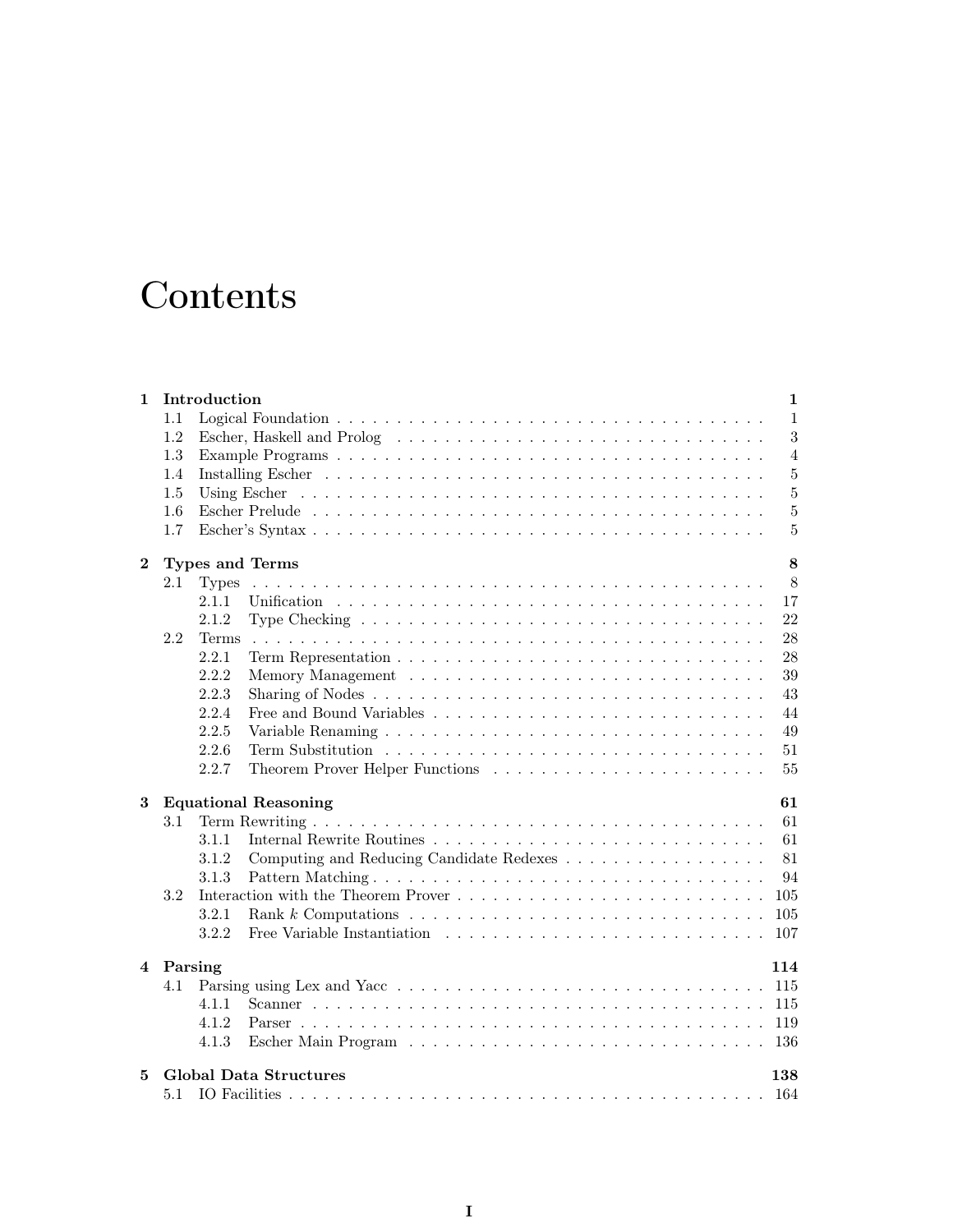| 6 System Modules               | 167 |
|--------------------------------|-----|
|                                |     |
|                                |     |
|                                |     |
| 7 Programming in Escher        | 181 |
| 8 A Listing of the Code Chunks | 190 |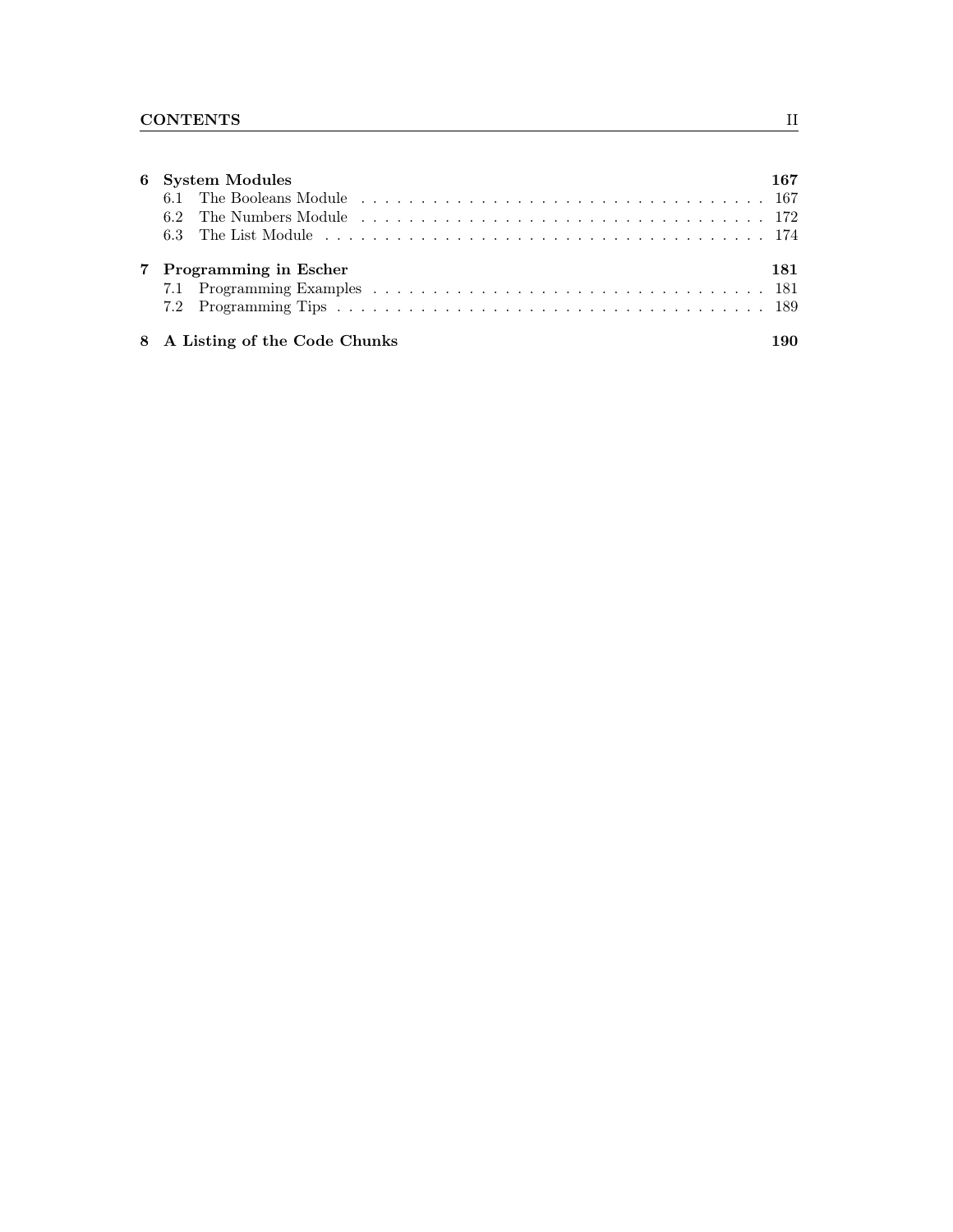# Chapter 1 Introduction

Escher is a functional logic programming language first introduced in [Llo95] and [Llo99]. It was designed with the intention to provide in a simple computational mechanism the best features of functional and logic programming. The basic approach taken in the desgin of Escher is simple: start from Haskell and add logic programming facilities. (There are other approaches one can take in the design of functional logic programming languages; see, for example, [NM98] and [Han94].)

To understand Escher, we need to understand two things. The first is the form of a valid Escher program. The second is the underlying computational mechanism of the language. These are covered in §1.1, which is essentially a summary of [Llo03, Chap. 5]. In §1.2 the relationships between Escher, Haskell and Prolog are clarified. We give some example Escher programs in §1.3.

# 1.1 Logical Foundation

The logic underlying Escher is a polymorphically typed higher-order logic. The terms of the logic are the terms of the typed  $\lambda$ -calculus, formed in the usual way by application, abstraction, and tupling from the set of constants and a set of variables. An Escher program is a theory in the logic in which each formula is a particular kind of equation, namely, a statement.

**Definition 1.1.1.** A statement is a term of the form  $h = b$ , where h has the form  $f_1, \ldots, f_n$ .  $n \geq 0$ , for some function f, each free variable in h occurs exactly once in h, and b is type-weaker than h.

The term  $h$  is called the *head* and the term  $b$  is called the *body* of the statement. The statement is said to be about f.

For our purpose here, we say a term  $s : \sigma$  is type weaker than a term  $t : \tau$  if there exists a type substitution  $\gamma$  such that  $\tau = \sigma \gamma$  and every free variable in s is a free variable in t. The type weaker condition stipulates that the body of a statement cannot contain free variables not already occurring in the head of the statement.

**Definition 1.1.2.** The definition of a function f is the collection of all statements about f, together with the signature for f.

Definition 1.1.3. An *Escher program* is a collection of definitions.

Example 1.1.4. Here are two Escher programs for performing list concatenations.

 $concat_1 : List\ a \rightarrow List\ a \rightarrow List\ a$ concat<sub>1</sub>  $\parallel$  x = x concat<sub>1</sub> (# x y)  $z = (\# x \ (concat_1 \ y \ z))$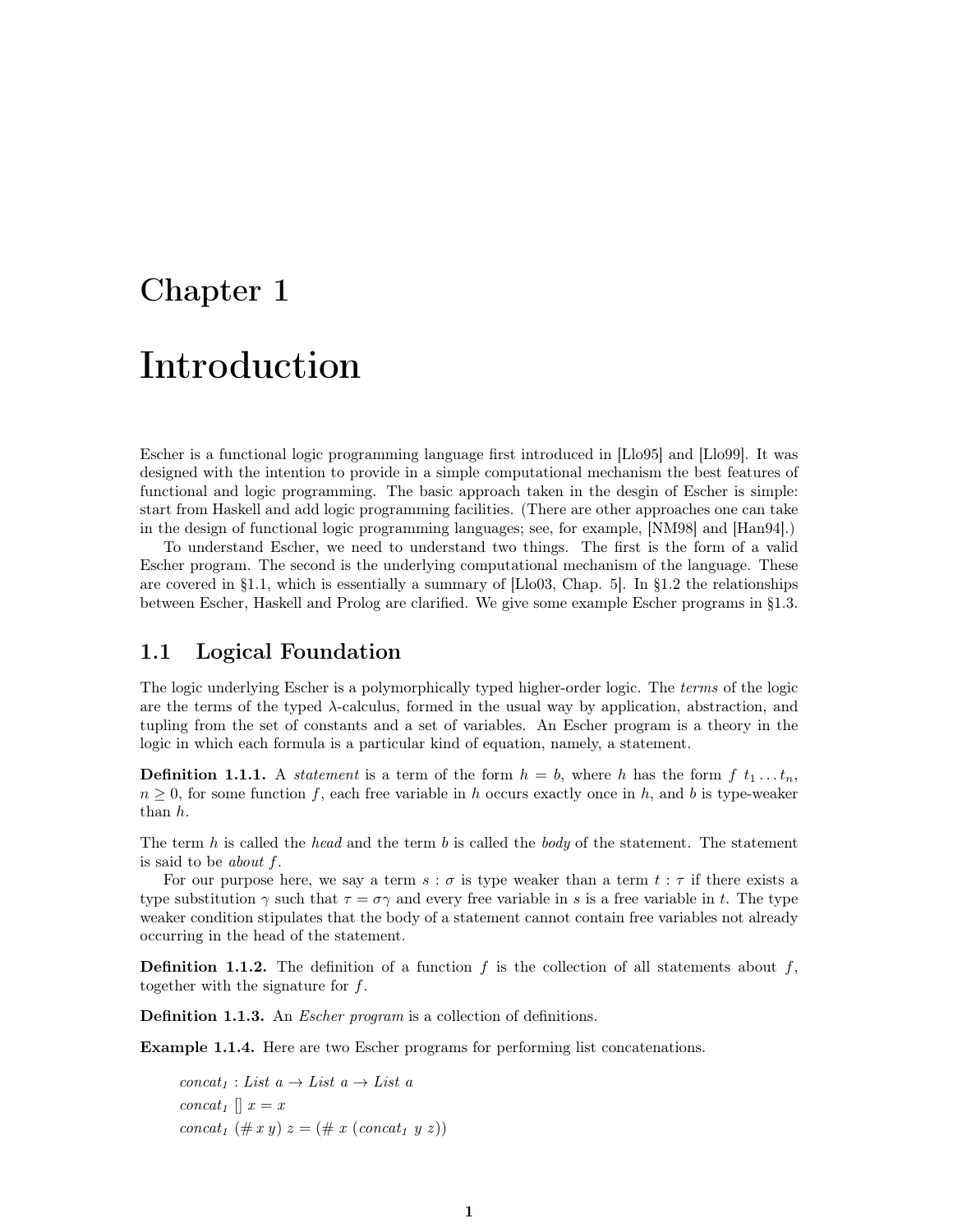$$
concat_2 : List \ a \times List \ a \times List \ a \rightarrow \Omega
$$
  
\n
$$
concat_2 \ (u, v, w) = (u = [] \ \land \ v = w) \ \lor
$$
  
\n
$$
\exists r. \exists x. \exists y. (u = (\# rx) \ \land \ w = (\# ry) \ \land \ concat_2 \ (x, v, y))
$$

The first is written in the functional programming style. (It is in fact a valid Haskell program.) The second is written in the relational or logic programming style. The term concat<sub>2</sub>  $(x, y, z)$ evaluates to  $\top$  iff z is a concatenation of x and y. We will look at *concat*<sub>2</sub> in more details to see how logic programming is supported in Escher shortly.

**Definition 1.1.5.** A redex of a term t is a subterm of t that is  $\alpha$ -equivalent to an instance of the head of a statement.

Recall that two terms are  $\alpha$ -equivalent iff they differ only in the names of bound variables. A subterm s of t is a redex if we can find a statement  $h = b$  and a term substitution  $\theta$  mapping variables to terms such that  $h\theta$  is  $\alpha$ -equivalent to s.

A redex is outermost if it is not a proper subterm of another redex. Two outermost redexes are by definition disjoint. We are interested primarily in outermost redexes because we want the evaluation strategy to be lazy.

Given an Escher program and a term  $t$ , a redex selection rule  $S$  maps  $t$  to a subset of the set of outermost redexes in t. A standard redex selection rule is the leftmost selection rule  $S_L$ . Given a term t, the rule  $S_L$  picks out the (single) leftmost outermost redex in t. This is the selection rule implemented in the current Escher interpreter.

**Definition 1.1.6.** A term s is obtained from a term t by a *computation step* using the selection rule S if the following conditions are satisfied.

- 1.  $S(t) = \{r_i\}$  is non-empty.
- 2. For each i, the redex  $r_i$  is  $\alpha$ -equivalent to an instance  $h_i \theta_i$  of the head of a statement  $h_i = b_i$ for some term substitution  $\theta_i$ .
- 3. s is the term obtained from t by replacing each redex  $r_i$  by  $b_i\theta_i$ .

**Definition 1.1.7.** A computation from a term t is a sequence  $\{t_i\}_{i=1}^n$  of terms where  $t = t_1$  and  $t_{i+1}$  is obtained from  $t_i$  by a computation step. The term  $t_1$  is called the goal of the computation and  $t_n$  is called the *answer*.

As is standard in typed declarative languages, run-time type checking is not necessary in Escher. The fact that the body of every statement is type weaker than its head and that every free variable in the head of a statement occurs exactly once ensures that every computation step produces a new term that is well typed.

Central to Escher are some basic functions defined in the booleans module. These functions, together with the term rewriting mechanism described above, provide logic programming facilities in the functional programming setting. I list here some of these boolean functions.

$$
\top \wedge x = x \tag{1.1}
$$

$$
\perp \wedge x = \perp \tag{1.2}
$$

$$
\exists x \perp = \perp \tag{1.3}
$$

$$
\mathbf{u} \wedge \exists x. \mathbf{v} = \exists x. (\mathbf{u} \wedge \mathbf{v}) \tag{1.4}
$$

$$
\exists x_1. \exists x_2. \cdots. \exists x_n. (\mathbf{x} \land (x_1 = \mathbf{u}) \land \mathbf{y}) = \exists x_2. \cdots. \exists x_n. (\mathbf{x} \{x_1/\mathbf{u}\} \land \mathbf{y} \{x_1/\mathbf{u}\})
$$
(1.5)

$$
\forall x. (\bot \to \mathbf{u}) = \top \tag{1.6}
$$

$$
\forall x_1. \forall x_2. \cdots. \forall x_n. (\mathbf{x} \land (x_1 = \mathbf{u}) \land \mathbf{y} \to \mathbf{v}) =
$$
  

$$
\forall x_2. \cdots. \forall x_n. (\mathbf{x} \{x_1/\mathbf{u}\} \land \mathbf{y} \{x_1/\mathbf{u}\} \to \mathbf{v} \{x_1/\mathbf{u}\})
$$
(1.7)

Most of these equations are fairly straightforward. One thing is worth noting though. Variables typeset in bold above are actually syntactical variables. So an equation like (1.4) actually stands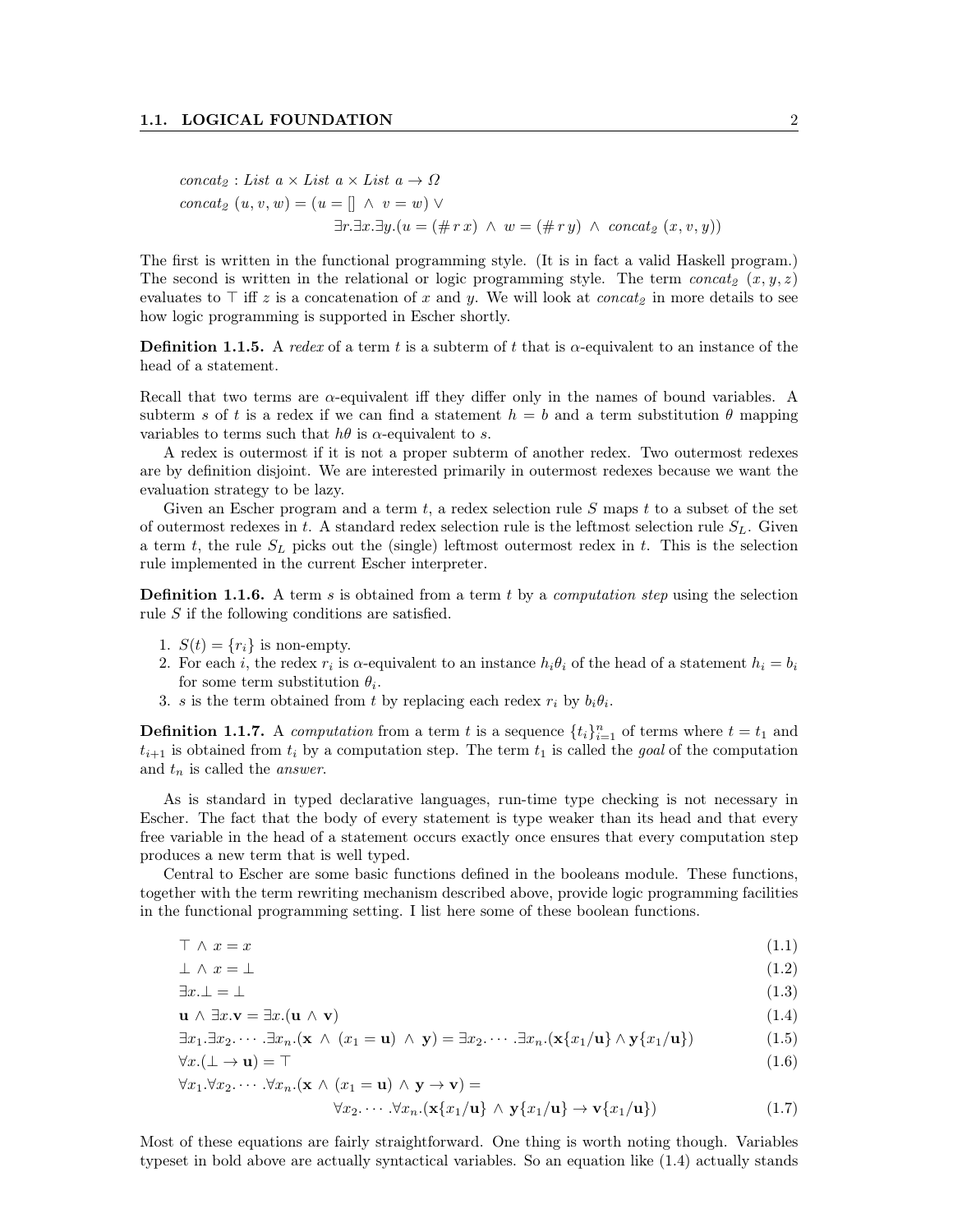for a (possibly infinite) collection of Escher statements with  $\bf{u}$  and  $\bf{v}$  instantiated to all possible terms of type boolean. The use of syntactical variables usually come with side conditions. For example, for  $(1.4)$  to be applicable, the syntactical variable **u** must not contain a free occurrence of x. Similarly,  $x_1$  must not occur free in **u** for  $(1.5)$  and  $(1.7)$  to work.

**Example 1.1.8.** The following is an example Escher computation using the  $S_L$  redex selection rule. The redex selected at each time step is highlighted. Note how Equation (1.5) given above is used to remove the existential quantifiers.

$$
\frac{\text{concat}_2([1],[2],w)}{([1]=[] \land [2]=w) \lor \exists r.\exists x.\exists y.([1]=(\#r x) \land w=(\#r y) \land \text{concat}_2(x,[2],y))}
$$
\n
$$
= \frac{(\bot \land [2]=w) \lor \exists r.\exists x.\exists y.([1]=(\#r x) \land w=(\#r y) \land \text{concat}_2(x,[2],y))}{\bot \lor \exists r.\exists x.\exists y.([1]=(\#r x) \land w=(\#r y) \land \text{concat}_2(x,[2],y))}
$$
\n
$$
= \frac{\bot \lor \exists r.\exists x.\exists y.([1]=(\#r x) \land w=(\#r y) \land \text{concat}_2(x,[2],y))}{\exists r.\exists x.\exists y.([1]=(\#r x) \land w=(\#r y) \land \text{concat}_2(x,[2],y))}
$$
\n
$$
= \frac{\exists r.\exists x.\exists y.(r=1 \land x=[\land w=(\#r y) \land \text{concat}_2(x,[2],y))}{\exists x.\exists y.(x=[\land w=(\#1 y) \land \text{concat}_2((],2],y))}
$$
\n
$$
= \exists y.(w=(\#1 y) \land \text{concat}_2((],2],y))
$$
\n
$$
\therefore
$$
\n
$$
= \frac{\exists y.(w=(\#1 y) \land y=[2])}{w=[1,2])}
$$

**Example 1.1.9.** Given the goal concat<sub>2</sub>  $(x, y, [1, 2])$ , Escher will return with the following answer

$$
(x = [] \land y = [1, 2]) \lor (x = [1] \land y = [2]) \lor (x = [1, 2] \land y = []),
$$

which is computed using the same mechanism described in the previous example.

## 1.2 Escher, Haskell and Prolog

We first explore the relationship between Escher and Haskell. At the logic level, every Haskell program is an Escher program and every Escher program is a (syntactically-correct) Haskell program which may not compile. In that sense, Escher is a superset of Haskell. The difference between Escher and Haskell comes down to the following two points.

- Haskell allows pattern matching only on data constructors. Escher extends this by allowing pattern matching on function symbols as well as data constructors. Examples of equations that Haskell cannot handle but Escher can are those in the booleans module given earlier.
- The second thing that Escher can do but Haskell can't is reduction of terms inside lambda abstractions. This mechanism allows Escher to handle sets (and similar data types) in a natural and intensional way. This is usually achieved with the use of syntactical variables.

The extra expressiveness afforded by Escher comes with a price tag, however. Some common optimisation techniques developed for efficient compilation of Haskell code (see [Pey87]) cannot be used in the implementation of Escher. In other words, efficiency is at present still a non-trivial issue for Escher.

We next explore the relationship between Escher and Prolog. Perhaps suprisingly, there is actually a significant overlap between the two languages. In fact, any Prolog program defined without using cuts can be mechanically translated into Escher via Clark's completion algorithm [Cla78]. For example, the Escher program  $concat_2$  given earlier is just the completion of the following Prolog definition.

```
concat_2 ([], L, L).
concat<sub>2</sub> ([X|L1], L2, [X|L3]) ← concat<sub>2</sub> (L1, L2, L3).
```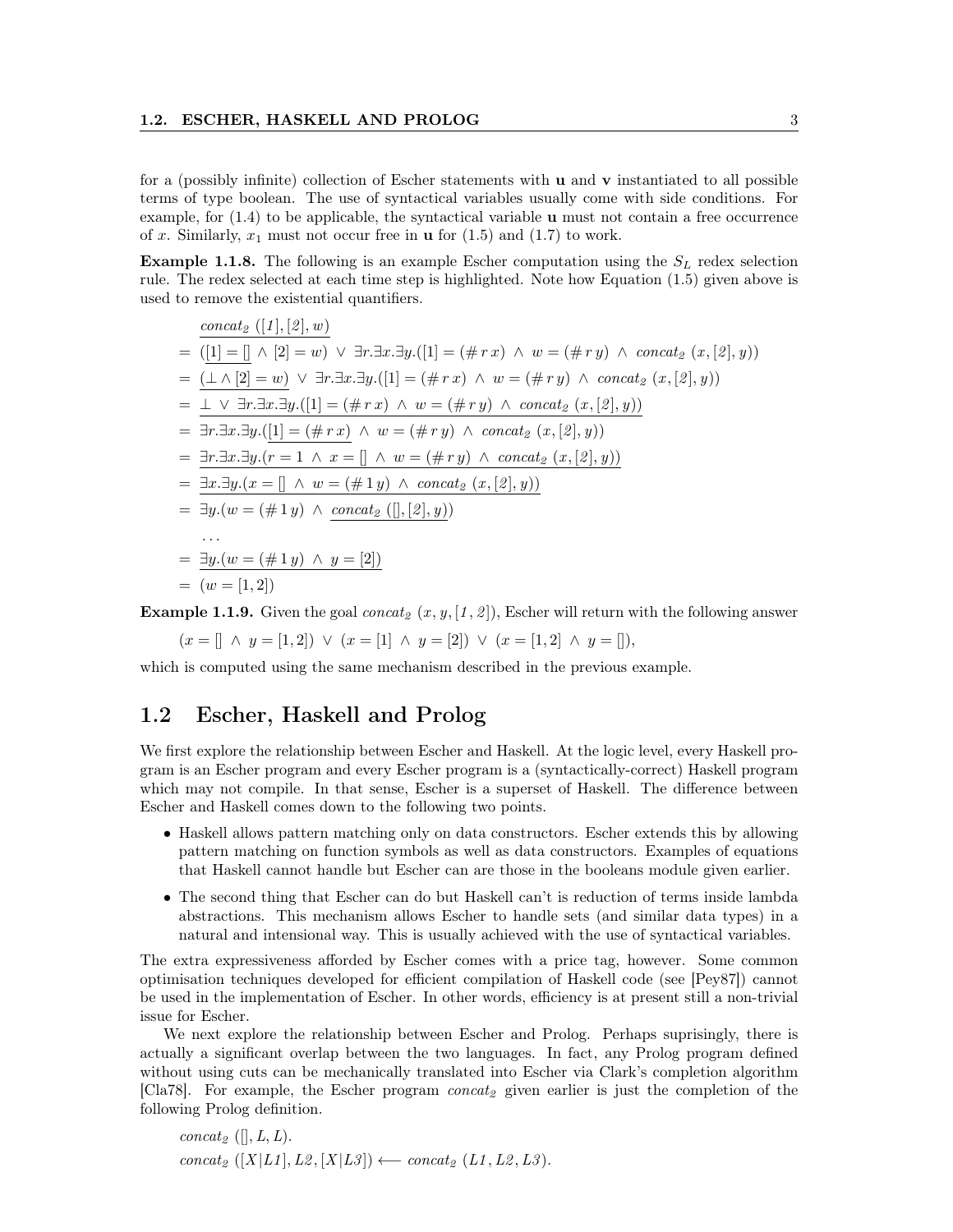Procedurally, there is a difference between Escher and Prolog in that Prolog computes alternative answers one at a time via backtrackking whereas Escher returns all alternative answers in a disjunction (a set). This point is illustrated in Example 1.1.9 above.

# 1.3 Example Programs

I end this short introduction with some example Escher programs. The aim here is to showcase the different styles of declarative programming supported by Escher. An Escher interpreter is available for download as a separate program from  $http://rsise.anu.edu.au/~kee.$ 

Example 1.3.1. Here is how quick sort can be written in Escher. This is just a vanilla Haskell program that doesn't make use of special logic programming facilities in Escher.

 $qsort$ : List  $a \rightarrow List a$ qsort  $\Vert = \Vert$ qsort  $(\# x y) = concat_1$  (qsort (filter  $(\leq x) y)$ )  $(\# x$  (qsort (filter  $(> x) y)$ ))  $filter: (a \rightarrow \Omega) \rightarrow List \ a \rightarrow List \ a$ filter  $p \parallel = \parallel$ filter  $p$  (# x y) = if (p x) then (# x (filter p y) else (filter p y)

Example 1.3.2. The following is an example of an Escher program for computing permutations of lists. The function permute returns true iff the two input arguments are permutations of each other. The function *delete* is a subsidiary function of *permute* that returns true iff the third argument is the result of removing the first argument from the second argument.

$$
permute: (List a) \times (List a) \to \Omega
$$
\n
$$
permute ([], x) = (x = [])
$$
\n
$$
permute ((# x y), w) = \exists u. \exists v. \exists z. (w = (\# u v) \land delete (u, (\# x y), z) \land permute (z, v))
$$
\n
$$
delete : a \times (List a) \times (List a) \to \Omega
$$
\n
$$
delete(x, [, y) = \bot
$$
\n
$$
delete(x, (\# y z), w) = (x = y \land w = z) \lor \exists v. (w = (\# y v) \land delete (x, z, v))
$$

Given permute  $([1, 2, 3], [2, 1, 3])$ , Escher will return  $\top$ . Given permute  $([1, 2, 2], x)$ , Escher will return the answer

$$
x = [1, 2, 3] \lor x = [1, 3, 2] \lor x = [2, 1, 3] \lor x = [2, 3, 1] \lor x = [3, 1, 2] \lor x = [3, 2, 1].
$$

Example 1.3.3. Here are some standard functions defined on sets.

```
union : (a \to \Omega) \to (a \to \Omega) \to (a \to \Omega)union s t = \lambda x . ((s x) \vee (t x))intersect:(a\rightarrow \Omega)\rightarrow (a\rightarrow \Omega)\rightarrow (a\rightarrow \Omega)intersect s t = \lambda x . ((s x) \wedge (t x))minus: (a \rightarrow \Omega) \rightarrow (a \rightarrow \Omega) \rightarrow (a \rightarrow \Omega)minus s t = \lambda x . ((s x) \wedge \neg (t x))subset : (a \rightarrow \Omega) \rightarrow (a \rightarrow \Omega) \rightarrow \Omegasubset s t = \forall x . ((s x) \rightarrow (t x))
```
Similar functions for multisets can be just as easily defined.

Chapter 7 contains more programming examples.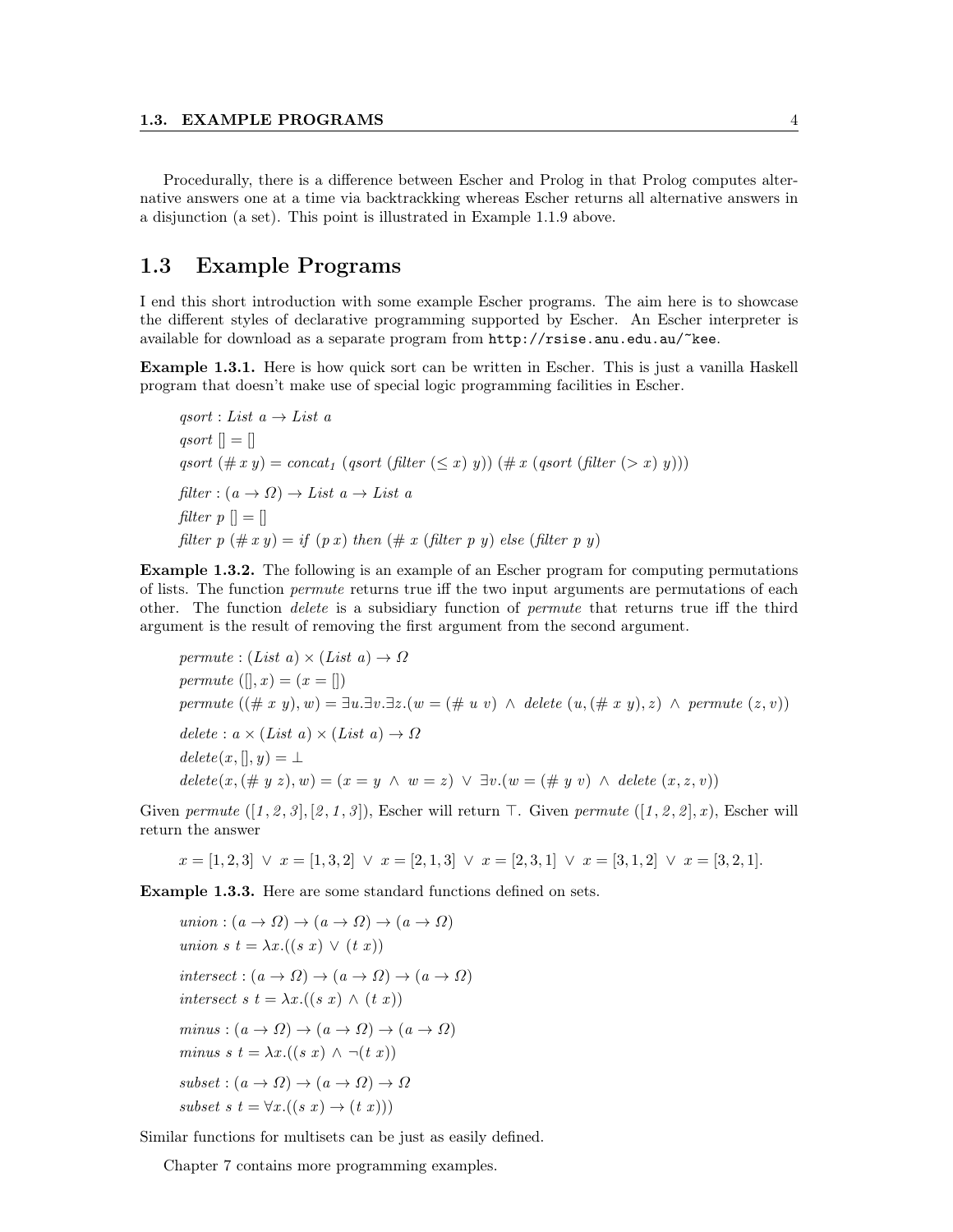## 1.4 Installing Escher

The source code for Escher is available for download from http://rsise.anu.edu.au/~kee/. The file README.1ST contains installation instructions.

# 1.5 Using Escher

The following shows a simple session with Escher.

```
> escher -i
prompt> import booleans.es ;
 Reading booleans.es...done
prompt> import numbers.es ;
prompt> : (add 37.4 4.6) ;
  Query: ((add 37.4) 4.6)
 Answer: 42 ;
prompt> import lists.es ;
prompt> type ListInt = (List Int) ;
prompt> myg : ListInt -> Bool ;
prompt> (myg []) = False ;
prompt> (myg (# x y)) = True ;prompt> set1 : ListInt -> Bool ;
prompt> set1 = {[], [1,2,3]};
prompt> set2 : ListInt -> Bool ;
prompt> set2 = \{ [] \};
prompt> : \exists y.(&& (set1 y) (myg y)) ;
  Query: (sigma \y.((&& (set1 y)) (myg y)))
  Answer: True ;
prompt> : \exists y.(&& (set2 y) (myg y)) ;
  Query: (sigma \y.((&& (set2 y)) (myg y)))
 Answer: False ;
prompt> import lists.es ;
 Reading lists.es...done
prompt> : (permute ([1,2],x));
  Query: (permute (((# 1) ((# 2) [])), x))
  Answer: ((|| ((== x) ((# 1) ((# 2) [])))) ((== x) ((# 2) ([)))));
prompt> quit ;
Quiting Escher...
```
# 1.6 Escher Prelude

Escher supports six system-defined types: Bool, Int, Float, Char, String, ListString. The last of these, ListString, is actually a synonym for (List Char).

There are a number of system modules: Booleans, Numbers, Lists, and Sets. These can be found in Chapter 6.

## 1.7 Escher's Syntax

We give the grammar for valid input to the interpreter in this section. Regular expressions for tokens like FILENAME, IDENTIFIER1, IDENTIFER2 etc are given at the end of the section.

The Escher interpreter takes program\_statements one at a time. A program statement is either an import statement, an Escher statement, a query or a quit instruction.

```
input : program_statements ;
```
program\_statements : /\* empty \*/ | program\_statements program\_statement ;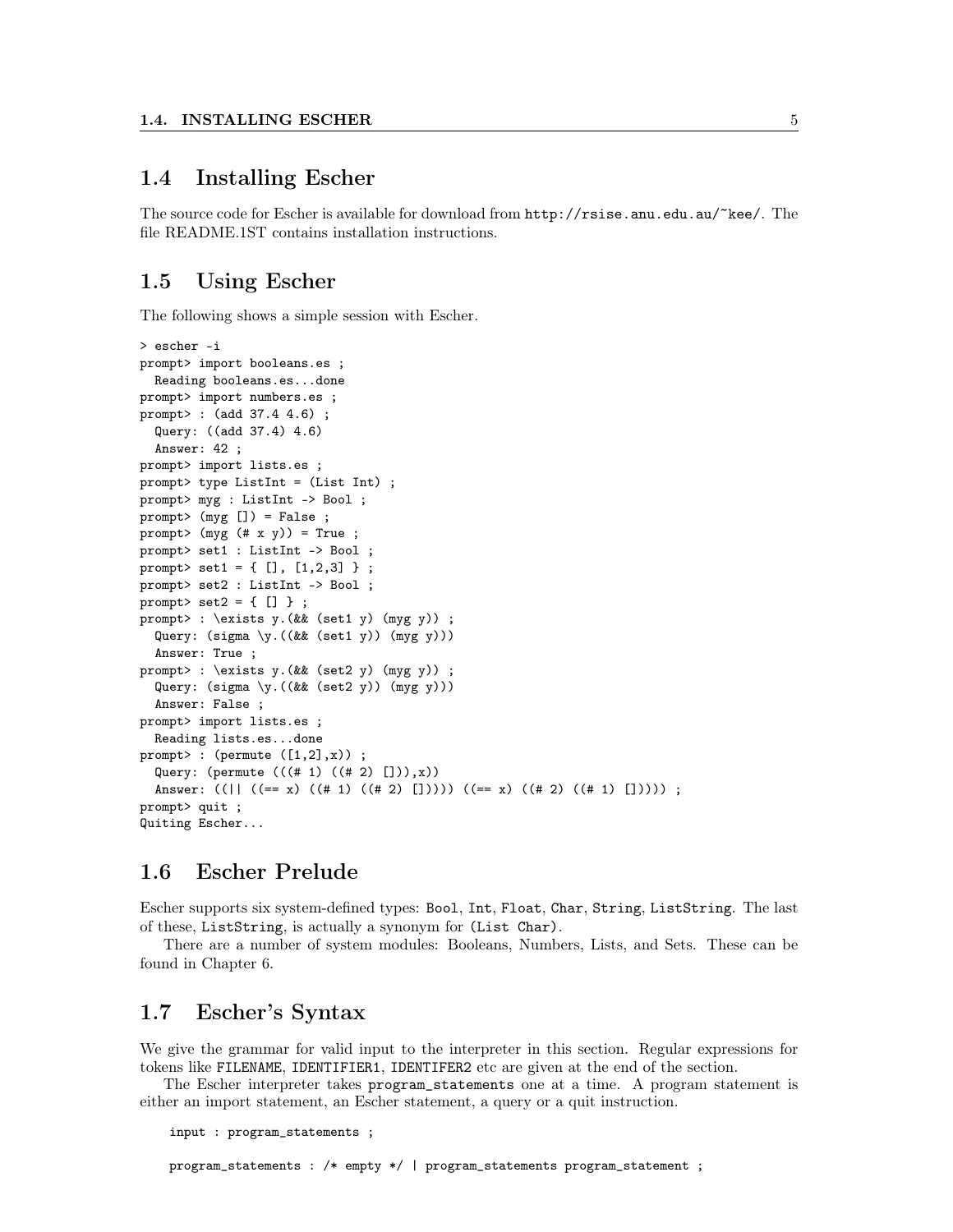```
program_statement : import | statement | type_info | query | quit ;
quit : "quit" ';'
import : "import" FILENAME ';'
statement : term '=' term ;
```
We now look at the grammar for terms. A term is a term possibly with syntactic variables in it. The grammar for term is defined inductively as follows. Each syntactic variable is a term. Each variable is a term. Each constant, which can be either a function or a data constructor, is a term. If t1 and t2 are terms having appropriate types, then (t1 t2) is a term. If x is a variable and t is a term, then  $\x.$ t is a term. If t1, t2, ..., tn are terms, then  $(t_1, t_2, \ldots, t_n)$  is a term. Syntactic variables can come with side conditions. These are stated using sv\_condition. There are four kinds of condition we can state. We can specify that a syntactic variable must be a variable or a constant. We can also require that the instantiation of a syntactic variable be equal or not equal to the instantiation of an earlier syntactic variable.

```
term : SYNTACTIC_VARIABLE | SYNTACTIC_VARIABLE sv_condition
     | VARIABLE
     | FUNCTION | DATA_CONSTRUCTOR | DATA_CONSTRUCTOR_INT
     | DATA_CONSTRUCTOR_FLOAT | DATA_CONSTRUCTOR_STRING
     | IDENTIFIER1 | IDENTIFIER2
     | '(' term term ')'
     | '\' VARIABLE '.' term
     | '(' terms_product ')'
     | term_sugar
     ;
terms : term | terms term ;
terms_product : /* empty */ | terms_product ',' term ;
sv\_condition : '/' VAR '/' | '/' CONST '/'
             | '/' EQUAL ',' SYNTACTIC_VARIABLE '/'
             | '/' NOTEQUAL ',' SYNTACTIC_VARIABLE '/'
             ;
```
Terms as defined can be cumbersome to work with. To ease the writing of the spec file, syntactic sugars are provided for sets, lists, and the quantifiers. This is how they works.

• A set like  $\{t1, t2\}$  will be turned into the term

 $\x.$ (ite (== x t) True (ite (== x t2) True False))

before Escher can process it. Here ite is the familiar  $if$ -then-else function.

- A list like  $[t1, t2]$  will be turned into the term  $(\# t1 (\# t2$
- In accordance with the mathematics (see [Llo03, pg. 43]), a formula like  $\exists x.t$  will be turned into the term (sigma \x.t) and a formula like \forall x.t will be turned into the term  $(\pi x.t)$ .

Another syntactic sugar we provide is the ability to enclose terms obtained from multiple applications within a single pair of brackets. So, a term like  $((f \times y) \times z)$  can be more simply written as  $(f \times y \, z)$ .

```
term_sugar : '(' term term terms ')'
           | '{' terms_product '}'
           | '[' terms_product ']'
           | '\' "exists" VARIABLE '.' term
           | '\' "forall" VARIABLE '.' term
           ;
```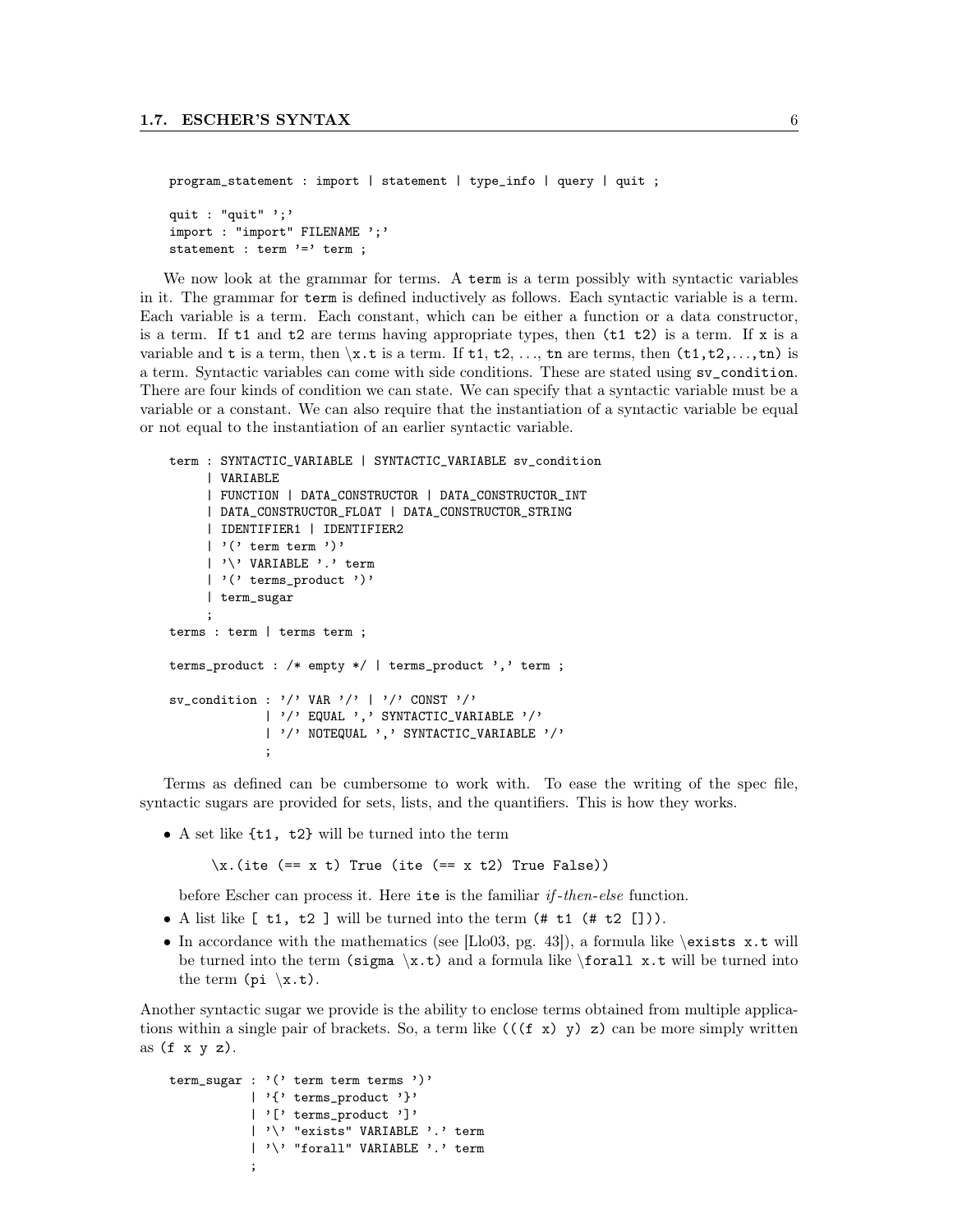To facilitate type checking, the signature of every constant used in the program must be explicitly stated. The grammar for such type declarations is given below. Type synonyms can be used to simplify these type declarations.

```
type_info : functionsymbol ':' type ';'
           | dataconstructors ':' type ';'
           | "type" IDENTIFIER2 '=' type ';'
           ;
functionsymbol : IDENTIFIER1 | FUNCTION ;
dataconstructors : dataconstructor | dataconstructors ',' dataconstructor ;
dataconstructor : IDENTIFIER2 | DATA_CONSTRUCTOR ;
```
We now look at the grammar for types. A parameter (type variable) is a type. These are alphanumerics that start with a lower case letter. Each of the basic nullary type constructors like Bool, Number and String is a type. If T is a *n*-ary type constructor and  $t_1, t_2, \ldots, t_n$  are types, then  $(T \t1 \t2 \t... \t n)$  is a type. If  $t1$  and  $t2$  are types, then  $t1 \rightarrow t2$  is a type. If  $t1, t2, \ldots$ , tn are types, then  $(t1 * t2 * ... * tn)$  is a type.

```
type : IDENTIFIER1
     | "Bool" | "Number" | "String" | IDENTIFIER2
     | '(' IDENTIFIER2 types ')'
     | '(' products ')'
     | type "->" type
     | '(' type ')'
     ;
products : products '*' type | type '*' type ;
types : type | types type ;
```
Here are the regular expressions for the tokens used in the grammar. IDENTIFIER1 are alphanumerics that start with a lower case letter. IDENTIFIER2 are alphanumerics that start with an upper case letter. System-defined data constructors and functions are declared here. A file that can be imported into the spec file must end with ".e". Variables and syntactic variables are also governed by fixed rules here. Care should be taken with variables. A lot of programming errors are associated with the use of variable names that does not actually conform to the grammar.

```
IDENTIFIER1 = [a-z][a-zA-Z0-9\_\']*
IDENTIFIER2 = [A-Z][a-zA-ZO-9\_\']*
DATA_CONSTRUCTOR = (True \mid False \mid # \mid [])DATA_CONSTRUCTOR_FLOAT = -?[0-9]+\.[0-9]+
DATA_CONSTRUCTOR_INT = -?[0-9]+
DATA_CONSTRUCTOR_STRING = \"[a-zA-ZO-9\-\_\+\: ]*\"
FUNCTION = (== | /= | \le | \le | \le | \ge | \ge | \le | \le  | \le | \le | \le | \le 1 |FILENAME = [a-zA-Z \10-9 \1.1+(s)]VARIABLE = [m-z] [0-9]*
SYNTACTIC_VARIABLE = [a-zA-Z] [0-9]* \&SV
```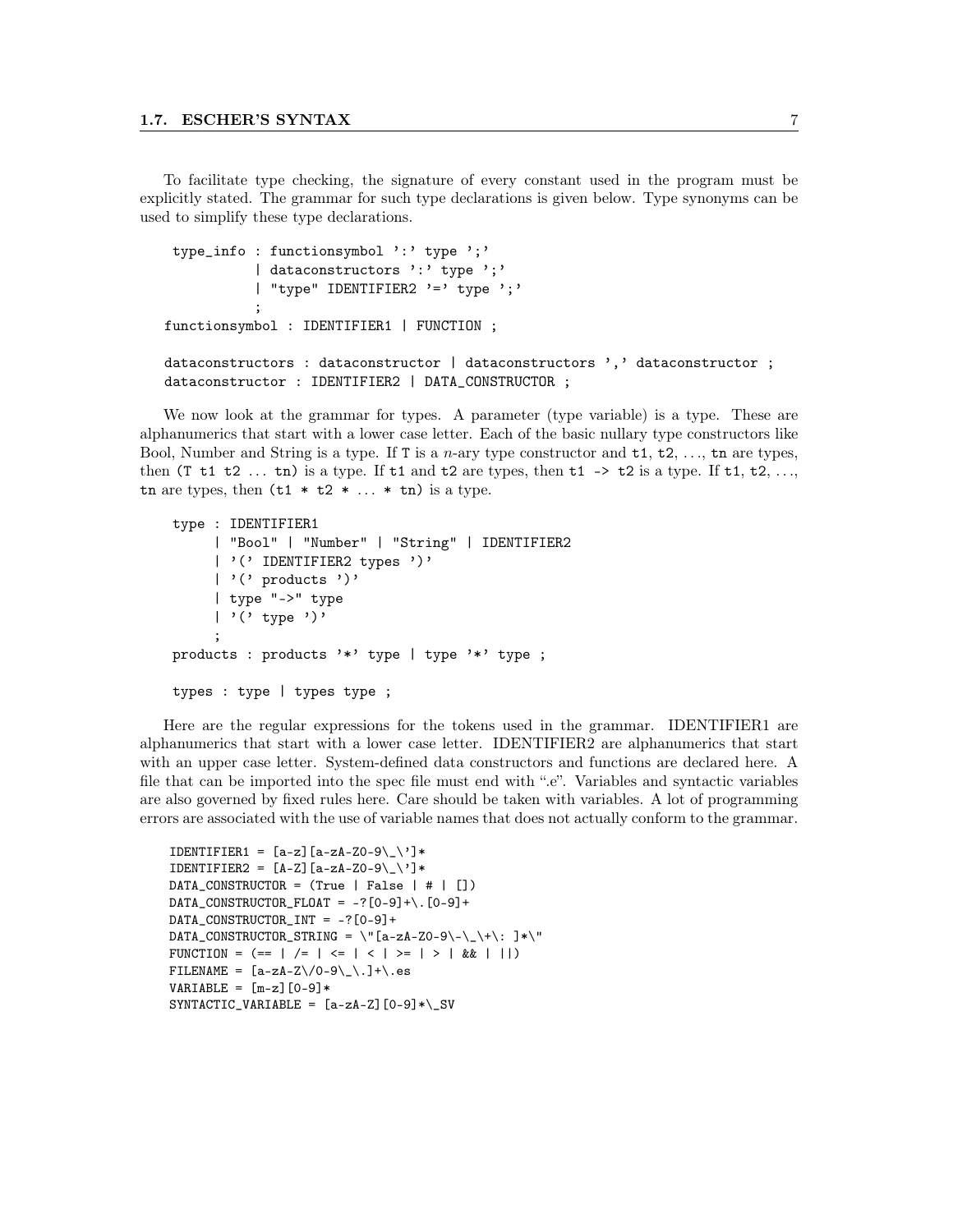# Chapter 2

# Types and Terms

# 2.1 Types

Comment 2.1.1. Types are defined inductively in the logic, thus lending itself nicely to the use of composite pattern [GHJV95, p.163] for its implementation.

We differentiate between atomic and composite types. Atomic types are obtained from type constructors with arity 0. Examples of these include *int*, float, nat, char, string, etc. (Note that string is a nullary type constructor in this case. Strings in general can also be constructed from List char.) They are the base types, and occupy the leaf nodes of a composite type structure. Everything else are composite types. Examples of composite types include types obtained from type constructors of non-zero arity like List  $\alpha$ , Btree  $\alpha$ , Graph  $\alpha$   $\beta$ , etc; function types like set  $\alpha$ (this is equivalent to  $\alpha \to \Omega$ ) and multiset  $\alpha$  ( $\alpha \to nat$ ); and product types obtained from the tuple-forming operator.

The following is an outline of the data types module. We first give the abstract classes, followed by the actual data types.

8  $\langle$  types.h 8 $\rangle$ ≡

#ifndef \_DATATYPE\_H\_  $\#$ define \_DATATYPE\_H\_

 $\#$ include  $\lt$ set $>$  $\#$ include <vector>  $\#$ include <string>  $\#include$  <assert.h>  $\#\text{include} < \text{isstream} >$ using namespace std;  $\#\text{define }$  dcast dynamic\_cast  $\#\text{define unit unsigned int}$ 

extern const string underscore, alpha, Parameter, Tuple, Arrow, gBool, gInt, gFloat, gChar, gString;

 $\langle$ type::function declarations 12f $\rangle$  $\langle$ type::type 9b $\rangle$  $\langle$ type::composite types 10c $\rangle$  $\langle$ type::parameters 11d $\rangle$  $\langle$ type::tuples 13c $\rangle$  $\langle$ type::algebraic types 16b $\rangle$  $\langle$ type::abstractions 14b $\rangle$  $\langle$ type::synonyms 13b $\rangle$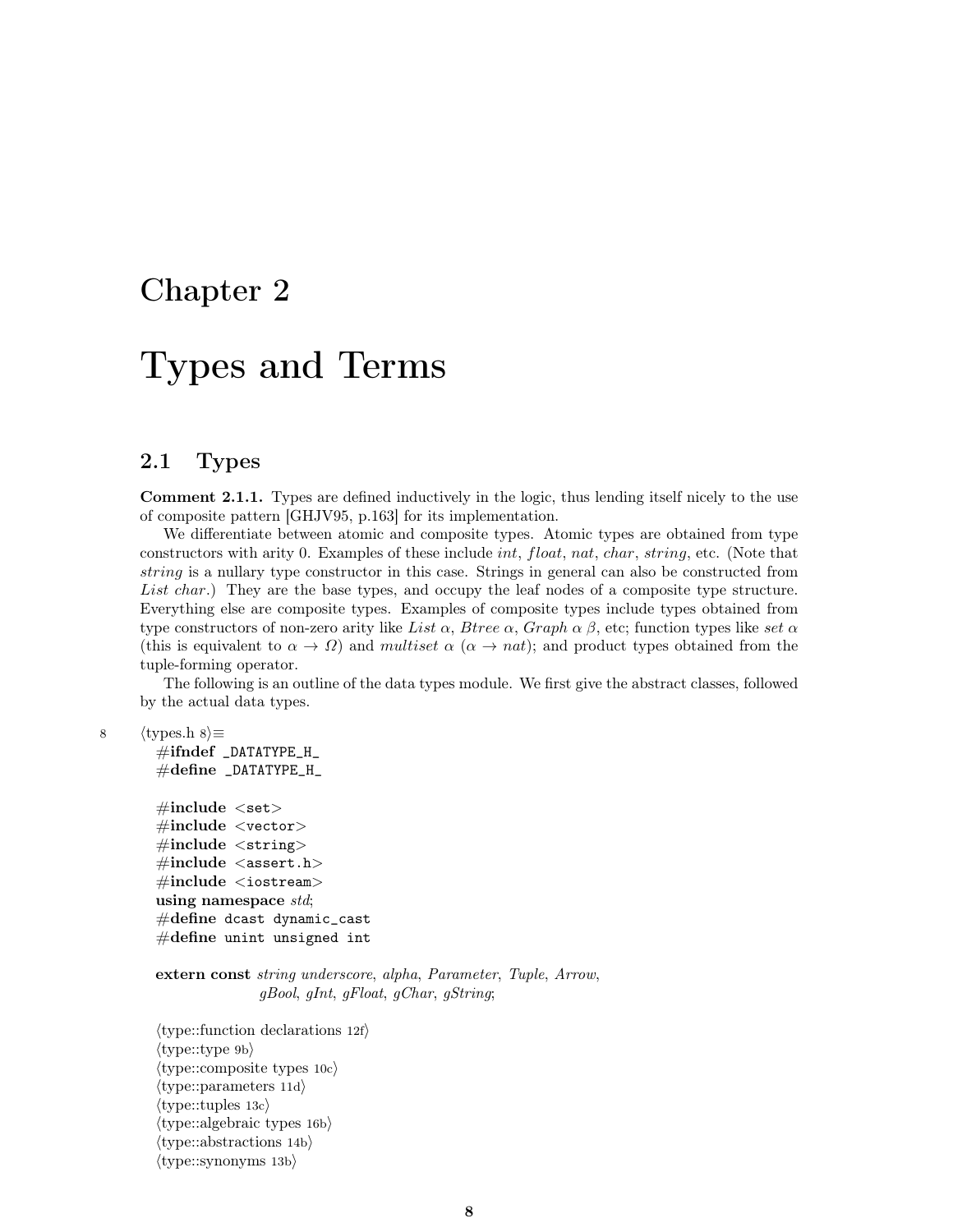#### $\#$ endif

```
9a \langletypes.cc 9a\rangle \equiv
```
#include "types.h"  $\#$ include  $\lt$ stdlib.h>

 $\langle$ type::functions 10b $\rangle$  $\langle$ type::composite types::implementation 10d $\rangle$  $\langle$ type::parameters::implementation 12a $\rangle$  $\langle$ type::tuples::implementation 13d $\rangle$  $\langle$ type::algebraic types::implementation 17a $\rangle$  $\langle$ type::abstractions::implementation 14c $\rangle$ 

Comment 2.1.2. The top-level type structure contains as members those variables and functions that are common to all types. Every type obviously has a name.

The functions setAlpha and addAlpha are used to configure subtypes; they are defined only for composite types like tuples and list. (See Comment 2.1.4 for details.)

9b  $\langle$ type::type 9b $\rangle$  $\equiv$ 

```
class type {
public:
      int count;
      type() \{ count = 0; \}type(string\ n): tag(n) \{ count = 0; \}virtual ∼type() {}
      virtual void setAlpha(type * x, unsigned int y) {}
      virtual void addAlpha(type * x) \{\}virtual type * getAlpha(unsigned int x) { return NULL; }virtual int alphaCount() \{ return 0; \}virtual bool isComposite() { return false; }
      virtual bool isTuple() \{ return false; \}virtual bool isAbstract() \{ return false; \}virtual bool isParameter() \{ return false; \}virtual bool isSynonym() \{ return false; \}virtual bool is U \text{ defined}() \{ return false; \}virtual string getName() { return tag; }
      virtual string & getTag() { return tag; }
      virtual type * clone() \{ count++; return this; \}virtual void deccount() \{ count--; \}virtual void getParameters(set \le string) \ {}
      virtual void renameParameters() {}
      virtual void renameParameter(String name) \{\}protected:
      string tag;
};
```
Uses getParameters 11b, renameParameter 11c, and renameParameters 11c.

Comment 2.1.3. We use reference counting for the memory management of the base types. The variable count keeps track of the number of references to a type. Deallocation of a type structure is done using the function delete-type defined as follows.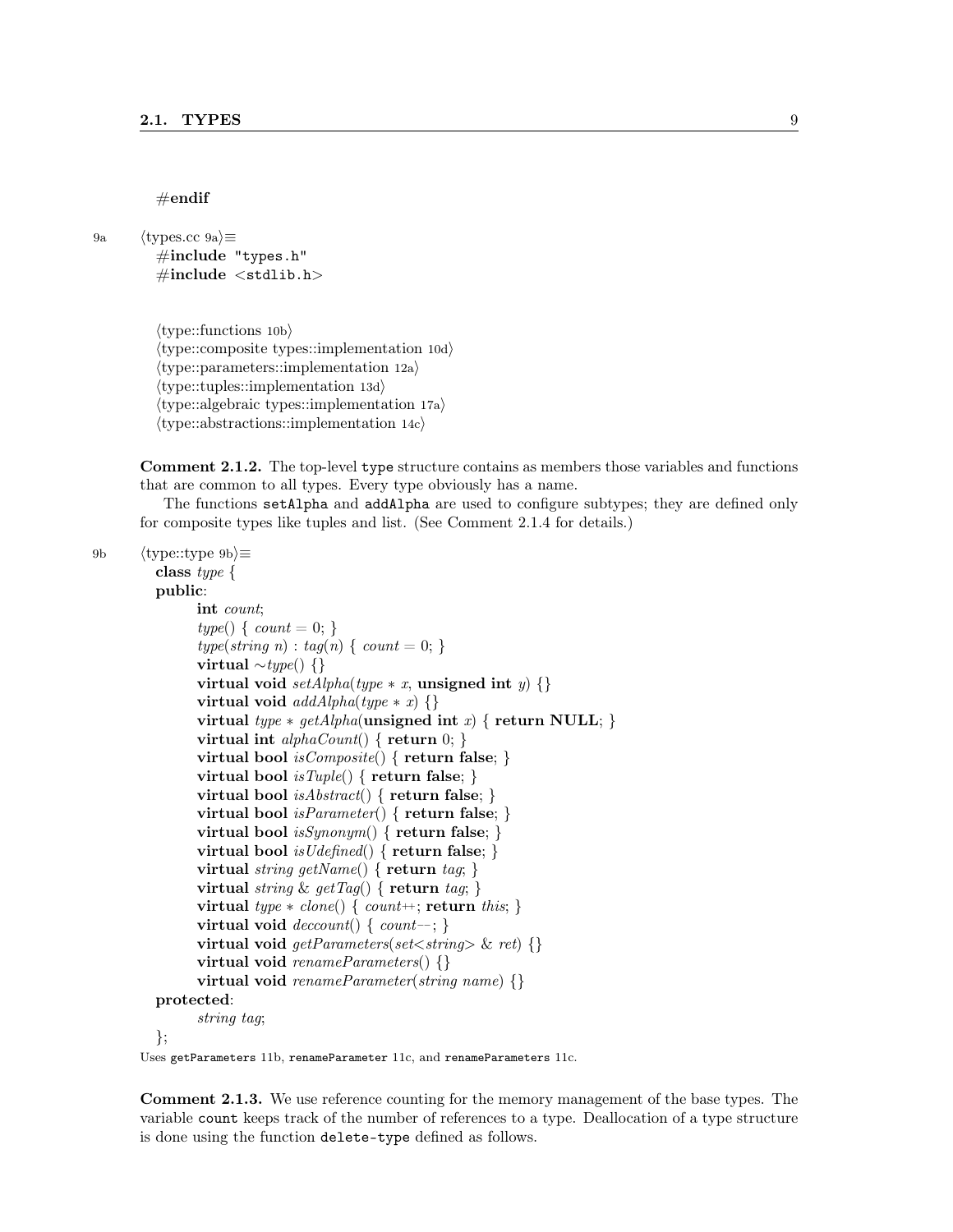```
10a \langletype::type 9b}+≡
          void delete type(type * x);
        Defines:
          delete_type, used in chunks 10d, 13b, 18–20, 23b, 25a, 27d, 41b, 141e, 149a, 153d, and 157a.
10b \langle type::functions 10b\rangle≡
          void delete type(type * x) {
                 // if (x\rightarrow isComposite() || x\rightarrow isParameter() ) assert(x\rightarrow count == 0);if (x\rightarrow count \equiv 0) delete x; else x\rightarrow deccount;
           }
        Defines:
          delete_type, used in chunks 10d, 13b, 18–20, 23b, 25a, 27d, 41b, 141e, 149a, 153d, and 157a.
        Comment 2.1.4. The following is the class declaration for composite types. The member alpha
        stores the sub-types in the composite structure. It serves different purposes for different kinds of
        composite types.
10c \langle type::composite types 10c\rangle\equivclass type \emph{composite} : public type {
          protected:
                 vector \textless type } \gg \text{alpha};public:
                 virtual ∼type\_composite();bool isComposite() { return true; }
                 virtual void deccount;
                 virtual void setAlpha(type * x, unsigned int y);
                 virtual void addAlpha(type * x) \{ alpha.push \ back(x); \}virtual type * getAlpha(unsigned int x);virtual int alphaCount() \{ return alpha.size(); \}virtual string getName();
                 virtual type * clone() { assert(false)}; }
                 virtual void getParameters(set \le string) \& x);virtual void renameParameters();
                 virtual void renameParameter(string name);
          };
        Uses getParameters 11b, renameParameter 11c, and renameParameters 11c.
10d (type::composite types::implementation 10d)\equivtype_composite::∼type_composite() {
                 for (unsigned int i=0; i\neqalpha.size(); i++) delete type(alpha[i]);
           }
        Uses delete_type 10a 10b.
10e (type::composite types::implementation 10d)+≡
          void type composite::decoder() {
                 count−−;
                 for (unsigned int i=0; i\neq alpha.size(); i++) alpha[i]\rightarrow deccount();
           }
```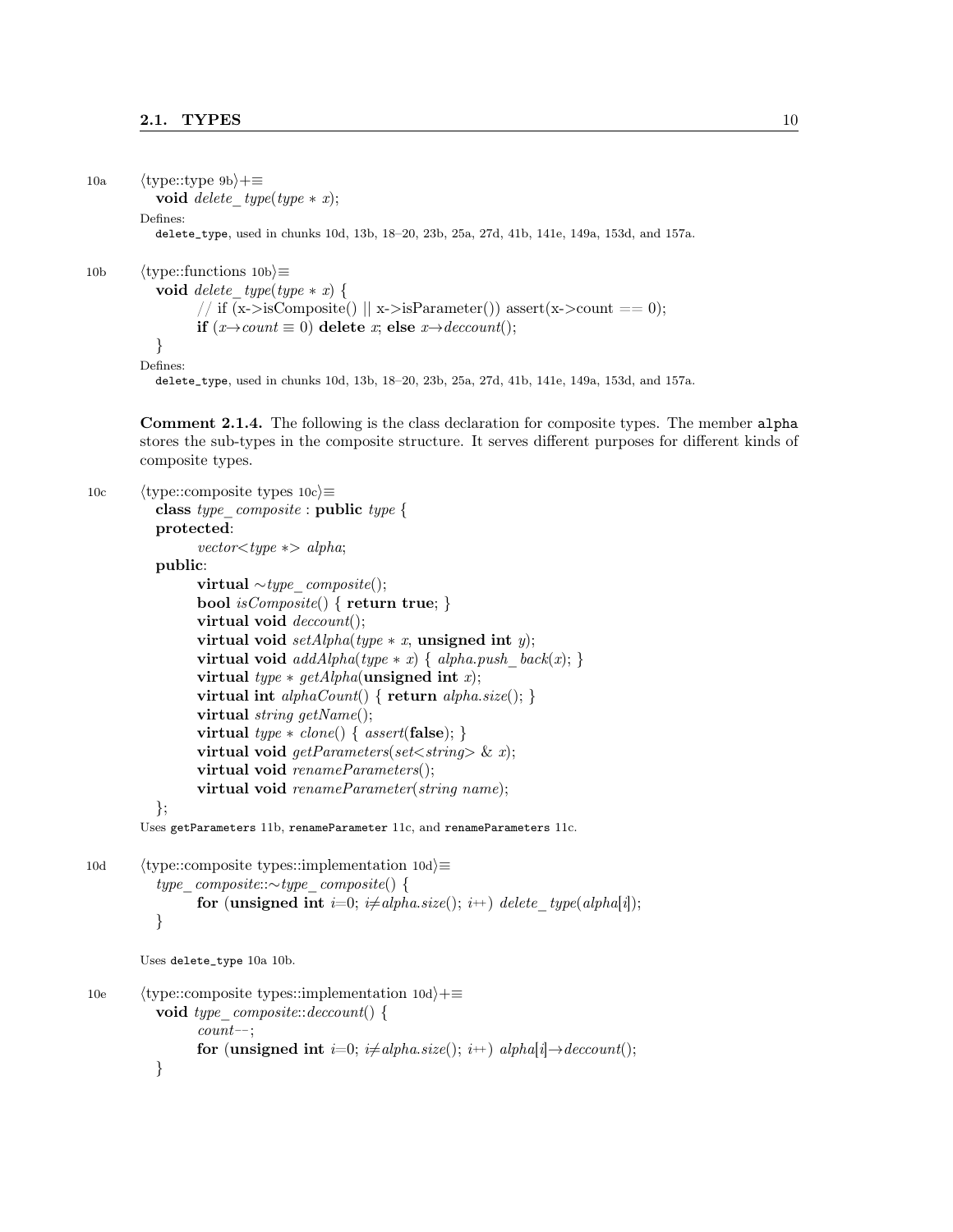```
11a (type::composite types::implementation 10d)+≡
           void type composite::setAlpha(type * x, unsigned int y)
                \{ assert(y < alpha.size()); alpha[y] = x; \}type * type-composite::getAlpha(\textbf{unsigned int } x){ assert(x < alpha.size()); return alpha[x]; }
           string type \mathit{composite::getName}() \{ \mathit{assert}(\mathbf{false}); \mathbf{return} \""; }
        Comment 2.1.5. The following functions are used during unification and type-checking. The
        first one collects in a set all the parameters in a type. This is used in the unification algorithm. The
        second and third functions are used to rename parameters during instantiation and type checking.
11b (type::composite types::implementation 10d)+\equivvoid type \textit{composite::getParameters}(\textit{set}{\leq}string{\geq} \ \& \ \textit{ret}) {
                 for (unsigned int i=0; i\neq alpha.size(); i+)
                        alpha[i] \rightarrow getParameters(rt);}
        Defines:
          getParameters, used in chunks 9–12 and 19a.
11c (type::composite types::implementation 10d)+≡
          void type composite::renameParameters() {
                 set < string > ps;
                 getParameters(ps);
                 set \leq string \geq :iterator \ p = ps.\begin{aligned} begin(\cdot); \end{aligned}while (p \neq ps.end()) { renameParameter(*p); inc_counter(); p++; }
           }
          void type composite::renameParameter(string name) {
                 for (unsigned int i=0; i\neq alpha.size(); i+)
                        alpha[i] \rightarrow renameParameter(name);}
        Defines:
          renameParameter, used in chunks 9–12.
          renameParameters, used in chunks 9–12 and 23a.
        Uses getParameters 11b and inc_counter 13a.
        Comment 2.1.6. Parameters are type variables.
11d (type::parameters 11d)\equivclass type_parameter : public type {
          public: type parameter();
                 type parameter(string x) { tag = Parameter; vname = x; }
                 type * clone() \{ return new type\_parameter(vanme); \}bool isParameter() { return true; }
                 string getName() { return tag + underscore + vname; }
                 void getParameters(set<string> & ret);
                 void renameParameters();
                 void renameParameter(string name);
          private:
                 string vname;
          };
```

```
extern string newParameterName();
```
Uses getParameters 11b, renameParameter 11c, and renameParameters 11c.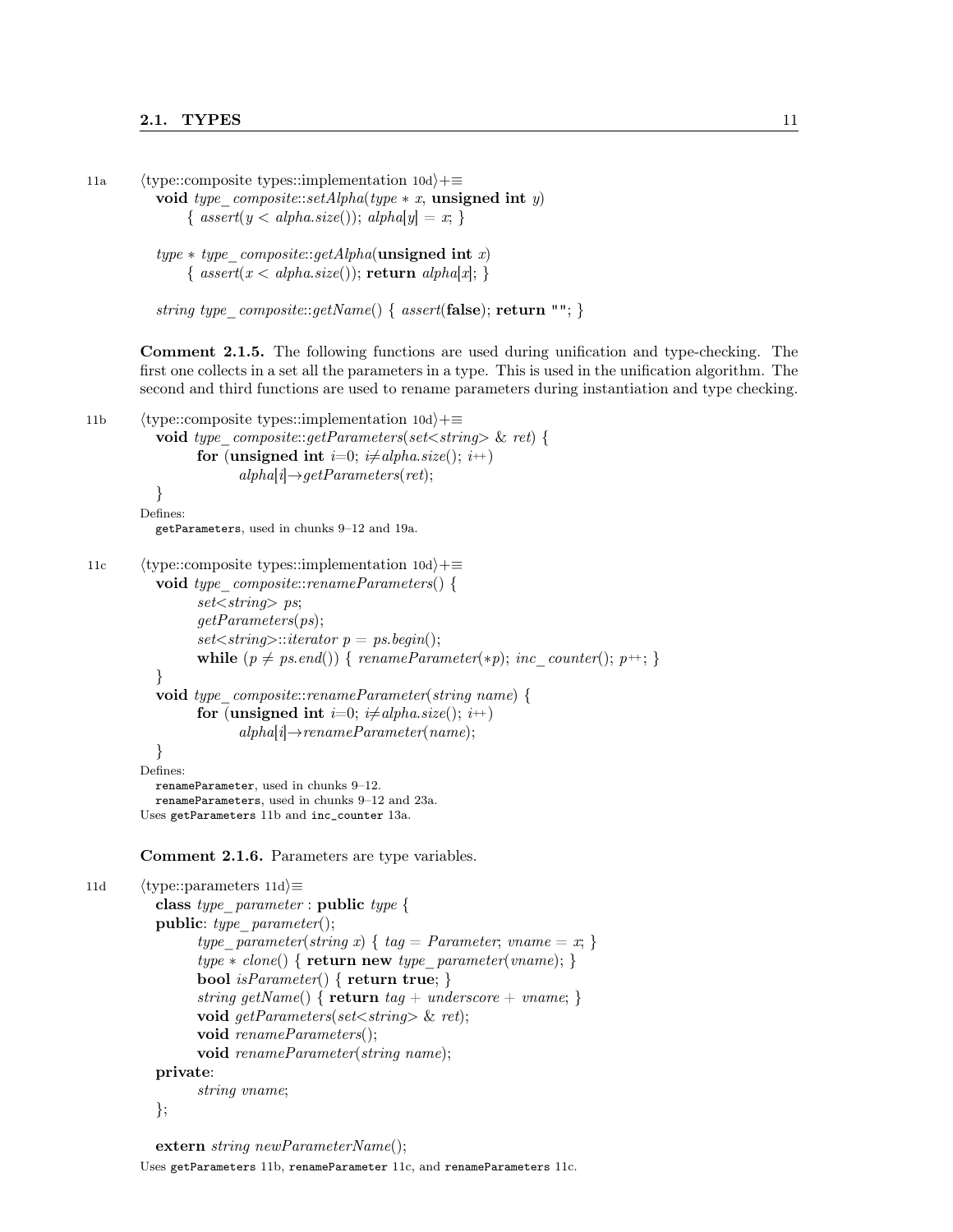Comment 2.1.7. When we create a new type parameter, a distinct name of the form alpha\_i where *i* is a number will be assigned to the parameter.

12a  $\langle$ type::parameters::implementation 12a $\rangle \equiv$  $\#$ include "global.h" static int parameterCount = 0; type  $parameter::type\_parameter()$  {  $tag = Parameter, \textit{vname} = \textit{newParameterName}();$ 

> Comment 2.1.8. New parameter names are created using this next function. The variable parameterCount is used here as the index for new parameter names. This function can be replaced with newVar in terms.nw.

```
12b \langletype::parameters::implementation 12a\rangle+\equivstring newParameterName() {
                string vname = alpha + numtostr(parameterCount +);return vname;
          }
```

```
12c \langle type::parameters::implementation 12a\rangle+\equivvoid type parameter::getParameters(set<string> \& ret) {
                string temp = tag + underscore + vname;ret.insert(temp);
          }
```
Uses getParameters 11b and insert 30e.

12d (type::parameters::implementation 12a)+≡ void type parameter::renameParameters()  $\{string\ temp = tag + underscore + vname;\ renameParameter(temp);\ inc\ counter();\}$ Uses inc\_counter 13a, renameParameter 11c, and renameParameters 11c.

Comment 2.1.9. If a parameter has been indexed, we will first remove its index and then attach a new one. The function rfind returns npos if an underscore cannot be found in vname. (Search proceeds from the end of vname.)

```
12e \langle type::parameters::implementation 12a\rangle+\equiv
```
void type parameter::renameParameter(string name) { string tname  $= tag + underscore + vname;$ if (thame  $\neq$  name) return; char temp[10]; sprintf(temp, "\_%d", get\_counter\_value()); unint  $i = v$ name.rfind(underscore);

**if**  $(i > 0 \land i < \text{vname.size}()$  vname.erase $(i, \text{vname.size}() - i)$ ;

string temp2(temp); vname = vname + temp2;

#### }

Uses get\_counter\_value 13a and renameParameter 11c.

Comment 2.1.10. Some times, parameters need to be renamed to avoid name capture. We use a global counter for this purpose.

12f  $\langle$  type::function declarations 12f $\rangle$  $\equiv$ void inc counter(); int get counter value(); Uses get\_counter\_value 13a and inc\_counter 13a.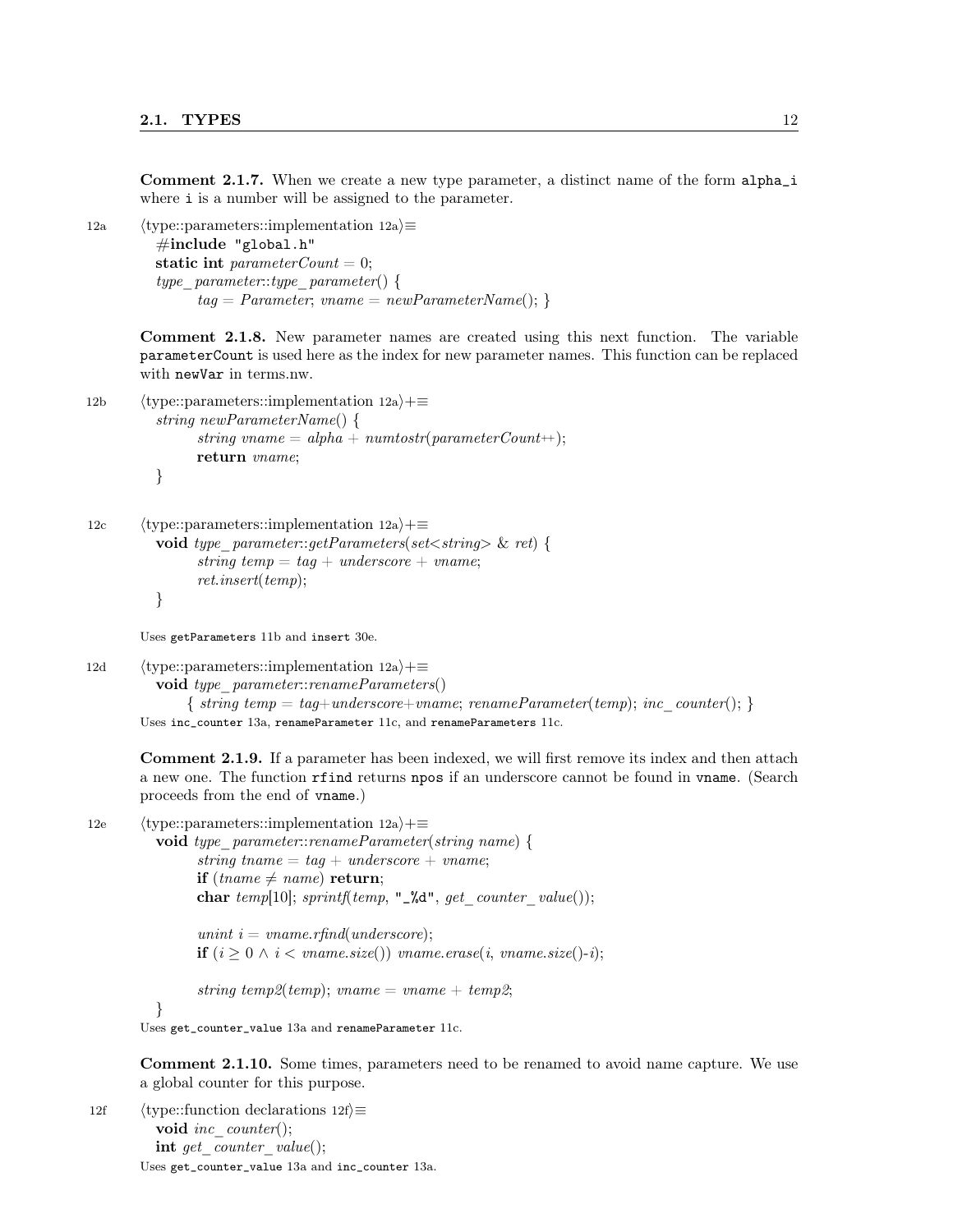```
13a (type::functions 10b)+≡
          static int counter = 0;
          void inc counter() { counter++; }
          int get counter value() { return counter; }
        Defines:
          get_counter_value, used in chunk 12.
          inc_counter, used in chunks 11 and 12.
```
**Comment 2.1.11.** Users can define type synonyms of the form  $t_1 = t_2$ , where  $t_1$  is an identifier and  $t_2$  the actual type. These are handled using the following class. The identifier  $t_1$  is stored in tname; the actual type  $t_2$  is stored in actual.

```
13b \langletype::synonyms 13b\rangle\equivclass type_synonym : public type {
          public:
                 type\_symonym(string name, type * ac){ tag = name; name = name; actual = ac; }
                 \simtype_synonym() { delete_type(actual); }
                 type * clone() \{// assert(actual); count++; actual->count++; return this; }
                       assert(actual);return new type synonym(tname,actual\rightarrow clone());void deccount() \{ assert({\bf false});\}bool isSynonym() { return true; }
                 type * getActual() \{ return actual; \}string getName() { return \ actual \rightarrow getName(); }
          private:
                 type ∗ actual;
                 string tname;
          };
        Uses delete_type 10a 10b.
```
Comment 2.1.12. We support the following base types: boolean, integer, float point number and string. Natural number is not supported because we can always use integer in its place.

Comment 2.1.13. The following is used to create product types.

```
13c \langle type::tuples 13c\rangle \equivclass type tuple: \textbf{public type} \text{ composite } \{public:
                   type tuple() \{ tag = Tuple; \}type * clone():bool isTuple() \{ return true; \}string getName();
            };
13d \langle type::tuples::implementation 13d\rangle \equivtype * type\_tuple::clone()type tuple * ret = new type\_tuple;for (int i=0; i\neqalphaCount(); i<sup>++</sup>)
                           ret\rightarrow addAlpha(alpha[i]\rightarrow clone());return ret;
            }
```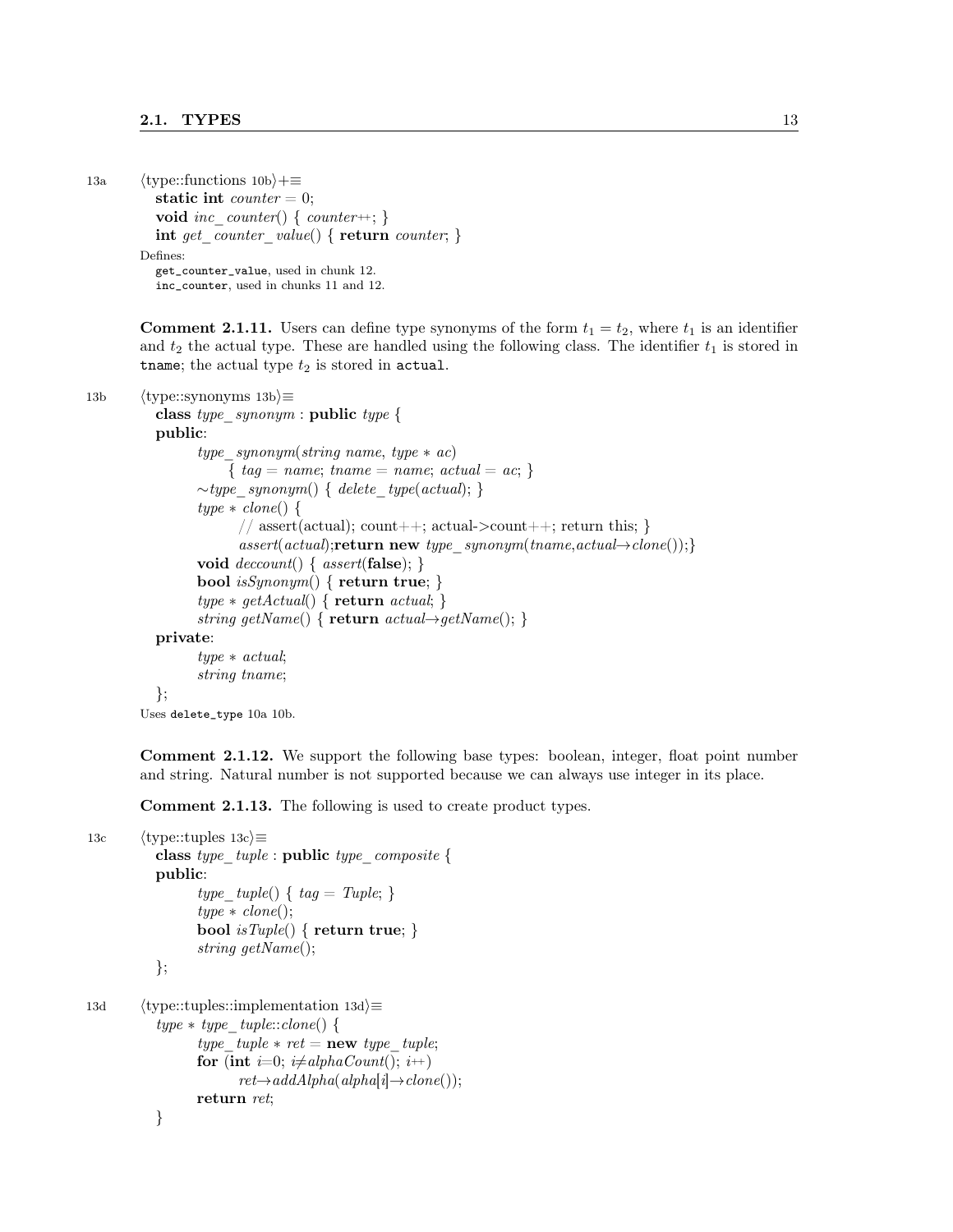```
14a \langletype::tuples::implementation 13d\rangle+\equivstring type tuple::getName() {
                  string ret = "( ";
                  for (unsigned int i=0; i\neq alpha.size()-1; i+)
                         ret = ret + alpha[i] \rightarrow getName() + " * ";ret = ret + alpha[alpha.size() - 1] \rightarrow getName() + "return ret;
           }
```
Comment 2.1.14. This is used for the construction of function types. It is worth mentioning that sets and multisets have function types.

Function types of particular interest here are those for transformations. The variable rank is used to record the rank of transformations. This value can be calculated using compRank. The functions getSource and getTarget returns the source and target of a transformation. The function getArg returns the  $n$ -th argument.

```
14b \langle type::abstractions 14b\rangle\equivclass type abs : public type composite {
           public:
                  int rank;
                  type abs() \{ tag = Arrow; rank = -5; \}type \;abs(type * source, \;type * target) \; \{tag = Arrow; rank = -5;addAlpha(source); addAlpha(target);
                  }
                  bool isAbstract() \{ return true; \}type * clone();type * getArg(int n);type * getSource();type * getTarget();string getName();
                  int compRank();
           };
        Defines:
           getArg, never used.
           getSource, never used.
           getTarget, never used.
        Uses compRank 16a.
14c \langle type::abstractions::implementation 14c\rangle \equivtype * type\_abs::clone() {
                  type abs * ret = new type \ abs(alpha[0] \rightarrow clone(), alpha[1] \rightarrow clone());ret{\rightarrow} rank = rank;return ret;
           }
```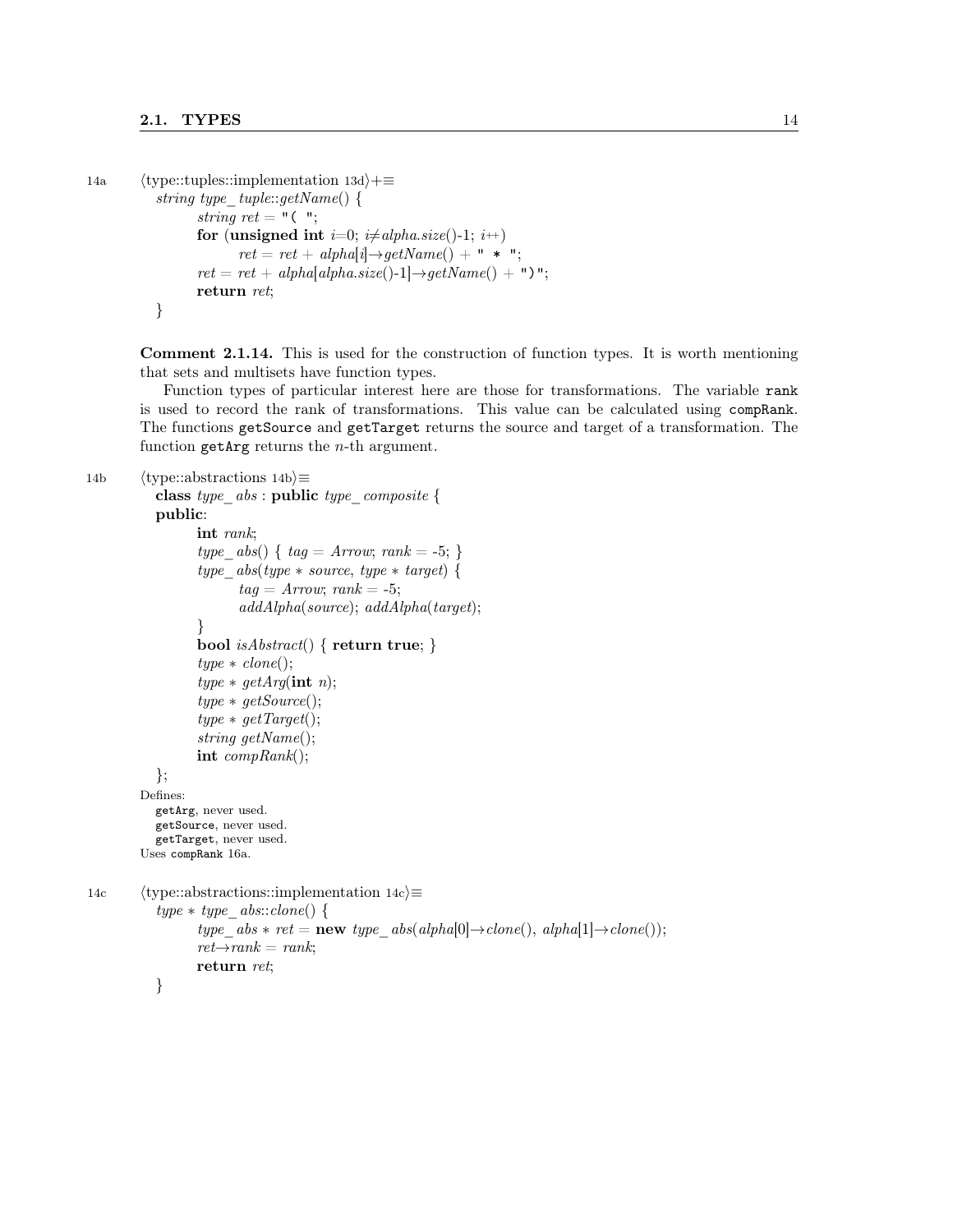### 2.1. TYPES  $15$

```
15a
           \langletype::abstractions::implementation 14c\rangle+=
              string type abs::getName() {
                       string ret;
                       if (alpha[0] \rightarrow isComposite())\mathit{ret} = "\mathsf{(" + alpha[0]}{\rightarrow}\mathit{getName() + "\mathsf{)} \rightarrow "\mathsf{};else ret = alpha[0] \rightarrow getName() + " -> ";if (alpha[1] \rightarrow isComposite()\mathit{ret} = \mathit{ret} + "(" + alpha[1]\rightarrow \mathit{getName}() + ")";
                       else ret = ret + alpha[1] \rightarrow getName();return ret;
              }
15b
           \langletype::abstractions::implementation 14c\rangle+=
              type * type\_abs::getArg(int n) {
                       assert(n < rank);type * p = this;int temp = 0;
                       while (temp \neq n) \{p = p \rightarrow getAlpha(1); temp \leftrightarrow ; \}\mathbf{return}\ \mathit{p}\rightarrow\mathit{getAlpha}(0);}
           Defines:
              getArg, never used.
15c
           \langletype::abstractions::implementation 14c\rangle + \equivtype * type\_abs::getSource() {
                       assert(rank \neq -5);type * p = this;for (int i=0; i\neqrank; i<sup>\leftrightarrow</sup>) p = p \rightarrow getAlpha(1);assert(p \rightarrow getAlpha(0)); return p \rightarrow getAlpha(0);}
           Defines:
              getSource, never used.
15d
           \langletype::abstractions::implementation 14c\rangle+=
              type * type\_abs::getTarget() {
                       assert(rank \neq -5);type * p = this;for (int i=0; i\neqrank; i<sup>\leftrightarrow</sup>) p = p \rightarrow getAlpha(1);return p \rightarrow getAlpha(1);}
           Defines:
              getTarget, never used.
```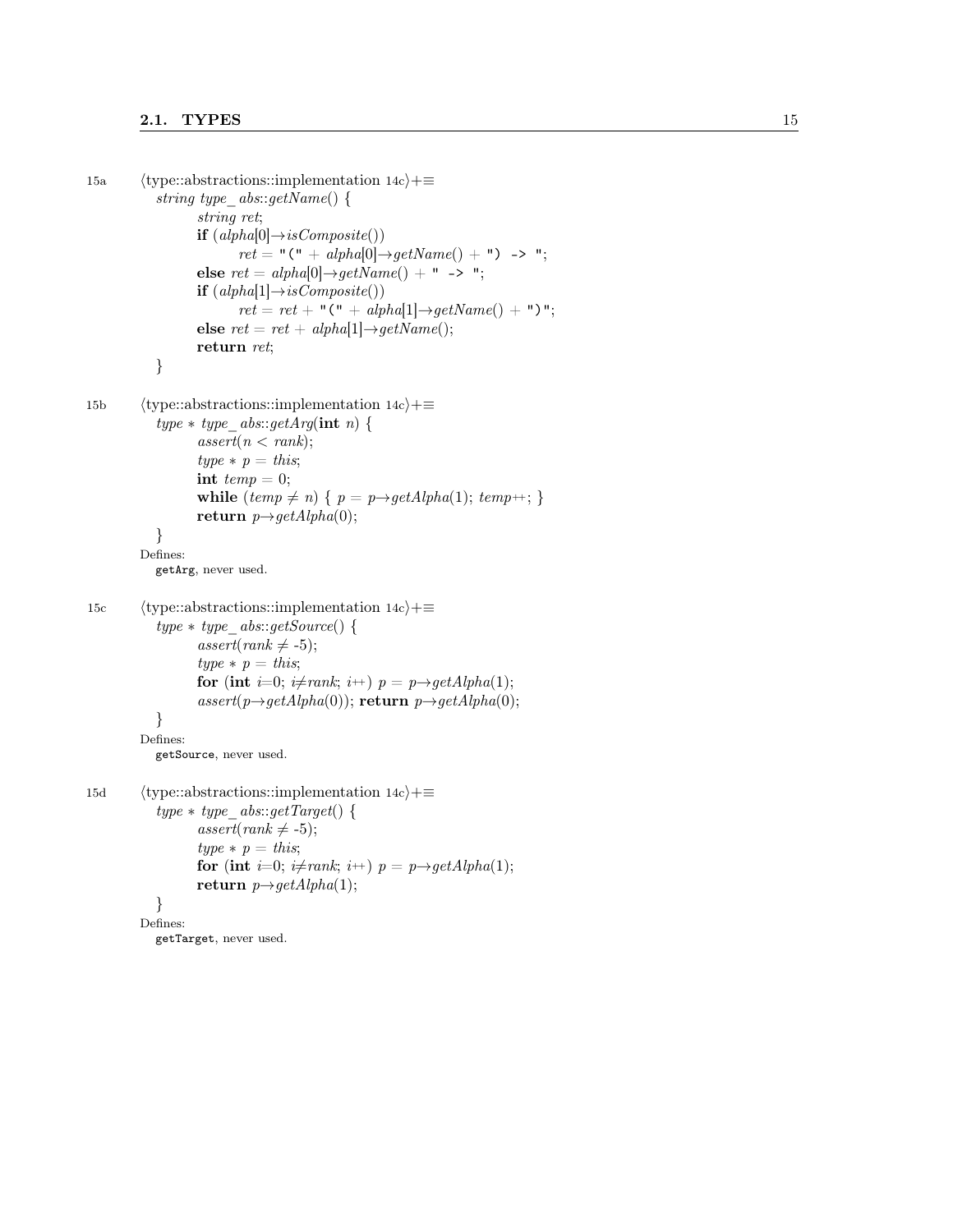Comment 2.1.15. This function computes the rank of a transformation. We inspect the spine of the type and count the number of predicate types appearing in it.

```
16a (type::abstractions::implementation 14c)+≡
            int type abs::compRank() {
                    if (alpha[1] \rightarrow isAbstract() \land alpha[0] \rightarrow isAbstract() \landalpha[0] \rightarrow getAlpha(1) \rightarrow getTag() \equiv gBool {
                           type abs * t = dcast < type \, abs * > (alpha[1]);return 1 + t \rightarrow compRank();}
                    return 0;
            }
          Defines:
```
compRank, used in chunk 14b.

Comment 2.1.16. Algebraic types are supported using the following classes. The class type\_udefined supports nullary type constructors; the class type\_alg supports non-nullary type constructors. Perhaps it makes sense to combine the two in one type.

```
16b (type::algebraic types 16b)≡
           class type_udefined : public type {
                  const vector<string> values;
           public:
                  type udefined(string \& tname, const vector \lt string \gt \& vals)
                        : type(tname), values(vals) \{\}type udefined(string & tname) : type(tname) {}
                  bool is U \text{ defined}() \{ return true; \}// type * clone() { count++; return this; }
                  const vector \langle string \rangle \& getValues() { return values; }
           };
16c (type::algebraic types 16b)+≡
           class type alg : public type composite {
           public:
                  type alg(string tid) \{ tag = tid; \}type alg(string tid, vector < type * > x) {
                        tag = tid;for (unsigned int i=0; i\neq x.size(); i+)
                               addAlpha(x[i] \rightarrow clone());
                  }
                  type alg(string tid, type \text{ tuple } * x) {
                        taq = tid;for (int i=0; i\neq x\rightarrow alphaCount); i+addAlpha(x \rightarrow getAlpha(i) \rightarrow clone());}
                  type * clone() \{ return new type\_alg(tag, alpha); \}string getName();
           };
```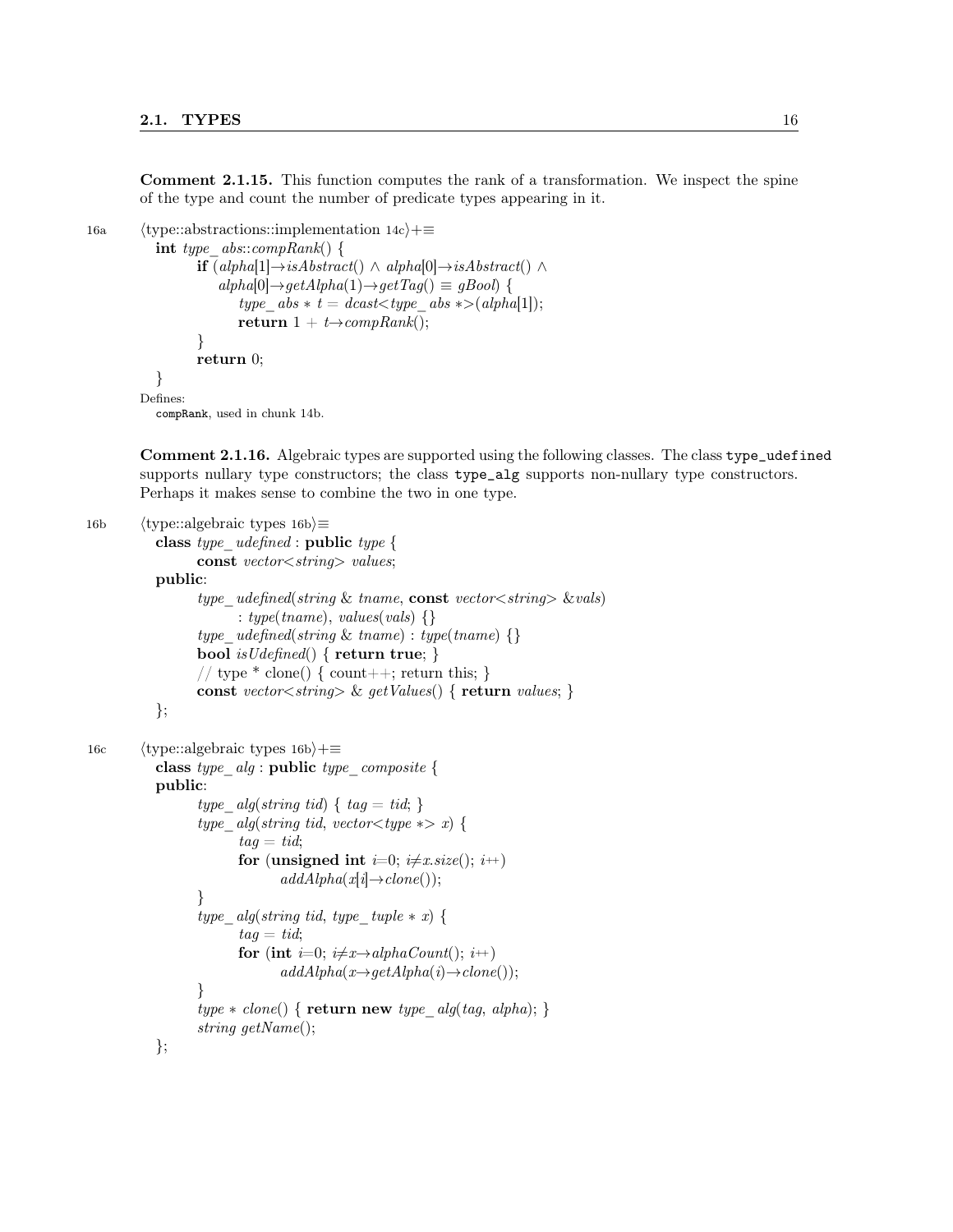```
17a (type::algebraic types::implementation 17a)\equivstring type alg::getName() {
                  string ret = "(" + tag;
                  for (unint i=0; i\neq alpha.size()-1; i+)
                        ret = ret + " " + alpha[i] \rightarrow getName();ret = ret + " " + alpha[alpha.size() - 1] \rightarrow getName() + ") ";return ret;
           }
```
#### 2.1.1 Unification

Comment 2.1.17. We now discuss type unification. The type unification algorithm given here is adapted from the one given in [Pey87, Chap.5].

```
17b \langleunification.h 17b\rangle≡
```
 $\#$ ifndef \_UNIFICATION\_H\_  $\#$ define \_UNIFICATION\_H\_

```
#include "terms.h"
#include "types.h"
#include <vector>
\#include \ltutility>
struct term type { term * first; type * second; };
extern bool unify(vector<pair<string,type *> > &eqns,type *tvn,type *t);
extern type * apply subst(vector<pair<string, type *> \& eqns, type * x);
extern type * wellTyped(term * t);extern pair<type *, vector<term_type> > mywellTyped(term * t);
extern type * get\_type\_from\_syn(type * in);
```
 $#$ endif

Defines: term\_type, used in chunks 22b, 23b, 28b, 105, 138, and 143a. Uses apply\_subst 18b, get\_type\_from\_syn 19c, mywellTyped 28b, unify 20, and wellTyped 28a.

17c  $\langle \text{unification}.\text{cc} \ 17c \rangle \equiv$ 

 $\#\text{include} < \text{isstream} >$  $\#$ include  $\lt$ utility> #include <vector>  $\#\text{include } < \text{string}>$ #include "types.h"  $\#$ include "unification.h" using namespace std;

```
bool unify verbose = false; // set this to see the unification process
\langleunification body 18a\rangle\langletype checking 28a\rangle
```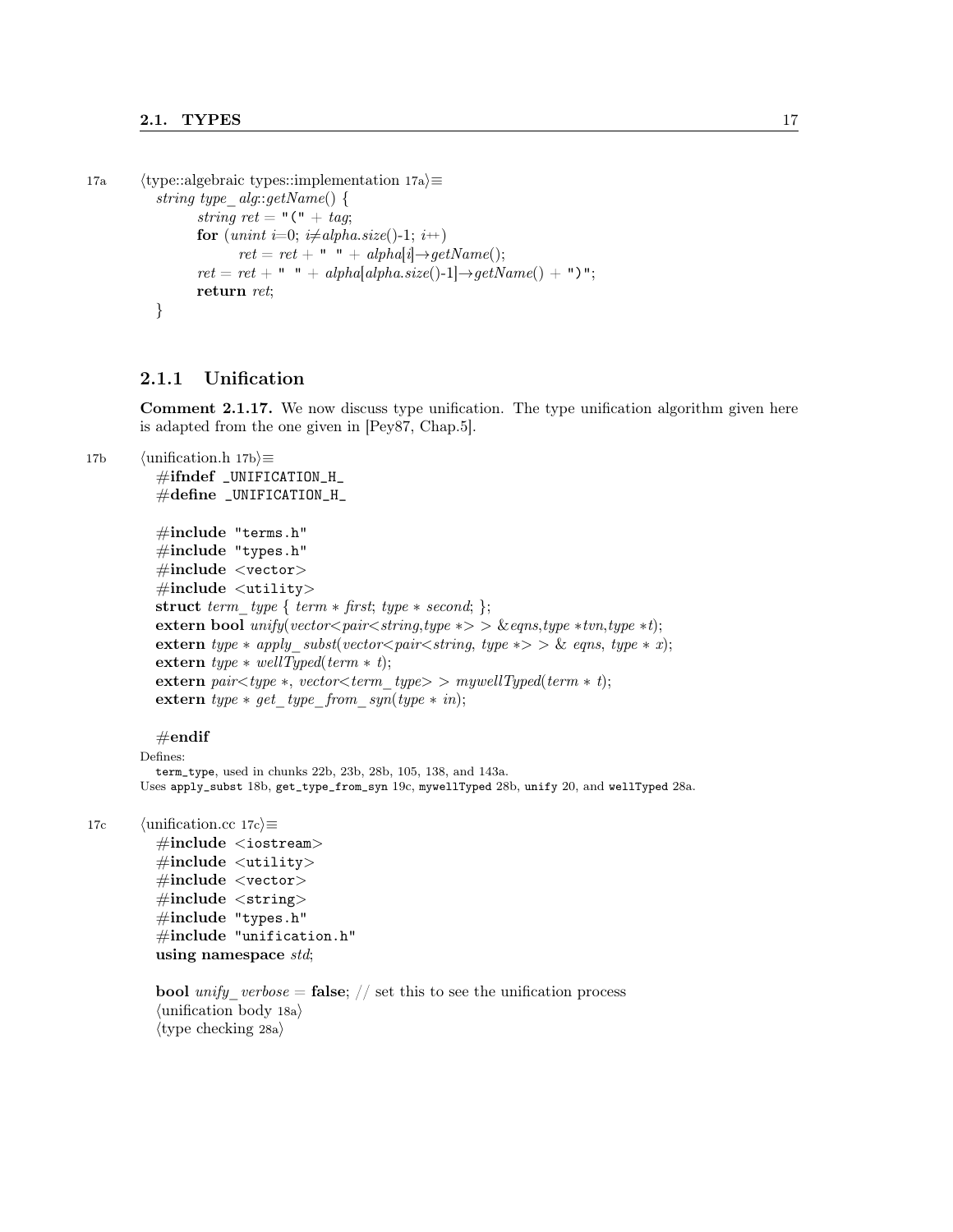**Comment 2.1.18.** The function getBinding returns the binding for parameter x in a type substitution  $\theta$ .

```
18a \langleunification body 18a\rangle≡
              type * get Binding(vector \textless{} pair \textless{} string, type * \textgreater{} > \& eqns, type * x) {
                      assert(x \rightarrow isParameter<sup>()</sup>);
                      string vname = x \rightarrow q e t Name;
                      for (unsigned int i=0; i\neqeqns.size(); i\leftrightarrow)
                              if (eqns[i].first ≡ vname) return eqns[i].second;
                      return x;
              }
          Defines:
```
getBinding, used in chunks 18b and 20.

Comment 2.1.19. Given a type substitution  $\theta$  and a type t with parameters, apply\_subst computes  $t\theta$ .

```
18b (unification body 18a)+≡
            type * apply subst(vector<pair<string, type * > > & eqns, type * t) {
                   if (t \rightarrow isParameter()return getBinding(eqns, t)\rightarrowclone();
                   type * ret = t \rightarrow clone();for (int i=0; i\neqret\rightarrowalphaCount(); i++) {
                           type * temp = apply\_subst(eqns, ret \rightarrow getAlpha(i));delete type(ret \rightarrow getAlpha(i));ret{\rightarrow} setAlpha(temp, i);}
                   return ret;
            }
         Defines:
            apply_subst, used in chunks 17b, 19b, 20, and 25a.
```
Uses delete\_type 10a 10b and getBinding 18a.

**Comment 2.1.20.** This function extends a substitution  $\theta$  with an additional equation  $x = t$ . If t is x, then the extension succeeds trivially. Otherwise, unless x appears in t, the extension succeeds.

18c  $\langle$ unification body 18a $\rangle$ +≡ bool extend(vector<pair<string, type \*> > & eqns, type \* x, type \* t) {  $assert(x \rightarrow isParameter());$  $\langle$  delete eqns of the form  $x = x 18d$  $\langle$  if x appears in t, return false 19a $\rangle$  $\langle \text{apply } (\mathbf{x},t) \rangle$  to each eqn in eqns, extend eqns and return true 19b } Defines: extend, used in chunk 20. 18d (delete eqns of the form  $x = x 18d \equiv$ 

if  $(t \rightarrow isParameter()$ if  $(x\rightarrow getName()$   $\equiv t\rightarrow getName())$  return true;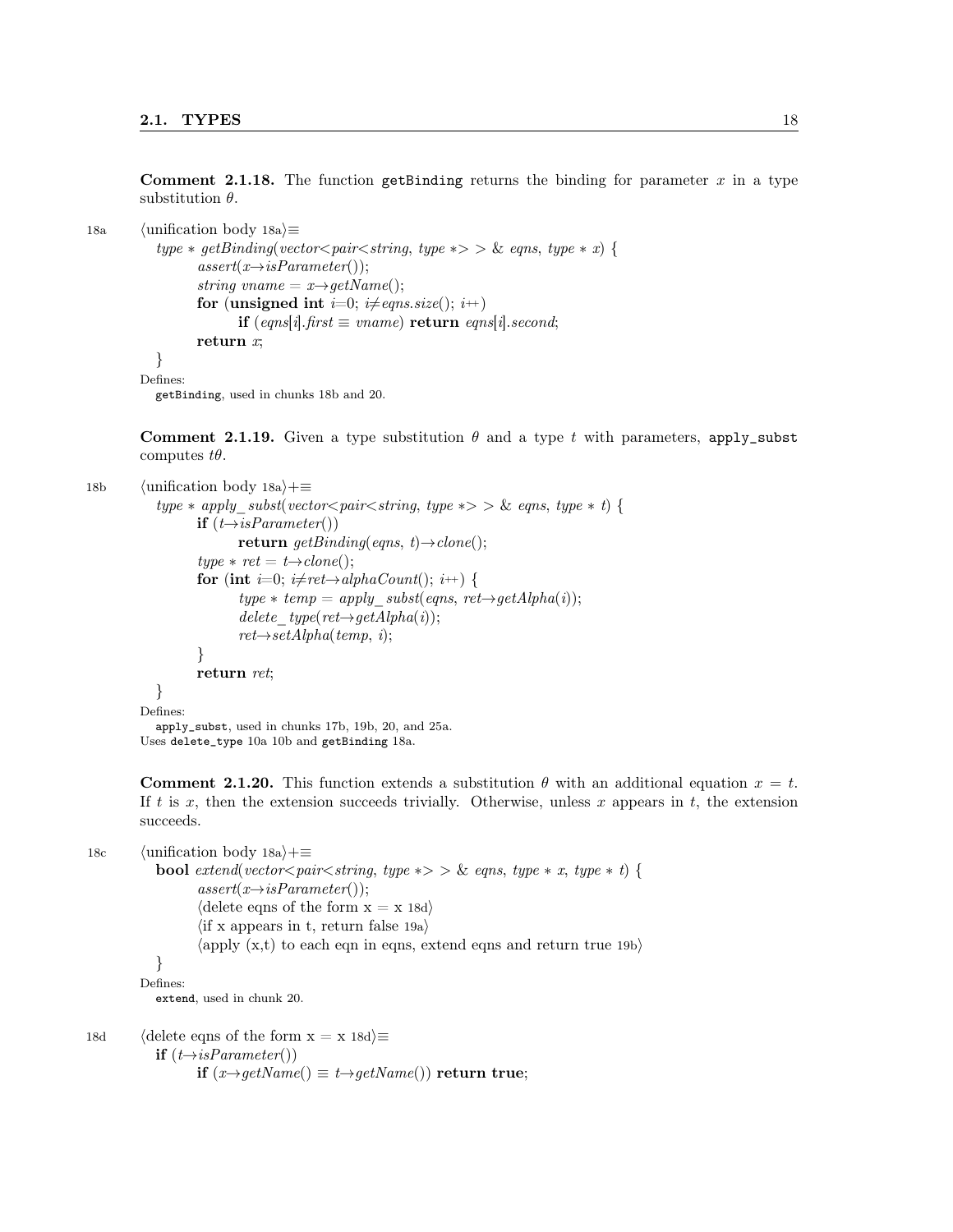#### 2.1. TYPES  $19$

```
19a \langle if x appears in t, return false 19a\rangle\equiv// case of t not a parameter
            set < string> parameters;
            t \rightarrow getParameters(parameters);// set <string>::iterator p = parameters.begin();
            // cout << "parameters : ";
            // while (p != parameters.end()) { cout << *p << " "; p++; }
           if (\text{parameters}, \text{find}(x \rightarrow \text{getName})) \neq \text{parameters}. \text{end}())return false;
         Uses getParameters 11b.
```
19b (apply  $(x,t)$  to each eqn in eqns, extend eqns and return true 19b $\equiv$ for (unsigned int *i*=0; *i* $\neq$ *eqns.size*(); *i* $\leftrightarrow$  {  $type * temp = eqns[i].second;$  $eqns[i].second = apply\_subst(eqns, temp);$  $delete\_type(temp);$ } pair<string, type  $\ast$ > eqn(x→getName(), t→clone());  $eqns.push$  back(eqn);

```
return true;
```
Uses apply\_subst 18b and delete\_type 10a 10b.

Comment 2.1.21. This function extracts the actual type of a synonym. We may need to go through several redirections to get to the actual type.

```
19c \langleunification body 18a\rangle+≡
             type * get\_type\_from\_syn(type * in) {
                      type * ret = in;while (ret \rightarrow isSymonym())ret = dcast \lt^{\text{type}} \text{ synonym } \text{*} > (ret) \rightarrow \text{getActual}();return ret;
             }
          Defines:
```
get\_type\_from\_syn, used in chunks 17b, 20, and 25a.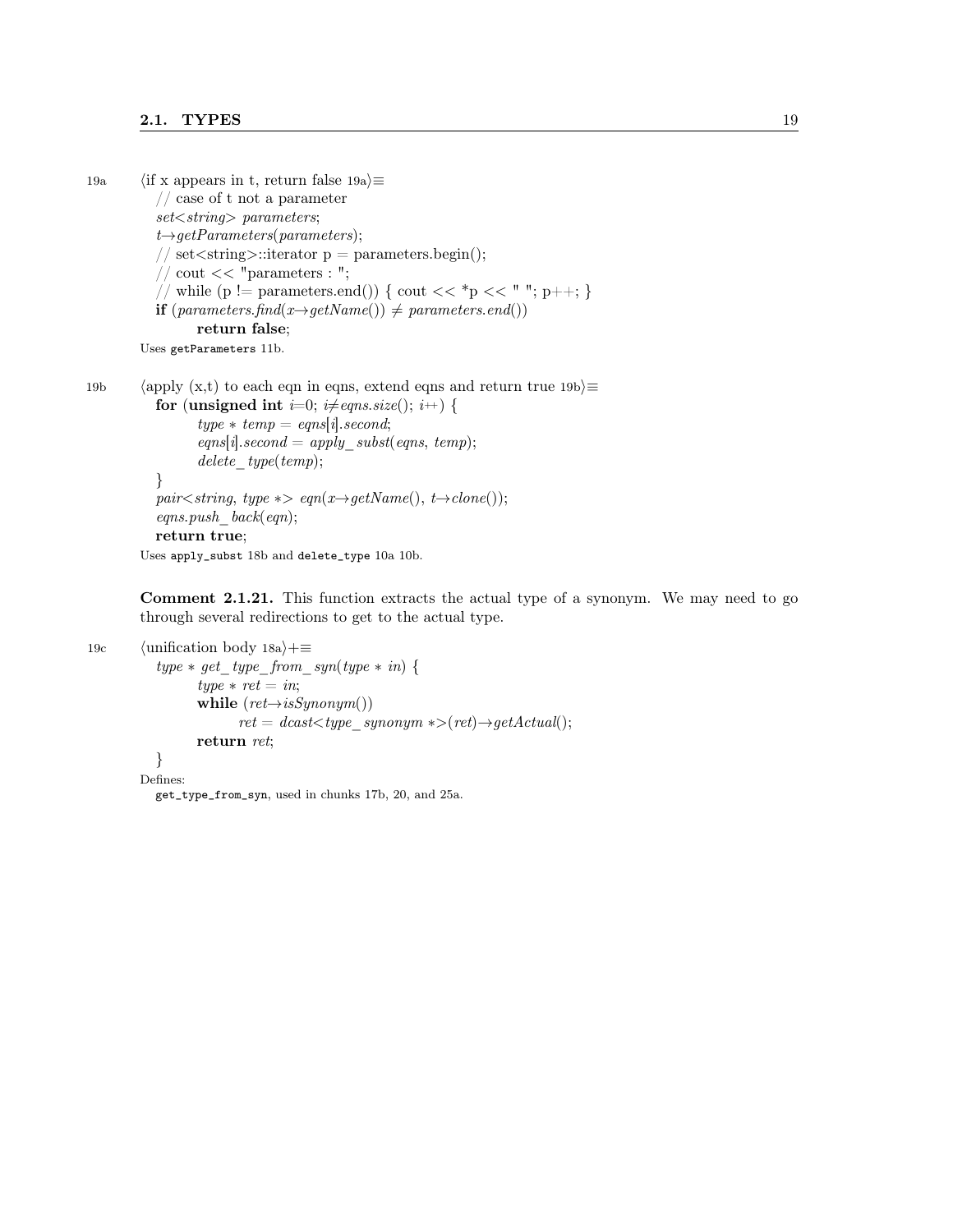Comment 2.1.22. This function returns whether two types tvn and t are unifiable. If one of the two, say tvn, is a parameter, we will try extending eqns with the equation  $(tvn = t)$ . Otherwise, we compare the tags and try to recursively unify the subtypes if the tags match.

```
20 \langleunification body 18a\rangle+≡
           bool unify(vector<pair<string,type \ast> > &eqns, type * tvn, type * t) {
                  \langleunify::verbose 1 21b\rangleif (tvn \rightarrow isSynonym() tvn = get type from syn(tvn);
                  if (t \rightarrow isSymonym()) t = get type from syn(t);
                  \langle \text{unify::verbose } 2 \text{ 21c} \ranglebool ret = false;
                  if (tvn\rightarrow isParameter() {
                          type * phitvn = get Binding(eqns, twn) \rightarrow clone();type * phi = apply\_subst(eqns, t);// if phitvn == tvn
                         if (phitvn \rightarrow isParameter() )if (tvn\rightarrow qetName() \equiv phitvn→getName()) {
                                        ret = extend(eqns, tvn, phi);delete type(phit); delete type(phitvn);
                                        if (unify\_verbose) \text{ } cert \ll \text{ } end!;return ret;
                                 }
                         } else {
                                 ret = \text{unify}(\text{eqns}, \text{phitvn}, \text{phi};delete\_type(phi); delete\_type(phi);if (unify verbose) cerr \ll ret \ll endl;
                                 return ret;
                         }
                  }
                  // switch place
                  if (tvn\rightarrow isParameter() ≡ false \land t\rightarrow isParameter()return unify(eqns, t, twn);\langleunify::case of both non-parameters 21a\ranglereturn true;
           }
        Defines:
```

```
unify, used in chunks 17b, 21a, 25a, and 26a.
```
Uses apply\_subst 18b, delete\_type 10a 10b, extend 18c, getBinding 18a, and get\_type\_from\_syn 19c.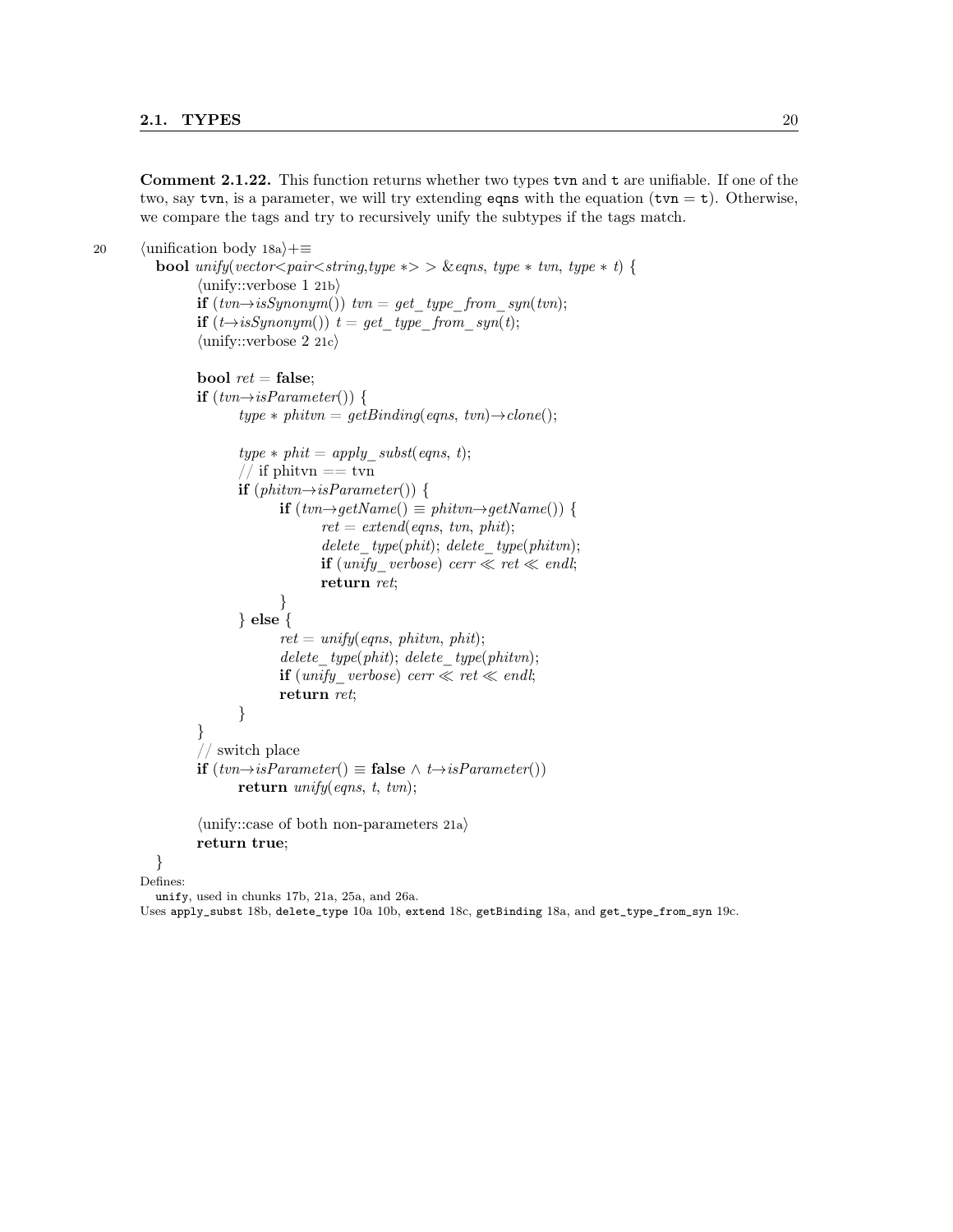```
21a \langle \text{unify::case of both non-parameters 21a} \rangle \equivif (tvn\rightarrow isParameter() ≡ false ∧ t\rightarrow isParameter() ≡ false) {
                     if (tvn\rightarrow getTag() ≠ t\rightarrow getTag()) return false;
                     if (tvn\rightarrow getTag() \equiv Type \land t\rightarrow getTag() \equiv Type)if (tvn\rightarrow alphaCount() ≠ t\rightarrow alphaCount()) {
                                     if (unify\_verlose) \text{ } cert \ll false \ll \text{ }endl;return false;
                             }
                     // unify each component
                     if (tvn\rightarrow alphaCount() ≠ t\rightarrow alphaCount()) {
                             \text{corr} \ll \text{''Error} in unification. Argument counts don't match.\ln";
                             cerr \ll "tvn = " \ll tvn\rightarrowgetName() \ll endl;
                             cerr \ll " t = " \ll t \rightarrow getName() \ll end!;
                             assert(false);
                     }
                     for (int i=0; i\neq tvn\rightarrow alphaCount); i\rightarrow {
                             bool r = unify(eqns, tvn \rightarrow getAlpha(i), t \rightarrow getAlpha(i));if (r \equiv false) return false;
                     }
             }
          Uses unify 20.
```
Comment 2.1.23. We print out some information to help debugging.

```
21b \langle \text{unify::verbose 1 21b} \rangle \equivif (unify\;\;verbose)cerr \ll "Unifying " \ll tvn\rightarrowgetName() \ll " and " \ll t\rightarrowgetName() \llendl;
```

```
21c \langle \text{unify::verbose } 2 \text{ 21c} \rangle \equivif (unify\_verbose) \text{ } cerr \ll "After transformation:\n \mathcal{N}\langleunify::verbose 1 21b\rangle
```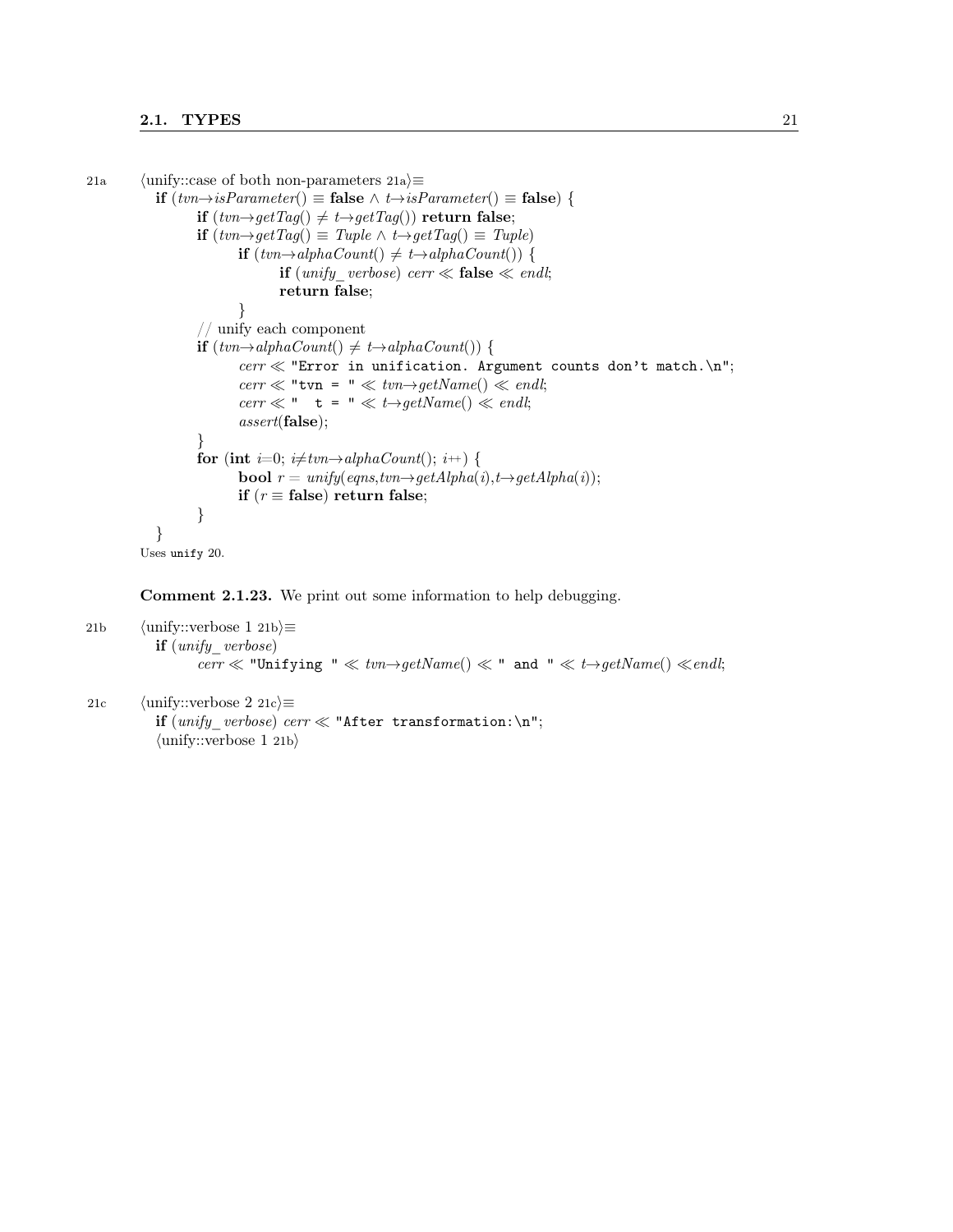### 2.1.2 Type Checking

Comment 2.1.24. The type-checking procedure implements the following algorithm. For more details on type checking and type inference, see, for example, [Mit96, Chap. 11].

$$
WT(C) = \alpha \quad \text{where } \alpha \text{ is the declared signature of } C
$$
\n
$$
WT(x) = \begin{cases} \alpha & \text{if } WT(x) = \alpha \text{ has been established before;} \\ a & \text{otherwise; here, } a \text{ is a fresh parameter.} \end{cases}
$$
\n
$$
WT((t_1, \ldots, t_n)) = WT(t_1) \times \cdots \times WT(t_n)
$$
\n
$$
WT(\lambda x. t) = \begin{cases} \alpha \to \beta & \text{if } WT(t) = \beta \text{ and } x \text{ is free with relative type } \alpha \text{ in } t. \\ a \to \beta & \text{where } a \text{ is a parameter otherwise.} \end{cases}
$$
\n
$$
WT((s \ t)) = \beta \theta \quad \text{if } WT(s) = \alpha \to \beta, \ WT(t) = \gamma, \text{ and } \alpha \text{ and } \gamma \text{ are unifiable using } \theta.
$$

The input term is not well-typed if any one of the WT calls on its subterms fails.

```
22a (type checking actual 22a)\equiv
```

```
type * wellType d2 (term * t, vector < var\_name > bvars, int scope) {
        type * ret = NULL;\langlewellTyped2::case of t a constant 23a\rangle\langlewellTyped2::case of t a variable 24a\rangle\langle \text{wellTyped2::case of t an application 25a} \rangle\langle \text{wellTyped2::case of t an abstraction 26b} \rangle\langle \text{wellTyped2::case of t a modal term } 26c \rangle\langlewellTyped2::case of t a tuple 27a\ranglereturn ret;
}
```
Defines:

```
wellTyped2, used in chunks 25–28.
```
Comment 2.1.25. We first look at some data structures. The vector term\_types is used to store the inferred type for each subterm of the input term. The structure var name is used to handle variables; see Comment 2.1.28 for more details.

22b (type checking variables 22b) $\equiv$  $vector < term$  type $> term$  types;

struct var name { int vname; string pname; };

Uses term\_type 17b.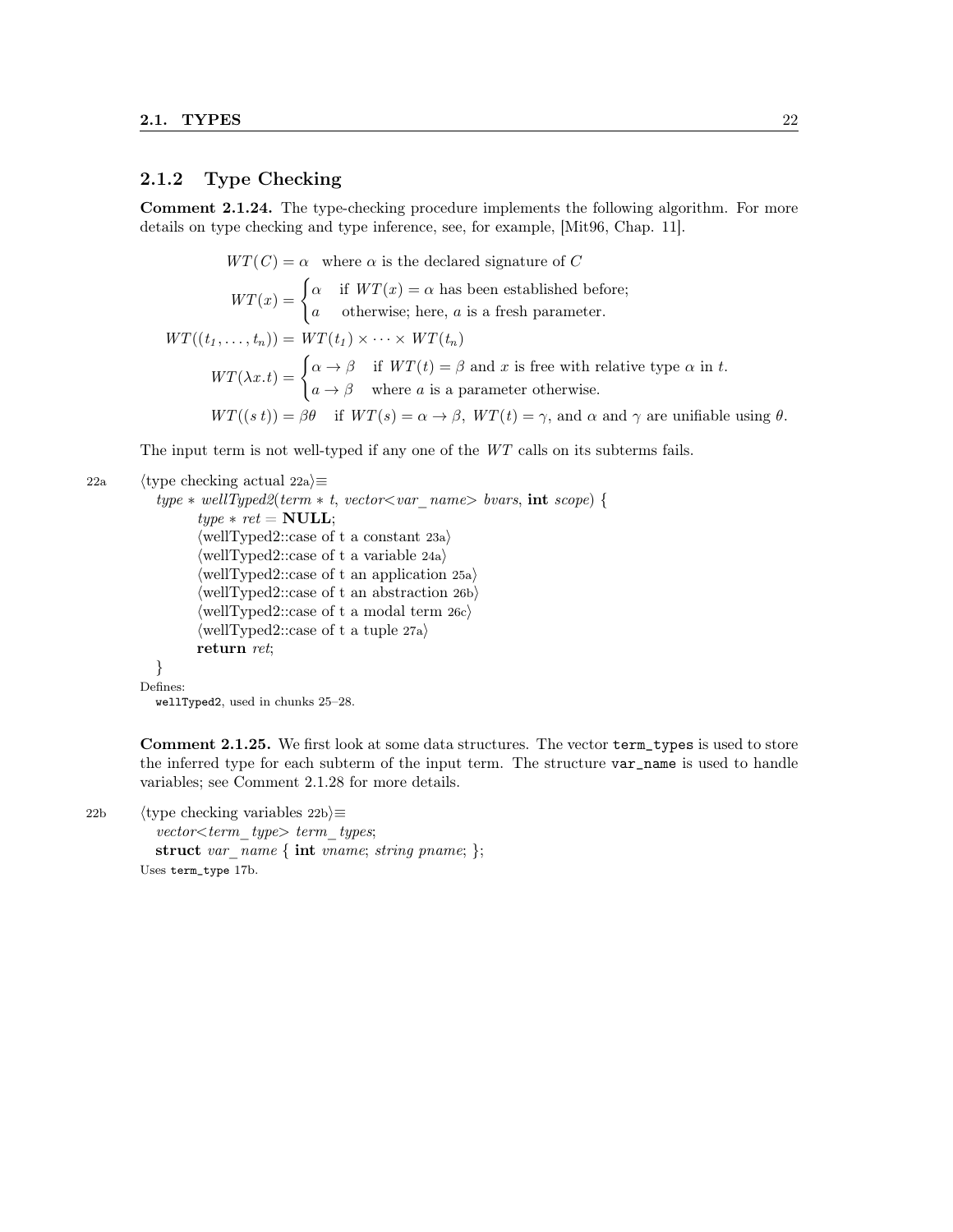Comment 2.1.26. If the input term t is a constant, we find its signature  $\alpha$  from the global constants repository (the function  $get\_signature$  will halt with an error if  $t$  is unknown), rename all the parameters in  $\alpha$  to obtain  $\alpha'$  and then return  $\alpha'$ . We need to rename parameters because some of the parameters in  $\alpha$  may have been introduced (and constrained) up to this point in the type checking process. To illustrate, consider the following type declarations.

```
top: a \rightarrow \Omegaind : a \rightarrow \Omega
```
The term (top ind) is clearly well-typed. But the type checking procedure will fail if we do not first rename, say, the first parameter a because the unification procedure will fail when attempting to equate a and  $a \to \Omega$ .

}

```
23a (wellTyped2::case of t a constant 23a)\equiv
```

```
if (t \rightarrow isF() \vee t \rightarrow isD()) {
        if (t \rightarrow isint) ret = new type(gInt);
        else if (t \rightarrow isfloat) ret = new type(gFloat);
        else if (t \rightarrow isChar)) ret = new type(gChar);
        else if (t \rightarrow isString() ) ret = new type(gString);
        else {
                ret = get\ signature(t\rightarrow{}name);if (ret) { ret = ret \rightarrow clone(); ret \rightarrow renameParameters();else return NULL;
        }
        \langlewellTyped2::save n return 23b\rangle
```
Uses get\_signature 153c, isChar 33a, isD 30a, isF 30a, isString 33a, and renameParameters 11c.

Comment 2.1.27. Each subterm is stored in term\_types the moment its type is inferred. These entries may be updated later on when parameters get instantiated further. See Comment 2.1.29.

23b (wellTyped2::save n return 23b $\rangle$ ≡ term type res; res.first = t; res.second = ret; term types.push  $back(res);$ if  $(t\rightarrow ptype)$  delete type(t $\rightarrow ptype$ );  $t \rightarrow ptype = ret \rightarrow clone();$ return ret;

Uses delete\_type 10a 10b and term\_type 17b.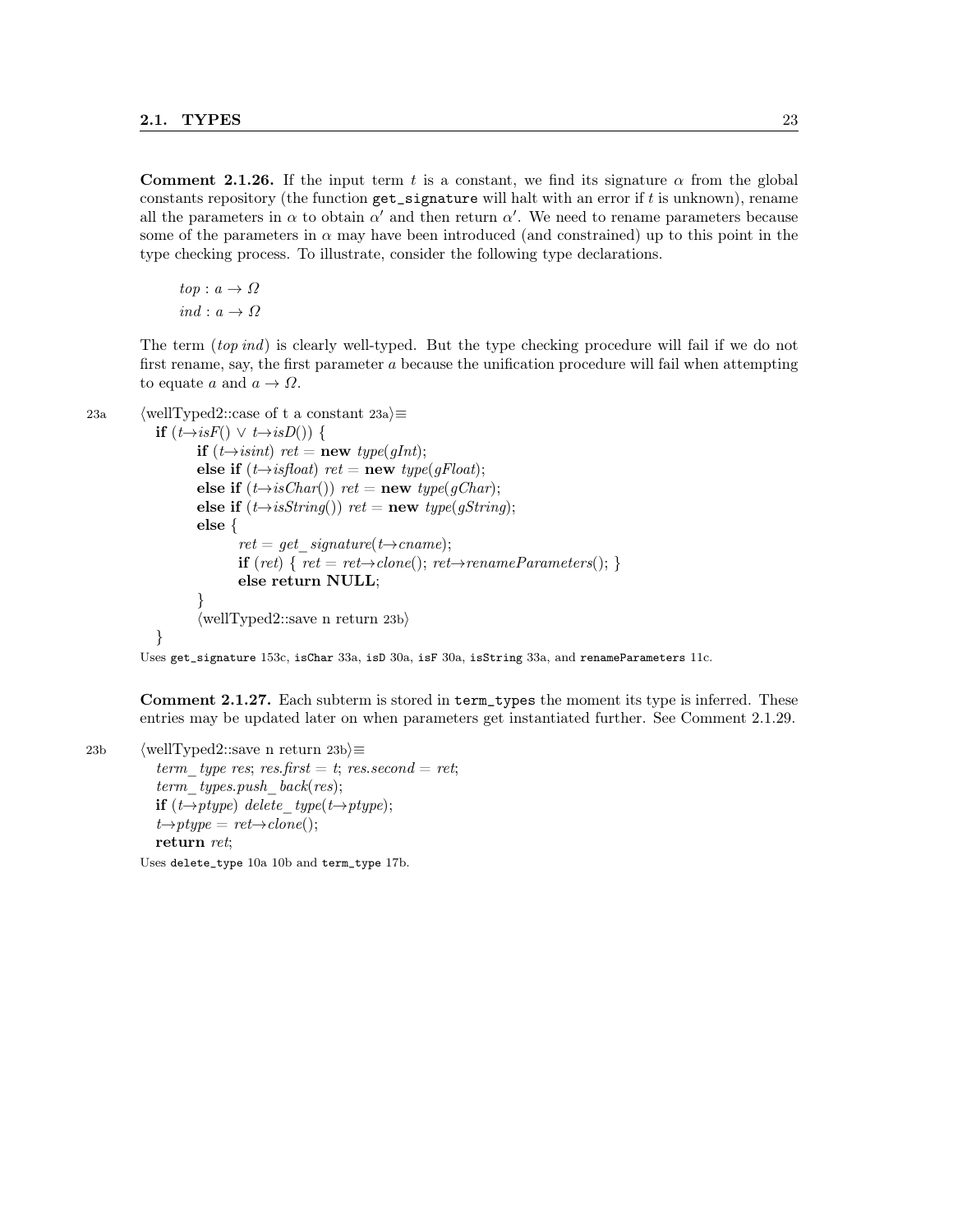**Comment 2.1.28.** To determine the type of a variable  $x$ , we need to know two things:

- 1. Is it a bound or a free variable?
- 2. Has it occurred before?

If  $x$  is a bound variable that has occurred previously, we just recycle the previously computed type. Else if x is a bound variable that has not occurred previously, we use the parameter name that has been assigned earlier to create a new parameter. (See Comment 2.1.32.) Otherwise, if  $x$ is free, we check (in term\_types) to see whether a type for x has been inferred earlier. If so, we return the inferred type. Otherwise, we create a new parameter with a new parameter name.

```
24a (wellTyped2::case of t a variable 24a\rangle \equivif (t \rightarrow isVar)) {
                      if (t\rightarrow{}{\text{cname}} \equiv iWildcard) {
                              ret = new type parameter();\langlewellTyped2::save n return 23b\rangle}
                      unint start = 0;
                      for (int i=(int)bvars.size()-1; i\neq-1; i--)
                              if (t\rightarrow{}{\text{cname}} \equiv {\text{bvars}}[i].{\text{vname}}) {
                                      start = scope;\langlevariable case::lookup previous occurrence 24b\rangleret = new \ type \ parameter(bvars[i].pname);\langlewellTyped2::save n return 23b\rangle}
                      \langlevariable case::lookup previous occurrence 24b\rangleret = new type parameter();\langlewellTyped2::save n return 23b\rangle}
             if (t \rightarrow taq \equiv SV) {
                      for (unint j=0; j \neq term\_types.size(); j++)if (term_types[j].first\rightarrowtag \equiv SV) {
                                      if (t\rightarrow{}{\text{cname}} \equiv {term\_types[j].{\text{first}} \rightarrow}{\text{cname}}) {
                                               ret = term \t{types[j].second \rightarrow clone();\langlewellTyped2::save n return 23b\rangle}
                              }
                      ret = new type parameter();\langlewellTyped2::save n return 23b\rangle}
          Uses iWildcard 145 and isVar 30a.
24b (variable case::lookup previous occurrence 24b)\equivfor (unint j=start; j\neqterm_types.size(); j++)
                      if term types[j].first\rightarrowisVar())
                              if (t\rightarrow{}{\text{cname}} \equiv {term\_types[j].{\text{first}} \rightarrow{}{\text{cname}}) {
                                      ret = term \ types[j].second \rightarrow clone();\langlewellTyped2::save n return 23b\rangle}
          Uses isVar 30a.
```
**Comment 2.1.29.** If the input term is an application of the form  $(st)$ , we first infer the types of s and t separately. Assuming the type of s has the form  $\alpha \to \beta$ , we then attempt to unify  $\alpha$ with  $\gamma$ , the type of t. If there exists a  $\theta$  that unifies the two, we can then return  $\beta\theta$  as the type for  $(st)$ . We also update entries in term\_types with  $\theta$  to reflect new knowledge. The variable vlength keeps track of the part of term\_types we can safely change.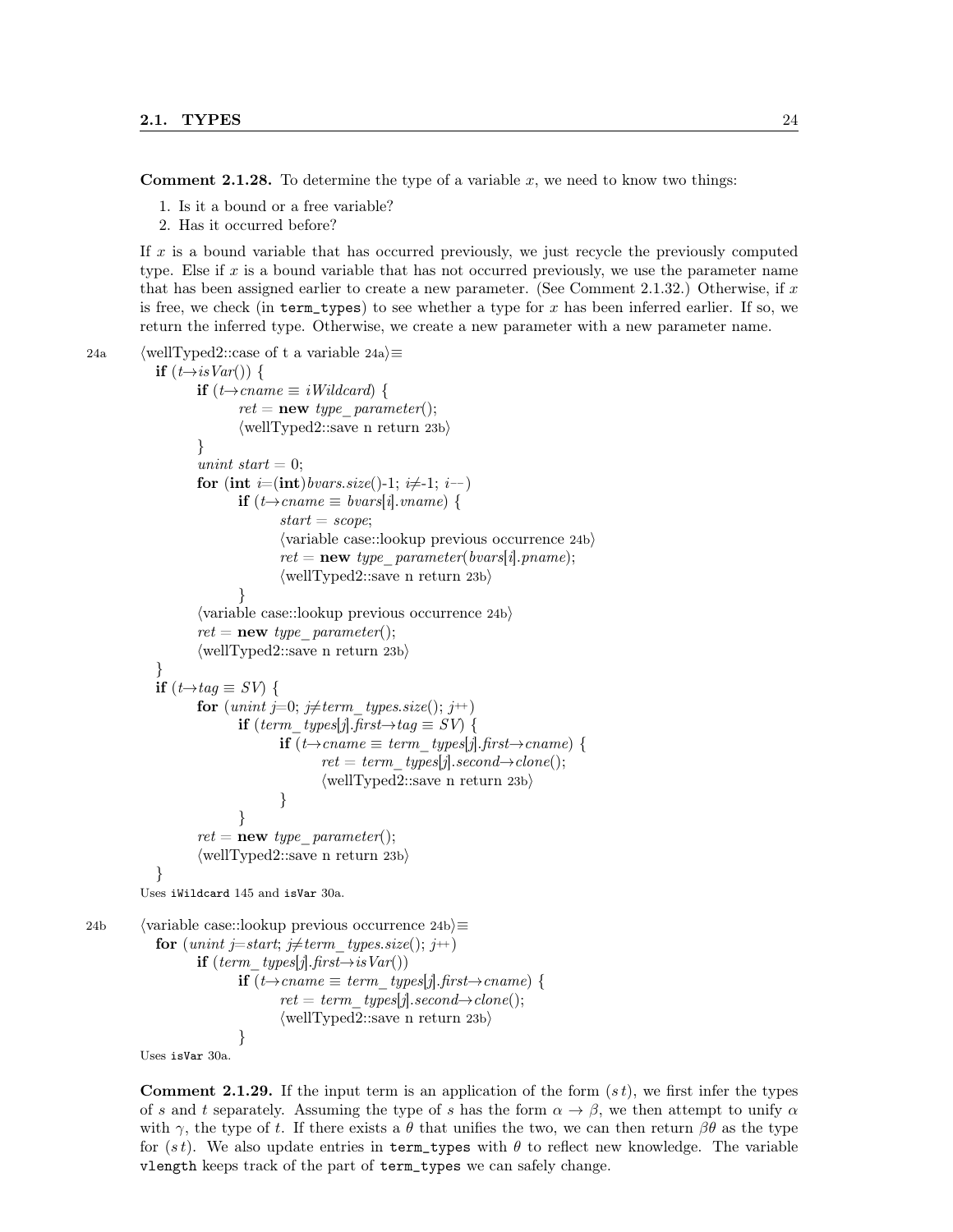#### 2.1. TYPES 25

```
25a (wellTyped2::case of t an application 25a)\equivif (t\rightarrow isApp()) {
                          unsigned int vlength = term types.size();
                          type * t1 = wellType d2(t \rightarrow lc(), \text{ ~} 5 \text{ ~} 5 \text{ ~} 5 \text{ ~} 5 \text{ ~} 6 \text{ ~} 7 \text{ ~} 6 \text{ ~} 7 \text{ ~} 7 \text{ ~} 7 \text{ ~} 7 \text{ ~} 7 \text{ ~} 7 \text{ ~} 7 \text{ ~} 7 \text{ ~} 7 \text{ ~} 7 \text{ ~} 7 \text{ ~} 7 \text{ ~} 7 \text{ ~} 7 \text{ ~} 7 \text{ ~} 7 \text{ ~} 7 \text{ ~} 7 \text{ ~} 7 \text{ ~} 7 \text{ ~} 7 \text{ ~} 7 \text{if (t1 \rightarrow isSymonym()) t1 = get type\_from\_syn(t1);\langlewellTyped2::application::t1 should have right form 25b\rangletype * t2 = wellType d2(t \rightarrow rc(), \text{ ~} 0, \text{ ~} 0);
                          if (\neg t\mathcal{Z}) { printErrorMsq(t\rightarrow rc()); return NULL; }
                          vector<pair<string, type *> slns;
                          bool result = unify(slns, t1 \rightarrow getAlpha(0), t2);if (\neg result) { \tellTyped2::application::error reporting2 26a) }
                          ret = apply\_subst(slns, t1 \rightarrow getAlpha(1));for (unint i=vlength; i\neqterm_types.size(); i++) {
                                    type * temp = term \quad types[i].second;term_types[i].second = apply_subst(slns, temp);
                                    delete type(temp);
                          }
                          for (unint j=0; j\neq slns.size(); j++) delete type(slns[j].second);
                          slns.clear();
                          \langlewellTyped2::save n return 23b\rangle}
```
Uses apply\_subst 18b, delete\_type 10a 10b, get\_type\_from\_syn 19c, isApp 30a, lc 30e, printErrorMsg 27b, rc 30e, unify 20, and wellTyped2 22a.

Comment 2.1.30. The type t1 should be a function type. If this is not the case but t1 is a parameter, we can rescue the situation by making  $t1$  a type of the form  $a \rightarrow b$ , where both a and b are parameters. (This is equivalent to saying that s has type c, and that  $c = a \rightarrow b$ .) If t1 is not a parameter and not a function type, we have a typing error.

```
25b (wellTyped2::application::t1 should have right form 25b)\equiv
```

```
if (\neg t1) { printErrorMsq(t\rightarrow lc()); return NULL; }
if (\neg t1 \rightarrow isAbstract() \land t1 \rightarrow isParameter()) {
       type * temp = t1;t1 = new type\_abs(temp, new type\_parameter());term_types[term_types.size()-1].second = t1;
}
if (\neg t1 \rightarrow isAbstract) {
       int osel = getSelect();setSelector(STDERR); ioprint("*** Error: ");
       t \rightarrow lc() \rightarrow print(); ioprint(" : "); ioprintln(t1\rightarrow getName());
       ioprintln(" does not have function type.");
       setSelector(osel);
       return NULL;
}
```
Uses getSelector 164 165, ioprint 164 165, ioprintln 164 165, lc 30e, printErrorMsg 27b, and setSelector 164 165.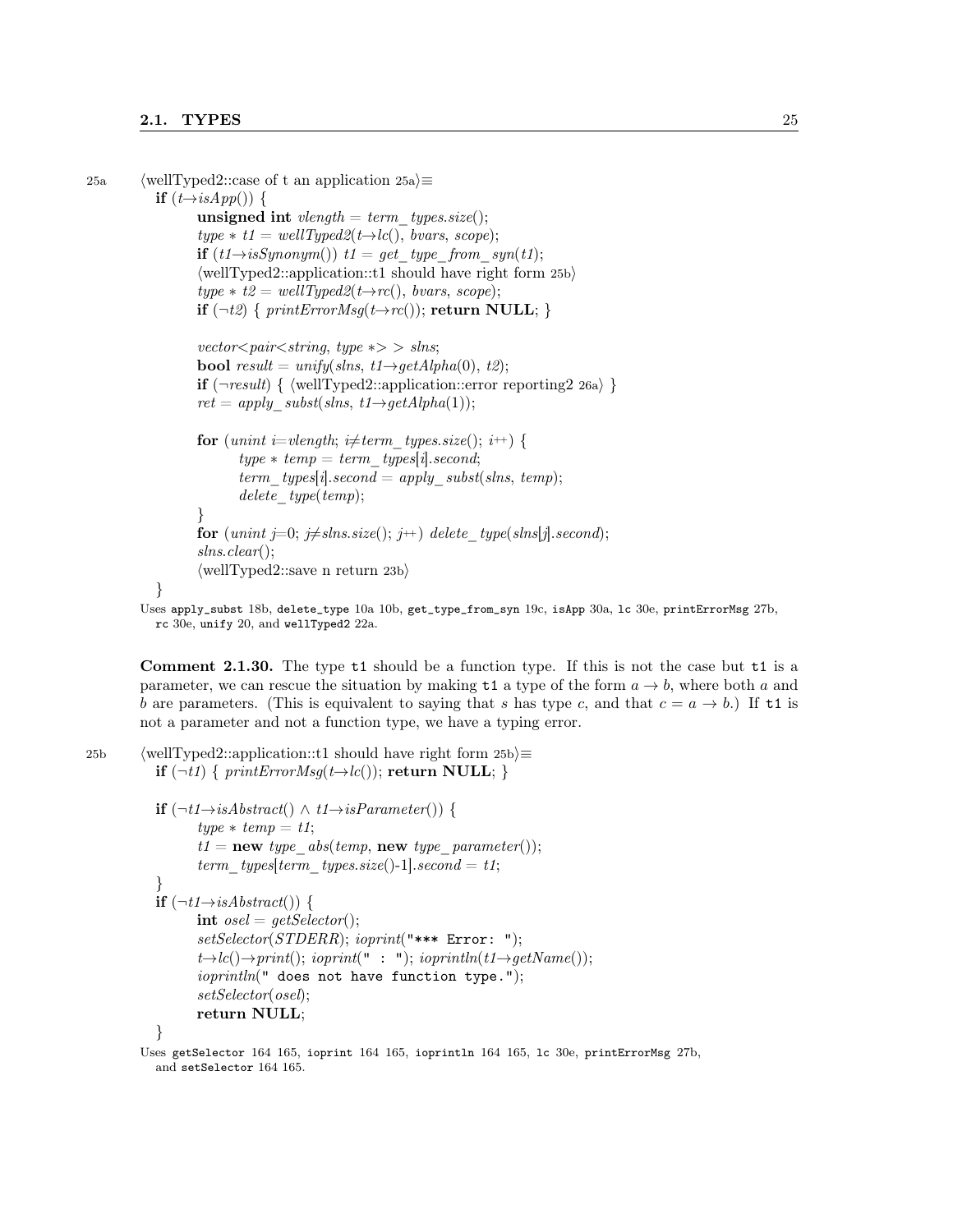**Comment 2.1.31.** Given  $s : \alpha \to \beta$  and  $t : \gamma$ , the term  $(st)$  is not well typed if we cannot unify  $\alpha$  and  $\gamma$ .

26a (wellTyped2::application::error reporting2 26a) $\equiv$ 

int  $osel = getSelect(r);$  $setSelector(STDERR); t\rightarrow print();ioprintln(" is not well typed.");$  $ioprint(t1\rightarrow getAlpha(0)\rightarrow getName())$ ;  $ioprint(" and ");$  $ioprint(t2 \rightarrow getName())$ ;  $ioprintln(" are not unifiable\n")$ ; slns.clear(); unify  $verbose = true;$ unify(slns,  $t1 \rightarrow getAlpha(0), t2);$  $setSelector(osel);$  unify verbose = false; return NULL;

Uses getSelector 164 165, ioprint 164 165, ioprintln 164 165, setSelector 164 165, and unify 20.

**Comment 2.1.32.** Given a lambda term  $\lambda x.t$ , the variable x is given a new parameter name (stored in bvars), and every occurrence of  $x$  in  $t$  will use the same parameter name afterwards.

The type checking procedure is simple. We first check the type of  $t$ . Then we find the relative type of x in t (recorded in term\_types). If t does not contain x, then we just use the initially assigned parameter name to create a new parameter. If x has type  $\alpha$  and t has type  $\beta$ , we return  $\alpha \rightarrow \beta$ .

26b (wellTyped2::case of t an abstraction 26b) $\equiv$ 

if  $(t\rightarrow isAbs())$  { unint vlength = term types.size();

> var\_name tmp; tmp.vname = t $\rightarrow$ fields[0] $\rightarrow$ cname;  $tmp.pname = newParameterName();$

bvars.push  $back(tmp);$ 

 $type * t2 = wellType d2(t \rightarrow fields[1], \text{ ~} 50$ if  $(\neg t2)$  { printErrorMsg(t); return NULL; }

 $type * vt = NULL;$ for (unint i=vlength; i $\neq$ term\_types.size(); i++) **if**  $(term \ types[i].first \rightarrow isVar(t \rightarrow fields[0] \rightarrow change))$  $\{ vt = term \ types[i].second \rightarrow clone(); \ break; \}$ if  $(vt \equiv \textbf{NULL}) \{ vt = \textbf{new type} parameter(tmp.pname); \}$ 

 $ret = new type\_abs(vt, t2 \rightarrow clone())$ ;  $\langle$ wellTyped2::save n return 23b $\rangle$ 

```
}
```
Uses isAbs 30a, isVar 30a, printErrorMsg 27b, and wellTyped2 22a.

**Comment 2.1.33.** We now look at modal terms. Given  $\Box_i t$ , if we can infer t has type  $\alpha$ , then we can infer  $\Box_i t$  has type  $\alpha$ .

```
26c (wellTyped2::case of t a modal term 26c \equivif (t \rightarrow isModal() ) {
                     type * ret = wellType d2(t \rightarrow fields[0], \text{ \textit{bvars}, scope});if (\neg ret) { printErrorMsg(t); return NULL; }
                     ret = ret \rightarrow clone();\langlewellTyped2::save n return 23b\rangle}
```
Uses isModal 30a, printErrorMsg 27b, and wellTyped2 22a.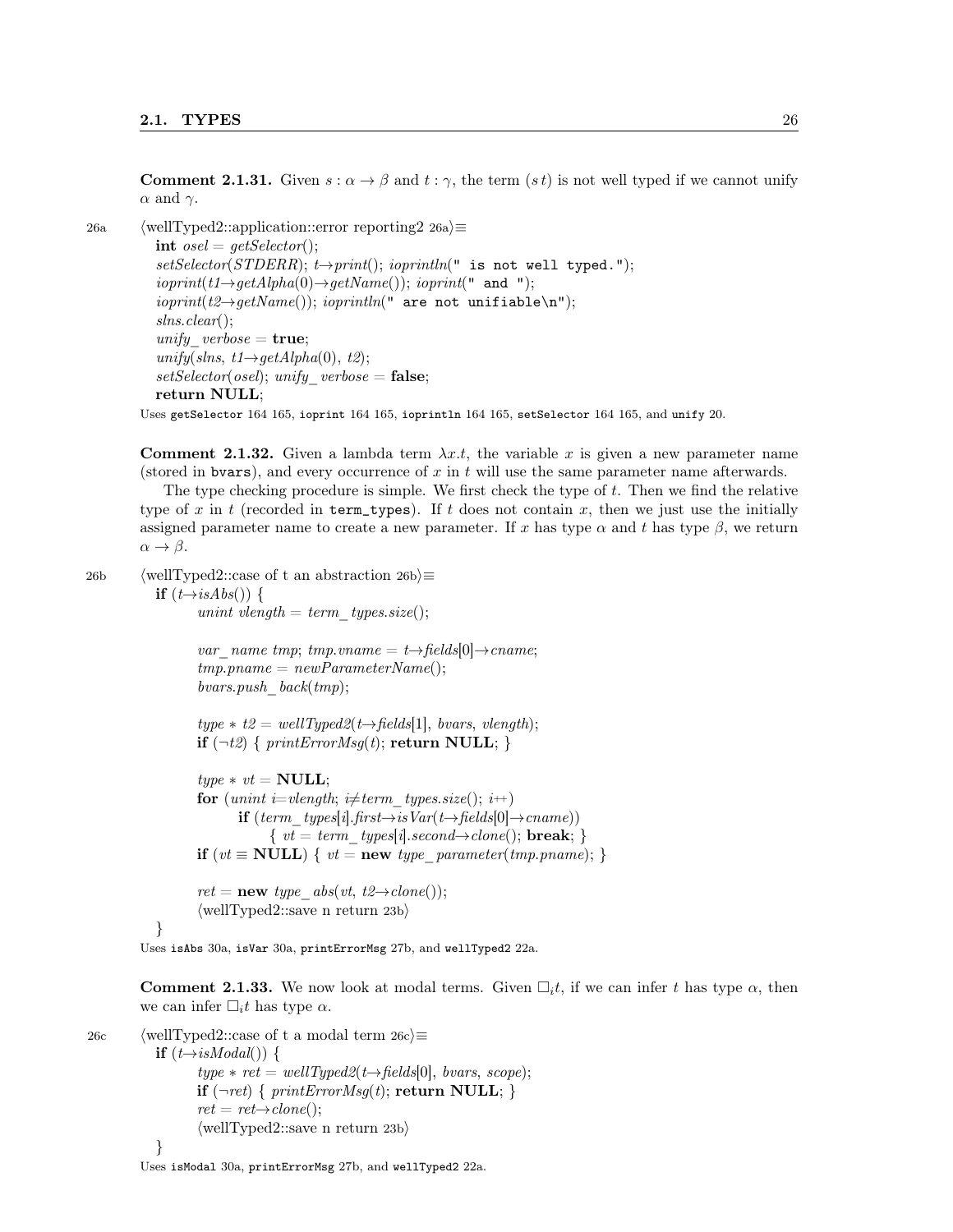Comment 2.1.34. The case for tuples is easy. We just infer the types of each component and then put them together.

```
27a (wellTyped2::case of t a tuple 27a)\equivif (t \rightarrow isProd() ) {
                     ret = new type\_tuple;for (unsigned int i=0; i\neq t\rightarrow fieldsize; i+1) {
                             type * ti = wellType d2(t \rightarrow fields[i], \text{ \textit{bvars}, scope});if (\neg ti) { printErrorMsg(t); return NULL; }
                             ret\rightarrow addAlpha(ti\rightarrow clone());}
                     \langlewellTyped2::save n return 23b\rangle}
          Uses isProd 30a, printErrorMsg 27b, and wellTyped2 22a.
```

```
27b (type checking subsidiary functions 27b)\equivvoid printErrorMsg(term ∗ t) {
                 int osel = getSelect(r);setSelector(STDERR); t\rightarrow print();ioprintln(" is not well typed."); setSelector(osel);}
        Defines:
          printErrorMsg, used in chunks 25–28.
        Uses getSelector 164 165, ioprintln 164 165, and setSelector 164 165.
```
Comment 2.1.35. This is a function written for debugging purposes. It prints out the contents

of term\_types.

```
27c (type checking subsidiary functions 27b)+\equivvoid print term types() {
                 int osel = getSelect(); setSelector(STDOUT);ioprintln(" *** ");for (unint i=0; i\neqterm types.size(); i++) {
                       term_types[i].first\rightarrowprint();
                       ioprint(" : "); ioprintln(term types[i].second\rightarrow getName());}
                 setSelector(osel);
          }
```
Uses getSelector 164 165, ioprint 164 165, ioprintln 164 165, and setSelector 164 165.

Comment 2.1.36. We need to free up the memory occupied by the intermediate types inferred for the subterms.

```
27d (type checking subsidiary functions 27b)+≡
          void cleanup term types() {
                // print_term_types();
                for (unint i=0; i\neqterm types.size(); i++)
                       delete\_type(term\_types[i].second);term types.clear();
          }
        Defines:
          cleanup_term_types, used in chunk 28a.
        Uses delete_type 10a 10b.
```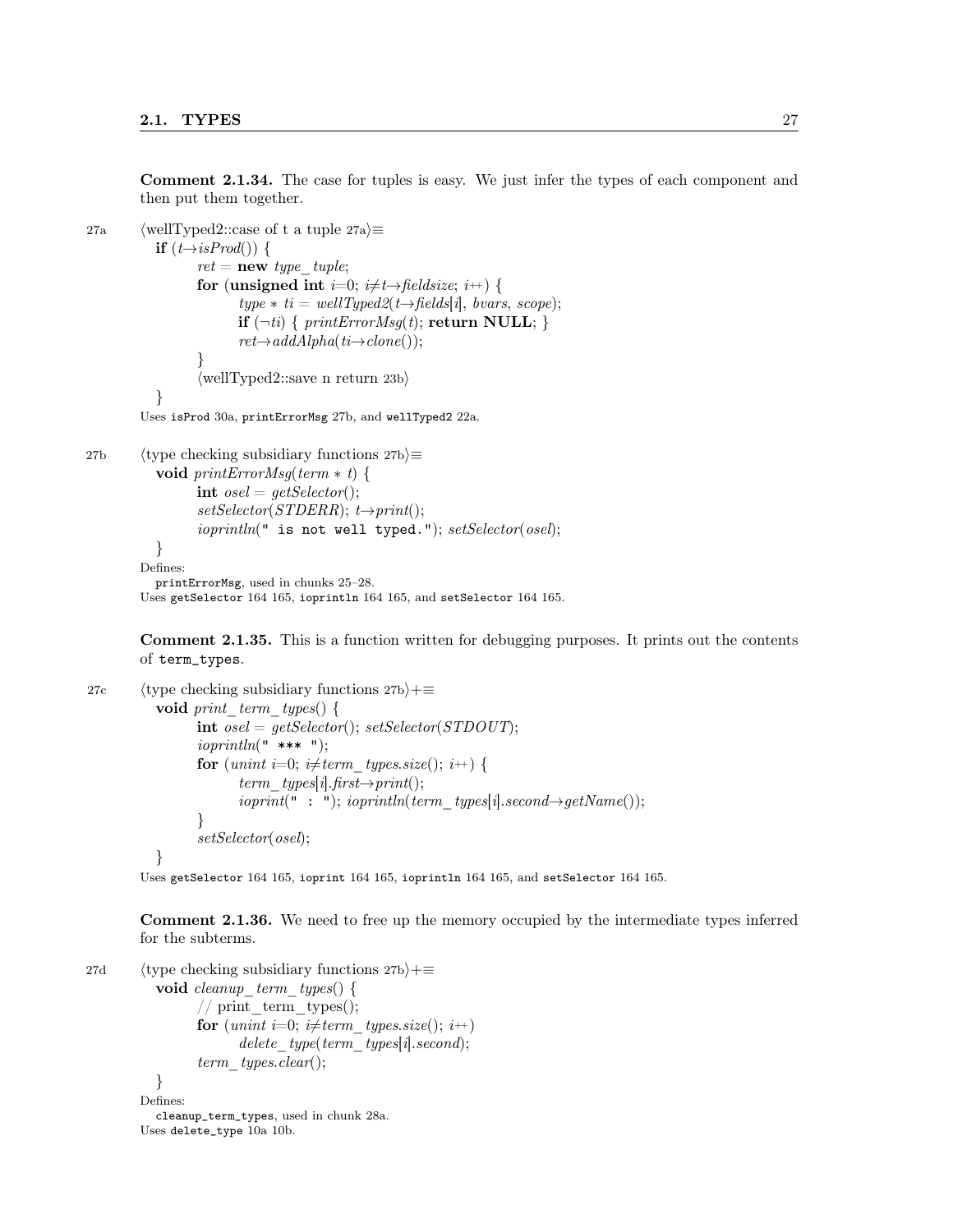Comment 2.1.37. The function wellTyped is a wrapper around the actual type-checking procedure wellTyped2.

28a  $\langle$  type checking 28a $\rangle$  $\equiv$  $\#$ include  $\lt$ string>  $\#\text{include} < \text{vector}$  $\#$ include "global.h" #include "terms.h"

```
\langletype checking variables 22b\rangle\langletype checking subsidiary functions 27b\rangle\langletype checking actual 22a\rangle
```

```
type * wellTyped(term * t) {
      vector < var name > bvars;type * ret = wellType d2(t, \text{ ~} 0);if (\neg ret) { printErrorMsg(t); return NULL; }
      ret = ret \rightarrow clone();cleanup term types();return ret;
}
```

```
Defines:
  wellTyped, used in chunks 17b and 149a.
```
Uses cleanup\_term\_types 27d, printErrorMsg 27b, and wellTyped2 22a.

Comment 2.1.38. The following is a version of wellTyped that returns both the type of the term being checked and the type of each subterm computed. The latter is needed for checking typeof side conditions on statements.

```
28b (type checking 28a)+≡
```

```
pair < type *, vector < term \ type > \supset mywellTyped(term * t) {
         pair < type *, vector < term type > res;vector < var name > bvars;type * ret = wellType d2(t, \text{ ~} 0);if (\neg ret) { printErrorMsg(t); res.first = NULL; return res; }
         ret = ret \rightarrow clone():res. first = ret; res. second = term\_types;
         term types.clear();
         return res;
  }
Defines:
```
mywellTyped, used in chunks 17b and 105. Uses printErrorMsg 27b, term\_type 17b, and wellTyped2 22a.

# 2.2 Terms

#### 2.2.1 Term Representation

Comment 2.2.1. We use a standard approach to represent terms. A term is a graph of nodes, where each node is a term-schema as defined. One possible optimization is to distinguish between boxed and unboxed fields [Pey87, pg. 190]. For a discussion on term representations, see [Pey87, Chap. 10].

Comment 2.2.2. A term schema can be any one of the following: a syntactical variable (SV), a variable  $(V)$ , a function symbol  $(F)$ , a data constructor  $(D)$ , an application  $(APP)$ , an abstraction (ABS), a product (PROD) or a modal term (MOD). This information is recorded in tag.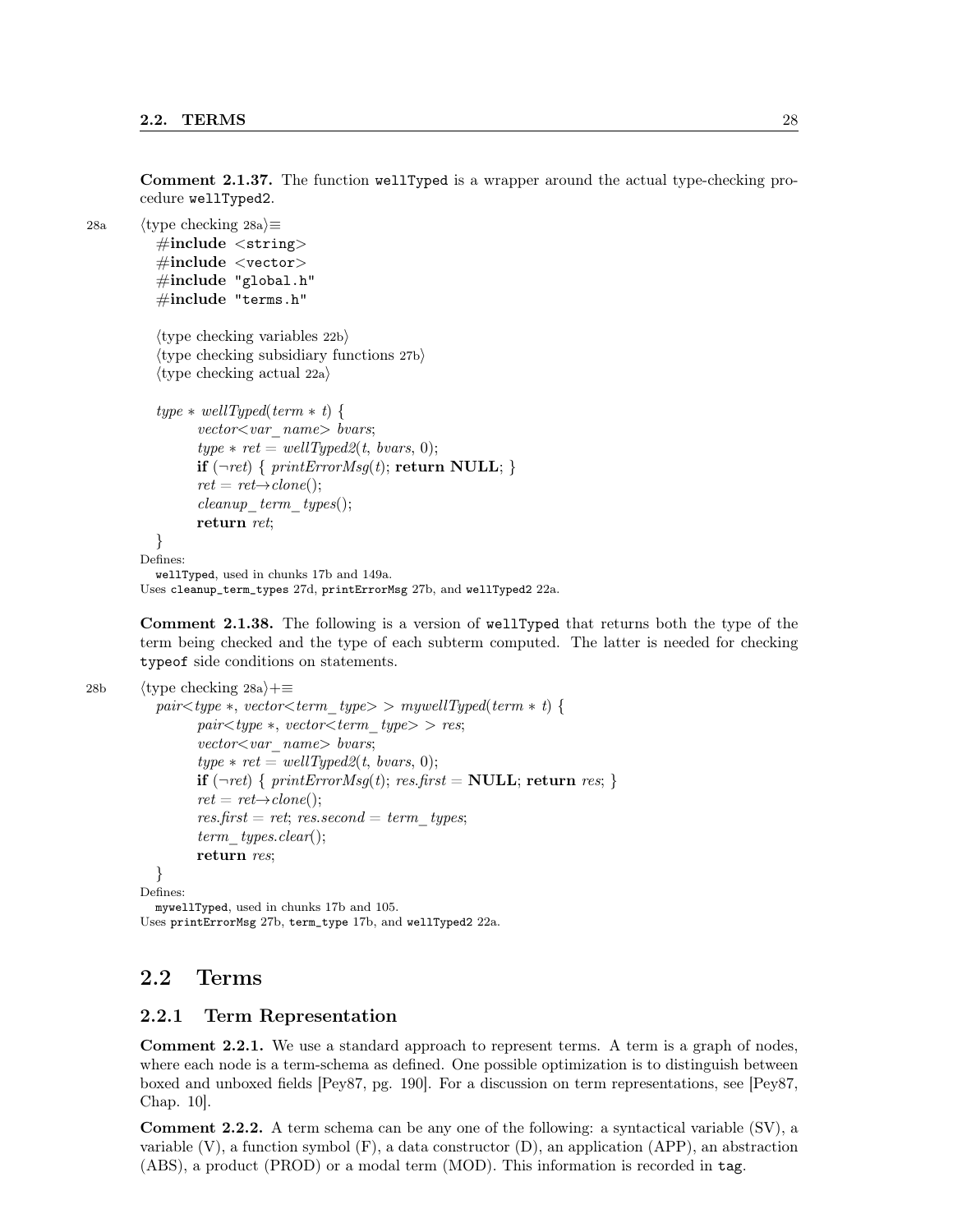29a  $\langle \text{term::type defs 29a} \rangle \equiv$ enum kind  $\{ SV, V, F, D, APP, ABS, PROD, MODAL \};$ 

29b (term parts 29b) $\equiv$ kind tag;

> Comment 2.2.3. Syntactic variables, variables, functions and data constructors have names. For efficiency considerations, we use integers to represent names. (See Comment 5.0.41 for the mappings.) Modal terms have indices.

- 29c  $\langle \text{term parts } 29b \rangle + \equiv$ int cname; char modality; type ∗ ptype;
- 29d (term init 29d) $\equiv$  $\textit{cname} = -5$ ;  $modality = -5;$  $ptype = NULL;$
- 29e  $\langle$ heap term init 29e $\rangle \equiv$  $ret{\rightarrow}cname = -5;$  $ret\rightarrow modality = -5;$  $ret{\rightarrow}ptype = NULL;$
- 29f (term clone parts 29f) $\equiv$  $ret{\rightarrow}cname = \textit{cname};$ if  $(tag \equiv MODAL)$  ret $\rightarrow modality = modality;$ // if (ptype) ret- $>$ ptype = ptype- $>$ clone();
- 29g (term replace parts 29g) $\equiv$  $\mathit{cname} = t \rightarrow \mathit{cname};$ if  $(t \rightarrow tag \equiv MODAL)$  modality =  $t \rightarrow modality$ ; // if (t->ptype) ptype = t->ptype->clone();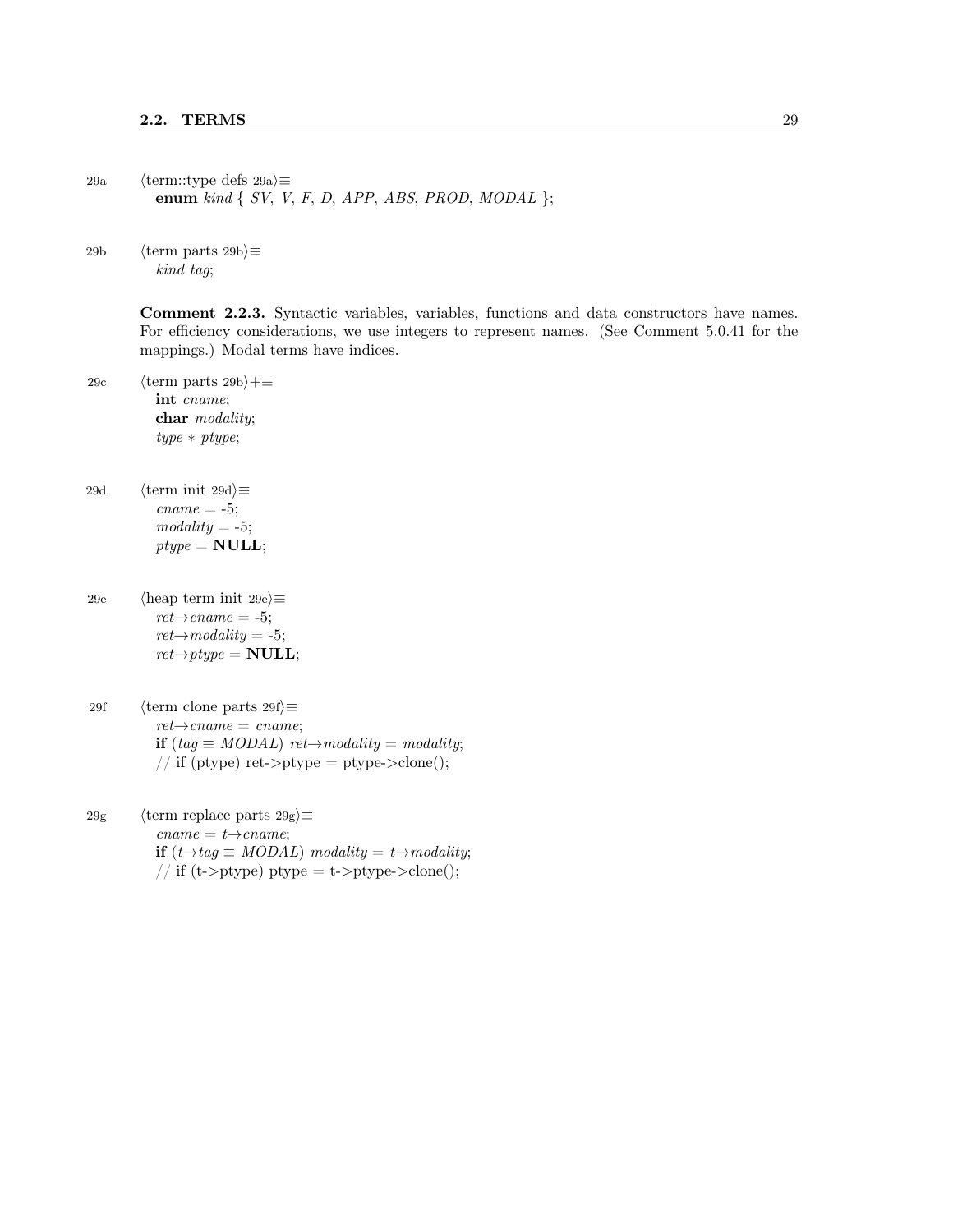Comment 2.2.4. Terms with names are called atomic terms. Terms that does not have names are called composite terms.

```
30a \langle term::function declarations 30a\rangle \equivbool isF() { return (tag \equiv F); }
            bool isF(int code) { return (tag \equiv F \land cname \equiv code); }
            bool isApp() \{ return (tag \equiv APP); \}bool isD() { return (taq \equiv D); }
            bool isD(int code) { return (tag \equiv D \wedge \text{cname} \equiv \text{code}; }
            bool is Var() \{ return (tag \equiv V); \}bool is Var(int v) { return (tag \equiv V \land cname \equiv v); }
            bool isAbs() \{ return (tag \equiv ABS);bool isProd() { return (tag \equiv PROD); }
            bool isModal() { return (tag \equiv MODAL); }
         Defines:
            isAbs, used in chunks 26b, 62c, 69a, and 105.
            isApp, used in chunks 25a, 32, 33a, 36, 55b, 56a, 58, 60a, 73, 75b, 78b, 80, 89–91, 105, 159c, 160, and 163a.
            isD, used in chunks 23a, 33a, 36, 56a, 58, 62d, 64b, 65, 67, 68, 75c, 78c, 82d, 105, 159c, and 160.
            isF, used in chunks 23a, 32f, 35, 55b, 56a, 58, 60a, 62b, 68, 69b, 73, 75, 78, 80, 83e, 85b, 87, 105, and 163a.
            isModal, used in chunks 26c, 55c, 80, and 105.
            isProd, used in chunks 27a, 63a, and 105.
            isVar, used in chunks 24, 26b, 62, 69b, 72a, 77b, and 105.
```
Comment 2.2.5. The parameters tag and kind does not have default values. They are initialized in the constructor code with pass-in values.

Comment 2.2.6. Application, abstraction and product terms have subterms. These are captured in the vector fields.

30b (term vector parts 30b) $\equiv$ // vector<term  $*$ > fields;  $term * fields[10]$ ; unint fieldsize;

30c  $\langle \text{term init } 29d \rangle + \equiv$  $fieldsize = 0;$ 

30d (heap term init 29e) $+$ ≡  $ret{\rightarrow}$ fieldsize = 0;

30e  $\langle$  term::function declarations 30a $\rangle+\equiv$ 

```
term * lc() \{ /* assert(tag == APP); */ return fields[0]; \}term * rc() { \times} assert(tag == APP); */ return fields[1]; }
```

```
void insert(term * t) {
   fields[fieldsize] = t; fieldsize++;
   if (fieldsize > 10) assert(false);
}
```
Defines:

insert, used in chunks 12c, 33c, 34a, 41a, 49a, 55a, 58–60, 74, 80, 107a, 156c, and 158a.

lc, used in chunks 25, 32–36, 55b, 56a, 58–62, 65, 67–69, 71–80, 85, 87–89, 91b, 93b, 102, 105, 107a, 109b, 159c, 160, and 163a.

rc, used in chunks 25a, 33a, 35, 36, 55, 56, 58–62, 65, 67–69, 71–80, 85, 87, 88a, 91b, 93b, 102, 105, 107a, 109b, 159c, 160, and 163a.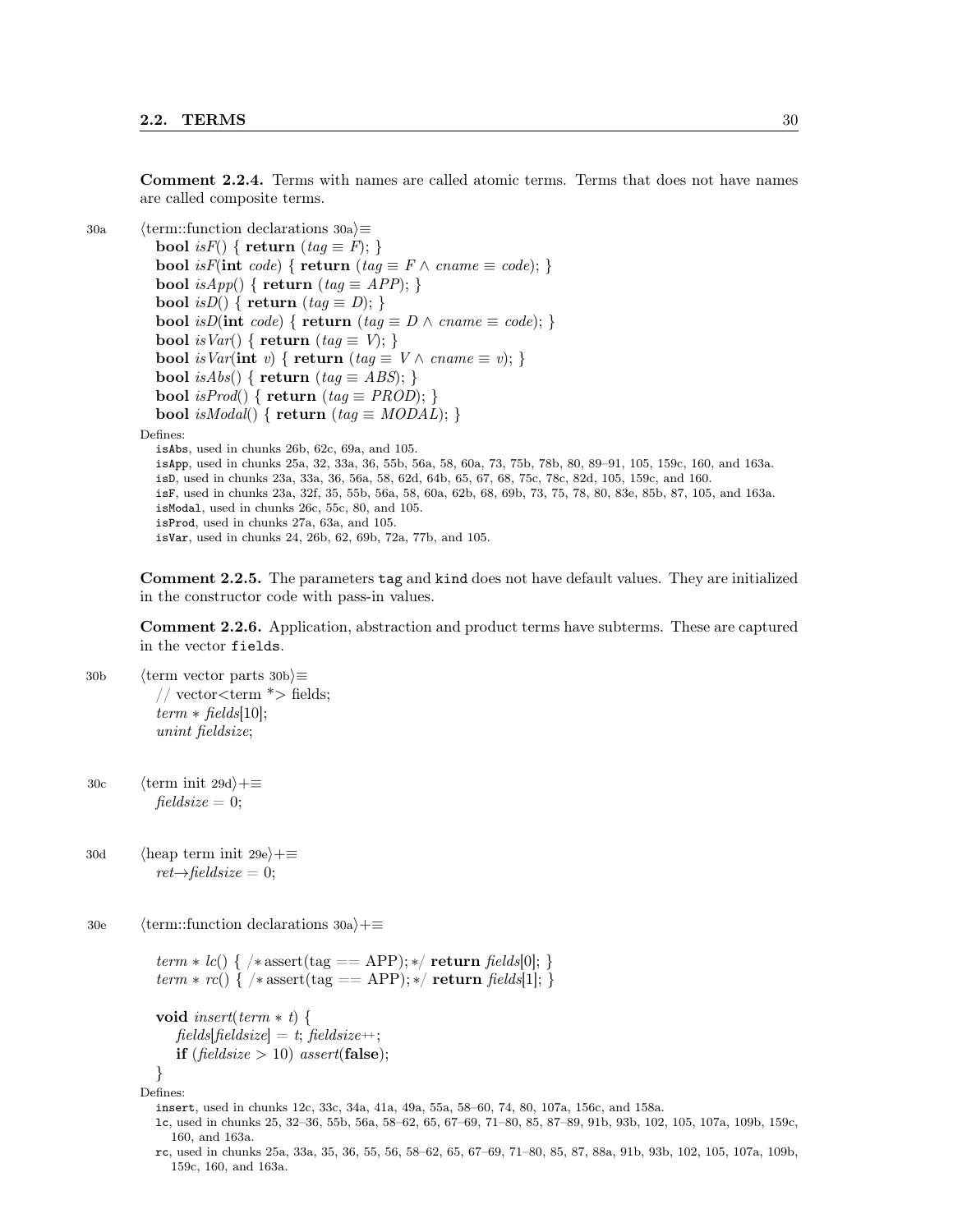Comment 2.2.7. Certain basic data constructors like numbers can best be dealt with in their original machine representations. (Otherwise, a lot of conversions from and to strings are needed.) The variable num replaces the cname field for numbers.

Cloning of isfloat, isint, numi and numf is done in the clone() procedure. We do not have to worry about them here.

31a (term bool parts 31a) $\equiv$ bool isfloat, isint;

- 31b  $\langle$  term parts 29b $\rangle$ +≡ long long int numi; double numf;
- 31c  $\langle \text{term init } 29d \rangle + \equiv$  $is float = false; is int = false;$
- 31d (heap term init 29e)+≡  $ret\rightarrow isfloat = false; ret\rightarrow isint = false;$
- 31e (term replace parts  $29g$ )+≡ **if**  $(t→tag \equiv D)$  { isfloat =  $t→isfloat$ ; isint =  $t→isinit$ ;  $numi = t \rightarrow numi; numf = t \rightarrow numf;$

Comment 2.2.8. Sometimes we want to prevent a certain subterm from being modified. This is done by setting a freeze flag.

- 31f (term bool parts 31a)+≡ bool freeze; Defines: freeze, used in chunks 31, 48a, 52, 71a, and 72a.
- 31g  $\langle \text{term init } 29d \rangle + \equiv$  $freeze = false;$

Uses freeze 31f.

31h  $\langle$ heap term init 29e $\rangle+\equiv$  $ret{\rightarrow} \text{freeze} = \textbf{false};$ 

Uses freeze 31f.

31i (term replace parts  $29g$ )+≡  $freeze = t \rightarrow freeze;$ Uses freeze 31f.

> **Comment 2.2.9.** A term of the form  $(t_1 (t_2 \cdots (t_{n-1} t_n) \cdots))$  can be visualized to take on the shape of a spine. (Draw it!) The (leftmost) term  $t_1$  is called the tip of the spine. At different places throughout a computation, we need to access the leftmost term in a nested application node, and the following two functions provide this service. The input x to the second function will get assigned the value  $n - 1$ . We currently perform a (linear) traversal down the spine. It is possible to make this go faster if necessary.

We cache the results in spinetip and spinelength.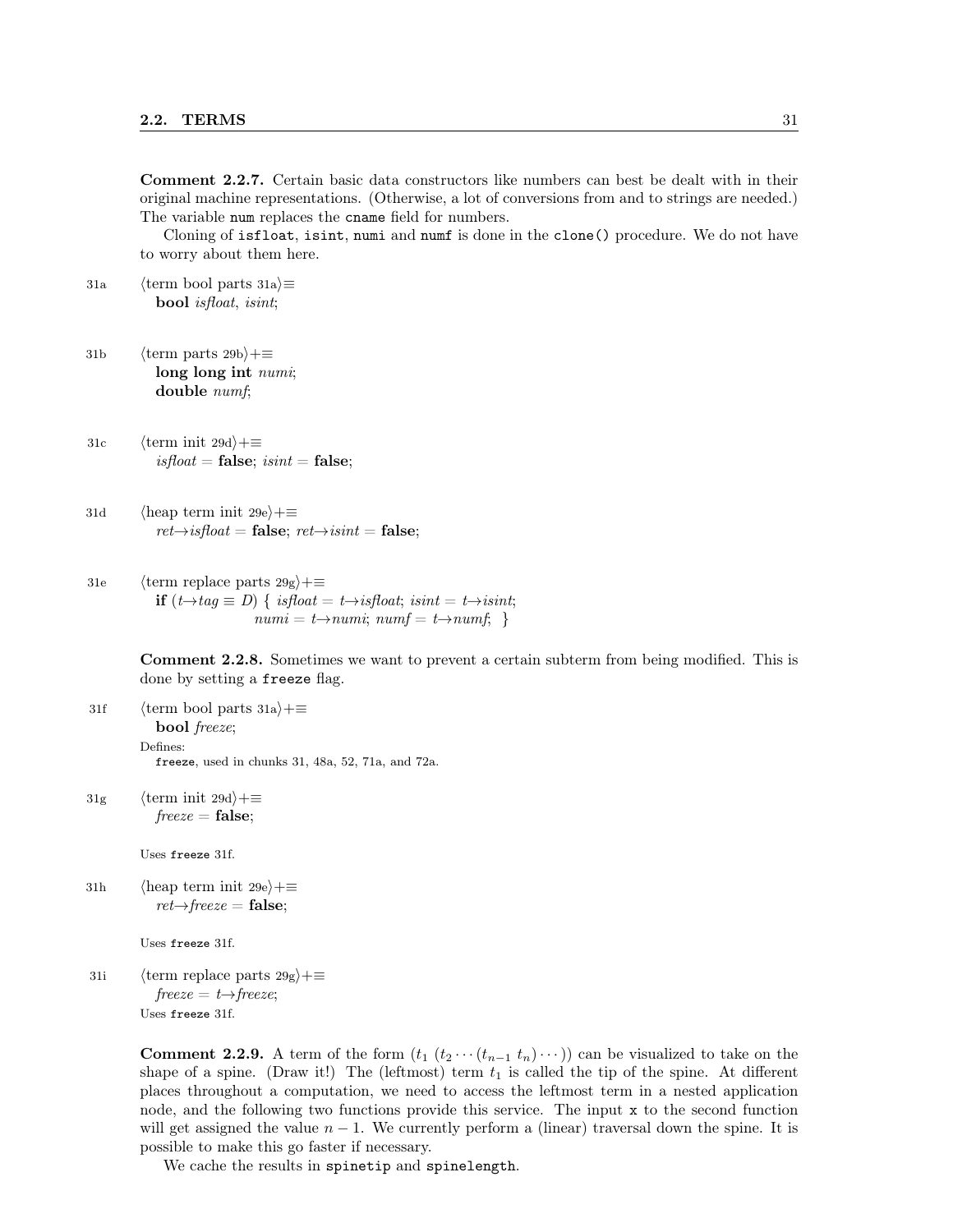- 32a  $\langle \text{term parts } 29b \rangle + \equiv$ term ∗ spinetip; int spinelength; int spine time;
- 32b  $\langle \text{term init } 29d \rangle + \equiv$  $spinetip = NULL; spinelength = -1; spine-time = -5;$
- 32c (heap term init 29e) $+\equiv$  $ret{\rightarrow}spinetip = \textbf{NULL}; ret{\rightarrow}spinelength = -1; ret{\rightarrow}spine-time = -5;$

Comment 2.2.10. All these values become obsolete on replacing.

```
32d (term replace parts 29g)+≡
         spinetip = NULL; spinelength = -1; spine-time = -5;
```
32e  $\langle$  term::function definitions 32e $\rangle \equiv$  $term * term::spineTip()$  { **if** (spinetip ∧ spinelength > -1 ∧ spine\_time ≡ltime) return spinetip; spine  $time = time;$ if (tag  $\neq$  APP) { spinetip = this; spinelength = 1; return spinetip; }  $spinelength = 2;$   $spinetip = fields[0];$ while  $(spinetip\rightarrow isApp())$  $\{$  spinetip = spinetip $\rightarrow$  fields[0]; spinelength ++;  $\}$ return spinetip; }  $term * term::spineTip(int \& numarg)$  { if  $(tag \neq APP) \{ numarg = 0; return this; \}$  $numarg = 1; term * p = fields[0];$ while  $(p\rightarrow isApp())$  {  $p = p\rightarrow fields[0]$ ;  $numarg++;$  } return p; } Defines: spineTip, used in chunks 64, 82d, 83e, 87, 90, 111, and 163a.

Uses isApp 30a.

Comment 2.2.11. The following function checks whether the current term has the general form  $((f t<sub>1</sub>) t<sub>2</sub>)$ , where f is given as input. If spinetip has already been computed, we can do things slightly faster.

```
32f (term::function definitions 32e)+≡
          bool term::isFunc2Args() {
                  if (spinetip ∧ spinelength \equiv 3 ∧ spinetip→isF()) return true;
                  return (isApp() \wedge lc() \rightarrow isApp() \wedge lc() \rightarrow lc() \rightarrow isF());}
          bool term::isFunc2Args(int f) {
                  if (spinetip ∧ spinelength \equiv 3 ∧ spinetip→isF(f)) return true;
                  return (isApp() ∧ lc()→isApp() ∧ lc()→lc()→isF(f));}
        Defines:
          isFunc2Args, used in chunks 35, 58, 69b, 71b, 72a, 76–79, 90, 93b, and 111.
        Uses isApp 30a, isF 30a, and lc 30e.
```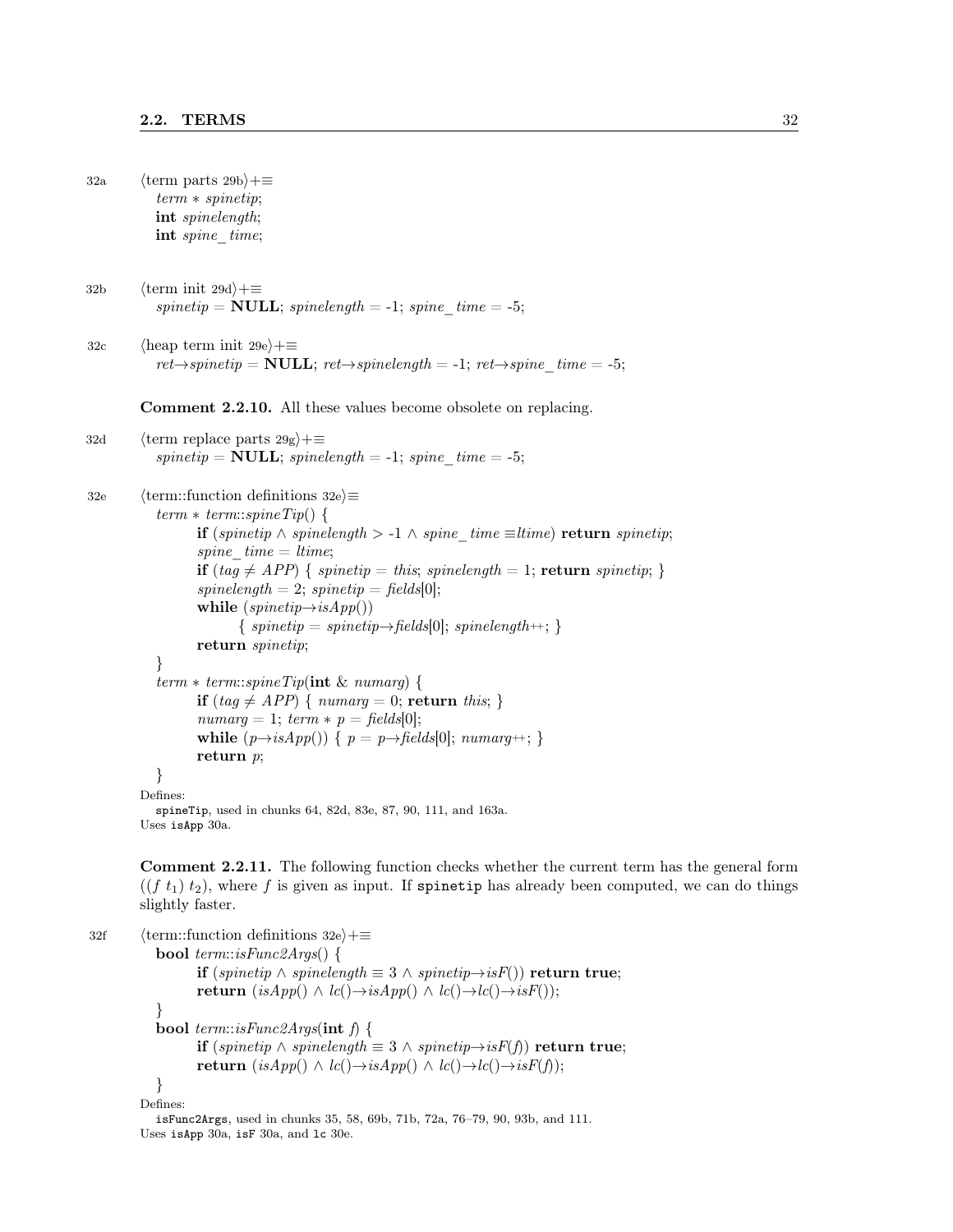Comment 2.2.12. This function checks whether a term is a string.

```
33a (term::function definitions 32e)+≡
            bool term::isAString() {
                   return (isApp() ∧ lc() → isApp() ∧ lc() → lc() → isD(iHash)\wedge lc()\rightarrowrc()\rightarrowisChar());
            }
           bool term::isChar() {
                   if (isfloat ∨ isint) return false;
                   return (tag \equiv D \wedge \text{cname} \geq 2000 \wedge \text{cname} < 3000);
            }
           bool term::isString() {
                   if (isfloat ∨ isint) return false;
                   return (tag \equiv D \wedge strings.find(cname) \neq strings.end());
            }
         Defines:
           isAString, used in chunks 36a, 62d, 81a, and 111.
           isChar, used in chunks 23a, 36a, and 111.
           isString, used in chunks 23a and 111.
         Uses iHash 145, isApp 30a, isD 30a, lc 30e, and rc 30e.
```
Comment 2.2.13. Constants that are rigid have the same meaning in each possible world. A term is rigid if every constant in it is rigid.

```
33b \langle term::function definitions 32e\rangle+\equivbool term::isRigid() {
                    if (tag \equiv V \vee tag \equiv D) return true;
                    if (taq \equiv F) return is rigid constant(cname);
                    if (tag \equiv ABS) return fields[1]\rightarrowisRigid();
                    if (tag \equiv MODAL) return fields[0]\rightarrow isRigid;
                    assert(tag \equiv PROD \lor tag \equiv APP);for (unint i=0; i\neqfieldsize; i++)
                           if (\neg fields[i] \rightarrow isRigid)) return false;
                    return true;
            }
```
**Comment 2.2.14.** The following function creates a new term having the form  $((f t_1) t_2)$  where f (given) is a function symbol of arity two. The arguments  $t_1$  and  $t_2$  needs to be initialized by the calling function.

```
33c \langle \text{terms.cc::local functions } 33c \rangle \equivterm * newT2Args (kind k, int f)term * ret = new-term(APP);ret{\rightarrow} insert(new-term(APP)); ret{\rightarrow}lc(){\rightarrow}insert(new-term(k, f));return ret;
             }
          Defines:
```
newT2Args, used in chunks 59, 63a, 64a, 74, 89b, and 111. Uses insert 30e, lc 30e, and new\_term 40a.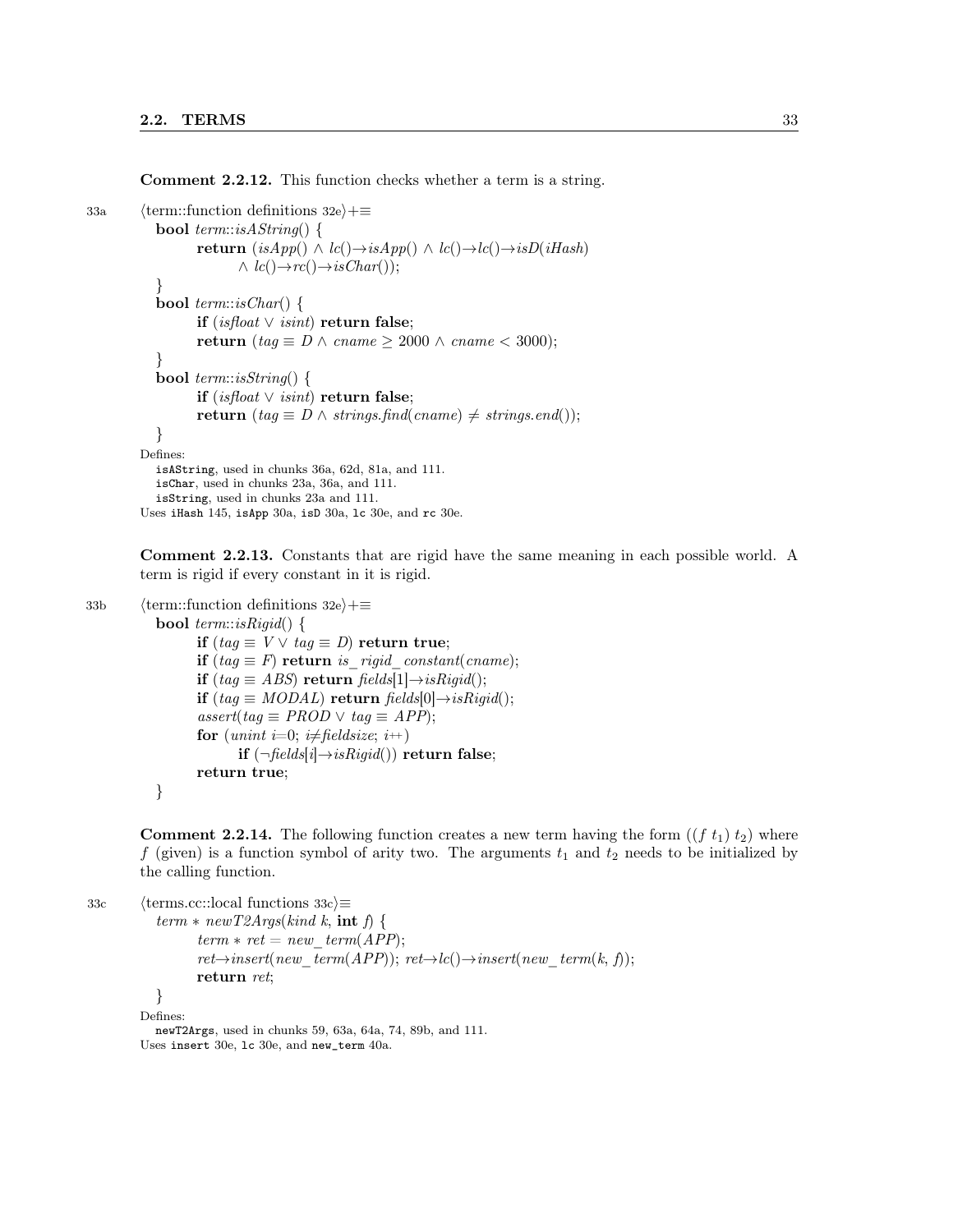Comment 2.2.15. The following function initializes the two arguments of a term created using newT2Args.

```
34a (term::function declarations 30a)+≡
           void initT2Args(term * t1, term * t2) {
               lc() \rightarrow insert(t1); insert(t2);}
         Defines:
           initT2Args, used in chunks 59, 63a, 64a, 74, and 89b.
         Uses insert 30e and lc 30e.
```
Comment 2.2.16. The following function checks whether two terms are equal to each other. This is currently only used in debugging code.

```
34b \langle term::function definitions 32e\rangle+\equivbool term::equal(term * t) {
                    if (taq \neq t \rightarrow taq) return false;
```

```
if (cname \neq t \rightarrow cname) return false;
if (modality \neq t \rightarrow modality) return false;
\langle \text{term schema::equal::numbers 34c} \rangle// unint size1 = fieldsize;
 / unint size2 = t->fieldsize;
if (fieldsize \neq t \rightarrowfieldsize) return false;
for (unint i=0; i\neq fieldsize; i++)
        if (fields[i] \rightarrow equal(t \rightarrow fields[i]) \equiv false)return false;
return true;
```
} Defines:

equal, used in chunks 56, 88a, 92c, 101a, and 111.

Comment 2.2.17. We treat numbers in a slightly peculiar way. We will equate an integer and a floating-point number (even though the types do not agree) if they are the same number. We do this because the internal arithmetic of Escher can add, subtract, multiply and divide integers and floating-point numbers to produce another floating-point number. See Comment 3.1.11.

```
34c \langle \text{term schema::equal::numbers 34c} \rangle \equiv
```
- **if** (isint  $\land$  t→isint  $\land$  numi  $\neq$  t→numi) return false;
- if (isint ∧ t→isfloat ∧ (double)numi  $\neq t \rightarrow numf$ ) return false;
- if (isfloat ∧ t→isint ∧ numf  $\neq$  (double)t→numi) return false;
- **if** (isfloat ∧ t→isfloat ∧ numf  $\neq$  t→numf) return false;

Comment 2.2.18. This is used for marking and printing redexes.

34d (term bool parts 31a) $+$ ≡ bool redex;

34e  $\langle \text{term init } 29d \rangle + \equiv$  $redex = false$ :

34f (heap term init 29e)+≡  $ret{\rightarrow}redex =$  false;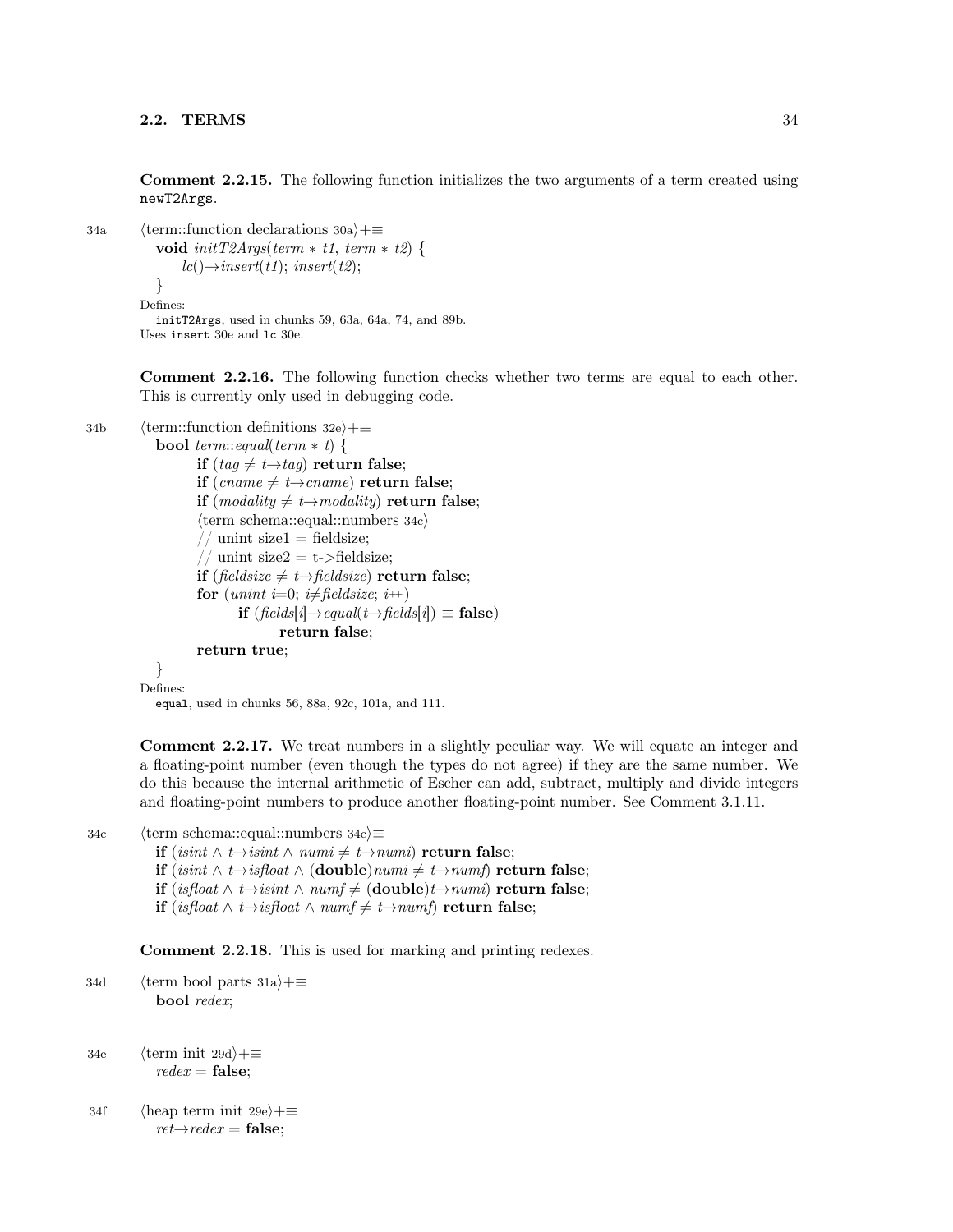Comment 2.2.19. The variable redex does not really play a part during cloning and reusing.

Comment 2.2.20. A term is printed in the way it is represented. The redex (if one exists) is marked out using square brackets. Shared nodes are also marked with their reference count.

```
35 \langle term::function definitions 32e\rangle+≡
            extern const string pve;
            void term::print() {
                    if (getSelector() \equiv SILENT) return;
                    \langle \text{term schema::print strings } 36a \rangle\langle \text{term schema::print lists } 36b \rangleif (\text{redex}) ioprint(" [[[ ");
                    \langle \text{term schema::print if-then-else 36c} \rangle/ if (refcount > 1) ioprint("_s");
                    if (cname \ge 5000) { ioprint(pve); ioprint(cname - 5000); }
                    else if (\text{cname} > 0) ioprint(\text{qetString}(\text{cname}));
                    else if (isfloat) ioprint(numf);
                    else if (isint) ioprint(numi);
                    else if (isFunc2Args()) {
                            ioprint("("'); lc() \rightarrow lce() \rightarrow print(); ioprint(" ");lc() \rightarrow rc() \rightarrow print(); ioprint(" "); rc() \rightarrow print(); ioprint(")");
                    \} else if (tag \equiv APP \wedge (lc)) \rightarrow isF(iSigma) \vee lc) \rightarrow isF(iPi)) {
                            if (lc() \rightarrow isF(iSignal) ioprint("\\exists ");
                            else \text{input}(\text{``\texttt{d1}''});rc() \rightarrow fields[0] \rightarrow print(); ioprint(".");
                            rc() \rightarrow fields[1] \rightarrow print();} else if (tag \equiv APP) {
                            ioprint("("); \, fields[0] \rightarrow print(): \, ioprint(" ");fields[1] \rightarrow print(); ioprint(")");
                    } else if (tag \equiv ABS) {
                            ioprint("\\ \N^n); fields[0]\rightarrow print();ioprint(" ""); \, fields[1] \rightarrow print();} else if (taq \equiv PROD) {
                            int size = fieldsize;if (size \equiv 0) { ioprint("()"); return; }
                            ioprint("("for (int i=0; i\neqsize-1; i++)
                                  { fields[i] \rightarrow print(); ioprint(", ");}
                            fields[size-1] \rightarrow print(); ioprint(")");
                    } else if (tag \equiv MODAL) {
                            ioprint("["");'ioprint(modality);'ioprint(""]";
                            fields[0] \rightarrow print();
                    \} else \{ (print error handling 36d) \}if (\text{redex}) ioprint(" ]]] ");
```
#### }

Uses getSelector 164 165, getString 147, iPi 145, iSigma 145, ioprint 164 165, isF 30a, isFunc2Args 32f, lc 30e, and rc 30e.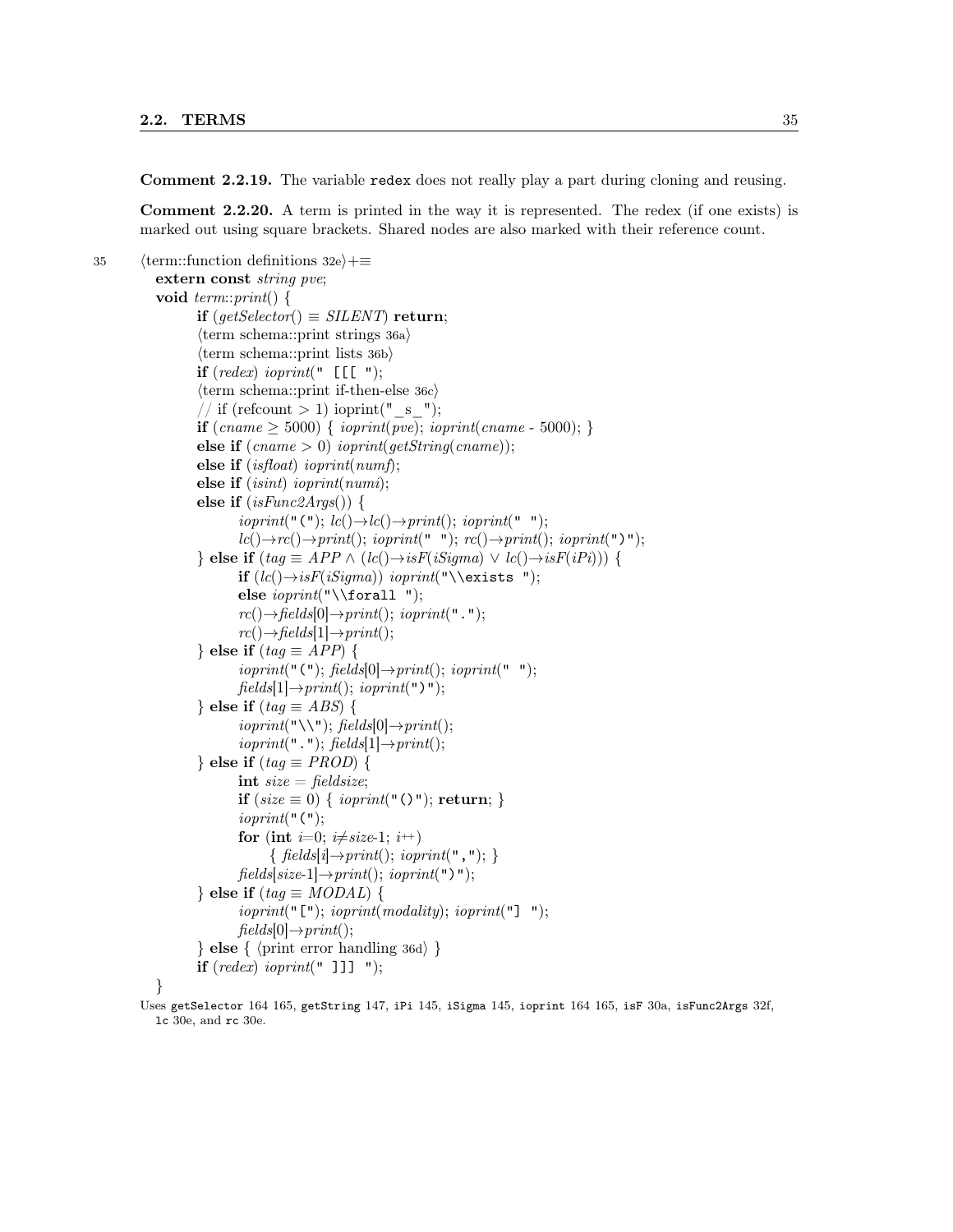Comment 2.2.21. (Composite) strings are represented as lists of characters. Printing them as lists is not good for the eyes. What we do here is to collect the characters together and print a string as a string.

```
36a (term schema::print strings 36a)\equivif (isAString() )string temp = ""; temp += qetString(lc() \rightarrow rc() \rightarrow canme)[1];term * arg2 = rc();while (\neg arg2 \rightarrow isD(iEmptyList)) {
                             assert(arg2 \rightarrow lc() \rightarrow rc() \rightarrow isChar());temp += getString(arg2 \rightarrow lc() \rightarrow rc() \rightarrow canme)[1];arg2 = arg2 \rightarrow rc();}
                     ioprint("\\"'); ioprint(temp); ioprint("\\"'); return;
             }
```
Uses getString 147, iEmptyList 145, ioprint 164 165, isAString 33a, isChar 33a, isD 30a, lc 30e, and rc 30e.

Comment 2.2.22. We print a list in the syntactic sugar form.

```
36b (term schema::print lists 36b\rangle\equivif (isApp() ∧ lc() → isApp() ∧ lc() → lc() → isD(iHash)) {
                          ioprint("[""); lc() \rightarrow rc() \rightarrow print();term * arg2 = rc();while (\text{arg2} \rightarrow \text{isD}(\text{imptyList}) \equiv \text{false}) {
                                    ioprint", "if (\text{arg2} \rightarrow \text{isApp()} \land \text{arg2} \rightarrow \text{lc}() \rightarrow \text{isApp()} \landarg2 \rightarrow lc() \rightarrow lc() \rightarrow isD(iHash)){ arg2 \rightarrow lc() \rightarrow rc() \rightarrow print(); arg2 = arg2 \rightarrow rc(); }
                                    else { arg2 \rightarrow print; break; }
                          }
                          ioprint("]");
                          return;
                }
```
Uses iEmptyList 145, iHash 145, ioprint 164 165, isApp 30a, isD 30a, lc 30e, and rc 30e.

Comment 2.2.23. We print if-then-else statements in a more human-readable form here.

```
36c (term schema::print if-then-else 36c)\equivif (isApp() ∧ lc() → can me ≡ ilte) {
                     ioprint("if "); rc() \rightarrow fields[0] \rightarrow print();ioprint(" then "); rc() \rightarrow fields[1] \rightarrow print;
                     /* ioprint("\n\t"); */ ioprint(" else "); rc() \rightarrow fields[2] \rightarrow print(;
                     return;
             }
```
Uses iIte 145, ioprint 164 165, isApp 30a, lc 30e, and rc 30e.

```
36d \langle print error handling 36d\rangle\equivcerr \ll "Printing untagged term. \ttag = " \ll tag \ll endl;
           assert(false);
```
Comment 2.2.24. In vertical printing, we print the current term vertically (with some indentation). Miscellaneous information about the individual subterms are also printed. This is a convenient way to look at sharing and other information associated with each node.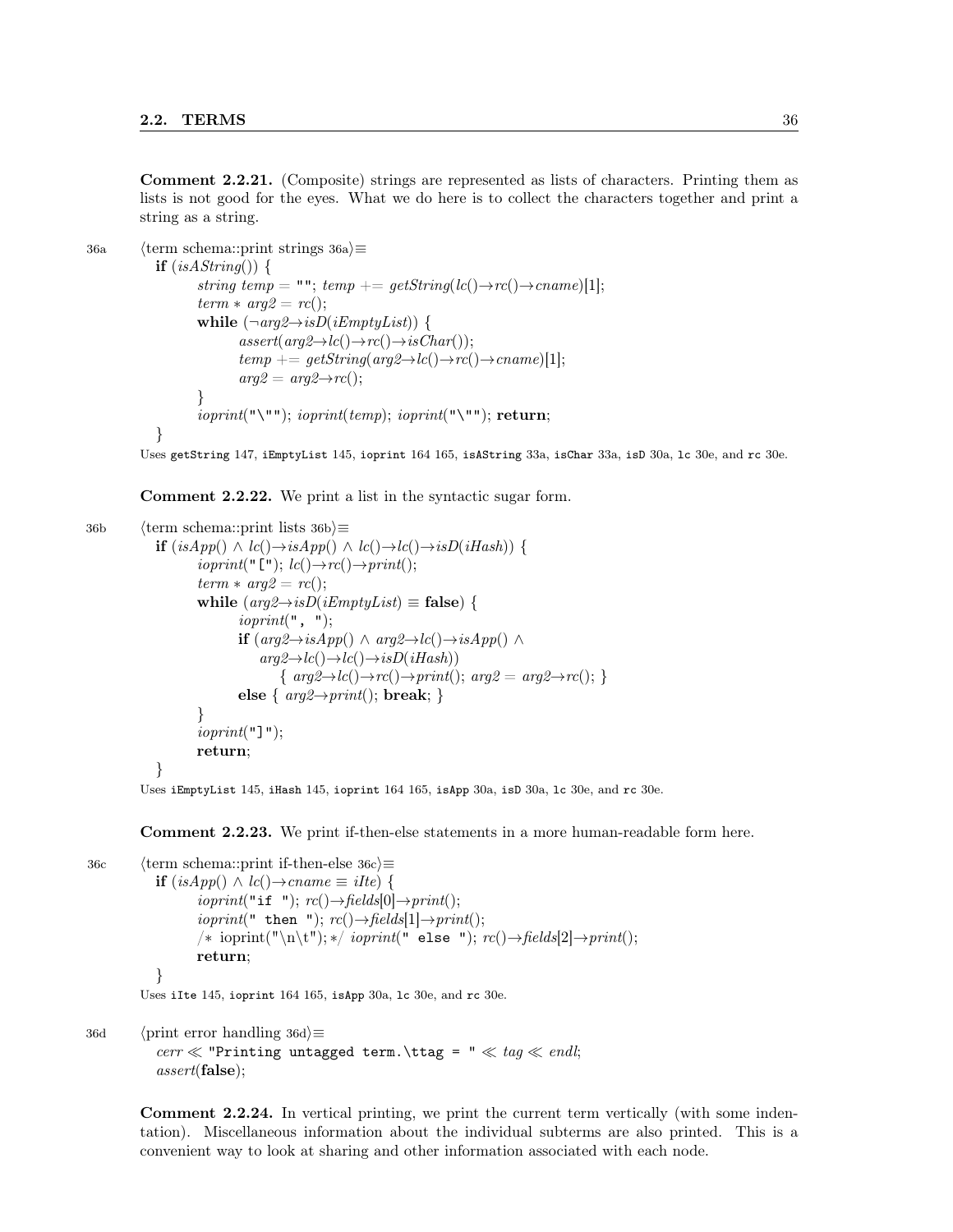```
37a (term::function definitions 32e)+≡
            void term::printVertical(unint level) {
                   if (qetSelector) \equiv SILENT return;
                   \langle print white spaces 37b\rangleif (cname \ge 5000) { ioprint(pve); ioprint(cname-5000); }
                   else if (\text{cname} > 0){ ioprint(getString(cname)); hprint extra information 37ci }
                   else if (isfloat) { ioprint(numf); \the extra information 37c) }
                   else if (isint) \{ioprint(numi); \langle print extra information 37c \rangle \}else if (taq \equiv APP) {
                           ioprint("("'); \langle print extra information 37c\ranglefields[0] \rightarrow printVertical(level+1);fields[1] \rightarrow printVertical(level+1);\langle print white spaces 37b\rangle ioprint(") \n");
                   } else if (tag \equiv ABS) {
                           ioprint("\\ \\\langle"]; \, fields[0] \rightarrow print(); \, ioprint("'.");\langle print extra information 37c\ranglefields[1] \rightarrow printVertical(level+1);} else if (tag \equiv PROD) {
                           int size = fieldsize;if (size \equiv 0)\{ioprint("()"); (print extra information 37c) return; }
                           ioprint("("'); \langle print extra information 37c\ranglefor (int i=0; i\neqsize-1; i++) {
                                  fields[i] \rightarrow printVertical(level+1); ioprint(", \n"); }
                           fields[size-1] \rightarrow printVertical(level+1);\langle print white spaces 37b\rangle ioprint(")\n\lambdan");
                   } else if (taq \equiv MODAL) {
                           assert(false);
                   \} else \{ \langle \text{print error handling 36d} \rangle \}}
         Defines:
            printVertical, used in chunk 111.
         Uses getSelector 164 165, getString 147, and ioprint 164 165.
37b (print white spaces 37b)\equivfor (unint i=0; i\neqlevel; i++) ioprint("");
         Uses ioprint 164 165.
37c (print extra information 37c)\equivioprint("\\t\":
```
**if**  $(refcount > 1)$  {  $ioprint("shared");$   $ioprint(refcount);$ } ioprintln(); Uses ioprint 164 165, ioprintln 164 165, and shared 43e.

#### 2.2.1.1 Constraints for Syntactic Variables

Comment 2.2.25. We have a (limited) syntax for specifying constraints on what sort of terms a syntactical variable can range over. (See the grammar for Escher.) Four types of constraints are supported at present. The constraint CVAR forces a syntactical variable to range over variables only; CCONST forces a syntactical variable to range over constants only. The constraint CEQUAL dictates that the value of one syntactical variable must be equal to the value of one other; The constraint CNOTEQUAL dictates that the value of one syntactical variable must not be equal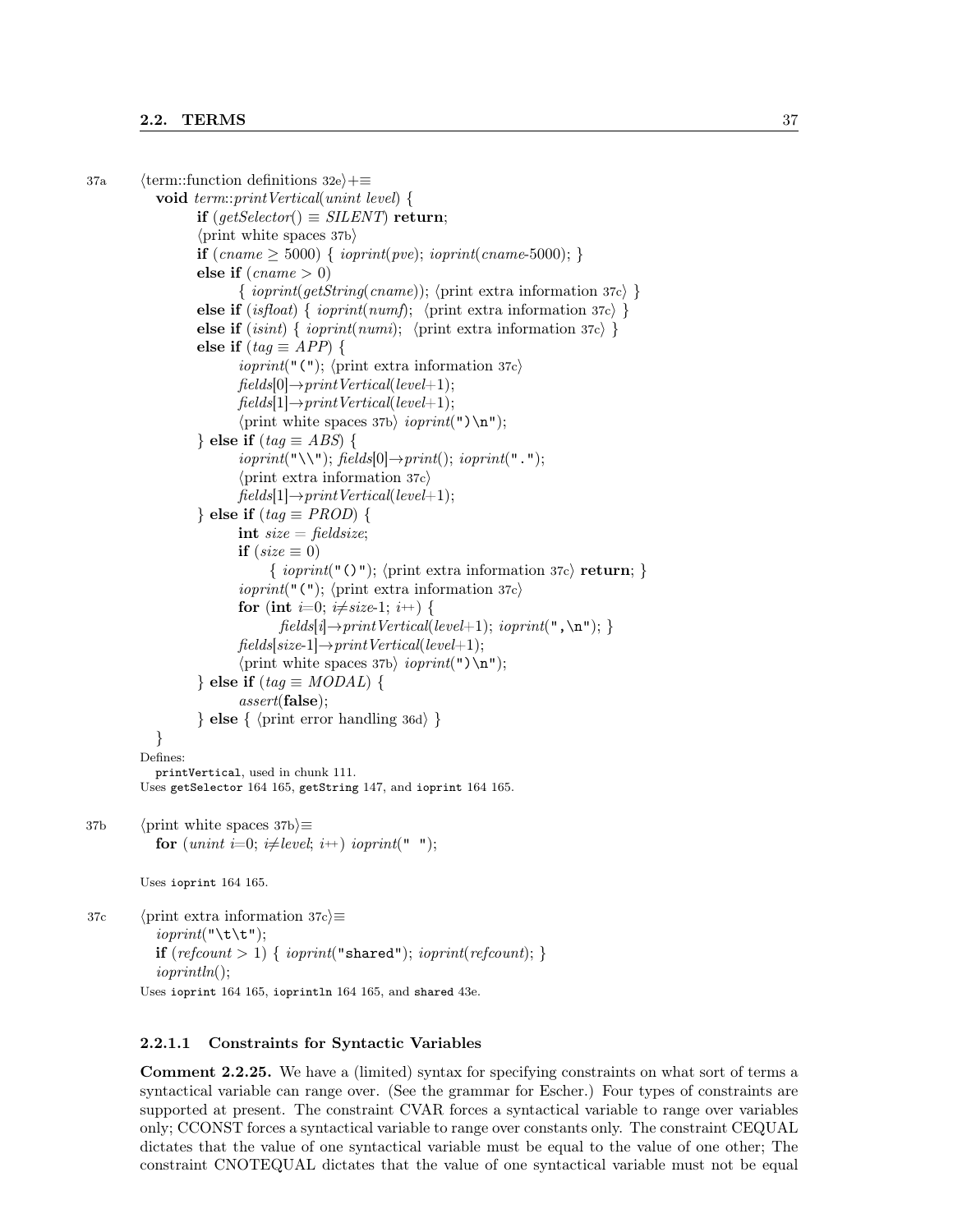to the value of one other. For details on how these constraints are implemented, see Comment 3.1.100.

- 38a  $\langle$  term::definitions 38a $\rangle \equiv$ #define CVAR 1 #define CCONST 2 #define CEQUAL 3  $\#\text{define}$  CNOTEQUAL 4
- 38b (term::supporting types 38b) $\equiv$ struct condition { int tag; int svname; };
- 38c  $\langle$  term parts 29b $\rangle$ +≡  $condition * cond; // only applies to SV$
- 38d  $\langle \text{term init } 29d \rangle + \equiv$  $cond = NULL;$
- 38e  $\langle$ heap term init 29e $\rangle+\equiv$  $ret\rightarrow cond = \textbf{NULL};$
- 38f (term clone parts  $29f$ ) +≡ if  $(cond) \{ assert(tag \equiv SV);$  $ret{\rightarrow}cond = {\bf new}~condition;$  $ret{\rightarrow}cond{\rightarrow}svname = cond{\rightarrow}svname; ret{\rightarrow}cond{\rightarrow}tag = cond{\rightarrow}tag;$
- 38g (term replace parts  $29g$ )+≡ if (cond) delete cond;  $cond = t \rightarrow cond;$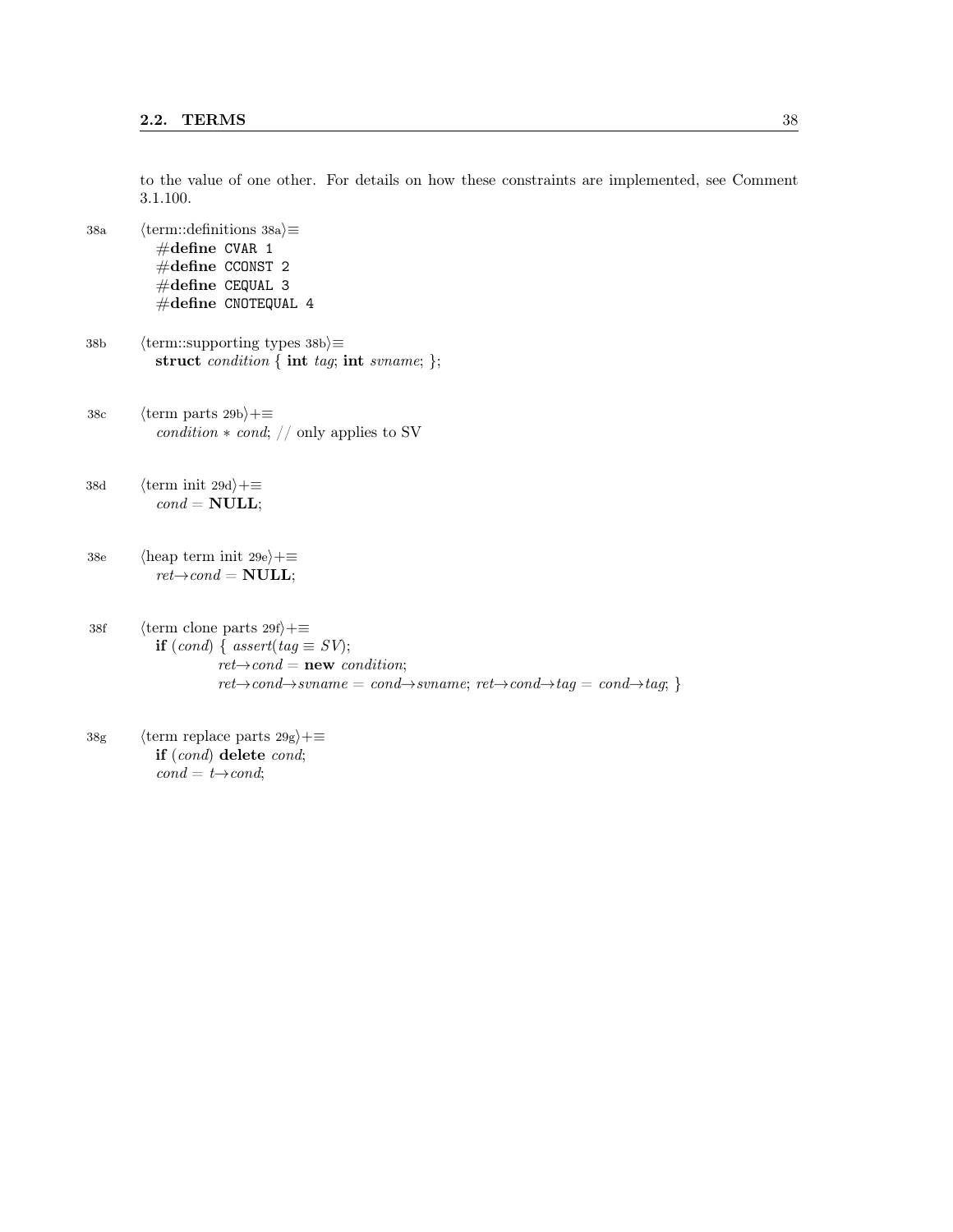#### 2.2.2 Memory Management

Comment 2.2.26. We look at some memory management issues in this section. A naive scheme relying on new and delete is in use at the moment. It is not clear to the author whether a separate heap-allocating scheme would make the system go a whole lot faster.

Comment 2.2.27. We put wrappers around new and delete to collect some statistics. The procedure mem\_report shows the total number of terms allocated and subsequently freed. This is used to check whether there is a memory leak.

```
39a \langle \text{term::memory management 39a} \rangle \equiv
```

```
extern void makeHeap();extern term * new-term(kind k);extern term * new-term(kind k, int code);extern term * new term int(int x);extern term * new term int(long long int x);extern term * new term float(float x);
extern void mem report();
```
Uses mem\_report 40b, new\_term 40a, new\_term\_float 40a, and new\_term\_int 40a.

```
39b \langle \text{terms.cc::local functions } 33c \rangle + \equiv\#ifdef DEBUG_MEM
             static long int allocated = 0;
             static long int \text{freed} = 0;
             \#\textbf{endif}
```

```
#define HEAPSIZE 100000
term heap[HEAPSIZE];
term ∗ avail;
```

```
void makeHeap() {
      \text{cout} \ll \text{``Sizeof}(\text{term}) = \text{``} \ll \text{sizeof}(\text{term}) \ll \text{end}\text{cout} \ll \text{``Sizeof}(\text{char}) = \text{``} \ll \text{sizeof}(\text{char}) \ll \text{end}\text{cout} \ll \text{``Sizeof}(\text{short}) = \text{``} \ll \text{sizeof}(\text{short}) \ll \text{end}\text{cout} \ll \text{``Sizeof(int)} = \text{``} \ll \text{sizeof(int)} \ll \text{endl};\text{cout} \ll \text{``Sizeof}(\text{bool}) = " \ll \text{sizeof}(\text{bool}) \ll \text{end}avail = heap;for (int i=0; i\neqHEAPSIZE-1; i\leftrightarrow) {
         heap[i].next = \&(heap[i+1]);}
    heap[HEAPSIZE-1].next = NULL;}
term * myalloc() {
```

```
if (avail ≡ NULL) assert(false);
   term * ret = avail; avail = avail \rightarrow next;\langleheap term init 29e\ranglereturn ret;
}
inline void mydealloc(term * p) { p \rightarrow next = avail; avail = p; }
```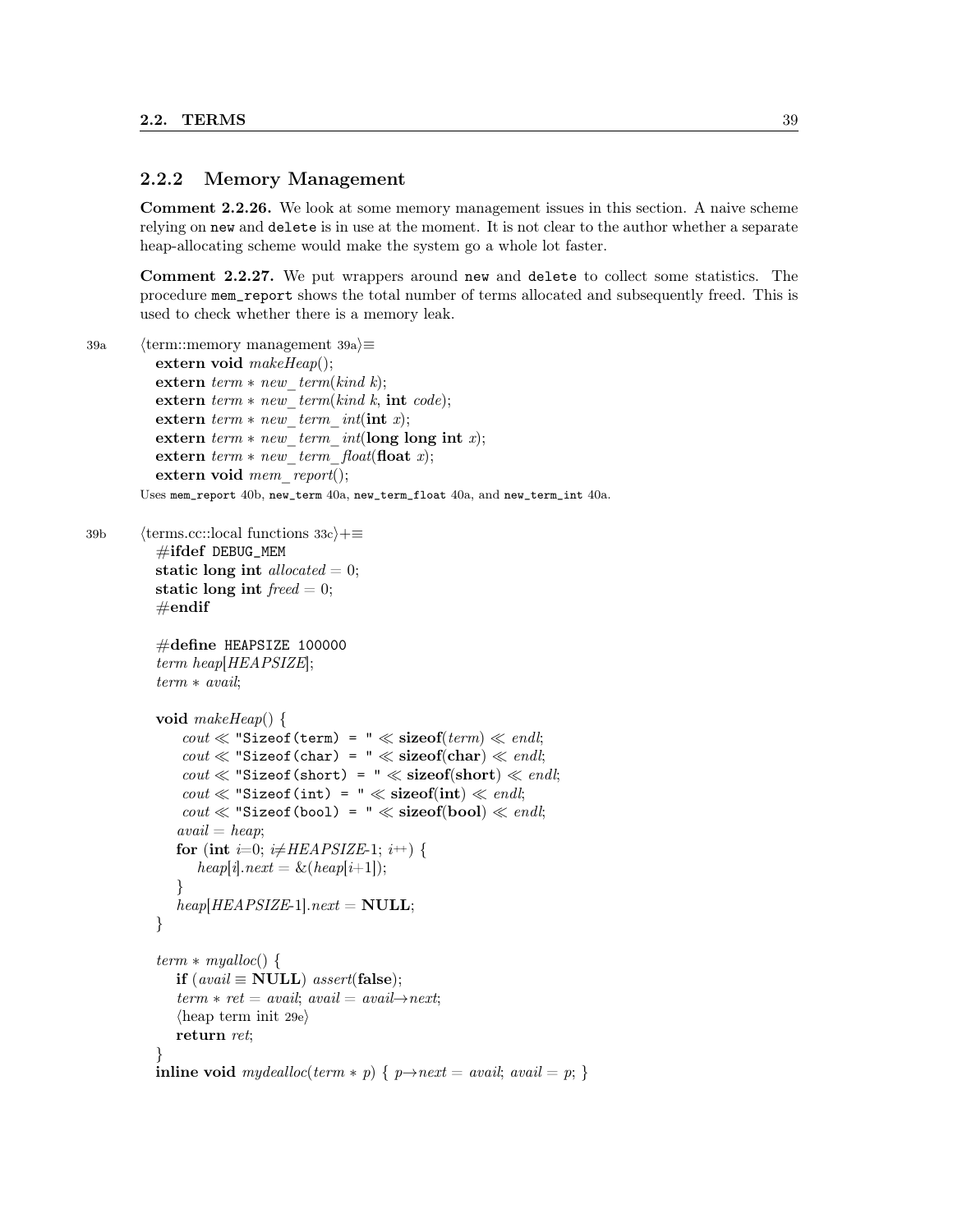```
40a (terms.cc::local functions 33c)+≡
             term * new-term(kind k) {
                  term * ret = myalloc(); ret \rightarrow taq = k;return ret;
             }
             term * new-term(kind k, int code) {
                 term * ret = myalloc();ret{\rightarrow}taq=k;ret{\rightarrow}cname = code;return ret;
             }
             term * new term int(int x) {
                term * ret = myalloc();ret{\rightarrow}tag = D;ret{\rightarrow} is int = \textbf{true}; ret{\rightarrow} numi = x; \textbf{return } ret;}
             term * new term int(long long int x)term * ret = myalloc();ret{\rightarrow}taq = D;ret{\rightarrow} is int = true; ret{\rightarrow} numi = x; return ret;}
             term * new\_term\_float(\textbf{float} x) {
                 term * ret = myalloc();ret{\rightarrow}tag = D;ret\rightarrow isfloat = \textbf{true}; ret\rightarrow numf = x; \textbf{return } ret;}
          Defines:
            new_term, used in chunks 33c, 39a, 41a, 58, 59, 62–64, 67, 74, 76–78, 80, 93b, and 107a.
            new_term_float, used in chunks 39a, 41a, 65, 66, 68, 161, and 162.
            new_term_int, used in chunks 39a, 41a, 65, and 66.
40b (terms.cc::local functions 33c)+≡
             inline void delete term(term * x) { mydealloc(x); }
             void mem report() {
             #ifdef DEBUG_MEM
                    \text{count} \ll \text{``\n} \text{Report from Memory Manager:}\n\text{count} \ll \text{``\texttt{t}Allocated} \ll \text{allowated} \ll \text{endl};\text{count} \ll \text{``\texttt{{\char'134}reed} \ll \text{fred} \ll \text{endl};\text{count} \ll \text{``\texttt{tUnaccounted''}} \ll \text{allowed} - freed \ll \text{endl} \ll \text{endl};\#\textbf{endif}} // >>
          Defines:
             delete_term, used in chunk 41b.
            mem_report, used in chunk 39a.
```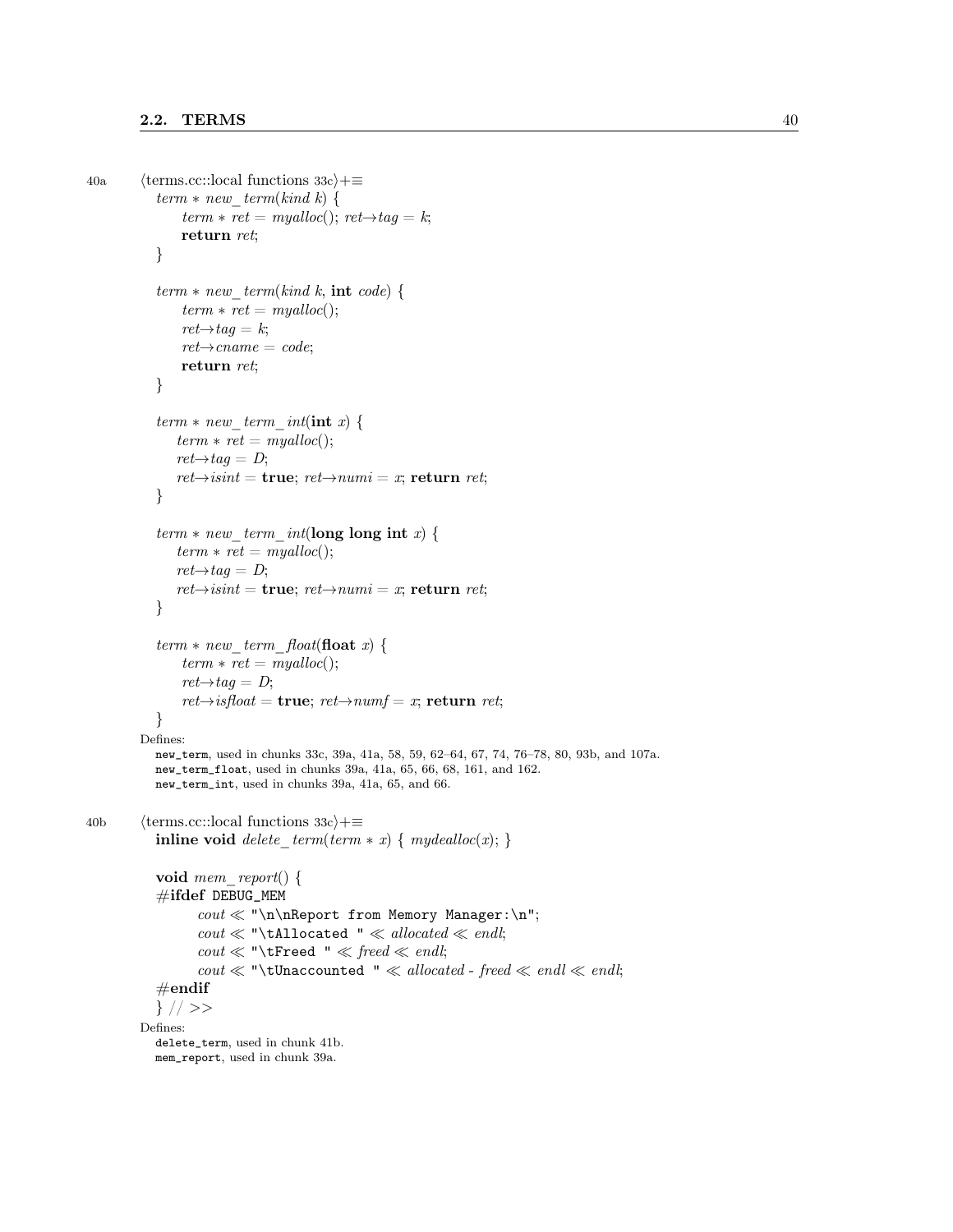Comment 2.2.28. Cloning of a term with shared nodes will result in an identical term without shared nodes.

```
41a (term::function definitions 32e)+≡
```

```
term * term::clone() {
      term ∗ ret;
      if (isfloat) ret = new term float(numf);
      else if (isint) ret = new term int(numi);
      else if (tag \geq SV \wedge tag \leq D) ret = new term(tag, cname);
      else ret = new\_term(tag);\langle \text{term clone parts 29f} \rangleint size = fieldsize;for (int i=0; i\neqsize; i++) ret→insert(fields[i]→clone());
      return ret;
}
```
Uses insert 30e, new\_term 40a, new\_term\_float 40a, and new\_term\_int 40a.

Comment 2.2.29. We explicitly free memory instead of relying on destructors. The function freememory must take node sharing into account. A term is in use while its reference count is still non-zero.

```
41b \langle term::function definitions 32e\rangle+\equiv
```

```
÷∗
void term::freememory() {
       refcount−−;
       \langle freememory error checking 42a\rangleif (refcount \neq 0) return;
       if (ptype) { delete type(ptype); }
       if (cond) delete cond;
       int size = fieldsize;for (int i=0; i\neqsize; i++) if (fields[i]) fields[i]→freememory();
       fieldsize = 0;delete term(this);}
∗÷
void term::freememory() {
       refcount−−;
       \langle freememory error checking 42a\rangleif (refcount \neq 0) return;
       term * p = this;delete term(this);if (p \rightarrow ptype) delete type(p\rightarrow ptype);
       if (p \rightarrow cond) delete p \rightarrow cond;int size = p \rightarrow fieldsize;for (int i=0; i\neqsize; i<sup>++</sup>)
           if (p \rightarrow fields[i]) p \rightarrow fields[i] \rightarrow free memory();p \rightarrowfieldsize = 0;
}
```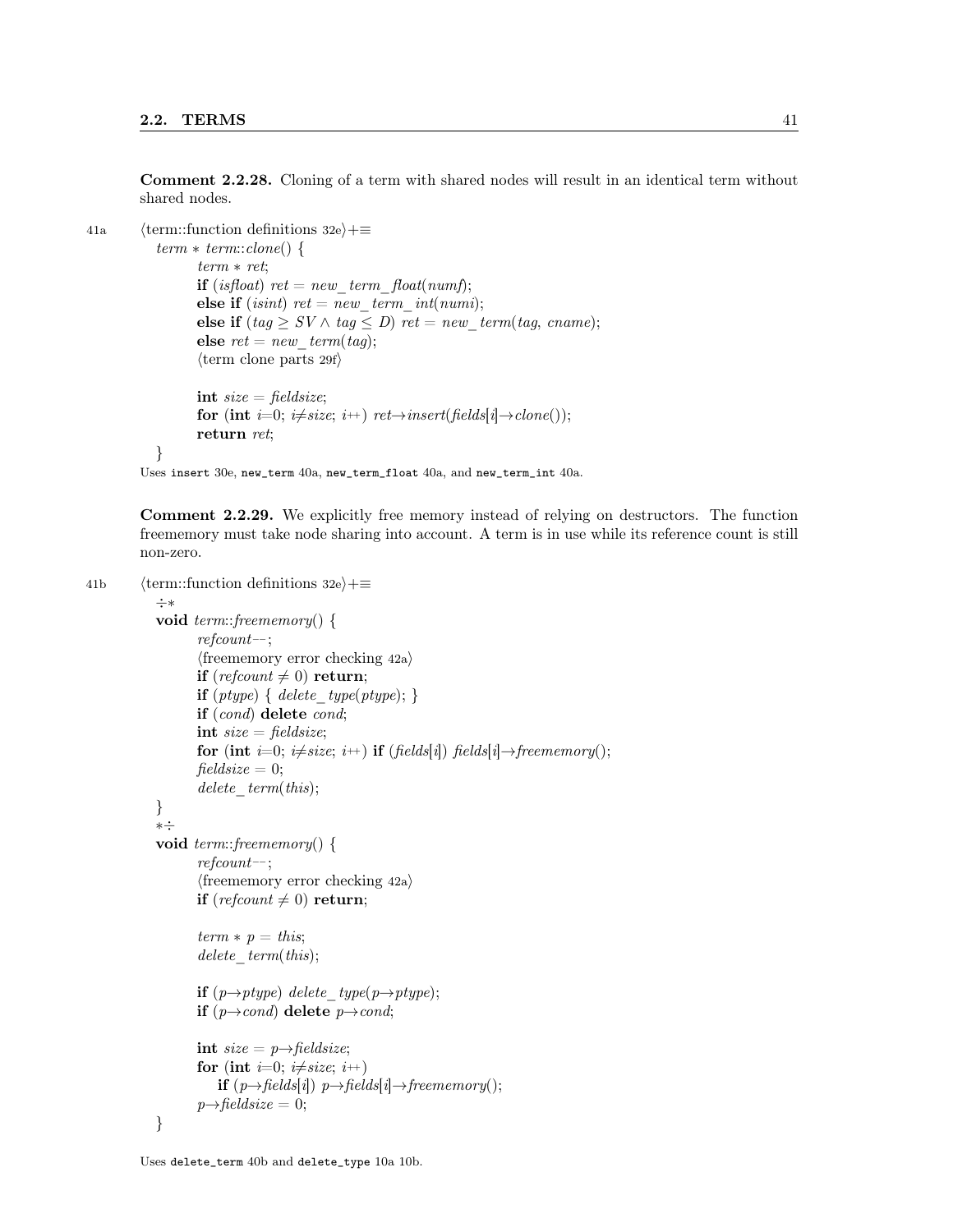42a (freememory error checking 42a) $\equiv$ 

// if (refcount  $< 0$ ) { setSelector(STDERR); print(); ioprintln(); //  $i$  ioprint("refcount = "); ioprintln(refcount); } assert(refcount  $\geq 0$ );

Uses ioprint 164 165, ioprintln 164 165, and setSelector 164 165.

Comment 2.2.30. This function overwrites the root of the current term with the input term t. We need to do this if the current node is shared (see §2.2.3) or when the current term is the root term (with no parent). The procedure is simple. The information on the root of  $t$  is copied, and all the child nodes of  $t$  are reused. We first reuse the child nodes of  $t$  because we could be replacing the current term with its children, in which case t can get deleted before we can reuse its child nodes if we are not careful.

```
42b \langle \text{term::function definitions 32e} \rangle + \equiv
```

```
void term::replace(term ∗ t) {
        taq = t \rightarrow taq;\langleterm replace parts 29g\rangleint tsize = t \rightarrow \text{fields}ize;for (int i=0; i\neqtsize; i++) t→fields[i]→reuse();
```

```
int size = fieldsize;for (int i=0; i\neqsize; i++) if (fields[i]) fields[i]→freememory();
// fields.resize(tsize);
// copy(t->fields.begin(), t->fields.end(), fields.begin());fieldsize = t \rightarrow fieldsize;for (int i=0; i\neqtsize; i++)
   fields[i] = t \rightarrow fields[i];
```
} Defines:

replace, used in chunks 52a, 54b, 56–59, 62a, 78d, 88b, 93b, 107a, and 111. Uses reuse 43d.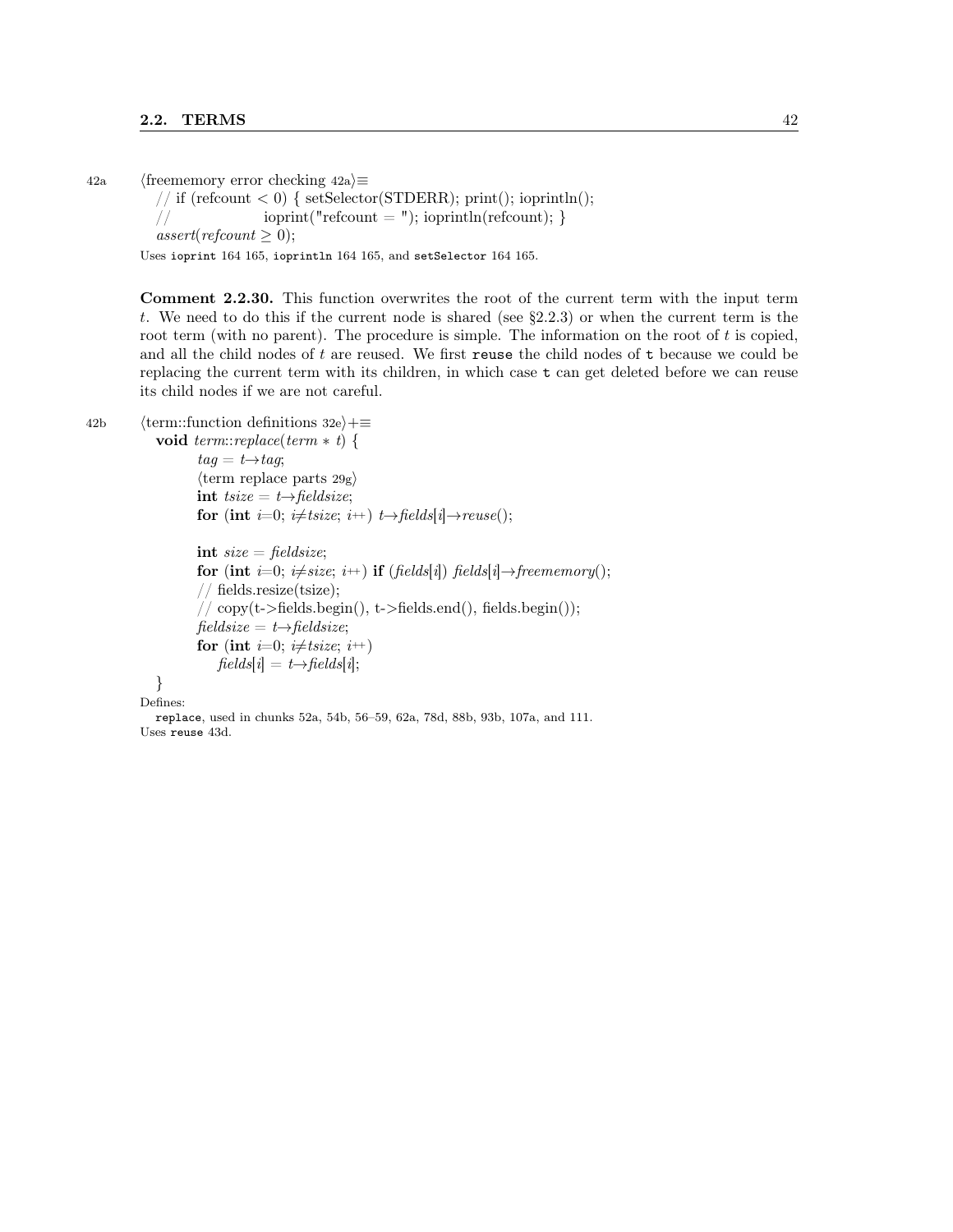#### 2.2.3 Sharing of Nodes

Comment 2.2.31. We use reference counting to implement sharing of nodes.

43a  $\langle$  term parts 29b $\rangle$ +≡ int refcount;

43b  $\langle \text{term init } 29d \rangle + \equiv$  $refcount = 1;$ 

43c (heap term init 29e) $+\equiv$  $ret\rightarrow refcount = 1;$ 

> Comment 2.2.32. A cloned object of a shared term would have refcount 1. Also, after replacing, the term retains its original refcount value.

```
43d (term::function declarations 30a)+≡
          term * reuse() \{ reform++; return this; \}Defines:
          reuse, used in chunks 42b, 53a, 63a, 64a, 69a, 71a, 74–76, 78–80, 87, and 95–97.
```

```
43e \langle term::function declarations 30a\rangle+\equivbool shared() { return (refcount > 1); }
        Defines:
```
shared, used in chunks 37c and 53a.

Comment 2.2.33. A few notes on sharing. One of the biggest advantages of sharing is that common subexpressions need only be evaluated once. Sharing of nodes can, however, interfere with a few basic operations in Escher.

Firstly, I believe the operation of checking for free-variable capture, a test we need to do frequently during pattern matching (see  $\S3.1.3$ ) and term substitution (see  $\S2.2.6$ ), cannot be done efficiently if a variable that occurs both free and bound in a term is shared.

Second, sharing of nodes is not always safe. Some statements in the booleans module, especially the ones that support logic programming (see for example Comment 3.1.14), can potentially change shared nodes in destructive ways. The extensive use of such sharing-unfriendly statements in Escher is the primary reason I gave up on sharing.

In the absence of sharing, the computational saving that can be obtained from common subexpression evaluation can be achieved using (intelligent) caching.

Having said all that, sharing does have at least one important use in our interpreter; see Comment 3.1.82.

Comment 2.2.34. The following function, which is no longer in use, provides a way to unshare shared nodes using the side effect of the cloning operation (see Comment 2.2.28). Time complexity: the entire term needs to be traversed; nodes that are not traversed by this function will be traversed by clone.

43f (term::function declarations  $30a$ )+≡ void unshare(term ∗ parent, unint id);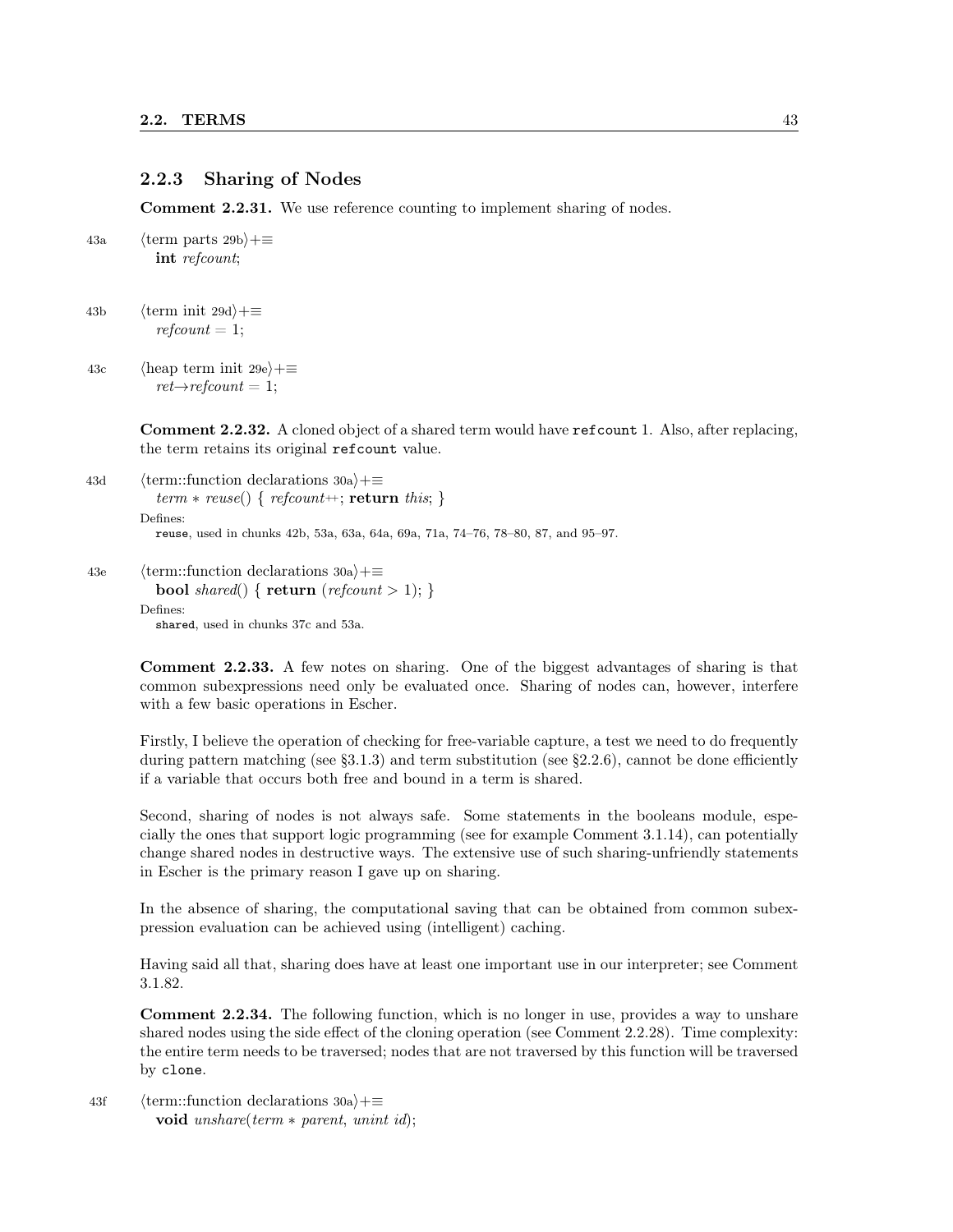Comment 2.2.35. We should assert(parent) because a shared node, by definition, have at least two parents.

```
44a \langle term::function definitions 32e\rangle+\equivvoid term::unshare(term ∗ parent, unint id) {
                     if (refcount > 1) {
                             assert(<i>parent</i>); <i>term</i> * <i>temp</i> = <i>clone</i>();parent\rightarrow fields_id]\rightarrow free memory();\ parent\rightarrow fields_id]=temp;return; }
                     int size = fieldsize;for (int i=0; i\neq size; i+) fields[i] \rightarrowunshare(this, i);
             }
```
#### 2.2.4 Free and Bound Variables

Comment 2.2.36. One must be careful when dealing with free and bound variables. This is something that is not difficult to get right, but incredibly easy to get wrong! So please pay some attention.

**Definition 2.2.37.** An occurrence of a variable x in a term is *bound* if it occurs within a subterm of the form  $\lambda x.t.$ 

**Definition 2.2.38.** An occurrence of a variable in a term is free if it is not a bound occurrence.

Fact 2.2.39. A variable is free in a term iff it has a free occurrence.

Comment 2.2.40. The following function returns all the free variables inside a term. It is assumed that we have called labelVariables on the term to initialize all the labels and binding labels.

Comment 2.2.41. Computed free variables are cached in the array frvars. The flag freevars\_computed tells us whether frvars has been initialized. An array instead of a set is used to store the free variables. This means free variables with multiple occurrences will be recorded multiple times. We need to record multiple occurrences; see Comment 4.1.11. Further, using an array is faster than using a set.

- 44b  $\langle$  term bool parts 31a $\rangle$ +≡ bool freevars computed;
- 44c  $\langle$  term parts 29b $\rangle$ +≡ int time computed;
- 44d (term vector parts 30b) $+$ ≡ int frvars[20]; int frvarsize;
- 44e  $\langle \text{term init } 29d \rangle + \equiv$  $frvarsize = 0;$ freevars  $computed = false;$ time  $computed = -5;$
- 44f (heap term init 29e) $+$ ≡  $ret \rightarrow \text{frvarsize} = 0;$  $ret{\rightarrow}freevars$  computed = false;  $ret{\rightarrow} time\,computed = -5;$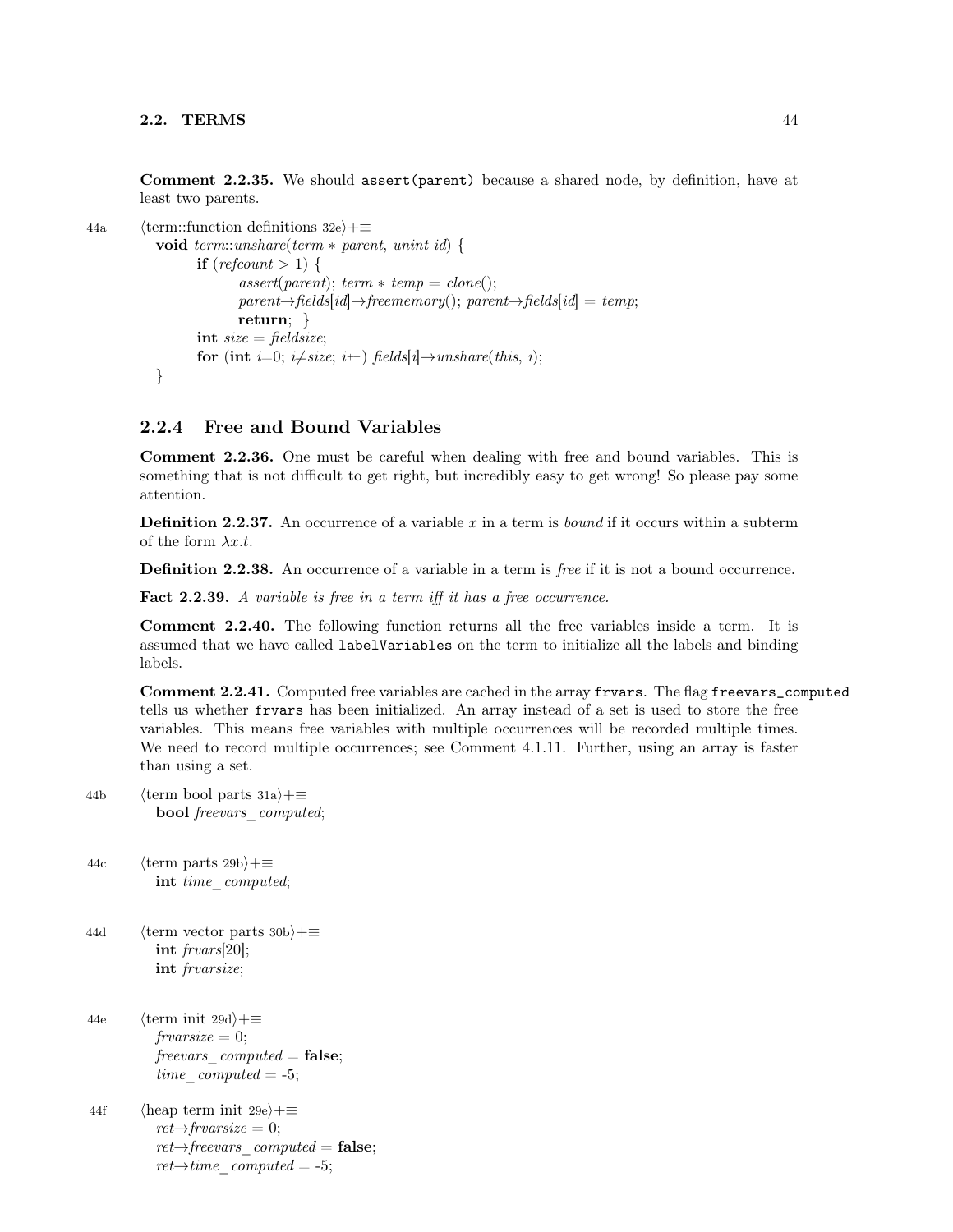Comment 2.2.42. These values become obsolete on replacing.

45a (term replace parts  $29g$ )+≡  $frvarsize = 0;$ freevars  $computed = false;$ time  $computed = -5;$ 45b (term::function definitions 32e)+≡ void term::getFreeVars() { if (freevars computed  $\wedge$  time\_computed  $\equiv$  ltime) return;  $frvarsize = 0;$ freevars computed =  $true$ ; time computed = ltime;

```
if (tag \equiv D \lor tag \equiv F) return;
            if (tag \equiv V) \{ \text{frvars}[0] = \text{cname}; \text{frvarsize} = 1; \text{return}; \}if (tag \equiv ABS) {
                    fields[1] \rightarrow getFreeVars();for (int i=0; i\neq fields[1]\rightarrowfrvarsize; i\leftrightarrow) {
                         if (fields[1]→frvars[i] \equiv fields[0]→cname) continue;
                         frrars[frrarsize] = \text{fields}[1] \rightarrow \text{frrars}[i];frvarsize\{++;}
                     assert(frvarsize \leq 20);return;
            }
            for (unint i=0; i\neq fieldsize; i++) {
                     fields[i] \rightarrow getFreeVars();for (int j=0; j\neq fields[i]→frvarsize; j++) {
                         if (j > 0 \land \text{fields}[i] \rightarrow \text{frvars}[j] \equiv \text{fields}[i] \rightarrow \text{frvars}[j-1])continue;
                         fivars[frvarsize] = \text{fields}[i] \rightarrow \text{frvars}[j];frvarsize++;}
                     assert(frvarsize \leq 20);}
            return;
   }
Defines:
```
getFreeVars, used in chunks 47b, 48b, 105, and 111.

Comment 2.2.43. For terms that stay unchanged throughout the whole computation (e.g. program statements), freeness checking of variables can be done (slightly) more efficiently by flagging each bound variable in the term directly up front. This is achieved using the following function labelStaticBoundVars().

Comment 2.2.44. We first look at the free parameter. To ensure safe use, the free parameter is only valid if the validfree parameter is true. (The function labelStaticBoundVars is responsible for setting this latter parameter. Its value will get set to false during cloning and replacing.)

45c (term bool parts 31a) $+$ ≡ bool free; bool validfree;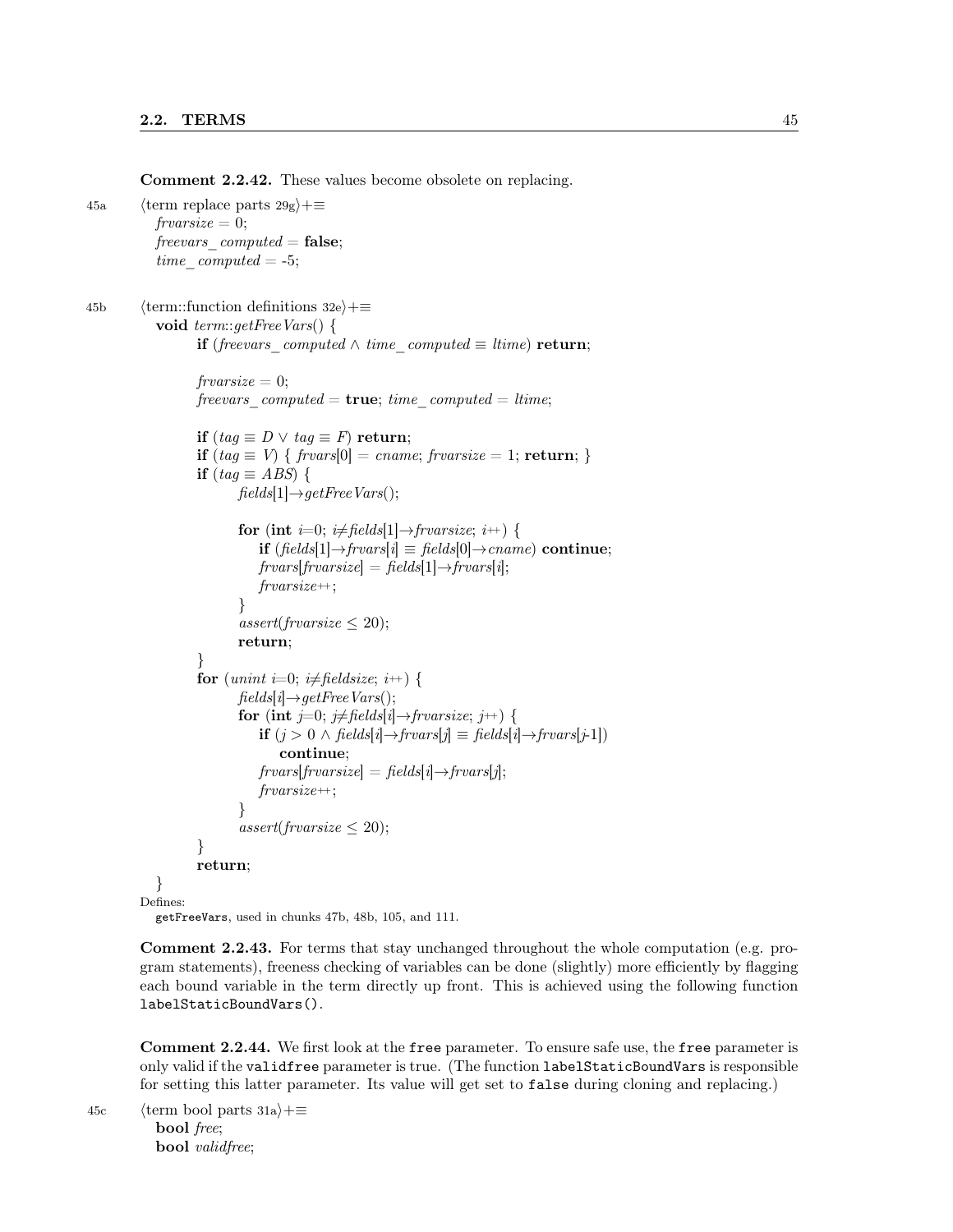46a  $\langle \text{term init } 29d \rangle + \equiv$  $validfree = false;$ 

46b (heap term init 29e)+≡  $ret{\rightarrow}validfree =$  false;

> Comment 2.2.45. If the whole term t on which labelBoundVars is called is to be cloned, then the existing value of the free parameter would remain correct. However, if only a subterm  $t_1$  of t is to be cloned, then some variables that are bound in t can become free in  $t<sub>1</sub>$ . Variables that are free in t would remain free in  $t_1$  though. However, if t (respectively  $t_1$ ) is then subsequently substituted into another term (using the mechanism of syntactical variables), then free variables in t (respectively  $t_1$ ) can become bound. For all these reasons, we will not attempt to recycle values of free parameters during cloning and replacing.

46c  $\langle \text{term clone parts } 29f \rangle + \equiv$  $ret{\rightarrow}validfree =$  false;

> Comment 2.2.46. Ditto for replacing. Free variables can become bound after replacing while bound variables remain bound after replacing. The trouble here is that we do not really want to traverse the input graph to label the variables. At present, we only use the free parameters inside the head of a program statement during pattern matching. We will just mark in the replace code that proper handling of the free parameter is not yet implemented.

46d (term replace parts  $29g$ )+≡  $validfree = false;$ 

```
46e (term::function declarations 30a)+≡
          bool isFree() { assert(tag \equiv V \wedge validate); return free; }
        Defines:
```
isFree, used in chunks 53h, 96, 97, and 101c.

Comment 2.2.47. A straightforward tree traversal is used to label the bound variables. Bound variables inside a lambda term are marked before the free variables. Hence the way labelling is done inside the  $(\text{tag} == \text{V})$  case.

```
46f (term::function definitions 32e)+≡
            void term::unmarkValidfree() {
                   validfree = false;
                   for (unint i=0; i\neq fieldsize; i++) fields[i] \rightarrow unmarkValidfree();}
            void term::labelStaticBoundVars() {
                   if (tag \equiv F \lor tag \equiv D \lor tag \equiv SV) return;
                   if (tag \equiv V) { if (\negvalidfree) { validfree = true; free = true; }
                                  return; }
                   if (taq \equiv ABS) {
                           fields[0] \rightarrow validfree = \textbf{true}; \, fields[0] \rightarrow free = \textbf{false};fields[1] \rightarrow labelBound(fields[0] \rightarrow came);fields[1] \rightarrow labelStaticBoundVars();return;
                    }
                   int size = fieldsize;for (int i=0; i\neqsize; i++) fields[i]\rightarrowlabelStaticBoundVars();
            }
         Defines:
            labelStaticBoundVars, used in chunks 52a, 54b, 89b, 111, and 141d.
         Uses labelBound 47a.
```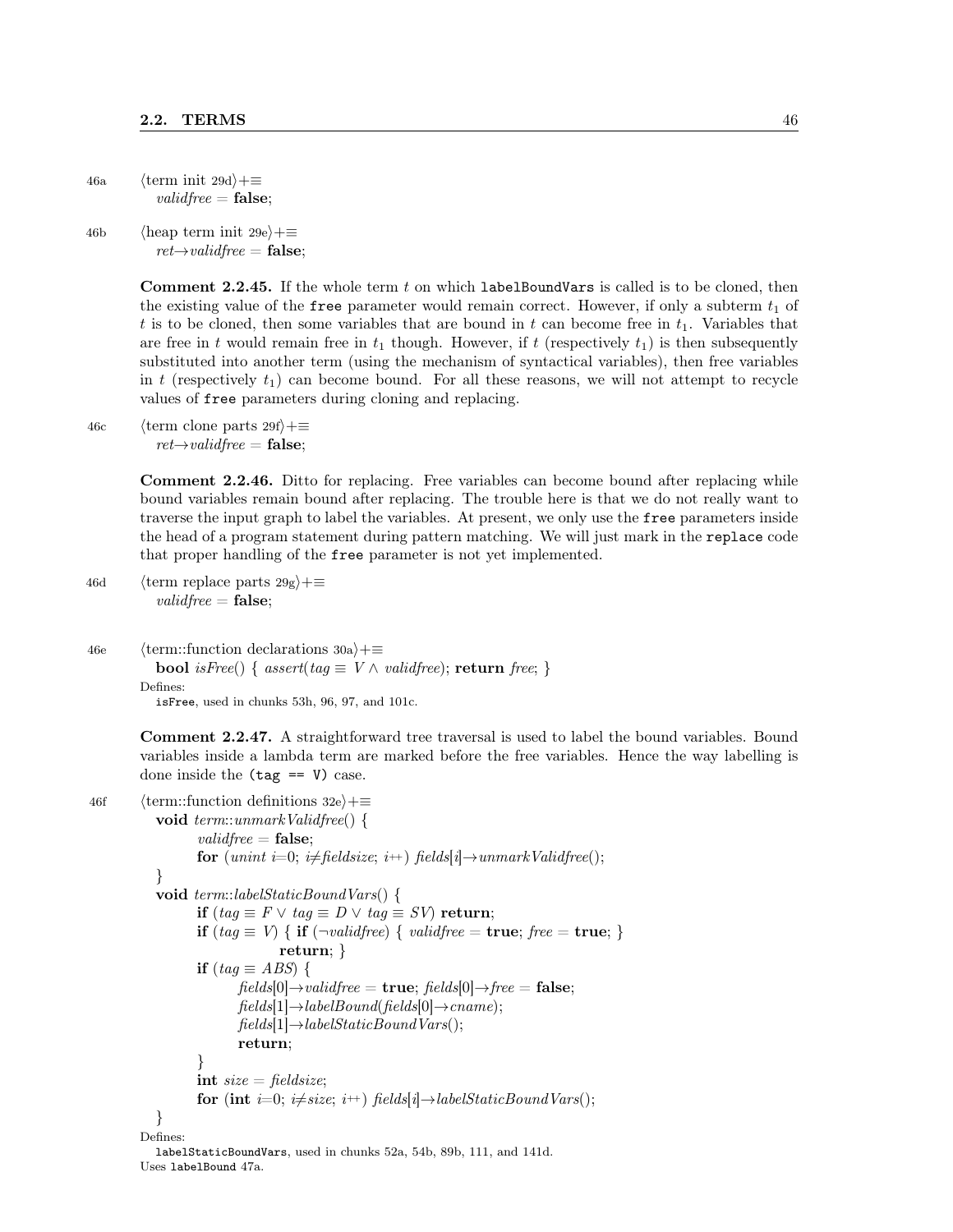```
47a (term::function definitions 32e)+≡
            void term::labelBound(int x) {
                   if (taq \equiv F \vee taq \equiv D \vee taq \equiv SV) return;
                   if (tag \equiv V) { if (cname \equiv x) { validfree = true; free = false; }
                                 return; }
                   if (tag \equiv ABS) { fields[1]\rightarrowlabelBound(x); return; }
                   int size = fieldsize;for (int i=0; i\neq size; i+) fields[i] \rightarrowlabelBound(x);
            }
         Defines:
```
labelBound, used in chunks 46f and 111.

Comment 2.2.48. The functions is Free and is Free Inside discussed above allows one to check whether a subterm s of a term t occurs free inside t. Some times we want to check whether a variable x has a free occurrence inside another term. The following functions allow us to do that. Some occurrences of the input variable could be bound. We return upon seeing the first free occurrence the input variable.

There are two versions of this function. The first, occursFree, uses getFreeVars to compute all the free variables in a term and then check whether var is inside this set. If occursFree is called repeatedly by the same term, this caching of computed free variables is beneficial. The second, occursFreeNaive, performs a simple traversal of the term to check whether var occurs free.

```
47b (term::function definitions 32e)+≡
```

```
bool term::occursFree(int var) {
                  getFreeVars();
                  for (int i=0; i\neq frvarsize; i++) if (frvars[i] \equiv var) return true;
                  return false;
           }
        Defines:
           occursFree, used in chunks 69b, 72a, 73, 77b, 108b, and 111.
        Uses getFreeVars 45b.
47c \langle term::function definitions 32e\rangle+\equivbool term::occursFreeNaive(int var) {
                  vector<int> boundv; return occursFreeNaive(var, boundv);
           }
        Defines:
```
occursFreeNaive, used in chunks 48a, 72a, and 111.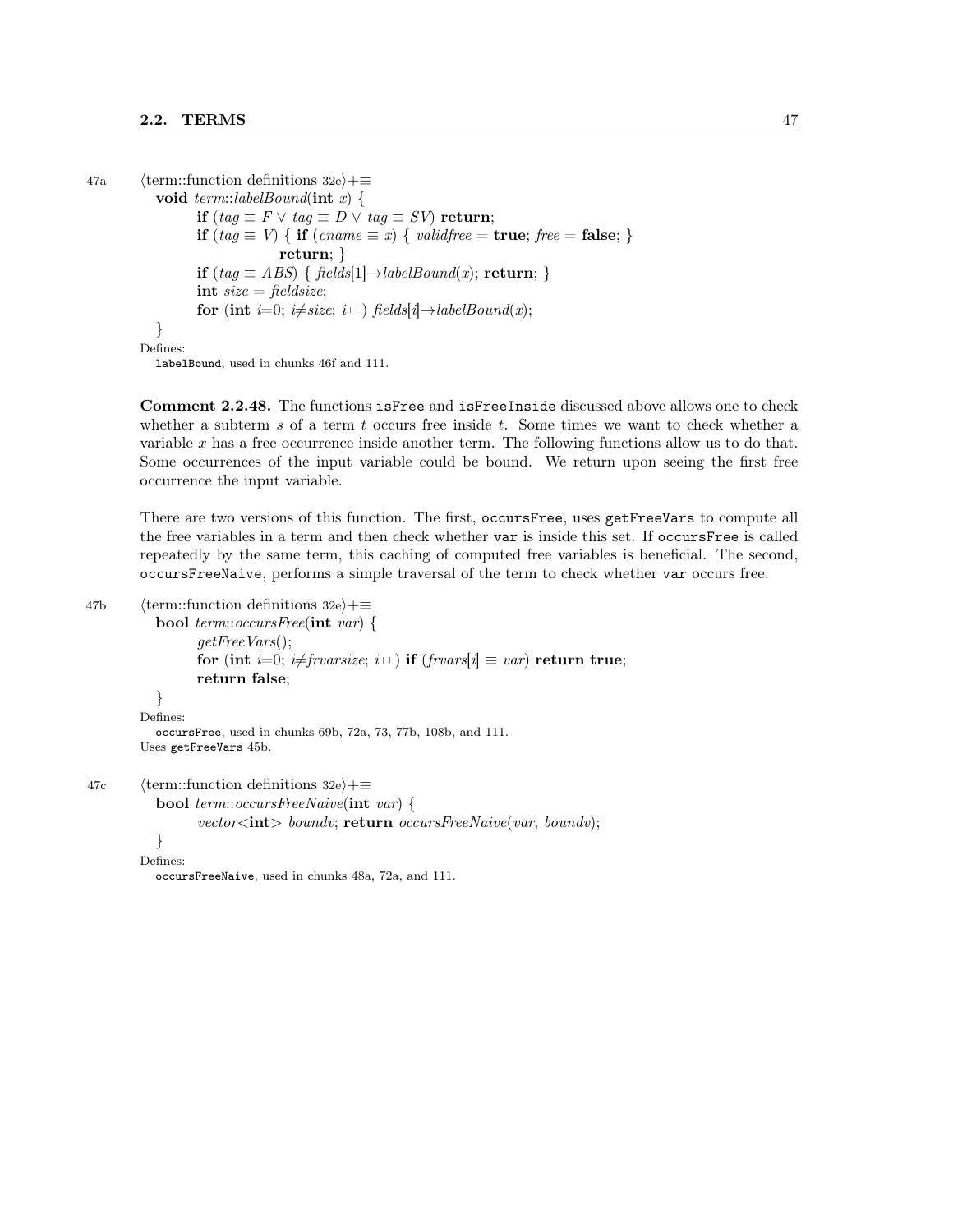```
48a (term::function definitions 32e)+≡
           bool term::occursFreeNaive(\text{int} var, vector\lt\text{int} boundv) {
                  if (taq \equiv F \vee taq \equiv D) return false;
                  if (tag \equiv V) {
                        if (freeze) return false;
                        if (cname ≡ var ∧ inVector(cname, boundv)≡ false) return true;
                        return false; }
                  if (taq \equiv ABS) {
                        boundv.push_back(fields[0]\rightarrowcname);
                        return fields[1] \rightarrow occursFreeNaive(var, boundv);}
                  int size = fieldsize;
                  for (int i=0; i\neqsize; i++)
                        if (fields[i]→occursFreeNaive(var, boundv)) return true;
                  return false;
           }
```
Uses freeze 31f, inVector 159a, and occursFreeNaive 47c.

Comment 2.2.49. This function checks whether any free variable inside the calling term is captured by at least one of the bounded variables. The index of the captured variable is recorded in captd. We store pointers to binding abstraction terms instead of strings for two reasons. First, we sometimes need to change the name of a binding variable when a free variable is captured. This happens, for example, during term substitution. Having a pointer to the abstraction term allows us to jump straight to the offending term. Second, in terms of memory usage, storing pointers to terms is cheaper. If we want to use a set instead of a vector to store the binding variables (maybe for efficiency reasons), it is easy to put a wrapper around term\_schema  $*$  and define a pointer p to be less than  $q$  iff  $p$ ->fields[0]->name < q->fields[0]->name.

```
48b (term::function definitions 32e)+≡
            bool term::captured(vector<term *\triangleright \& bvars, \text{int } \& captd) {
                    if (bvars.empty()) return false;
                    getFreeVars);
                    int bsize = bvars.size();for (int i=0; i\neqfrvarsize; i\leftrightarrow)
                            for (int j=0; j\neqbsize; j++)
                                   if (frvars[i] ≡ \text{bvars}[j] \rightarrow \text{fields}[0] \rightarrow \text{cname}) {
                                          captd = j; return true; }
                    return false;
            }
          Defines:
            captured, used in chunks 54a, 102a, 103d, and 111.
          Uses getFreeVars 45b.
```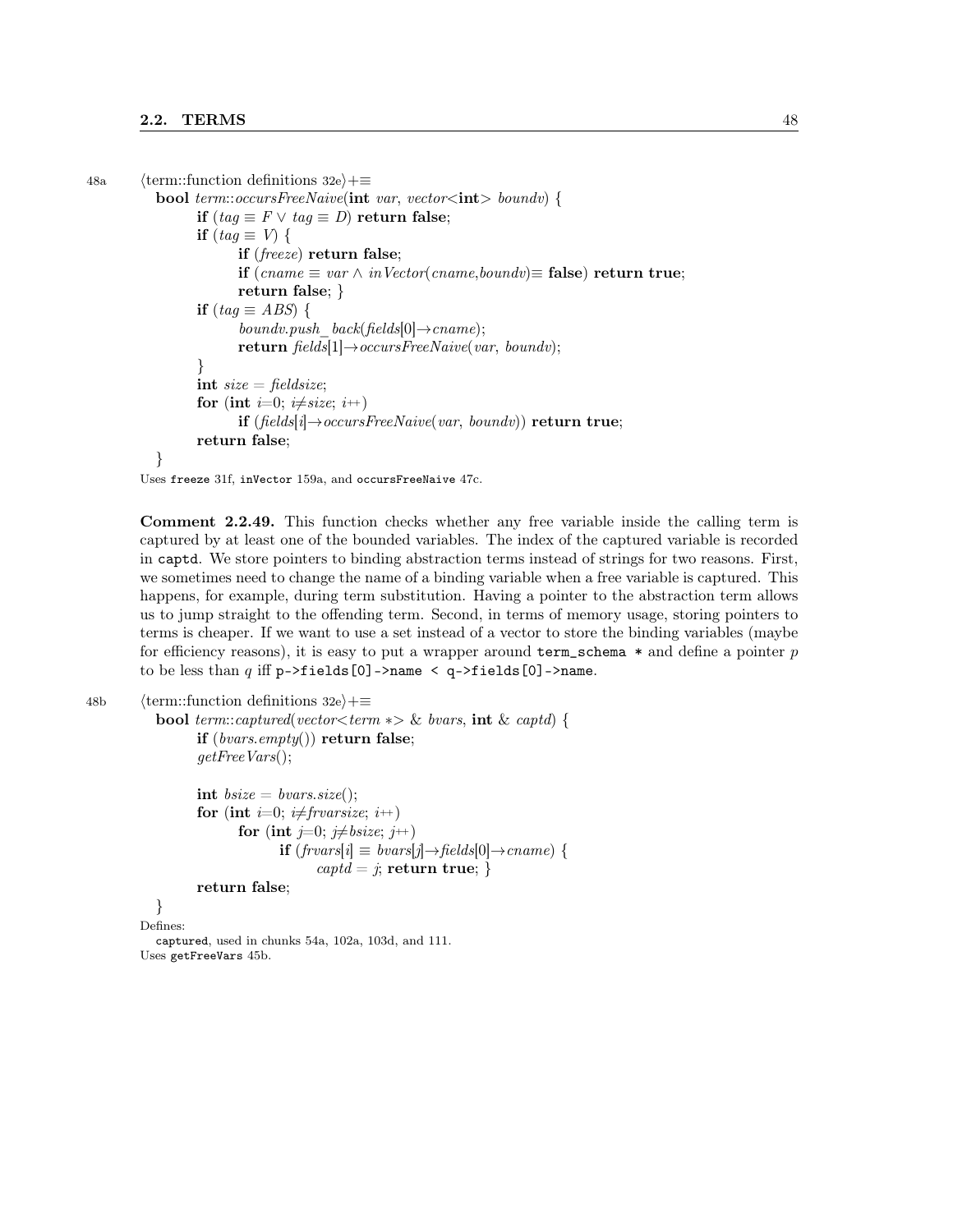Comment 2.2.50. For small terms, the use of vector for both frvars and bvars is probably okay. For larger terms, the use of set (red-black trees) could be much better.

Comment 2.2.51. The following function collects in a multiset all the bound variables in a term.

49a  $\langle$  term::function definitions 32e $\rangle$ +≡ void term::collectLambdaVars(multiset $\langle int \rangle$  & ret) { if  $(tag \geq SV \wedge tag \leq D)$  return; if  $(tag \equiv ABS)$  {  $ret.insert(fields[0] \rightarrow cname);$  $fields[1] \rightarrow collectLambdaVars(ret);$  return; } for (unint i=0; i $\neq$  fieldsize; i++)  $fields[i] \rightarrow collectLambda\,Vars(ret);$ } Uses insert 30e.

#### 2.2.5 Variable Renaming

Comment 2.2.52. Different forms of variable renaming are required in performing computations. We discuss these operations in this section.

Comment 2.2.53. This function renames all occurrences of a variable var1 inside the current term to var2. Note that both free and bound occurrences are renamed. This is okay since the function is only called (sensibly) as a subroutine by the other variable-renaming functions in this section.

```
49b \langle term::function definitions 32e\rangle+\equiv
```
void term::rename(int var1, int var2) { if  $(tag \equiv SV \vee tag \equiv F \vee tag \equiv D)$  return; if (tag  $\equiv V$ ) { if (cname  $\equiv var1$ ) cname  $= var2$ ; return; } int  $size = fieldsize;$ for (int i=0; i $\neq$ size; i++) fields[i]→rename(var1, var2); } Defines:

rename, used in chunks 50 and 111.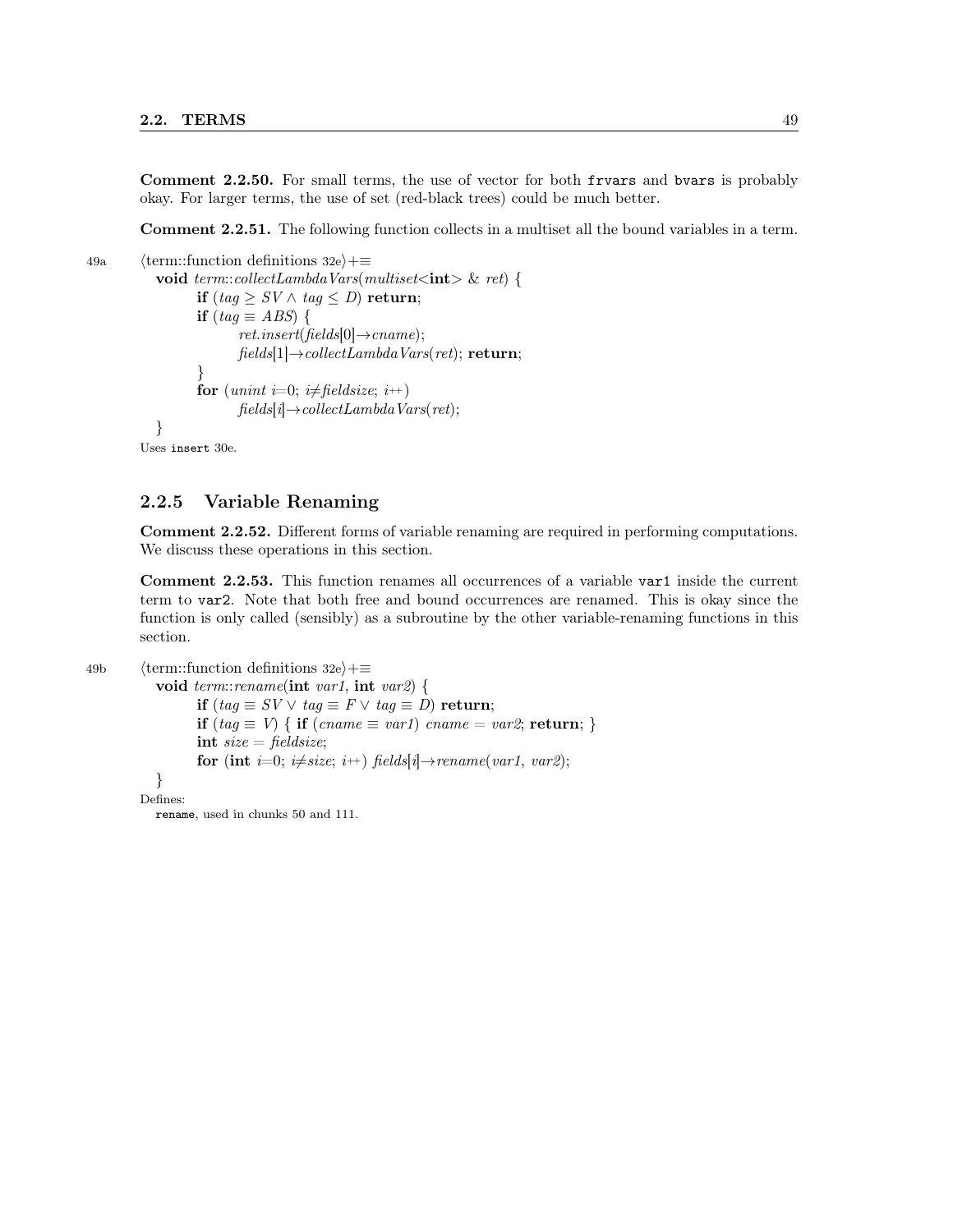Comment 2.2.54. This function renames one particular lambda variable in a term. This is used in term substitutions in the case when a free variable capture occurs.

```
50 \langle term::function definitions 32e\rangle+≡
           void term::renameLambdaVar(int var1, int var2) {
                   \label{eq:revers} \textit{freevars\_computed} = \textbf{false};if (tag \equiv SV \vee tag \equiv V \vee tag \equiv F \vee tag \equiv D) return;
                   if (tag \equiv ABS) {
                           if (fields[0] \rightarrow \text{cname} \equiv \text{var1}) {
                                   fields[0] \rightarrow change = var2;fields[1] \rightarrow rename(var1, var2);}
                           // if lambda variables are distinct, this is not needed
                           fields[1] \rightarrow renameLambdaVar(var1, var2);return;
                   }
                   int size = fieldsize;for (int i=0; i\neqsize; i+)
                           fields[i] \rightarrow renameLambdaVar(var1, var2);}
         Defines:
           renameLambdaVar, used in chunks 54a and 111.
         Uses rename 49b.
```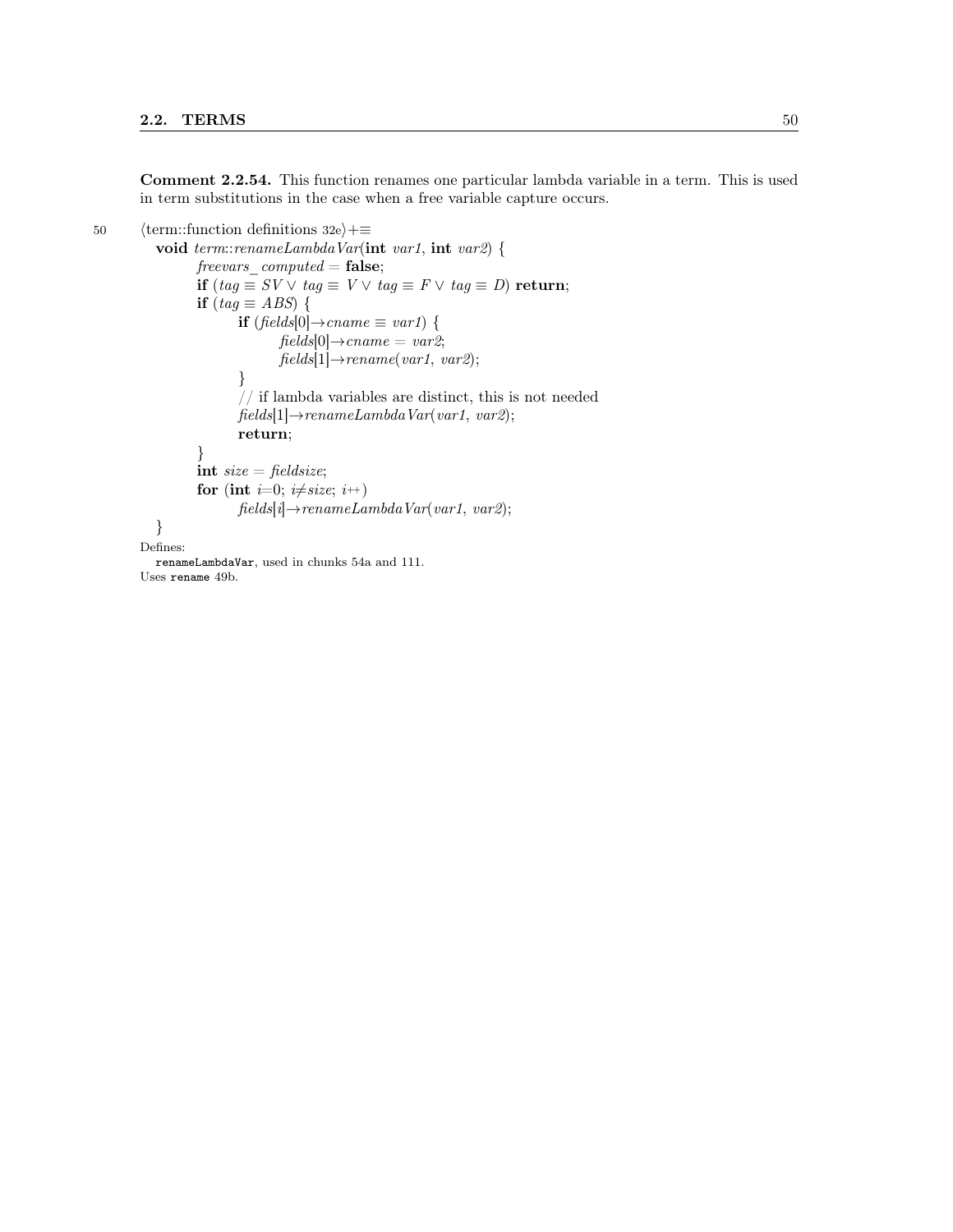#### 2.2.6 Term Substitution

**Definition 2.2.55.** [Llo03, pg. 55] A term substitution is a finite set of the form  $\{x_1/t_1, \ldots, x_n/t_n\}$ where each  $x_i$  is a variable, each  $t_i$  is a term distinct from  $x_i$ , and  $x_1, \ldots, x_n$  are distinct.

**Comment 2.2.56.** Each pair  $x_i/t_i$  is represented as a structure as follows.

51  $\langle \text{term::type defs 29a} \rangle + \equiv$ struct substitution { int first; term ∗ second;  $substitution() \{ second = NULL; \}$ substitution(int v, term  $*$  t) { first = v; second = t; } }; Defines:

substitution, used in chunks 52, 54b, 57a, 69, 71a, 75a, 78d, 79b, 87, 88a, 99–101, 107–111, and 140.

**Definition 2.2.57.** [Llo03, pg. 56] Let t be a term and  $\theta = \{x_1/t_1, \ldots, x_n/t_n\}$  a term substitution. The instance  $t\theta$  of t by  $\theta$  is the well-formed expression defined as follows.

- 1. If t is a variable  $x_i$  for some  $i \in \{1, \ldots, n\}$ , then  $x_i \theta = t_i$ . If t is a variable y distinct from all the  $x_i$ , then  $y\theta = y$ .
- 2. If t is a constant C, then  $C\theta = C$ .
- 3. If t is an abstraction  $\lambda x_i.s$ , for some  $i \in \{1, \ldots, n\}$ , then

 $(\lambda x_i.s)\theta = \lambda x_i.(s\{x_1/t_1,\ldots,x_{i-1}/t_{i-1},x_{i+1}/t_{i+1},\ldots,x_n/t_n\}).$ 

- If t is an abstraction  $\lambda y.s$ , where y is distinct from all the  $x_i$ ,
- (a) if for some  $i \in \{1, \ldots, n\}$ , y is free in  $t_i$  and  $x_i$  is free in s, then

 $(\lambda y.s)\theta = \lambda z.(s\{y/z\}\theta)$ 

where  $z$  is a new variable.

- (b) else  $(\lambda y.s)\theta = \lambda y.(s\theta);$
- 4. If t is an application  $(u v)$ , then  $(u v)\theta = (u\theta v\theta)$ .
- 5. If t is a tuple  $(t_1, \ldots, t_n)$ , then  $(t_1, \ldots, t_n) \theta = (t_1 \theta, \ldots, t_n \theta)$ .

Comment 2.2.58. Term substitutions are performed by the function subst. There are two versions of it, one deals with singleton sets, the other with non-singleton sets. In both cases, real work is done by the function subst2.

Comment 2.2.59. A single traversal of the tree achieves the desired parallel-instantiation-ofvariables effect.

**Comment 2.2.60.** Given t and  $\theta$ , the function subst will handle the special case where t is a variable (and thus free) or a syntactical variable. All other cases are handled by subst2. Before calling subst2, we call labelStaticBoundVars to label the variables. The free values computed are safe for use here because they are read only once by subst2 and changes introduced by subst2 are all localized on the spots where free variables live in the term.

Comment 2.2.61. Pointers to terms in subs are all pointers to subterms in an existing structure that will be deleted after the term substitution. For that reason, these pointers can be safely reused once, but not more than that.

For the special case where the current term is a variable or a syntactical variable, we need to make the term replacement in place using replace.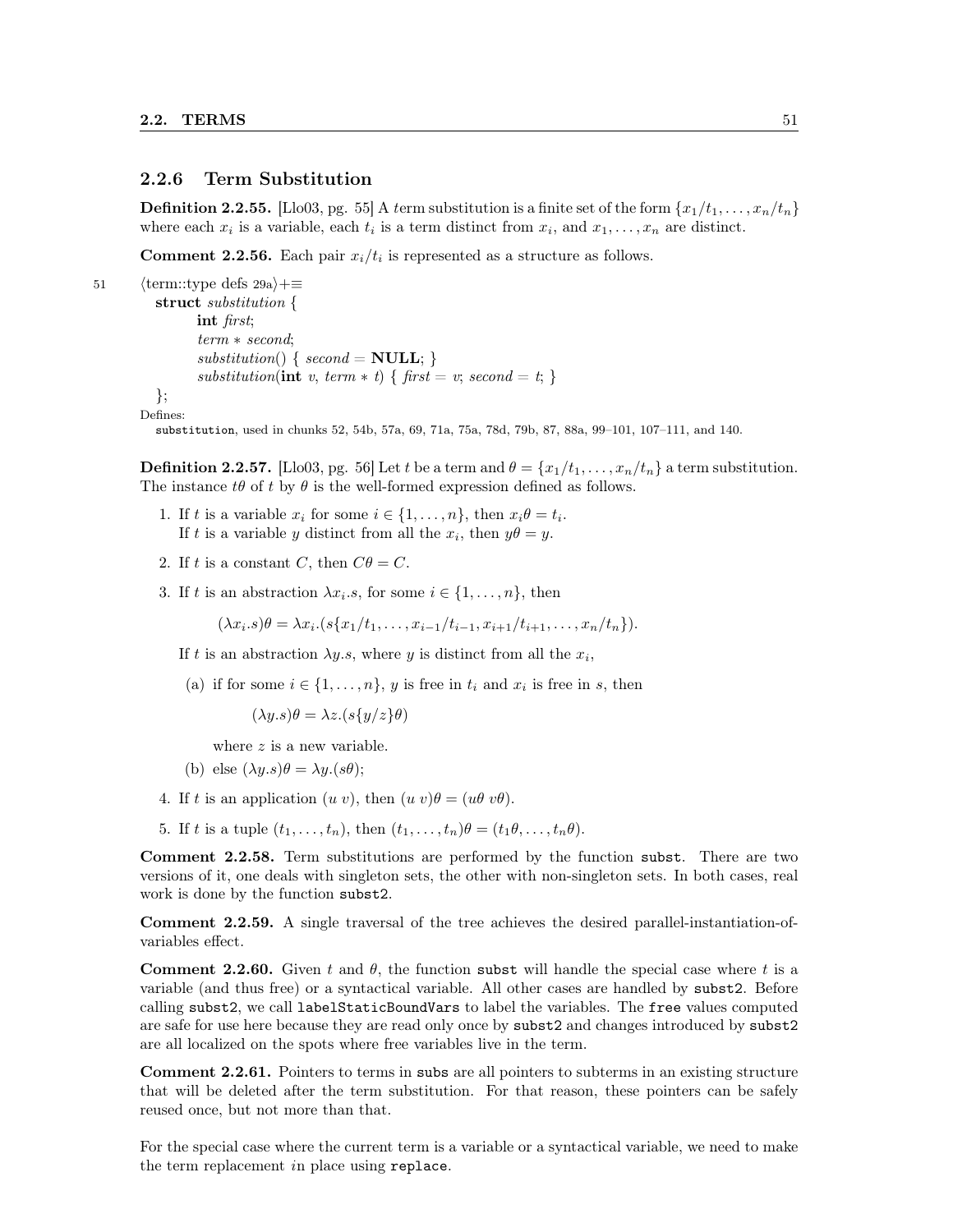```
52a (term::function definitions 32e)+≡
           void term::subst(vector<substitution> & subs) {
                  if (taq \equiv V \vee taq \equiv SV) {
                         if (freeze) return;
                         int size = subs.size();for (int i=0; i\neqsize; i<sup>++</sup>)
                                if (cname \equiv subs[i].first) {
                                       this\rightarrowreplace(subs[i].second); return; }
                         return;
                  }
                  labelStaticBoundVars(;
                  vector \textless term} ∗> bindingAbss;
                  subst2(subs, bindingAbss, NULL);unmarkValidfree;
           }
         Defines:
           subst, used in chunks 54b, 57a, 69, 71a, 76c, 78d, 79b, 87–89, 92c, 111, and 140.
         Uses freeze 31f, labelStaticBoundVars 46f, replace 42b, subst2 52b, and substitution 51.
```
Comment 2.2.62. All the complications in Definition 2.2.57 are in the abstraction case. Operationally, checking all those conditions every time we encounter an abstraction is expensive. We can perform these checks only when strictly necessary by delaying them until before we apply a substitution, that is, until we see a free variable in t that matches one of the variables in  $\theta$ .

```
52b \langle term::function definitions 32e\rangle+≡
            void term::subst2(vector<substitution> & subs, vector<term ∗> bindingAbss,
                             term ∗∗ pointer) {
                    if (tag \equiv SV) { if (freeze) return; \langle \text{subst2::case of SV 52c} \rangle}
                    if (tag \equiv V) { if (freeze) return; \langle \text{subst2::case of V 53h} \rangle}
                    if (tag \equiv F \lor tag \equiv D) return;
                    if (tag \equiv ABS) {
                           if (fields[0]→tag \equiv SV)
                                  fields[0] \rightarrow subst2(subs, bindingAbs, & fields[0]);bindingAbss.push back(this);
                           fields[1] \rightarrow subst2(subs, bindingAbs, & fields[1]);return;
                    }
                   int size = fieldsize;
                    for (int i=0; i\neqsize; i++)
                           fields[i] \rightarrow subst2(subs, bindingAbs, \& fields[i]);}
         Defines:
            subst2, used in chunks 52a, 54b, and 111.
         Uses freeze 31f and substitution 51.
```
Comment 2.2.63. Term substitution is not formally defined for syntactical variables. It should behave like a free variable (see Comment 2.2.65), except that we do not have to worry about free variable capture.

```
52c 		\langle \text{subst2::case of SV 52c} \rangle \equivint size = subs.size();for (int i=0; i\neqsize; i<sup>++</sup>)
                       if (cname ≡ subs[i].first) { \langle \text{subst2::replace by ti 53a} \rangle return; }
              return;
```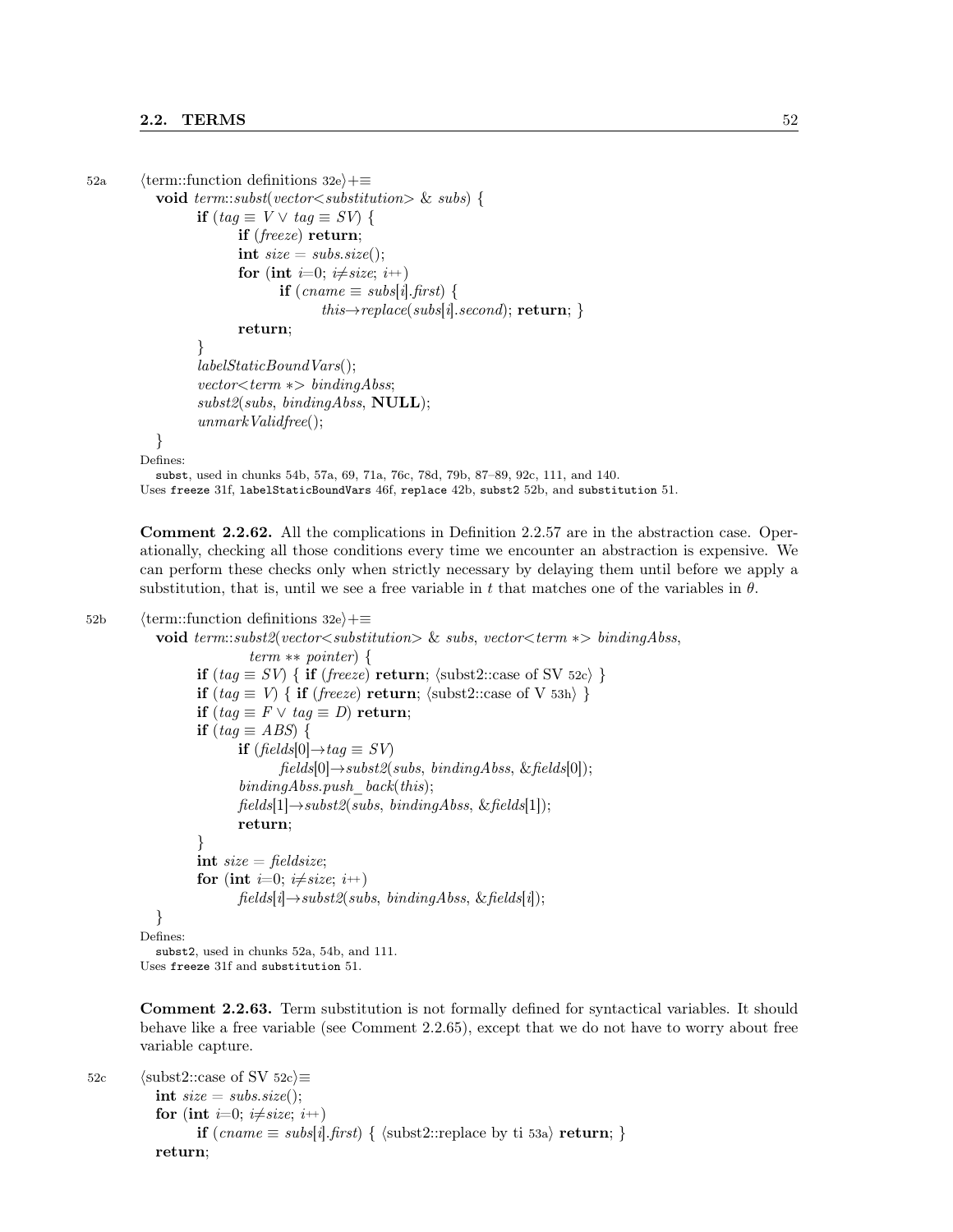Comment 2.2.64. See the first part of Comment 2.2.61 for why we do what we do here. The parent pointer must exist because the case where it does not exist is handled by subst. 53a (subst2::replace by ti 53a $\rangle \equiv$ assert(pointer);  $this \rightarrow free memory();$ **if**  $(\neg \textit{subs}[i].\textit{second} \rightarrow \textit{noredex} \land \textit{subs}[i].\textit{second} \rightarrow \textit{shared}())$  $* pointer = subs[i].second \rightarrow clone();$ else \*pointer = subs[i].second $\rightarrow$ reuse(); Uses reuse 43d and shared 43e. 53b (term bool parts 31a) $+$ ≡ bool noredex; 53c  $\langle \text{term init } 29d \rangle + \equiv$  $noredex = false;$ 53d (heap term init 29e) $+$ ≡  $ret{\rightarrow}noredex = false;$ 53e (term clone parts 29f)+≡  $ret{\rightarrow}noredex = noredex;$ 53f (term replace parts  $29g$ )+≡  $noredex = t \rightarrow noredex;$ 53g (term::function declarations 30a)+≡ void setNoRedex() {  $noredex = true;$ for (unint i=0; i $\neq$  fieldsize; i++)  $fields[i] \rightarrow setNoRedex();$ } **Comment 2.2.65.** We now look at the tag  $==$  V case. If the current term is a bound variable

in t, then the first part of Definition 2.2.57 (3) applies and nothing changes. If the current term is a free variable in t and does not occur in  $\theta$ , the second part of Definition 2.2.57 (1) applies and again nothing happens. If the current term is a free variable in t that matches an  $x_i$  in  $\theta$ , then the first part of Definition 2.2.57 (1) applies and we substitute the current term with  $t_i$ . Before we do that, however, we check whether any free variable in  $t_i$  is captured by any  $\lambda$  abstraction that encloses the current term. If yes, part (a) of Definition 2.2.57 (3) applies and we must rename the offending  $\lambda$  variable before replacing the current term with  $t_i$ . Otherwise, part (b) of Definition 2.2.57 (3) applies and we can just go ahead and replace the current term with  $t_i$ .

```
53h (subst2::case of V 53h)\equivif (isFree) \equiv false) return;
            int size = subs.size();for (int i=0; i\neqsize; i\leftrightarrow) {
                    if (cname \neq subs[i].first) continue;
                    \langlesubst2::free variable captured 54a\rangle\langle \text{subst2::replace by ti 53a} \ranglereturn;
             }
            return;
```
Uses isFree 46e.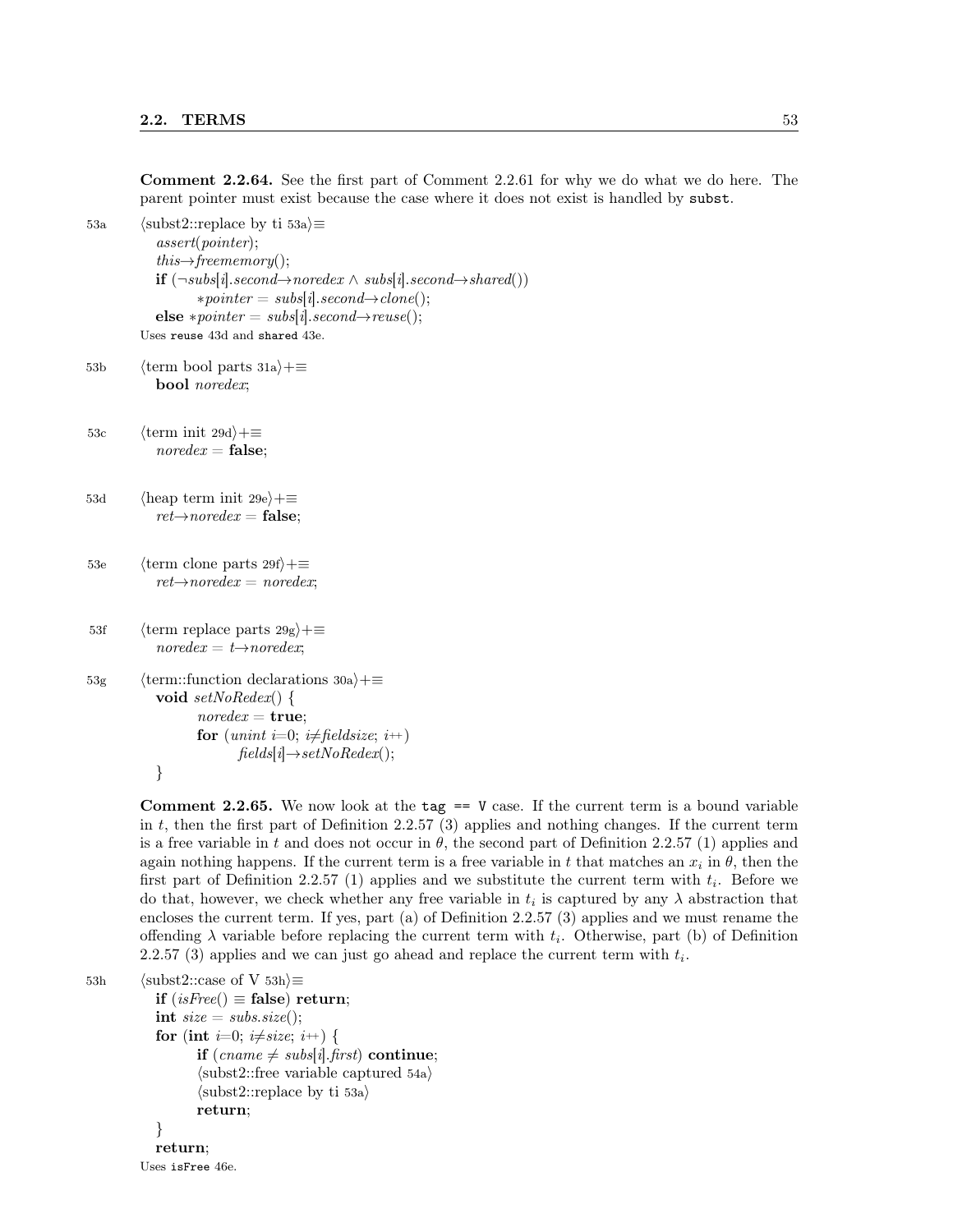54a (subst2::free variable captured 54a) $\equiv$ 

int  $k$ :

while  $(subs[i].second \rightarrow captured(bindingAbss,k))$ 

 $bindingAbss[k]\rightarrow renameLambdaVar(bindingAbss[k]\rightarrow fields[0]\rightarrow canme, newPVar());$ 

Uses captured 48b, newPVar 148c, and renameLambdaVar 50.

Comment 2.2.66. The use of captured (hence the use of cached computed free variables) here warrants some caution. If subs[i].second does not remain unchanged throughout the term substitution process, errors can creep in. We now argue that subs[i].second stays unchanged throughout.

Term substitution is only used in two places in Escher. The first place is in the construction of body instances after successful pattern matching on the head of a statement. (See Comment 3.1.71.) The use of subst has no problem here because all the terms in  $\theta$  are in the matched redex, whereas we only do surgery on the (cloned) body of a statement.

The other place term substitutions take place is in some of the internal simplification routines described in §3.1.1. Such uses only ever involve a single pair  $\{x/t\}$ . In all routines except beta reduction, t will remain unchanged because of the requirement that x does not occur free in t. In beta reduction (see Comment 3.1.14), it is easy to see that  $t$  remains unchanged since substitution is a once off operation. That is, even if x occurs free in t, it will never be substituted. (Otherwise, we will have an infinite recursion.)

Comment 2.2.67. The following is the version of subst that handles singleton term substitutions. We make a vector out of the single pair and use subst2 to do the job.

```
54b \langle term::function definitions 32e\rangle+\equiv
```
void term::subst(substitution & sub) { if  $(taq \equiv V \vee taq \equiv SV)$  { if  $(cname \equiv sub.first)$  this $\rightarrow replace(sub.second)$ ; return; }  $labelStaticBoundVars()$ ;  $vector \textless term}$  ∗> bindingAbs;  $vector \textless substitution>}$  subs; subs.push\_back(sub);  $subst2(subs, bindingAbs, NULL);$  $unmarkValidfree()$ ;

}

Uses labelStaticBoundVars 46f, replace 42b, subst 52a, subst2 52b, and substitution 51.

Comment 2.2.68. A correct implementation of substitution should get the following right. Given the statement

 $(\text{func } z) = \x.\y.\x.(& z (|| x y)).$ 

and the query

: (func (f x y)),

Escher should produce the following

 $\begin{align*} \begin{bmatrix} \n\frac{1}{\text{pve0}} & \text{f x y} \\
\text{f y} & \text{f y} \\
\text{f y} & \text{f y}\n\end{bmatrix} \end{align*}$ 

Notice that two free variables got captured along the way.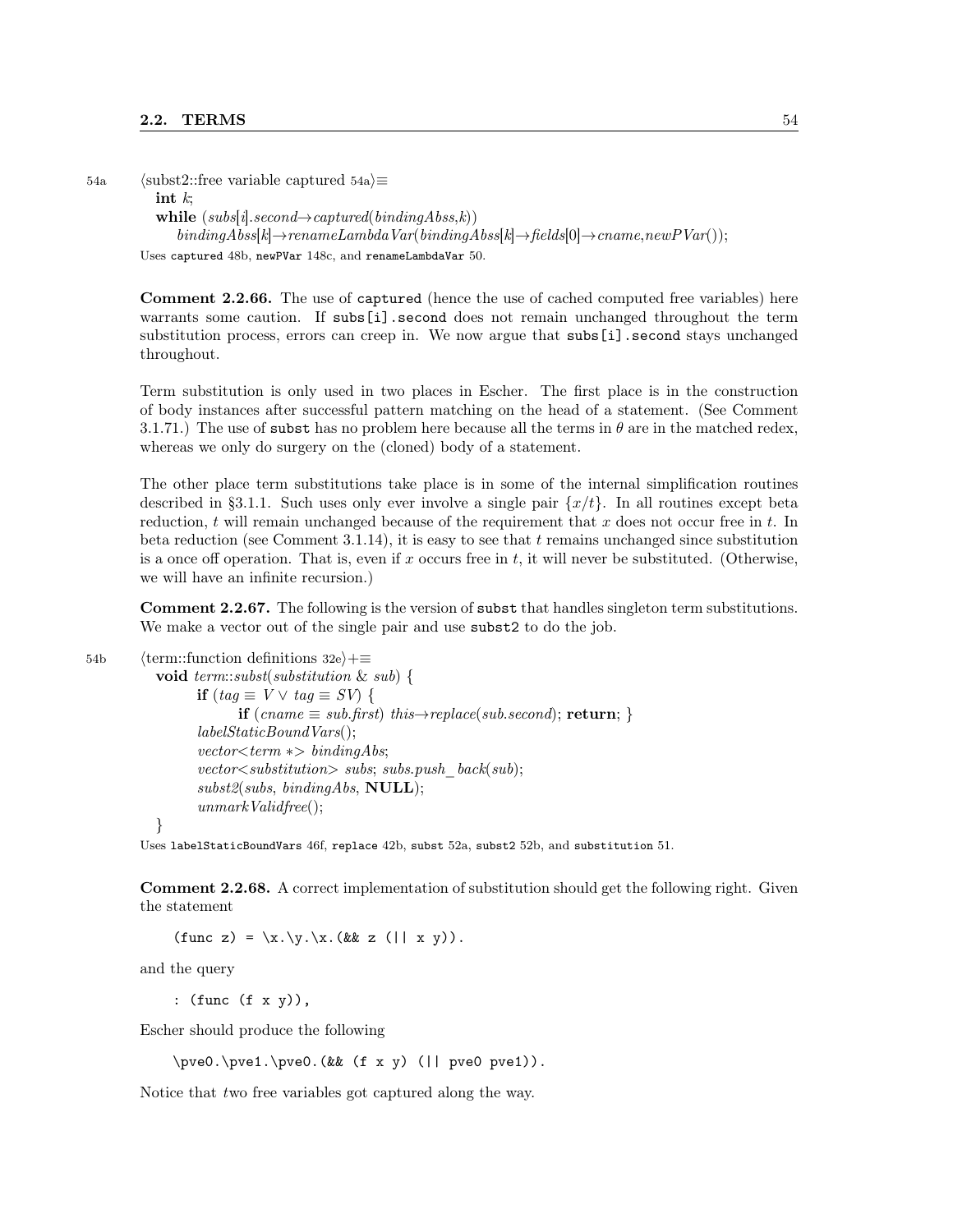#### 2.2.7 Theorem Prover Helper Functions

Comment 2.2.69. We now look at some functions that check whether a given term satisfy some properties. These functions are needed by the theorem prover.

Comment 2.2.70. A free variable is a variable with a cname that is larger or equal to 100000.

```
55a (term::function definitions 32e)+≡
           bool is UVar(term * t) { return (t \rightarrow tag \equiv V \land t \rightarrow came \ge 100000); }
           bool is UVar(int cn) { return (cn \ge 100000); }
           bool term::containsFreeVariable() {
                  if (tag \equiv V) return is UVar(cname);for (unint i=0; i\neq fieldsize; i++)
                         if (fields[i] \rightarrow containsFreeVariable() return true;
                  return false;
           }
           void term::collectFreeVariables(set\langleint\rangle & fvars) {
                  if (tag \equiv V \wedge isUVar(cname)) frame);
                  for (unint i=0; i\neq fieldsize; i++)
                         fields[i] \rightarrow collectFree\,Variables(fvars);return;
           }
         Defines:
           collectFreeVariables, used in chunk 111.
           containsFreeVariable, used in chunk 111.
           isUVar, used in chunks 108b and 111.
         Uses insert 30e.
```
**Comment 2.2.71.** This next function checks whether the current term has the form  $\neg \phi$  for some φ.

55b (term::function definitions 32e)+≡ **bool** term::isNegation() {  $return (isApp() \wedge lc() \rightarrow isF(iNot));$  } Defines: isNegation, used in chunks 55c, 56b, and 111. Uses iNot 145, isApp 30a, isF 30a, and lc 30e.

> **Comment 2.2.72.** This function checks whether the current term has the form  $\neg \Box_i \neg \phi \ (\equiv \Diamond \phi)$ for some  $\phi$ .

```
55c \langle term::function definitions 32e\rangle+≡
            bool term::isDiamond() {
                    return (isNegation() \land rc()\rightarrowisModal() \landrc() \rightarrow fields[0] \rightarrow isNegation();
             }
          Defines:
            isDiamond, used in chunk 111.
          Uses isModal 30a, isNegation 55b, and rc 30e.
```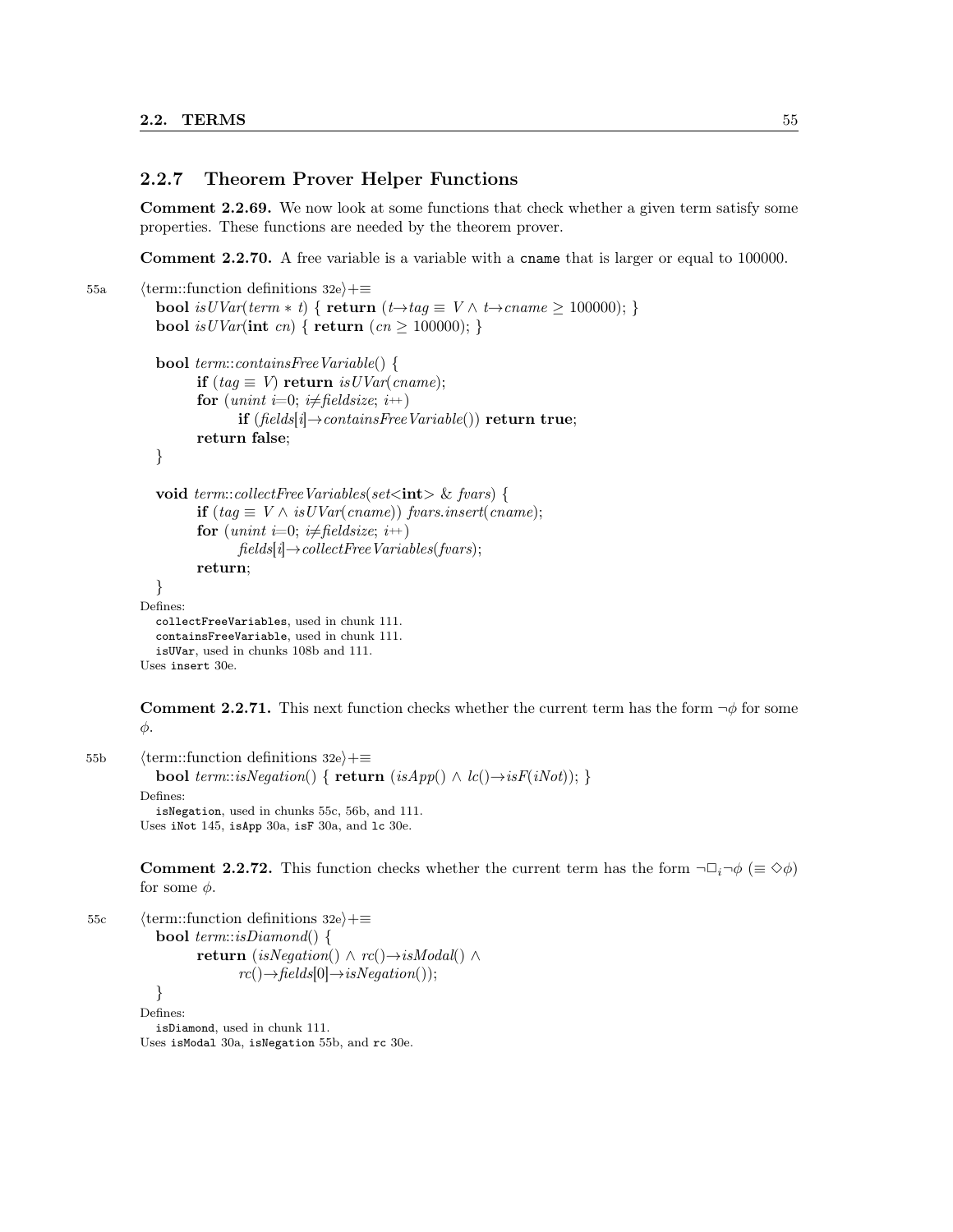**Comment 2.2.73.** The next function checks whether the input term  $t_2$  is the negation (at the syntactic level only) of the calling term t1. We have to worry about symmetries here.

```
56a (term::function definitions 32e\rangle+\equiv
```
**bool** term::isNegationOf(term  $*$  t2) {  $term * t1 = this;$ **if**  $((t1\rightarrow isD(iTrue) \land t2\rightarrow isD(iFalse)) \lor$  $(t1 \rightarrow isD(iFalse) \land t2 \rightarrow isD(iTrue))$ return true; if  $(t2 \rightarrow isApp() \land t2 \rightarrow lc() \rightarrow isF(iNot) \land t1 \rightarrow equal(t2 \rightarrow rc())$ return true; **if**  $(t1 \rightarrow isApp() \land t1 \rightarrow lc() \rightarrow isF(iNot) \land t2 \rightarrow equal(t1 \rightarrow rc())$ return true; return false;

} Defines:

```
isNegationOf, used in chunk 111.
```
Uses equal 34b, iFalse 145, iNot 145, iTrue 145, isApp 30a, isD 30a, isF 30a, lc 30e, and rc 30e.

Comment 2.2.74. This function strips off double negations from a term.

```
56b (term::function definitions 32e)+≡
             void term::stripNegations() {
                     if (isNegation() \wedge rc() \rightarrow isNegation()) {
                             term * term = rc() \rightarrow rc();rc(\rightarrow\text{fields}[1] = \textbf{NULL};this \rightarrow replace(term);}
             }
          Defines:
             stripNegations, used in chunk 111.
```
Uses isNegation 55b, rc 30e, and replace 42b.

**Comment 2.2.75.** Sometimes, we need to replace a subterm s in t by another term  $r$ . The following function performs this operation. Note that free-variable capture can occur as a result; no attempt is made to check for this condition.

```
56c \langle term::function definitions 32e\rangle+≡
             bool term::termReplace(term * s, term * r, term * parent, int id) {
                     if \text{(equal)}\text{)}\left\{ \right.if (parent \equiv NULL) this→replace(r→clone());
                            else { parent \rightarrow fields [id] \rightarrow free memory();parent\rightarrow fields[id] = r\rightarrow clone();return true;
                     }
                     bool ret = false;
                     int size = fieldsize;for (int i=0; i\neqsize; i<sup>++</sup>)
                             ret = (ret \vee fields[i] \rightarrow termReplace(s, r, this, i));return ret;
             }
          Defines:
             termReplace, used in chunk 111.
```
Uses equal 34b and replace 42b.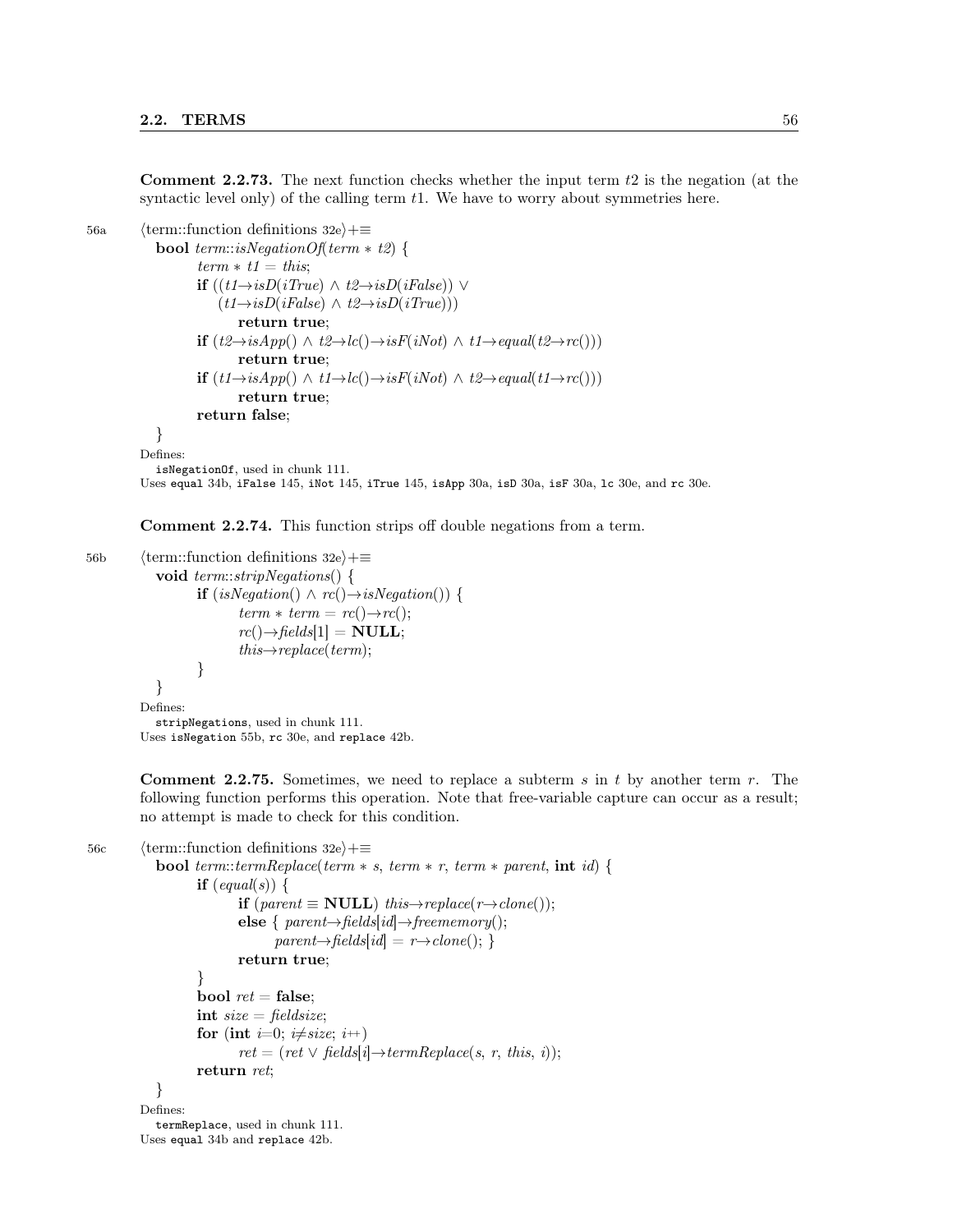**Comment 2.2.76.** The function matchReplace takes a term s having the form  $\Box_{i_1} \cdots \Box_{i_j} x$ , a term r having the form  $\Box_{j_1} \cdots \Box_{j_k} x$ , and replaces every subterm t of the calling term such that  $t = s\theta$  for some  $\theta$  with the term r $\theta$ . We find  $\theta$  using the redex\_match function used for pattern matching. This is perhaps a lazy way of doing things....

```
57a (term::function definitions 32e)+≡
         extern bool redex match(term * head, term * body, vector \leq substitution) \& theta);
```

```
bool term::matchReplace(term * s, term * r, term * parent, int id) {
          vector<substitution> theta;
          if (redex match(s, this, theta)) {
                 term * r2 = r \rightarrow clone();r2 \rightarrow subst(theta);
                 if (parent \equiv NULL) this→replace(r2);
                 else { parent \rightarrow fields [id] \rightarrow free memory();parent\rightarrow fields(id] = r2;}
                 return true;
          }
          bool ret = false;
          int size = fieldsize;for (int i=0; i\neqsize; i<sup>++</sup>)
                 ret = (ret \vee fields[i] \rightarrow matchReplace(s, r, this, i));return ret;
  }
Defines:
  matchReplace, used in chunk 111.
Uses redex_match 99a 99b 100a, replace 42b, subst 52a, and substitution 51.
```
Comment 2.2.77. We normalise a term to contain only some minimal set of system-defined constants. This is done in two steps. In the first step, we perform the basic transformations. This process generates many double negations. We remove these in the second step.

57b (term::function definitions 32e)+≡

term ∗ term::normalise()

{  $return (this \rightarrow normalise1()) \rightarrow normalise2();$ }

Defines:

normalise, used in chunks 58, 107a, and 111. Uses normalise1 58 and normalise2 60a.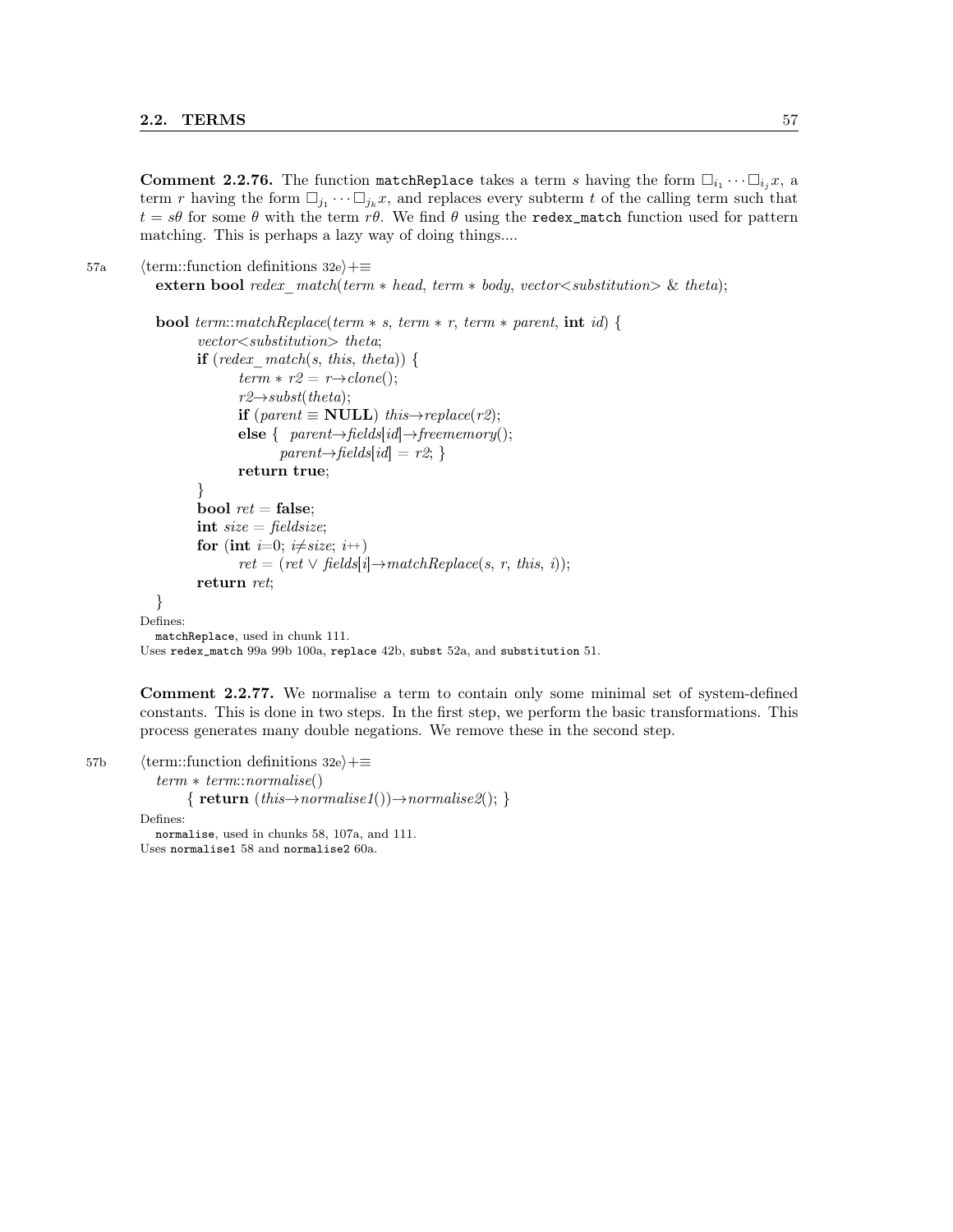Comment 2.2.78. This next function transforms the calling term into normal form. A term is in normal form if it contains only the following system-defined function symbols: False, not,  $\|\|$ ,  $\diamond$ ( $\equiv$  not $\Box$ not) and  $\exists$ .

```
58 \langle term::function definitions 32e\rangle+≡
            term * term::normalise1() {
                   for (unint i=0; i\neq fieldsize; i++)
                           fields[i] = fields[i] \rightarrow normalise();term ∗ ret;
                   if (isD(iTrue)) {
                            // ret = new term(APP); ret->lc = new term(F, iNot);
                           // ret->rc = new term(D, iFalse);
                           ret = new \ term(APP); ret \rightarrow insert(new \ term(F, iNot));ret{\rightarrow} insert(new-term(D, ifalse));this \rightarrow replace(rt); return this;
                   }
                   if (isFunc2Args(implies)) {
                           lc(\rightarrow cl\rightarrow cname = iOr;ret = new\ term(APP);// ret->lc = new_term(F, iNot);
                           // ret\text{-}src = lc\text{-}src;ret{\rightarrow} insert(new\_term(F, iNot));ret{\rightarrow}insert(lc(\rightarrow~rc));
                           lc() \rightarrow fields[1] = ret;return this;
                   }
                   if (isFunc2Args(iAnd)) \{ \; \langle normalise1::and \; 59a \rangle \; \}if (isFunc2Args(iIff)) \{ \text{normalise1::} \text{iff } 59b \} \}if (isApp() \wedge lc() \rightarrow isF(iPi)}
                           lc() \rightarrow change = iSigma;ret = new\ term(APP);ret{\rightarrow} insert(new-term(F, iNot));ret{\rightarrow}insert(rc(\rightarrow{\rightarrow}fields[1]);rc() \rightarrow fields[1] = ret;ret = new \ term(APP); ret \rightarrow insert(new \ term(F, iNot));ret{\rightarrow} insert(this);return ret;
                   }
                   return this;
           }
```
Defines:

normalise1, used in chunks 57b, 59b, and 111.

Uses iAnd 145, iFalse 145, iIff 145, iImplies 145, iNot 145, iOr 145, iPi 145, iSigma 145, iTrue 145, insert 30e, isApp 30a, isD 30a, isF 30a, isFunc2Args 32f, lc 30e, new\_term 40a, normalise 57b, rc 30e, and replace 42b.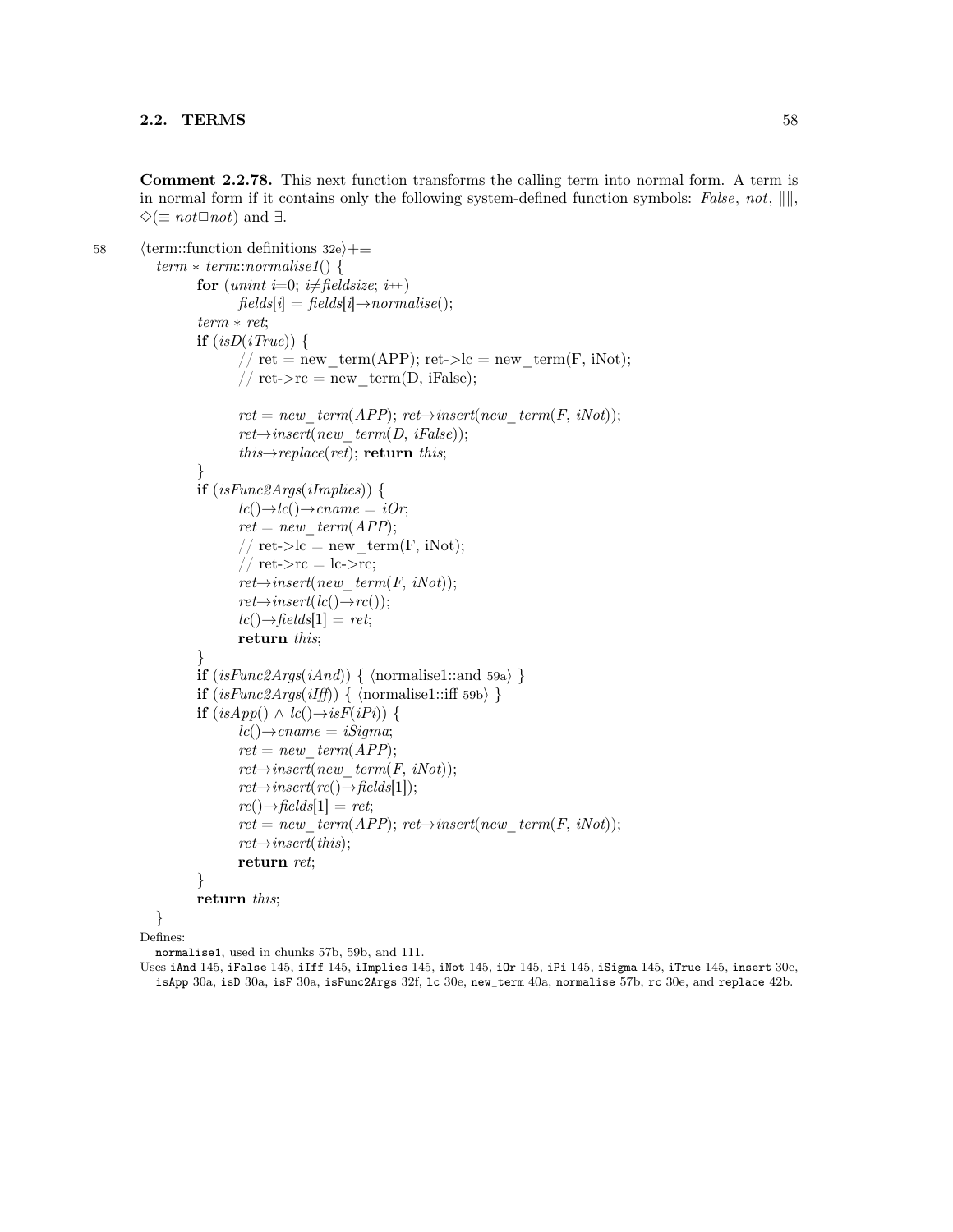**Comment 2.2.79.** We turn a formula of the form  $(kk p q)$  into another formula  $(||$  (not p) (not q)).

```
59a \langle hormalise1::and 59a\rangle \equivret = new\ term(APP);// ret->lc = new term(F, iNot);
            ret{\rightarrow} insert(new-term(F, iNot));term * arg2 = newT2Args(F, iOr);term * arg21 = new\_term(APP);// arg21->lc = new term(F, iNot); arg21->rc = lc->rc->clone();
            arg21 \rightarrow insert(new-term(F, iNot)); arg21 \rightarrow insert(lc(\rightarrow rc(\rightarrow clone))).term * arg22 = new-term(APP);// arg22>>lc = new-term(F, iNot); arg22>>rc = rc>>clone();arg22 \rightarrow insert(new-term(F, iNot)); arg22 \rightarrow insert(rc() \rightarrow clone());arg2 \rightarrow initT2Args(arg21, arg22);// ret\text{-}src = arg2;ret{\rightarrow} insert(arg2);this \rightarrow replace(rt); return this;
         Uses iNot 145, iOr 145, initT2Args 34a, insert 30e, lc 30e, newT2Args 33c, new_term 40a, rc 30e,
```
**Comment 2.2.80.** We change a formula of the form (iff  $p$  q) into a formula of the form ( $\&$  ( $\parallel$  (not p) q) ( $\parallel$  (not q) p)) and then normalise again to turn the conjunction into a disjunction.

59b  $\langle$  hormalise1::iff 59b $\rangle$  $\equiv$ 

 $ret = newT2Args(F, iAnd);$  $term * arg1 = newT2Args(F, iOr);$  $term * arg1a = new-term(APP);$ //  $arg1a$ ->lc = new term(F, iNot);  $arg1a$ ->rc = lc->rc->clone();  $arg1a\rightarrow insert(new-term(F, iNot)); arg1a\rightarrow insert(lc(\rightarrow rc(\rightarrow clone))).$  $arg1 \rightarrow initT2Args(arg1a, rc() \rightarrow clone());$  $term * arg2 = newT2Args (F, iOr);$  $term * arg2a = new-term(APP);$ //  $arg2a$ ->lc = new term(F, iNot);  $arg2a$ ->rc = rc->clone();  $arg2a \rightarrow insert(new-term(F, iNot)); arg2a \rightarrow insert(rc(\rightarrow clone());$  $arg2 \rightarrow initT2Args(arg2a, lc() \rightarrow rc() \rightarrow clone());$  $ret{\rightarrow}initT2Args(\text{arg1}, \text{arg2})$ ;  $ret = ret{\rightarrow}normalise1();$  $this \rightarrow replace (ret)$ ; return this;

Uses iAnd 145, iNot 145, iOr 145, initT2Args 34a, insert 30e, lc 30e, newT2Args 33c, new\_term 40a, normalise1 58, rc 30e, and replace 42b.

and replace 42b.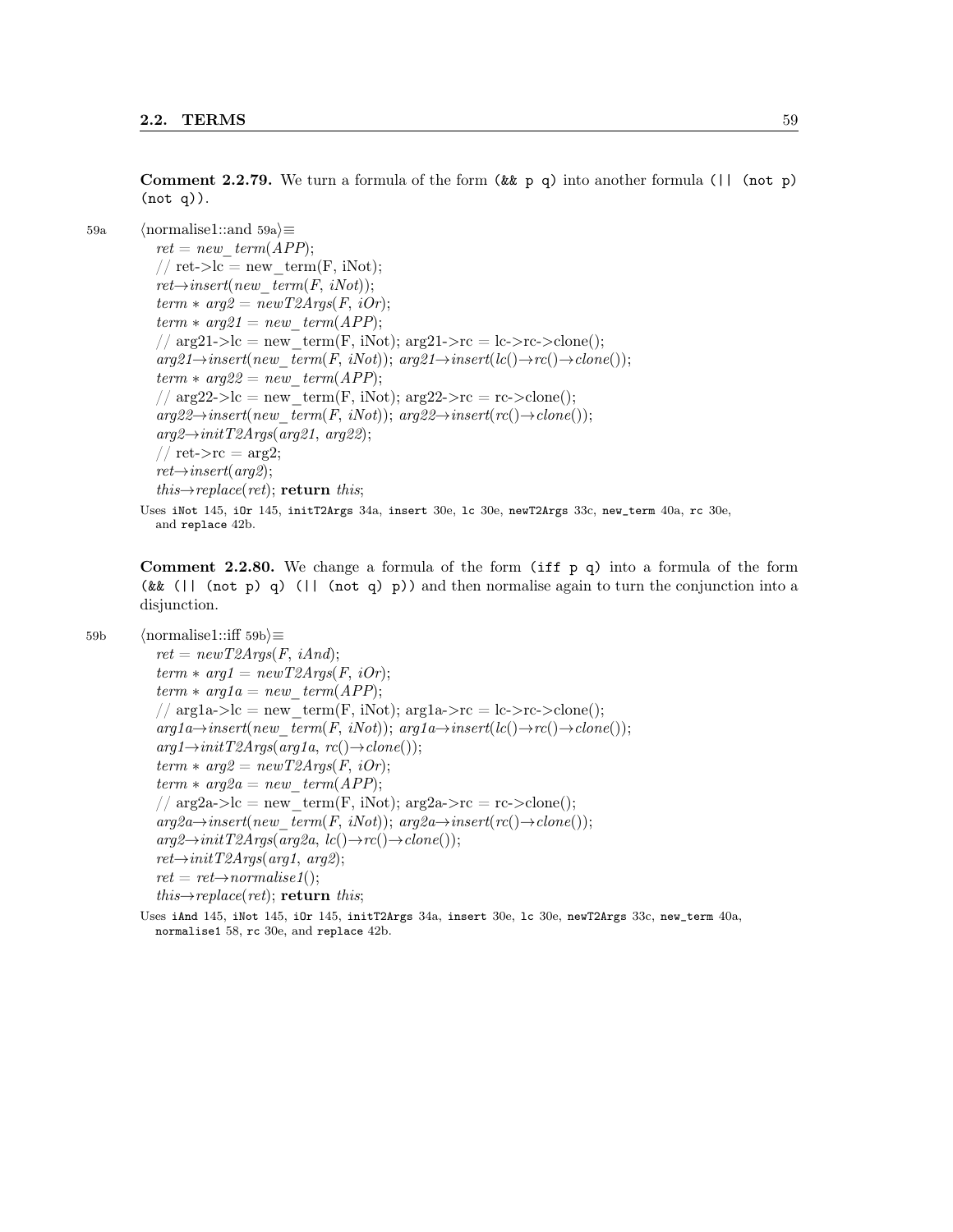```
60a (term::function definitions 32e)+≡
             term * term::normalise2() {
                     if (isApp() \wedge rc() \rightarrow isApp() \wedge lc() \rightarrow isF(iNot) \wedgerc(\rightarrow \to lc(\rightarrow \to isF(iNot)) {
                             term * ret = rc() \rightarrow rc();rc(\rightarrowfields[1] = NULL;
                            freememory();
                             ret = ret \rightarrow normalise2();return ret;
                     }
                     for (unint i=0; i\neq fieldsize; i++)
                            fields[i] = fields[i] \rightarrow normalise2();return this;
             }
          Defines:
            normalise2, used in chunks 57b and 111.
```
Uses iNot 145, isApp 30a, isF 30a, lc 30e, and rc 30e.

Comment 2.2.81. The next function allows us to collect together all the function symbols in a term.

60b  $\langle$  term::function definitions 32e $\rangle$ +≡ void term::collectFunctionNames(set<int> & x) { if  $(tag \equiv F) \{ x.insert(cname); return; \}$ for (unint i=0; i $\neq$  fieldsize; i++)  $fields[i] \rightarrow collectFunctionNames(x);$ }

Uses insert 30e.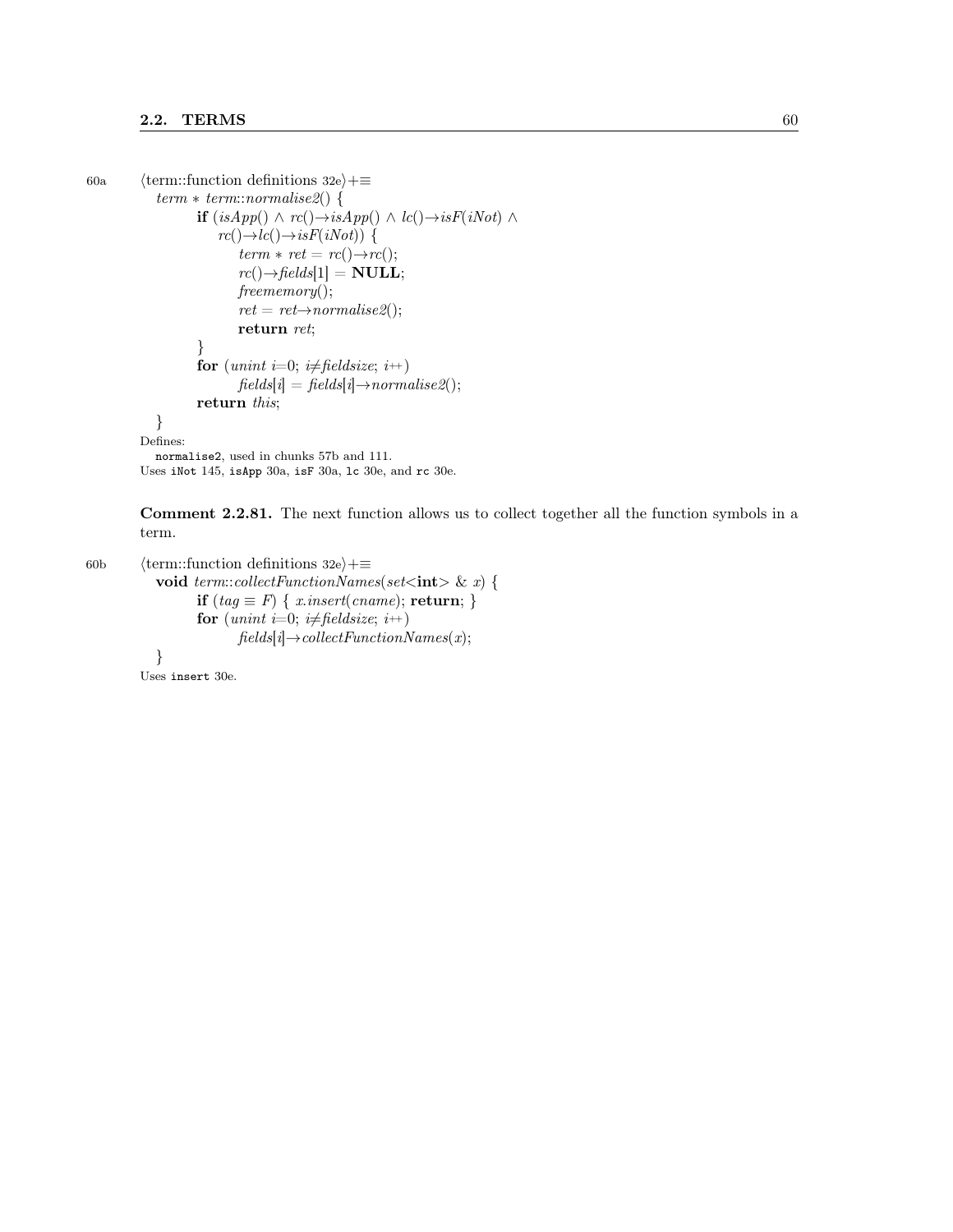## Chapter 3

# Equational Reasoning

### 3.1 Term Rewriting

#### 3.1.1 Internal Rewrite Routines

Comment 3.1.1. To capture precisely and completely statement schemas in the booleans module, some of which have complicated side conditions on syntactical variables, we implement them as algorithms. These algorithms form the internal rewrite module of Escher, and they are called before any other program statements.

Comment 3.1.2. This next function implements the following equality statements:

 $= : a \rightarrow a \rightarrow \Omega$  $({\bf C} x_1 \ldots x_n = {\bf C} y_1 \ldots y_n) = (x_1 = y_1) \wedge \cdots \wedge (x_n = y_n)$ % where C is a data constructor of arity n.  $(\mathbf{C} x_1 \ldots x_n = \mathbf{D} y_1 \ldots y_m) = \perp$ % where **C** and **D** are data constructors of arity n and m respectively, and  $C \neq D$ .  $(( ) = ( )) = \top$  $((x_1, \ldots, x_n) = (y_1, \ldots, y_n)) = (x_1 = y_1) \wedge \cdots \wedge (x_n = y_n)$  $\%$  where  $n = 2, 3, \ldots$ . 61  $\langle$  term::function definitions 32e $\rangle$ +≡ **bool** term::simplifyEquality(term  $*$  parent, unint id) { **bool**  $changed = false;$  $term * ret = this;$  $term * t1 = lc() \rightarrow rc(), * t2 = rc();$  $\langle$ simplifyEquality::local variables 63d $\rangle$  $\langle$ simplifyEquality::identical variables and function symbols 62b $\rangle$  $\langle$ simplifyEquality::irrelevant cases 62c $\rangle$  $\langle$ simplifyEquality::case of strings 62d $\rangle$  $\langle$ simplifyEquality::case of products 63a $\rangle$  $\langle$ simplifyEquality::case of applications 64a $\rangle$ 

```
simplifyEquality_cleanup:
       if (charged) \{ \langle \text{simplify update pointers 62a} \rangle \}return changed;
}
```
Defines: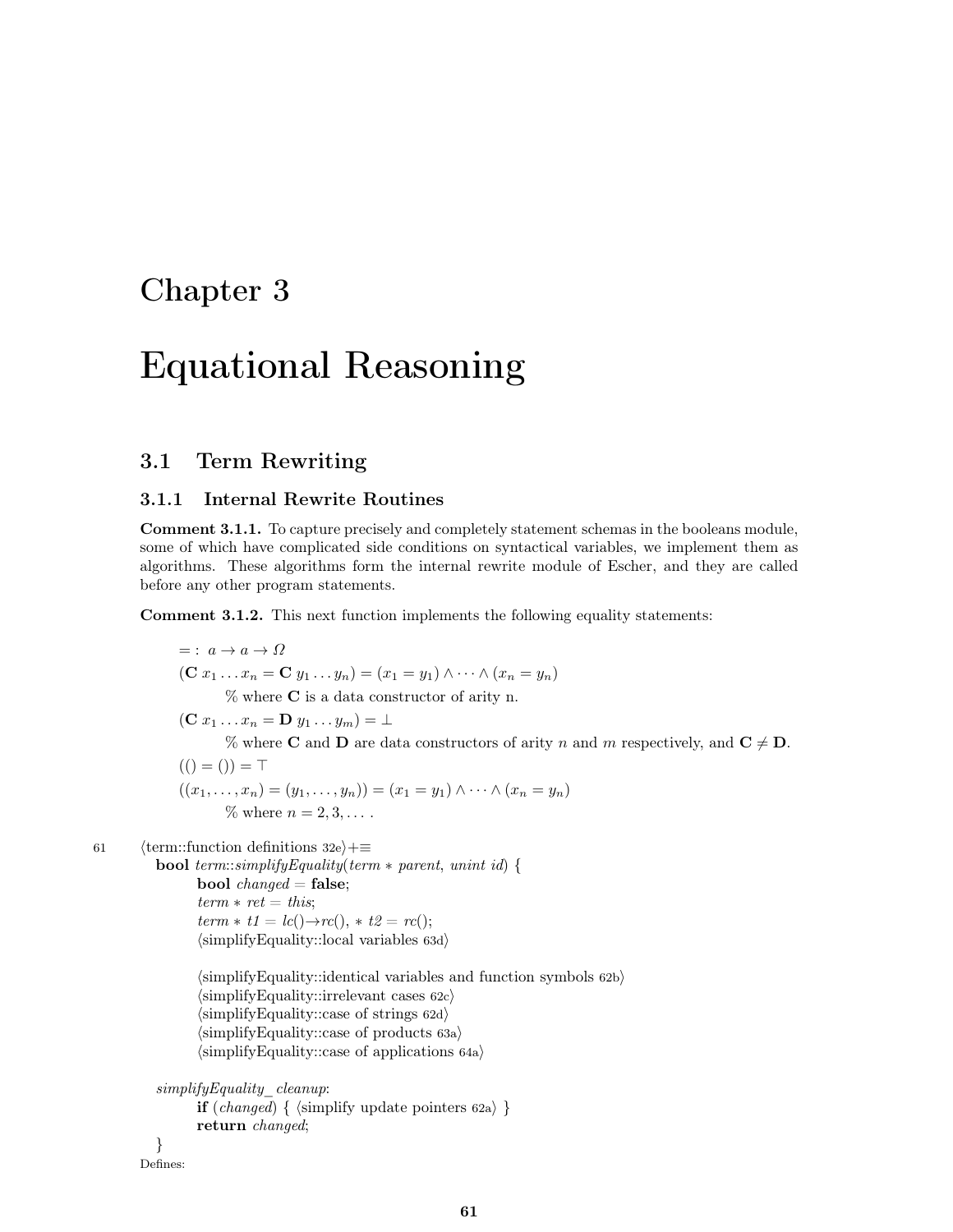simplifyEquality, used in chunks 63c, 90, and 111. Uses lc 30e and rc 30e.

Comment 3.1.3. The pointer ret points to the current term under consideration. If changed is true by the end of the operation, then an equality embedded in the current term would have been simplified. Otherwise, it stays the same as before the function is called. Assuming the term has been changed, we have two cases to consider. If the current term is the root term (parent == NULL), then we overwrite the current term with ret. Otherwise, we simply redirect the pointer parent->fields[id] to ret. Note that this code chunk is used in the other simplification routines as well.

```
62a (simplify update pointers 62a)\equivassert(ret);
           if (parent \equiv NULL) {
                   this \rightarrow replace (ret); ret \rightarrow free memory();\} else { parent→fields[id]→freememory(); parent→fields[id] = ret; }
         Uses replace 42b.
```
62b (simplifyEquality::identical variables and function symbols 62b $\rangle$  $\equiv$ **if**  $((t1\rightarrow isVar() \land t2\rightarrow isVar()) \lor (t1\rightarrow isF() \land t2\rightarrow isF)))$ **if**  $(t1\rightarrow{}name \equiv t2\rightarrow{}change)$  {  $changed = true; ret = new\_term(D, iTrue);$ goto simplifyEquality\_cleanup; }

Uses iTrue 145, isF 30a, isVar 30a, and new\_term 40a.

Comment 3.1.4. This simplification does not apply when one of the terms is a variable. We also do not handle equality of abstractions. That is done using statements in the booleans module.

62c (simplifyEquality::irrelevant cases 62c)≡ if  $(t1\rightarrow isVar()$   $\lor t2\rightarrow isVar()$  return false; if  $(t1 \rightarrow isAbs()$ ) return false;

Uses isAbs 30a and isVar 30a.

Comment 3.1.5. We have a special case for strings. Strings are represented internally as lists of characters. Using the default rule to check the equality of two lists involves making many smaller steps. The procedure here reduces comparison of strings to a single-step operation. Surprisingly, this is actually not a great deal faster than the default multi-step procedure.

```
62d (simplifyEquality::case of strings 62d\rangle\equivif (t1\rightarrow isAString() \wedge t2\rightarrow isAString()) {
                      changed = true;term * p1 = t1, * p2 = t2;while (true) {
                              if (p1 \rightarrow isD(iEmptyList) \land p2 \rightarrow isD(iEmptyList)) break;
                              if (p1 \rightarrow tag \neq p2 \rightarrow tag \veep1 \rightarrow lc() \rightarrow rc() \rightarrow canme \neq p2 \rightarrow lc() \rightarrow rc() \rightarrow canme){ ret=new\ term(D,iFalse); goto simplifyEquality\ cleanup;}
                               p1 = p1 \rightarrow r0;
                              p2 = p2 \rightarrow rc.
                      }
                      ret = new \ term(D, iTrue);goto simplifyEquality_cleanup;
              }
```
Uses iEmptyList 145, iFalse 145, iTrue 145, isAString 33a, isD 30a, lc 30e, new\_term 40a, and rc 30e.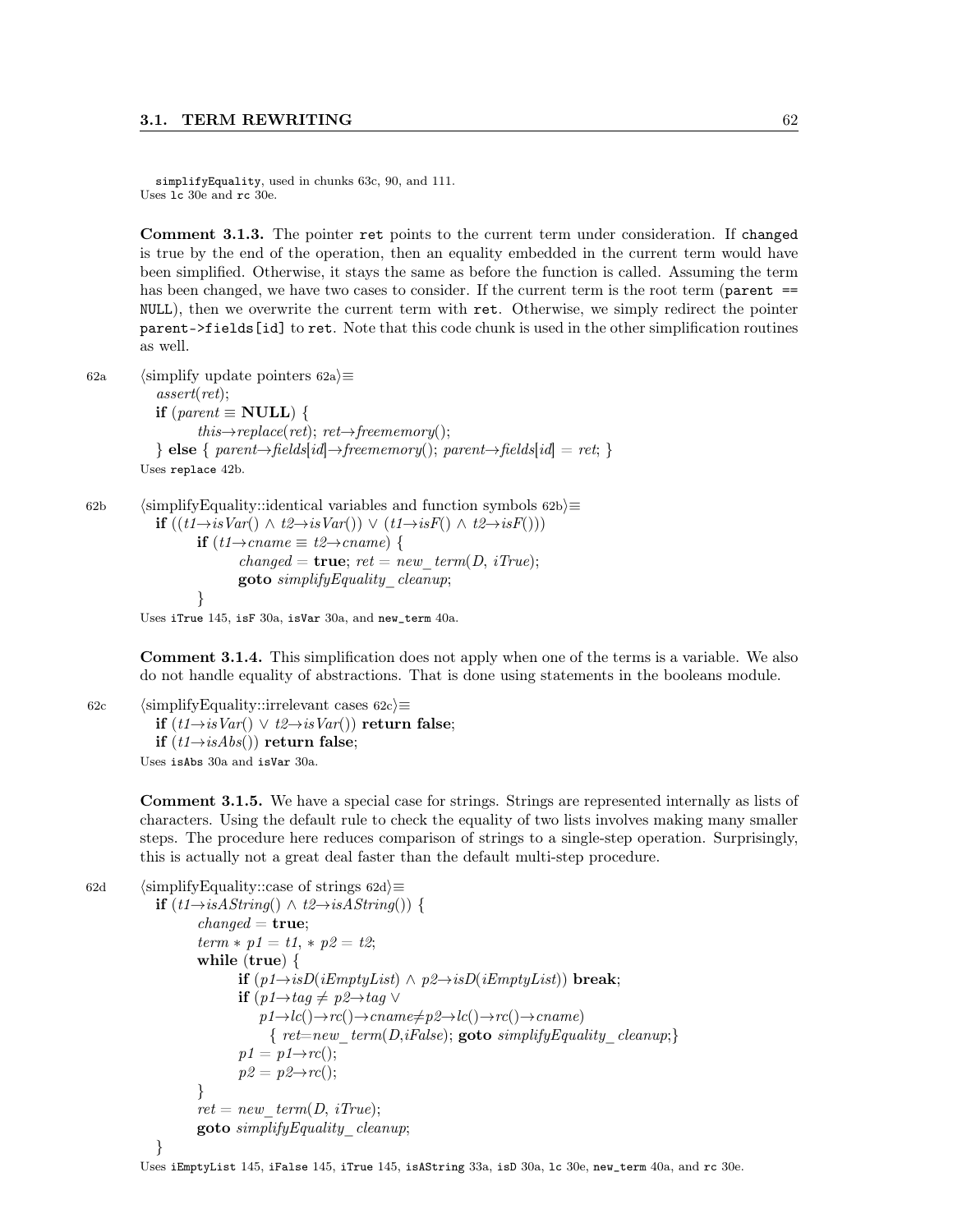Comment 3.1.6. We need to check that both t1 and t2 are products before proceeding because one of them can be a (nullary) function symbol that stands for another product. However, once we have done that, we only have to check the dimension of t1 because the type checker would have made sure that t2 has the same dimension. Given  $(x_1, \ldots, x_n) = (y_1, \ldots, y_n)$ , we create a term of the form  $((\cdots((x_1 \wedge y_1) \wedge (x_2 \wedge y_2)) \cdots) \wedge (x_n \wedge y_n)).$ 

}

63a (simplifyEquality::case of products 63a) $\equiv$ **if**  $(t1\rightarrow isProd() \wedge t2\rightarrow isProd())$  { changed =  $true$ ; unint t1 args = t1→fieldsize;

> $\langle$ simplifyEquality::case of products::empty tuples 63b $\rangle$  $\langle$ simplifyEquality::case of products::error handling 63c $\rangle$

```
term * eq1 = newT2Args(F, iEqual);eq1 \rightarrow initT2Args(t1 \rightarrow fields[0] \rightarrow reuse(), t2 \rightarrow fields[0] \rightarrow reuse());term * eq2 = newT2Args (F, iEqual);eq2 \rightarrow initT2Args(t1 \rightarrow fields[1] \rightarrow reuse(), t2 \rightarrow fields[1] \rightarrow reuse());ret = newT2Args(F, iAnd); ret \rightarrow initT2Args(eq1, eq2);for (unint i=0; i\neq t1 args-2; i++) {
        term * eqi = newT2Args(F, iEqual);eqi \rightarrow initT2Args(t1 \rightarrow fields[i+2] \rightarrow reuse(),t2 \rightarrow fields[i+2] \rightarrow reuse());term * temp = newT2Args (F, iAnd);temp \rightarrow initT2Args(\text{ret}, eqi);ret = temp;}
goto simplifyEquality_cleanup;
```
Uses iAnd 145, iEqual 145, initT2Args 34a, isProd 30a, newT2Args 33c, and reuse 43d.

Comment 3.1.7. The boolean module as it stands in [Llo03] does not handle the expression  $($  = (). We will cater for that case here, which should of course evaluate to  $\top$ .

63b (simplifyEquality::case of products::empty tuples  $63b$ ) $\equiv$ if (t1\_args  $\equiv 0$ ) { ret = new\_term(D, iTrue); goto simplify Equality\_cleanup; } Uses iTrue 145 and new\_term 40a.

Comment 3.1.8. Besides the empty tuple, we handle all finite-length tuples of dimension at least two. It does not make a great deal of sense to have a tuple of dimension one.

63c (simplifyEquality::case of products::error handling 63c) $\equiv$ **if** (t1\_args  $\neq t2 \rightarrow$  fieldsize ∨ t1\_args < 2) {  $setSelector(STDERR);$  ioprint("Error in simplifyEquality:products\n");  $t1\rightarrow print()$ ; ioprintln();  $t2\rightarrow print()$ ; ioprintln(); }  $assert(t1 \quad args \equiv t2 \rightarrow fieldsize \land t1 \quad args \geq 2);$ Uses ioprint 164 165, ioprintln 164 165, setSelector 164 165, and simplifyEquality 61.

63d (simplifyEquality::local variables 63d $\rangle$  $\equiv$ int t1\_arity = 0, t2\_arity = 0;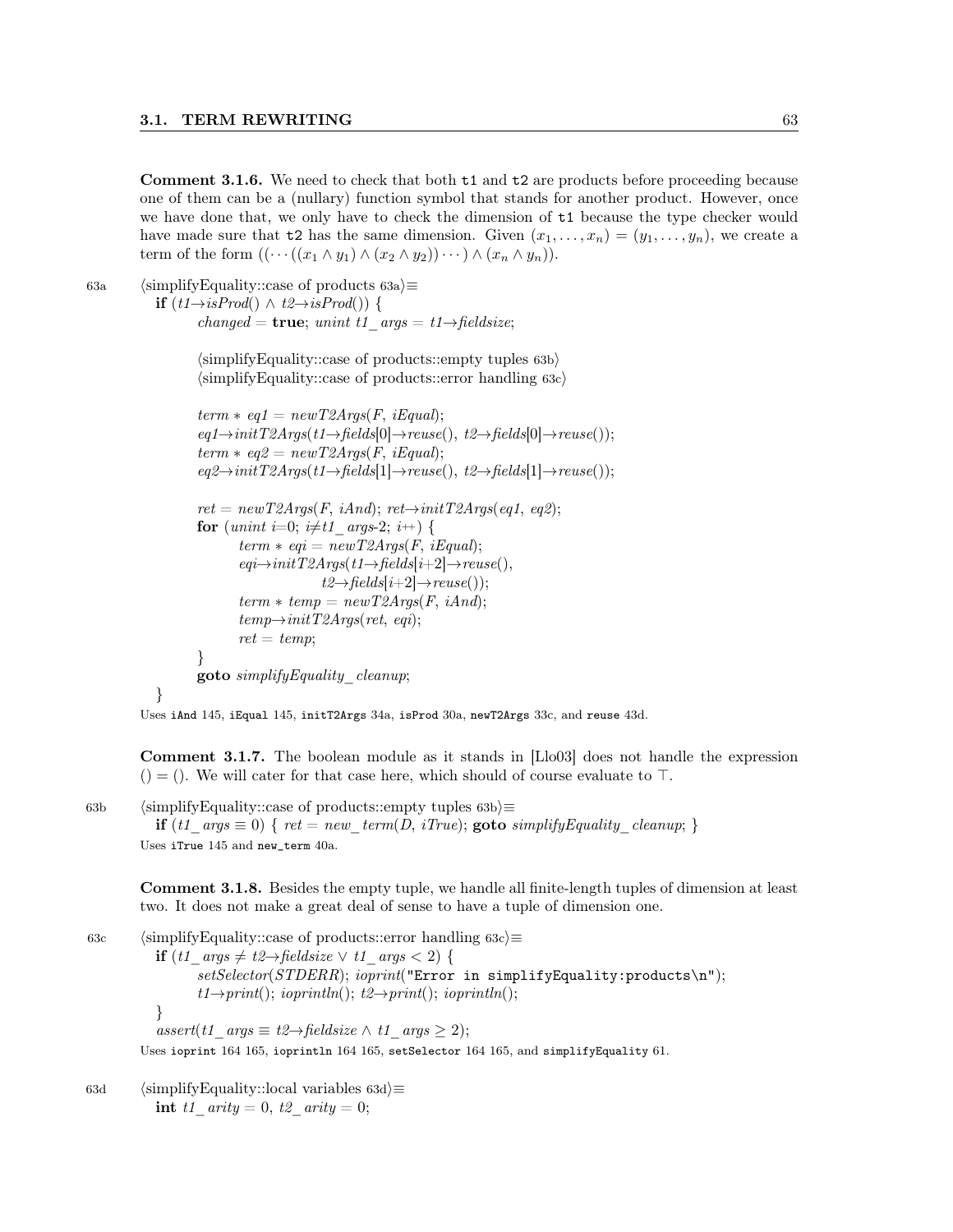```
64a (simplifyEquality::case of applications 64a)\equiv\langlesimplifyEquality::check whether we have data constructors 64b\ranglechanged = true;if (t1_arity \equiv 0 \wedge t2_arity \equiv 0) {
                      if (t1 \rightarrow spineTip() \rightarrow isfloat \land t2 \rightarrow spineTip() \rightarrow isfloat) {
                              if (t1 \rightarrow spineTip() \rightarrow numf \equiv t2 \rightarrow spineTip() \rightarrow numf)ret = new \ term(D, iTrue);else ret = new \ term(D, iFalse);goto simplifyEquality_cleanup;
                      } else if (t1 \rightarrow spineTip() \rightarrow isint \land t2 \rightarrow spineTip() \rightarrow isint) {
                              if (t1 \rightarrow spineTip() \rightarrow numi \equiv t2 \rightarrow spineTip() \rightarrow numi)ret = new\_term(D, iTrue);else ret = new \ term(D, ifalse);goto simplifyEquality_cleanup;
                      }
                      if (t1 \rightarrow spineTip() \rightarrow rename \equiv t2 \rightarrow spineTip() \rightarrow rename)ret= new\ term(D,iTrue);else ret = new \ term(D, iFalse);goto simplifyEquality_cleanup;
              }
             if (t1_arity \neq t2_arity \vee t1\rightarrow spineTip()\rightarroworange \neq t2\rightarrow spineTip()\rightarroworange{ ret = new \ term(D, iFalse); goto simplify Equality cleanup; }
              ret = newT2Args(F, iEqual);ret{\rightarrow}initT2Args(t1{\rightarrow}fields[1]{\rightarrow}reuse(), t2{\rightarrow}fields[1]{\rightarrow}reuse());t1_arity−−;
              while (t1\_arity \neq 0) {
                      t1 = t1 \rightarrow \text{fields}[0]; t2 = t2 \rightarrow \text{fields}[0];term * temp = newT2Args (F, iEqual);temp \rightarrow initT2Args(t1 \rightarrow fields[1] \rightarrow reuse(), t2 \rightarrow fields[1] \rightarrow reuse());term * temp2 = newT2Args (F, iAnd); temp2 \rightarrow initT2Args (temp, ret);ret = temp2;t1_arity--;
              }
          Uses iAnd 145, iEqual 145, iFalse 145, iTrue 145, initT2Args 34a, newT2Args 33c, new_term 40a, reuse 43d,
```
and spineTip 32e.

Comment 3.1.9. We need to check whether the leftmost symbol of both  $t1$  and  $t2$  is a data constructor. If we go pass this point, t1 and t2 have the right form for comparison.

64b (simplifyEquality::check whether we have data constructors 64b) $\equiv$ if  $(\neg t1 \rightarrow spineTip(t1-airty) \rightarrow isD))$  return false; if  $(\neg t2 \rightarrow spineTip(t2-airty) \rightarrow isD())$  return false; Uses isD 30a and spineTip 32e.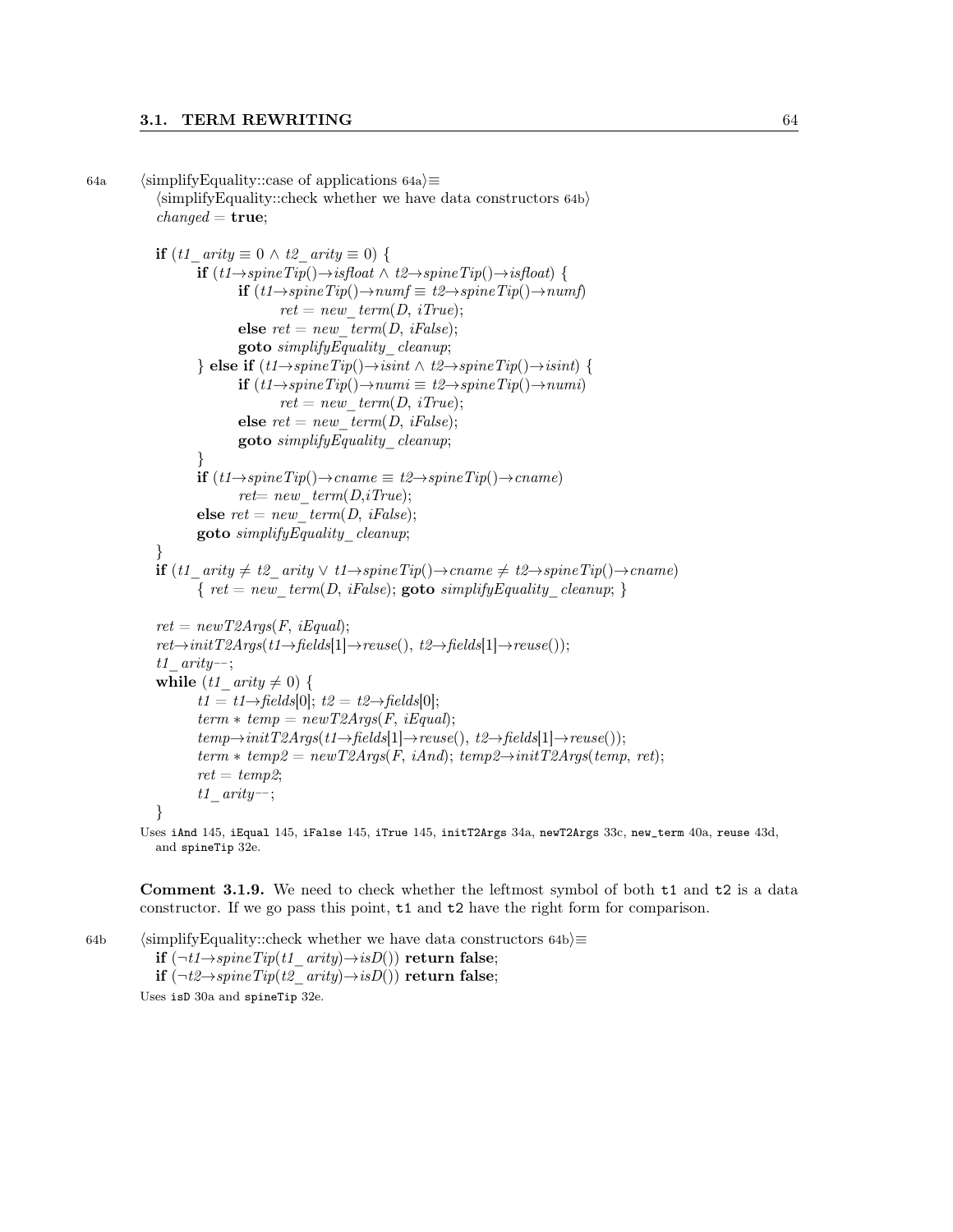Comment 3.1.10. This function implements the different arithmetic operations. We currently support the following functions on numbers. More can be added if necessary.

65 (term::function definitions 32e)+≡ bool term::simplifyArithmetic(term ∗ parent, unint id) { if  $(\neg (rc(\rightarrow isD)) \wedge lc(\rightarrow or(\rightarrow isD)))$  return false; int  $op = \text{fields}[0] \rightarrow lc() \rightarrow \text{cname};$ **if** ( $\neg$ (*op* ≥ *iAdd* ∧ *op* ≤ *iAtan2*)) return false;  $term * t1 = lc() \rightarrow rc(), * t2 = rc();$ if  $(t1\rightarrow isD(iInfinity)$   $\lor$   $t2\rightarrow isD(iInfinity)$ ) return false;  $term * ret = NULL;$  $\langle$ simplifyArithmetic::add, subtract, multiply and divide 66 $\rangle$ else if  $(op \equiv iMax)$  { **if**  $(t1\rightarrow isfloat \wedge t2\rightarrow isfloat)$  { if  $(t1\rightarrow numf \geq t2\rightarrow numf)$  ret =new term\_float(t1→numf); else  $ret = new \ term \ float(t2 \rightarrow numf)$ ; } else if  $(t1 \rightarrow isint \wedge t2 \rightarrow isint)$  { if  $(t1\rightarrow numi$  ≥  $t2\rightarrow numi)$  ret = new term int(t1→numi); else  $ret = new \ term \ int(t2 \rightarrow numi)$ ; } else return false; } else if  $(op \equiv iMin)$  { **if**  $(t1 \rightarrow isfloat \land t2 \rightarrow isfloat)$  { if  $(t1\rightarrow numf \leq t2\rightarrow numf)$  ret =new term float(t1→numf); else  $ret = new\_term\_float(t2 \rightarrow numf);$ } else if  $(t1 \rightarrow isint \wedge t2 \rightarrow isint)$  { if  $(t1\rightarrow numi$  ≤  $t2\rightarrow numi)$  ret = new term int(t1→numi); else  $ret = new \ term \ int(t2 \rightarrow numi)$  ; } else return false; } else if  $(op \equiv iMod)$  {  $assert(t1\rightarrow isint \wedge t2\text{-}isint);$  $ret = new \ term \ int(int(t1\rightarrow numi \% t2\rightarrow numi));$ } else if  $(op \equiv iAtan2)$  {  $assert(t1\rightarrow isfloat \wedge t2\rightarrow isfloat);$  $ret = new \ term \ float(atan2(t1\rightarrow numf, t2\rightarrow numf));$ }  $\langle$ simplify update pointers 62a $\rangle$ return true; } Defines:

simplifyArithmetic, used in chunks 90 and 111.

Uses iAdd 145, iAtan2 145, iInfinity 145, iMax 145, iMin 145, iMod 145, isD 30a, lc 30e, new\_term\_float 40a, new\_term\_int 40a, and rc 30e.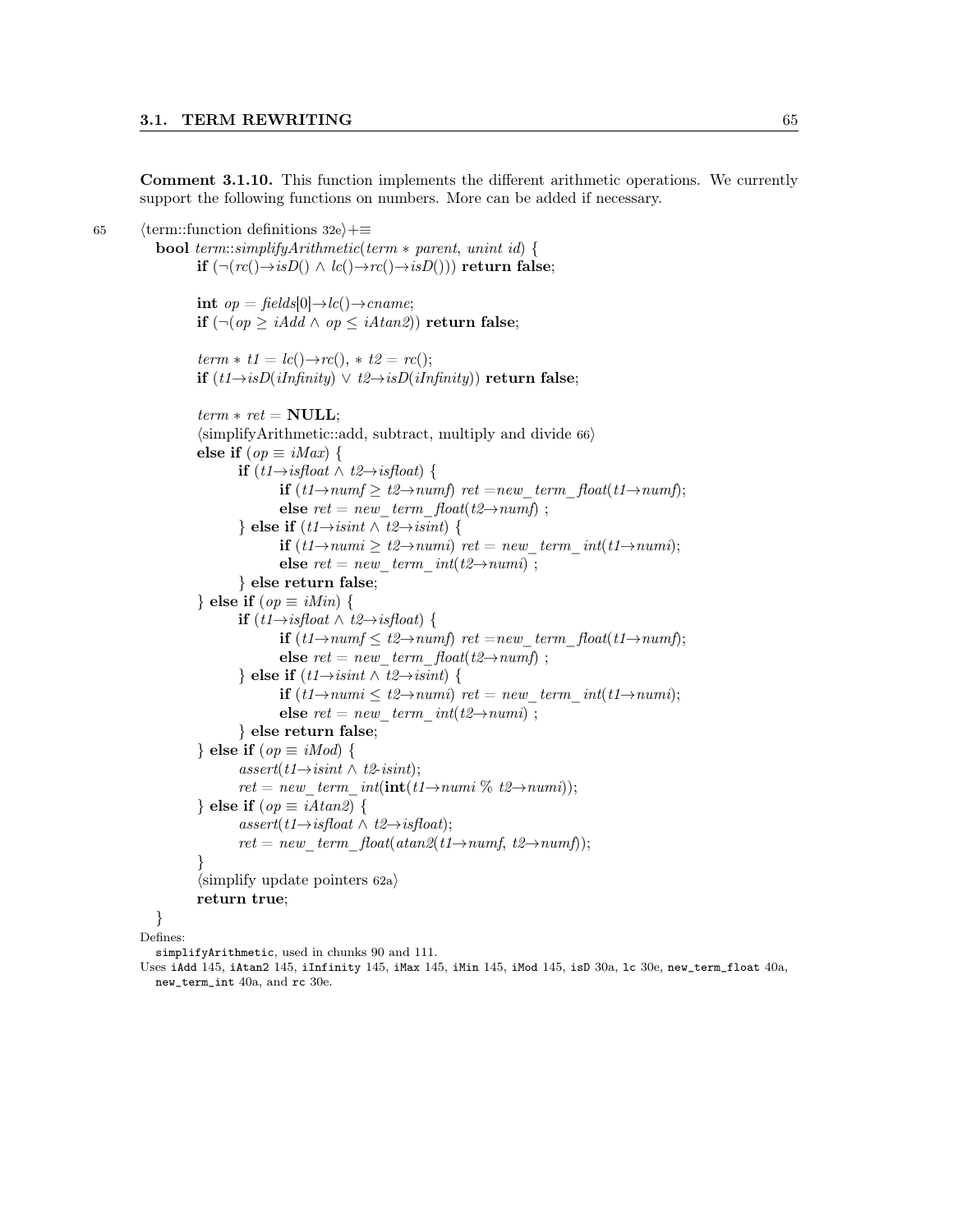Comment 3.1.11. We overload the basic addition, subtraction, multiplication and division operations to act on numbers, be they integers or floating-point numbers. The definitions are fairly standard, when one of the arguments is a floating-point number, the result is a floating-point number. When both arguments are integers, the result is an integer, except when we are dividing two integers, in which case the result can be a floating-point number.

```
66 (simplifyArithmetic::add, subtract, multiply and divide 66\rangle\equivif (op \equiv iAdd) {
                       if (t1 \rightarrow isfloat \land t2 \rightarrow isfloat)ret = new \ term \ float(t1 \rightarrow numf + t2 \rightarrow numf);else if (t1 \rightarrow isfloat \land t2 \rightarrow isint)ret = new \ term \ float(t1 \rightarrow numf + t2 \rightarrow numi);else if (t1 \rightarrow isint \wedge t2 \rightarrow isfloat)ret = new \ term \ float(t1 \rightarrow numi + t2 \rightarrow numf);else if (t1 \rightarrow isint \wedge t2 \rightarrow isint)ret = new \ term \ int(t1 \rightarrow numi + t2 \rightarrow numi);else return false;
              } else if (op \equiv iSub) {
                       if (t1 \rightarrow isfloat \land t2 \rightarrow isfloat)ret = new \ term \ float(t1 \rightarrow numf - t2 \rightarrow numf);else if (t1 \rightarrow isfloat \land t2 \rightarrow isint)ret = new \ term \ float(t1 \rightarrow numf - t2 \rightarrow numi);else if (t1 \rightarrow isint \wedge t2 \rightarrow isfloat)ret = new\_term\_float(t1 \rightarrow numi - t2 \rightarrow numf);else if (t1 \rightarrow isint \wedge t2 \rightarrow isint)ret = new \ term \ int(t1 \rightarrow numi - t2 \rightarrow numi);else return false;
              } else if (op \equiv iMul) {
                       if (t1 \rightarrow isfloat \land t2 \rightarrow isfloat)ret = new \ term \ float(t1 \rightarrow numf * t2 \rightarrow numf);else if (t1 \rightarrow isfloat \land t2 \rightarrow isint)ret = new \ term \ float(t1 \rightarrow numf * t2 \rightarrow numi);else if (t1 \rightarrow isint \wedge t2 \rightarrow isfloat)ret = new \ term \ float(t1 \rightarrow numi * t2 \rightarrow numf);else if (t1 \rightarrow isint \wedge t2 \rightarrow isint)ret = new \ term \ int(t1 \rightarrow numi * t2 \rightarrow numi);else return false;
              } else if (op \equiv iDiv) {
                       if (t1 \rightarrow isfloat \land t2 \rightarrow isfloat)ret = new \ term \ float(t1 \rightarrow numf \div t2 \rightarrow numf);else if (t1 \rightarrow isfloat \land t2 \rightarrow isint)ret = new \ term \ float(t1 \rightarrow numf \div t2 \rightarrow numi);else if (t1 \rightarrow is int \land t2 \rightarrow is float)ret = new \ term \ float(t1 \rightarrow numi \div t2 \rightarrow numf);else if (t1 \rightarrow isint \wedge t2 \rightarrow isint) {
                                double res = (double)t1 \rightarrow numi \div (double)t2 \rightarrow numi;if (res \equiv floor(res)) ret = new term int(t1→numi ÷ t2→numi);
                                else ret = new \ term \ float(res);} else return false;
              }
```
Uses iAdd 145, iDiv 145, iMul 145, iSub 145, new\_term\_float 40a, and new\_term\_int 40a.

Comment 3.1.12. This function implements the different inequalities. It has the same overall structure as simplifyArithmetic.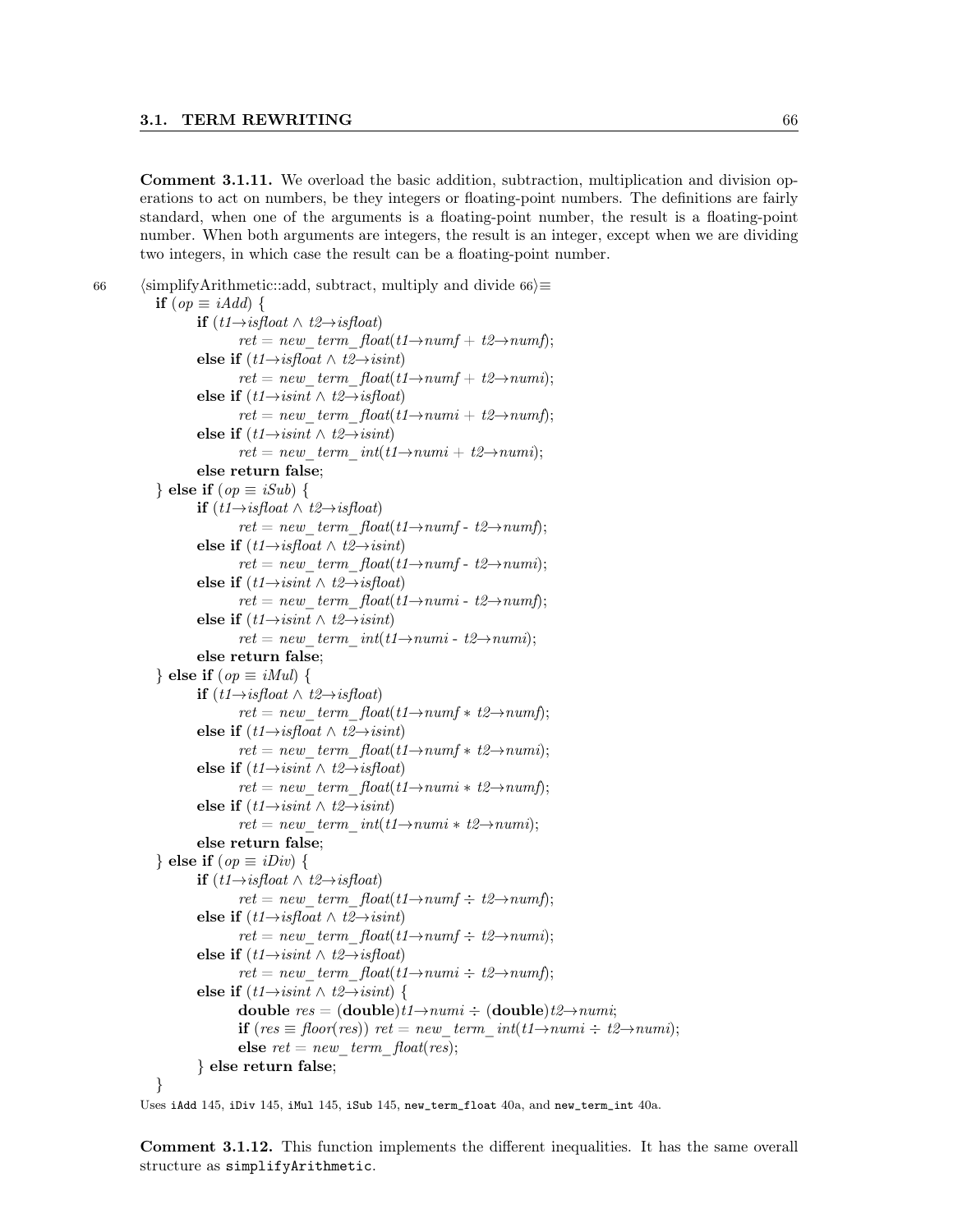67 (term::function definitions 32e)+≡

```
bool term::simplifyInequalities(term ∗ parent, unint id) {
        if (\neg (rc(\neg s)) \land lc(\neg \neg rc(\neg \neg s)) return false;
        int rel = lc() \rightarrow lc() \rightarrow canif (¬(rel \geq iLT \land rel \leq iGTE)) return false;
        term * t1 = lc() \rightarrow rc();
        term * t2 = rc();
        if (t1 \rightarrow isD(iInfinity) \lor t2 \rightarrow isD(iInfinity)) return false;
        term * ret = NULL;if (rel \equiv iLT) {
                if (t1 \rightarrow i\text{sin}t \land t2 \rightarrow i\text{sin}t) {
                         if (t1\rightarrow numi < t2\rightarrow numi) ret = new term(D,iTrue);
                         else ret = new\ term(D,iFalse);} else if (t1 \rightarrow isfloat \land t2 \rightarrow isfloat) {
                        if (t1\rightarrow numf < t2\rightarrow numf) ret = new term(D,iTrue);
                         else ret = new\ term(D,iFalse);} else if (t1 \rightarrow isint \wedge t2 \rightarrow isfloat) {
                         if (t1\rightarrow numi < t2\rightarrow numf) ret = new term(D,iTrue);
                         else ret = new\ term(D,iFalse);} else if (t1 \rightarrow isfloat \land t2 \rightarrow isint) {
                        if (t1\rightarrow numf < t2\rightarrow numi) ret = new_term(D,iTrue);
                        else ret = new\ term(D,iFalse);} else return false;
        } else if (rel \equiv iLTE) {
                if (t1 \rightarrow isint \land t2 \rightarrow isint) {
                        if (t1\rightarrow numi ≤ t2\rightarrow numi) ret = new term(D,iTrue);
                         else ret = new \ term(D,iFalse);} else if (t1 \rightarrow isfloat \land t2 \rightarrow isfloat) {
                        if (t1\rightarrow numf \leq t2\rightarrow numf) ret = new term(D,iTrue);
                         else ret = new\ term(D,iFalse);} else if (t1 \rightarrow isint \wedge t2 \rightarrow isfloat) {
                         if (t1\rightarrow numi ≤ t2\rightarrow numf ret = new term(D,iTrue);
                         else ret = new\ term(D,iFalse);} else if (t1 \rightarrow isfloat \land t2 \rightarrow isint) {
                        if (t1\rightarrow numf \leq t2\rightarrow numi) ret = new term(D,iTrue);
                         else ret = new\ term(D,iFalse);} else return false;
        } else if (\text{rel} \equiv \text{iGT}) {
                if (t1 \rightarrow i \sin t \land t2 \rightarrow i \sin t) {
                        if (t1\rightarrow numi > t2\rightarrow numi) ret = new term(D,iTrue);
                        else ret = new\ term(D,iFalse);} else if (t1 \rightarrow isfloat \land t2 \rightarrow isfloat) {
                        if (t1\rightarrow numf > t2\rightarrow numf) ret = new term(D,iTrue);
                         else ret = new\ term(D,iFalse);} else if (t1 \rightarrow isint \wedge t2 \rightarrow isfloat) {
                         if (t1\rightarrow numi > t2\rightarrow numf) ret = new term(D,iTrue);
                         else ret = new\ term(D,iFalse);} else if (t1 \rightarrow isfloat \land t2 \rightarrow isint) {
                        if (t1\rightarrow numf > t2\rightarrow numi) ret = new term(D,iTrue);
                         else ret = new\ term(D,iFalse);
```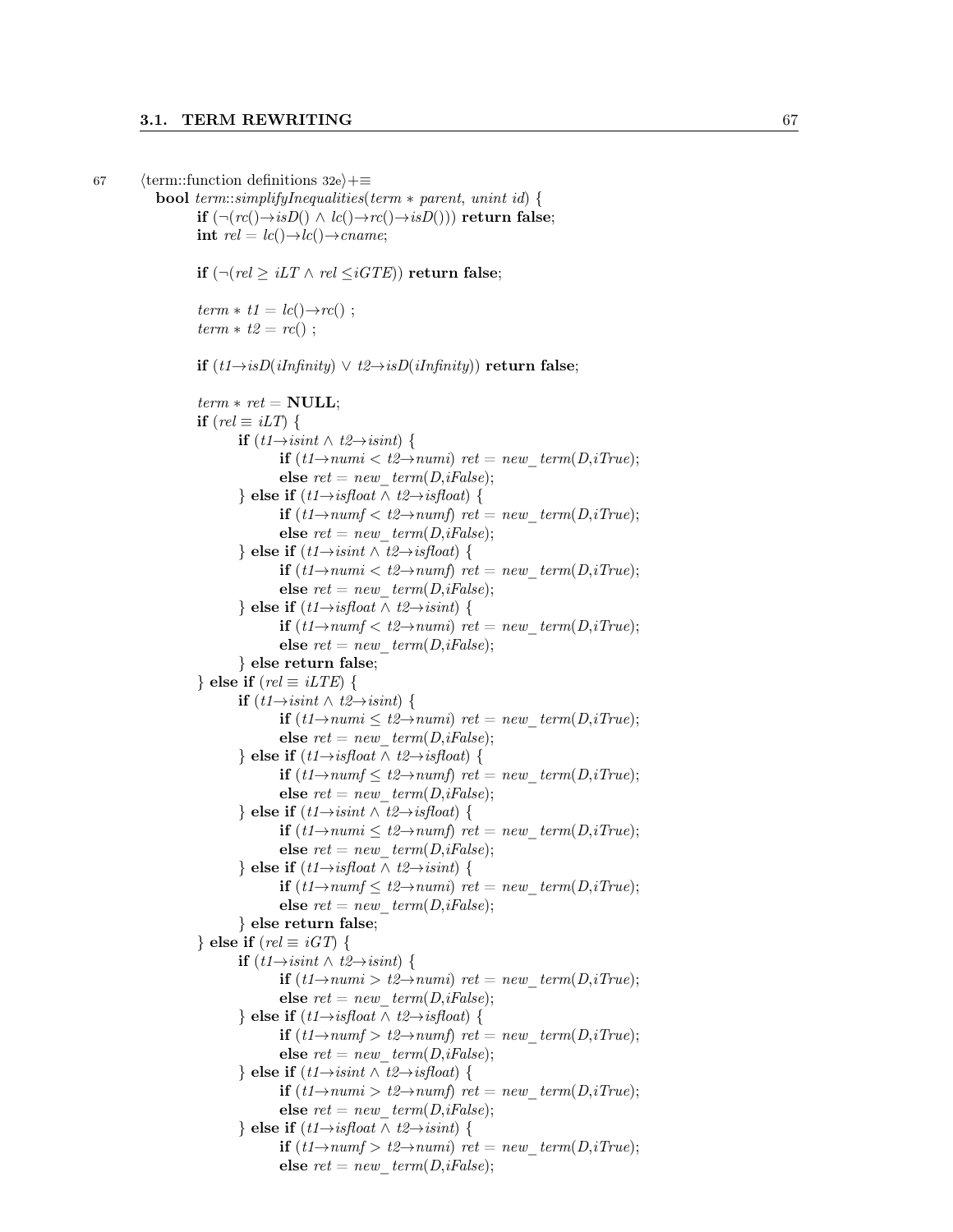```
} else return false;
           } else if (\text{rel} \equiv \text{i} GTE) {
                   if (t1\rightarrow i\text{sin}t \wedge t2\rightarrow i\text{sin}t) {
                            if (t1\rightarrow numi ≥ t2\rightarrow numi) ret = new term(D,iTrue);
                            else ret = new\ term(D,iFalse);} else if (t1 \rightarrow isfloat \land t2 \rightarrow isfloat) {
                            if (t1\rightarrow numf \geq t2\rightarrow numf) ret = new term(D,iTrue);
                            else ret = new\ term(D,iFalse);} else if (t1 \rightarrow isint \wedge t2 \rightarrow isfloat) {
                            if (t1\rightarrow numi ≥ t2\rightarrow numf) ret = new term(D,iTrue);
                            else ret = new\ term(D,iFalse);} else if (t1 \rightarrow isfloat \land t2 \rightarrow isint) {
                            if (t1\rightarrow numf \geq t2\rightarrow numi) ret = new term(D,iTrue);
                            else ret = new \ term(D,iFalse);} else return false;
           }
           \langlesimplify update pointers 62a\ranglereturn true;
   }
Defines:
   simplifyInequalities, used in chunks 90 and 111.
```
Uses iFalse 145, iGT 145, iGTE 145, iInfinity 145, iLT 145, iLTE 145, iTrue 145, isD 30a, lc 30e, new\_term 40a, and rc 30e.

Comment 3.1.13. We use the C math library to support common math operations like sin, cos, etc.

68 (term::function definitions 32e $\rangle+\equiv$ **bool** term::simplifyMath(term  $*$  parent, unint id) { if  $(¬(lc()→isF() ∧ rc()→isD()))$  return false; int  $op = lc() \rightarrow \text{cname};$ if  $(¬(op ≥ iSin ∧ op ≤ iExp))$  return false;  $term * ret = NULL;$ 

```
if (op \equiv iSin) {
        assert(rc() \rightarrow isfloat);ret = new\_term\_float(sin(rc(\rightarrow numf));} else if (op \equiv iCos) {
        assert(rc() \rightarrow isfloat);ret = new \ term \ float(cos(rc(\rightarrow numf));} else if (op \equiv iSqrt) {
        assert(rc() \rightarrow isfloat);ret = new \ term\_float(sqrt(rc(\rightarrow numf));} else if (op \equiv iExp) {
        assert(rc() \rightarrow isfloat);ret = new \ term \ float(exp(rc(\rightarrow numf));}
\langlesimplify update pointers 62a\ranglereturn true;
```
} Defines:

simplifyMath, used in chunks 90 and 111.

Uses iCos 145, iExp 145, iSin 145, iSqrt 145, isD 30a, isF 30a, lc 30e, new\_term\_float 40a, and rc 30e.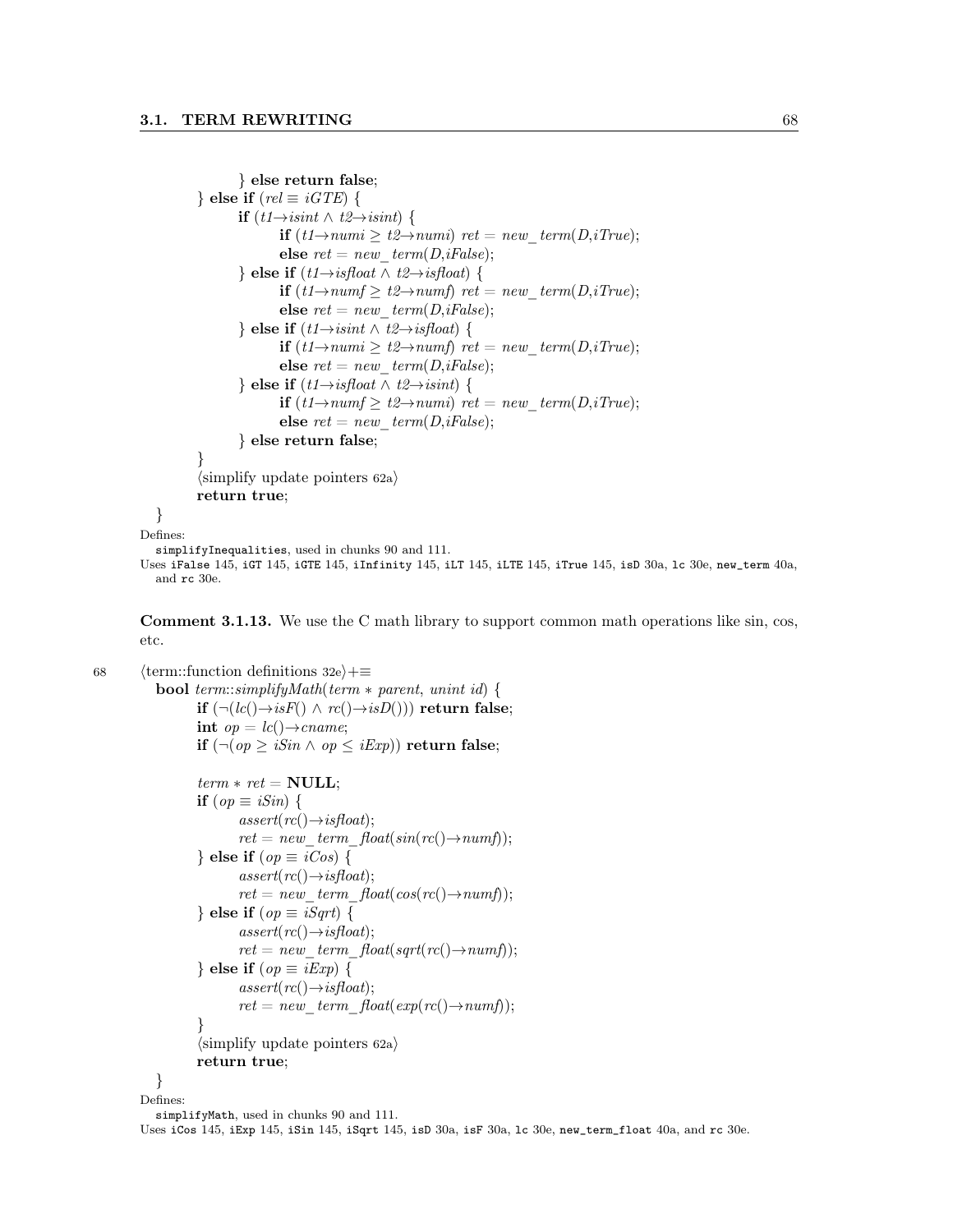Comment 3.1.14. The β-reduction rule  $(\lambda x \cdot u t) = u\{x/t\}$  in the booleans module is not really a valid program statement. (The leftmost symbol on the LHS of the equation is not a function symbol.) It should therefore be thought of as a part of the internal simplification routine of Escher. This rule is also the first among a few we will encounter where sharing of nodes in the current term is not safe because of the appearance of term substitutions on the RHS of the equation. (See Comments 3.1.16, 3.1.32 and 3.1.43 for the other such rules. The existence and (heavy) use of such rules in Escher is one important reason I gave up on sharing of nodes. See Comment 2.2.33 for a more detailed discussion on the advantages and disadvantages of sharing.) In a typical program statement  $h = b$  without term substitutions in the body, rewriting a subterm that is  $\alpha$ -equivalent (see §3.1.3 for the exact details) to h in the current term with b involves only the creation and destruction of terms and redirection of pointers to terms. No actual modification to an atomic term embedded inside the current term actually takes place, which means sharing is always safe. This scenario is no longer true when term substitutions appear in the body of statements.

69a (term::function definitions 32e)+≡

**bool** term::betaReduction(term  $*$  parent, unint id) { if  $(lc() \rightarrow isAbs() \equiv false)$  return false;

> substitution bind(lc() $\rightarrow$ fields[0] $\rightarrow$ cname, rc());  $lc() \rightarrow fields[1] \rightarrow subset(bind);$  $term * ret = lc() \rightarrow fields[1] \rightarrow reuse();$  $\langle$ simplify update pointers 62a $\rangle$ return true;

} Defines:

betaReduction, used in chunks 90 and 111. Uses isAbs 30a, lc 30e, rc 30e, reuse 43d, subst 52a, and substitution 51.

Comment 3.1.15. This implements the rule

if  $(x = s)$  then w else  $z = if$   $(x = s)$  then  $w\{x/s\}$  else z - - where  $x$  is a variable with a free occurrence in  $w$ .

This rule is relatively new and is first needed in Bayesian tracking applications.

```
69b (term::function definitions 32e\rangle+≡
```

```
bool term::simplifyIte(term * parent, unint id) {
        if (\neg lc() \rightarrow isF(ilte)) return false;
        term * cond = rc() \rightarrow fields[0];if (¬cond→isFunc2Args(iEqual)) return false;
        if (\neg cond \rightarrow lc() \rightarrow rc() \rightarrow isVar()) return false;
        int vname = cond\rightarrowlc()\rightarrowrc()\rightarrowcname;
        if (\neg rc() \rightarrow fields[1] \rightarrow occursFree(vanme)) return false;
        substitution bind(vname, cond\rightarrowrc());
        rc() \rightarrow fields[1] \rightarrow subset(bind);return true;
```
}

Defines: simplifyIte, used in chunk 111.

Uses iEqual 145, iIte 145, isF 30a, isFunc2Args 32f, isVar 30a, lc 30e, occursFree 47b, rc 30e, subst 52a, and substitution 51.

Comment 3.1.16. This function implements the following conjunction rule:

$$
\mathbf{u} \wedge (\mathbf{x} = \mathbf{t}) \wedge \mathbf{v} = \mathbf{u}\{\mathbf{x}/\mathbf{t}\} \wedge (\mathbf{x} = \mathbf{t}) \wedge \mathbf{v}\{\mathbf{x}/\mathbf{t}\}.
$$
 (3.1)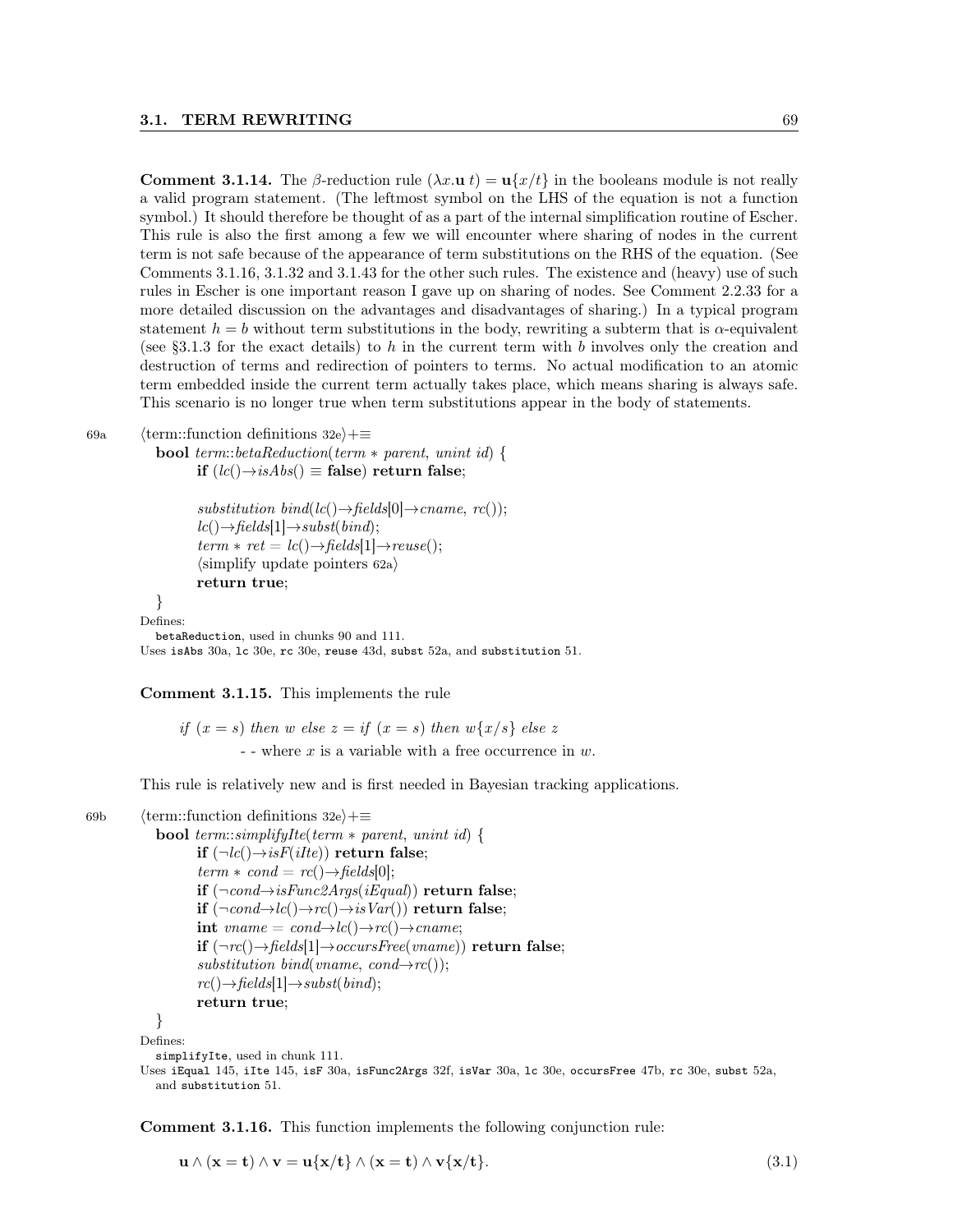Here, **t** is not a variable and  $x$  is a variable free in **u** or **v** or both, but not free in **t**. The LHS of the equation is supposed to capture every term that has a subterm  $(x = t)$  embedded conjunctively (see Definition 3.1.18) inside it. All the variables in the rule are syntactical variables because a subterm that pattern matches with the LHS of the equation can occur inside a term that binds the variable  $x$ , in which case the standard term substitution routine will not give us what we want.

The condition that **t** is not a variable is important. If **t** is a free variable and we interpret  $(x = t)$ to stand for  $(x = t)$  or  $(t = x)$ , I think the correct interpretation, then loops can result from repeated application of the rule. In [Llo99], the statement

 $(t = x) = (x = t)$  where x is a variable, and t is not a variable

is used to capture the symmetry between  $x$  and  $t$  in the rule. In the current implementation, we do away with the swapping rule and implement the symmetry directly to gain better efficiency. The condition that  $t$  is not a variable does not appear in [Llo03]; this suggests that the rule as it appears in the book is either loopy or incomplete, depending on how one interprets the rule.

There is another small problem with the rule. Note that I have been calling it a rule, not a statement. Why? In any instantiation of the rule, the variable x must occur free in at least two places, which means the instantiation cannot be a statement because of the no repeated free variables condition. This error appears in every description of Escher before 22 Sep 2005, the day it was discovered. The use of this rule, among other things, affects the run-time type checking is unnecessary result (See Proposition 5.1.3 in [Llo03]). This is not as bad as it sounds; we only have to type-check every time we use the conjunction rule, not after every computation step.

Problem 3.1.17. What is the cost, in terms of expressiveness, of omitting this rule?

**Definition 3.1.18.** A term t is embedded conjunctively in t and, if t is embedded conjunctively in r (or s), then t is embedded conjunctively in  $r \wedge s$ .

Comment 3.1.19. We could implement the rule completely using the following set of statements.

$$
\begin{aligned} ((\mathbf{x}=\mathbf{t})\wedge\mathbf{u}) &= ((\mathbf{x}=\mathbf{t})\wedge\mathbf{u}\{\mathbf{x}/\mathbf{t}\}) \\ (\mathbf{u}\wedge(\mathbf{x}=\mathbf{t})) &= ((\mathbf{x}=\mathbf{t})\wedge\mathbf{u}) \end{aligned}
$$

where **u** does not have the form  $(y = s)$  for some terms y and s.

$$
(((\mathbf{x} = \mathbf{t}) \land \mathbf{u}) \land \mathbf{v}) = ((\mathbf{x} = \mathbf{t}) \land (\mathbf{u} \land \mathbf{v}))
$$

$$
(\mathbf{u} \land ((\mathbf{x} = \mathbf{t}) \land \mathbf{v})) = ((\mathbf{x} = \mathbf{t}) \land (\mathbf{u} \land \mathbf{v}))
$$

where **u** does not have the form  $(y = s)$  for some terms y and s.

The last three statements can bring out conjunctively embedded equations to the front of the term, which can then be simplified using the first statement. A loop can occur if the side conditions in the second and fourth statements are not imposed.

Comment 3.1.20. Notice that we do not need the parent pointer for this particular rewriting.

Comment 3.1.21. In the following, we first check that the current term has the right form, then we find (using findEq (see Comment 3.1.22)) a variable-instantiating equation inside the current term. By a variable-instantiating equation I mean a (sub)term having the form  $(x = t)$  embedded conjunctively inside the current term which satisfies all the side conditions of Equation 3.1. (If there are more than one variable-instantiating equation, the leftmost is selected. Subsequent calls to findEq on the current term (rewritten using Equation 3.1) will find the remaining variableinstantiating equations in the left-to-right order.) If no such equation exists, findEq returns a null pointer. We rename the x in  $(x = t)$  temporarily so that it does not get substituted with t by subst. Since we will not call freememory on the current term, we need to reuse the term p->fields[1] when creating bind to make sure the term substitution works as expected.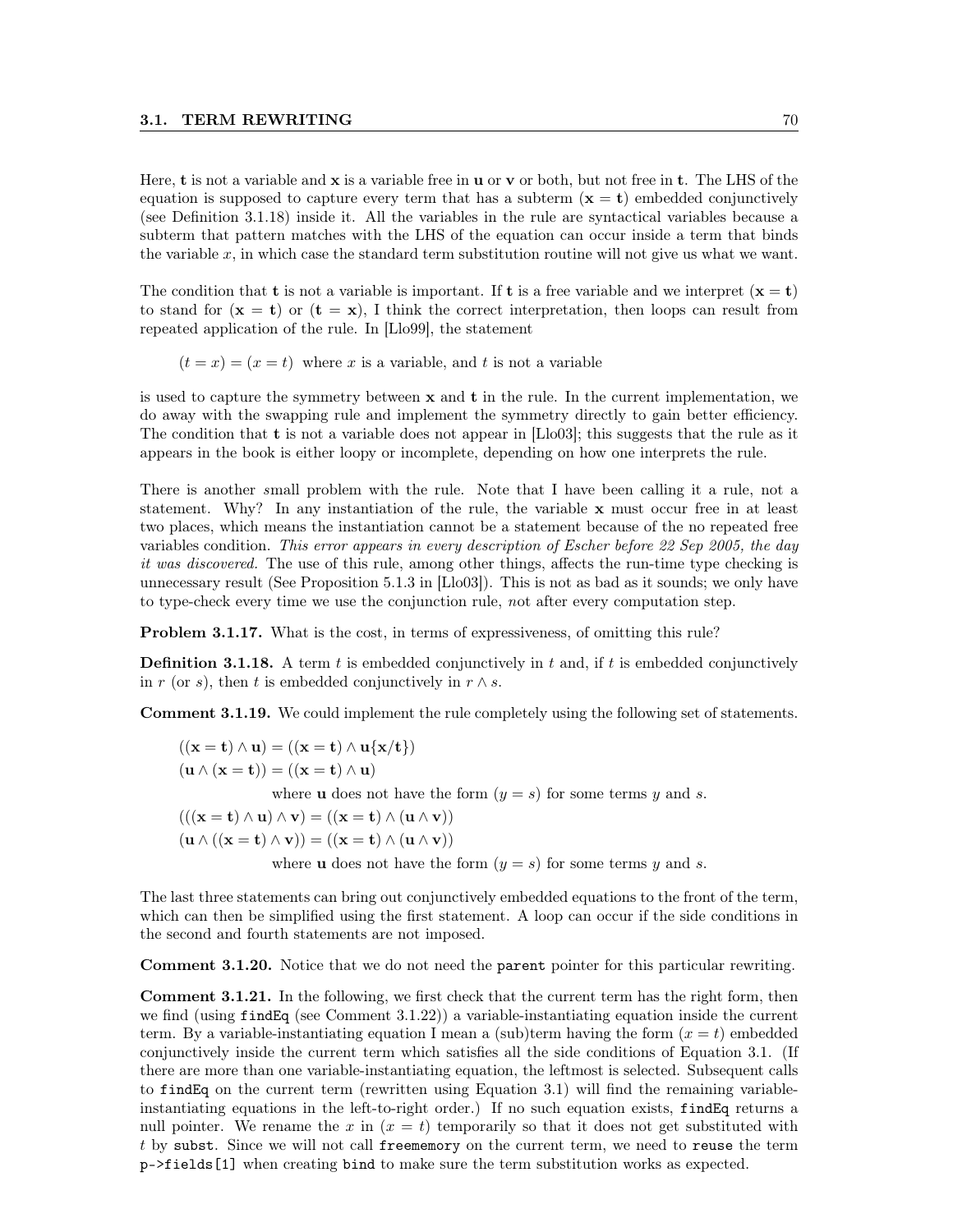```
71a (term::function definitions 32e)+≡
```

```
bool term::simplifyConjunction() {
```
 $term * p = findEq(this);$  if  $(p \equiv NULL)$  return false;

```
term * \text{ varp} = p \rightarrow lc() \rightarrow rc();varp \rightarrow \text{freeze} = \text{true};
```

```
substitution bind(varp\rightarrowcname, p\rightarrowfields[1]\rightarrowreuse());
subst(bind); p \rightarrow fields[1] \rightarrow refcount-;
varp{\rightarrow} \textit{freeze} = \textbf{false};
```
### return true;

}

Defines:

simplifyConjunction, used in chunks 90 and 111.

Uses findEq 71b, freeze 31f, lc 30e, rc 30e, reuse 43d, subst 52a, and substitution 51.

Comment 3.1.22. The function findEq seeks a variable-instantiating equation inside the root term with the help of isEq. The function findEq assumes that the calling term is a conjunction of the form  $t_1 \wedge t_2$ . (See Definition 3.1.18.) If  $t_1$  is a variable-instantiating equation, we return. Otherwise, we recurse on  $t_1$  if it has the right (conjunctive) form. Then we do the same on  $t_2$ . This gives us the left-to-right selection order.

```
71b (term::function definitions 32e)+≡
```
 $term * term::findEq(term * root)$  {  $term * p = NULL;$  $term * t1 = lc() \rightarrow rc();$ if  $(t1 \rightarrow isEq(root))$  return t1; if  $(t1 \rightarrow isFunc2Args(iAnd))$  {  $p = t1 \rightarrow findEq(root)$ ; if  $(p)$  return  $p$ ; }  $term * t2 = rc();$ 

if  $(t2\rightarrow i sEq(root))$  return t2; if  $(t2 \rightarrow isFunc2Args(iAnd))$  {  $p = t2 \rightarrow findEq(root);$  if  $(p)$  return  $p;$  } return NULL;

} Defines:

findEq, used in chunks 71a and 111. Uses iAnd 145, isEq 72a 77b, isFunc2Args 32f, lc 30e, and rc 30e.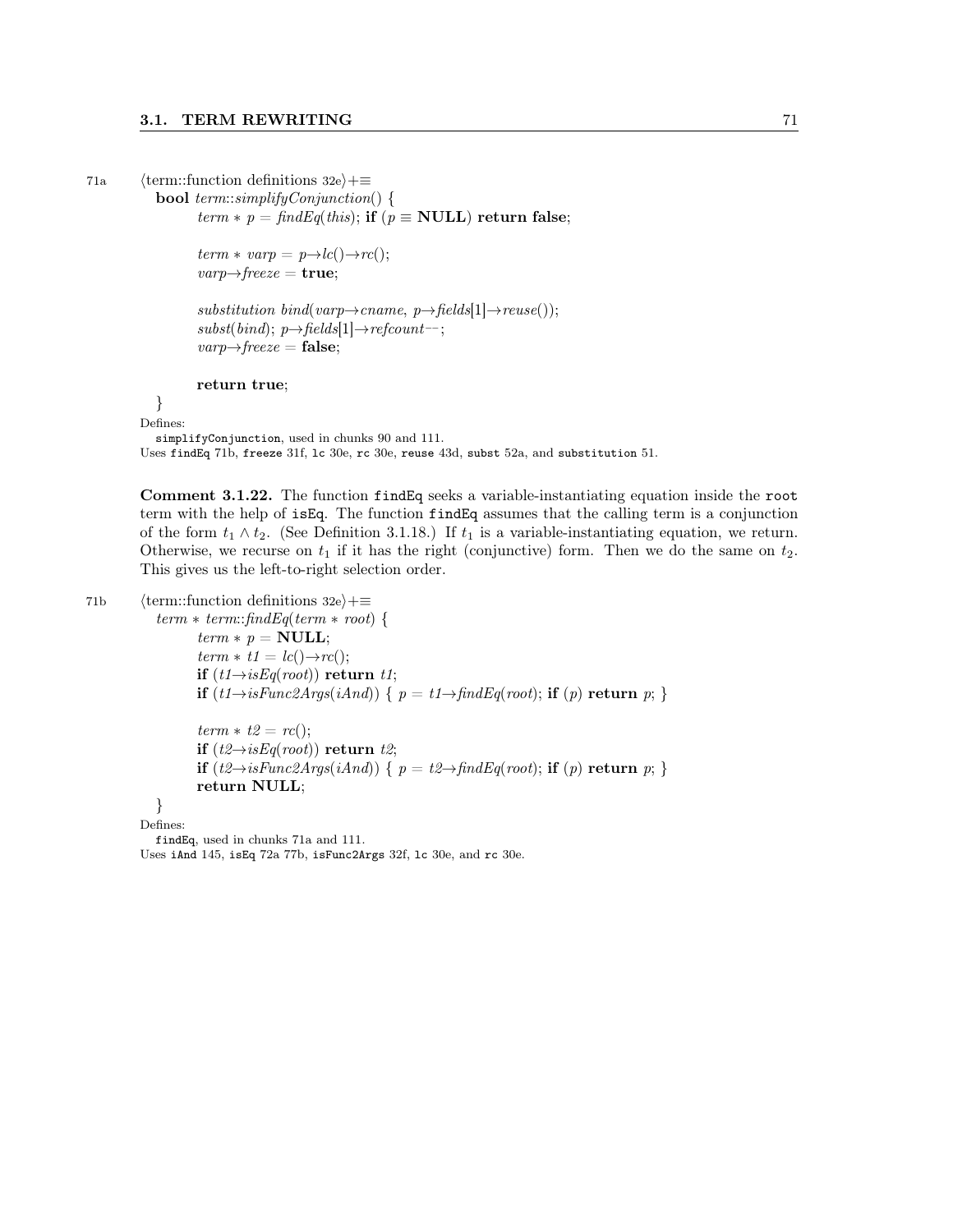Problem 3.1.23. Getting findEq to run fast is an interesting search problem. The first question is whether left-to-right is the right search order? We can implement top-to-bottom search by is Equing  $t_1$  and  $t_2$  first, followed by recursion into each of them. Would that be better? Another question is can we improve search time by representing conjunctive terms differently, for example in a flat representation? Or if we do stick with the tree representation, can we augment nodes (in the spirit of binary search algorithms) to make the search go faster?

Comment 3.1.24. This function checks whether the current term is a variable-instantiating term, that is, whether it has the form  $(t_1 = t_2)$ , where  $t_1$  is a variable,  $t_2$  is a (non-variable) term such that  $t_1$  does not occur free in it, and  $t_1$  occurs free elsewhere in the term root. Note the symmetry between  $t_1$  and  $t_2$ . We must check both because any one of them can turn out to be the variable that satisfies all the conditions.

```
72a (term::function definitions 32e)+≡
              bool term::isEq(term * root) {
                       if (isFunc2Args(iEqual) \equiv false) return false;
                       term * t1 = lc() \rightarrow rc(), * t2 = rc();if (t1\rightarrow isVar() \wedge t2\rightarrow isVar() ≡ false) {
                                if (t2→occursFree(t1→cname) \equiv false) {
                                         t1 \rightarrow \text{freeze} = \text{true};if (root \rightarrow occursFreeNaive(t1 \rightarrow came)) {
                                                  t1 \rightarrow \text{freeze} = \text{false}; \text{return true};t1 \rightarrow \text{freeze} = \text{false};}}
                       if (t2 \rightarrow isVar() \land t1 \rightarrow isVar() ≡ false) {
                                if (t1\rightarrow occursFree(t2\rightarrow caname) ≡ false) {
                                         t2 \rightarrow \text{freeze} = \text{true};bool ret = root \rightarrow occursFreeNaive(t2 \rightarrow change);t2 \rightarrow \text{freeze} = \text{false};if (ret) { \langle isEq::switch t1 and t2 72b\rangle }
                                        return ret;
                                }}
                       return false;
              }
           Defines:
              isEq, used in chunks 71b, 76–78, and 111.
```
Uses freeze 31f, iEqual 145, isFunc2Args 32f, isVar 30a, 1c 30e, occursFree 47b, occursFreeNaive 47c, and rc 30e.

Comment 3.1.25. We use occursFreeNaive for root here because the temporary variable renaming we do affects the correctness of the caching of computed free variables. (Note: We no longer do variable renaming, do we still really need to use occursFreeNaive?

**Comment 3.1.26.** We need to swap  $t_1$  and  $t_2$  because procedures that call findEq expect the variable that satisfies all the conditions to be on the LHS of the equation.

72b (isEq::switch t1 and t2 72b) $\equiv$ term  $*$  temp = t1; lc() $\rightarrow$  fields[1] = t2; fields[1] = temp; Uses lc 30e.

Comment 3.1.27. Example execution of simplifyConjunction.

Query: ((&& y) ((&& ((== x) T1)) ((&& ((== T2) y)) x))) Time = 1 Answer:  $((\&& y) ((\&& (( == x) T1)) ((\&& (( == x) T1)) T1)))$ Time = 2 Answer:  $((\&& T2) ((\&& ((= x) t1)) ((\&& ((== y) T2)) T1)))$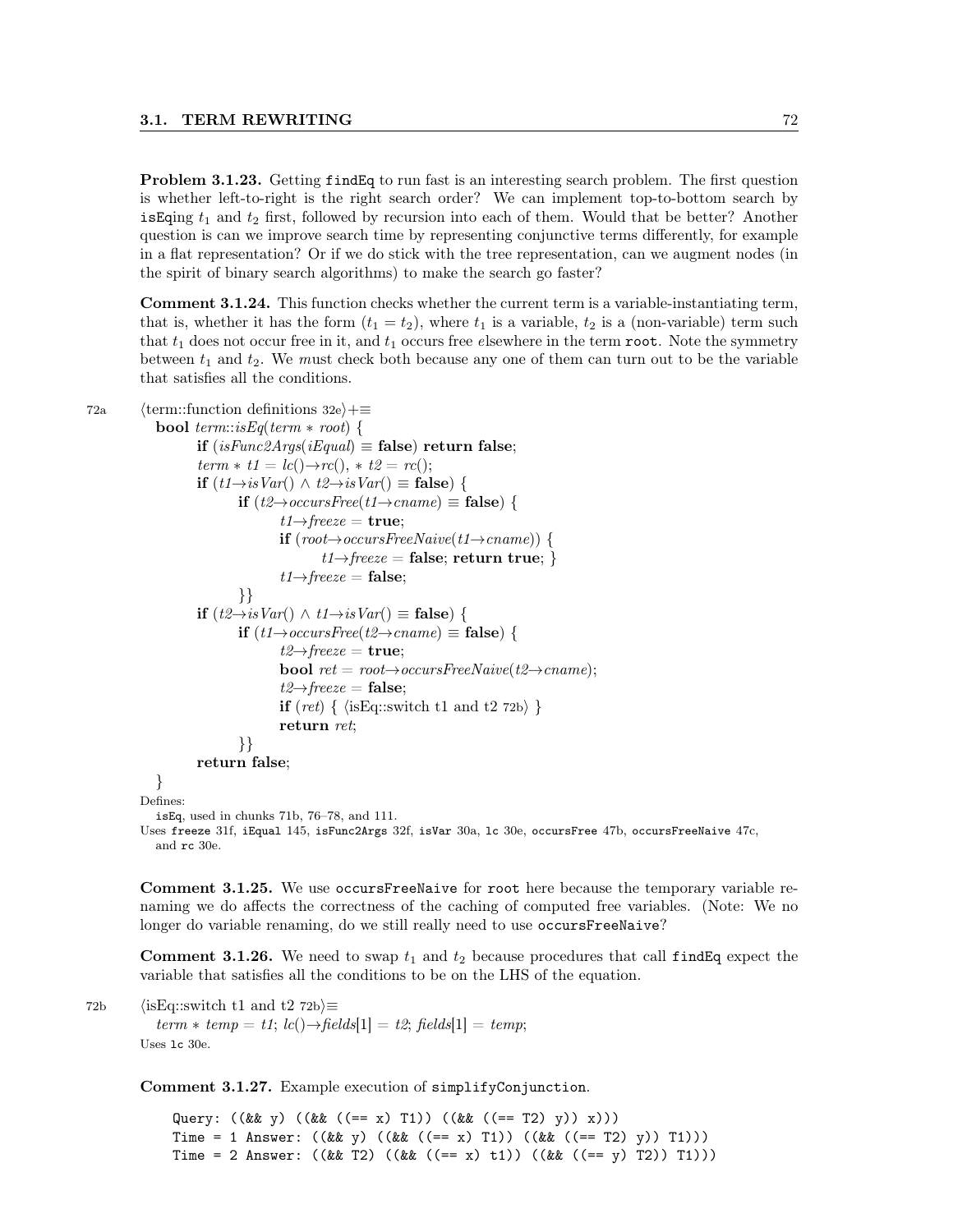There are two variable-instantiating equations in the query. It is easy to get this wrong if one is not careful.

Comment 3.1.28. We next look at the implementation of the rules

$$
\mathbf{u} \wedge (\exists x_1 \cdots \exists x_n \mathbf{.} \mathbf{v}) = \exists x_1 \cdots \exists x_n \mathbf{.} (\mathbf{u} \wedge \mathbf{v})
$$
\n(3.2)

$$
(\exists x_1 \cdots \exists x_n \mathbf{.} \mathbf{v}) \land \mathbf{u} = \exists x_1 \cdots \exists x_n \mathbf{.} (\mathbf{v} \land \mathbf{u})
$$
\n(3.3)

Note that the convention on syntactic variables dictate that none of the variables  $x_i$  can appear free in u. The two rules can be captured by repeated applications of the following two special cases of the rules

$$
\mathbf{u} \wedge (\exists x. \mathbf{v}) = \exists x. (\mathbf{u} \wedge \mathbf{v}) \tag{3.4}
$$

$$
(\exists x. \mathbf{v}) \land \mathbf{u} = \exists x. (\mathbf{v} \land \mathbf{u})
$$
\n(3.5)

and these are what we will actually implement. We choose to implement these easier rules because checking that each  $x_i$  is free in **u** would be an expensive exercise.

Interestingly, it is actually quite important to get the order of **u** and **v** right in the conjunction. For example, implementing

$$
(\exists x.\mathbf{v}) \land \mathbf{u} = \exists x.(\mathbf{u} \land \mathbf{v})
$$

instead of Statement 3.5 will seriously slow down the predicate permute (see Sect. 6.3).

73 (term::function definitions 32e $\rangle+\equiv$ 

```
bool term::simplifyConjunction2(term * parent, unint id) {
        term * t1 = lc() \rightarrow rc(), * t2 = rc();term * sigma, * other;if (t2 \rightarrow isApp() \land t2 \rightarrow lc() \rightarrow isF(iSigma) {
                sigma = t2; other = t1;
        \} else if (t1 \rightarrow isApp() \land t1 \rightarrow lc() \rightarrow isF(iSigma) {
                sigma = t1; other = t2;
        } else return false;
```
int  $var = sigma \rightarrow rc() \rightarrow fields[0] \rightarrow can$ if  $(other→occursFree(var))$  return false;

 $\langle$ simplifyConjunction2::create body 74 $\rangle$  $\langle$ simplify update pointers 62a $\rangle$ return true;

}

Defines:

simplifyConjunction2, used in chunks 90 and 111.

Uses iSigma 145, isApp 30a, isF 30a, lc 30e, occursFree 47b, and rc 30e.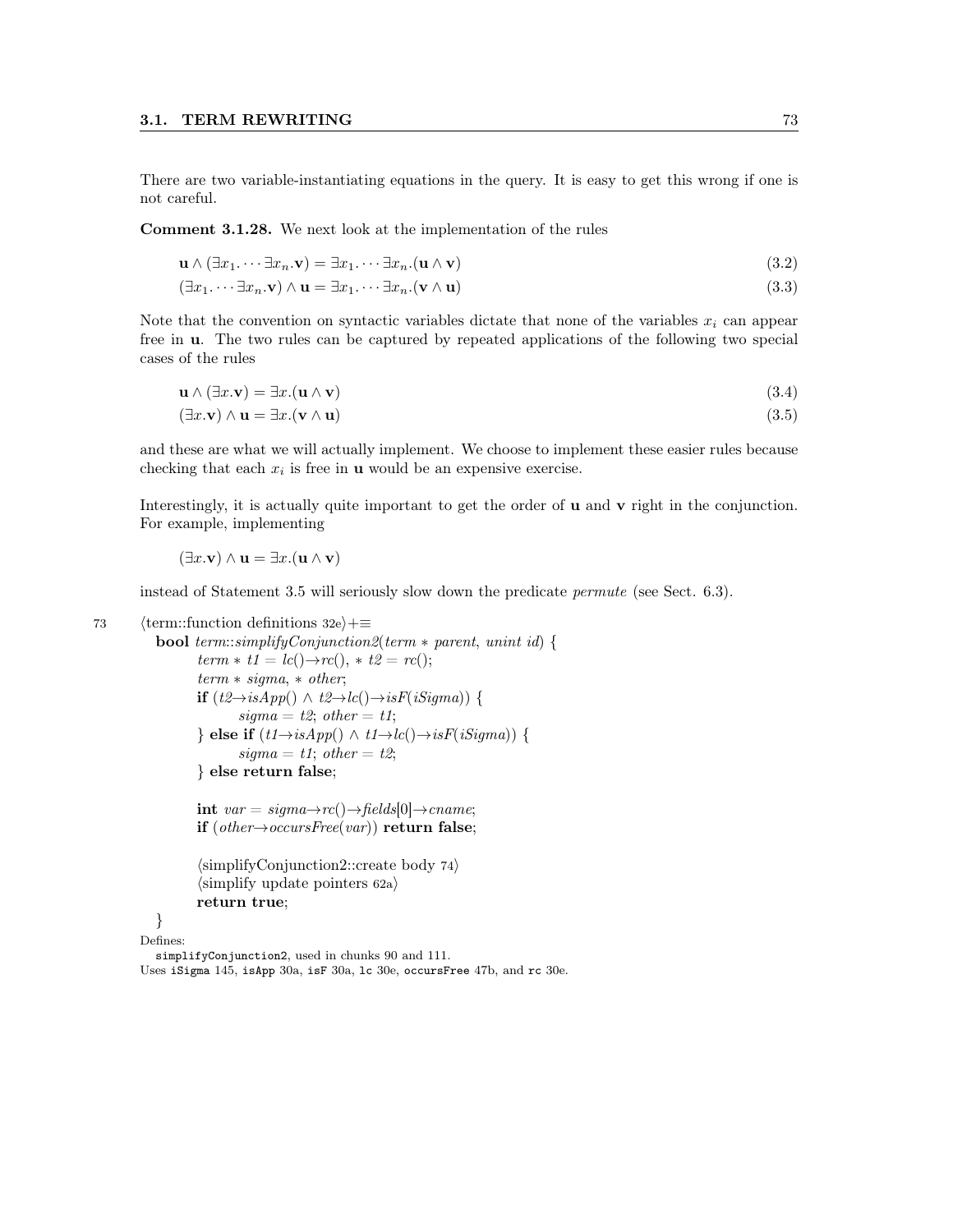Comment 3.1.29. We could recycle  $\exists x$  but choose not to.

74 (simplifyConjunction2::create body 74 $\rangle$ ≡  $term * con = newT2Args (F, iAnd);$ if  $(sigma \equiv t2)$  $con\rightarrow initT2Args(other\rightarrow reuse(), sigma\rightarrow rc)) \rightarrow fields[1] \rightarrow reuse())$ ; else  $con \rightarrow initT2Args(sigma \rightarrow rc() \rightarrow fields[1] \rightarrow reuse(), other \rightarrow reuse());$  $term * abs = new-term(ABS);$ // abs->lc = new term(V, var); abs->rc = con;  $abs \rightarrow insert(new-term(V, var)); abs \rightarrow insert(con);$  $term * ret = new-term(APP);$ // ret->lc = new term(F, iSigma); ret->rc = abs;  $ret{\rightarrow}insert(new-term(F, iSigma))$ ;  $ret{\rightarrow}insert(abs)$ ; Uses iAnd 145, iSigma 145, initT2Args 34a, insert 30e, lc 30e, newT2Args 33c, new\_term 40a, rc 30e, and reuse 43d.

Comment 3.1.30. Example execution of simplifyConjunction2.

```
Query: ((\&\&\ (sigma \x1.(\sigma x)x2.v))) u)Time = 1 Answer: (sigma \x1.((&& u) (sigma \x2.v)))
Time = 2 Answer: (sigma \ x1.(\sigma x x2.((\&& u) v)))
```
Comment 3.1.31. The use of Statements 3.4 and 3.5 introduces a peculiar behaviour into Escher in that the same query, when asked using two different variable names, can result in two different computation sequences. To illustrate this, consider the following statement:

 $f: Int \times (Int \rightarrow \Omega) \rightarrow \Omega$  $f(x, s) = (x \leq 8) \land \exists z.(z \in s \land (prime z)).$ 

Now, if we ask Escher to compute the value of  $f(y, \{2, 3\})$ , we get

$$
f(y, \{2, 3\}) = (y \le 8) \land \exists z. (z \in \{2, 3\} \land (prime \ z))
$$
  
=  $\exists z. ((y \le 8) \land z \in \{2, 3\} \land (prime \ z))$   
= ...  
=  $\exists z. ((y \le 8) \land (z = 2))$   
=  $(y \le 8).$ 

However, if we ask Escher to compute the value of  $f(z, \{2, 3\})$ , we will get

$$
f(z, \{2, 3\}) = (z \le 8) \land \exists z.(z \in \{2, 3\} \land (prime z))
$$
  
= ...  
= (z \le 8) \land \exists z.(z = 2)  
= (z \le 8) \land \top  
= (z \le 8).

The two computation sequences are different from the second step onwards. The second sequence takes one step longer than the first. Just about the only comforting thing is that the end results are equivalent. The questions then are

1. Should we retain Statements 3.4 and 3.5 in the booleans module? Judging from the (limitted set of) test programs I have, there is no actual need for the two statements. In general, I believe they make certain computations go faster, although one can also show instances where they actually make things go slightly slower.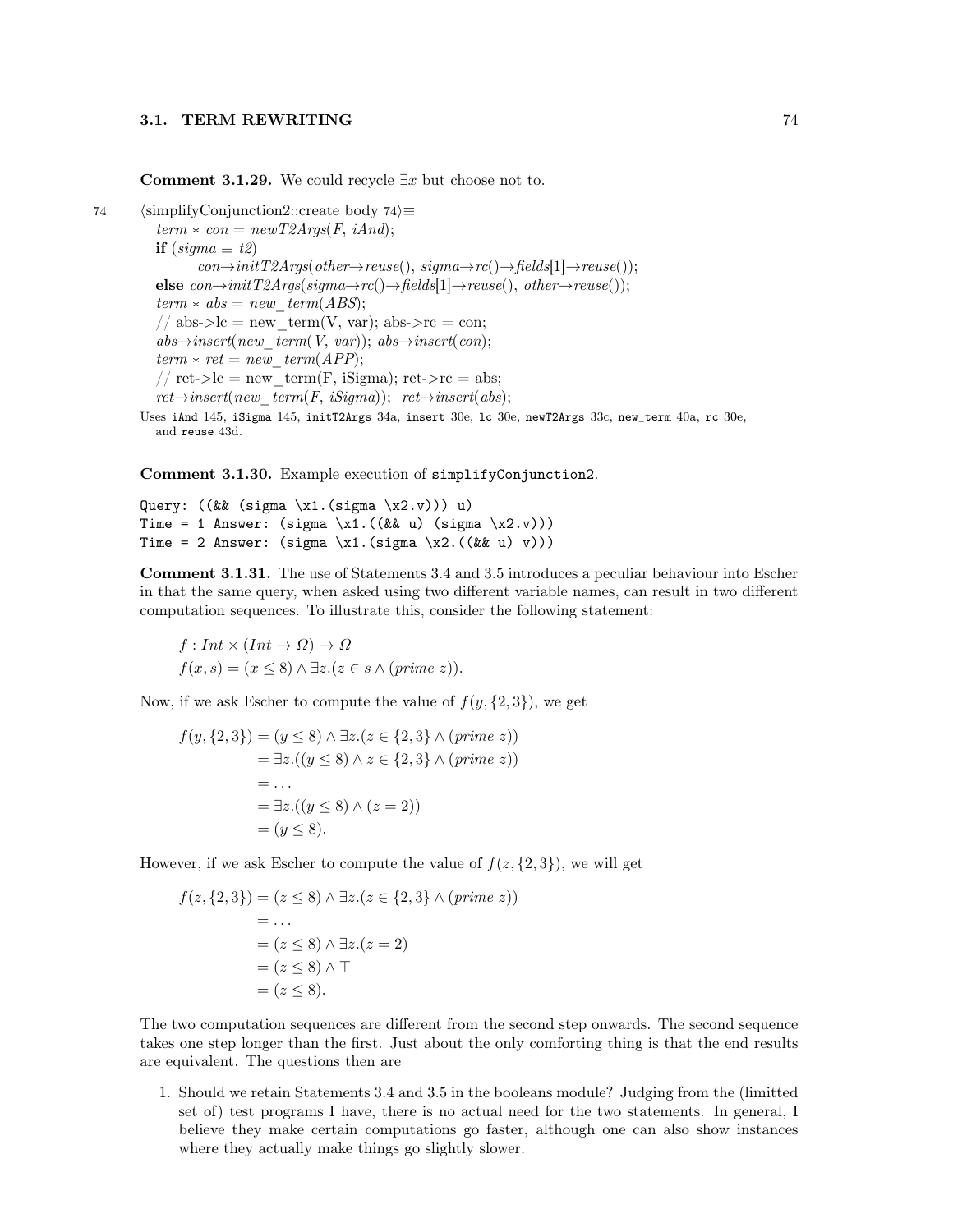2. If we retain the two statements, should we modify the convention so that a variable renaming is done to make them applicable in cases where they cannot be applied?

Comment 3.1.32. This function implements the following existential rules:

$$
\exists x_1 \cdots \exists x_n. \top = \top \tag{3.6}
$$

$$
\exists x_1 \cdots \exists x_n \bot = \bot \tag{3.7}
$$

$$
\exists x_1 \cdots \exists x_n . (\mathbf{x} \wedge (x_1 = \mathbf{u}) \wedge \mathbf{y}) = \exists x_2 \cdots \exists x_n . (\mathbf{x} \{x_1/\mathbf{u}\} \wedge \top \wedge \mathbf{y} \{x_1/\mathbf{u}\}).
$$
\n(3.8)

The other rules are implemented in the Booleans module. See Comment 6.1.1. I suppose they can be implemented here if we really need to maximise efficiency at the price of complicated code.

**Comment 3.1.33.** We first check whether the current term starts with  $\exists x_1 \cdots \exists x_n$ . We then move to the subterm after  $\exists x_1 \cdots \exists x_n$  and perform surgery on it if possible.

75a (term::function definitions 32e)+≡

**bool** term::simplifyExistential(term  $*$  parent, unint id) { if  $(fields[0] \rightarrow isF(iSigma) \equiv false)$  return false;

> $term * ret = NULL; term * p = NULL;$ int  $var = rc() \rightarrow fields[0] \rightarrow can$ substitution bind;

 $\langle$ simplifyExistential::move to the body 75b $\rangle$ 

 $\langle$ simplifyExistential::case one and two 75c $\rangle$  $\langle$ simplifyExistential::tricky case 76a $\rangle$ 

```
simplifyExistential_cleanup:
       \langlesimplify update pointers 62a\ranglereturn true;
}
```
Defines: simplifyExistential, used in chunks 90 and 111. Uses iSigma 145, isF 30a, rc 30e, and substitution 51.

**Comment 3.1.34.** The following allows us to move past the remaining  $\exists x_i$  to get to the body of the term.

75b (simplifyExistential::move to the body 75b $\succeq$  $term * body = fields[1] \rightarrow fields[1];$ while  $(body \rightarrow isApp() \land body \rightarrow lc() \rightarrow isF(iSigma)$ ) {  $body = body \rightarrow rc() \rightarrow fields[1];$ }

Uses iSigma 145, isApp 30a, isF 30a, lc 30e, and rc 30e.

Comment 3.1.35. This handles Statements 3.6 and 3.7. Completeness of specification is not an issue here. The two statements can be captured by repeated application of the statements

 $\exists x \top = \top$  and  $\exists x \top = \top$ .

Making them part of the internal simplification routine gives us efficiency advantages.

75c (simplifyExistential::case one and two 75c) $\equiv$ **if**  $(body\rightarrow isD(iTrue) ∨ body\rightarrow isD(iFalse)$  {  $ret = body \rightarrow reuse();$  goto simplify Existential cleanup; } Uses iFalse 145, iTrue 145, isD 30a, and reuse 43d.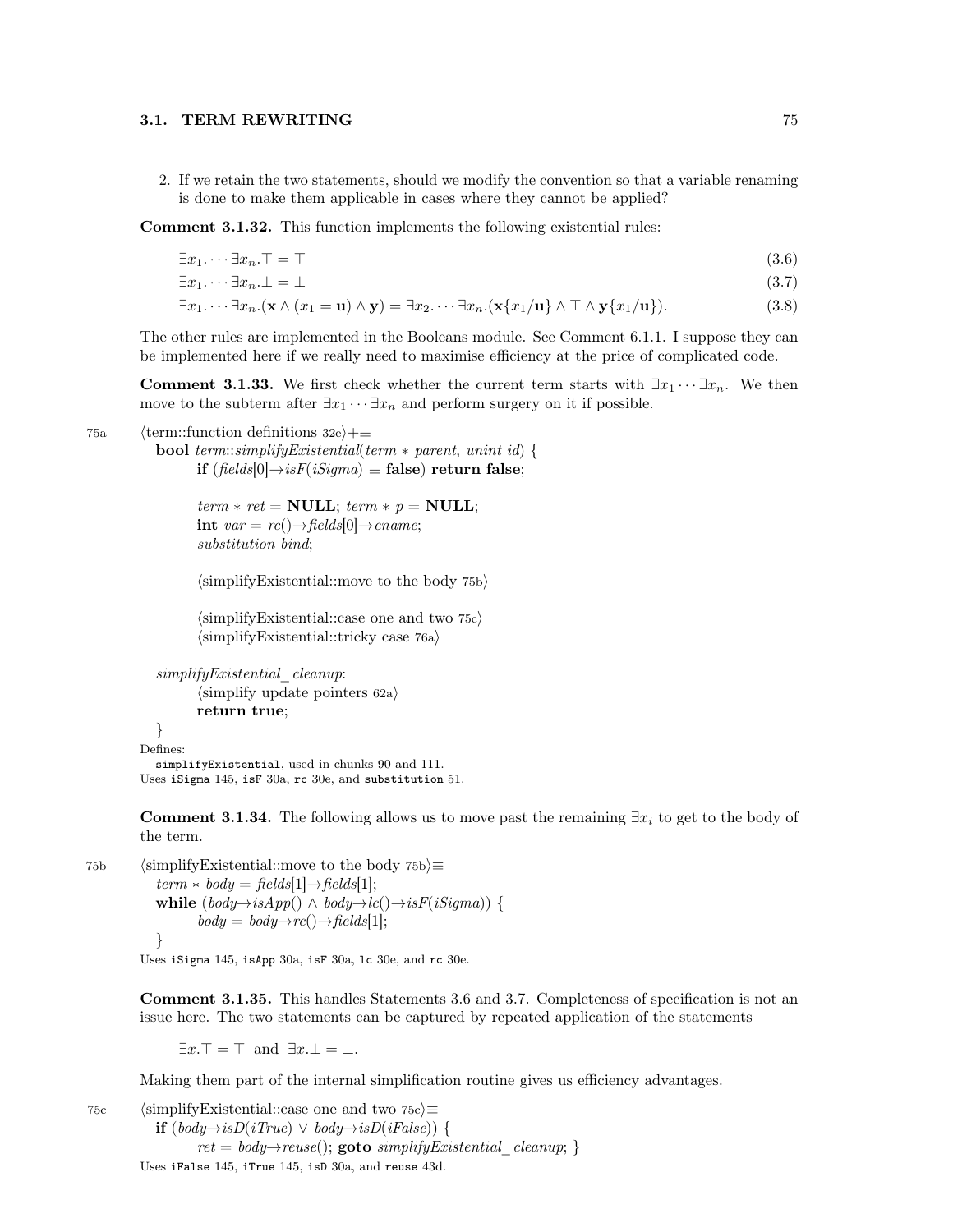Comment 3.1.36. We next discuss Statement 3.8. The pattern in the head of Statement 3.8 should be interpreted in the same way as the corresponding pattern in the conjunction rule described in Comment 3.1.16. Note that the statement is slightly different from that given in [Llo03], which takes the following form:

 $\exists x_1 \cdots \exists x_n . (\mathbf{x} \wedge (x_i = \mathbf{u}) \wedge \mathbf{v}) = \exists x_1 \cdots \exists x_{i-1} . \exists x_{i+1} . \cdots \exists x_n . (\mathbf{x} \{x_i / \mathbf{u}\} \wedge \mathbf{v} \{x_i / \mathbf{u}\}).$ 

First, restricting  $x_i$  to be  $x_1$  as we did incurs a small computational cost in that we need to move to the subterm starting with  $\exists x_i$  during pattern matching to apply Statement 3.8. In return, we can write simpler code. The second change is that instead of dropping the term  $(x_1 = u)$ , we put  $a \top$  in its place. The two expressions are equivalent, of course. The advantage of that is the same: we can write simpler code. Another advantage of this latter change is that, unlike the original statement, we do end up with a natural special case. (See Comment 3.1.37.)

76a (simplifyExistential::tricky case 76a $\rangle \equiv$  $\langle$ simplifyExistential::tricky case::special case 76b $\rangle$  $\langle$ simplifyExistential::tricky case::general case 76c $\rangle$ 

Comment 3.1.37. A special case of Statement 3.8 is the following:

$$
\exists x_1 \cdots \exists x_n . (x_1 = \mathbf{u}) = \exists x_2 \cdots \exists x_n . \top. \tag{3.9}
$$

The body of the statement can be further simplified to  $\top$ , of course.

76b (simplifyExistential::tricky case::special case 76b $\rangle \equiv$ **if**  $(body→isEq(var))$  {  $ret = new-term(D, iTrue);$ goto  $simplifyExistential$  cleanup;  $\}$ 

Uses iTrue 145, isEq 72a 77b, and new\_term 40a.

**Comment 3.1.38.** In the general case, we first check that the body has the overal form  $t_1 \wedge t_2$ . Then we attempt to find in the body an equation that instantiates the first quantified variable and replaces it with  $\top$ . (This is performed all at the same time by replace Eq.) If that operation is successful, we perform term substitutions on the body and then get rid of the first quantification.

76c (simplifyExistential::tricky case::general case 76c $\rangle \equiv$ 

if  $(body\rightarrow isFunc2Arg(s/And) \equiv false)$  return false;  $p = body \rightarrow replaceEq(var);$  if  $(p \equiv \textbf{NULL})$  return false;

bind.first =  $p \rightarrow lc() \rightarrow rc() \rightarrow can$ ene; bind.second =  $p \rightarrow$ fields[1];  $body \rightarrow subst(bind);$  $p \rightarrow \text{freememory}()$ ;

 $ret = rc() \rightarrow fields[1] \rightarrow reuse();$ 

Uses iAnd 145, isFunc2Args 32f, lc 30e, rc 30e, replaceEq 77a, reuse 43d, and subst 52a.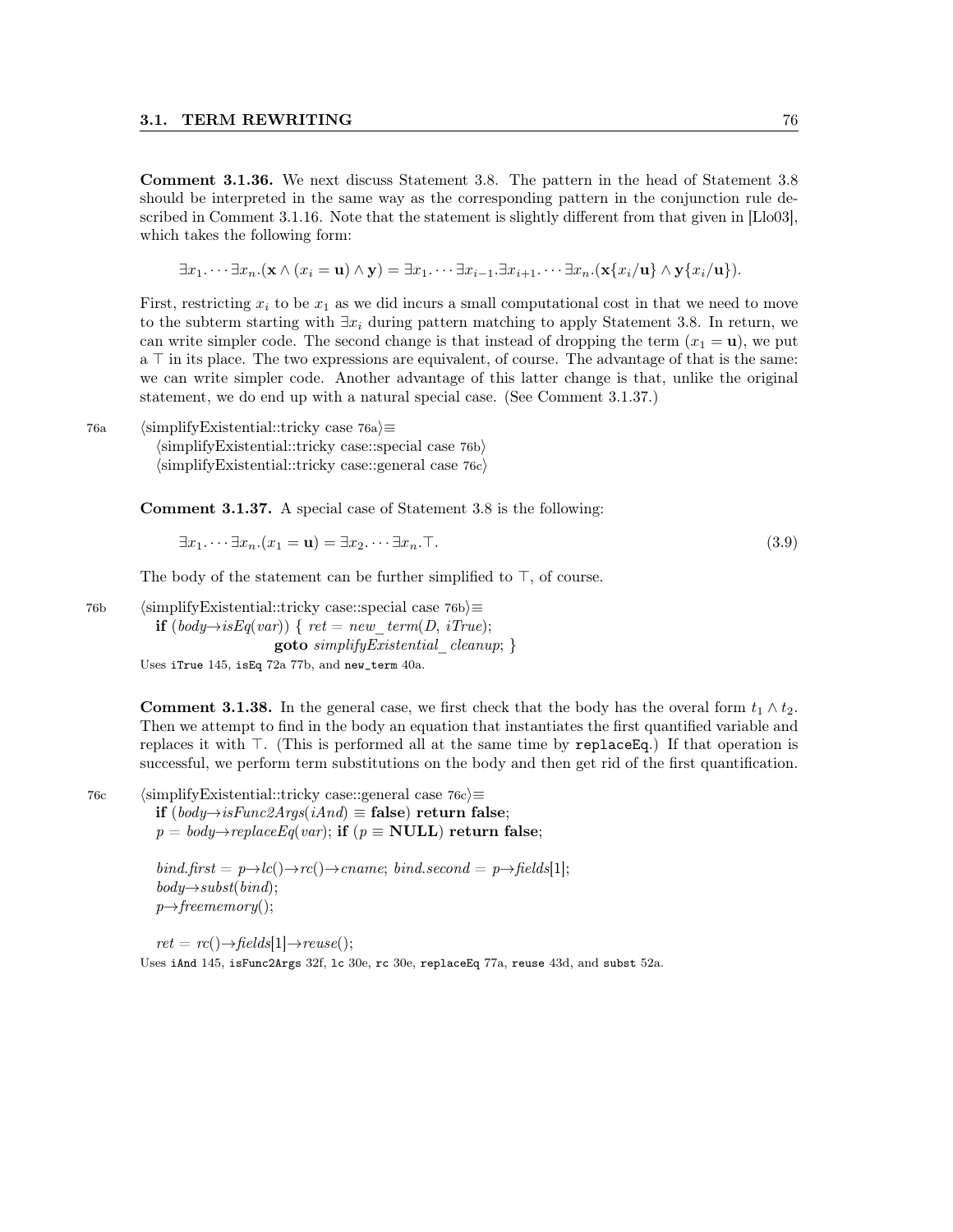**Comment 3.1.39.** The function replace Eq finds a subterm of the form  $(x = t)$  embedded conjunctively inside a term (with the help of  $isEq$ ), replaces it with  $\top$  and then returns a pointer to  $(x = t)$ .

**Comment 3.1.40.** We assume that the calling term is a conjunction of the form  $t_1 \wedge t_2$ . If  $t_1$ is a variable-instantiating equation, we return. Otherwise, we recurse on  $t_1$  if it has the right (conjunctive) form. Then we do the same on  $t_2$ . (See also Comment 3.1.22.)

```
77a (term::function definitions 32e)+≡
           term * term::replaceEq(int var) {
                  term * p = NULL;term * t1 = lc() \rightarrow rc();if (t1 \rightarrow isEq(var)) {
                          lc(\rightarrow) \rightarrow fields[1] = new \ term(D, iTrue); return t1; }
                  if (t1 \rightarrow isFunc2Args(iAnd)) { p = t1 \rightarrow replaceEq(var); if (p) return p; }
                  term * t2 = rc();if (t2 \rightarrow isEq(var)) { fields[1] = new term(D, iTrue); return t2; }
                  if (t2→isFunc2Args(iAnd)) { p = t2→replaceEq(var); if (p) return p; }
                  return NULL;
           }
         Defines:
           replaceEq, used in chunks 76c, 79b, and 111.
         Uses iAnd 145, iTrue 145, isEq 72a 77b, isFunc2Args 32f, lc 30e, new_term 40a, and rc 30e.
```
**Comment 3.1.41.** This function checks whether the current term has the form  $(x = t)$  where x is the input variable and  $t$  is a term such that  $x$  does not occur free in  $t$ . If the current term has the form  $(t = x)$  where x does not occur free in t, we need to swap the two arguments because procedures that call replace Eq expect the variable  $x$  to be on the LHS of the equation.

```
77b (term::function definitions 32e)+≡
            bool term::isEq(int x) {
                    if (isFunc2Args(iEqual) \equiv false) return false;
                    term * t1 = lc() \rightarrow rc(), * t2 = rc();if (t1 \rightarrow isVar(x) ∧ t2 \rightarrow occursFree(x) ≡ false) return true;
                    if (t2 \rightarrow isVar(x) \land t1 \rightarrow occursFree(x) \equiv false) {
                            \langleisEq::switch t1 and t2 72b\ranglereturn true; }
                    return false;
            }
          Defines:
```
isEq, used in chunks 71b, 76–78, and 111. Uses iEqual 145, isFunc2Args 32f, isVar 30a, lc 30e, occursFree 47b, and rc 30e.

Comment 3.1.42. Example execution of simplifyExistential.

```
Query: (sigma \ x3.(sigma \ x2.(sigma \ x1.((== x3) t1))))Time = 1 Answer: True
Query: (sigma \x3.(sigma \x.(sigma \y.(&& y (&& (== x T1) (&& (== t2 y) x))))))
Time = 1 Answer: (sigma \x3.(sigma \y.(&& y (&& True (&& (== t2 y) T1)))))
Time = 2 Answer: (sigma \ \ x3.(\&& t2 \ (\&& True \ (\&& True \ T1))))Time = 3 Answer: (sigma \ \ x3.(\&\ t2 \ (\&\ x True T1)))Time = 4 Answer: (sigma \ x3.(\&\& t2 T1))
```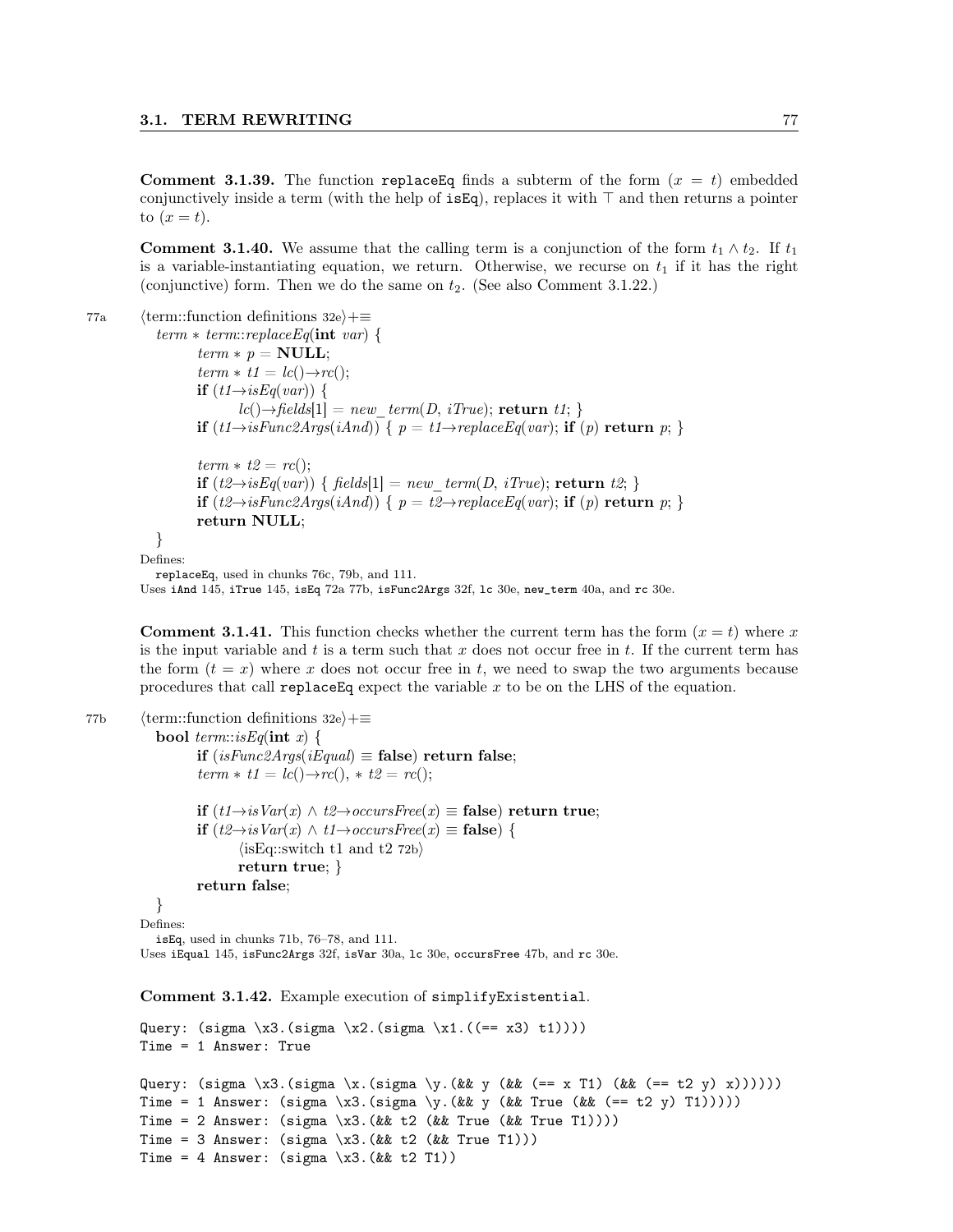Comment 3.1.43. This function implements the following universal rules:

$$
\forall x_1. \cdots \forall x_n. (\bot \to \mathbf{u}) = \top \tag{3.10}
$$

$$
\forall x_1. \cdots \forall x_n. (\mathbf{x} \wedge (x_1 = \mathbf{u}) \wedge \mathbf{y} \rightarrow \mathbf{v}) = \forall x_2. \cdots \forall x_n. ((\mathbf{x} \wedge \top \wedge \mathbf{y} \rightarrow \mathbf{v}) \{x_1/\mathbf{u}\}).
$$
 (3.11)

Statement 3.11 is equivalent to the following rule given in [Llo03]:

$$
\forall x_1 \cdots \forall x_n . (\mathbf{x} \wedge (x_1 = \mathbf{u}) \wedge \mathbf{y} \rightarrow \mathbf{v}) = \forall x_1 \cdots \forall x_{i-1} . \forall x_{i+1} \cdots \forall x_n . ((\mathbf{x} \wedge \mathbf{y} \rightarrow \mathbf{v}) \{x_i / \mathbf{u}\}).
$$

78a (term::function definitions 32e $\rangle+\equiv$ 

**bool** term::simplifyUniversal(term  $*$  parent, unint id) { if  $(lc()\rightarrow isF(iPi)$  ≡ false) return false;

> int  $var = rc() \rightarrow fields[0] \rightarrow can$  $\langle$ simplifyUniversal::check the form of body 78b $\rangle$  $\langle$ simplifyUniversal::true statement 78c $\rangle$  $\langle$ simplifyUniversal::special case 78d $\rangle$  $\langle$ simplifyUniversal::general case 79b $\rangle$

```
}
Defines:
```
simplifyUniversal, used in chunks 90 and 111. Uses iPi 145, isF 30a, lc 30e, and rc 30e.

Comment 3.1.44. We move past the remaining ∀s to get to the body and check whether it has the form  $t_1 \rightarrow t_2$ . If so, we move to  $t_1$ .

78b (simplifyUniversal::check the form of body 78b $\succeq$  $term * body = rc() \rightarrow fields[1];$ while  $(body \rightarrow isApp() \land body \rightarrow lc() \rightarrow isF(iPi)$  $body = body \rightarrow rc() \rightarrow fields[1];$ if  $(body→isFunc2Args(iImplies) \equiv false)$  return false;  $term * t1 = body \rightarrow lc() \rightarrow rc();$ 

Uses iImplies 145, iPi 145, isApp 30a, isF 30a, isFunc2Args 32f, lc 30e, and rc 30e.

Comment 3.1.45. This code chunk implements Statement 3.10.

78c (simplifyUniversal::true statement 78c $\rangle$ ≡ if  $(t1 \rightarrow isD(iFalse))$  { term  $*$  ret = new term(D, iTrue);  $\langle$ simplify update pointers 62a $\rangle$ return true; }

Uses iFalse 145, iTrue 145, isD 30a, and new\_term 40a.

Comment 3.1.46. A special case of Statement 3.11 is the following:

$$
\forall x_1.\cdots \forall x_n. ((x_1 = \mathbf{u}) \to \mathbf{v}) = \forall x_2.\cdots \forall x_n. (\top \to \mathbf{v}) \{x_1/\mathbf{u}\} = \forall x_2.\cdots \forall x_n. \mathbf{v} \{x_1/\mathbf{u}\}.
$$

78d (simplifyUniversal::special case 78d $\rangle$ ≡

```
if (t1 \rightarrow isEq(var)) {
         term * t2 = body \rightarrow rc();
         substitution bind(t1\rightarrowlc()\rightarrowrc()\rightarrowcname, t1\rightarrowrc());
         t2 \rightarrow subst(bind);body \rightarrow replace(t2 \rightarrow reuse());
         t2 \rightarrow \text{freememory}();
         \langlesimplifyUniversal::change end game 79a\rangle}
```
#### Uses isEq 72a 77b, 1c 30e, rc 30e, replace 42b, reuse 43d, subst 52a, and substitution 51.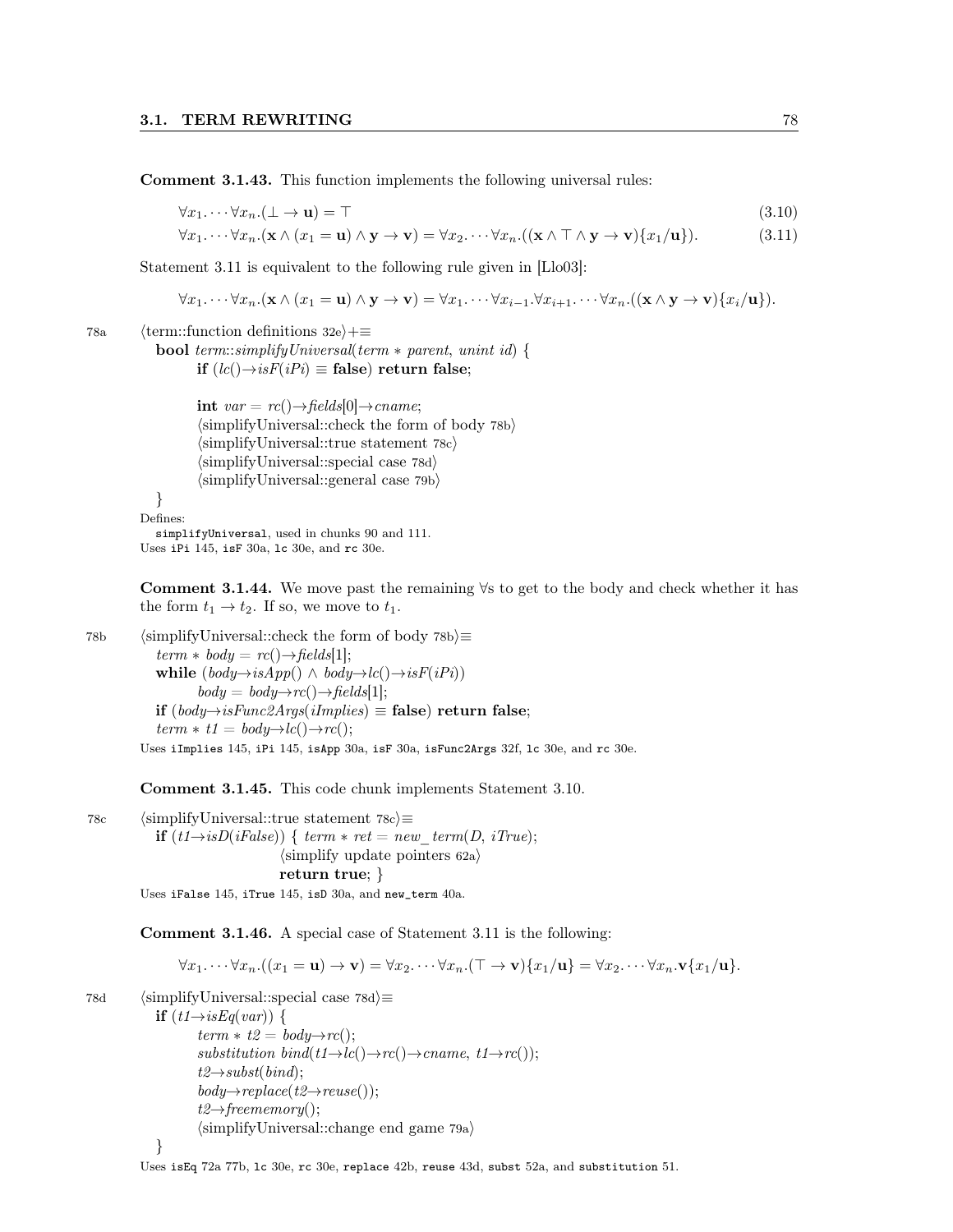**Comment 3.1.47.** After changing the body, we remove the quantifier of  $x_1$  and return.

79a (simplifyUniversal::change end game 79a $\rangle \equiv$  $term * ret = rc() \rightarrow fields[1] \rightarrow reuse();$  $\langle$ simplify update pointers 62a $\rangle$ return true; Uses rc 30e and reuse 43d.

> **Comment 3.1.48.** We first check whether the LHS of  $\rightarrow$  has the form  $t_3 \wedge t_4$ . If so, we seek to find an equation instantiating the first quantified variable and replace it with  $\top$ . (This is again done using replaceEq.) Then we make the necessary term substitutions and return.

79b (simplifyUniversal::general case 79b $\rangle$  $\equiv$ if  $(t1\rightarrow isFunc2Args(iAnd)$  ≡ false) return false; term  $*$  p = t1→replaceEq(var); if (p  $\equiv$  NULL) return false;

> substitution bind $(p \rightarrow lc) \rightarrow rc() \rightarrow canme, p \rightarrow fields[1]);$  $body \rightarrow subst(bind);$  $p \rightarrow \text{freememory}()$ ;

 $\langle$ simplifyUniversal::change end game 79a $\rangle$ Uses iAnd 145, isFunc2Args 32f, lc 30e, rc 30e, replaceEq 77a, subst 52a, and substitution 51.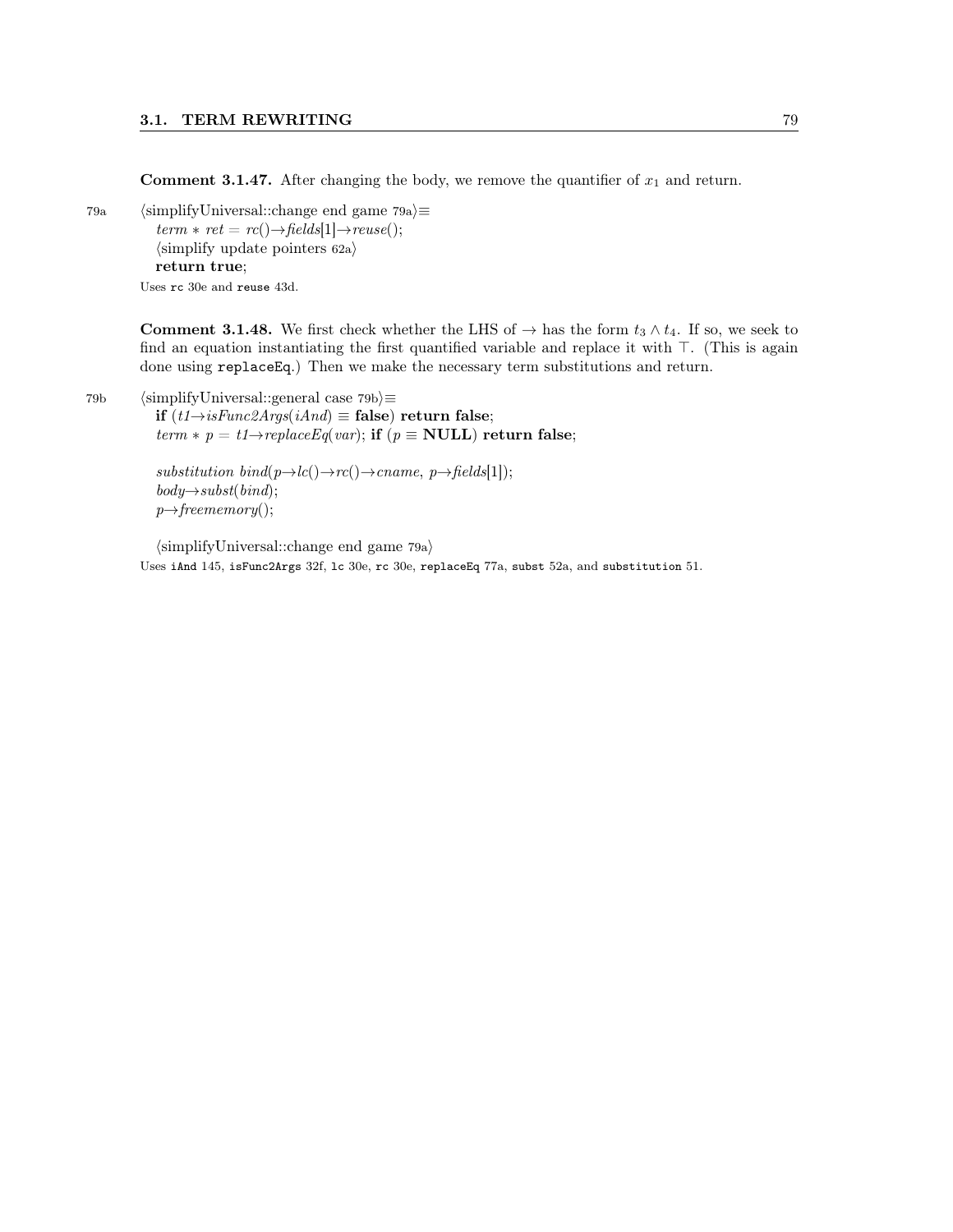Comment 3.1.49. Example execution of simplifyUniversal.

```
Query: (pi \ x2.(pi \ x1.(pi \ x3.((implies ((== x1) t1)) ((& x1) x1))))Time = 1 Answer: (pi \ x2.(pi \ x3.((& t1) t1)))Query: (pi \x3.(pi \x1.(pi \x2.((implies ((&& ((== True) x2))
                                       ((\&\&\ ((== x1) True)) ((\&\& x1) x2)))) t1))Time = 1 Answer: (pi \x3.(pi \x2.((implies ((&& ((== True) x2))
                                       ((&& True) ((&& True) x2)))) t1)))
Time = 2 Answer: pi \ \langle \text{inplies } ((kk \ \text{True}) \ ((kk \ \text{True}) \ (kk \ \text{True}) \ \text{in the True}))) \ \text{t1})Time = 3 Answer: pi \ \times 3. ((implies ((&& True) ((&& True) True))) t1))
Time = 4 Answer: (pi \ x3.((implies ((\&& True) True)) t1))Time = 5 Answer: pi \ \langle x3.((implies True) t1) \rangleTime = 6 Answer: (pi \ x3.t1)
```
Comment 3.1.50. This next function implements the rules

 $\Box_i \mathbf{t} = \mathbf{t}$  if **t** is rigid.  $(\Box_i \mathbf{s} \mathbf{t}) = \Box_i (\mathbf{s} \mathbf{t})$  if **t** is rigid.

```
80 (term::function definitions 32e)+≡
```

```
bool term::simplifyModalTerms(term ∗ parent, unint id) {
        if (isModal() )if (\neg isRigid() return false;
                 term * ret = fields[0] \rightarrow reuse();\langlesimplify update pointers 62a\ranglereturn true;
         }
        if (isApp() \wedge lc() \rightarrow isModal() \wedge lc() \rightarrow fields[0] \rightarrow isF()) {
                 if (\neg rc() \rightarrow isRigid() return false;
                 term * ret = new \ term(MODAL);ret{\rightarrow}modality = lc() {\rightarrow}modality;term * temp = new-term(APP);\div * \text{ temp} \rightarrow lc = \text{ lc} \rightarrow \text{ reuse}();temp \rightarrow rc = rc \rightarrow reuse();ret{\rightarrow}lc = temp; *{\div}temp \rightarrow insert(lc() \rightarrow fields[0] \rightarrow reuse());
                 temp \rightarrow insert(rc() \rightarrow reuse());
                 ret{\rightarrow} inserttemp);\langlesimplify update pointers 62a\ranglereturn true;
        }
        return false;
```

```
}
Defines:
```
simplifyModalTerms, used in chunk 111.

Uses insert 30e, isApp 30a, isF 30a, isModal 30a, lc 30e, new\_term 40a, rc 30e, and reuse 43d.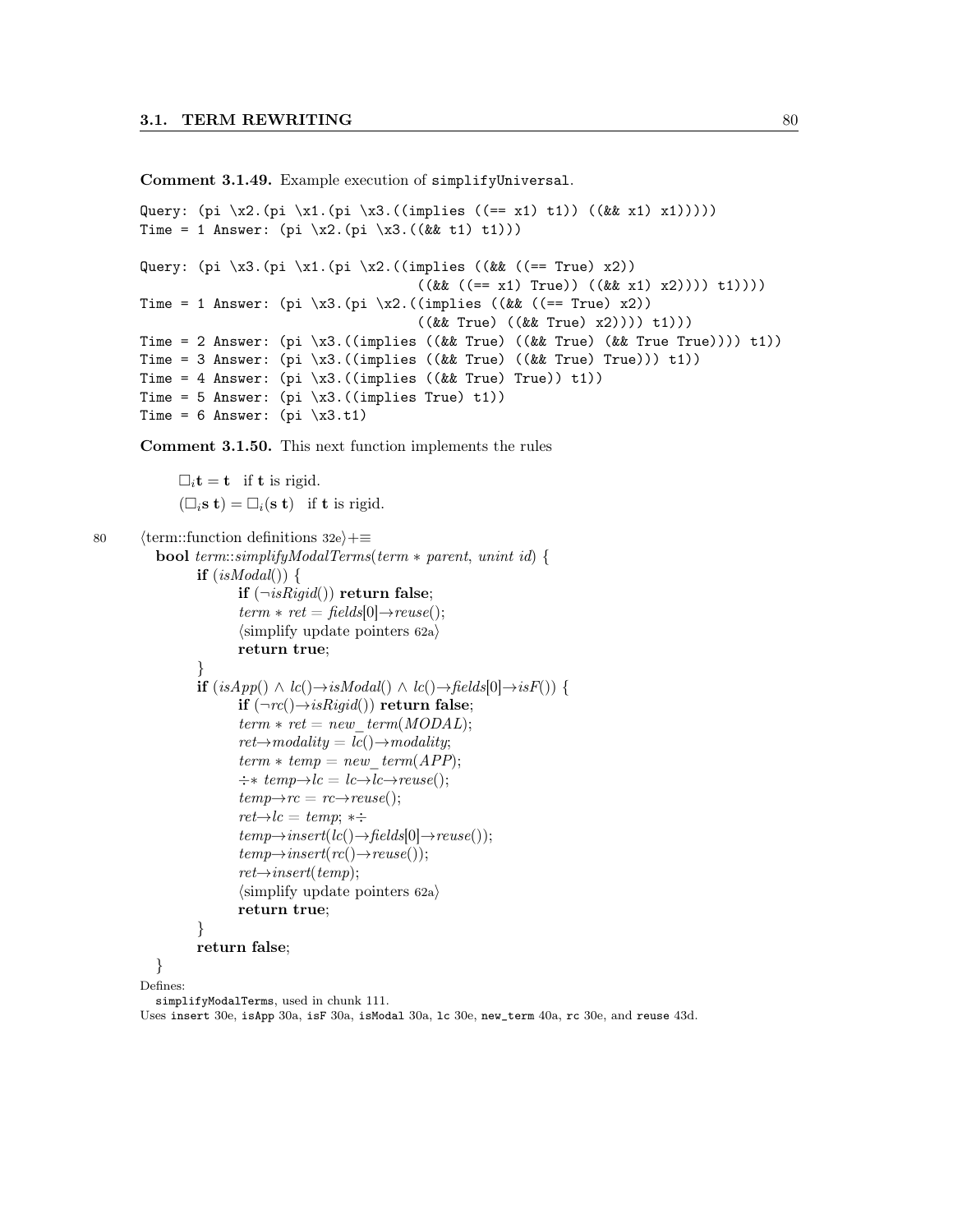# 3.1.2 Computing and Reducing Candidate Redexes

Comment 3.1.51. We now describe the function reduce that dynamically computes the candidate redexes inside a term (in the leftmost outermost order) and tries to reduce them.

**Definition 3.1.52.** A redex of a term t is an occurrence of a subterm of t that is  $\alpha$ -equivalent to an instance of the head of a statement.

**Comment 3.1.53.** Informally, given a term  $t$ , every term s represented by a subtree of the syntax tree representing t, with the exception of the variable directly following a  $\lambda$ , is a subterm of t. The path expression leading from the root of the syntax tree representing  $t$  to the root of the syntax tree representing s is called the occurrence of s. For exact formal definitions of these concepts, see [Llo03, pp. 46].

**Comment 3.1.54.** There is an easy way to count the number of subterms in a term  $t$ . A token is either a left bracket '(', a variable, a constant, or an expression of the form  $\lambda x$  for some variable x. The number of subterms in a term  $t$  is simply the number of tokens in (the string representation) of t. For example, the term  $((f (1, (2, 3), 4)) \lambda x.(g x))$  has 13 subterms.

Comment 3.1.55. There are obviously many subterms. For redex testing, it is important that we rule out as many of these as posible up front. The following result is a start.

**Proposition 3.1.56.** Let t be a term. A subterm r of t cannot be a redex if any one of the following is true:

- 1. r is a variable;
- 2.  $r = \lambda x.t$  for some variable x and term t;
- 3.  $r = D t_1 ... t_n$ ,  $n \ge 0$ , where D is a data constructor of arity  $m \ge n$ , and each  $t_i$  is a term;
- 4.  $r = (t_1, ..., t_n)$  for some  $n > 0$ .

*Proof.* Consider any statement  $h = b$  in the program. By definition, h has the form f  $t_1 \ldots t_n$ ,  $n \geq 0$  for some function f. In each of the cases above,  $r \neq h\theta$  for any  $\theta$  and therefore r cannot be a redex. П

- 81a (cannot possibly be a redex 81a) $\equiv$ 
	- if  $(isAString())$  return false;
	- if  $(taq \equiv V \vee taq \equiv D)$  return false;
	- if (tag  $\equiv ABS \vee tag \equiv PROD \vee tag \equiv MODAL \vee isData()$ ) goto not\_a\_redex;

Uses isAString 33a and isData 81b 82d.

**Comment 3.1.57.** This function checks whether the current term has the form D  $t_1 \nldots t_n, n \geq 1$ , where D is a data constructor of arity  $m \geq n$  and each  $t_i$  is a term.

81b (term::function declarations 30a)+≡ **bool**  $isData$ ; Defines: isData, used in chunk 81a.

> **Comment 3.1.58.** When we see a term  $t = D t_1 \dots t_n$ ,  $n \ge 1$ , where D is a data constructor of arity n and each  $t_i$  is a term, we can immediately deduce that any prefix of t cannot be a redex. The variable is\_data is used to store this information.

- 81c (term bool parts 31a) $+$ ≡ bool is data;
- 81d (term init 29d) $+$ ≡ is  $data = false;$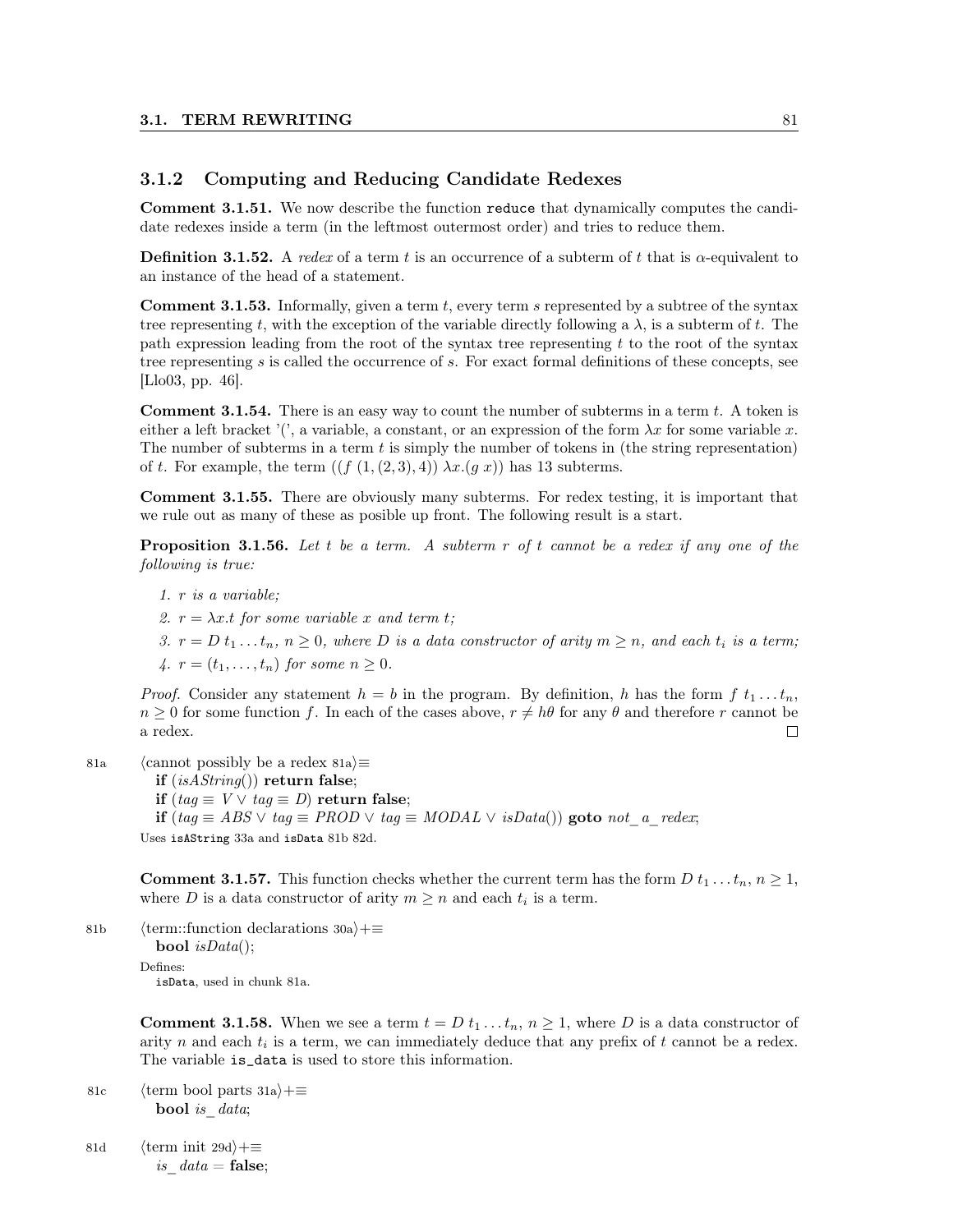- 82a (heap term init 29e)+≡  $ret{\rightarrow} is$  data = false;
- 82b (term clone parts 29f)+≡  $ret \rightarrow is \quad data = is \quad data;$

Comment 3.1.59. We can probably sometimes recycle t->is\_data here, but decided to always use the safe false value instead.

82c (term replace parts  $29g$ )+≡ is  $data = false;$ 

> Comment 3.1.60. If the current term is a data term, then the left subterm of the current term is also a data term.

```
82d (term::function definitions 32e)+≡
            bool term::isData() {
                   if (tag \neq APP) return false;
                   if (is data) { fields[0]\rightarrowis data = true; return true; }
                   if (spineTip() \rightarrow isD()) {
                           is data = \text{true}; \, fields[0] \rightarrow is \, data = \text{true}; \, \text{return true};return false;
            }
         Defines:
            isData, used in chunk 81a.
         Uses isD 30a and spineTip 32e.
```
**Comment 3.1.61.** Proposition 3.1.56 allows us to focus on terms of the form  $(f t_1 ... t_n)$ ,  $n \ge 0$ , in finding redexes. What else do we know that can be used to rule out as potential redexes subterms of this form?

Given a function symbol f, we define the effective arity of f to be the number of argument(s) f is applied to in the head of any statement in the program. Clearly, given a term  $t = (f t_1 ... t_n)$ ,  $n \geq 0$ , if n is not equal to the effective arity of f, then t cannot possibly be a redex.

82e (cannot possibly be a redex 2 82e $\rangle \equiv$ 

**if** (tag  $\equiv$  F ∧ getFuncEArity(cname).first  $\neq$  0) return false;

if  $(isFuncNotRightArgs())$  goto not a redex;

Uses getFuncEArity 155b and isFuncNotRightArgs 82f 83e.

Comment 3.1.62. This function checks whether the current term, which is an application node, is a function applied to the right number of arguments (its effective arity). The number of arguments can be more than the effective arity of the leftmost function symbol. The term  $(((remove s) t) x)$ is one such example.

```
82f (term::function declarations 30a)+≡
```
**bool** isFuncNotRightArgs();

Defines:

isFuncNotRightArgs, used in chunk 82e.

Comment 3.1.63. This is used to capture the fact that every prefix of a function application term that does not have enough arguments will not have enough arguments.

82g (term bool parts 31a)+≡ bool notEnoughArgs;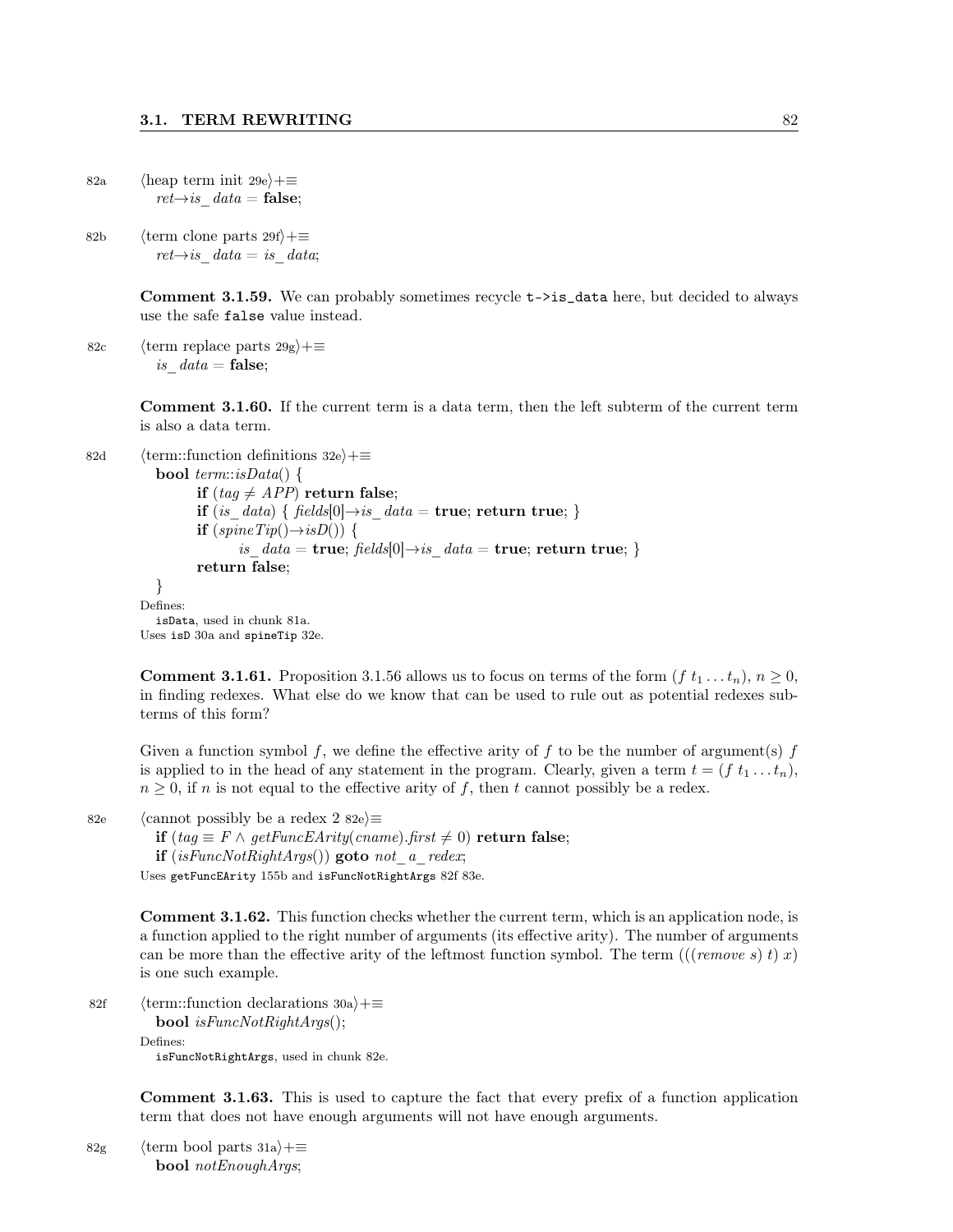```
83a (term init 29d)+≡
        notEnoughArgs = false;
```
- 83b  $\langle$ heap term init 29e $\rangle$ +≡  $ret\rightarrow notEnoughArgs = false;$
- 83c  $\langle \text{term clone parts } 29f \rangle + \equiv$  $ret\rightarrow notEnoughArgs = notEnoughArgs;$

Comment 3.1.64. We can probably safely recycle t->notEnoughArgs here.

83d (term replace parts  $29g$ )+≡  $notEnoughArgs = false;$ 

> Comment 3.1.65. If we have an excess of arguments, return true. Otherwise, if we have an under supply of arguments, mark the notEnoughArgs flag of the left subterm and then return true.

```
83e (term::function definitions 32e)+≡
           bool term::isFuncNotRightArgs() {
                  if (taq \neq APP) return false;
                  if (notEnoughArgs) \{ fields[0] \rightarrow notEnoughArgs = true; return true; \}spine Tip(); // can use spine Tip(int & x) here
                  \text{int} numargs = spinelength-1;
                  if (spinetip\rightarrow isF() ≡ false) return false;
                  pair\langle\text{int},\text{int}\rangle arity = getFuncEArity(spinetip\rightarrowcname);
                  \langleisFuncNotRightArgs::error handling 83f\rangle// if (arity > numargs) {
                  if (numargs \langle arity.first) {
                         notEnoughArgs = true; \, fields[0] \rightarrow notEnoughArgs = true;return true;
                  }
                  // return (arity \langle numargs);
                  return (numargs > arity.second);
           }
         Defines:
           isFuncNotRightArgs, used in chunk 82e.
         Uses getFuncEArity 155b, isF 30a, and spineTip 32e.
```
Comment 3.1.66. If the function is unknown, then we just return true as a conservative measure.

83f (isFuncNotRightArgs::error handling 83f) $\equiv$ if  $(\textit{arity}. \textit{first} \equiv -1)$  return true;

> Comment 3.1.67. We now describe the reduce function. We compute the subterms one by one in the left-to-right, outermost to innermost order. For each subterm, we first determine whether it can possibly be a candidate redex. If not, we proceed to the next subterm. Otherwise, we attempt to match and reduce it using try\_match\_n\_reduce. If this is successful, we return true. Otherwise, we proceed to the next subterm. The parameter tried records the total number of candidate redexes actually tried by this function. All the other parameters are needed only by try\_match\_n\_reduce.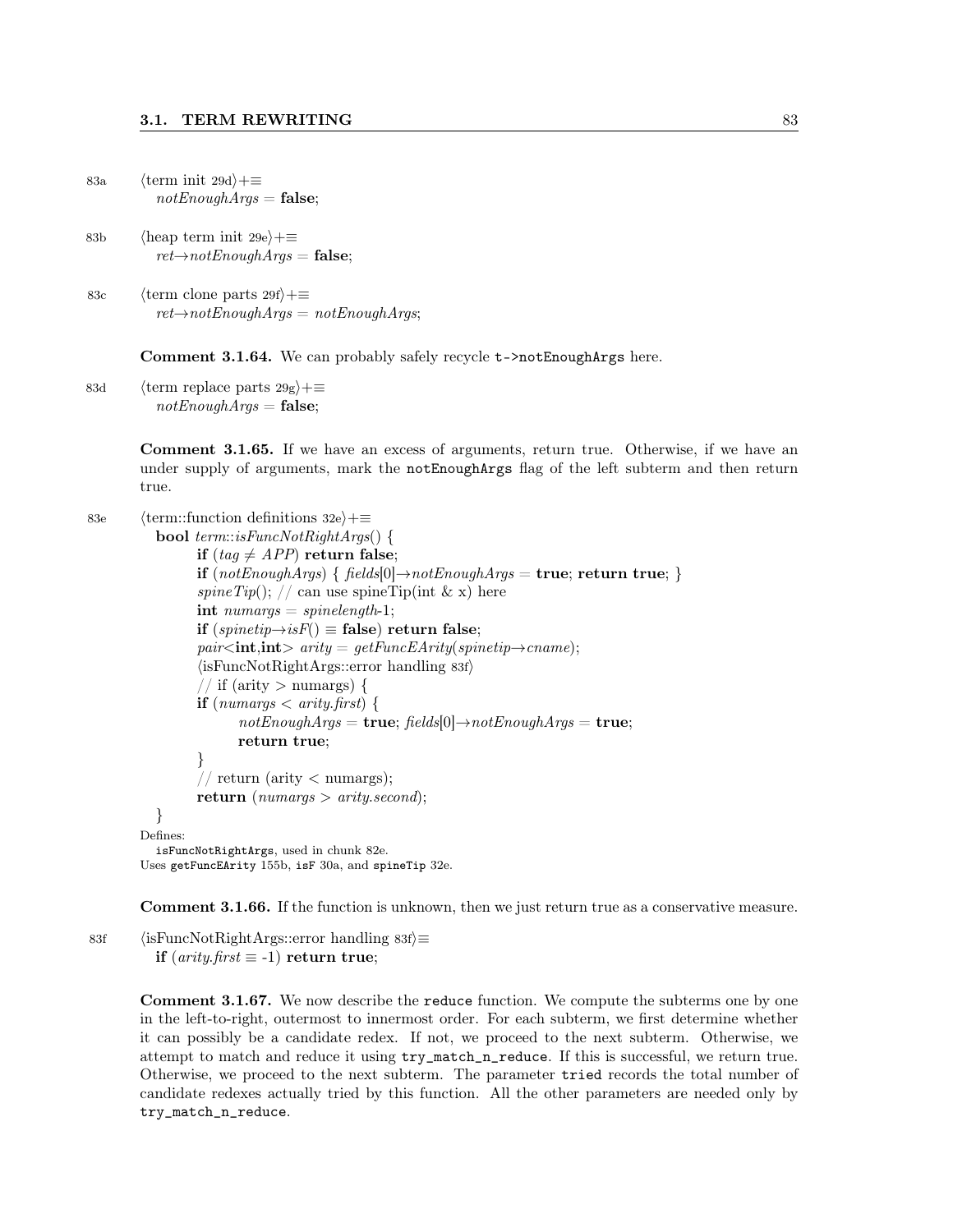### 3.1. TERM REWRITING 84

84a (term::function declarations 30a)+≡ **bool** reduce(vector<int> mpath, term  $*$  parent, unint cid,  $term * root$ , int & tried); **bool** reduce(vector<int> mpath, term  $*$  parent, unint cid,  $term * root$ , int & tried, bool lresort); bool reduceRpt(int maxstep, int & stepsTaken); bool reduceRpt() { int x; return reduceRpt(0, x); } Defines: reduce, used in chunks 84–87, 89a, 91b, and 93b. reduceRpt, never used. 84b (term::function definitions 32e)+≡ bool term::reduce(vector<int> mpath, term ∗ parent, unint cid,  $term * root$ , int & tried) { if (reduce(mpath,parent,cid,root,tried,false)) return true;  $\frac{1}{\sqrt{2}}$  cerr << "Trying last resort rules" << endl;  $\frac{1}{\sqrt{2}}$  set Selector(osel); return reduce(mpath,parent,cid,root,tried,true); } Uses reduce 84a 85a and setSelector 164 165.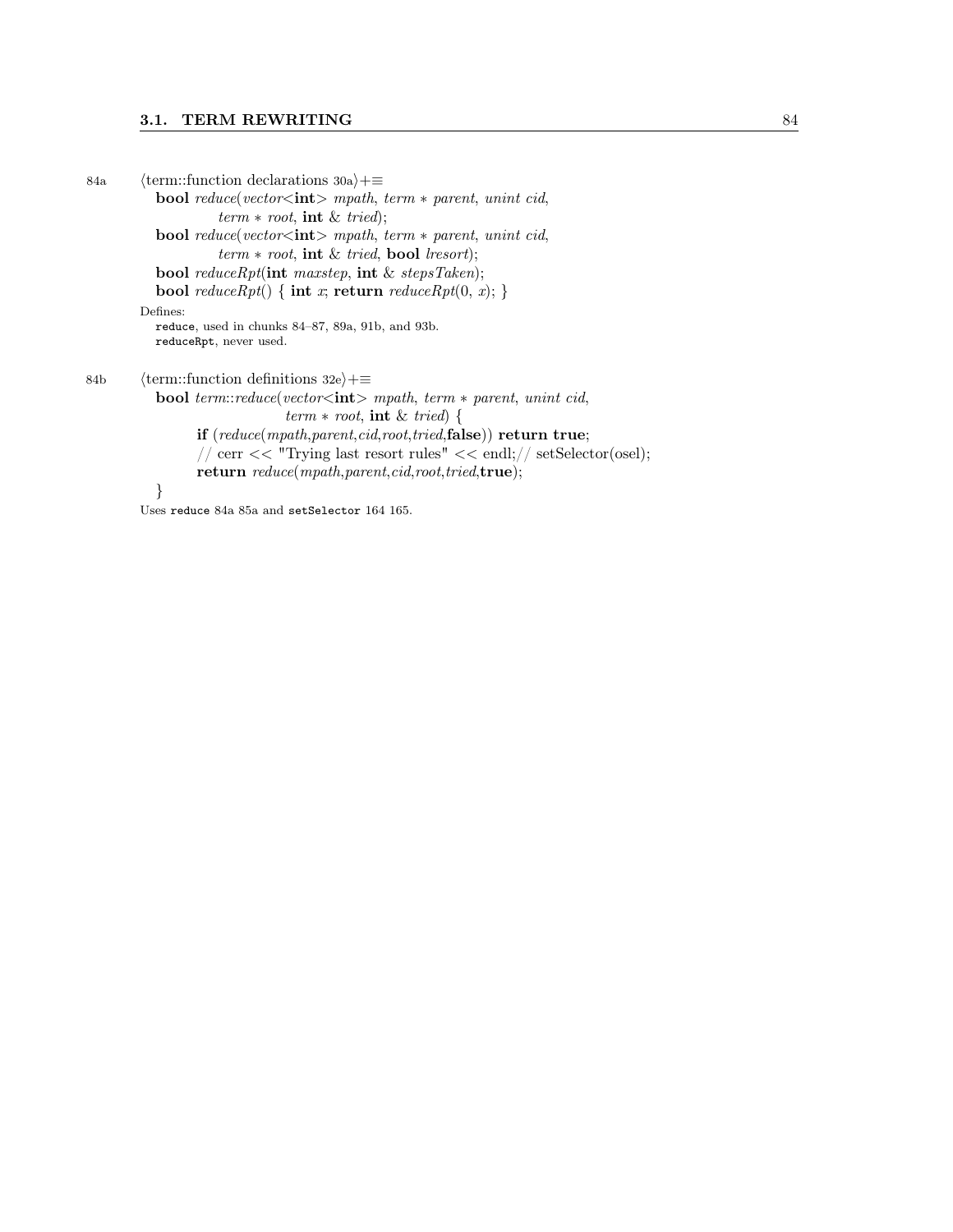```
85a (term::function definitions 32e)+≡
            bool term::reduce(vector<int> mpath, term ∗ parent, unint cid,
                                term * root, int & tried, bool lr) {
                   \langle cannot possibly be a redex 81a\rangle\#ifdef ESCHER
                   \langle cannot possibly be a redex 2 82e\rangle\#endif
                   tried++;// if (try_disruptive(mpath, this, parent, cid, root, tried))
                   // return true;
                   if (try</math> match <i>n</i> reduce(mpath, this, parent,cid, root, tried,lr))return true;
            not a redex:
                   if (tag \equiv ABS)return fields[1] \rightarrow reduce(mpath, this, 1, root, tried, lr);if (tag \equiv MODAL) {
                          // return false; // to begin with, Escher does not handle this.
                          mpath.push \; back(modality);return fields[0] \rightarrow reduce(mpath, this, 0, root, tried, lr);}
                   if (taq \equiv APP) {
                          \langlereduce::small APP optimization 85b\rangleif (lc) \rightarrow reduce(mpath, this, 0, root, tried, lr)return true;
                          return rc() \rightarrow reduce(mpath, this, 1, root, tried, lr);}
                   if (tag \equiv PROD) {
                          unint dimension = fieldsize;
                          for (unint i=0; i\neqdimension; i++)
                                 if (\text{fields}[i] \rightarrow \text{reduce}(\text{mpath}, \text{this}, i, \text{root}, \text{ tried}, \text{lr}))return true;
                          return false;
                   }
                   if (tag \equiv F) return false;
            \#ifdef ESCHER
                   setSelector(STDERR); cerr \ll "term = "; print(); ioprintn();cerr \ll "tag = " \ll tag \ll endl; assert(false);
            \#\textbf{endif}return false;
            }
         Defines:
```
reduce, used in chunks 84–87, 89a, 91b, and 93b. Uses ioprintln 164 165, lc 30e, rc 30e, setSelector 164 165, and try\_match\_n\_reduce 87.

**Comment 3.1.68.** When we see a term of the form  $(f t)$  where f has effective arity greater than 1, we can immediately deduce that  $f$  cannot be a redex. This would have been picked out if we recurse on  $f$ , but we can save a call to  $getFuncEntry$  by having a special case here.

85b  $\langle$  reduce::small APP optimization 85b $\rangle$  $\equiv$  $\#$ ifdef ESCHER **if**  $(lc() \rightarrow isF() \land notEnoughArgs)$ return  $rc() \rightarrow reduce(mpath, this, 1, root, tried, lr);$  $\#$ endif Uses isF 30a, lc 30e, rc 30e, and reduce 84a 85a.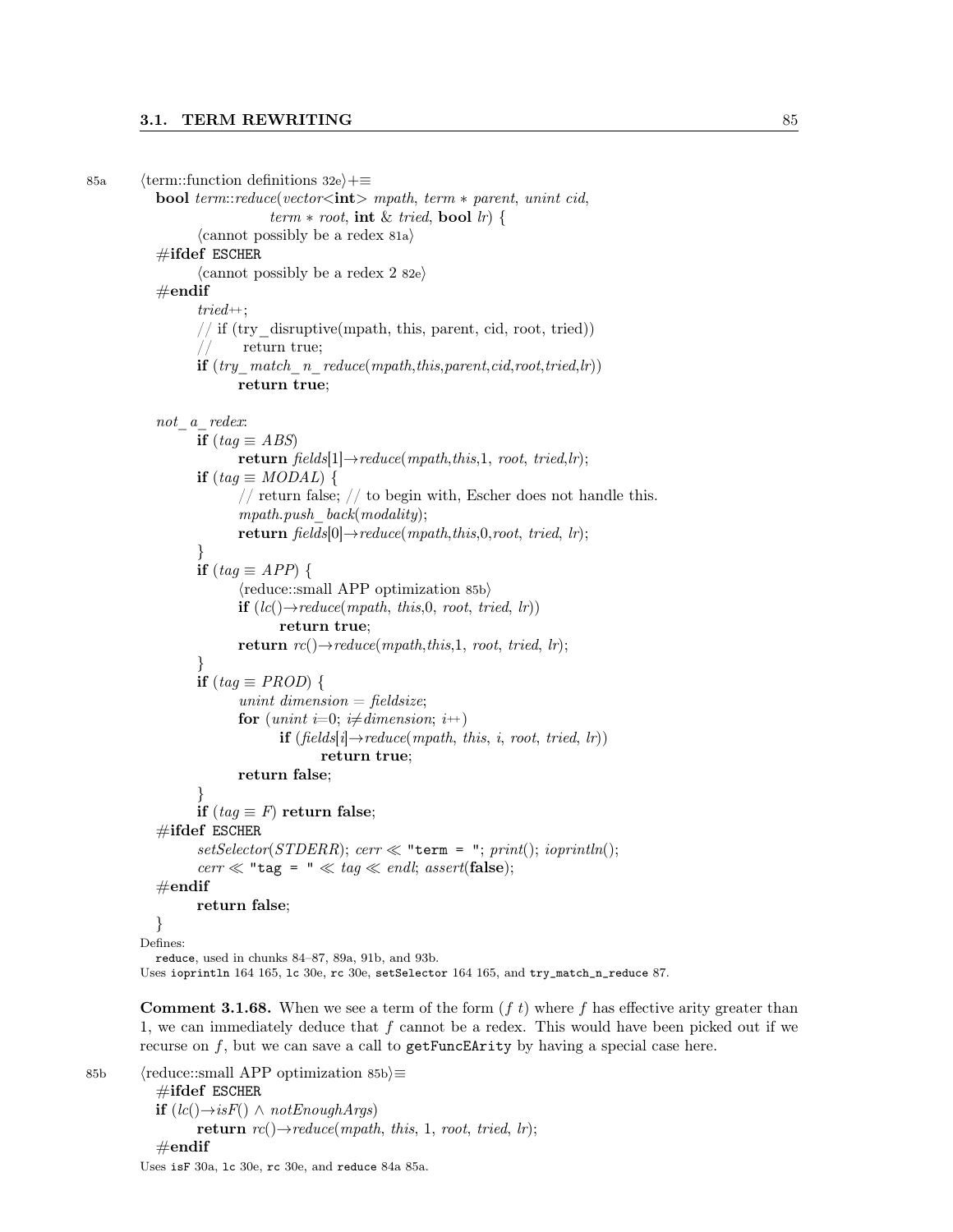Comment 3.1.69. It is easy to add code to calculate the occurrence of each subterm if this information is desired.

Comment 3.1.70. The function reduceRpt reduces an expression repeatedly until no further reduction is possible. The return value is true if the term is modified in the process; false otherwise.

86a (term::function definitions 32e)+≡

```
bool term::reduceRpt(int maxstep, int & stepsTaken) {
         int tried = 0; vector \langle \text{int} \rangle modalPath;
         bool reduced = true; bool rewritten = false;
         int starttime = ltime;
         while (reduced) {
                reduced = reduce(mod a \textit{Path}, \textbf{NULL}, 0, this, tried);if (reduced) rewritten = true;
               if (tag \equiv D) break;
               if ((maxstep > 0) ∧ (ltime - starttime) > maxstep) break;
               if (interrupted) break;
         };
         stepsTaken = <i>ltime - starting;</i>return rewritten;
  }
Defines:
  reduceRpt, never used.
```
Uses reduce 84a 85a.

Comment 3.1.71. The function reduce uses the following function to try and match and reduce a candidate redex. The function try\_match\_n\_reduce works as follows. Given a candidate redex, we first examine whether it can be simplified using the internal simplification routines of Escher. If so, we are done and can return. Otherwise, we try to pattern match (using redex\_match) the candidate redex with the head of suitable statements in the program. If the head of a statement  $h = b$  is found to match with candidate using some term substitution  $\theta$ , then we construct  $b\theta$ and replace candidate with  $b\theta$ . Depending on whether candidate has a parent, we either only need to redirect a pointer or we need to replace in place.

```
86b (terms.cc::local functions 33c)+≡
           #include "global.h"
           #include "pattern-match.h"
          static int nestingdepth = 0;
           \langletry match 87\rangle\langletry disruptive 93b\rangle
```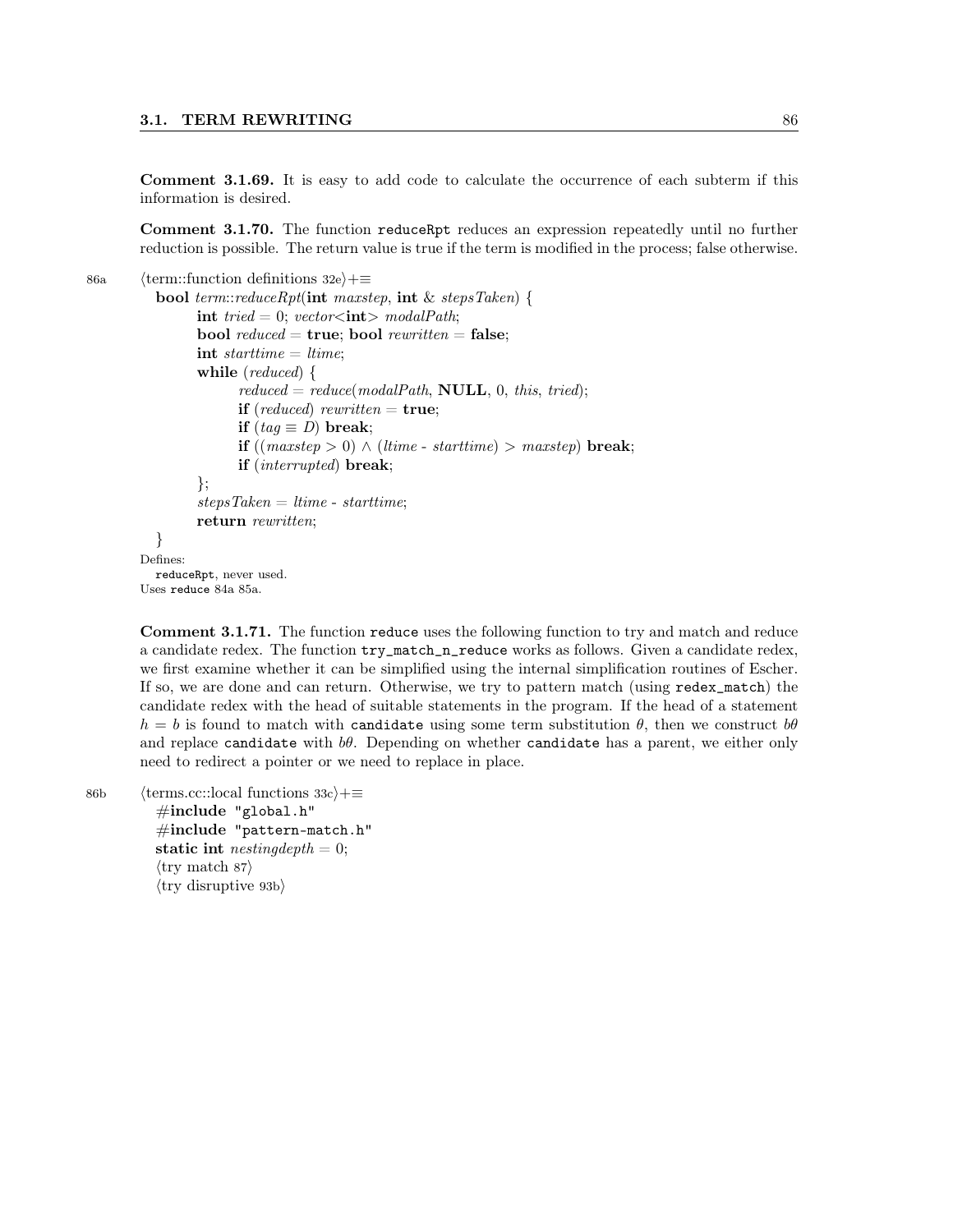```
87 \langle \text{try match } 87 \rangle \equivbool do local search = true;
           bool try match n reduce(vector<int> mpath, term * candidate,
                                  term ∗ parent,unint cid, term ∗ root,
                                  int & tried, bool lastresort) {
                   vector<substitution> theta; \div* this cannot be made global because of
                                                 eager statements ∗÷
                   \langle debug matching 1 92d\rangle\langletry match::different simplifications 90\rangle\langletry match::try cached statements first 88a\ranglecandidate \rightarrow spineTip();if (\neg \text{candidate} \rightarrow \text{spinetip} \rightarrow \text{isF}()) return false;
                   int anchor = candidate\rightarrowspinetip\rightarrowcname;
                   if (anchor \geq (int) grouped \; statements.size()) return false;
                   statementType * sts = grouped\_statements[anchor];if (sts \equiv \textbf{NULL}) return false;
                   while (sts \neq \textbf{NULL}) {
                          if (sts→lastresort \neq lastresort) { sts = sts→next; continue;}
                           if ((candidate \rightarrow spinelength -1) ≠ sts \rightarrow numargs)\{sts = sts \rightarrow next; continue; \}theta.clear();
                           term * head = sts \rightarrow stmt \rightarrow lc() \rightarrow rc();term * body = sts \rightarrow stmt \rightarrow rc();\langle debug matching 2 92e\rangleif (redex match(head, candidate, theta)) {
                                   \langletry match::eager statements 91b\rangleltime++;\langletry match::unimportant things 91c\rangleterm * temp = NULL;if (sts \rightarrow noredex) temp = body\rightarrow reuse;
                                  else {
                                          temp = body \rightarrow clone();temp \rightarrow subset(theta);\langletry match::reduce temp to simplest form 89a\rangle}
                                  \langletry match::put reduct in place 88b\rangle\langletry match::output answer 92b\ranglereturn true;
                           }
                           \langle debug matching 4 93a\ranglests = sts \rightarrow next;}
                   \div* int bm size = statements.size();
                   for (int j=0; j<br/> j is j +) {
                           if (statements[j].lastresort \neq lastresort) continue;
                           \langle \text{try } match:: \text{find } special \text{ cases where no matching is required} \rangletheta.clear();
                           term * head = statements[j].stmt \rightarrow lc() \rightarrow rc();term * body = statements[j].stmt \rightarrow rc();< debug matching 2>
                           if (redex match(head, candidate, theta)) {
                                   \langletry match::eager statements>
```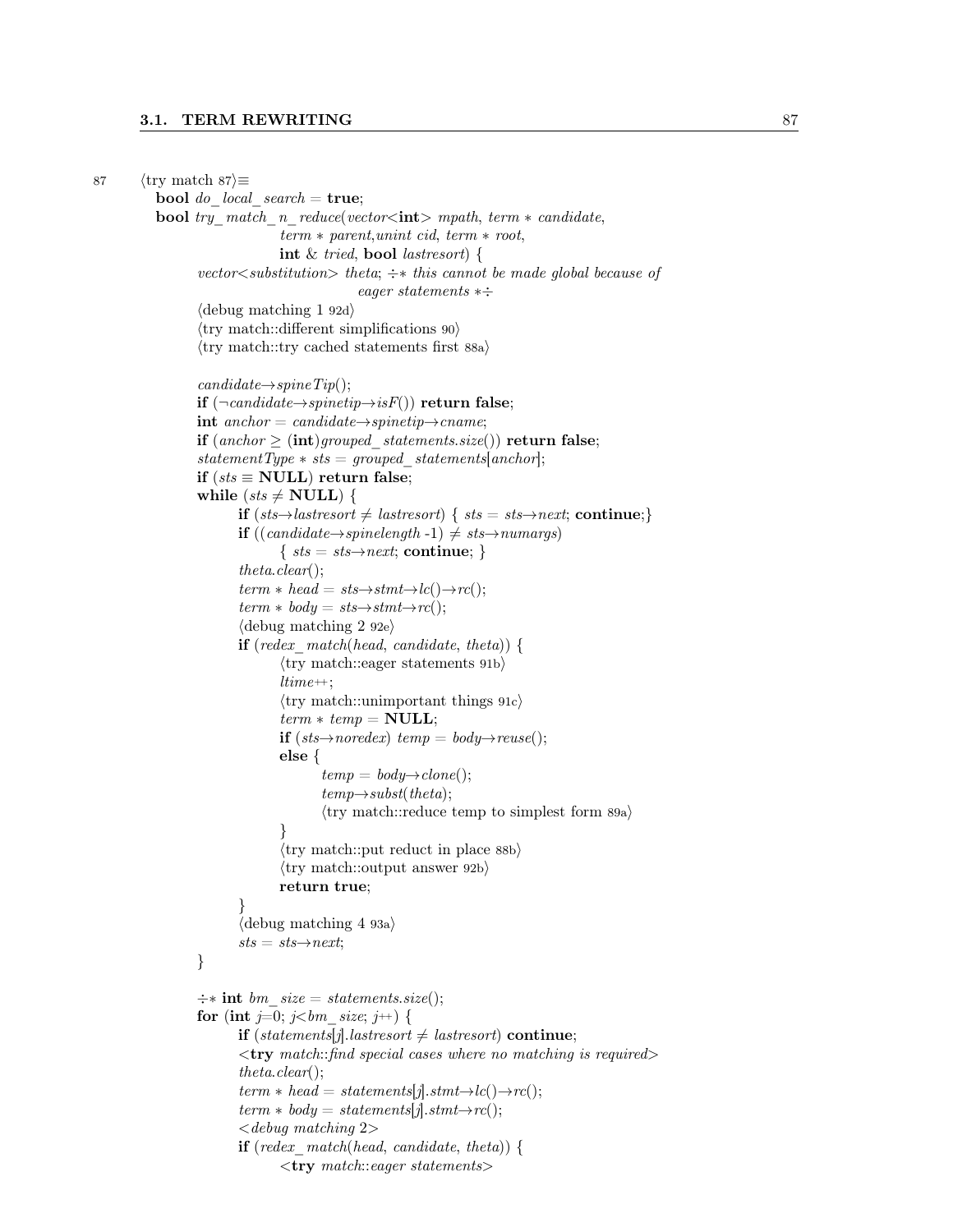```
ltime++;
                \langletry match::unimportant things>term * temp = body \rightarrow clone.
                temp \rightarrow subset(theta);\langle \text{try } match::reduce \ temp \ to \ simplest \ form \rangle\langle \text{try } match::put \text{ reduce} \rangle\langle \text{try } match::output \ answer \ranglereturn true;
        }
        \langle debug matching 4>} ∗÷
return false;
```

```
}
```
Defines:

try\_match\_n\_reduce, used in chunk 85a.

```
Uses isF 30a, lc 30e, rc 30e, redex_match 99a 99b 100a, reduce 84a 85a, reuse 43d, spineTip 32e, subst 52a,
  and substitution 51.
```
Comment 3.1.72. Certain (sub)computations are cached in the vector cachedStatements during run-time. We try out these cached statements first in simplifying a redex. The pattern matching operation used in this special case is just identity checking. Maybe we need to check for  $\alpha$ equivalence in general.

```
88a \langle \text{try match::try cached statements first } 88a \rangle \equivint cs size = cachedStatements.size();for (int j=0; j\neqcs size; j++) {
                    term * head = cachedStatements[j]\rightarrowstmt\rightarrowlc()\rightarrowrc();
                    term * body = cachedStatements[j] \rightarrow stmt \rightarrow rc();theta.clear(); // vector \leqsubstitution> theta;
                    if (candidate \rightarrow equal(head) \vee redex match(head, candidate, theta) {
                            \frac{1}{\sqrt{2}} cerr << "Using cached computation." << endl;
                            term * temp = body \rightarrow clone();if (theta.size()) { temp\rightarrowsubst(theta); }
                            ltime++; \textit{cltime++};\langletry match::put reduct in place 88b\ranglereturn true;
                    }
             }
```
Uses equal 34b, lc 30e, rc 30e, redex\_match 99a 99b 100a, subst 52a, and substitution 51.

Comment 3.1.73. This is how we put the reduct (temp) in place of the redex (candidate). Depending on whether candidate has a parent, we either change some pointers or do an in-place replacement.

88b  $\langle$ try match::put reduct in place 88b $\rangle$  $\equiv$ 

**if** (parent) { parent $\rightarrow$ fields[cid] = temp; candidate $\rightarrow$ freememory(); } else {  $candidate \rightarrow replace(temp); temp \rightarrow free memory();$ } Uses replace 42b.

Comment 3.1.74. In the proposed leftmost outermost reduction scheme, we need to find the leftmost outermost redex in  $t^*$  immediately after rewriting a subterm  $r$  in  $t$  with  $s$  to obtain  $t^* = t[s/r]$ . We are probably better off doing localised surgeries on terms. After one rewriting step, instead of looking for the next redex in  $t^*$ , we will try to reduce s as much as possible before jumping out to consider reducing  $t^*$ . This simple change in the redex selection order speeds things up tremendously, at no cost to correctness. We will have problems with list/set comprehension though, in particular infinite lists and infinite sets.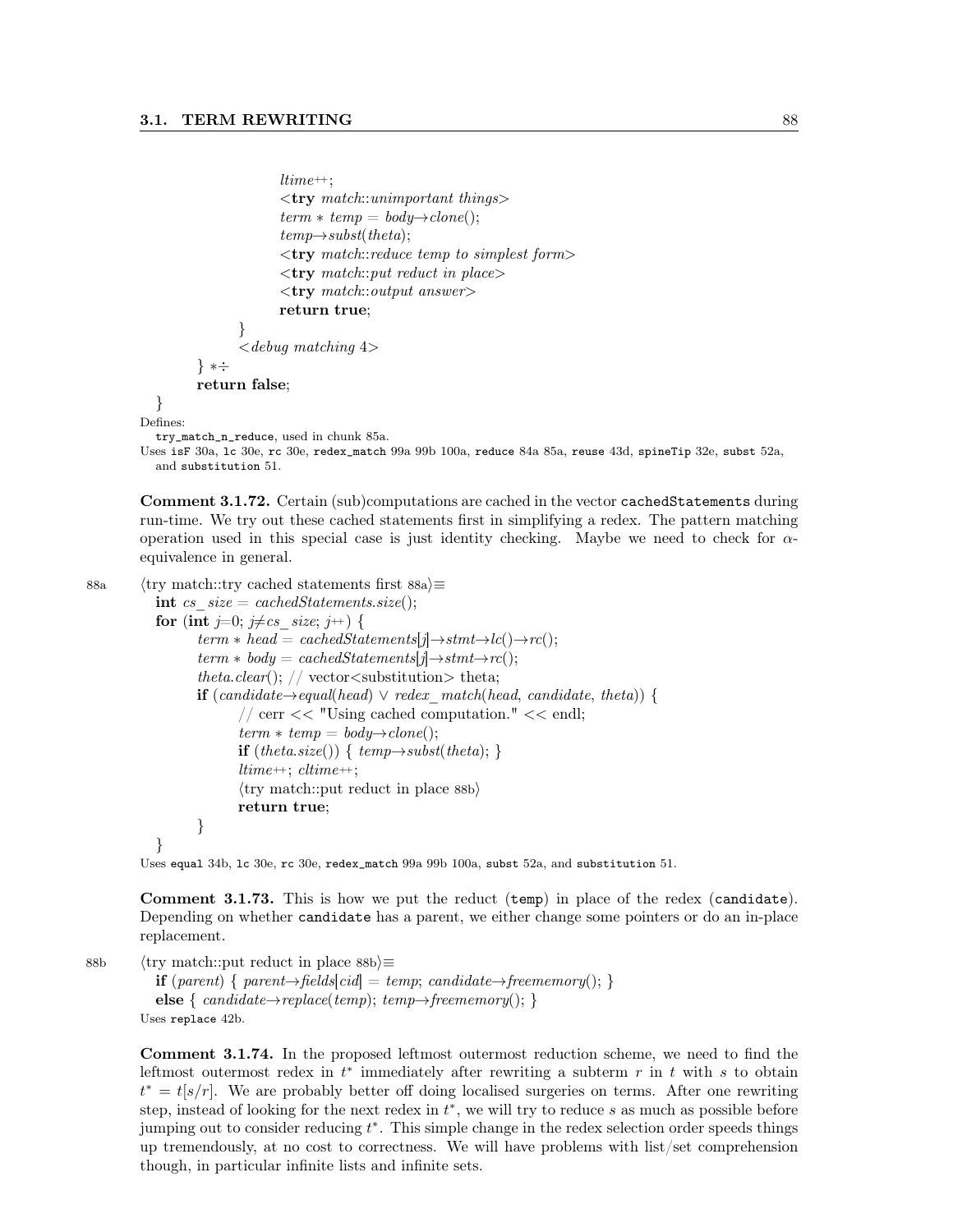### 3.1. TERM REWRITING 89

```
89a \langletry match::reduce temp to simplest form 89a\rangle \equiv\#ifdef ESCHER
            // do local search = false;
           if (\neg outermost \land do\ local\ search \land \neg last resort \land temp\rightarrow tag \neq D) {
                  // cerr << "reduce temp to simplest form\n";
                  do local\_search = false;term * temp3 = NULL; // term * temp2 = NULL;if (optimise) { // temp2 = head->clone(); temp2->subst(theta);
                                // temp2->unshare(NULL, 1);temp3 = temp \rightarrow clone();\mathit{nesting depth}\text{++};int time old = ltime;
                  temp{\rightarrow}unshare(NULL, 1); // we should not need to do this operation
                  bool reduced = true;
                  int interval = 0; // this makes sure the local operation doesn't go
                                  \frac{1}{10} too deep, which can happen if we do this too early
                  while (reduced) {
                         reduced = temp \rightarrow reduce(mpath, NULL, 0, temp, tried);if temp→tag \equiv D) break;
                         if (interval++) 500) break;
                  }
                  nestingdepth−−;
                  if (optimise) { \langle try match::cache computation 89b\rangle }
                  do local\_search = true;}
           \#endif
         Uses reduce 84a 85a and subst 52a.
89b \langletry match::cache computation 89b\rangle≡
           if (ltime - time old > 30 ∧ head→isApp() ∧
               cacheFuncs.find(head\rightarrow lc)) \rightarrow canme) \neq cacheFuncs.end() {
                  // int osel = getSelector(); setSelector(STDERR);
                  // temp3->print(); ioprint(" = "); temp->print();
                       \mathrm{ioprint}(\texttt{"}; - \texttt{"}); \mathrm{ioprint}(\mathrm{ltime-time\_old}); \mathrm{ioprint}(\texttt{l});// ioprintln(); setSelector(osel);
                  statementType * st = new statementType():st \rightarrow stmt = newT2Args(F, iEqual);st \rightarrow stmt \rightarrow initT2Args (temp3, temp\rightarrow clone());
                  temp3 \rightarrow labelStaticBoundVars(); // temp->labelStaticBoundVars();
```

```
st \rightarrow stmt \rightarrow collectSharedVars();
```

```
cachedStatements.push-back(st);
```

```
\} else temp3 \rightarrow free memory();
```
Uses collectSharedVars 94a, getSelector 164 165, iEqual 145, initT2Args 34a, ioprint 164 165,

ioprintln 164 165, isApp 30a, labelStaticBoundVars 46f, lc 30e, newT2Args 33c, and setSelector 164 165.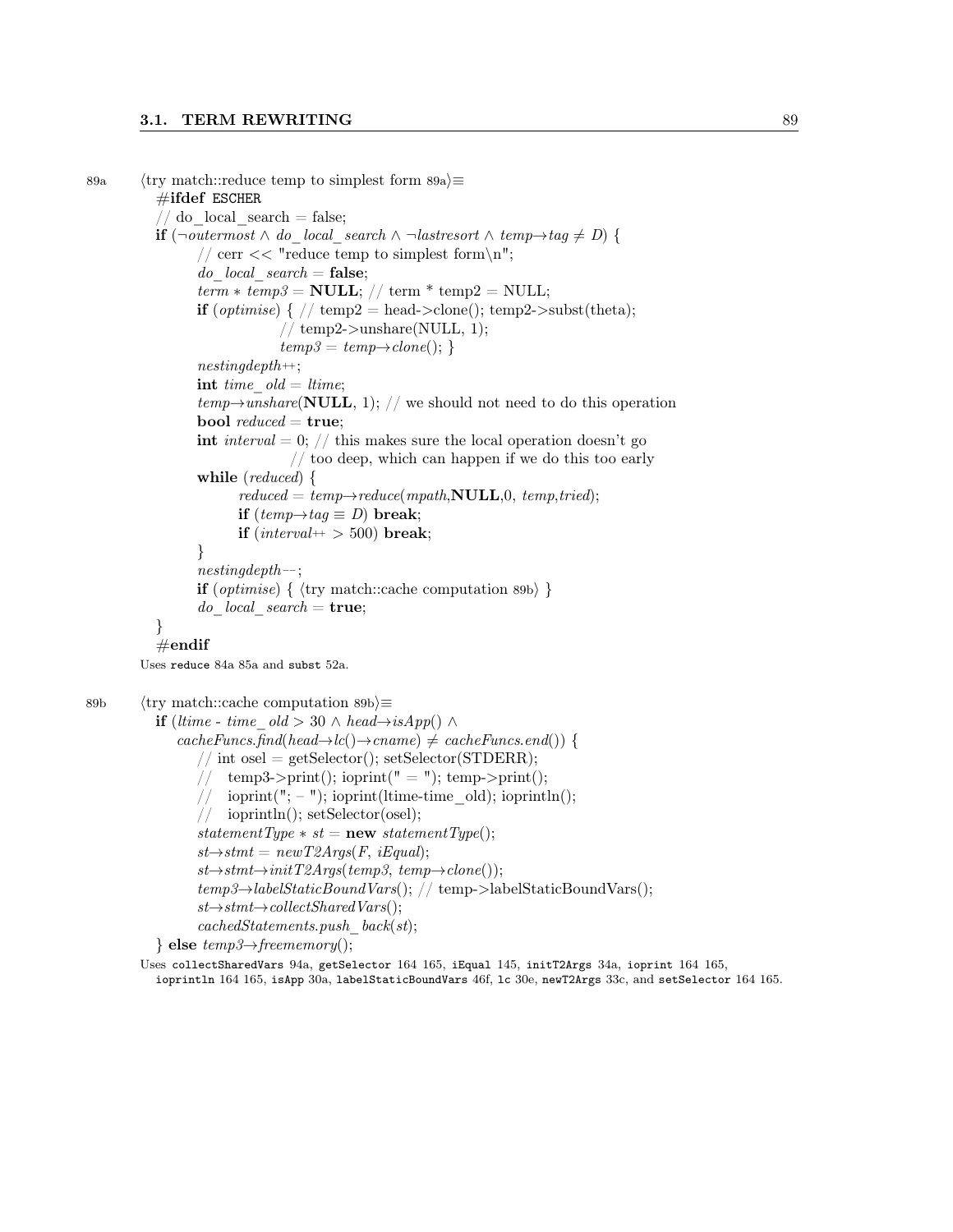Comment 3.1.75. The different simplification routines described in 3.1.1 are used here. We check the form of candidate before attempting to apply suitable routines.

```
90 \langletry match::different simplifications 90\rangle\equivint msg = -5;if (candidate\rightarrow isFunc2Args() {
                     int f = candidate \rightarrow spineTip() \rightarrow rename;if (f \equiv i \pounds \text{qual}) {
                              if (candidate \rightarrow simplifyEquality(parent, cid))\{ msg = 1; \langle \text{simp} \space output \space 91a \rangle \}} else if (f \equiv iAnd) {
                              if (candidate \rightarrow simplifyConjunction())\{ msg = 2; \langle \text{simpl output 91a} \rangle \}if (candidate → simplifyConjunction2(parent, cid))\{ msg = 3; \langle \text{simpl output 91a} \rangle \}}
                     if (candidate \rightarrow simplifyInequalities(parent, cid))\{ msg = 4; \langle \text{simp} \space output \space 91a \rangle \}if (candidate→simplifyArithmetic(parent, cid))\{ msg = 5; \langle \text{simpl output 91a} \rangle \}}
             if (candidate \rightarrow isApp()) {
                     if (candidate → simplifyExistential(parent, cid))\{ msg = 6; \langle simple output 91a \rangle \}if (candidate \rightarrow simplifyUniversal(parent, cid))\{ msg = 7; \langle \text{simpl output 91a} \rangle \}if (candidate \rightarrow betaReduction(parent, cid))\{ msg = 8; \langle \text{simpl output 91a} \rangle \}if (candiate \rightarrow simplifyMath(parent, cid))\{ msg = 9; \langle \text{simp} \space output \space 91a \rangle \}}
```
Uses betaReduction 69a, iAnd 145, iEqual 145, isApp 30a, isFunc2Args 32f, simplifyArithmetic 65, simplifyConjunction 71a, simplifyConjunction2 73, simplifyEquality 61, simplifyExistential 75a, simplifyInequalities 67, simplifyMath 68, simplifyUniversal 78a, and spineTip 32e.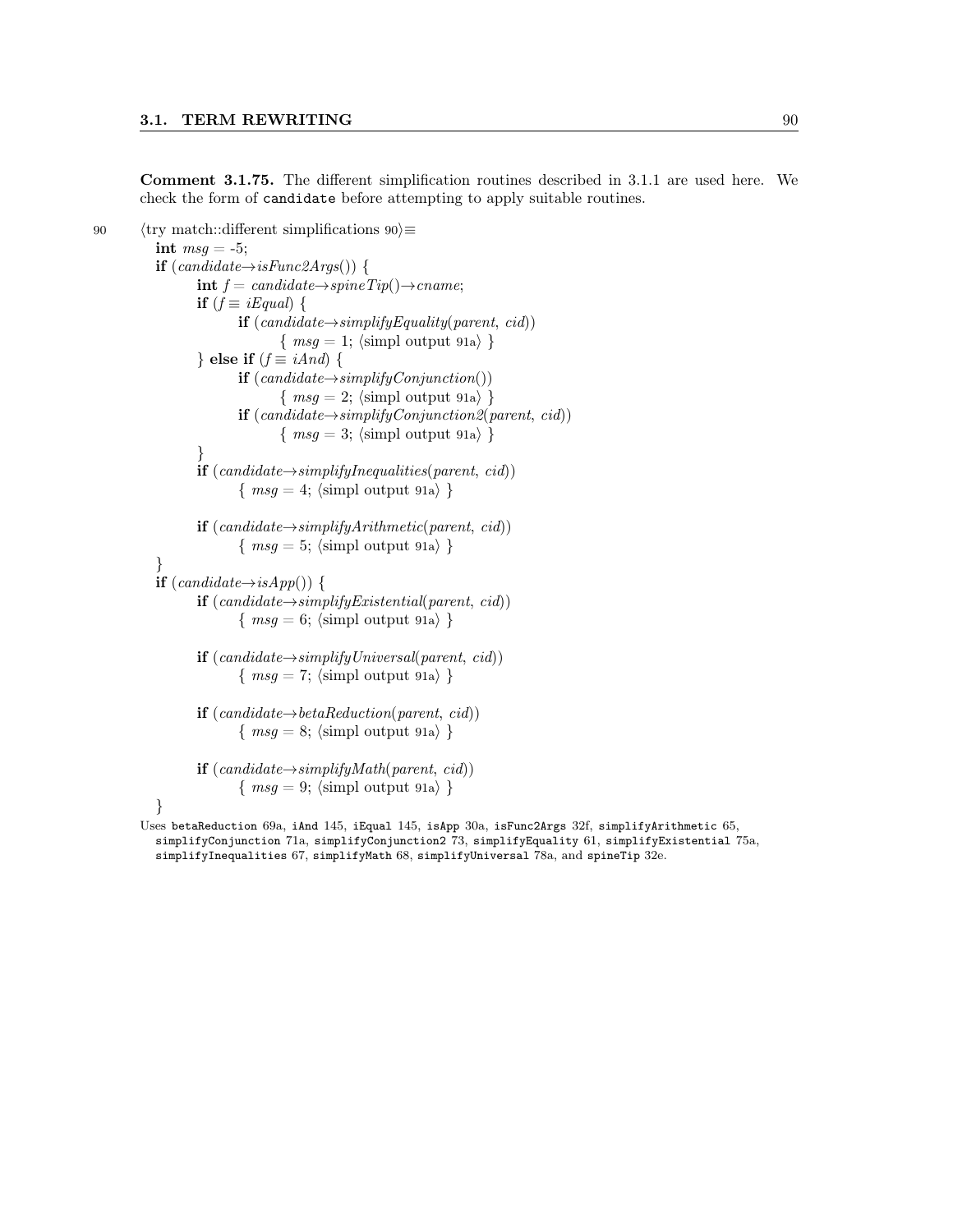Comment 3.1.76. The redex is marked out in the answer. We do not print the term before the simplification; that would be too messy though.

```
91a (simpl output 91a)\equivltime++;//if (verbose && ltime \% 100 == 0) {
          if (verpose)int osel = getSelect(); setSelector(STDOUT);ioprint("Time = "); ioprintIn(ltime);switch (msg) {
                 case 1: ioprint(eqsimpl); break;
                 case 2: ioprint(andsimpl); break;
                 case 3: ioprint(and2simpl); break;
                 case 4: ioprint(ineqsimpl); break;
                 case 5: ioprint(arsimpl); break;
                 case 6: ioprint(exsimpl); break;
                 case 7: ioprint(uvsimpl); break;
                 case 8: ioprint(betasimpl); break;
                 case 9: ioprint(mathsimpl); break;
                 }
                 candidate \rightarrow redex = \textbf{true};ioprint("Answer: "); root \rightarrow print(); ioprint("n\nu");candidate\rightarrowredex = false; setSelector(osel);
           }
```
### return true;

Uses getSelector 164 165, ioprint 164 165, ioprintln 164 165, and setSelector 164 165.

Comment 3.1.77. We now look at how eager statements are handled. When we matched a subterm of the form  $(f t_1 ... t_n)$  with the head of a statement that is to be evaluated eagerly, we proceed to evaluate the arguments  $t_1$  to  $t_n$  first. The whole expression can only be rewritten if none of the  $t_i$ s contain a redex.

```
91b \langletry match::eager statements 91b\rangle\equiv
```

```
if (sts\rightarrow eager \land candidate\rightarrow isApp()) {
       ÷∗ try reduce the arguments first, return
          true if any one can be reduced * \divfor (int i=candidate→spinelength-1; i\neq0; i-−) {
              /∗ go to argument spinelength - i argument ∗/
              term * arg = candidate;for (int j=1; j\neq i; j++) arg = arg\rightarrowlc();
              if (arg \rightarrow rc() \rightarrow reduce(mpath, arg, 1, root, tried))return true;
       }
}
```
Uses isApp 30a, lc 30e, rc 30e, and reduce 84a 85a.

Comment 3.1.78. We are done talking about important things. We now list the not-so-important things like reporting and debugging checks.

91c  $\langle$  try match::unimportant things 91c $\rangle$ ≡  $\langle$ try match::debugging code 1 92c $\rangle$  $\langle$  debug matching 3 92f $\rangle$  $\langle$ try match::output pattern matching information 92a $\rangle$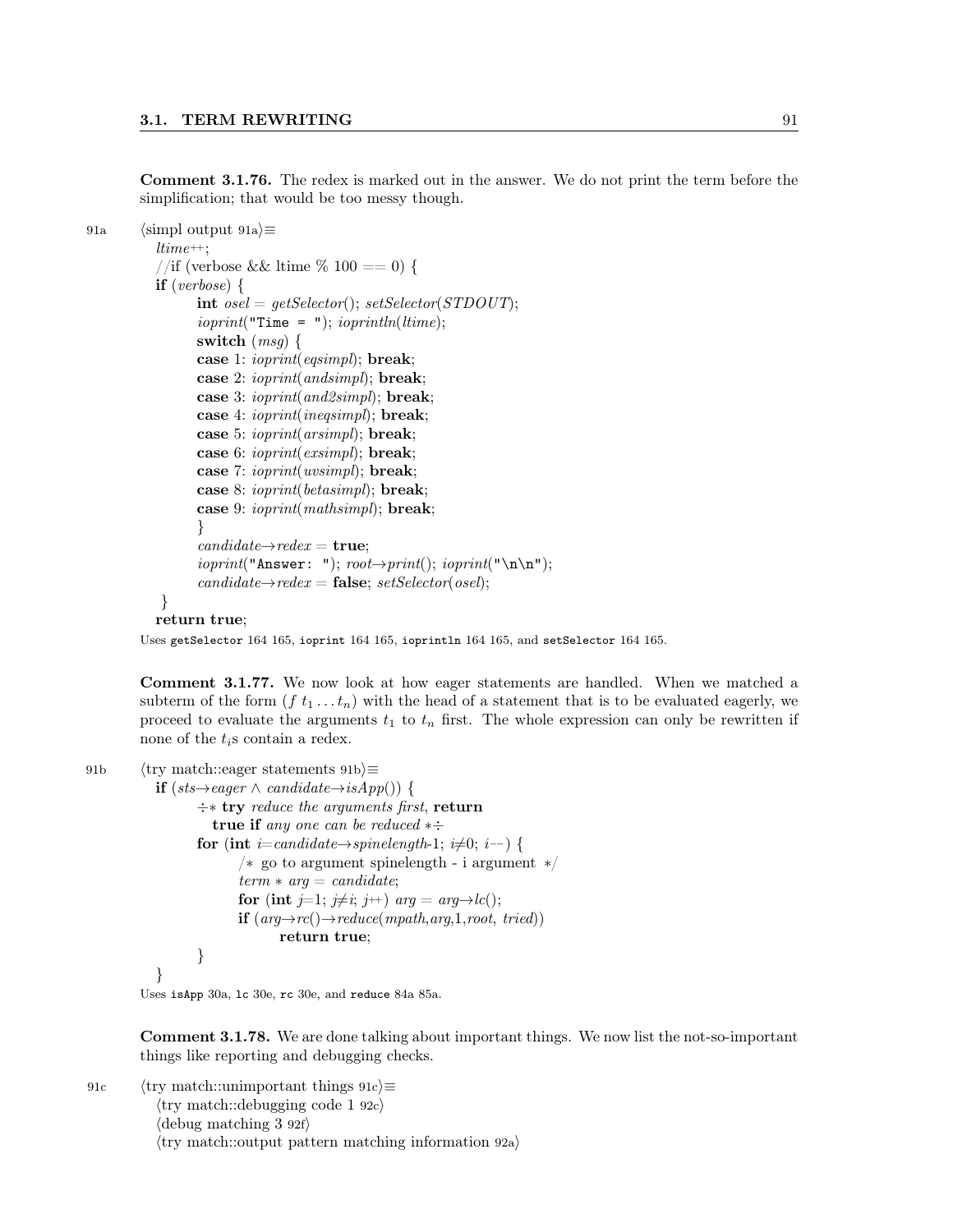```
92a \langle try match::output pattern matching information 92a\rangle\equiv//if (verbose && ltime \% 100 == 0) {
           if (verbose) {
                  int osel = getSelect(); setSelector(STDOUT);ioprint("Time = "); ioprintIn(ltime);ioprint("Matched "); head\rightarrowprint(); ioprintln(); // ioprint(" and ");
                  // // candidate>print();// // ioprint("\nReplacing with "); body->print(); ioprint('');
                  // // printTheta(theta);
                  candidate \rightarrow redex = \textbf{true};ioprint("Query: "); root \rightarrow print(); ioprint(n);candidate\rightarrowredex = false; setSelector(osel);
           }
        Uses getSelector 164 165, ioprint 164 165, ioprintln 164 165, printTheta 109e 110a, and setSelector 164 165.
```

```
92b \langletry match::output answer 92b\rangle\equiv//if (verbose && ltime \% 100 == 0) {
           if (verbose) \{int osel = getSelect(); setSelector(STDOUT);ioprint("Answer: "); root{\rightarrow}print(); ioprint("\n\n"); setSelector(osel);}
        Uses getSelector 164 165, ioprint 164 165, and setSelector 164 165.
```
Comment 3.1.79. This is a simple check to make sure the candidate redex and the instantiated head are really  $\alpha$ -equivalent.

92c  $\langle$  try match::debugging code 1 92c $\rangle$ ≡ #ifdef MAIN\_DEBUG1

> $term * head1 = head \rightarrow clone();$  $head1 \rightarrow subset(theta);$  $head1 \rightarrow applySubst()$ ;  $assert(head1 \rightarrow equal(candidate));$

#### $\#\mathrm{endif}$

Uses equal 34b and subst 52a.

Comment 3.1.80. These code allows us to track what is going on during matching.

92d (debug matching 1 92d) $\equiv$ if (verbose  $\equiv$  3) { setSelector(STDOUT);  $ioprint("Trying to redex match "); candidate \rightarrow print();$   $ioprint(n);$ } Uses ioprint 164 165, ioprintln 164 165, and setSelector 164 165.

92e  $\langle$  debug matching 2 92e $\rangle \equiv$ **if** (verbose  $\equiv$  3) { ioprint("\tand "); head→print(); ioprint(" ... "); } Uses ioprint 164 165.

```
92f \langle debug matching 3 92f\rangle\equivif (verbose \equiv 3) ioprint("\t[succeed]\n");
         Uses ioprint 164 165.
```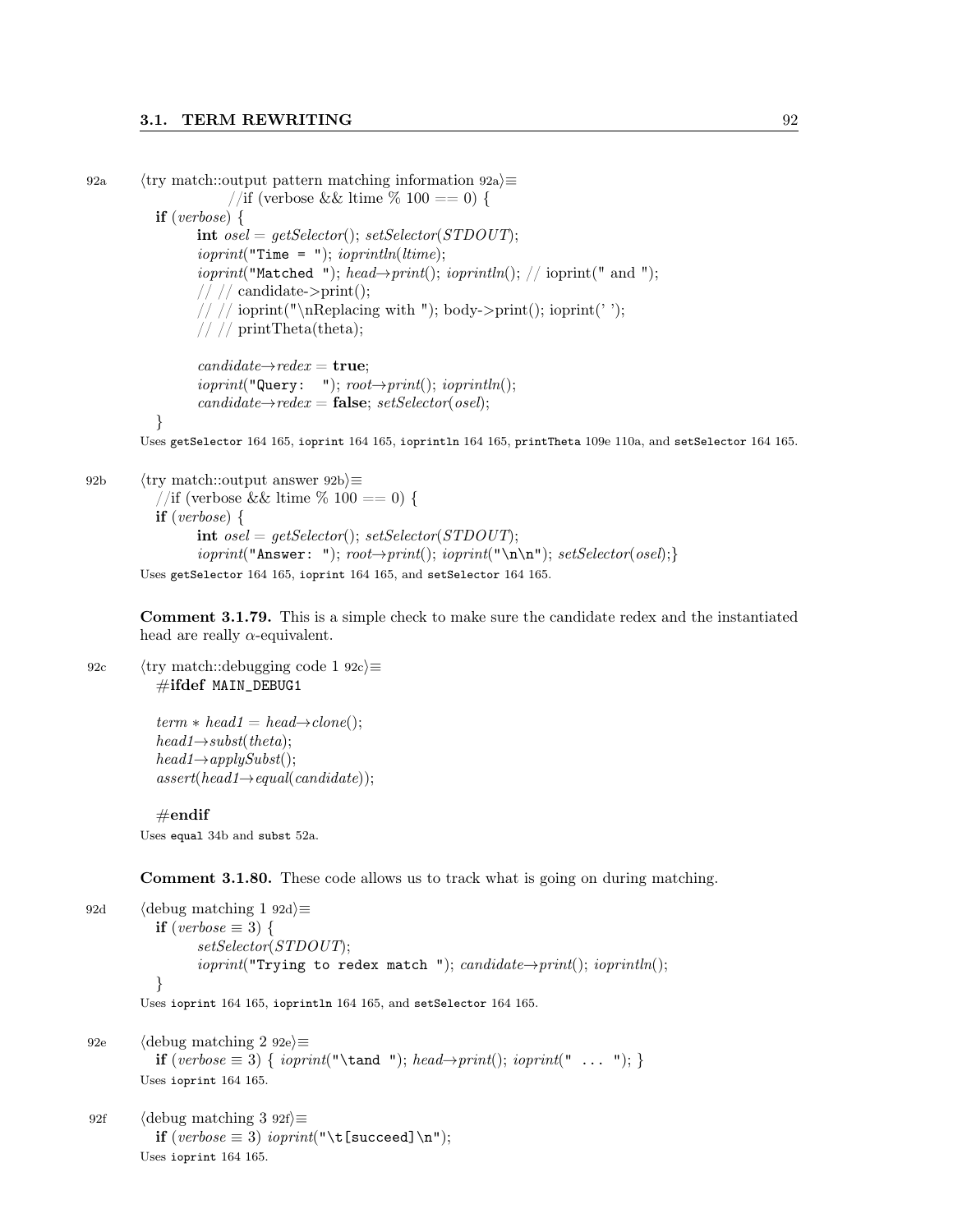## 3.1. TERM REWRITING 93

93a (debug matching 4 93a) $\equiv$ if  $(verbose \equiv 3)$  ioprint("\t[failed]\n"); Uses ioprint 164 165.

Comment 3.1.81. We now look at disruptive operations.

```
93b \langletry disruptive 93b\rangle≡
            ÷∗
            bool try disruptive(vector<int> mpath, term * candidate,
                               term ∗ parent, unint cid, term ∗ root,
                              int \& tried) {
                   int osel = getSelect(); setSelector(SILENT);if (candidate \rightarrow isFunc2Args(iAssign)) {
                           term * arg1 = candidate \rightarrow lc() \rightarrow rc;
                           // reduce arg2
                           ioprint("simplifying "); candidate \rightarrow rc() \rightarrow print(); ioprint(n);int tried2 = 0;
                           bool reduced = true;
                           while (reduced) {
                                  reduced = candidate \rightarrow rc() \rightarrow reduce(mpath, NULL,0, root, tried2);if (candidate \rightarrow rc() \rightarrow tag \equiv D) break;
                           };
                           ioprint("result = "); candidate \rightarrow rc() \rightarrow print(); ioprintn();// update statement
                           for (unint i=0; i\neqstatements.size(); i++) {
                              if (statements[i].anchor \equiv arg1 \rightarrow change) {
                                      assert(statements[i].{} persistent);statements[i].stmt\rightarrow rc() \rightarrow free memory();states[i].stmt \rightarrow fields[1] = candidate \rightarrow rc();statements[i].stmt \rightarrow print();ioprint[n();setSelector(osel);
                                      break;
                               }
                           }
                           // candidate = Succeed
                           candidate \rightarrow fields[1] = NULL;term * temp = new\_term(D, iSucceeded);if (parent) { parent→fields[cid] = temp;
                                        candidate \rightarrow free memory();else { candidate \rightarrow replace(temp); temp \rightarrow free memory(); }
                           return true;
                   }
                   return false;
            }
```
∗÷

Uses getSelector 164 165, iAssign 145, iSucceeded 145, ioprint 164 165, ioprintln 164 165, isFunc2Args 32f, lc 30e, new\_term 40a, rc 30e, reduce 84a 85a, replace 42b, and setSelector 164 165.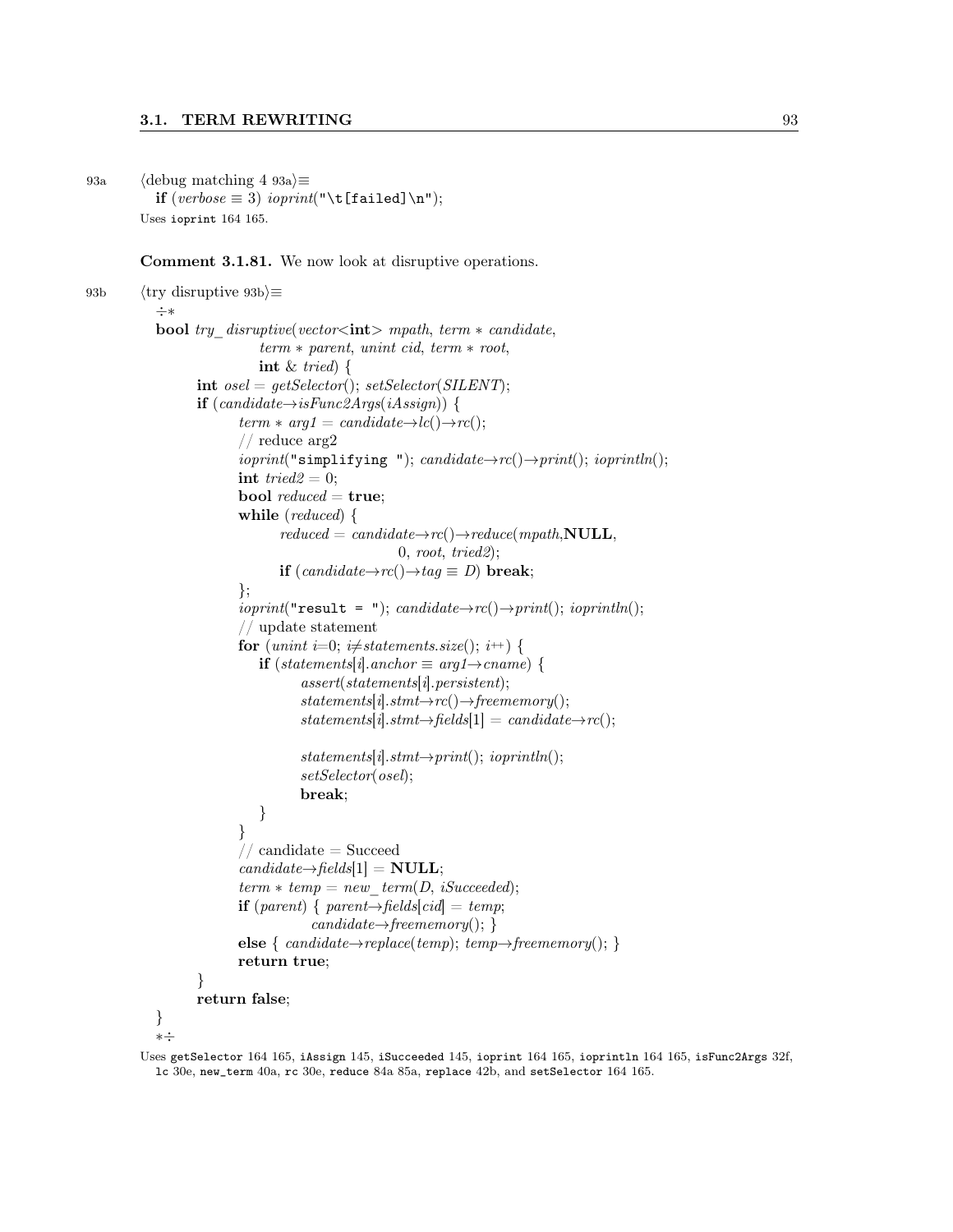### 3.1.3 Pattern Matching

#### 3.1.3.1 Preprocessing of Statements

Comment 3.1.82. During pattern matching, the name of bound variables in the head of a program statement  $s = t$  needs to be changed repeatedly. The corresponding variables in t must be changed accordingly to preserve the original meaning of the statement. As this is a key operation that needs to be done repeatedly very many times, an efficient algorithm is needed. The key idea here is that we can use the same variable node to represent corresponding variables in s and t. This way, when we change a variable in s during pattern matching, all corresponding variables in s and t get changed automatically. The term representations produced by the parser are trees without shared node. The following function collectSharedVars implements this kind of sharing. The procedure is simple. We first collect together all the shared variables in  $s$  and  $t$  separately using shareLambdaVars. Then we redirect shared variables in  $t$  to their corresponding variables in s using shareHeadLambdaVars.

Note that only bound variables are shared by this operation. The correctness of the function labelStaticBoundVars (see Comment 2.2.43) is thus not affected.

```
94a (term::function definitions 32e)+≡
```

```
void term::collectSharedVars() {
         term * head = fields[0] \rightarrow fields[1];term * body = fields[1];vector < term \gg headlvars;head \rightarrow shareLambda\nWars(headlyars, true);
         body \rightarrow shareLambda Wars(headvars, false);body \rightarrow shareHeadLambdaVars(headlvars);}
Defines:
  collectSharedVars, used in chunks 89b and 111.
```
Uses shareHeadLambdaVars 96a and shareLambdaVars 94b.

Comment 3.1.83. The input vector lvars is used to collect all the lambda variables in a term. We only need to do this for the head. The input parameter use controls this. The procedure of shareLambdaVars is as follows: every time we see a term of the form  $\lambda x.t$ , we use shareVar to redirect all occurrences of x in t to point to the x straight after the  $\lambda$  sign.

```
94b \langle term::function definitions 32e\rangle+\equivvoid term::shareLambdaVars(vector<term ∗> & lvars, bool use) {
                   if (tag \equiv ABS) {
                          if (use) lvars.push back(fields[0]);
                          fields[1] \rightarrow shareVar fields[0], this, 1);fields[1] \rightarrow shareLambdaVarsl \, vars(lvars, use);return;
                   }
                   int size = fieldsize;for (int i=0; i\neqsize; i++)
                          fields[i] \rightarrow shareLambdaVars(lvars, use);}
         Defines:
            shareLambdaVars, used in chunks 94a and 111.
         Uses shareVar 95a.
```
**Comment 3.1.84.** The procedure share Var with input variable x is only ever called within the correct scope t of a term  $\lambda x.t.$  (If a subterm  $\lambda x.t_2$  occurs inside t, we will skip that subterm.) This guarantees that all the variables that get redirected in the  $(\text{tag} == V)$  case are exactly those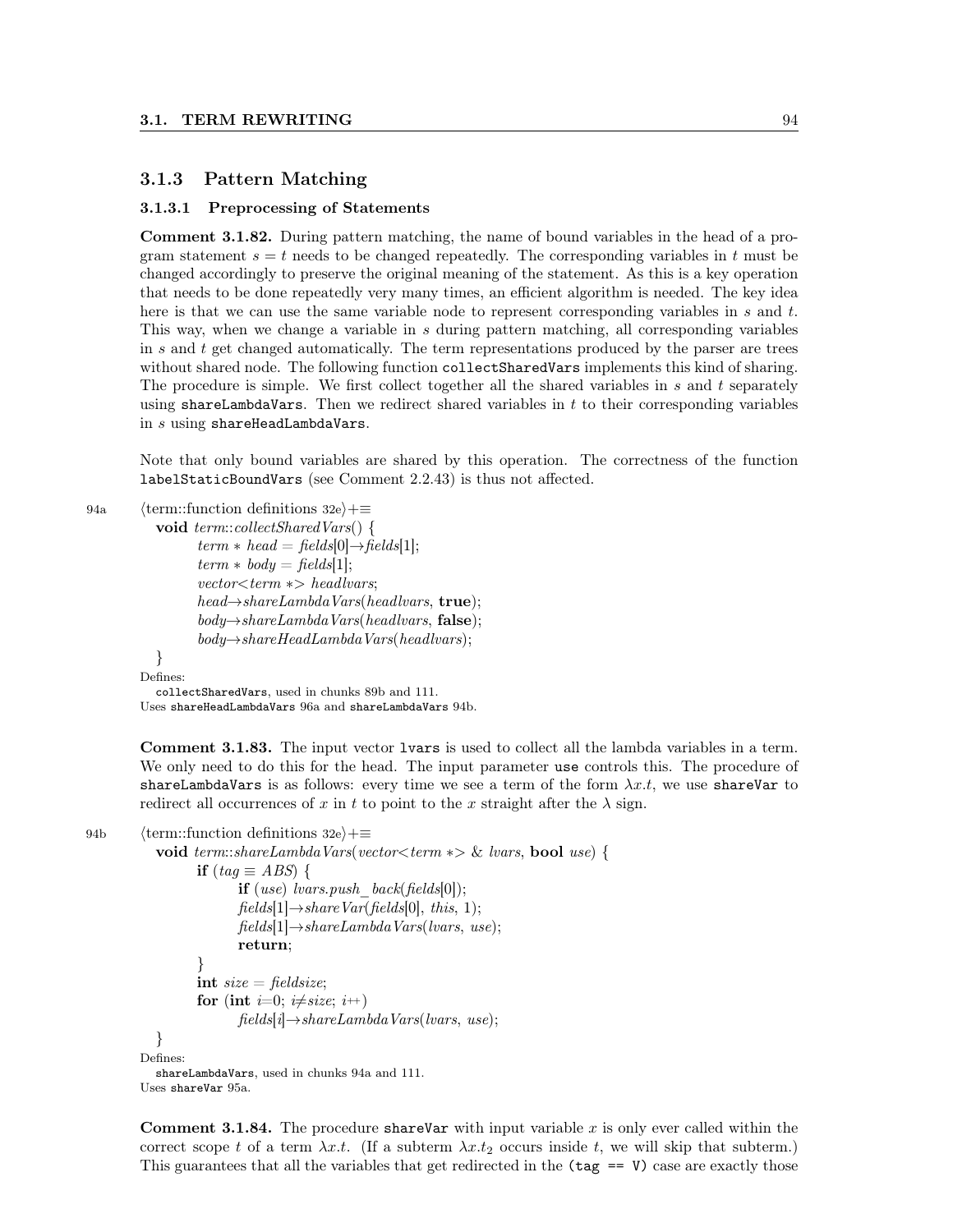variables bound by the input variable var. The pointer parent->fields[id] points to the current term.

95a (term::function definitions 32e $\rangle+\equiv$ 

```
void term::shareVar(term ∗ var, term ∗ parent, unint id) {
          if (taq \equiv SV \vee taq \equiv D \vee taq \equiv F) return;
          if (tag \equiv ABS) { if (var→cname \equiv fields[0]→cname) return;
                           fields[1] \rightarrow shareVar(var, this, 1); return; }
          if (tag \equiv V) {
                 if (cname \equiv var \rightarrow cname) {
                         parent \rightarrow fields [id] = var \rightarrow reuse();var \rightarrow parents. push-back(&xparent \rightarrow fields_id);this→freememory(); }
                 return;
          }
          unint size = fieldsize;
          for (unint i=0; i\neqsize; i++) fields[i]→shareVar(var, this, i);
  }
Defines:
  shareVar, used in chunks 94b and 111.
Uses reuse 43d.
```
Comment 3.1.85. Pointers to term schema pointers that got redirected in shareVar are stored in parents. These are then used for further redirection in shareHeadLambdaVars. At present, this is the only place where parents is used. The parents parameter need not be initialized during term construction. It need not be copied during cloning. Its value also does not get affected during replacing.

95b (term vector parts 30b) $+\equiv$ vector<term ∗∗> parents;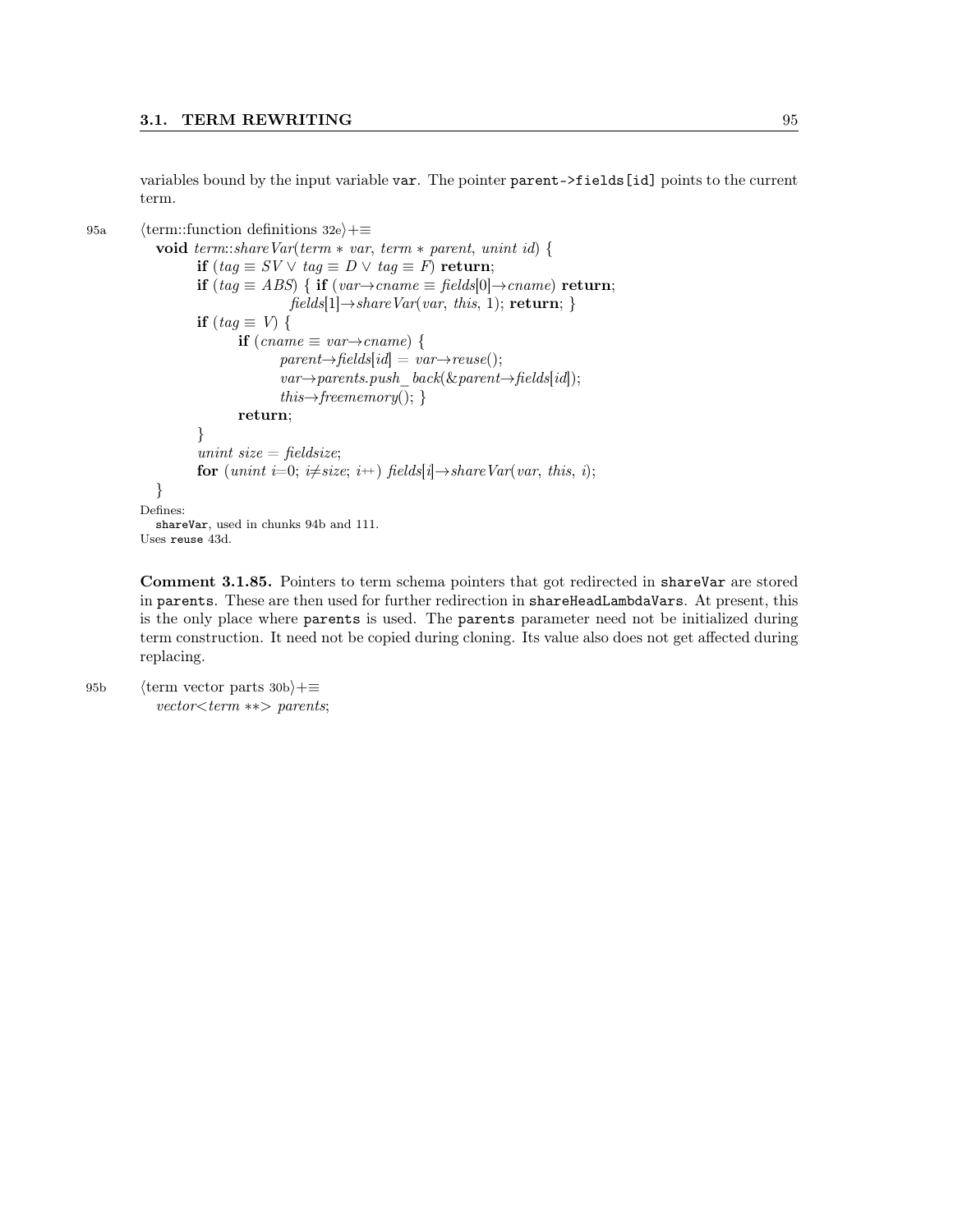Comment 3.1.86. The procedure for shareHeadLambdaVars is as follows. Every time we see a term of the form  $\lambda x.t$ , we redirect x and all occurrences of x in t pointing to it (these are recorded in parents) if  $x$  is in hlvars and then we recurse on  $t$ .

```
96a (term::function definitions 32e)+≡
             void term::shareHeadLambdaVars(vector<term ∗> & hlvars) {
                     if (hlvars.empty()) return;
                     if (taq \equiv ABS) {
                             int size = \textit{hlvars}.\textit{size}.
                             for (int i=0; i\neqsize; i<sup>++</sup>) {
                                     if (fields[0]→cname \neq hlvars[i]→cname) continue;
                                     int psize = fields[0] \rightarrow parents.size();for (int j=0; j\neqpsize; j++) {
                                             *(\text{fields}[0] \rightarrow \text{parents}[j]) = \text{hlyars}[i] \rightarrow \text{reuse}();fields[0] \rightarrow free memory();}
                                     fields[0] \rightarrow free memory();fields[0] = \text{hlyars}[i] \rightarrow \text{reuse}(;
                                     break;
                             }
                             fields[1] \rightarrow shareHeadLambdaVars(hlvars);return;
                     }
                     int size = fieldsize;for (int i=0; i\neqsize; i<sup>++</sup>)
                             fields[i] \rightarrow shareHeadLambdaVars(hlvars);}
          Defines:
             shareHeadLambdaVars, used in chunks 94a and 111.
```
Uses reuse 43d.

Comment 3.1.87. Free variables in program statements may also need to be changed during pattern matching. To do away with the need for tree traversal, we employ the same trick to share corresponding free variables in the head and body of statements. This is done in a preprocessing step. The following function performs this task. It works as follows. Every time we see a free variable x in the head, we traverse the body to redirect all free occurrences of x to the one in the head. Redirection is accomplished using shareFreeVar. We assume that labelStaticBoundVars has been called to label the variables.

96b (term::function definitions 32e)+≡

void term::collectFreeVars(term ∗ bodyparent, unint id) { if  $(taq \equiv V \wedge isFree))$  $body parent \rightarrow fields [id] \rightarrow shareFreeVar(this, bodyparent, id);$ if  $(tag \equiv SV \vee tag \equiv D \vee tag \equiv F)$  return; **if** (tag  $\equiv$  ABS) fields[1]→collectFreeVars(bodyparent, id); int  $size = fieldsize;$ for (int *i*=0; *i* $\neq$ *size*; *i*++)  $fields[i] \rightarrow collectFreeVars(bodyparent, id);$ } Defines: collectFreeVars, used in chunk 111. Uses isFree 46e and shareFreeVar 97a.

Comment 3.1.88. The return value of shareFreeVar can be used to implement the idea described in Comment 3.1.90.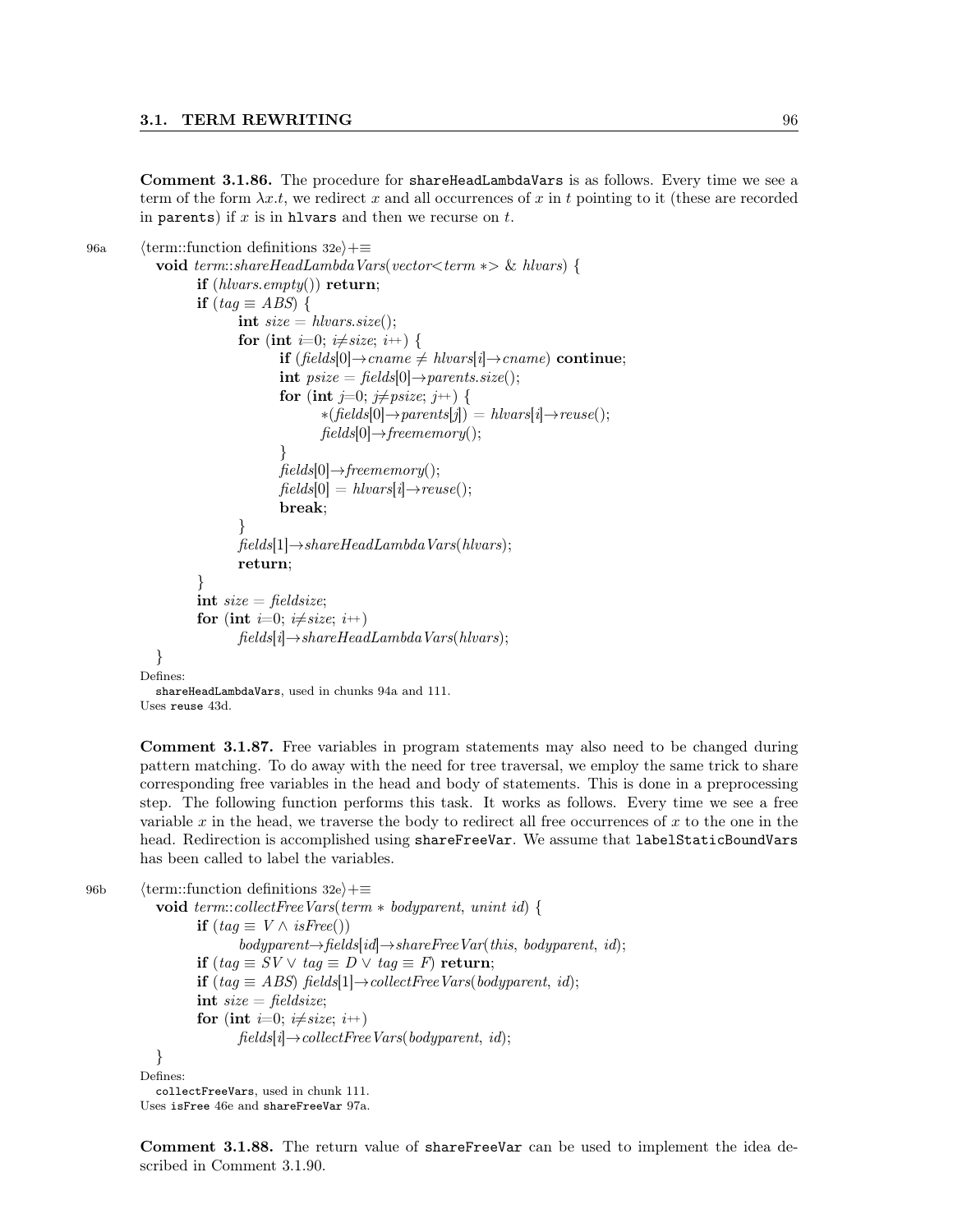```
97a (term::function definitions 32e)+≡
```

```
bool term::shareFreeVar(term * v, term * parent, unint id){
       if (tag \equiv V \land isFree() \land cname \equiv v→cname) {
              freememory(); parent \rightarrow fields[id] = v \rightarrow reuse(); return true; }
```

```
if (tag \equiv SV ∨ tag ≡ D ∨ tag ≡ F) return false;
         if (tag \equiv ABS) return fields[1]\rightarrowshareFreeVar(v, this, 1);
         bool ret = false;int size = fieldsize;for (int i=0; i\neqsize; i<sup>++</sup>)
                 if (fields[i] \rightarrow shareFreeVar(v, this, i)) ret = true;
         return ret;
  }
Defines:
  shareFreeVar, used in chunks 96b and 111.
Uses isFree 46e and reuse 43d.
```
Comment 3.1.89. The following function pre-computes all the free variables inside a subterm and put them in the vector preFVars. Pointers to terms instead of strings are used to allow us to rename free variables directly without doing another traversal.

```
97b \langle \text{term parts } 29b \rangle + \equivvector<term ∗> preFVars;
```

```
97c (term::function definitions 32e)+≡
            bool term::precomputeFreeVars() {
                    if (tag \equiv SV \vee tag \equiv D \vee tag \equiv F) return false;
                    if (tag \equiv V \wedge isFree()) {
                        preFVars.push \ back(this);return true;
                    }
                    if (tag \equiv ABS) {
                          bool res = fields[1] \rightarrow precomputeFreeVars;
                          if (res)\text{preFVars} = \text{fields}[1] \rightarrow \text{preFVars};return res;
                    }
                    int size = fieldsize;for (int i=0; i\neqsize; i<sup>++</sup>) {
                           bool res = fields[i] \rightarrow precomputeFreeVars();if (\neg \text{res}) continue;
                           int size2 = fields[i] \rightarrow preFVars.size();for (int j=0; j\neq size2; j+1)
                               \text{preFVars}.push_back(fields[i] \rightarrow preFVars[j]);
                    }
                    return \neg preFVars. empty();}
          Defines:
            precomputeFreeVars, used in chunk 111.
          Uses isFree 46e.
```
Comment 3.1.90. UNIMPLEMENTED IDEA: A variable that occurs in the head but not in the body of a statement can be flagged so that we do not have to put its substitution in  $\theta$ .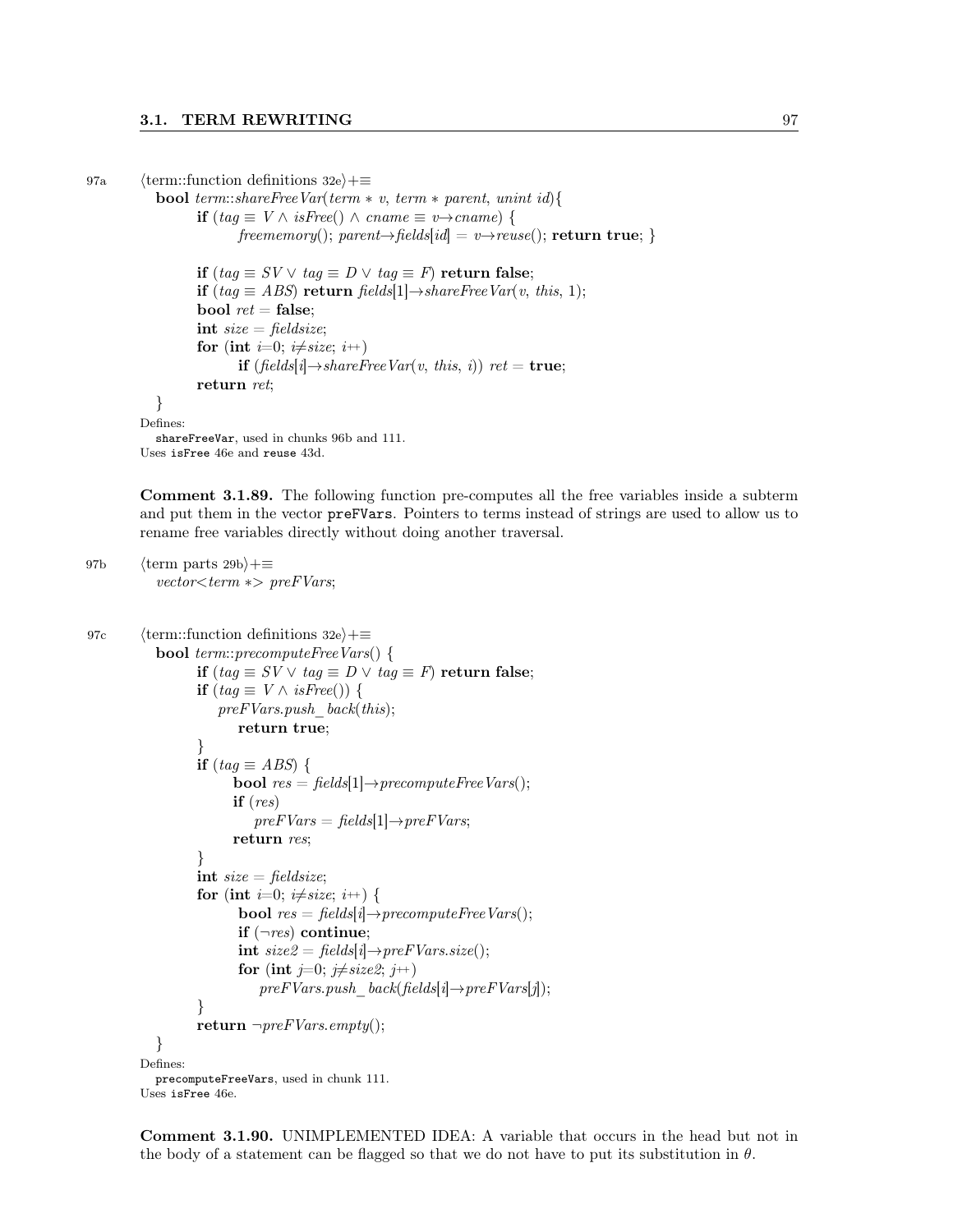#### 3.1.3.2 Redex Determination

**Definition 3.1.91.** A redex of a term t is an occurrence of a subterm of t that is  $\alpha$ -equivalent to an instance of the head of a statement.

Fact 3.1.92. Two  $\alpha$ -equivalent terms can only differ in the names of their bound variables. (See also [Llo03, pp. 71].)

Algorithm 3.1.93. To determine whether a term  $t$  is a redex with respect to the head  $h$  of a statement, we need to determine whether there exists a term substitution  $\theta$  such that  $h\theta$  is  $\alpha$ -equivalent to t. There is a simple algorithm for doing that:

 $\theta \leftarrow \{\}$ while  $(h\theta \neq t)$  do

> $o \leftarrow$  leftmost innermost occurrence in t such that o is also in h and  $h\theta_{|o} \neq t_{|o}$ ; if  $h\theta_{|o}$  and  $t_{|o}$  are both  $\lambda$ -terms then

change name of bound variable in  $h\theta_{|o}$  to that in  $t_{|o}$ , renaming free variables in  $h\theta_{|o}$  to avoid free-variable capture whenever necessary;

else if  $h\theta_{|o}$  is a free occurrence of a variable x in h and no free variable in  $t_{|o}$ would be captured by the substitution  $\{x/t_{\parallel o}\}\$ then

 $\theta \leftarrow \theta \cup \{x/t_{\text{lo}}\};$ 

else return failure;

return  $\theta$ :

Comment 3.1.94. The no-free-variable-capture condition in the else if case is needed to prevent matching on statements like  $h = \lambda y \cdot x$  and  $t = \lambda y \cdot (gy)$ . Without the condition, we would bind  $(g y)$  to x, but the end result of doing  $h\{x/(gy)\}\$ is actually  $\lambda z.(gy)$ , which is not equal to t. (See Definition 2.5.3 in [Llo03].) If this kind of matching is desired, a syntactical variable must be used.

Comment 3.1.95. Algorithm 3.1.93 does not take syntatical variables into account. Conceptually, given an equation with syntatical variables in it, we should first initialise the syntactical variables to obtain a valid statement. This will then allow us to use Algorithm 3.1.93 to do pattern matching on it. In practice, we do the instantiation of syntactical variables and pattern matching at the same time. The following modified algorithm is used.

Algorithm 3.1.96. Given terms h with syntactical variables in it and a candidate redex  $t$ , the algorithm decides whether there exists  $\theta$  such that  $h\theta$  is  $\alpha$ -equivalent to t.

 $\theta \leftarrow \{\}$ while  $(h\theta \neq t)$  do

> $o \leftarrow$  leftmost innermost occurrence in t such that o is also in h and  $h\theta_{|o} \neq t_{|o}$ ; if  $h\theta_{|o}$  and  $t_{|o}$  are both  $\lambda$ -terms then

change name of bound variable in  $h\theta_{|o}$  to that in  $t_{|o}$ , renaming free variables in  $h\theta_{|o}$  to avoid free-variable capture whenever necessary;

else if  $h\theta_{|o}$  is a free occurrence of a variable x in h and no free variable in  $t_{|o}$ would be captured by the substitution  $\{x/t_{|o}\}\)$  then

 $\theta \leftarrow \theta \cup \{x/t_{|o}\};$ 

else if  $h\theta_{|o}$  is a syntactical variable **x** in h

$$
\theta \leftarrow \theta \cup \{\mathbf{x}/t_{|o}\};
$$

else return failure;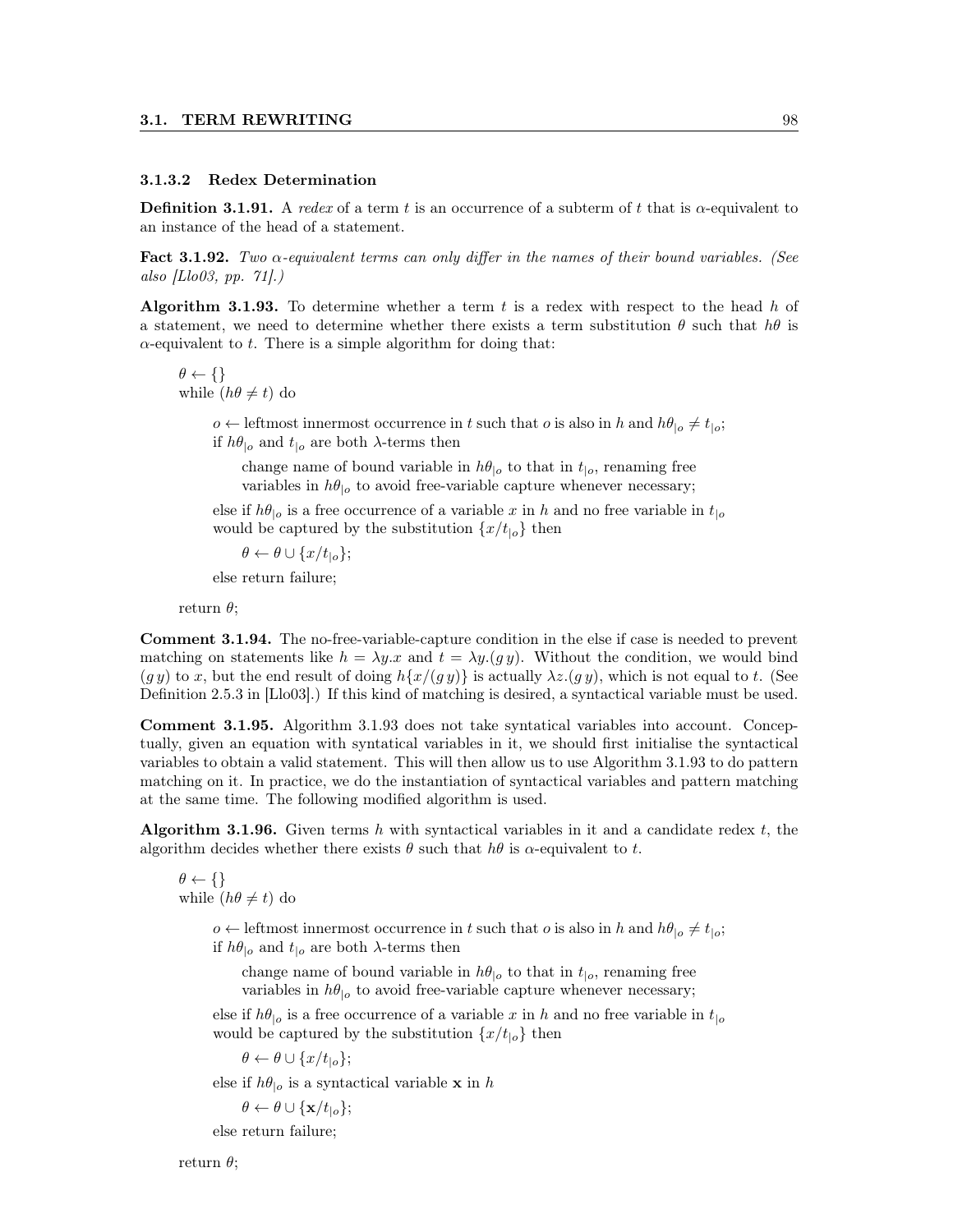Provided syntactical variables only ever occur at places where a (normal) variable can appear, I think the algorithm is complete in the sense that if there is a way to instantiate the syntactical variables so that a matching can occur, Algorithm 3.1.96 will find it.

**Comment 3.1.97.** Algorithm 3.1.96 renames variables as necessary when both  $h\theta_{|o}$  and  $t_{|o}$  are  $\lambda$ -terms. Renaming of free variables in h is safe only because the head of a statement cannot contain more than one occurrence of a free variable.

Comment 3.1.98. Typically, the h considered in Algorithm 3.1.96 is the head of a statement  $h = b$ . When we rename free variables in h, we also need to rename the corresponding variables in  $b$  so as not to change the original meaning of the statement. How about the bound variables? When we change a bound variable in  $h$ , do we need to rename its corresponding variables in  $b$ ?

In the presence of syntactical variables, the answer is a definite yes. Consider the statement  $(f \lambda x.\mathbf{u}) = \lambda x.\mathbf{u}$ . Given candidate redex  $(f \lambda y.(g y))$ , we will get the incorrect answer  $\lambda x.(g y)$  if we do not rename the  $x$  in the body of the statement during pattern matching. Efficient algorithms for doing such renaming of variables are described in Comments 3.1.82 and 3.1.87.

Comment 3.1.99. There is a simple way to realise Algorithm 3.1.96. Start with two pointers  $p_t$  and  $p_h$  pointing, respectively, at t and h. Denote by  $[p_t]$  and  $[p_h]$  the subterms of t and h pointed to by  $p_t$  and  $p_h$ . Move the pointers forward one step at a time to the next subterm in the left-to-right, outermost-to-innermost order. At each time step, if  $[p_h] \neq [p_t]$  then:

- 1. if  $[p_h]$  is a syntactical variable, add  $\{[p_h]/[p_t]\}$  to  $\theta$ ;
- 2. else if  $[p_h]$  is a variable free in h and the free variable capture condition does not occur, add  $\{[p_h]/[p_t]\}\)$  to  $\theta$ ;
- 3. else if  $[p_t]$  and  $[p_h]$  are both lambda terms and  $x_t$  and  $x_h$  are the corresponding lambda variables, then set all occurrences of  $x_h$  in  $[p_h]$  to  $x_t$ , renaming as necessary free variables that get captured as a result;
- 4. else return failure.

```
99a (pattern-match::function declarations 99a)\equiv
```

```
bool redex match(term * head, term * body, vector\ltsubstitution\gt \& theta);
bool redex match(term * head, term * body, vector \lt substitution \gt \& theta,
             vector < term \gg bindingAbs, term * orig head);
```
Defines:

```
redex_match, used in chunks 57a, 87, 88a, and 102–104.
Uses substitution 51.
```

```
99b (pattern-match::functions 99b\rangle≡
```

```
bool redex match(term * head, term * body, vector <sub>substitution</sub>) \& theta)vector < term \gg bindingAbs;
```
return redex match(head, body, theta, bindingAbss, head);

```
}
```

```
Defines:
```

```
redex_match, used in chunks 57a, 87, 88a, and 102–104.
Uses substitution 51.
```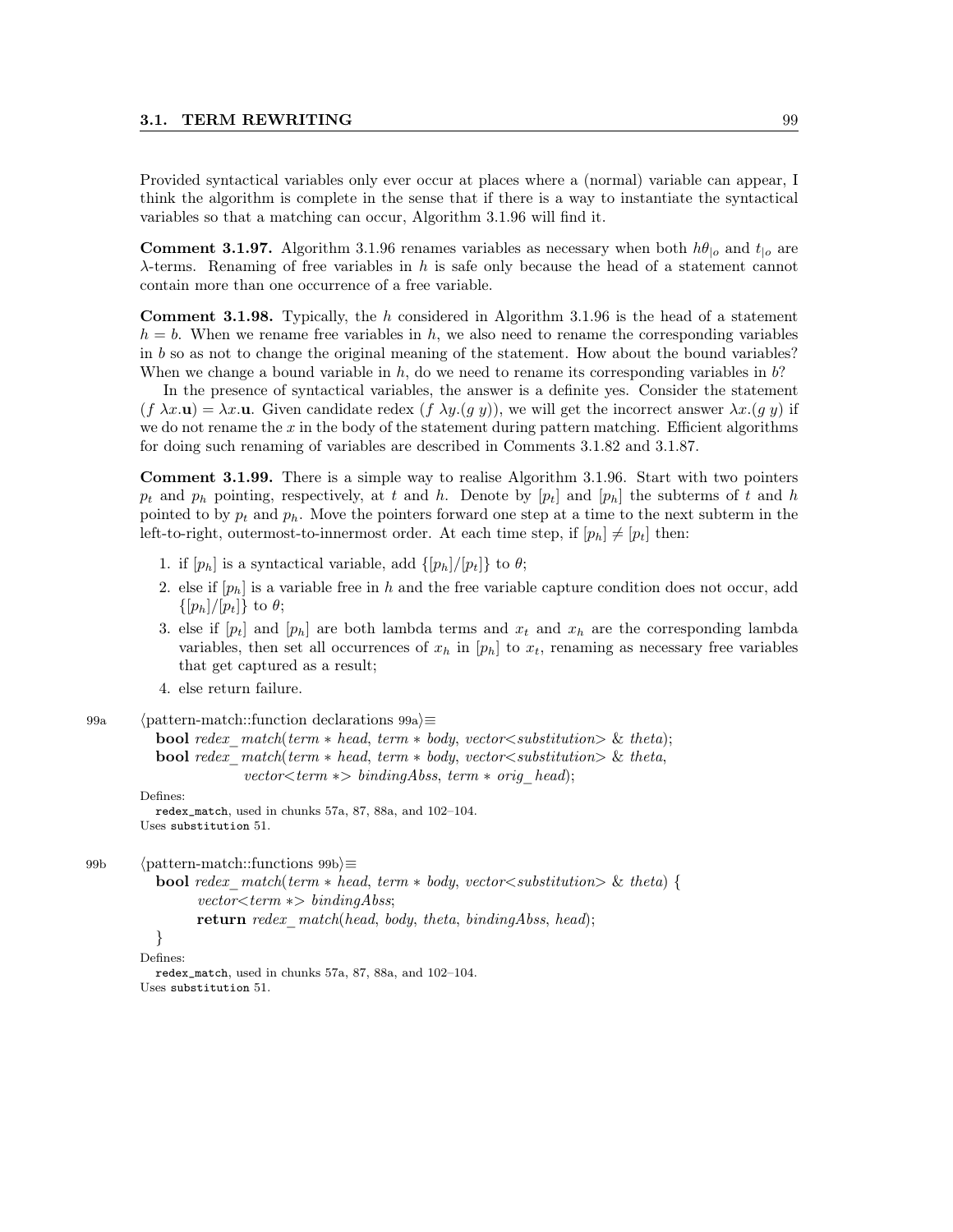100a (pattern-match::functions 99b $\rangle+\equiv$ 

**bool** redex  $match(term * head, term * body, vector <sub>substitution</sub>)$  & theta,

```
vector \textless term } \text{*} > bindingAbs, term * orig head) {
```
kind head  $tag = head \rightarrow tag;$ kind term  $tag = body \rightarrow tag;$ 

if (head\_tag  $\equiv SV$ ) { \tredex-match::case of SV 100b\rdot }

if (head tag  $\equiv V$ ) { \tredex-match::case of V 101c\ }

if (head\_tag  $\neq$  term\_tag) return false;

 $\langle$ redex-match::case of constant 102b $\rangle$ 

**if** (head tag ≡ APP) {  $\langle$  redex-match::case of APP 102c $\rangle$  }

if (head  $tag \equiv PROD$ ) { \tredex-match::case of PROD 103a) }

**if** (head tag ≡ ABS) { \tedex-match::case of ABS 103b} }

if (head\_tag ≡ MODAL) { \tredex-match::case of MODAL 104\} }

assert(false); return false;

```
}
```
Defines:

redex\_match, used in chunks 57a, 87, 88a, and 102–104. Uses substitution 51.

Comment 3.1.100. Here we consider matching on syntactical variables. A syntactical variable matches anything, if all the constraints are obeyed, that is.

```
100b \langle redex-match::case of SV 100b\rangle \equiv\langleredex-match::case of SV::check constraints 101a\ranglesubstitution \; sub(head \rightarrow{} canme, \; body);theta.push\_back(sub);return true;
           Uses substitution 51.
```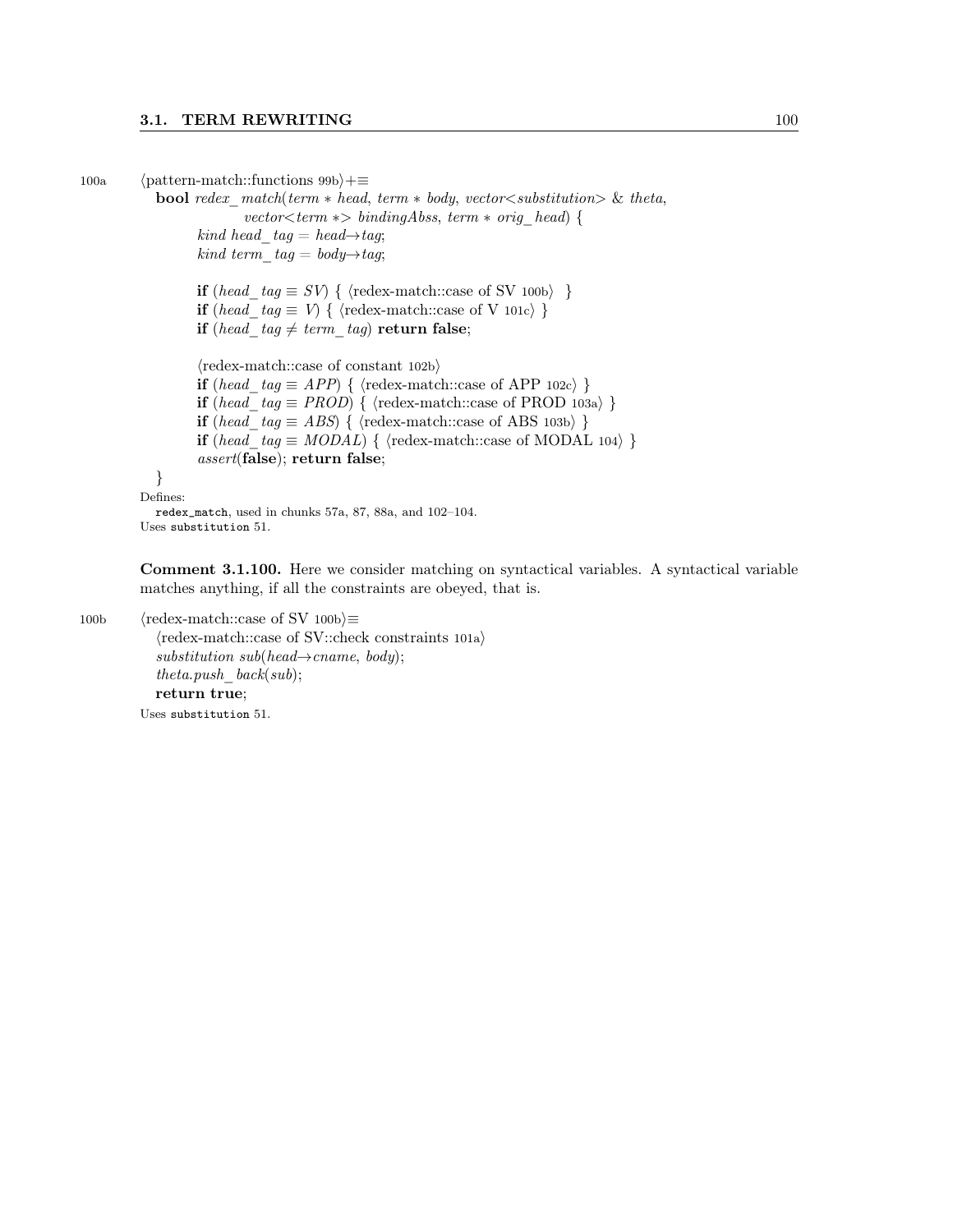Comment 3.1.101. The constraint /VAR/ means that the term bound to the current syntactical variable must be a variable. The constraint /CONST/ means that the term bound to the current syntactical variable must be a data constructor or a function symbol. The constraint  $/$ EQUAL, $x$ <sub>-</sub>SV $/$ , where x\_SV is another syntactical variable appearing before the current one, means that the term bound to the current syntactical variable must be equal to the term bound to x\_SV.

101a (redex-match::case of SV::check constraints  $101a$ ) $\equiv$  $condition * constraint = head \rightarrow cond;$  $if (constraint)$  { int  $ctag = constraint \rightarrow tag;$ if (ctag  $\equiv$  CVAR ∧ term tag  $\neq$  V) return false; // problematic? else if  $(ctag \equiv CCONST \wedge term \tag{the} tag \neq D \wedge term \tag{the} tag \neq F$  return false; else if  $(ctag \equiv CEQUAL)$  { // if (term tag != D && term tag != V) return false;  $term * bound = find Binding(constraint \rightarrow svname, theta);$  $\langle$ error handling::get previously bound 101b $\rangle$ if (body→equal(bound)  $\equiv$  false) return false; } else if  $(ctaq \equiv CNOTEQUAL)$  { // if (term  $tag != D)$  return false;  $term * bound = find Binding(constraint \rightarrow svname, theta);$  $\langle$ error handling::get previously bound 101b $\rangle$ if  $(body\rightarrow equal(bound)$  ≡ true) return false; } // assert(ctag != CVAR); assert(ctag != CNOTEQUAL); } Uses equal 34b and findBinding 110b 110c. 101b (error handling::get previously bound 101b) $\equiv$ if  $(bound \equiv NULL)$  { setSelector(STDERR);

```
ioprint("The constraint EQUAL or NOTEQUAL on syntactical "
              "variables is used incorrectly; it appears before "
             "its argument is instantiated.\n \n \begin{bmatrix}\n n' \\
 n''\n \end{bmatrix};
      assert(false);
}
```
Uses ioprint 164 165 and setSelector 164 165.

Comment 3.1.102. We next examine the case of variables. We do not have to do anything if head is identical to body. If head is a bound variable, then body must be identical to head for matching to succeed.

101c  $\langle$  redex-match::case of V 101c $\rangle \equiv$ 

if (term tag  $\equiv$  V ∧ head→cname  $\equiv$  body→cname) return true;

if (head→isFree()  $\equiv$  false) return false;

**if** (head→cname  $\equiv$  *iWildcard*) return true;

 $\langle$ redex-match::case of V::check free variable capture condition 102a $\rangle$ 

 $substitution \, sub(head \rightarrow{} canme, \, body);$ theta.push  $back(sub)$ ; return true;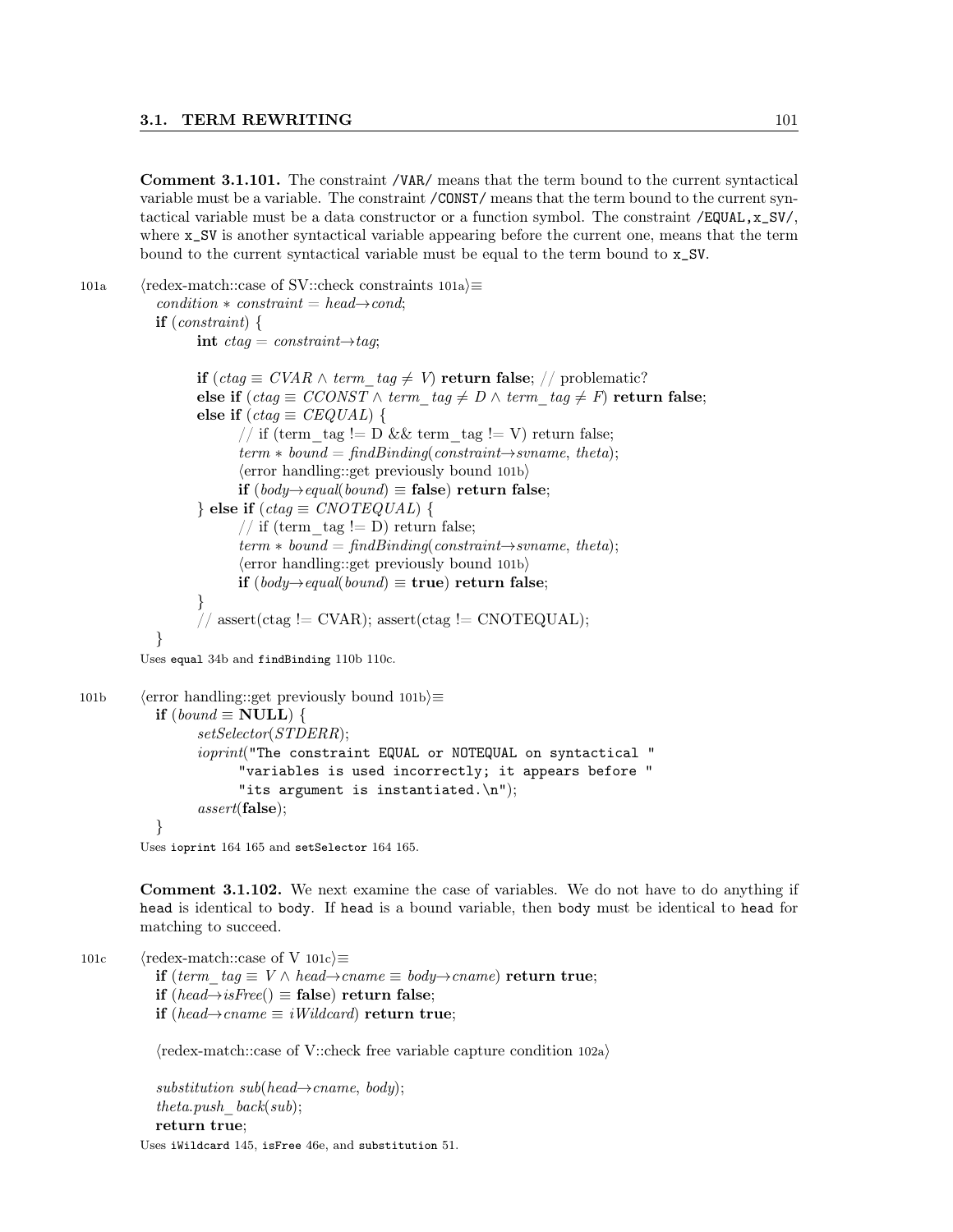Comment 3.1.103. We need to check that no variable in body would be captured by the substitution head/body.

```
102a hredex-match::case of V::check free variable capture condition 102aint captd;
           if (body→captured(bindingAbss, captd)) {
                 setSelector(STDERR);
                 cerr \ll" ** Matching Failed: Free variable capture in redex-match.\n";
                 ioprint("head = "); head \rightarrow print(); ioprint(n);ioprint("term = "); body \rightarrow print(); ioprint(n);assert(orig_head);
                 ioprint("orig head = "); orig head\rightarrowprint(); ioprintln();
                 return false; }
         Uses captured 48b, ioprint 164 165, ioprintln 164 165, and setSelector 164 165.
```
Comment 3.1.104. We now look at the case when head is a constant.

102b  $\langle$  redex-match::case of constant 102b $\rangle$ ≡ if (head  $tag ≡ F$ ) return (head→cname  $\equiv$  body→cname); if (head tag  $\equiv D$ ) { if (head→isfloat  $\neq$  body→isfloat) return false; if (head→isint  $\neq$  body→isint) return false; **if** (head→isfloat  $\land$  body→isfloat) **return** (head→numf  $\equiv$  body→numf); else if (head→isint  $\land$  body→isint) return (head→numi  $\equiv$  body→numi); return (head $\rightarrow$ cname  $\equiv$  body $\rightarrow$ cname); }

Comment 3.1.105. The case of applications is particularly simple. We first try to match the left child. If successful, we match the right child.

102c  $\langle$  redex-match::case of APP 102c $\rangle \equiv$ **if**  $(\neg redex match(head \rightarrow lc(), body \rightarrow lc(), theta, bindingAbs, orighead)$ return false; return redex match(head→rc(), body→rc(),theta,bindingAbss,orig\_head); Uses lc 30e, rc 30e, and redex\_match 99a 99b 100a.

Comment 3.1.106. These can be used to debug redex\_match.

```
102d (redex-match::case of APP::debug matching 1 102d)≡
             if (verbose \equiv 3) {
                ioprint("\\n\tt\thatching "); head \rightarrow lc() \rightarrow print();ioprint(" and "); body \rightarrow lc() \rightarrow print(; ioprint(" ... ");
             }
          Uses ioprint 164 165 and lc 30e.
102e \langleredex-match::case of APP::debug matching 2 102e\rangle \equiv
```

```
if (verbose \equiv 3) {
      \text{is} ioprint(" successful\n");
       ioprint("\\t\tnatching "); head \rightarrow rc() \rightarrow print(); ioprint(" and ");
      body \rightarrow rc() \rightarrow print(); ioprint(" ... ");
  }
Uses ioprint 164 165 and rc 30e.
```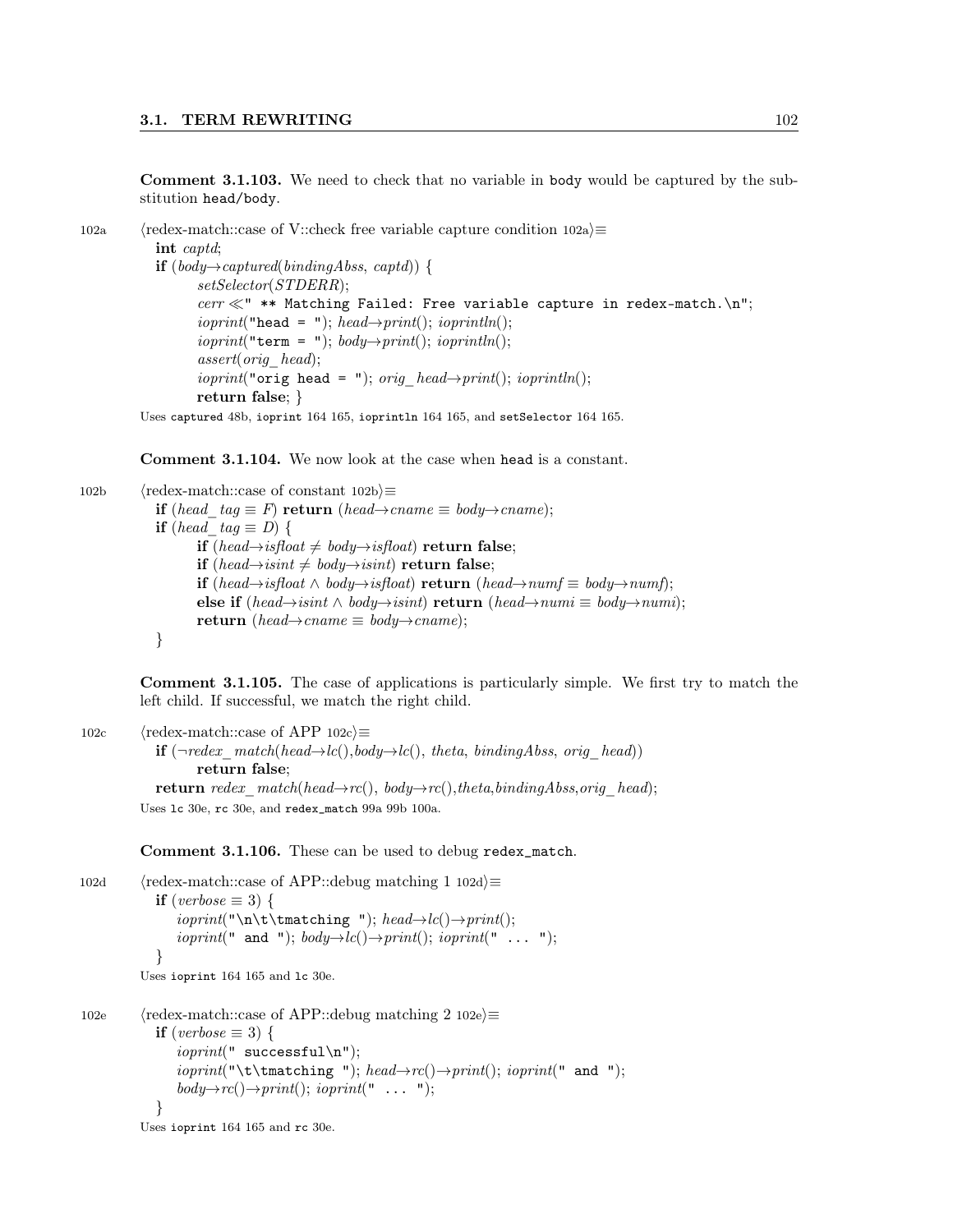Comment 3.1.107. We now look at the case of products. We cannot assume that the dimensions of head and body are equal even when the type-checker says they have the same types. Why? Well, sometimes we use a function name to represent data.

103a (redex-match::case of PROD 103a) $\equiv$ unint size = head $\rightarrow$ fieldsize;

if (size  $≠$  body→fieldsize) return false;

```
for (unint i=0; i\neq size; i+)
      if (¬redex match(head→fields[i], body→fields[i],theta[i],theta,bindingAbss,orig head))
             return false;
return true;
```
Uses redex\_match 99a 99b 100a.

Comment 3.1.108. The last case is that of abstraction. We change the name of lambda variables to avoid having to worry about  $\alpha$ -equivalence later on.

103b  $\langle$  redex-match::case of ABS 103b $\rangle \equiv$ 

**if** (head→fields[0]→tag  $\equiv$  SV) {  $redex$   $match(head \rightarrow fields[0], body \rightarrow fields[0], theta, bindingAbss, orig$   $head);$ } else {  $\langle$  redex-match::case of ABS::change variable name 103c $\rangle$  }  $bindingAbss.push$  back(head); return redex  $match(head\rightarrow fields[1], body\rightarrow fields[1],theta, bindingAbs, orig\ head);$ Uses redex\_match 99a 99b 100a.

Comment 3.1.109. If necessary, we need to change the name of the bound variable in head so that it is the same as the bound variable in body. In so doing, we may inadvertently capture a free variable inside head. (This is an extremely rare scenario. I have never seen it happen in any non-simulated computation.) Another variable renaming is necessary in this case.

Thanks to the preprocessing we did (see Comments 3.1.82 and 3.1.87), we need to set only the name of one variable in each case.

```
103c \langle redex-match::case of ABS::change variable name 103c\rangle \equivint term var = body \rightarrow fields[0] \rightarrow caneng;
             if (head→fields[0]→cname \neq term var) {
                    \text{int } size = head \rightarrow preFVars.size();for (int i=0; i\neqsize; i<sup>++</sup>)
                            if (term var \equiv head→preFVars[i]→cname) {
                                   \langleredex-match::write a small warning message 103d\ranglehead \rightarrow preFVars[i] \rightarrow canane = newPVar();}
                    head \rightarrow fields[0] \rightarrow canene = term_var;
             }
          Uses newPVar 148c.
103d (redex-match::write a small warning message 103d)\equivint osel = getSelect(); setSelector(STDOUT);ioprint(" ** Trouble. Variable "); head \rightarrow preFVars[i] \rightarrow print():ioprint(" captured after lambda variable renaming.\n\cdot n");
```
 $ioprint("head = "); head \rightarrow print();$   $ioprint(n);$  $ioprint("term = "); body \rightarrow print();ioprint(n);$ 

```
setSelector(osel);
```
Uses captured 48b, getSelector 164 165, ioprint 164 165, ioprintln 164 165, and setSelector 164 165.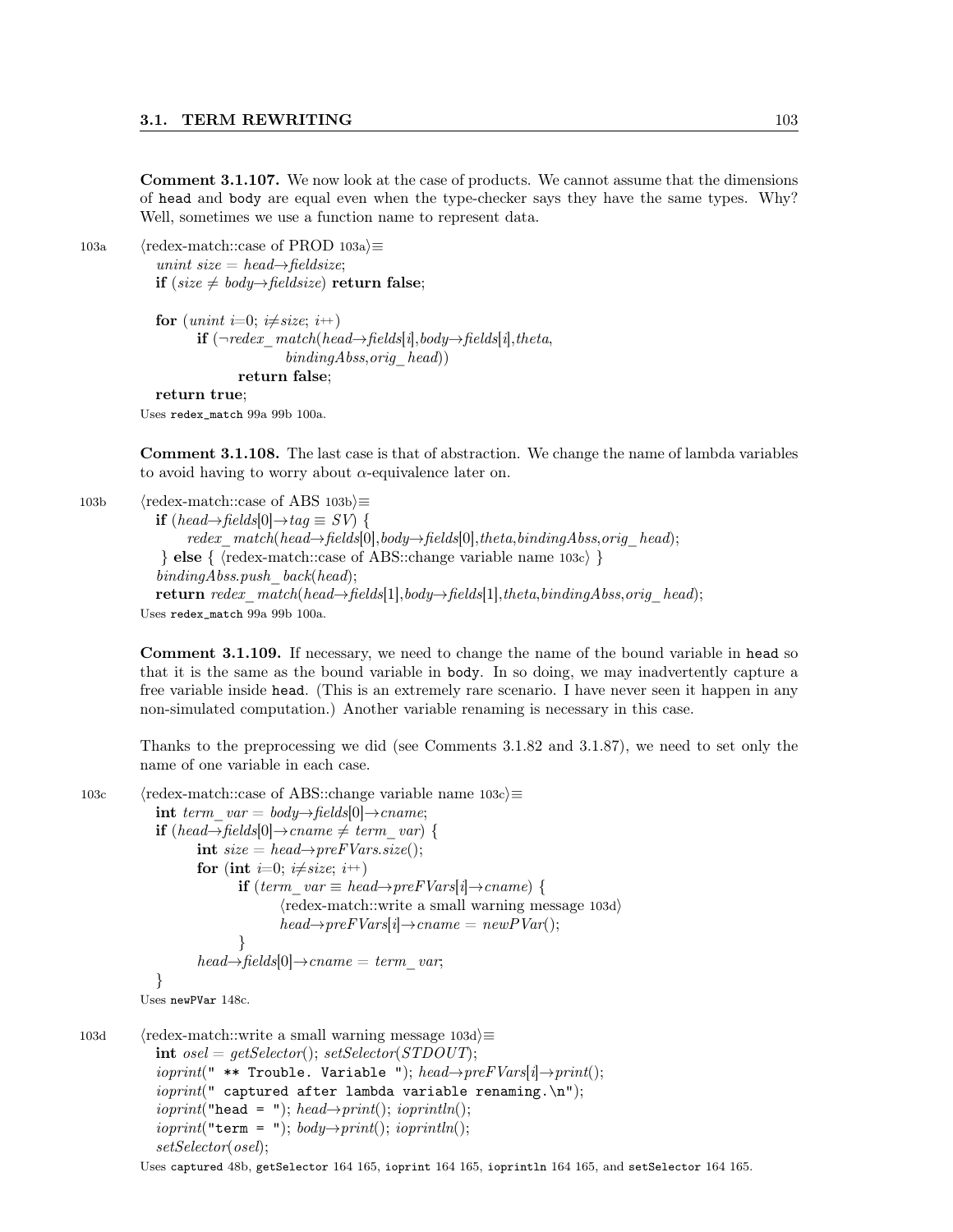104  $\langle$  redex-match::case of MODAL 104 $\rangle \equiv$ if (head→modality  $\neq$  body→modality) return false; return redex\_match(head→fields[0],body→fields[0],theta,bindingAbss,orig\_head); Uses redex\_match 99a 99b 100a.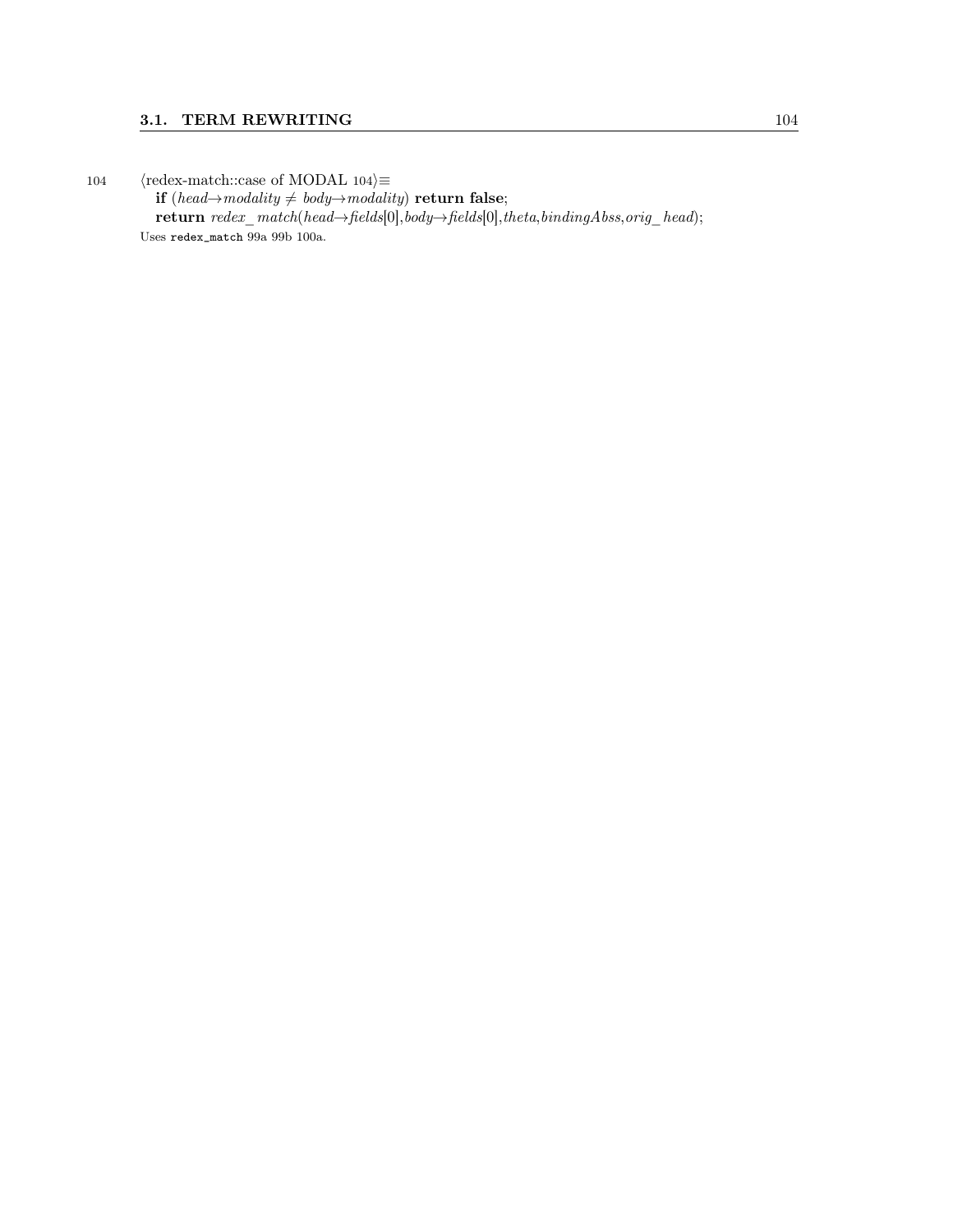Comment 3.1.110. We now look at some instructive test cases for the procedure. Evaluating the following program

```
(f \ y.x) = True: (f \ y.(g y y))
```
will result in

```
** Matching Error: Free variable capture in redex-match.
Final Answer: (f \ y.((g y) y)).
```
To force a matching here, we can use the statement  $(f \ y.x_S V) = True$  instead. Evaluating the same query will then result in True.

Evaluating the program

 $(f \ x.(g x y)) = (g y y)$ :  $(f \ y.(g y y))$ 

will result in

```
** Trouble. Variable y captured after lambda variable renaming.
 ** Matching Failed: Free variable capture in redex-match.
Final Answer: (f \ y.((g y) y)).
```
The lambda variable x in the head of the statement is successfully renamed at first. Matching fails when we subsequently try to match the free variable y in the head of the statement with the bound variable  $y$  in the query. The reader should convince herself that matching should indeed fail in this case.

Evaluating this next prggram

 $(f \ x.(g y x)) = (g y y)$ :  $(f \ y.(g z y))$ 

will produce the answer  $((g z) z)$ .

# 3.2 Interaction with the Theorem Prover

## 3.2.1 Rank k Computations

```
105 \langle term::function definitions::unused 105\rangle≡
           \#ifndef ESCHER
           \#include "tableaux.h"
           bool term::simplifyWithTP() {
                 return false; // disable this function to begin with
                 if (isVar() \vee isD() \vee isF()) return false;
                 if (isAbs()) return fields[1]\rightarrowsimplifyWithTP();
                 if (isProd()) {
                        for (unint i=0; i\neq fieldsize; i++)
                              if (fields[i] \rightarrow simplifyWithTP() return true;
                       return false;
                 }
                 /∗ if done previously, return ∗/
                 if (isApp() ∧ lc() → isApp() ∧ lc() → lc() → isD(iTpTag)return false;
                 /∗ we don't do terms with free variables inside ∗/
```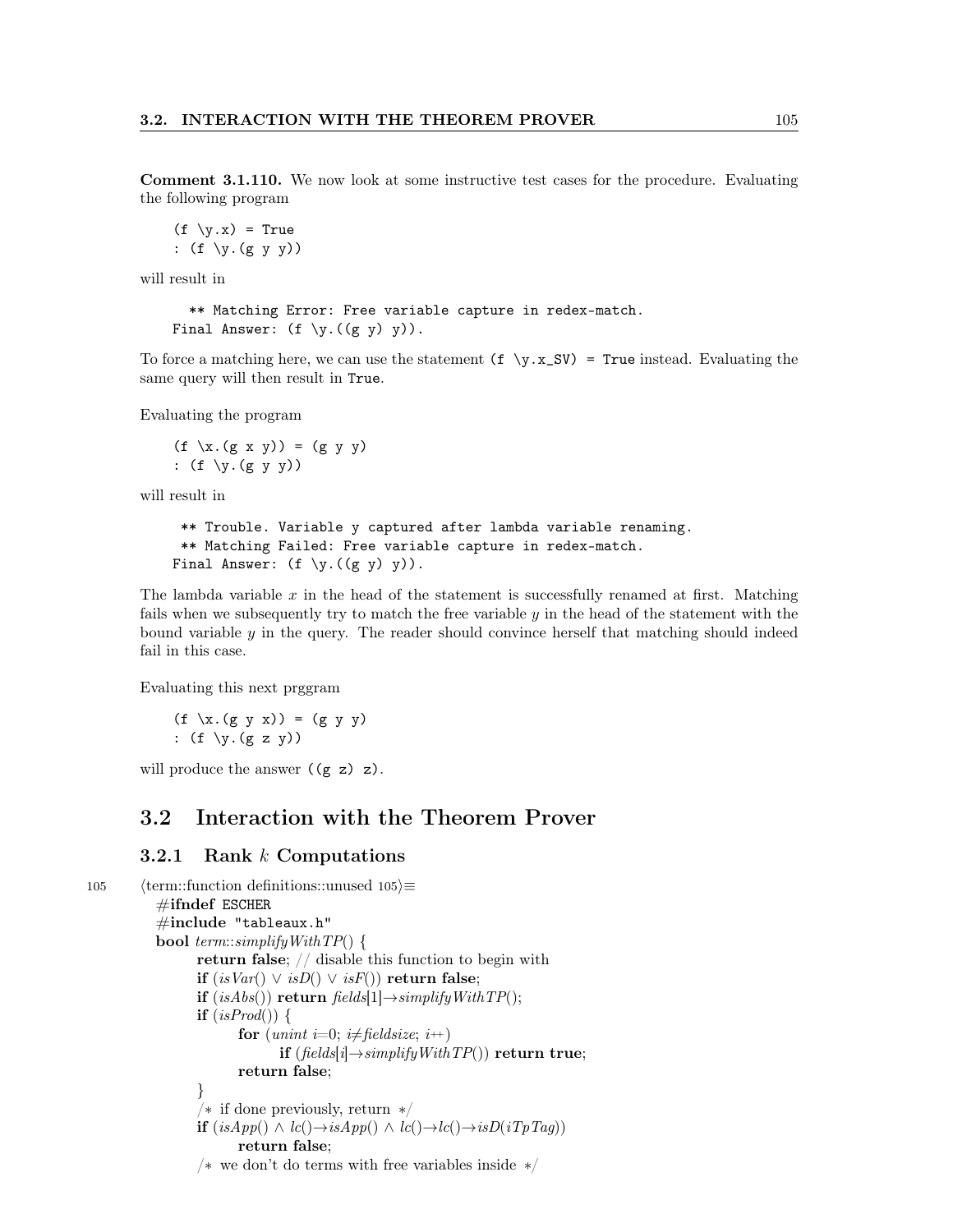```
getFreeVars();
       if (fruarsize > 0) {
              assert(isApp() \vee isModal());if (isApp()) {
                     if (lc() \rightarrow simplifyWithTP() return true;
                     return rc() \rightarrow simplifyWithTP();\} else if (isModal()) \{ assert({\bf false});\}}
       /∗ check that the type is Bool ∗/
       pair < type ∗, vector<term_type> > res = mywellTyped(this);
       if (res.first \rightarrow getTag() ≠ "Bool") {
              assert(isApp() \vee isModal());if (isApp()) {
                     if (lc() \rightarrow simplifyWithTP() return true;
                     return rc() \rightarrow simplifyWithTP();\} else if (isModal()) \{ assert({\bf false});\}}
       if (\neg(isApp() \land lc() \rightarrow isF(iTpHelp))) {
              assert(isApp() \vee isModal());if (isApp()) {
                     if (lc() \rightarrow simplifyWithTP() return true;
                     return rc() \rightarrow simplifyWith TP(;
              \} else if (isModal()) { assert(false); }
       }
       \langlesimplifyWithTP::call theorem prover 107a\rangle}
```

```
bool term::simplifyWithTP2() {
      \langlesimplifyWithTP::call theorem prover 107a\rangle
```

```
}
\#\text{endif}
```
Defines:

simplifyWithTP, used in chunk 111.

simplifyWithTP2, used in chunk 111.

```
Uses getFreeVars 45b, iTpHelp 145, iTpTag 145, isAbs 30a, isApp 30a, isD 30a, isF 30a, isModal 30a, isProd 30a,
  isVar 30a, lc 30e, mywellTyped 28b, rc 30e, and term_type 17b.
```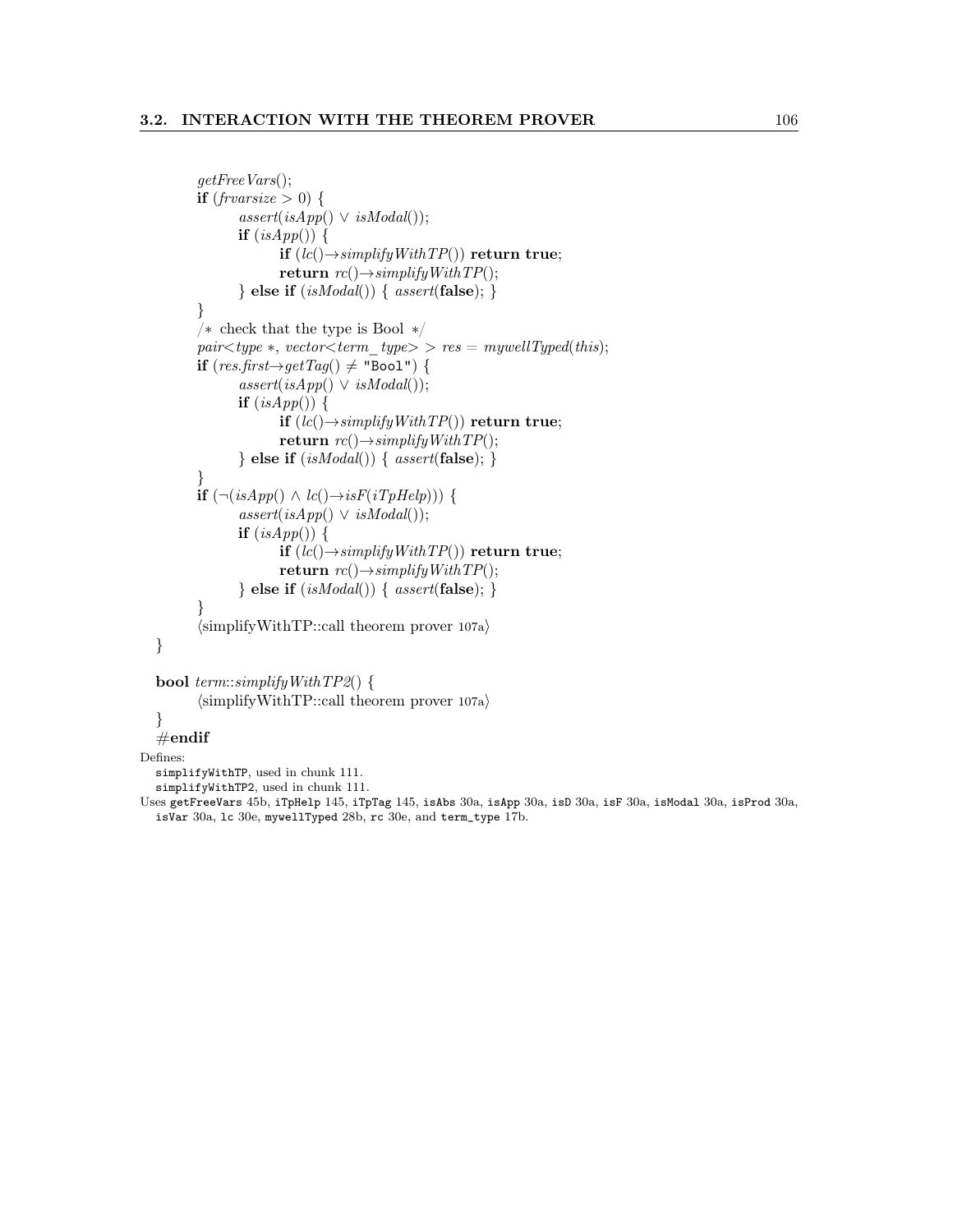## 3.2. INTERACTION WITH THE THEOREM PROVER 107

```
107a (simplifyWithTP::call theorem prover 107a)\equivterm * theorem = rc();
             vector < pair < term *, bool> tlist;
             // insert goal formula into tableau
             term * goal = new-term(APP);// goal->lc = new term(F, iNot); goal->rc = theorem->clone();
             goal \rightarrow insert(new-term(F, iNot)); goal \rightarrow insert(theorem \rightarrow clone());
             pair < term * , \textbf{bool} > \text{gent}(goal \rightarrow normalise), \text{ false};tlist.push back(qent);// prove theorem
             backchain = true;Tableaux tab(tlist);
             Truth Value ret = tab. expand();if (verbose) {
                     ioprint("Attempted Proof:\n  "); tab.print();ioprint(" Answer : "); ret.print(); ioprintln(";");
             }
             tab.freememory();
             if (\text{ret.value} \equiv \text{MYTRUE}) {
                     lc() \rightarrow free memory(); rc() \rightarrow free memory(); field size = 0;taq = D; \text{ } \textit{cname} = i \textit{True};return true;
             } else {
                     term * temp = new-term(APP);\div * \text{ temp} \rightarrow lc = \text{ new} \text{ term}(APP);temp \rightarrow rc = theorem \rightarrow clone();temp\rightarrow lc\rightarrow lc = new_term(D, iTpTag);
                     temp\rightarrow lc\rightarrow rc = new \ term(D, iDontKnow); * \divtemp \rightarrow insert(new-term(APP));temp \rightarrow insert(theorem \rightarrow clone());temp\rightarrow lc() \rightarrow insert(new-term(D, iTpTag));temp\rightarrow lc() \rightarrow insert(new-term(D, iDontKnow));replace(temp);
                     temp \rightarrow free memory();}
             return false;
```

```
Uses iDontKnow 145, iNot 145, iTpTag 145, iTrue 145, insert 30e, ioprint 164 165, ioprintln 164 165, lc 30e,
  new_term 40a, normalise 57b, rc 30e, and replace 42b.
```
## 3.2.2 Free Variable Instantiation

Comment 3.2.1. In the theorem proving mode, we sometimes need to replace universally quantified variables with so-called free variables. These needs to be instantiated at some stage. One important mechanism used to instantiate them is to find matching between subformulas that would allow us to close off branches. The matching algorithm is very similar to redex\_match, except that we concentrate only on free variables and do not do  $\alpha$ -conversion.

107b (pattern-match::function declarations  $99a$ )+≡ bool freevar\_match(term ∗ fml1, term ∗ fml2, vector<substitution> & theta); **bool** freevar\_match(term  $*$  fml1, term  $*$  fml2, vector  $\lt$  substitution  $\gt \&$  theta,  $vector \textless term}$  ∗> bindingAbss);

Uses freevar\_match 108a and substitution 51.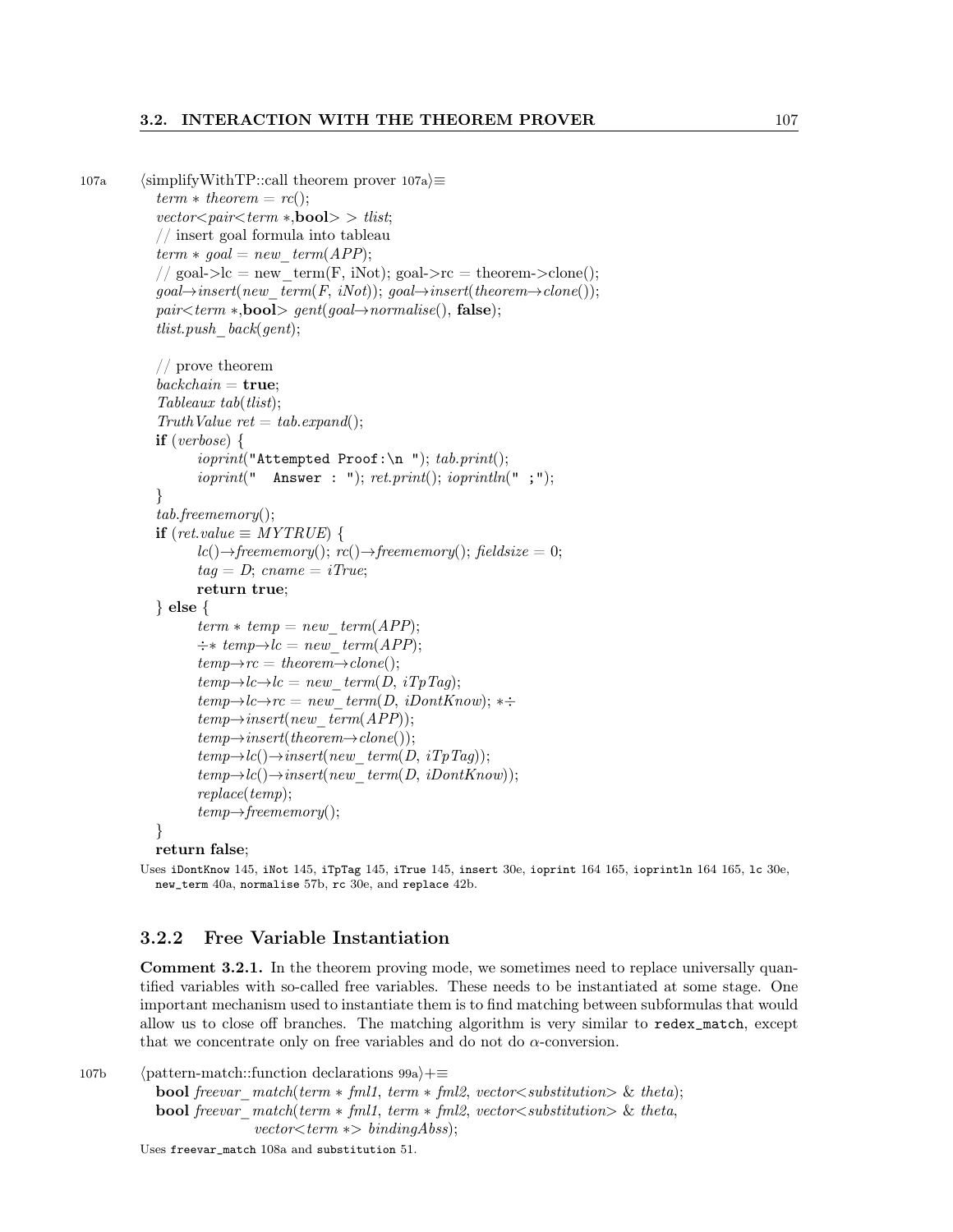## 3.2. INTERACTION WITH THE THEOREM PROVER 108

```
108a (pattern-match::functions 99b)+≡
            bool freevar match(term * fml1, term * fml2,vector \leq substitution \geq \& theta {
                    vector<term ∗> bindingAbss;
                    return freevar_match(fml1, fml2, theta, bindingAbss);
             }
          Defines:
            freevar_match, used in chunks 107–109.
          Uses substitution 51.
108b (pattern-match::functions 99b)+≡
            bool freevar match(term * head, term * body, vector <sub>substitution</sub>) & theta,
                              vector \textless term} ∗> bindingAbss) {
                    kind head tag = head \rightarrow tag;kind term tag = body \rightarrow tag;assert(head tag \neq SV /\&& head tag != MODAL */);
                    if (head tag \equiv V) {
                           if (isUVar(head\rightarrow cname) ∧ \neg body\rightarrow occursFree(head\rightarrow cname))\{ \text{ term} * \text{ orig} \text{ head} = \text{NULL};head \rightarrow \text{validfree} = \text{true}; \text{head} \rightarrow \text{free} = \text{true};\langleredex-match::case of V 101c\rangle}
                    }
                    if (term tag \equiv V) {
                           if (isUVar(body→cname) ∧ ¬head→occursFree(body→cname))\{ \ term * headermp = head;head = body;body = headtemp;term * orig head = NULL;
                                    head \rightarrow \text{validfree} = \text{true}; \text{head} \rightarrow \text{free} = \text{true};\langleredex-match::case of V 101c\rangle}
                    }
                   if (head_tag \neq term_tag) return false;
                    if (head tag \equiv V \wedge term tag \equiv V) {
                           if (head→cname \neq body→cname) return false;
                           return true;
                    }
                    \langleredex-match::case of constant 102b\rangleif (head tag \equiv APP) \{ {freevar-match::case of APP 109b} }
                    if (head tag \equiv PROD) { (freevar-match::case of PROD 109d) }
                    if (head tag ≡ ABS) { \terevar-match::case of ABS 109a) }
                    if (head tag \equiv MODAL) { (freevar-match::case of MODAL 109c) }
                    assert(false); return false;
```
}

Uses freevar\_match 108a, isUVar 55a, occursFree 47b, and substitution 51.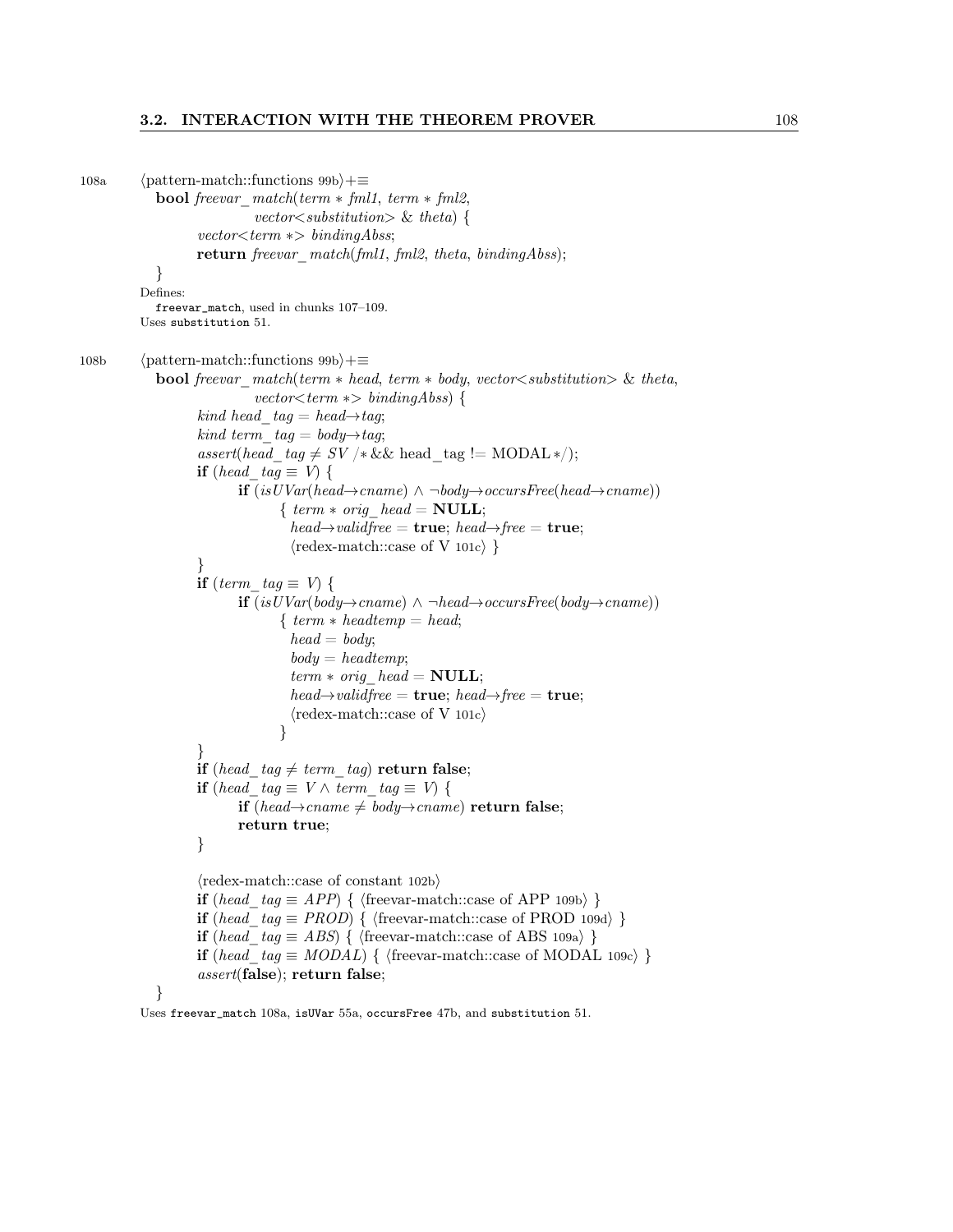Comment 3.2.2. One significant case where redex\_match and freevar\_match differs is in the case of abstractions. In redex\_match, we will rename the name of bound variables in the head if necessary. (We are looking for a substitution that achieves  $\alpha$ -equivalence). This is not done in freevar\_match. We may or may not want to do this in the future.

109a (freevar-match::case of ABS 109a) $\equiv$ if (head→fields[0]→cname  $\neq$  body→fields[0]→cname) return false;  $bindingAbss.push$  back(head); return freevar  $match(head\rightarrow fields[1], body\rightarrow fields[1], theta, bindingAbs);$ Uses freevar\_match 108a.

Comment 3.2.3. These cases are identical for redex\_match and freevar\_match.

109b (freevar-match::case of APP 109b $\rangle \equiv$ if  $(\neg \text{freevar} \text{match}(\text{head} \rightarrow \text{lc})), \text{body} \rightarrow \text{lc}(\text{)}\text{,} \text{theta}, \text{binding} \text{A} \text{bss})$  return false; return freevar\_match(head→rc(), body→rc(), theta, bindingAbss); Uses freevar\_match 108a, lc 30e, and rc 30e.

109c (freevar-match::case of MODAL 109c) $\equiv$ **if** (head→modality  $\neq$  body→modality) return false; return freevar\_match(head→fields[0], body→fields[0],theta, bindingAbss); Uses freevar\_match 108a.

```
109d (freevar-match::case of PROD 109d)\equivunint size = head\rightarrowfieldsize;
            if (size \neq body→fieldsize) return false;
```

```
for (unint i=0; i\neqsize; i++) {
       setSelector(SILENT);
       ioprint("unitying "); head \rightarrow fields[i] \rightarrow print();ioprint(" and "); body \rightarrow fields[i] \rightarrow print(); ioprint(" ");
       if (\neg \text{freevar} \text{match}(head \rightarrow \text{fields}[i], body \rightarrow \text{fields}[i], theta, bindingAbs)){
               setSelector(SILENT); ioprint(" false\n"); setSelector(SILENT);
               return false;
       }
       setSelector(SILENT); ioprint(" true\n"); setSelector(SILENT);
```

```
}
return true;
```
Uses freevar\_match 108a, ioprint 164 165, and setSelector 164 165.

#### 3.2.2.1 Manipulating Substitutions

```
109e (pattern-match::function declarations 99a)+≡
           void printTheta(vector|<sub>substitution</sub>) & theta);
         Defines:
           printTheta, used in chunk 92a.
         Uses substitution 51.
```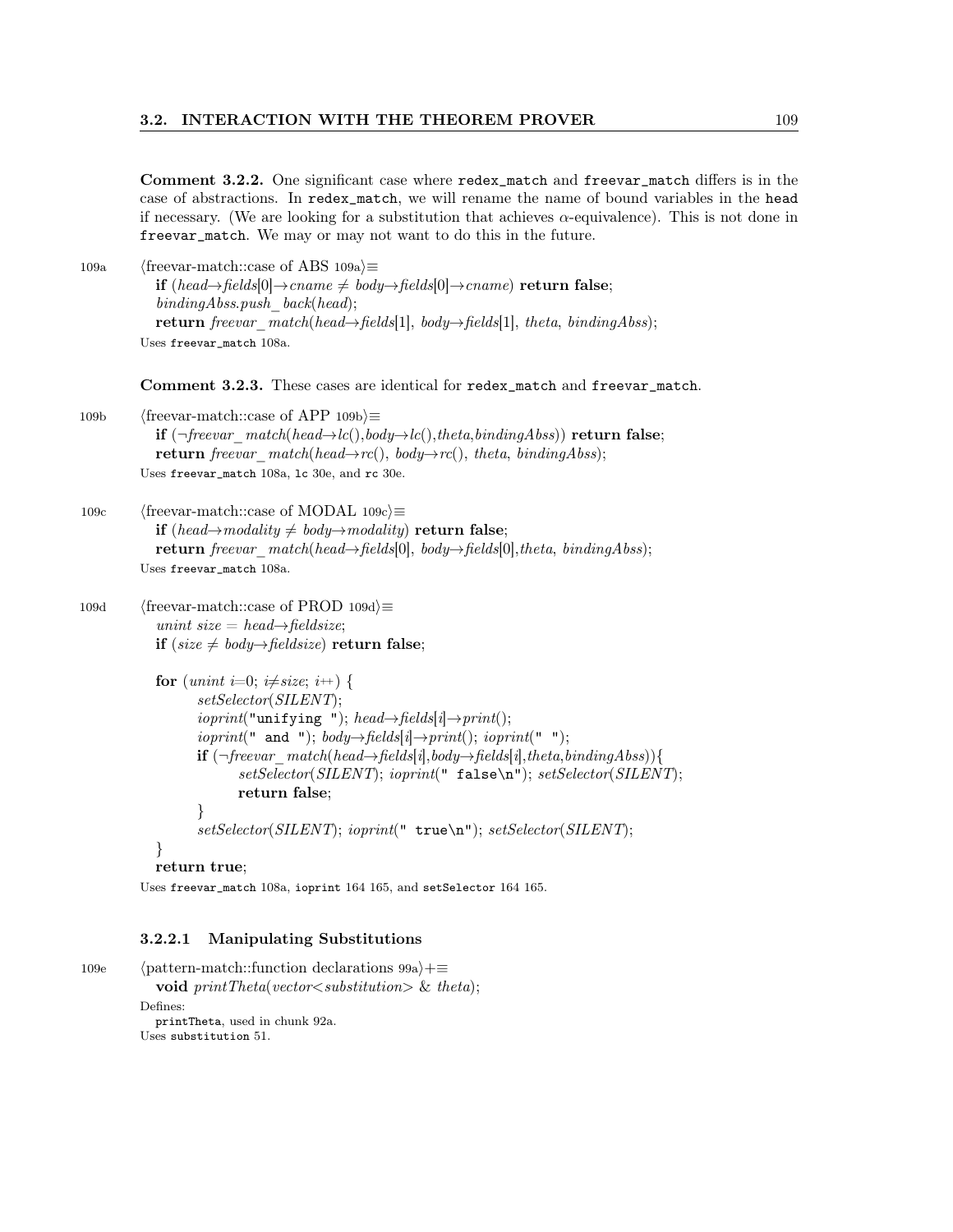## 3.2. INTERACTION WITH THE THEOREM PROVER 110

```
110a (pattern-match::functions 99b)+≡
             void printTheta(vector|<sub>substitution</sub>) & theta) {
                    if (qetSelector) \equiv SILENT return;
                    ioprint('\{\cdot\};int size = theta.size();if (size \equiv 0) \{ <i>ioprint</i>(") \mid return; \}for (int i=0; i\neqsize-1; i++) {
                           ioprint('(');
                           if (theta[i].first \geq 5000) {
                                  ioprint(pve); ioprint(theta[i].first-5000); }
                           else \text{ioprint}(\text{getString}(\text{theta}[i].\text{first}));ioprint('');
                           theta[i].second\rightarrow print(); ioprint("), ");
                    }
                    ioprint('(');
                    if (theta[size-1].first \geq 5000) {
                           ioprint(pve); ioprint(theta[size-1].first-5000);else ioprint(getString(theta[size-1].first));ioprint('');
                    theta[size-1].second\rightarrowprint(); ioprint(')');
                    ioprint("}\n");
             }
          Defines:
            printTheta, used in chunk 92a.
          Uses getSelector 164 165, getString 147, ioprint 164 165, and substitution 51.
110b (pattern-match::function declarations 99a)+≡
             term * find Binding(int \; svname, \; vector \langle substitution \rangle \; \& \; theta);Defines:
            findBinding, used in chunk 101a.
          Uses substitution 51.
110c (pattern-match::functions 99b)+≡
             term * find Binding(int \; svname, \; vector \langle substitution \rangle \; \& \; theta)int size = theta.size();for (int i=0; i\neqsize; i++)
                           if (theta[i].first \equiv svname) return theta[i].second;
                    return NULL;
             }
          Defines:
             findBinding, used in chunk 101a.
          Uses substitution 51.
```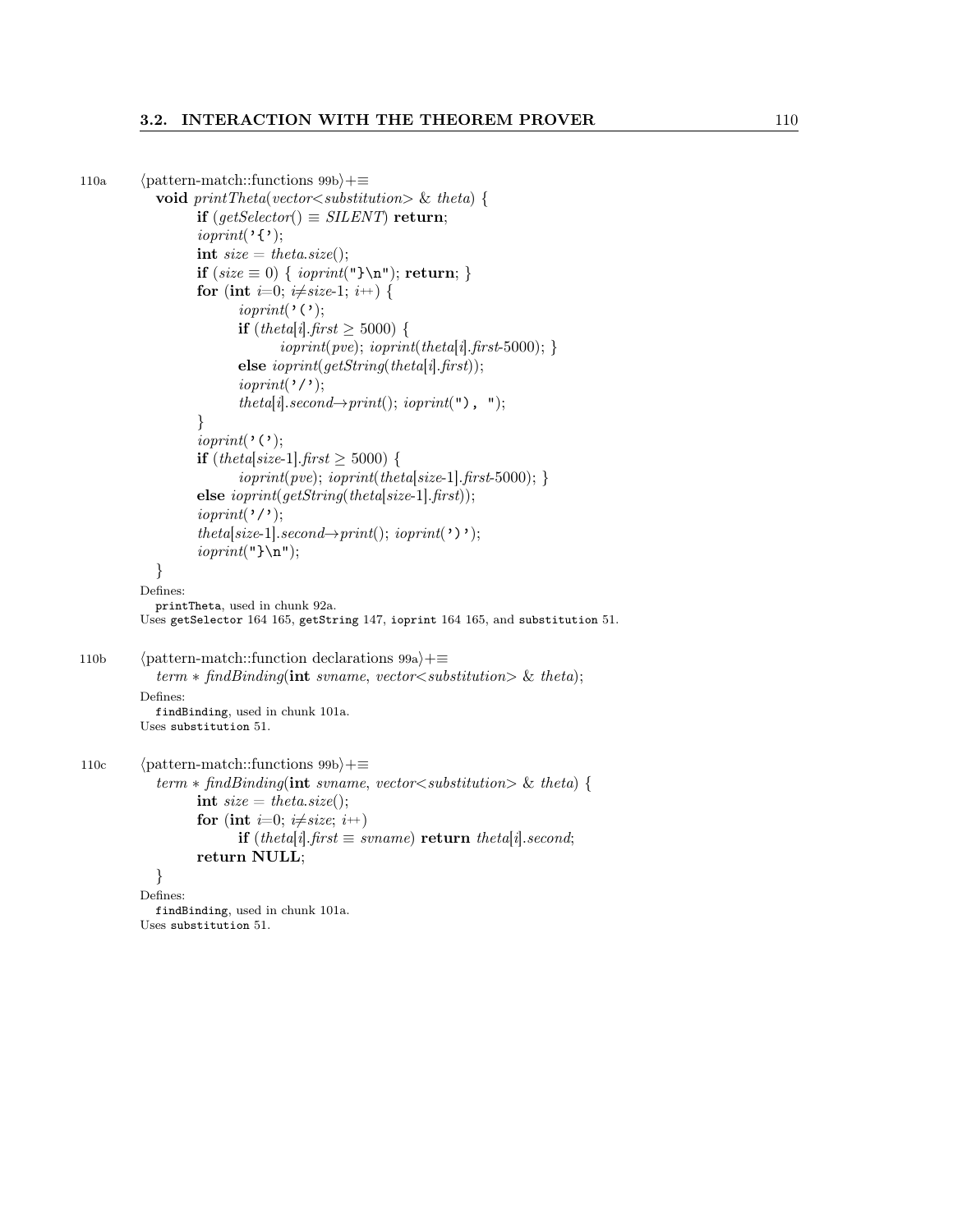## 3.2.2.2 File Organization

```
111 \langle \text{terms.h 111} \rangle \equiv\#ifndef _TERM_H
           #define _TERM_H
           \#\text{include} < \text{isstream} >\#include \ltstring>
           \#\text{include} < \text{vector}\#include\#include \leq \text{utility}\#include \langlecassert\rangle\#include \ltstdlib.h>
           \#include \ltctype.h>
           \#include \leq math.h>
           #include "io.h"
           using namespace std;
           #define unint unsigned int // defined in stdlib.h
           struct term;
           class type;
           \langleterm::definitions 38a\rangle\langleterm::supporting types 38b\rangletypedef vector<int> occurrence;
           \langle \text{term::type defs 29a} \rangleextern const string & getString(int code);
           extern bool isUVar(term * t);extern bool isUVar(int cn);struct term {
                  \langle \text{term } \text{bool parts } 31a \rangle\langle \text{term parts } 29b \rangleterm ∗ next;
                  \langle \text{term vector parts } 30b \rangle\langleterm::function declarations 30a\rangleterm * clone();void freememory();
                  void replace(term * t);bool equal(term * t);
                  bool isFunc2Args();
                  bool isFunc2Args(int f);
                  term * spineTip();term * spineTip(int \& x);bool is Char();
                  bool isString();
                  bool isAString();
                  bool isRigid();
                  void print();
                  void printVertical(unint level);
                  void getFreeVars();
                  void unmarkValidfree();
```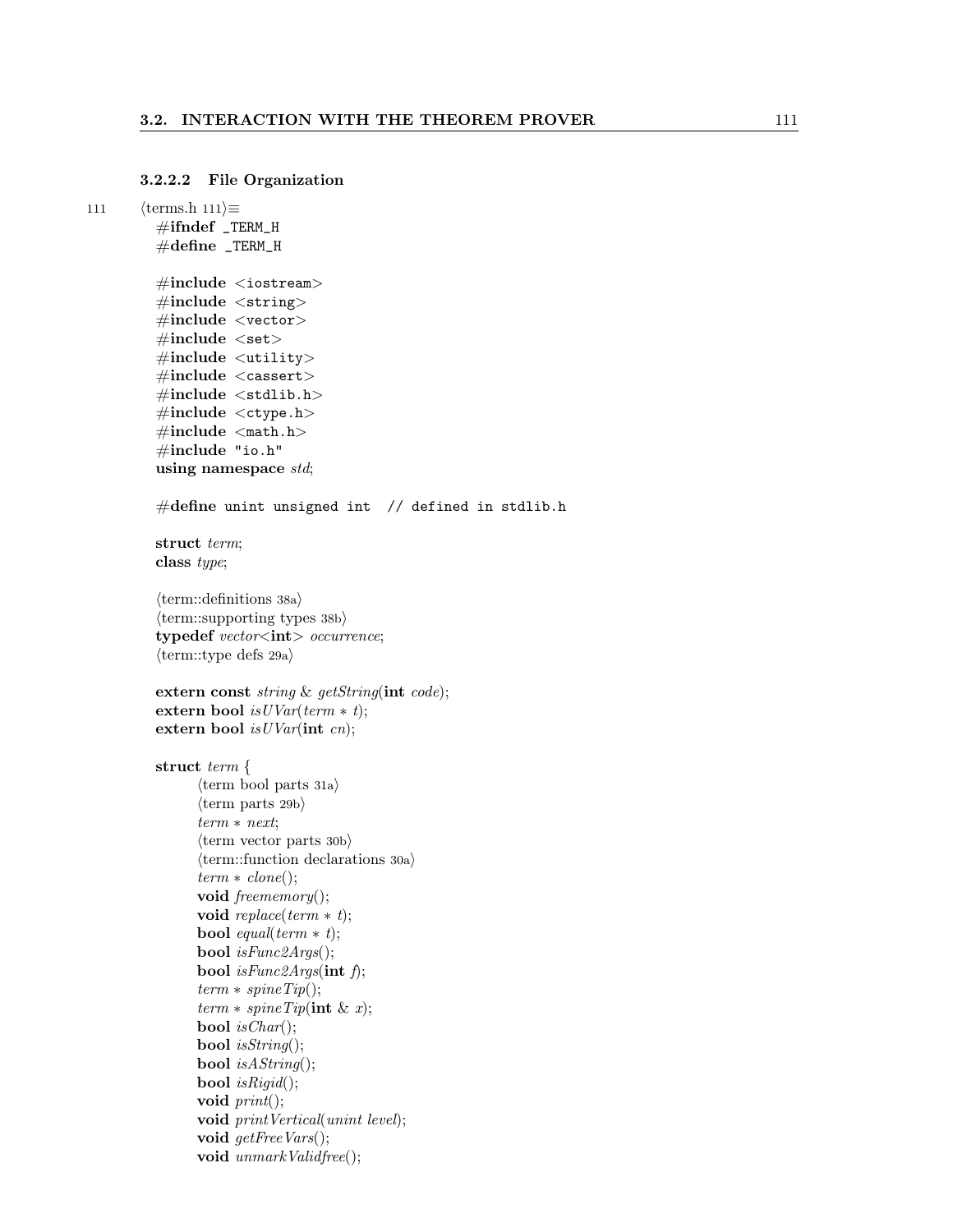## 3.2. INTERACTION WITH THE THEOREM PROVER 112

```
void labelStaticBoundVars();
void labelBound(int x);bool occursFree(int var);
bool occursFreeNaive(int var);
bool occursFreeNaive(\text{int} var, vector\lt\text{int} boundv);
bool captured(vector<term \ast> & bvars, int & captd);
void rename(int var1, int var2);
void renameLambdaVar(int var1, int var2);
void subst(vector \lt substitution \gt \& subs);
void \mathit{subst}(\mathit{substitution} \ \& \ \mathit{sub});void subst2(vector<substitution> & subs, vector<term \ast> bv,
         term ∗∗ pointer);
// bool containsQuantifiers();
bool isNegation();
bool isNegationOf(term * t2);
bool isDiamond();
void stripNegations);
bool containsFreeVariable();
void collectFreeVariables(set\langle \text{int} \rangle & fvars);
term
∗ normalise();
term
∗ normalise1();
term
∗ normalise2();
void collectFunctionNames(set\langle \text{int} \rangle \& x);
bool termReplace(term * s, term * r,
              term * parent, int id);bool matchReplace(term * s, term * r,
              term * parent, int id);bool simplify Equality (term * parent, unint id);
bool simplifyArithmetic(term ∗ parent, unint id);
bool simplifyInequalities(term ∗ parent, unint id);
bool simplifyMath(term ∗ parent, unint id);
bool betaReduction(term ∗ parent, unint id);
bool simplifyIte(term * parent, unint id);
bool simplifyConjunction();
bool simplifyConjunction2(term ∗ parent, unint id);
bool simplifyExistential(term ∗ parent, unint id);
bool simplifyUniversal(term ∗ parent, unint id);
bool simplifyModalTerms(term ∗ parent, unint id);
term * findEq(term * root);bool is Eq(term * root);bool is Eq(int \ var);term * replace Eq(int var);void collectSharedVars();
void shareLambdaVars(vector<term \ast> & lvars, bool use);
void shareVar(term * var, term * parent, unint id);
void shareHeadLambdaVars(vector<term \ast> & hlvars);
void collectFreeVars(term * bodyparent, unint id);
\text{void} \; collectLambda\text{Vars}(multiset < \text{int} > \&\; ret);bool shareFreeVar(term * v, term * parent, unint id);
bool precomputeFreeVars();
// bool simplifyWithTP();
// bool simplifyWithTP2();
```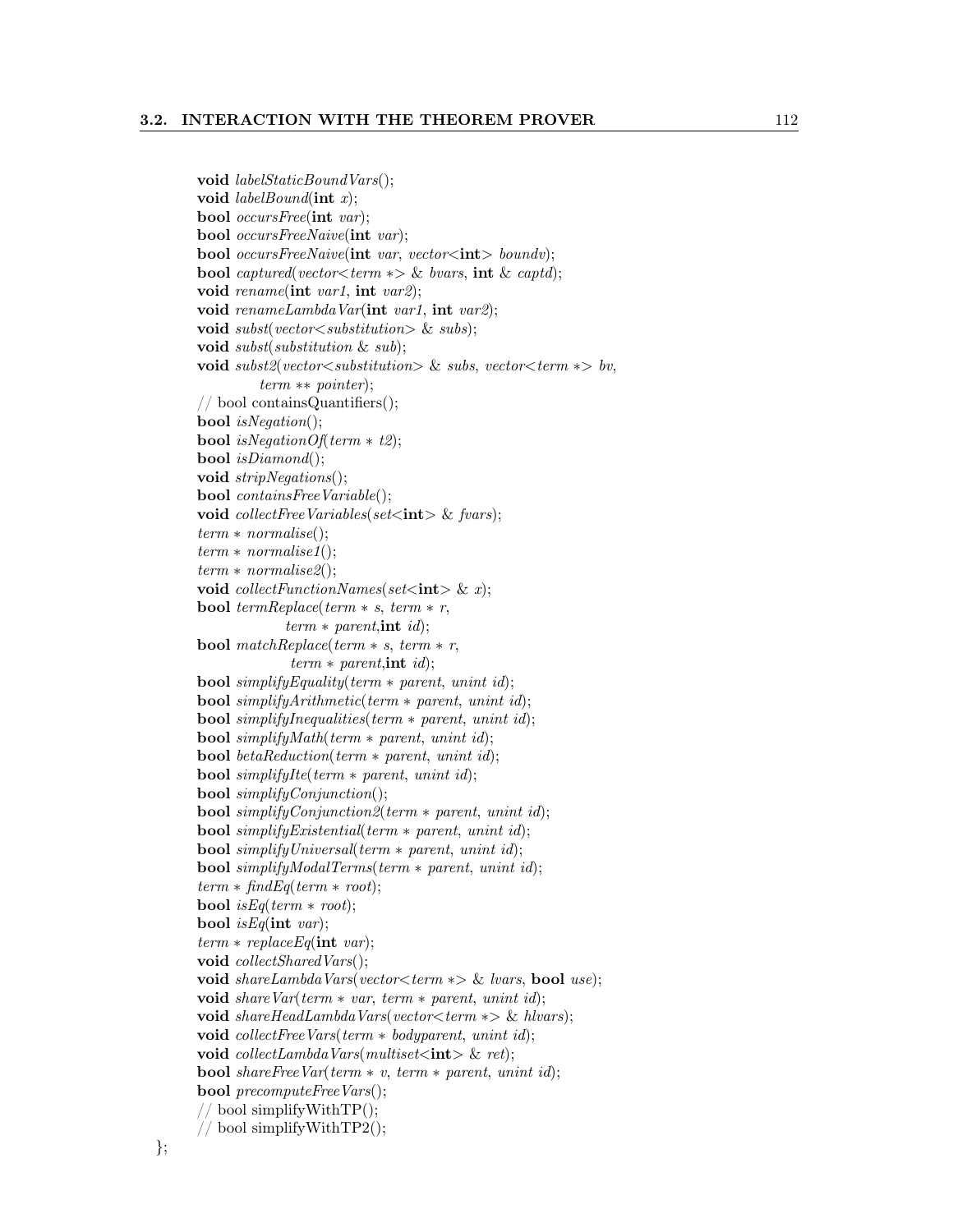$\langle$ term::memory management 39a $\rangle$ extern int  $newPVar$ ; extern int  $newUVar$ ; extern  $term * newT2Args (kind k, const string & f);$ extern  $term * newT2Args (kind k, int f);$ 

## $\#$ endif

- Uses betaReduction 69a, captured 48b, collectFreeVariables 55a, collectFreeVars 96b, collectSharedVars 94a, containsFreeVariable 55a, equal 34b, findEq 71b, getFreeVars 45b, getString 147, isAString 33a, isChar 33a, isDiamond 55c, isEq 72a 77b, isFunc2Args 32f, isNegation 55b, isNegationOf 56a, isString 33a, isUVar 55a, labelBound 47a, labelStaticBoundVars 46f, matchReplace 57a, newPVar 148c, newT2Args 33c, newUVar 148c, normalise 57b, normalise1 58, normalise2 60a, occursFree 47b, occursFreeNaive 47c, precomputeFreeVars 97c, printVertical 37a, rename 49b, renameLambdaVar 50, replace 42b, replaceEq 77a, shareFreeVar 97a, shareHeadLambdaVars 96a, shareLambdaVars 94b, shareVar 95a, simplifyArithmetic 65, simplifyConjunction 71a, simplifyConjunction2 73, simplifyEquality 61, simplifyExistential 75a, simplifyInequalities 67, simplifyIte 69b, simplifyMath 68, simplifyModalTerms 80, simplifyUniversal 78a, simplifyWithTP 105, simplifyWithTP2 105, spineTip 32e, stripNegations 56b, subst 52a, subst2 52b, substitution 51, and termReplace 56c.
- 113a  $\langle \text{terms.cc } 113a \rangle \equiv$ #include "terms.h"  $\langle \text{terms.cc::local functions } 33c \rangle$  $\langle \text{term::function definitions 32e} \rangle$
- 113b  $\langle$  pattern-match.h 113b $\rangle$  $\equiv$ #ifndef \_PATTERN\_MATCH\_H #define \_PATTERN\_MATCH\_H

#include "terms.h"

 $\langle$  pattern-match::function declarations 99a $\rangle$ 

## $\#\textbf{endif}$

113c  $\langle$  pattern-match.cc 113c $\rangle \equiv$  $\#\text{include} <$ iostream>  $\#\text{include } <$ utility>  $\#\text{include } < \text{vector}>$  $\#\text{include "io.h"}$  $\#\text{include }$  "pattern-match.h"  $\#$ include "global.h"

 $\langle$  pattern-match::functions 99b $\rangle$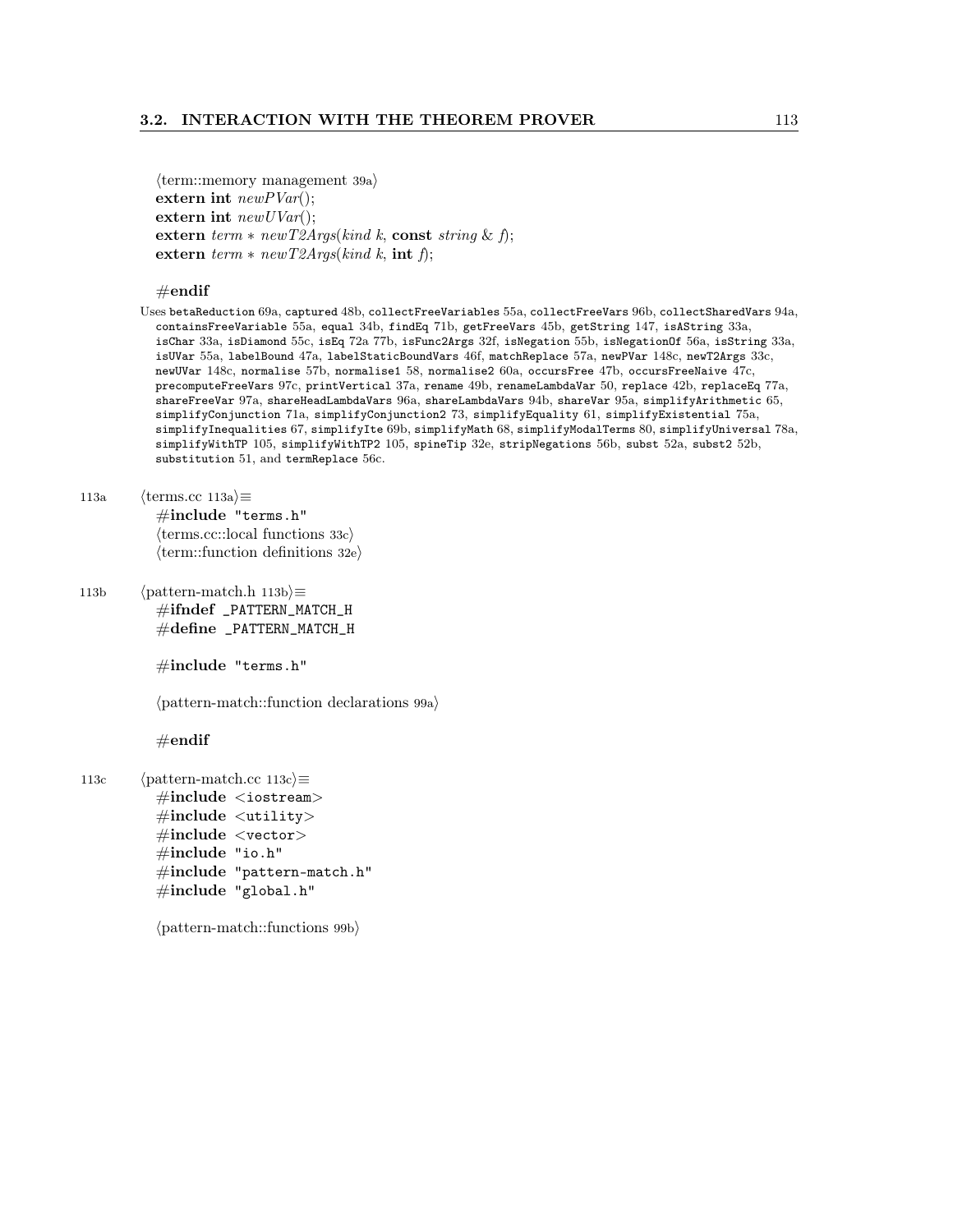Chapter 4

Parsing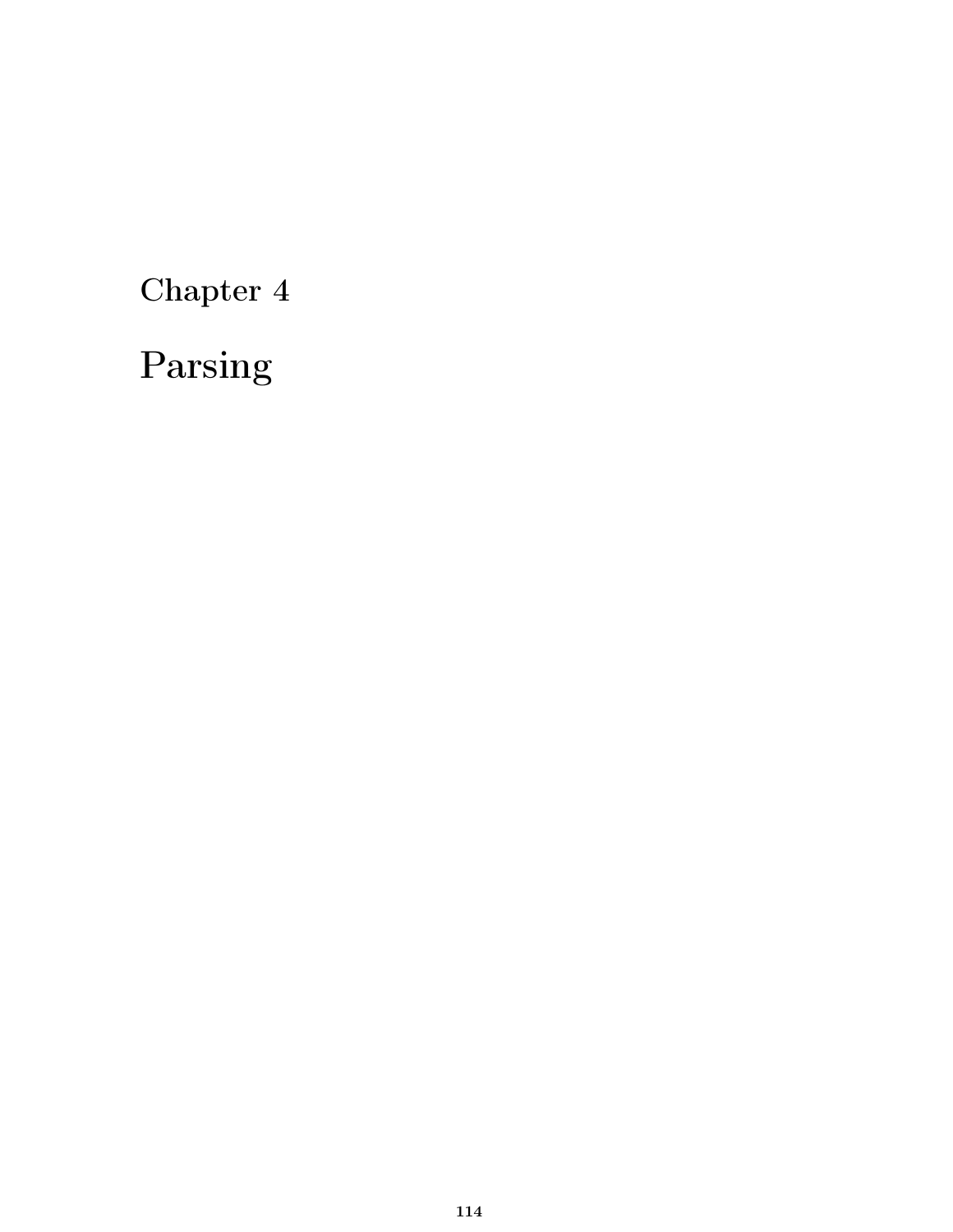## 4.1 Parsing using Lex and Yacc

## 4.1.1 Scanner

```
115 \langle \text{escher-scan.} \rangle 115 \rangle \equiv%{
           #include <iostream>
           #include <string.h>
           #include <stack>
           #include "terms.h"
           #include "unification.h"
           #include "y.tab.h"
           using namespace std;
           char linebuf[5000];
           int tokenpos = 0;
           int import_level = 0;
           bool quiet;
           bool interactive;
           %}
           \langleflex options 118b\rangle%x CMNT
          %%
           \setminus{\setminus- BEGIN CMNT;
           <CMNT>. |\n\anglen ;
           <CMNT>\-\} BEGIN INITIAL;
           [\begin{array}{cc} \end{array}] + { \langle lex:tpos 117c\ }
           \setminus - \setminus -.* { // cout « "-\setminus n";
                                      \langlelex:tpos 117c\rangle}
           \ln.* { \{\text{lex error reporting hackery 117b}\} tokenpos = 0;}
           LastResort { \langle lex:tpos 117c} return LASTRESORT; }
           Cache \{ \langle lex:tpos 117c\rangle return CACHE; }
           Eager \{ \langle lex:tpos 117c\rangle return EAGER; }
           Persistent { \langle | ex:tpos 117c} return PERSISTENT; }
           type \{\ \langle \text{lex:tpos 117c} \rangle \ \text{return TYPE}; \ \}prove \{\ \langle \text{lex:tpos 117c} \rangle \ \text{return } \text{PROVE}; \ \}KB \{ \{ \{ \{ \} \{ \} \{ \} \{ \} \{ \} \{ \} \{ \} \{ \} \{ \} \{ \} \{ \} \{ \} \{ \} \{ \} \{ \} \{ \} \{ \} \{ \} \{ \} \{ \} \{Bool \{\ \langle \text{lex:tpos 117c} \rangle \ \text{return B00L}; \ \}Int \{ \langle lex:tpos 117c\rangle return INT; \}Float \{ \{ \{  \{  \{  \{ \} \{ \} \{ \} \{ \{ \} \{ \} \{ \} \{ \{ \} \{ \} \{ \} \{ \{ \} \{ \} \{ \} \{ \{ \} \{ \} \{ \} \{ \{Char \{ \langle lex:tpos 117c\rangle return CHAR; \}String { \langle lex:tpos 117c} return STRING; }
           ListString \{ (lex:tpos 117c) return LISTRING; }
           \langle - \rangle { \langle ex:tpos 117c} return ARROW; }
           import { \langle lex:tpos 117c} return IMPORT; }
           quit \{\langle \text{lex:tpos 117c} \rangle \text{ return QUIT}; \}VAR \{ \langle lex:tpos 117c\rangle return VAR; }
           CONST \{ \langle lex:tpos 117c\rangle return CONST; }
           EQUAL \{ \{ \{ \} \{ \} \{ \} \{ \} \{ \} \{ \} \{ \} \{ \} \{ \} \{ \} \{ \} \{ \} \{ \} \{ \} \{ \} \{ \} \{ \} \{ \} \{ \} \{ \} \{ 
           NOTEQUAL \{ \langle lex:tpos 117c\rangle return NOTEQUAL; }
           StrList { \{ (lex:tpos 117c) return STRLIST; }
           add \{\uex:tpos 117c) \langlelex:copy yytext 117a\rangle; return ADD; }
           sub { \langle hex:tpos 117c} \langle hex:copy yytext 117a}; return SUB; }
          max \{ {lex:tpos 117c} {lex:copy yytext 117a}; return MAX; }
```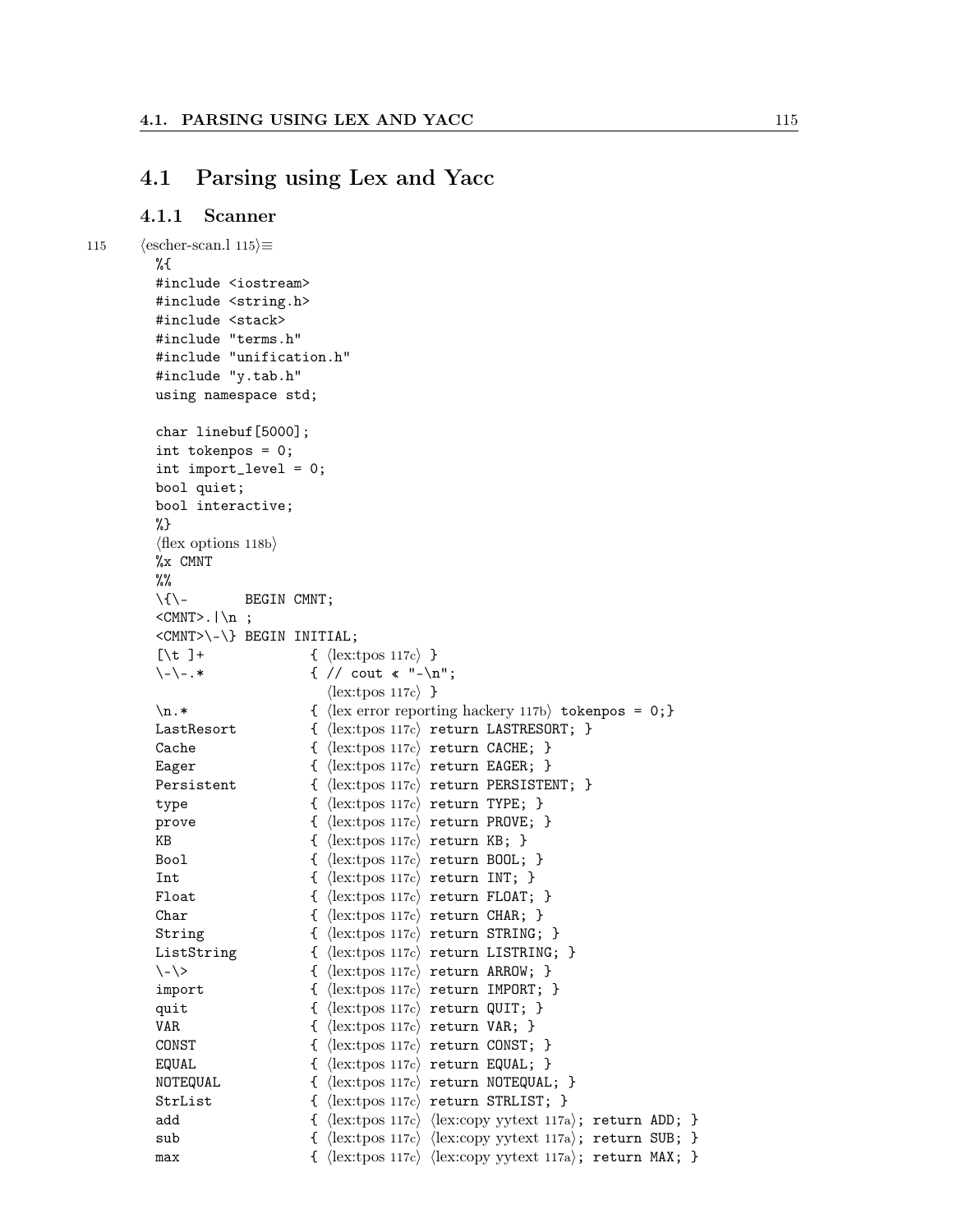| min                                                                                                                              | { $\langle$ lex:tpos 117c $\rangle$ $\langle$ lex:copy yytext 117a $\rangle$ ; return MIN; }                              |
|----------------------------------------------------------------------------------------------------------------------------------|---------------------------------------------------------------------------------------------------------------------------|
| mul                                                                                                                              | { $\langle$ lex:tpos 117c $\rangle$ $\langle$ lex:copy yytext 117a $\rangle$ ; return MUL; }                              |
| div                                                                                                                              | { $\langle$ lex:tpos 117c \ $\langle$ lex:copy yytext 117a \; return DIV; }                                               |
| mod                                                                                                                              | { $\langle$ lex:tpos 117c \ $\langle$ lex:copy yytext 117a \; return MOD; }                                               |
| sin                                                                                                                              | { $\langle$ lex:tpos 117c} $\langle$ lex:copy yytext 117a}; return SIN; }                                                 |
| cos                                                                                                                              | { $\langle$ lex:tpos 117c $\rangle$ $\langle$ lex:copy yytext 117a $\rangle$ ; return COS; }                              |
| sqrt                                                                                                                             | { $\langle$ lex:tpos 117c} $\langle$ lex:copy yytext 117a $\rangle$ ; return SQRT; }                                      |
| exp                                                                                                                              | { $\langle$ lex:tpos 117c \ $\langle$ lex:copy yytext 117a \; return EXP; }                                               |
| atan2                                                                                                                            | { $\langle$ lex:tpos 117c \/ $\langle$ lex:copy yytext 117a \; return ATAN2; }                                            |
| if                                                                                                                               | { $\langle$ lex:tpos 117c $\rangle$ $\langle$ lex:copy yytext 117a $\rangle$ ; return IF; }                               |
| then                                                                                                                             | { $\langle$ lex:tpos 117c $\rangle$ $\langle$ lex:copy yytext 117a $\rangle$ ; return THEN; }                             |
| else                                                                                                                             | { $\langle$ lex:tpos 117c \ $\langle$ lex:copy yytext 117a \; return ELSE; }                                              |
| ite                                                                                                                              | { $\langle$ lex:tpos 117c} $\langle$ lex:copy yytext 117a}; return ITE; }                                                 |
| \&\&                                                                                                                             | { $\langle$ lex:tpos 117c $\rangle$ $\langle$ lex:copy yytext 117a $\rangle$ ; return AND; }                              |
| $\frac{1}{2}$                                                                                                                    | { $\langle$ lex:tpos 117c $\rangle$ $\langle$ lex:copy yytext 117a $\rangle$ ; return OR; }                               |
| not                                                                                                                              | { $\langle$ lex:tpos 117c $\rangle$ $\langle$ lex:copy yytext 117a $\rangle$ ; return NOT; }                              |
| implies                                                                                                                          | { $\langle$ lex:tpos 117c \ $\langle$ lex:copy yytext 117a \; return IMPLIES; }                                           |
| iff                                                                                                                              | { $\langle$ lex:tpos 117c $\rangle$ $\langle$ lex:copy yytext 117a $\rangle$ ; return IFF; }                              |
| sigma                                                                                                                            | { $\langle$ lex:tpos 117c \ $\langle$ lex:copy yytext 117a \; return SIGMA; }                                             |
| pi                                                                                                                               | { $\langle$ lex:tpos 117c $\rangle$ $\langle$ lex:copy yytext 117a $\rangle$ ; return PI; }                               |
| exists                                                                                                                           | { $\langle$ lex:tpos 117c \div:copy yytext 117a \; return EXISTS; }                                                       |
| forall                                                                                                                           | { $\langle$ lex:tpos 117c $\rangle$ $\langle$ lex:copy yytext 117a $\rangle$ ; return FORALL; }                           |
| box                                                                                                                              | { $\langle$ lex:tpos 117c \div \div \lex:copy yytext 117a \; return BOX; }                                                |
| $\setminus$   $\setminus$                                                                                                        | { $\langle$ lex:tpos 117c \ $\langle$ lex:copy yytext 117a \; return TURNSTILE; }                                         |
| assign                                                                                                                           | { $\langle$ lex:tpos 117c \ $\langle$ lex:copy yytext 117a \; return ASSIGN; }                                            |
| $=$                                                                                                                              | { $\langle$ lex:tpos 117c $\rangle$ $\langle$ lex:copy yytext 117a $\rangle$ ; return MYEQ; }                             |
| $\setminus / \setminus$                                                                                                          | { $\langle$ lex:tpos 117c $\rangle$ $\langle$ lex:copy yytext 117a $\rangle$ ; return MYNEQ; }                            |
| $\langle \langle \rangle =$                                                                                                      | { $\langle$ lex:tpos 117c \ $\langle$ lex:copy yytext 117a \; return MYLTE; }                                             |
| $\backslash$                                                                                                                     | { $\langle$ lex:tpos 117c $\rangle$ $\langle$ lex:copy yytext 117a $\rangle$ ; return MYLT; }                             |
| $\angle$ / =                                                                                                                     | { $\langle$ lex:tpos 117c $\rangle$ $\langle$ lex:copy yytext 117a $\rangle$ ; return MYGTE; }                            |
| $\backslash$                                                                                                                     | { $\langle$ lex:tpos 117c $\rangle$ $\langle$ lex:copy yytext 117a $\rangle$ ; return MYGT; }                             |
| True                                                                                                                             | { $\langle$ lex:tpos 117c $\rangle$ $\langle$ lex:copy yytext 117a $\rangle$ ; return TRUE; }                             |
| False                                                                                                                            | { $\langle$ lex:tpos 117c $\rangle$ $\langle$ lex:copy yytext 117a $\rangle$ ; return FALSE; }                            |
| $\backslash$ #                                                                                                                   | { $\langle$ lex:tpos 117c \ $\langle$ lex:copy yytext 117a \; return CONS; }                                              |
| $\setminus$ [ $\setminus$ ]                                                                                                      | $\{ \langle lex:tpos 117c \rangle \langle lex:copy yytext 117a \rangle; return EMPTYLIST; \}$                             |
| $-? [0-9]+$                                                                                                                      | { $\langle$ lex:tpos 117c \, yylval.numint = atoi(yytext);                                                                |
|                                                                                                                                  | return DATA_CONSTRUCTOR_INT; }                                                                                            |
| $-?$ [0-9] +\. [0-9] +                                                                                                           | { $\langle$ [ex:tpos 117c $\rangle$ yylval.num = atof(yytext);                                                            |
|                                                                                                                                  | return DATA_CONSTRUCTOR_FLOAT; }                                                                                          |
| $\setminus$ '[ $\cdot$ '] $\setminus$ '                                                                                          | $\{\ \langle \text{lex:tpos 117c} \rangle \ \langle \text{lex:copy yytext 117a} \rangle\$                                 |
|                                                                                                                                  | return DATA_CONSTRUCTOR_CHAR; /*'*/}                                                                                      |
| $\vee$ " $[$ $\sim$ " $]$ * $\vee$ "                                                                                             | $\{\ \langle \text{lex:tpos 117c} \rangle \ \langle \text{lex:copy yytext 117a} \rangle\$                                 |
|                                                                                                                                  | return DATA_CONSTRUCTOR_STRING; /*"*/ }                                                                                   |
| $[a-zA-Z\/0-9\,\.\.\-.]$ +\.es { $\langle$ lex:tpos 117c $\rangle$ $\langle$ lex:copy yytext 117a $\rangle$ ; return FILENAME; } |                                                                                                                           |
|                                                                                                                                  | { $\langle$ lex:tpos 117c \ $\langle$ lex:copy yytext 117a \; return VARIABLE; }                                          |
| $[a-z]$ $[0-9\{\_]\}*$                                                                                                           | { $\langle$ lex:tpos 117c \div / lex:copy yytext 117a \; return VARIABLE; }                                               |
|                                                                                                                                  | \: $[a-z]+[0-9\]$ * { $\langle$ [ex:tpos 117c $\rangle$ $\langle$ [ex:copy yytext 117a $\rangle$ ; return VARIABLE; }     |
| $pv(e t)$ [0-9]*                                                                                                                 | { $\langle$ lex:tpos 117c \div / lex:copy yytext 117a \; return VARIABLE; }                                               |
|                                                                                                                                  | $[a-zA-Z]$ $[0-9]*\$ $\{ \langle lex:topos 117c \rangle \langle lex:copy yytext 117a \rangle \}$ ; return SYN_VARIABLE; } |
| [a-z] $[a-zA-Z0-9\-\\\']*$ { $\langle lex:topy \rangle \langle lex:copy$ yytext 117a}; return IDENTIFIER1; }                     |                                                                                                                           |
|                                                                                                                                  | [A-Z] [a-zA-ZO-9\-\_\']* { $\langle$ [ex:tpos 117c} $\langle$ [ex:copy yytext 117a}; return IDENTIFIER2; }                |
|                                                                                                                                  | { $\langle$ lex:tpos 117c $\rangle$ return yytext [0]; }                                                                  |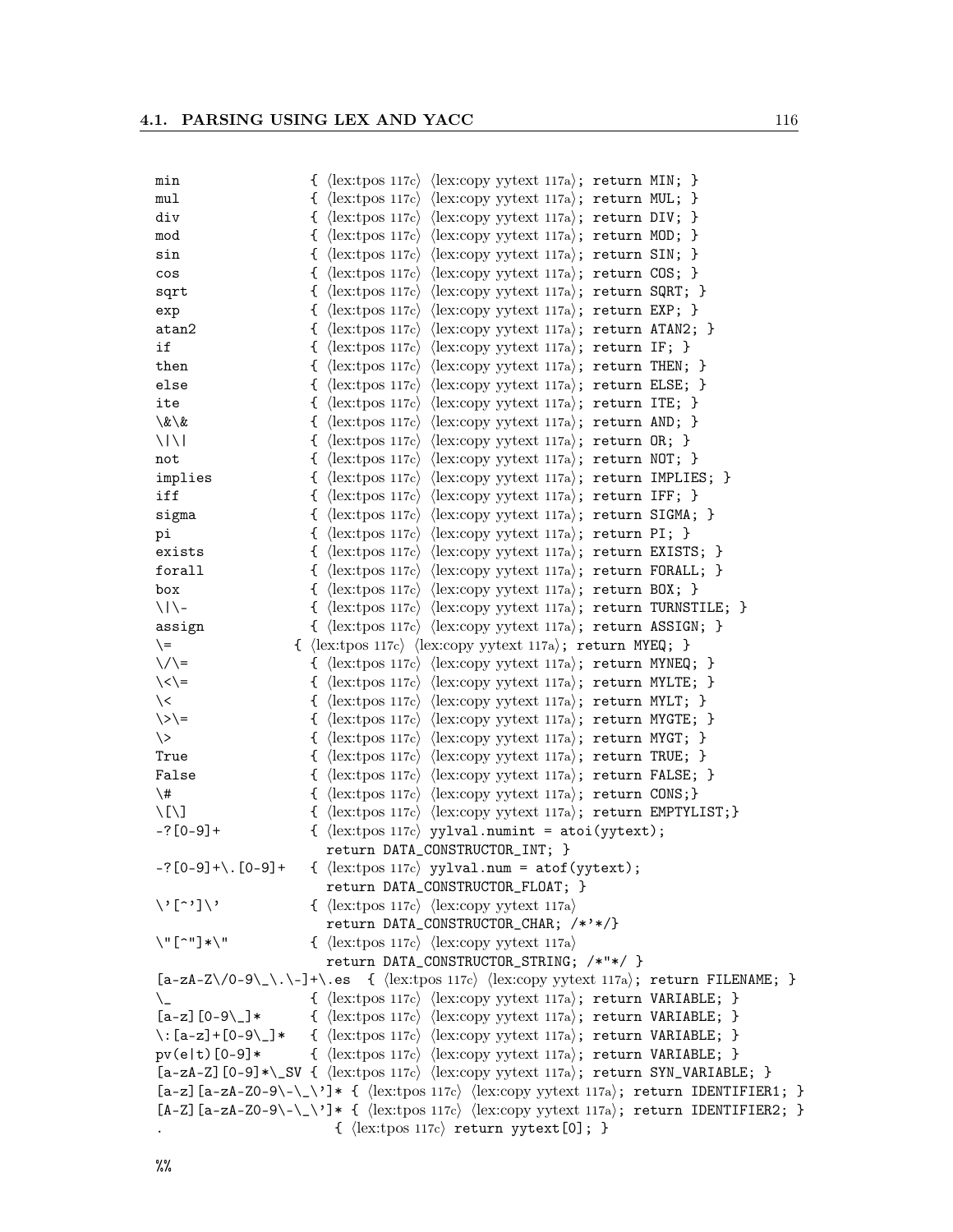#define YY\_NO\_UNPUT 1 // suppose to get rid of warning message  $\langle$  facilities for handling multiple input files 118a $\rangle$ 

117a (lex:copy yytext 117a) $\equiv$ yylval.name = new char[strlen(yytext)+1]; strcpy(yylval.name, yytext);

> Comment 4.1.1. I learned this trick for achieving better error recovery from [LMB92, p. 246]. The regular expression

> n.\* matches a newline and the next line, which is saved in linebuf before being returned to the scanner by yyless. The variable tokenpos remembers the current position on the current line.

117b (lex error reporting hackery 117b) $\equiv$ if (!quiet) cerr « "prompt> "; assert(strlen(yytext+1) <= 5000); strcpy(linebuf, yytext+1); yyless(1);

```
117c \langle \text{lex:tpos 117c} \rangle \equivtokenpos += yyleng;
```

```
117d (yacc token definitions 117d)\equiv%token IMPORT QUIT ARROW PROVE KB TYPE
         %token EAGER CACHE LASTRESORT PERSISTENT
         %token DATA VAR CONST EQUAL NOTEQUAL BOX EXISTS FORALL TURNSTILE
         %token AND OR NOT IMPLIES IFF ADD SUB MAX MIN MUL DIV MOD SIN COS SQRT EXP ATAN2
         %token IF THEN ELSE ITE
         %token SIGMA PI MYLT MYLTE MYGT MYGTE MYEQ MYNEQ ASSIGN
         %token TRUE FALSE CONS EMPTYLIST
         %token BOOL INT FLOAT CHAR STRING LISTRING STRLIST
         %token <name> FILENAME
         %token <name> VARIABLE
         %token <name> DATA_CONSTRUCTOR
         %token <numint> DATA_CONSTRUCTOR_INT
         %token <num> DATA_CONSTRUCTOR_FLOAT
         %token <name> DATA_CONSTRUCTOR_STRING
         %token <name> DATA_CONSTRUCTOR_CHAR
         %token <name> SYN_VARIABLE
         %token <name> IDENTIFIER1
         %token <name> IDENTIFIER2
```
Comment 4.1.2. Escher allows nested import statements in program files. Unfortunately, we cannot simply switch input files every time we see an import statement to read from the correct file because flex scanners do a lot of buffering. That is to say, the next token comes from the buffer, not the file yyin.

The solution provided by flex is a mechanism to create and switch between input buffers, and this is what we used here. A stack of input buffers is used to handle multiply nested import statements. Every time we see an import statement, we call switchBuffer to push the current buffer onto stack, and then create a new buffer and switch to it. When we are done with the current buffer, the scanner will call yywrap to delete the existing buffer and then revert to the previous buffer stored on top of the stack.

See, for more details on flex, [Pax95].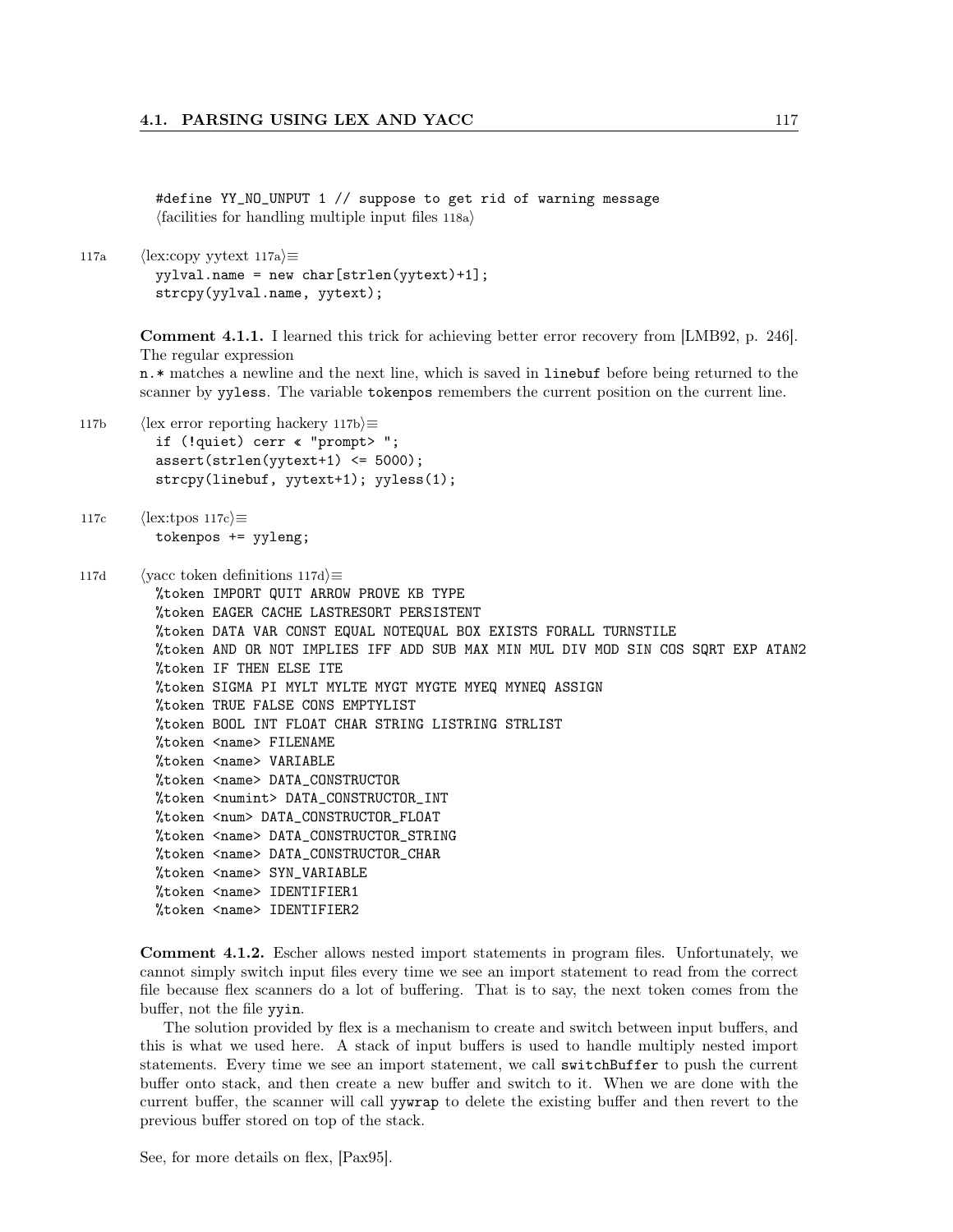```
118a (facilities for handling multiple input files 118a\rangle\equivstack<YY_BUFFER_STATE> import_stack;
         void switchBuffer(FILE * in) {
                  YY_BUFFER_STATE current = YY_CURRENT_BUFFER;
                  import_stack.push(current);
                  // cout « "Switching to new file.\n";
                  YY_BUFFER_STATE newf = yy_create_buffer(in, YY_BUF_SIZE);
                  yy_switch_to_buffer(newf);
                  import_level++;
         }
         int yywrap() {
                  import_level–;
                  cerr « "done "; if (import_level == 0) cerr « endl;
                  if (import_level == 0 && interactive) quiet = false;
                  if (!quiet) cerr « "prompt> ";
                  YY_BUFFER_STATE current = YY_CURRENT_BUFFER;
                  yy_delete_buffer(current);
                  if (import_stack.size()) {
                          yy_switch_to_buffer(import_stack.top());
                          import_stack.pop();
                          return 0;
                  }
                  return 1;
         }
         int mywrap() {
                  if (interactive) quiet = false;
                  if (!quiet) cerr « "prompt> ";
                  // YY_BUFFER_STATE current = YY_CURRENT_BUFFER;
                  // yy_delete_buffer(current);
                  if (import_stack.size()) {
                          yy_switch_to_buffer(import_stack.top());
                          import_stack.pop();
                          return 0;
                  }
                  return 1;
         }
       Defines:
         mywrap, used in chunk 119.
         switchBuffer, used in chunk 120.
```
Comment 4.1.3. It forces input to be read one character at a time. The option yylineno allows us to track down the line number of an offending command.

```
118b (flex options 118b)\equiv%option yylineno
```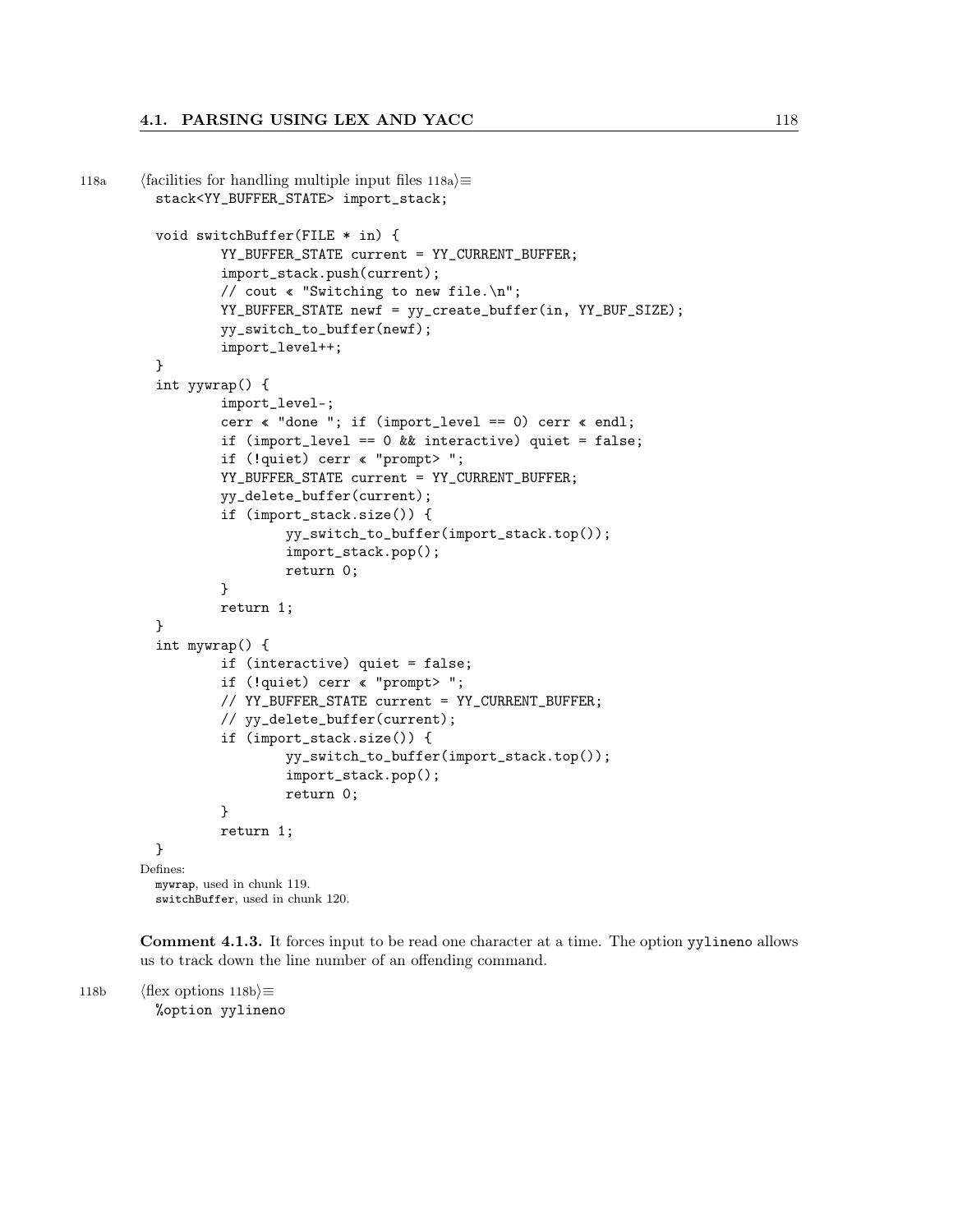## 4.1.2 Parser

```
119 \langle \text{escher-parser.y 119} \rangle \equiv%{
          #include <iostream>
          #include <vector>
          #include <stack>
          #include "global.h"
          #include "io.h"
          #include "terms.h"
          #include "unification.h"
          #include "pattern-match.h"
          using namespace std;
          #define YYMAXDEPTH 50000
          extern int yylex(); extern FILE * yyin;
          extern bool quiet; extern bool interactive;
          int mywrap();
          int yyparse();
          \langle parser::function declarations 120d\rangle\langle parser::variables 120c\rangle%}
          %union { char * name; int cname;
                     float num;
                     int numint;
                     term * trm;
                     type * c_type;
                     condition * cond; }
          \langleyacc token definitions 117d\rangle%type <trm> term_schema
          %type <cond> sv_condition
          %type <c_type> type
          %type <name> dataconstructor
          %type <cname> functionsymbol
          %type <numint> stmt_ctrl_directive
          %%
          input : program_statements ;
          program_statements : /* empty */ | program_statements program_statement ;
          program_statement : import | type_info | statement_schema | query | quit ;
          \langle parser::quit 120a\rangle\langleparser::import 120b\rangle\langleparser::query 120e\rangle\langle parser::type info 132\rangle\langle parser::statement schema 122a\rangle\langle parser::term schema 125\rangle\%\langle parser::error reporting 137b\rangle\langleescher main program 136a\rangle
```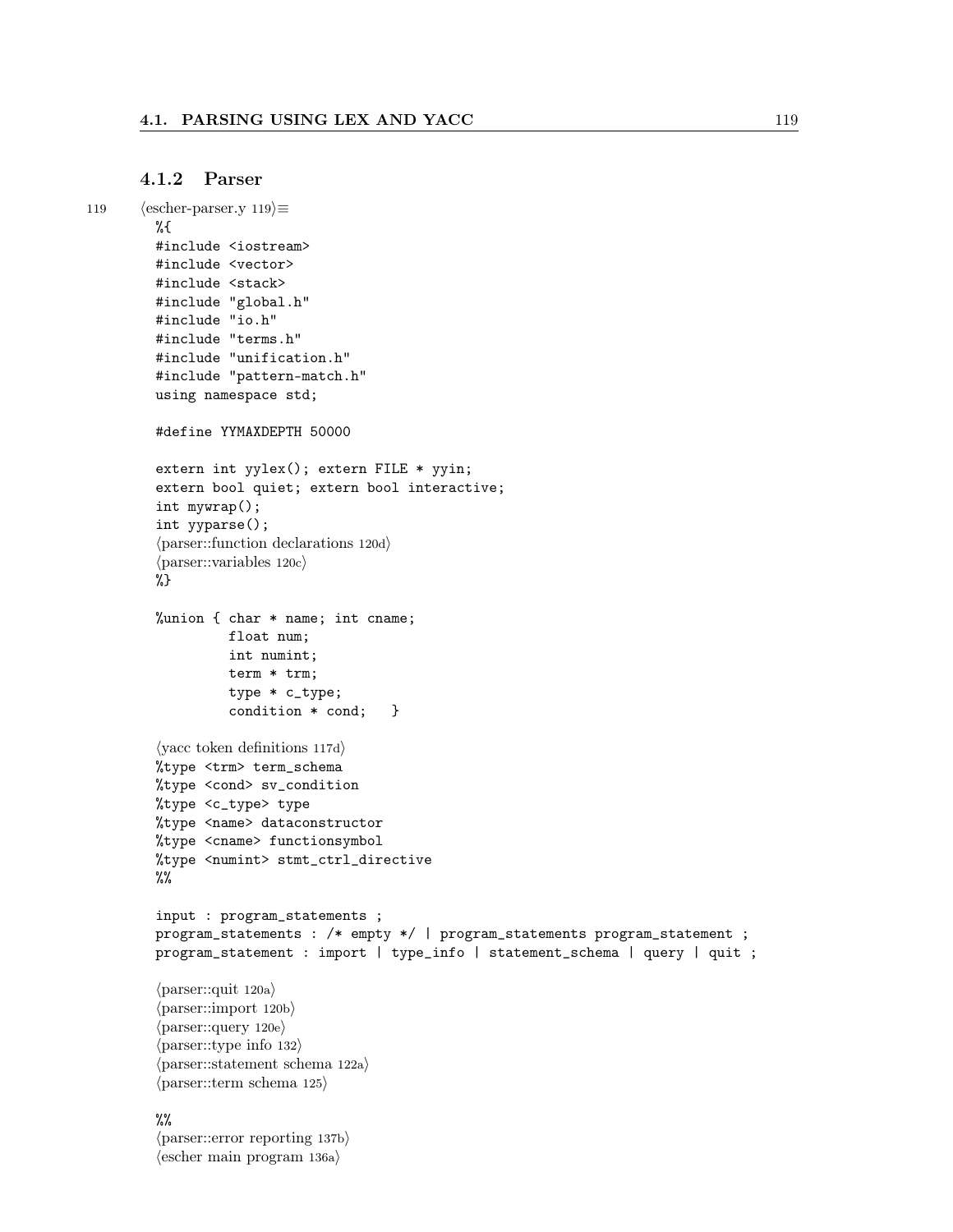Uses mywrap 118a.

Comment 4.1.4. Quiting is easy. We clean up the memory occupied by the program and then exit.

```
120a (parser::quit 120a)\equivquit : QUIT ';' { cout « "Quiting...\n"; cleanup(); exit(0); } ;
        Uses cleanup 137c 137d.
```
Comment 4.1.5. We allow nested import statements. See Comment 4.1.2 on how this works.

```
120b \langle parser::import 120b\rangle\equivimport : IMPORT FILENAME ';'
                    { if (imported.find($2) == imported.end()) {
                        FILE * in = fopen($2, "r");
                        if (!in) {
                               cerr « "Error reading from " « $2 « endl; assert(false); }
                        quiet = true;
                        switchBuffer(in); cerr « " Reading " « $2 « "...";
                        imported.insert($2);
                      }
                      // if (!quiet) cerr « "prompt> ";
                    }
                   ;
        Uses switchBuffer 118a.
120c \langle \text{parser::variables } 120c \rangle \equiv#include <set>
          set<string> imported;
120d (parser::function declarations 120d\rangle\equivextern int switchBuffer(FILE * in);
        Uses switchBuffer 118a.
        Comment 4.1.6. This is where a computation starts.
```

```
120e \langle \text{parser::query 120e} \rangle \equivquery : ':' term_schema ';' \{ \tansser::perform a computation 121a)
                                                               if (answer) answer->freememory(); }
                   | ':' term_schema '|' CACHE ';' { term * oquery = $2->clone();
                                                               \langle parser::perform a computation 121a\rangle\langle \text{parser::cache computed result 121b} \rangle }
                   ;
```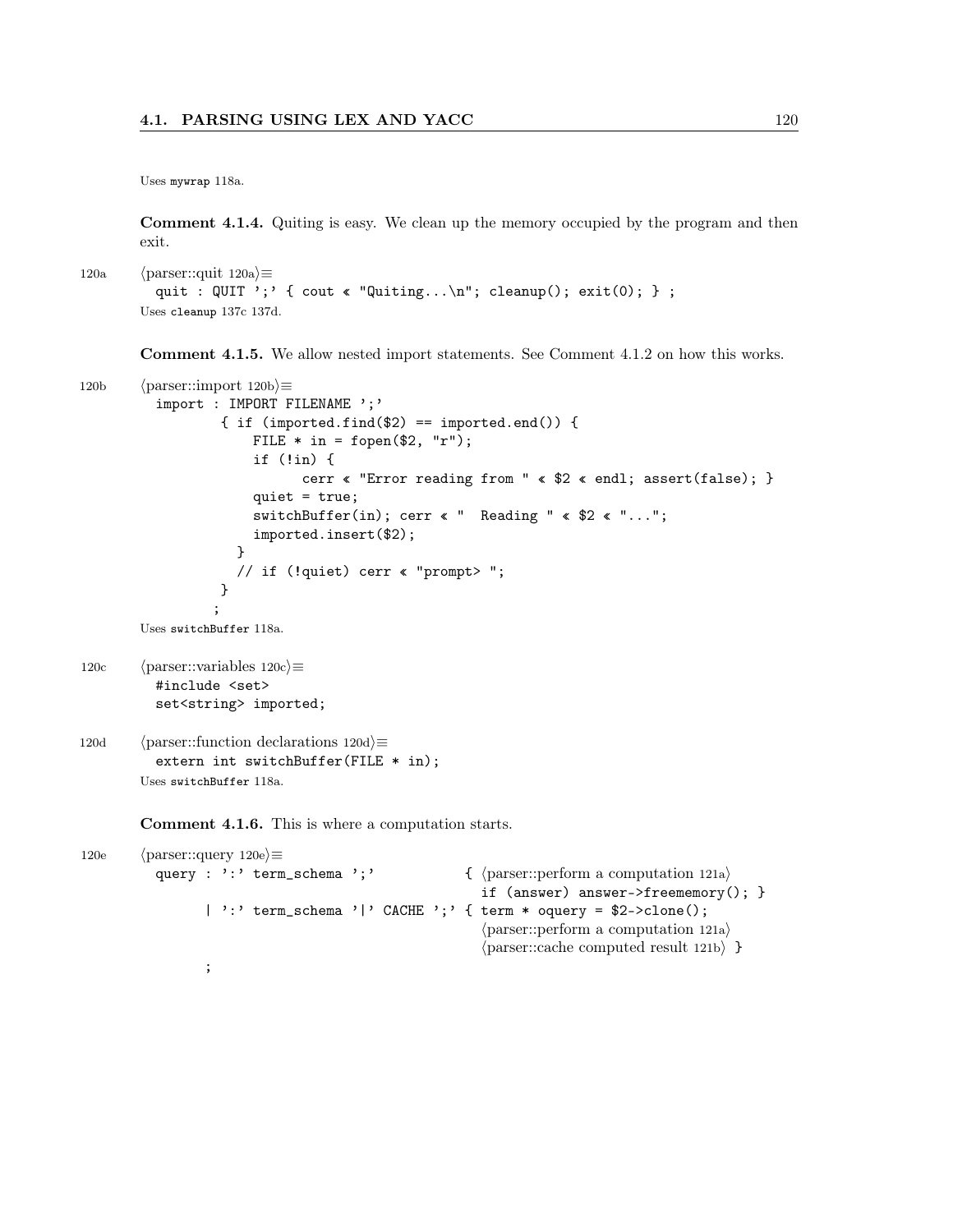Comment 4.1.7. Given a query, we repeatedly simplify it using reduce until nothing can be done anymore. If the end result is a data constructor, we print it. The variable tried is the total number of redexes tried throughout the computation.

```
121a (parser::perform a computation 121a)\equivbool program_okay = typeCheck();
          type * ret = NULL;
          term * answer = NULL;if (program_okay && typecheck) ret = wellTyped($2);
          if (program_okay) {
                   if (ret) delete_type(ret);
                   \langle parser::query::output query 121c\rangle$2->reduceRpt();
                   answer = $2; //$
                   \langle parser::query::output result 121d\rangle} else {
                   cerr « " Error: Query not evaluated.\n";
                   if (!quiet) cerr « "prompt> ";
          }
```
Comment 4.1.8. Here we form a statement from the original query and the answer obtained and insert that into the cacheStatements vector.

```
121b (parser::cache computed result 121b\rangle≡
         statementType * st = new statementType();
         term * head = oquery;
         term * body = answer;
         term * p = newT2Args(F, iEqual); p->initT2Args(head, body);
          st->stmt = p;
          \langle parser::preprocess statements 124a\rangleterm * leftmost = head->spineTip(st->numargs);if (leftmost->isF()) {
                  st->anchor = leftmost->cname;
                  insert_ftable(leftmost->cname, st->numargs); }
          cachedStatements.push_back(st);
121c (parser::query::output query 121c)\equivint osel = getSelector(); setSelector(STDOUT);
          ioprint(" Query: "); $2->print(); ioprintln(); /*$*/
          setSelector(osel);
121d (parser::query::output result 121d)\equiv// cout « "Total candidate redexes tried = " « tried « endl;
         int osel2 = getSelector(); setSelector(STDOUT);
          ioprint("Steps = "); ioprint(ltime);
          if (optimise) { ioprint(" ("); ioprint(cltime); ioprint(" cached step(s))"); }
          ioprint("\n Answer: ");
         answer->print(); ioprintln(" ;");
         setSelector(osel2);
         // answer->freememory();
         ltime = 0; cltime = 0;
         cerr « "prompt> ";
```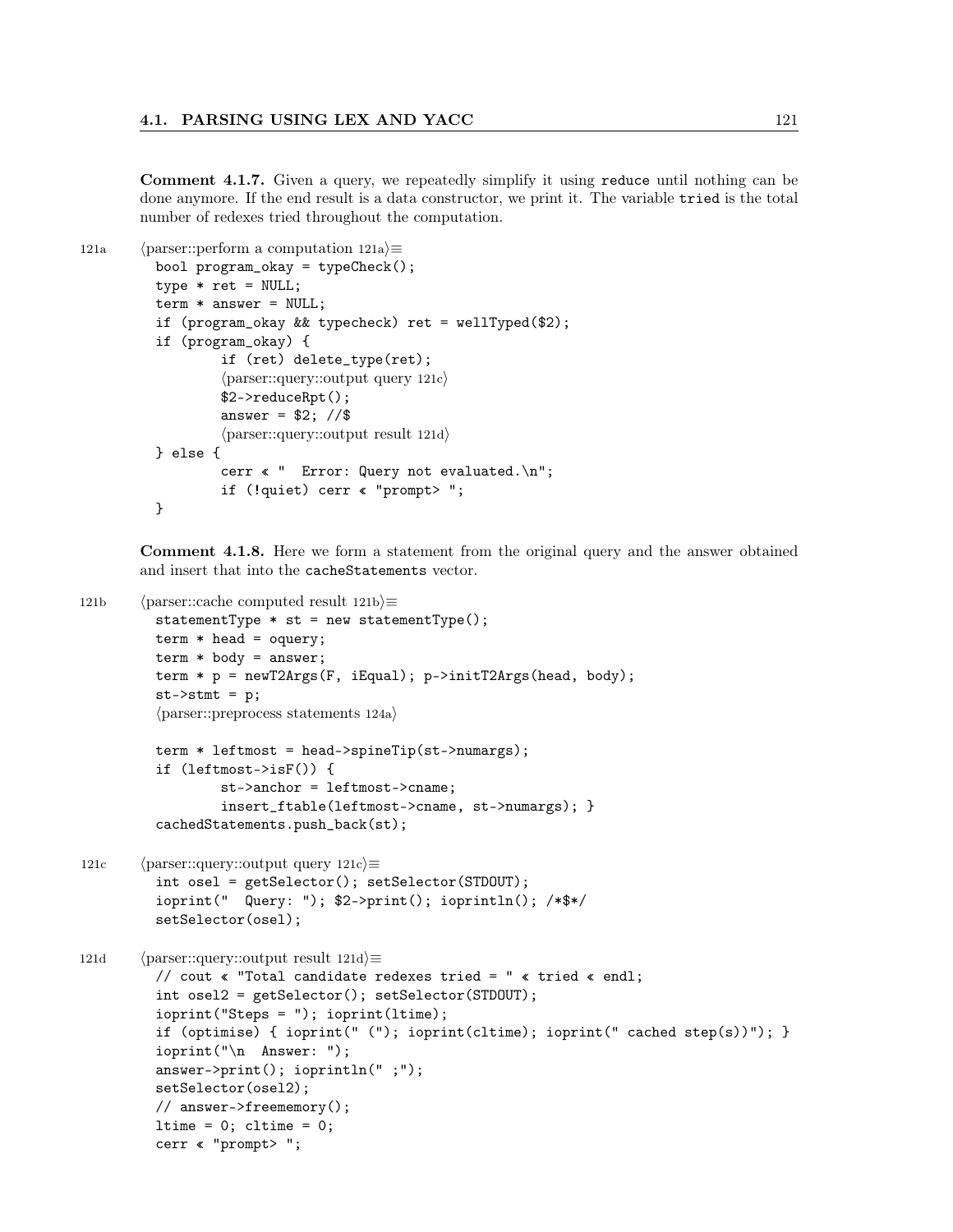Comment 4.1.9. We now move on to the parsing of Escher statements. Two different kinds of input are supported. We can accept a vanilla Escher statement with syntactic variables in it. We can also accept Bach input equations. System defined statements are used in Alkemy for other purposes.

```
122a (parser::statement schema 122a\rangle \equivstatement_schema :
                    term_schema MYEQ term_schema ';'
                       \{ (escher-parser::statement schema 122b) }
                  | term_schema MYEQ term_schema ';' stmt_ctrl_directive ';'
                       \{ (escher-parser::statement schema 122b)
                         \langlestatement schema::control directives 124c\rangle}
                  ;
          stmt_ctrl_directive : EAGER { $$ = EAGER ; }
                                 | LASTRESORT { $$ = LASTRESORT; }
                                 | CACHE \{ $$ = CACHE; \}| PERSISTENT { $$ = PERSISTENT; }
                                 ;
```
Comment 4.1.10. In the case of Escher statements, we just put the head and the body together and do the necessary preprocessing.

```
122b (escher-parser::statement schema 122b)≡
          statementType * st = new statementType();
          term * head = $1; term * body = $3;\langle parser::make sure statement head has the right form 123\ranglest->stmt = newT2Args(F, iEqual); st->stmt->initT2Args(head, body);
          \langle parser::preprocess statements 124a\rangleinsert_statement(st);
```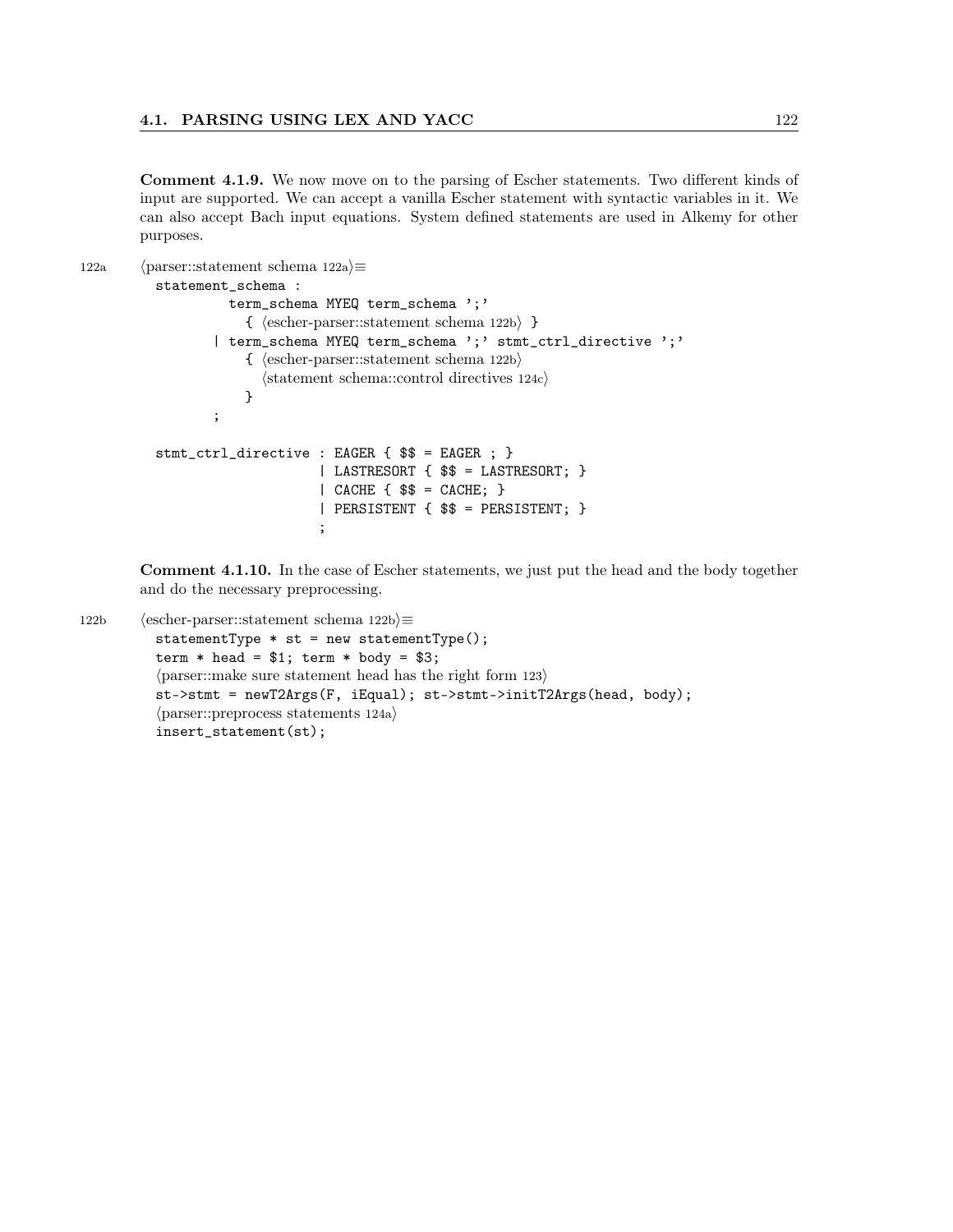## Comment 4.1.11. Here, we check that

- 1. Every free variable appearing in the body also appears in the head. This is part of the type-weaker condition on statements.
- 2. Every free variable in the head appears exactly once.
- 3. Every lambda variable in the head is unique. This extra condition is needed to make sure the preprocessing code behaves alright.

```
123 (parser::make sure statement head has the right form 123 \equivterm * leftmost = head->spineTip(st->numargs); //$
        assert(leftmost->isF());
        // make sure all free variables in body appears in the head
        // head->labelVariables(0); body->labelVariables(0);
        head->getFreeVars(); body->getFreeVars();
        for (int i=0; i!=body->frvarsize; i++) {
                if (body->frvars[i] == -5) continue;
                bool done = false;
                for (int j=0; j!=\$1-\gt frvarsize; j++)if (body->frvars[i] == head->frvars[j]) {
                                 done = true; break; }
                if (!done) {
                         setSelector(STDERR);
                         cerr « " *** Error parsing statement: ";
                         head->print(); cerr « " = "; body->print(); cerr « endl;
                         cerr « "Variable " « getString(body->frvars[i]) «
                                 " free in body but not free in head.\n";
                         assert(false);
                }
         }
        // make sure every free variable occurs only once in the head
        for (int i=0; i!=head->frvarsize; i++) {
                if (head->frvars[i] == -5) continue;
                if (head->frvars[i] == iWildcard) continue;
                for (int j=i+1; j!=head->frvarsize; j++)
                         if (head->frvars[i] == head->frvars[j]) {
                                 setSelector(STDERR);
                                 cerr « " *** Error parsing statement: ";
                                 head->print(); cerr « " = "; body->print(); cerr«endl;
                                 cerr « "Variable " « head->frvars[i] «
                                         " occurs multiple times in head.\n";
                                 assert(false);
                         }
         }
        // make sure lambda variables in the head are unique
        multiset<int> lvars; head->collectLambdaVars(lvars);
        multiset<int>::iterator p = lvars.begin();
        while (p := lvars.end()) {
                if (lvars.count(*p) > 1) {
                         setSelector(STDERR);
                         cerr « " *** Error parsing statement: ";
                         head->print(); cerr « " = "; body->print(); cerr«endl;
                         cerr « "Lambda variable " « getString(*p) «
```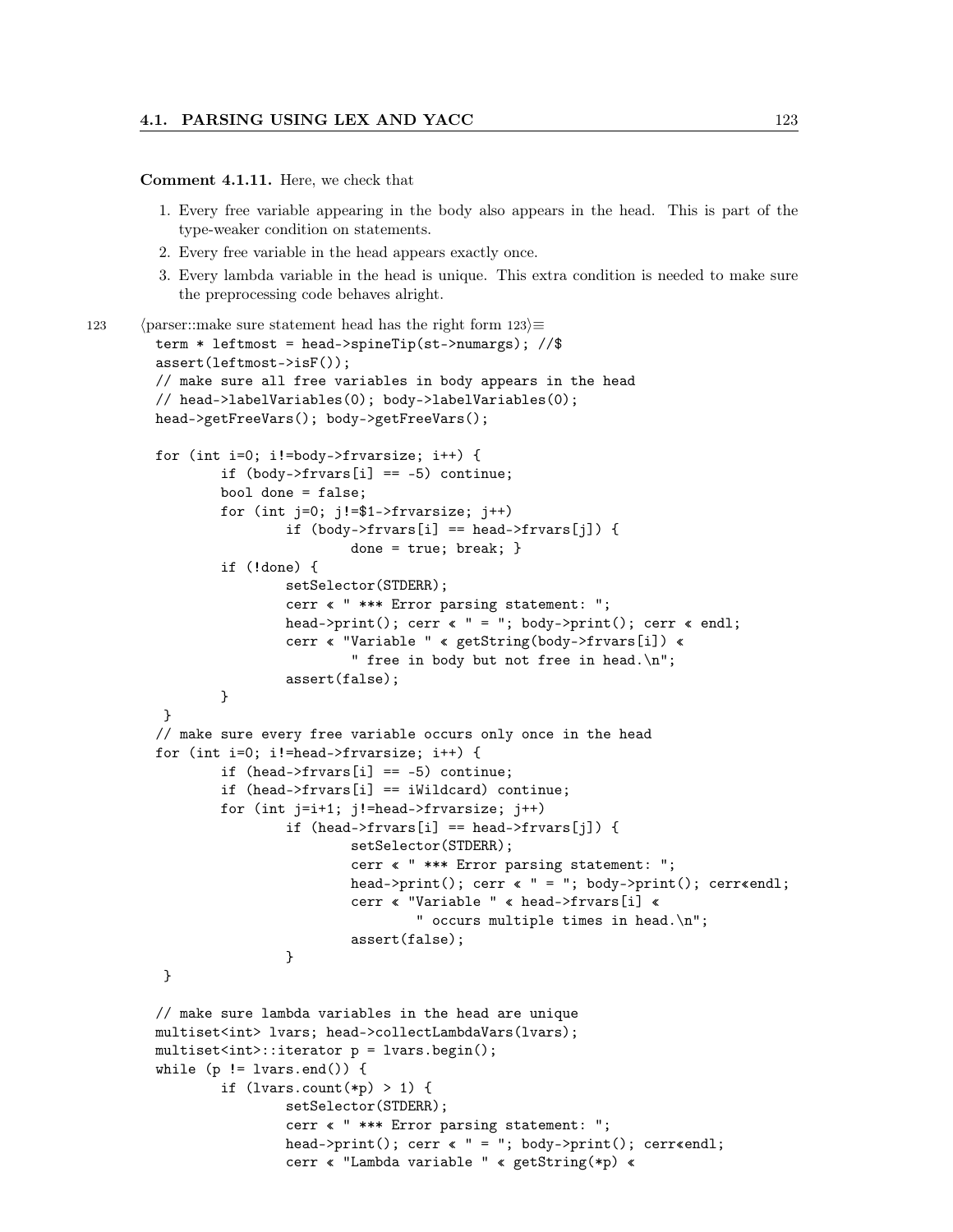```
" occurs multiple times in head.\n";
                assert(false);
        }
        p++;
// everything is okay now
st->anchor = leftmost->cname;
insert_ftable(leftmost->cname, st->numargs);
```
Comment 4.1.12. Here we perform different kinds of preprocessing on statements talked about in §3.1.3.1 and other places.

}

```
124a (parser::preprocess statements 124a)\equivhead->labelStaticBoundVars(); body->labelStaticBoundVars();
         st->stmt->collectSharedVars();
         head->collectFreeVars(st->stmt, 1);
         head->precomputeFreeVars();
```
Comment 4.1.13. We have some control directives that can be used to control the evaluation order of Bach.

We provide a mechanism to specify that certain statements should be evaluated in an eager fashion. The default Escher evaluation strategy is a lazy one: the leftmost outermost redex is picked at any step. The eager strategy stipulates that the leftmost innermost redex be picked at any step. Eager statements are processed in the same way as normal statements. We just set a tag to say the statement is eager. The  $try\_match\_n\_reduce$  function will take this tag into account when doing computations.

Some statements in the booleans module increase the length of the resulting term. (This is usually the case for user-defined statements, but statements in the booleans module, in most cases, should not be like that.) We provide here a mechanism to delay the application of such statements as a last resort.

We provide a control direction to specify that computations involving certain functions should be cached to improve efficiency.

We need persistent objects in database applications. This is done by labelling certain statements as persistent. The RHS of a persistent statement can change during run-time.

```
124b (escher-parser::statement schema cache 124b)≡
           \langleescher-parser::statement schema 122b\ranglecacheFuncs.insert(leftmost->cname);
```

```
124c 		\langlestatement schema::control directives 124c\rangle \equiv
```

```
if ($5 == EAGER) st->eager = true;
```
if (\$5 == LASTRESORT) st->lastresort = true;

if (\$5 == PERSISTENT) st->persistent = true;

```
if ($5 == CACHE) cacheFuncs.insert(leftmost->cname);
```
Comment 4.1.14. In addition to side conditions on syntactic variables, we also have side conditions on the type of subterms residing in the head of statements. This mechanism is designed to allow us to overload a function with definitions that are type dependent. For example, suppose we want to write a function card :  $(a->Bool)$  > Nat to compute the cardinality of a given set. Depending on the actual type of  $a$ , we may have different definitions. For example, we may have

 $(card \lambda x.v) = (card (enumerate2D \lambda x.v));$  if  $\lambda x.v : (a \times b) \rightarrow \Omega$  $(card \lambda x.v) = (card (enumerate3D \lambda x.v));$  if  $\lambda x.v : (a \times b \times c) \rightarrow \Omega$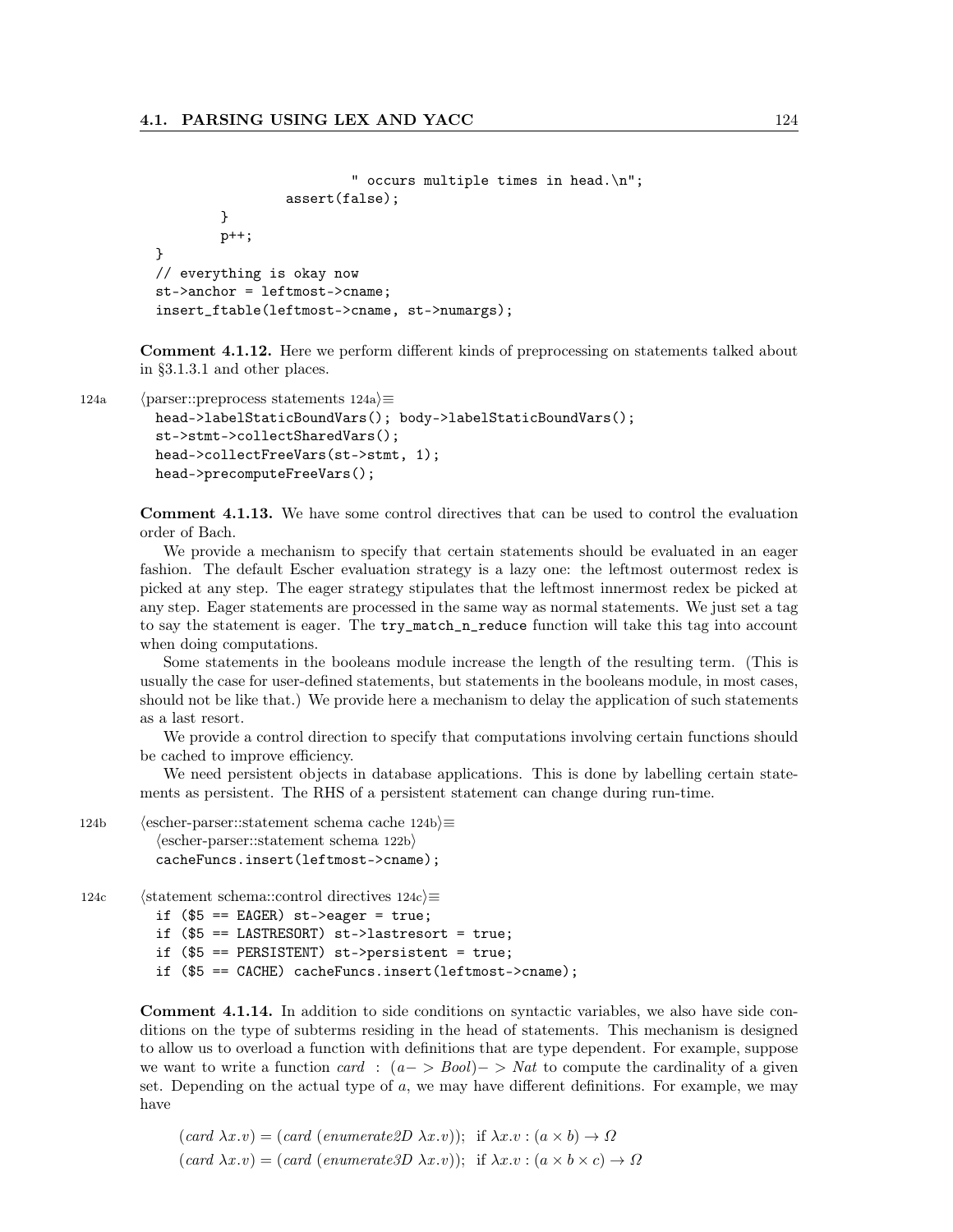if we have different ways of enumerating sets of tuples.

Here, we just add the type condition to the statement. This will be checked during pattern matching; see Comment 3.1.71.

Comment 4.1.15. We next look at term schemas.

```
125 \langle parser::term schema 125\rangle \equivterm_schema : SYN_VARIABLE { $$ = new_term(SV, insert_symbol($1)); }
                    | SYN_VARIABLE sv_condition
                                  \{ $$=new_term(SV, insert_symbol($1)); $$->cond = $2;}
                    | VARIABLE \{ if (\$1[0] == '') \}$ = new_term(V, iWildcard);
                                    else $$ = new_term(V, insert_symbol($1)); }
                    | SIGMA { $$ = new_term(F, iSigma); }
                    | PI { $$ = new_term(F, iPi); }
                    | AND {  $$ = new_term(F, iAnd); }
                    | \text{ OR } { \text{$\$}\ = new_term(F, iOr); }
                    | NOT {  $$ = new_term(F, iNot); }
                    | IMPLIES { $$ = new_term(F, iImplies); }
                    | ITE \{ \$\$ = new\_term(F, ilte); \}| IFF { $$ = new_term(F, iIff); }
                    \{ \$\ = new\_term(F, iAdd); \}\{ \$\ = new\_term(F, iSub); \}| MAX { $$ = new_term(F, iMax); }
                    | MIN {  $$ = new_term(F, iMin); }
                    | MUL { $$ = new_term(F, iMul); }
                    \{ \ \ \} = new_term(F, iDiv); \}| MOD { $$ = new_term(F, iMod); }
                    | SIN { $$ = new_term(F, iSin); }
                    | COS { $$ = new_term(F, iCos); }
                    | SQRT \{ \$\} = new\_term(F, isqrt);| EXP \t{ $${\$${$ = new_tterm(F, iExp)$; }}| ATAN2 { $$ = new_term(F, iAtan2); }
                    | MYLT \{ $  \{     \{             \{          \{      \{     \{     \{    \{    \{ \} \{ \} \{ \{ | MYLTE { $$ = new_term(F, iLTE); }
                    | MYGT { $$ = new_term(F, iGT); }
                    | MYGTE { $$ = new_term(F, iGTE); }
                    | MYEQ { $$ = new_term(F, iEqual); }
                    | MYNEQ { $$ = new_term(F, iNEqual); }
                    | ASSIGN \{ $$ = new_term(F, iAssign); \}| TRUE \{\ \ = new_term(D, iTrue); }
                    \left\{\frac{\$}{\$}\right\} = \text{new\_term}(D, \text{ if} \text{false});| CONS { $$ = new_term(D, iHash); }
                    | EMPTYLIST { $$ = new_term(D, iEmptyList); }
                    | DATA_CONSTRUCTOR_INT { $$ = new_term_int($1); }
                    | DATA_CONSTRUCTOR_FLOAT { $$ = new_term_float($1); }
                    | DATA_CONSTRUCTOR_CHAR
                      { int code = insert_symbol($1); $$ = new_term(D, code); }
                    | (term schema::strings 127a)
                    | IDENTIFIER1 { $$ = new_term(F, insert_symbol($1)); }
                    | IDENTIFIER2 { $$ = new_term(D, insert_symbol($1)); }
                    | '\\' VARIABLE '.' term_schema
                         { $$ = new_term(ABS);
                           \frac{1}{8} $$->lc = new_term(V,insert_symbol($2));
                           1/ $$->rc = $4;
```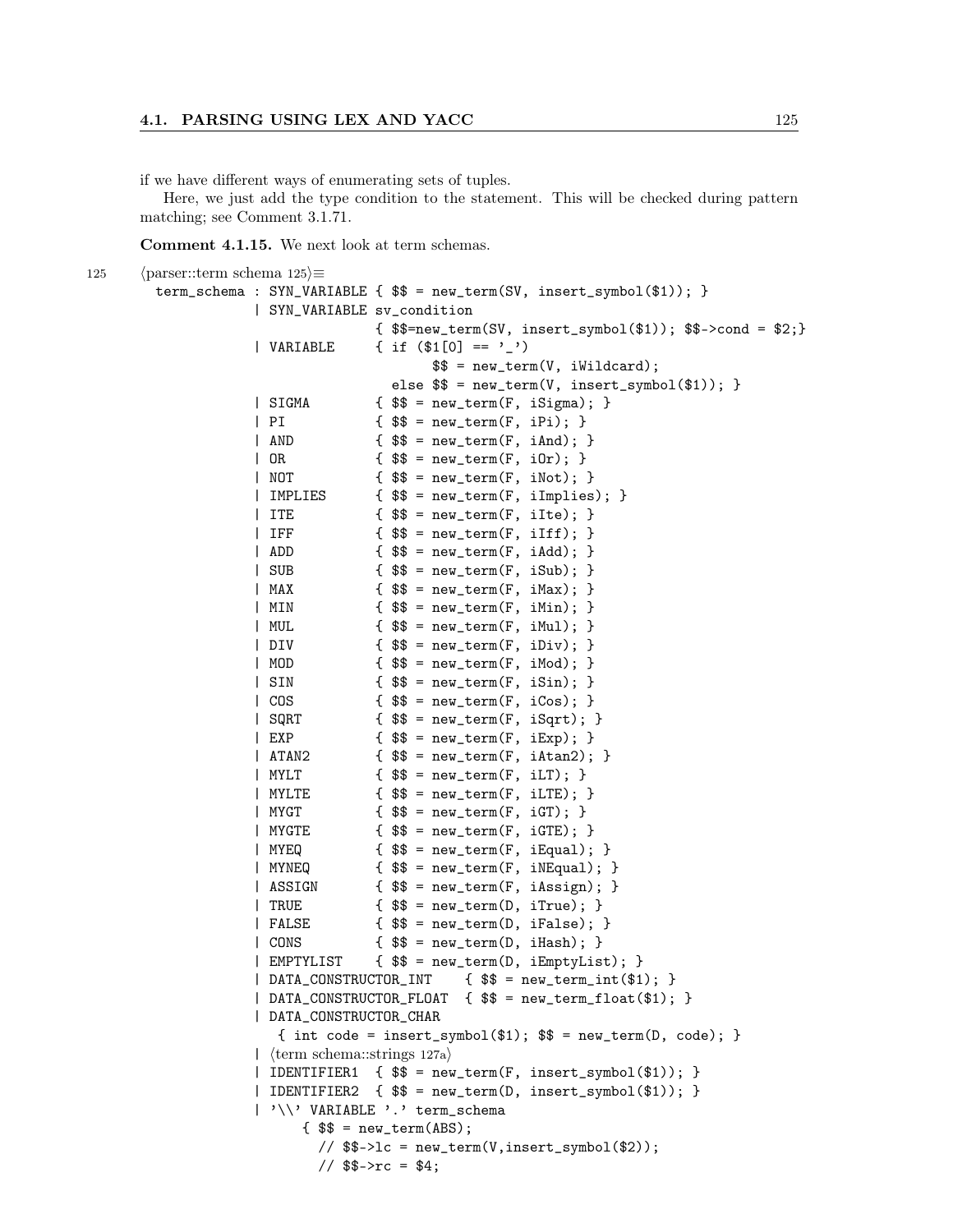```
$$->insert(new_term(V,insert_symbol($2)));
         $$->insert($4);
      }
| '\\' SYN_VARIABLE '.' term_schema
       { $$ = new_term(ABS);
         // $$->lc = new_term(SV,insert_symbol($2));
         // $$->rc = $4;
         $$->insert(new_term(SV,insert_symbol($2)));
         $$->insert($4);
       }
| \langle term schema::if-then-else statements 127b\rangle| \langle term schema::existential statements 128a\rangle| \langle \text{term schema::universal statements 128b} \rangle| BOX DATA_CONSTRUCTOR_INT term_schema
        { $$ = new_term(MODAL); $$->modality = $2;
          /* $$->lc = $3; */ $$->insert($3); }
| '(' term_schema term_schema ')'
        { $$ = new_term(APP);
          // $$->lc = $2; $$->rc = $3;
          $$->insert($2); $$->insert($3);
        }
| (term schema::syntactic sugar 129a)
| '('')' {  $$ = new_term(PROD); }
| \langle \text{term schema::products } 129c \rangle| \langle \text{term schemas:}sets 130\rangle| \langle \text{term schema::lists 131} \rangle;
```
 $\langle$  parser::term schemas 129b $\rangle$  $\langle$  parser::term schema products 129d $\rangle$  $\langle$  parser::sv condition 128c $\rangle$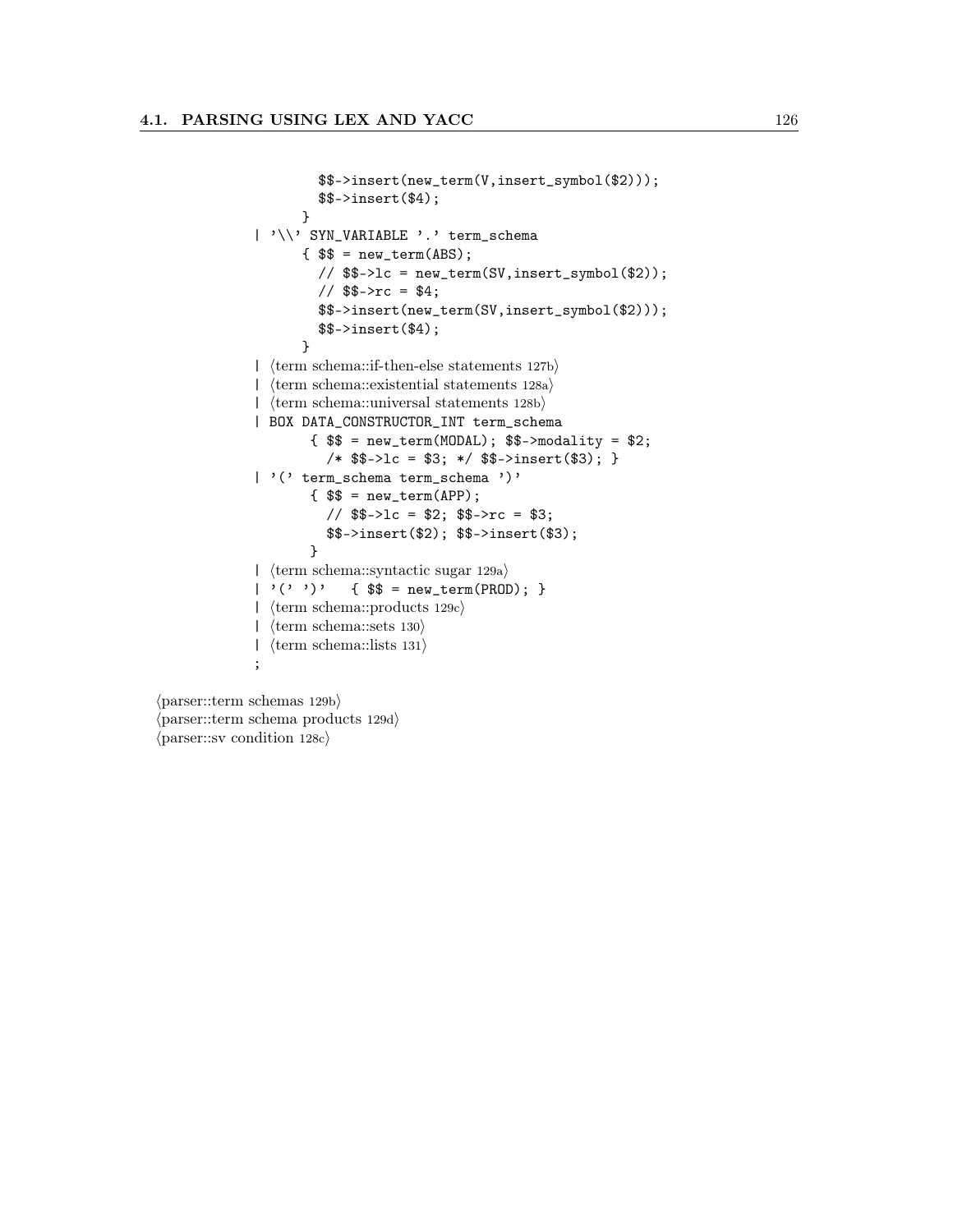Comment 4.1.16. We have two kinds of strings: the first kind atomic; the second, composite. An atomic string is a single data constructor; just like characters, one can only define equality function on atomic strings, nothing else.

To define functions like substring that access the individual characters of a string, we need to represent a string as a composite object. A natural thing to do here is to represent a string as a list of characters. An atomic string is written "This is a string". A composite string is written StrList "This is a string".

```
127a (term schema::strings 127a\rangle \equiv
```

```
DATA_CONSTRUCTOR_STRING
{ int code = insert_symbol($1); strings.insert(code);
   \ = new_term(D, code); \}| STRLIST DATA_CONSTRUCTOR_STRING
   { string x(\$2); int size = x.size();
     term * elist = new_tterm(D, iEmptyList);for (int i=size-2; i!=0; i–) {
             term * temp = newT2Args(D, iHash);string character("'"); character += x[i]; character += "'";
             int code = insert_symbol(character);
             temp->initT2Args(new_term(D, code), elist);
             elist = temp;
     }
     $ $ =  elist; /* $*/ }
```
Comment 4.1.17. We provide syntactic sugar for writing if-then-else statements here. The function have the following signature:

 $if - then - else : \Omega \times a \times a \rightarrow a.$ 

Note that the domain is a tuple – this function should not be written in curried form.

```
127b (term schema::if-then-else statements 127b)\equivIF term_schema THEN term_schema ELSE term_schema
         { $$ = new_term(APP);
            \frac{1}{2} $$->lc = new_term(F, iIte);
           $$->insert(new_term(F, iIte));
           term * temp = new_term(PROD);
            /* temp->tuple = $2;
           temp->tuple->next = $4;
           temp->tuple->next->next = $6;
           temp->tuple->next->next->next = NULL; */
           temp->insert($2); temp->insert($4); temp->insert($6);
            // $$->rc = temp;
            $$->insert(temp);
```
}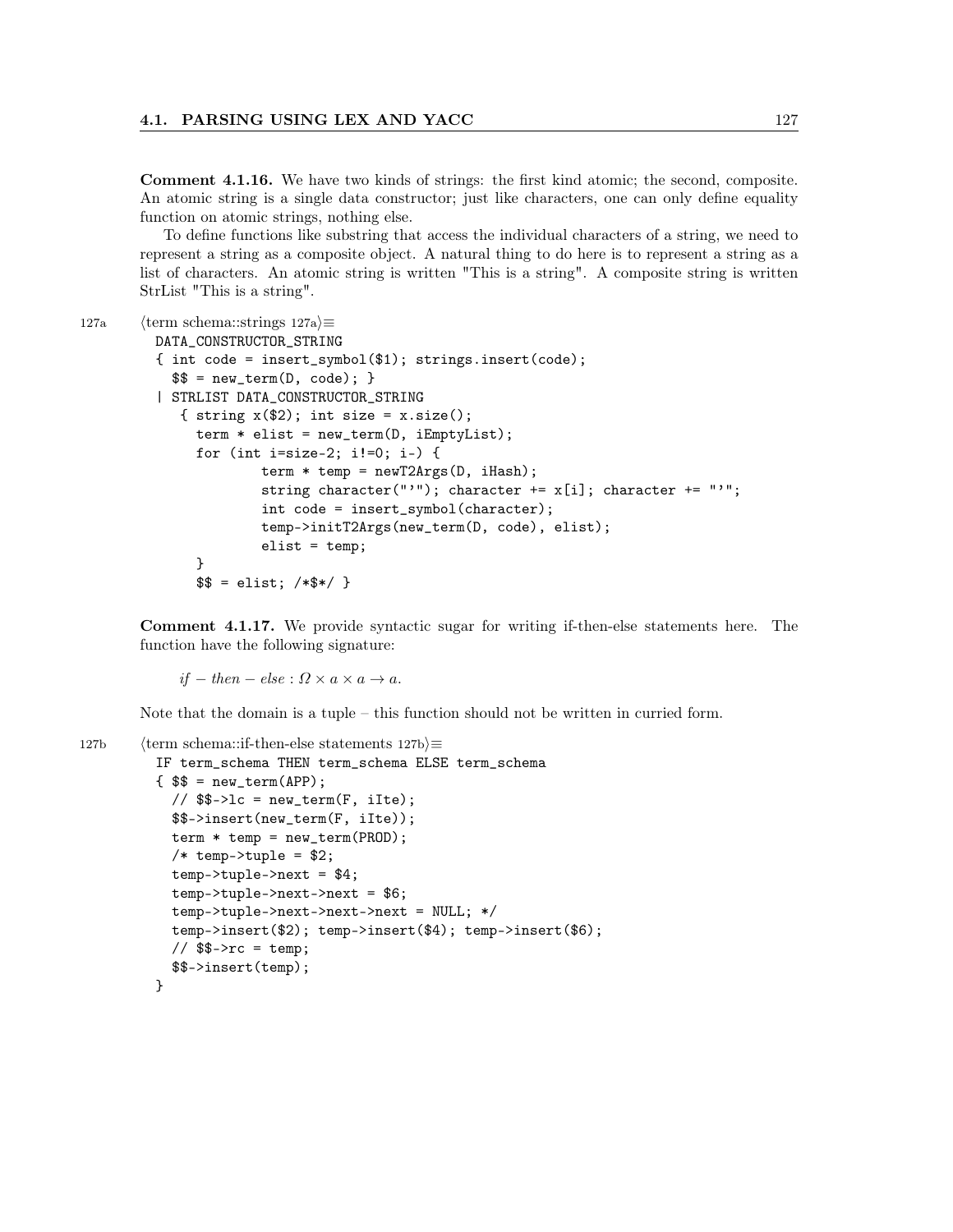Comment 4.1.18. We provide syntactic sugars for writing existentially and universally quantified statements in a natural way.

```
128a (term schema::existential statements 128a)\equiv'\\' EXISTS VARIABLE '.' term_schema
            { $$ = new_term(APP);
               // $$->lc = new_term(F, iSigma);
               $$->insert(new_term(F, iSigma));
              term * abs = new_tterm(ABS);// abs->lc = new_term(V, insert_symbol($3)); abs->rc = $5;
              abs->insert(new_term(V, insert_symbol($3))); abs->insert($5);
               // $$->rc = abs;
               $$->insert(abs);
            }
128b (term schema::universal statements 128b)≡
          '\\' FORALL VARIABLE '.' term_schema
             \{ $$ = new_term(\text{APP});
               //       > 1c = new_term(F, iPi);
              $$->insert(new_term(F, iPi));
              term * abs = new_tterm(ABS);// abs->lc = new_term(V, insert_symbol($3)); abs->rc = $5;
              abs->insert(new_term(V, insert_symbol($3))); abs->insert($5);
               // $$->rc = abs;
               $$->insert(abs);
            }
```
Comment 4.1.19. There is a small language for imposing side conditions on syntactical variables. See Comment 2.2.25.

```
128c (parser::sv condition 128c)\equivsv_condition : \prime/' VAR \prime/' { $$ = new condition; $$->tag = CVAR; }
                       | '/' CONST '/' { $$ = new condition; $$->tag = CCONST; }
                       | '/' EQUAL ',' SYN_VARIABLE '/'
                         \{ $$ = new condition; $$->tag = CEQUAL;
                           $--symame = insert_symbol($4);| '/' NOTEQUAL ',' SYN_VARIABLE '/'
                         { $$ = new condition; $$->tag = CNOTEQUAL;
                           $$->svname = insert_symbol($4); }
                       ;
```
Comment 4.1.20. A function applied to multiple arguments is painful to write. Here we introduce a syntactic sugar to allow users to write terms of the form  $(f t_1 ... t_n)$  to mean  $(\cdots (f t_1)\cdots t_n)$ . The following variable is needed to remember terms.

128d (parser::variables  $120c$ )+≡ vector<term \*> temp\_fields;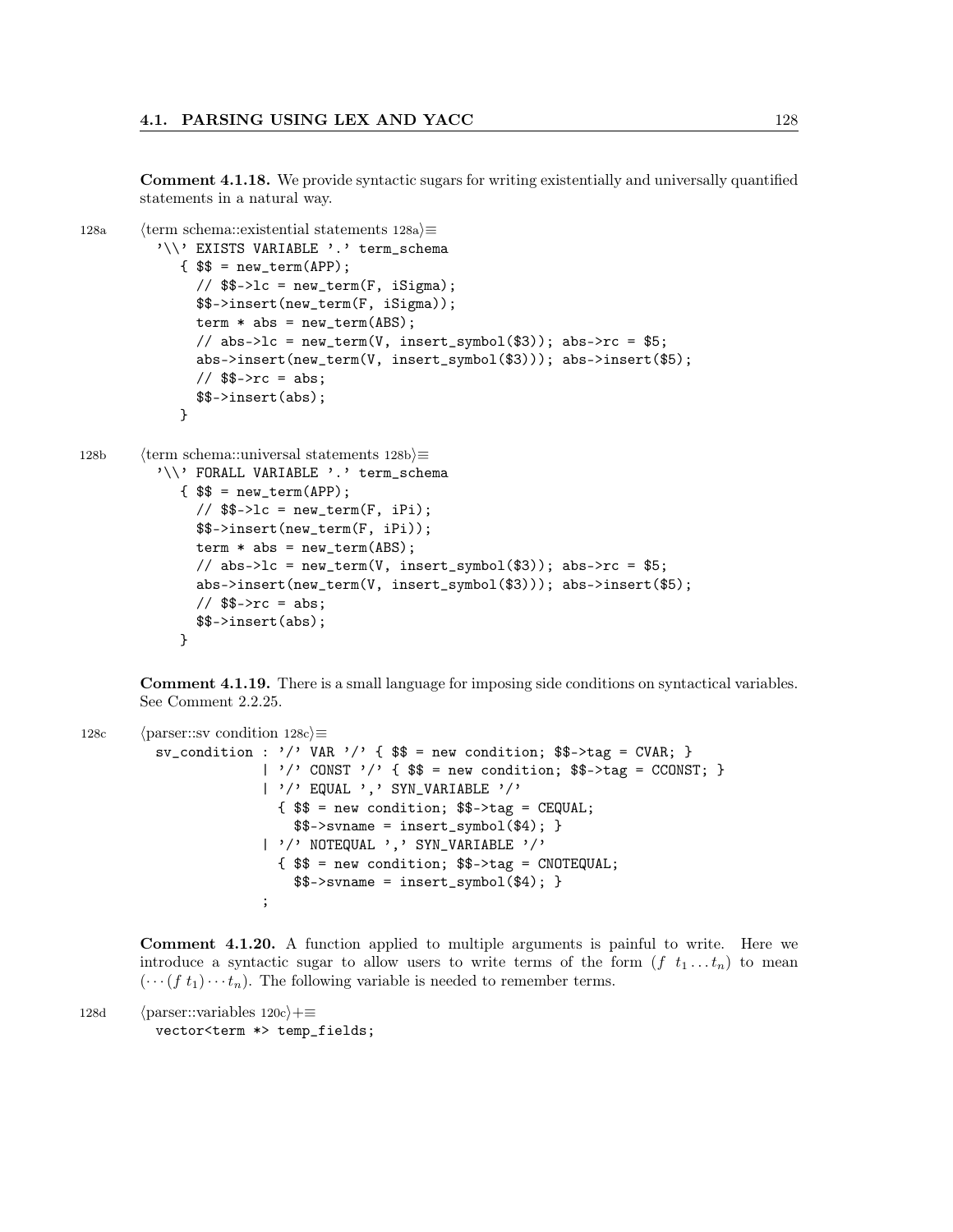```
129a (term schema::syntactic sugar 129a)\equiv'(' term_schema term_schema term_schemas ')'
                  \{ $$ = new_term(APP);
                    // $$->lc = $2; $$->rc = $3;
                    $$->insert($2); $$->insert($3);
                    int size = temp_fields.size(); int psize = 0;
                    while (temp_fields[size-1-psize] != NULL) psize++;
                    term * temp;
                    for (int i=size-psize; i!=size; i++) {
                            temp = new_term(APP);
                            // temp->lc = $$; temp->rc = temp_fields[i];
                            temp->insert($$);
                            temp->insert(temp_fields[i]);
                            $ \frac{1}{2} = temp;
                    }
                    while (psize+1) { temp_fields.pop_back(); psize–; }
                  }
129b (parser::term schemas 129b\rangle≡
         term_schemas : term_schema
                         { temp_fields.push_back(NULL); // start a new mult app
                           temp_fields.push_back($1); }
                       | term_schemas term_schema
                         { temp_fields.push_back($2); }
                       ;
```
Comment 4.1.21. Products are handled in about the same way, except that we do not have to construct application nodes.

```
129c (term schema::products 129c)\equiv'(' term_schemas_product ')'
                  { $$ = new_term(PROD);
                    int size = temp_fields.size(); int psize = 0;
                    while (temp_fields[size-1-psize] != NULL) psize++;
                    for (int i=size-psize; i!=size; i++) {
                        $$->insert(temp_fields[i]);
                    }
                    while (psize+1) { temp_fields.pop_back(); psize–; }
                  }
129d (parser::term schema products 129d)\equivterm_schemas_product : term_schema
                               { temp_fields.push_back(NULL); // start a new product
                                 temp_fields.push_back($1); }
                               | term_schemas_product ',' term_schema
                                  { temp_fields.push_back($3); }
                                ;
```
Comment 4.1.22. We also provide syntactic sugar for extensional sets.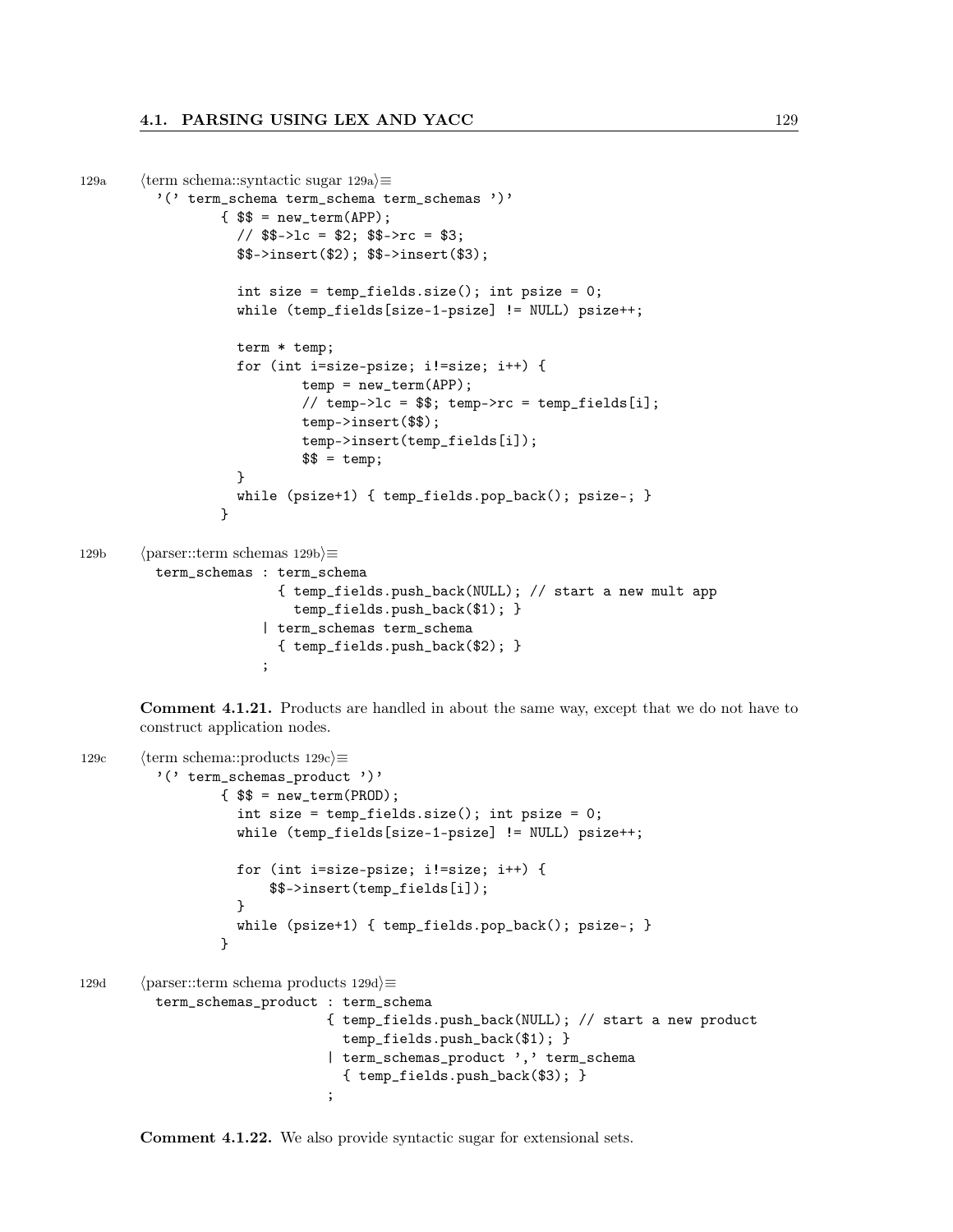```
130 \langle \text{term schemas:sets } 130 \rangle \equiv'{' '}'
              \{\ \ \ = new_term(ABS);
                 \frac{1}{8} $$->lc = new_term(V, newPVar());
                 // $$->rc = new_term(D, iFalse);
                 $$->insert(new_term(V, newPVar()));
                 $$->insert(new_term(D, iFalse));
              }
         | '{' term_schemas_product '}'
              { int pv = newPVar();
                  \ = new_term(ABS); \ \ ->insert(new_term(V, pv));
                 term * arg2 = new_tterm(D, ifFalse);int i = temp_fields.size() - 1;while (temp_fields[i] != NULL) {
                         term * ite = new_tterm(APP);ite->insert(new_term(F, iIte));
                         ite->insert(new_term(PROD));
                         term * eq = newT2Args(F, iEqual);
                         eq->initT2Args(new_term(V, pv), temp_fields[i]);
                          ite->fields[1]->insert(eq);
                          ite->fields[1]->insert(new_term(D, iTrue));
                         ite->fields[1]->insert(arg2);
                         arg2 = ite;i–;
                 }
                 $$->insert(arg2); // $
                 // setSelector(STDOUT); $$->print(); setSelector(SILENT);
                 int size = temp_fields.size(); int psize = 0;
                 while (temp_fields[size-1-psize] != NULL) psize++;
                 while (psize+1) { temp_fields.pop_back(); psize–; }
               }
```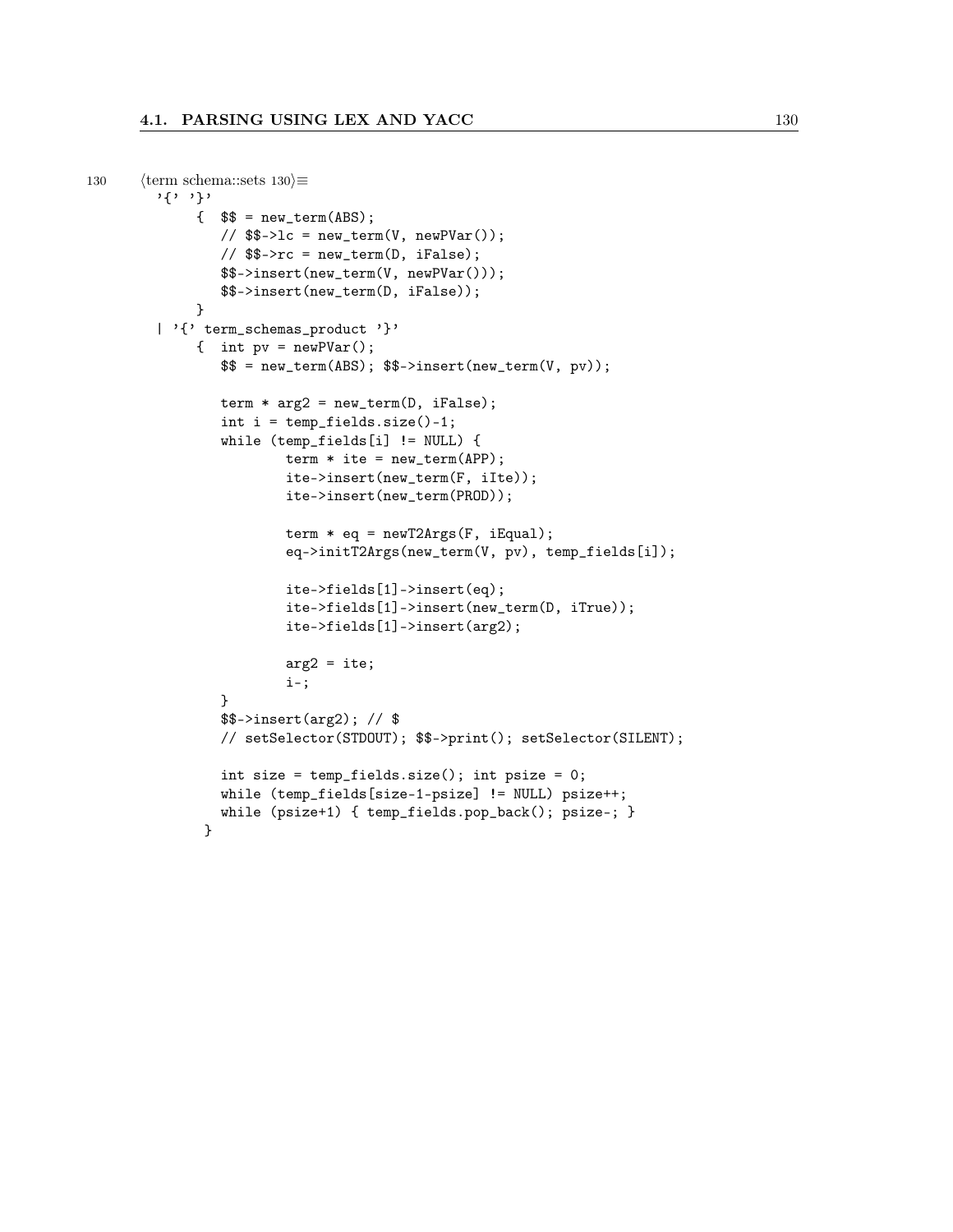Comment 4.1.23. In the good tradition of functional programmingm we provide syntactic sugar for lists as well.

```
131 \langle \text{term schema::lists } 131 \rangle \equiv'[' ']' {}
        | '[' term_schemas_product ']'
             { int tsize = temp_fields.size();
                 term * tail = newT2Args(D, iHash);tail->initT2Args(temp_fields[tsize-1], new_term(D, iEmptyList));
                 int i = tsize - 2;
                 while (temp_fields[i] != NULL) {
                         term * current = newT2Args(D, iHash);
                         current->initT2Args(temp_fields[i], tail);
                         tail = current;i–;
                 }
                 $ = tail;
                 int size = temp_fields.size(); int psize = 0;
                 while (temp_fields[size-1-psize] != NULL) psize++;
                 while (psize+1) { temp_fields.pop_back(); psize–; }
             }
```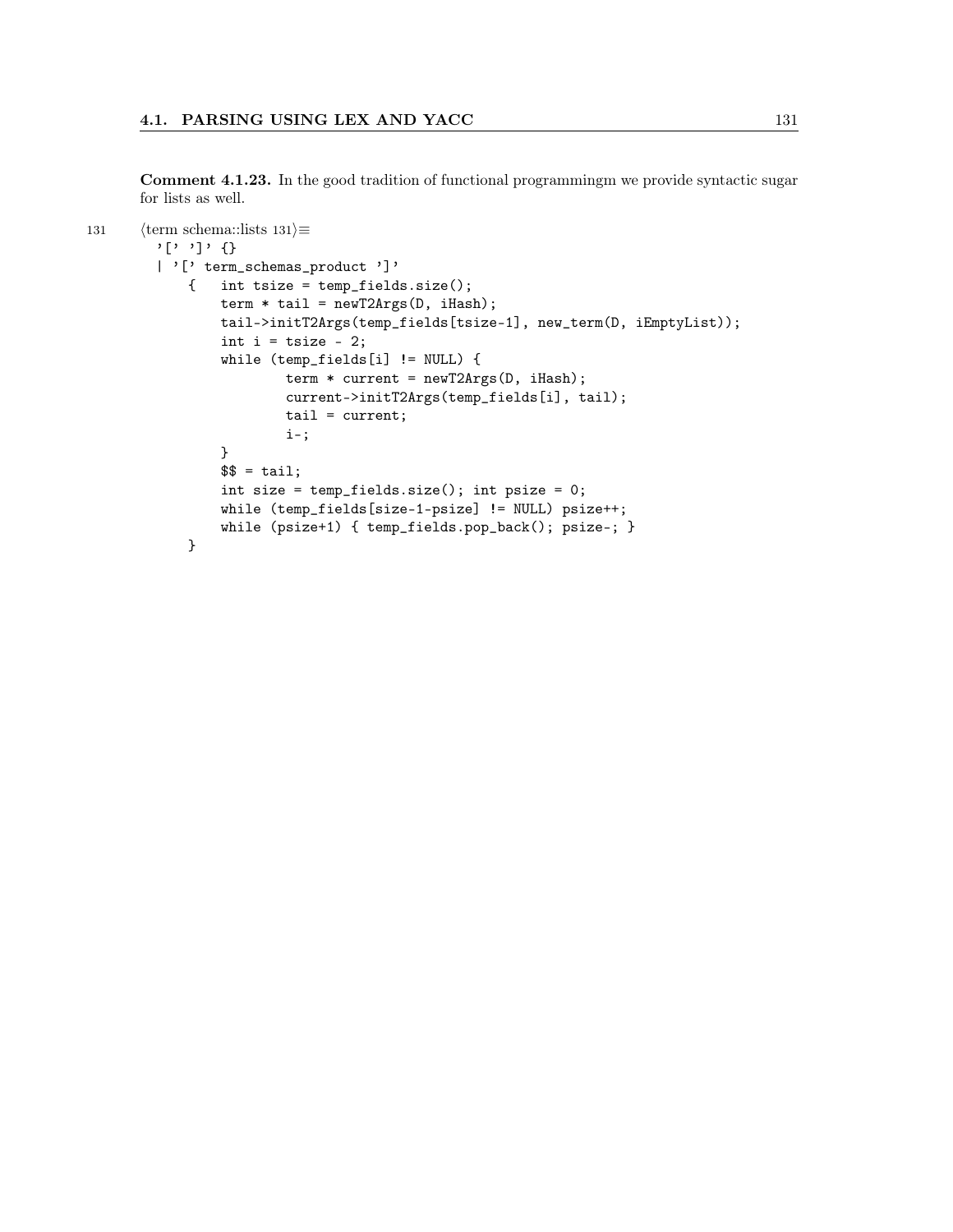Comment 4.1.24. We need to declare the signature of every constant we use. This information is need for proper type checking of the program.

```
132 \langle parser::type info 132\rangle \equivtype_info : functionsymbol ':' type ';' { insert_constant($1, $3); }
               | constructordecl
               | syndecl
               ;
       functionsymbol : IDENTIFIER1 { $$ = insert_symbol($1); }
                 | SIGMA { $$ = iSigma; }
                 | PI {  $$ = iPi; }
                 | AND \{ $ \{ $ \} = iAnd; \}| OR { $$ = iOr; }
                 | NOT { $$ = iNot; }
                 | IMPLIES { $$ = iImplies; }
                 | ITE \{ $\$ = \text{ilte}; \}| IFF \{ \$\$ = iIff; \}| ADD { $$ = iAdd; }
                 | SUB { $$ = iSub; }
                 | MAX { $$ = iMax; }
                 | MIN { $$ = iMin; }
                 | MUL { $$ = iMul; }
                 | DIV { $$ = iDiv; }
                 | MOD { $$ = iMod; }
                 | MYLT { $$ = iLT; }
                 | MYLTE { $ $$ = iLTE; }
                 | MYGT { $$ = iGT; }
                 | MYGTE { $ $ = iGTE; }
                 | MYEQ { $$ = iEqual; }
                 | MYNEQ \{ $\$ = iNEqual; \}| ASSIGN { $$ = iAssign; }
                 | TRUE { $$ = iTrue; }
                 | FALSE { $$ = iFalse; }
                 | CONS { $$ = iHash; }
                 | EMPTYLIST { $$ = iEmptyList; }
                 ;
```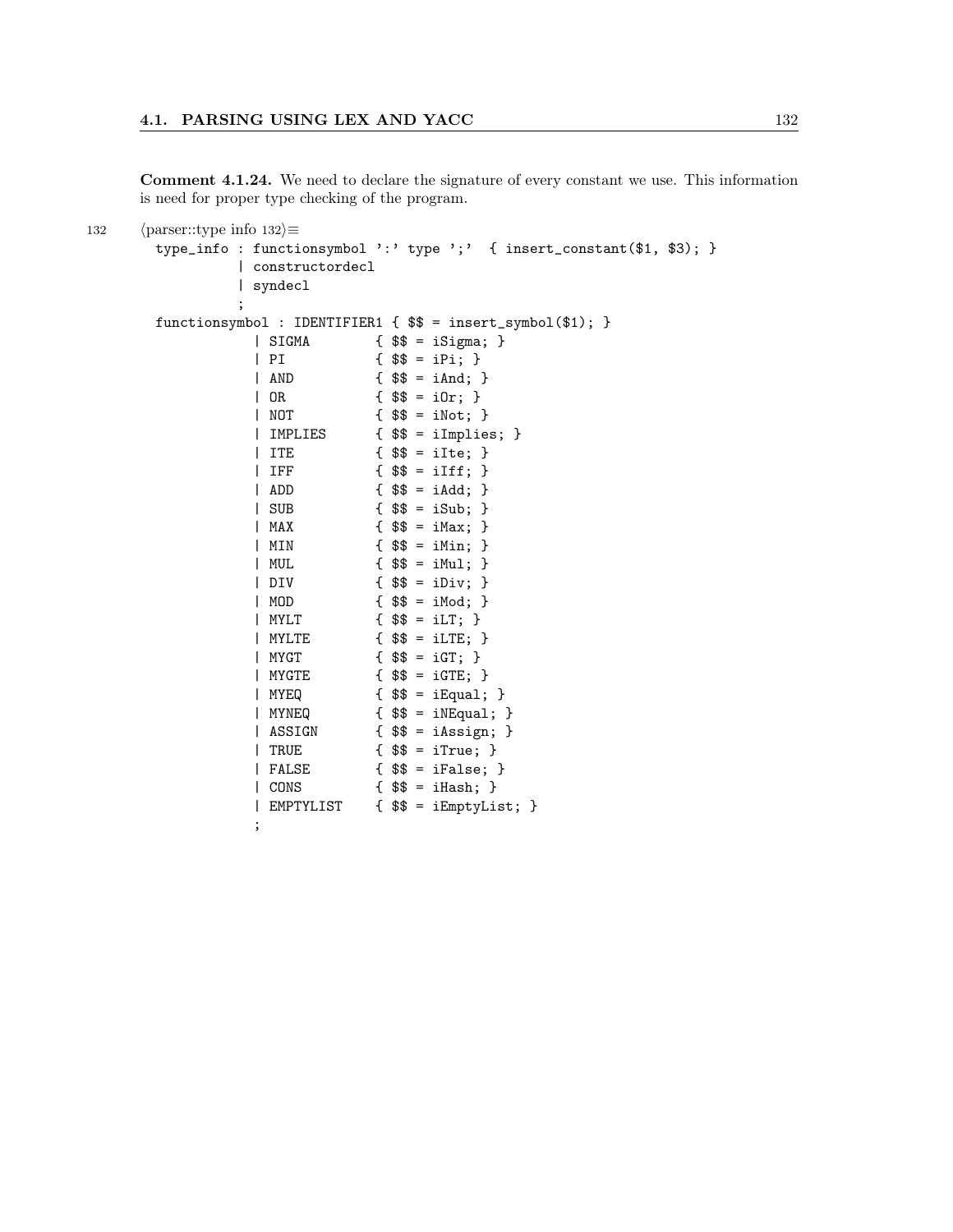Comment 4.1.25. A collection of data constructors with a common signature can be declared by listing them followed by their common signature. We need to insert the signature as a user-defined type here so that we can recognise it when we see it again later. Each data constructor together with its signature is recorded for later type checking use as well.

```
133a (parser::type info 132\rangle+≡
         constructordecl : dataconstructors ':' type ';'
                            { string tname($3->getName());
                              type * t = new type_udefined(tname, vec_constants);
                              if ($3->isUdefined())
                                      insert_type(tname, UDEFINED, t);
                              insert_constant(insert_symbol(vec_constants[0]), $3);
                              for (unint i=1; i!=vec_constants.size(); i++)
                                       insert_constant(insert_symbol(vec_constants[i]),
                                                       $3->clone());
                              vec_constants.clear();
                              // if (!quiet) cerr « "prompt> ";
                            }
                          ;
         dataconstructors : dataconstructor { vec_constants.push_back($1); }
                           | dataconstructors ',' dataconstructor
                             { vec_constants.push_back($3); }
                           ;
         dataconstructor : IDENTIFIER2 \{ $             \}| DATA_CONSTRUCTOR \{ $$ = $1; \};
```
Comment 4.1.26. We record the list of data constructors in this temporary vector.

```
133b (parser::variables 120c)+≡
         vector<string> vec_constants;
```

```
133c (parser::type info 132\rangle+≡
          syndecl : TYPE IDENTIFIER2 MYEQ type ';'
                     { string t($2); insert_type(t,SYNONYM,$4); }
                   ;
```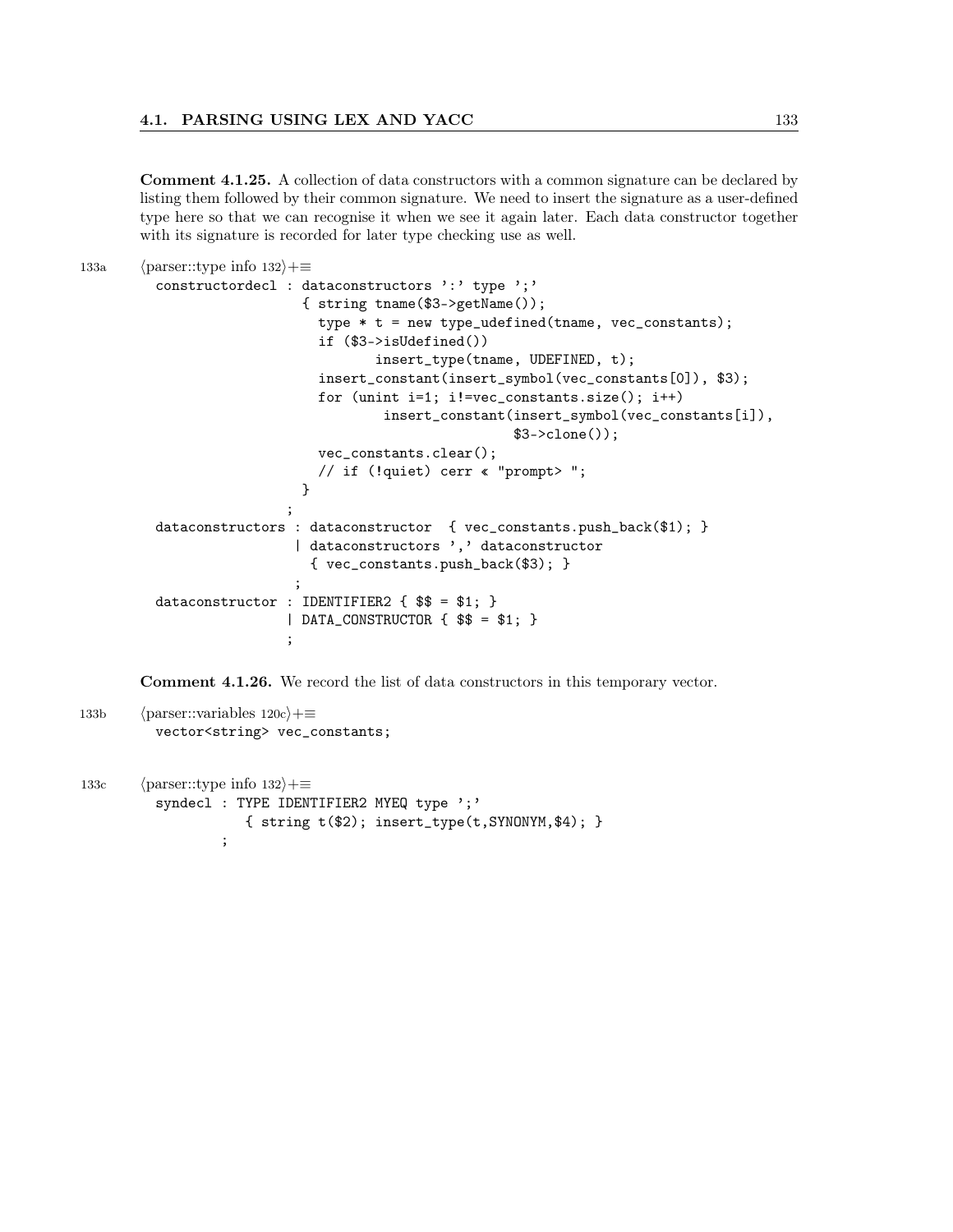Comment 4.1.27. We now give the grammar for types. The -> function-forming operator is right associative; the \* product-forming operator is left associative.

There are six system-defined types: Bool, Int, Float, Char, String and ListString. The first five are atomic types. The type ListString is translated into (List Char) by the system.

```
134a (parser::type info 132\rangle+≡
         type : VARIABLE { string tname($1); $$ = new type_parameter(tname); }
              | IDENTIFIER1 { string tname($1); $$ = new type_parameter(tname); }
              | BOOL { $$ = new type("Bool"); }
              | INT \{ $ $$ = new type("Int"); }
              | FLOAT { $$ = new type("Float"); }
              | CHAR \{ \$\$ = new type("Char"); }| STRING \{ $ \ \} = new type("String"); \}| LISTRING { $$ = new type_alg("List"); $$->addAlpha(new type("Char")); }
              | IDENTIFIER2
                 { string tname($1);
                   pair<int,type *> p = get_type(tname);if (p.\,second == NULL)  \ = new type\_udefined(tname);
                   else { if (p.first == UDEFINED)  \ = p.second->clone();
                           else $$ = new type_synonym(tname, p.second->clone()); }
                 }
              | '(' IDENTIFIER2 types ')'
                 { string tname($2);
                   type_tuple * rem = dcast<type_tuple *>(tempTuples.top());
                   tempTuples.pop();
                   $$ = new type_alg(tname, rem);
                   delete_type(rem);
                 }
              | '(' products ')' { $$ = tempTuples.top(); tempTuples.pop(); }
              | type ARROW type \{ $$ = new type_abs($1, $3); }
              | '( type ')' { $$ = $2; }
              ;
         products : products '*' type { tempTuples.top()->addAlpha($3); }
                  | type '*' type { tempTuples.push(new type_tuple);
                                         tempTuples.top()->addAlpha($1);
                                         tempTuples.top()->addAlpha($3); }
                  ;
         types : type
                  { tempTuples.push(new type_tuple); tempTuples.top()->addAlpha($1); }
               | types type
                  { tempTuples.top()->addAlpha($2); }
               ;
134b (parser::variables 120c)+≡
         stack<type *> tempTuples;
134c (yacc token definitions 117d)+≡
         %right ARROW
         %left '*'
```
Comment 4.1.28. We may want to use the data statement of Haskell for declaring data constructors in the future. There are some issues that need to be resolved first, however.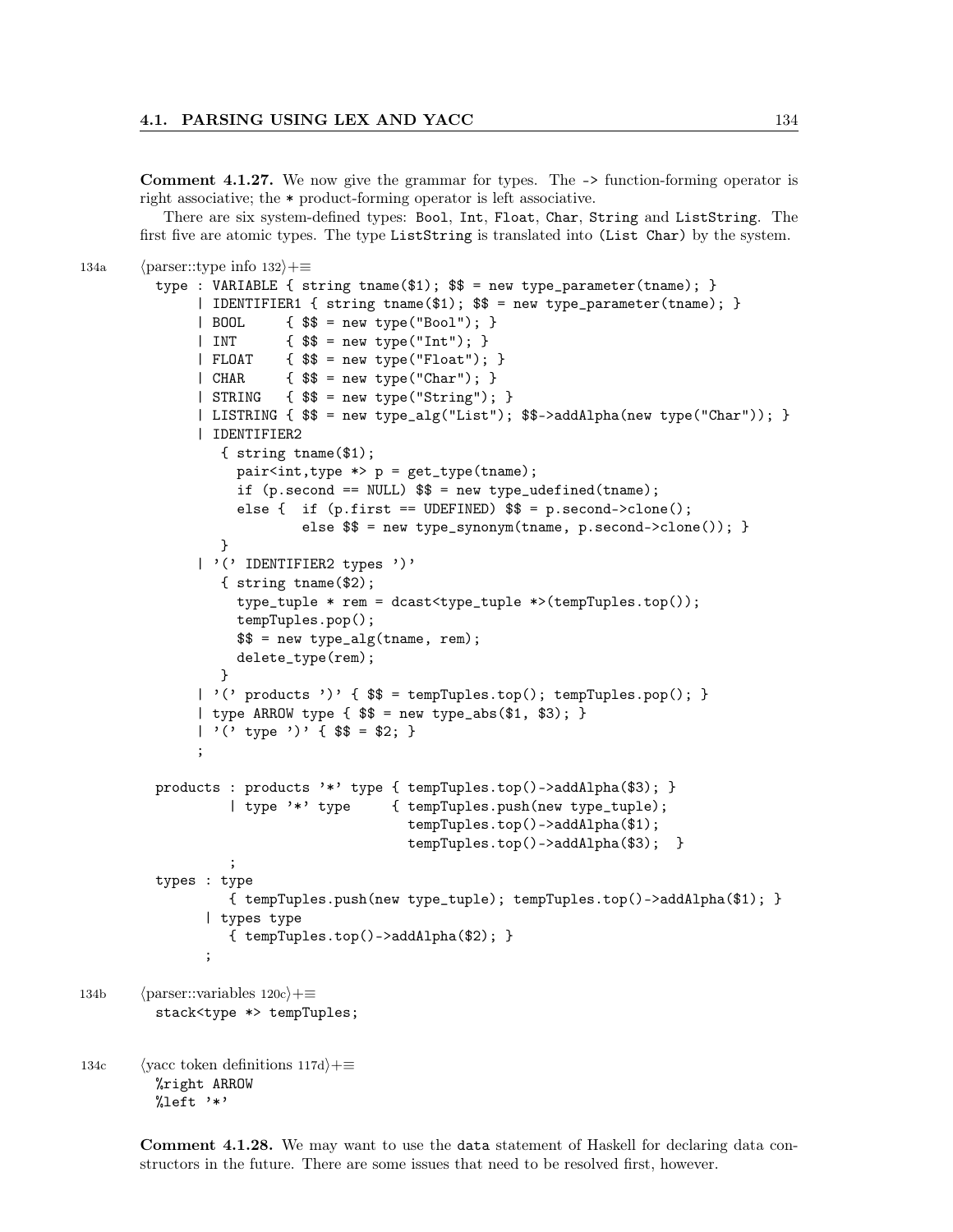### 4.1. PARSING USING LEX AND YACC 135

An algebraic data type declaration in Haskell does not end with a delimiter. That is a bit strange because I need to put a delimiter (a semi-colon) to make the grammar unambiguous. The problem is related to the limitted lookahead mechanism of Yacc. Consider the following two statements.

data List  $a =$  Nillist | Cons a (List a) f  $x = 2 \cdot x$ 

Yacc cannot tell whether f is a parameter for Cons or the start of another statement. It cannot know this until it sees the = sign two tokens down the track.

The Haskell 98 report [Pey02] gives the following grammar for constructors:

 $constr \rightarrow con$   $[!] atype_1 ... [!] atype_k.$ 

It is not clear to me what [!] means here. Maybe that holds the key to proper parsing without the need for a delimiter.

```
135 \langle parser::type info::unused 135\rangle \equivalgebraic_type : "data" IDENTIFIER2 parameters MYEQ data_constructors ;
        parameters : /* nothing */ | parameters IDENTIFIER1 ;
        data_constructors : data_constructor
                            | data_constructor '|' data_constructors ;
        data_constructor : IDENTIFIER2 brtypes ;
        brtypes : /* nothing */ | brtypes brtype ;
        brtype : IDENTIFIER1 | IDENTIFIER2 | '(' IDENTIFIER2 types ')' | '(' type ')' ;
```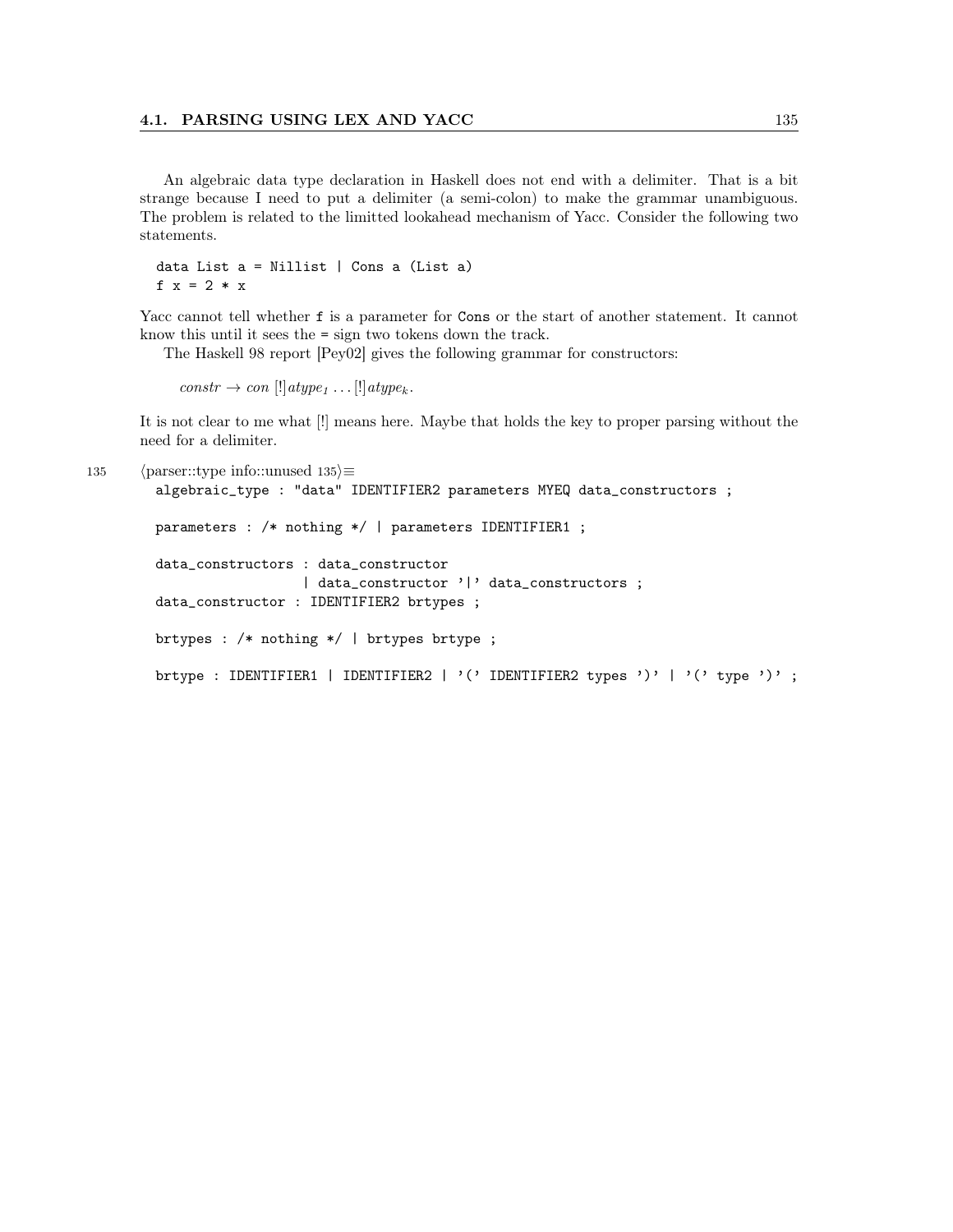## 4.1.3 Escher Main Program

```
136a (escher main program 136a)\equiv#ifndef __APPLE__
         #ifndef __sun
         #include <getopt.h>
         #endif
         #endif
         #include <unistd.h>
         #include <signal.h>
         static void handle_signal(int sig) {
                 cout « "Interrupted....\n";
                 if (interrupted) { cleanup(); exit(1); }
                 interrupted = true;
         }
         int main(int argc, char ** argv) {
                 interactive = false; quiet = true;
                 char c;
                 while ((c = getopt(argc, argv, "vitobds")) := EOF) {
                          switch (c) {
                          case 'v': verbose++; break;
                          case 'i': interactive = true; break;
                          case 't': typecheck = false; break;
                          case 'o': optimise = true; break;
                          case 'b': backchain = true; break;
                          case 'd': outermost = true; break;
                          case 's': stepByStep = true; break;
                          }
                 }
                 if (verbose) setSelector(STDOUT); else setSelector(SILENT);
                 makeHeap();
                 initFuncTable();
                 initialise_constants();
                 signal(SIGINT, handle_signal);
                 logcache = fopen("log.cache", "r+"); assert(logcache);
                 if (interactive) cerr « "prompt> ";
                 do { yyparse(); } while (!feof(yyin));
                 fclose(logcache);
                 cleanup();
                 return 0;
         }
       Uses cleanup 137c 137d.
```
Comment 4.1.29. Error reporting is not quite right yet. The line number reported is wrong because of nested imports.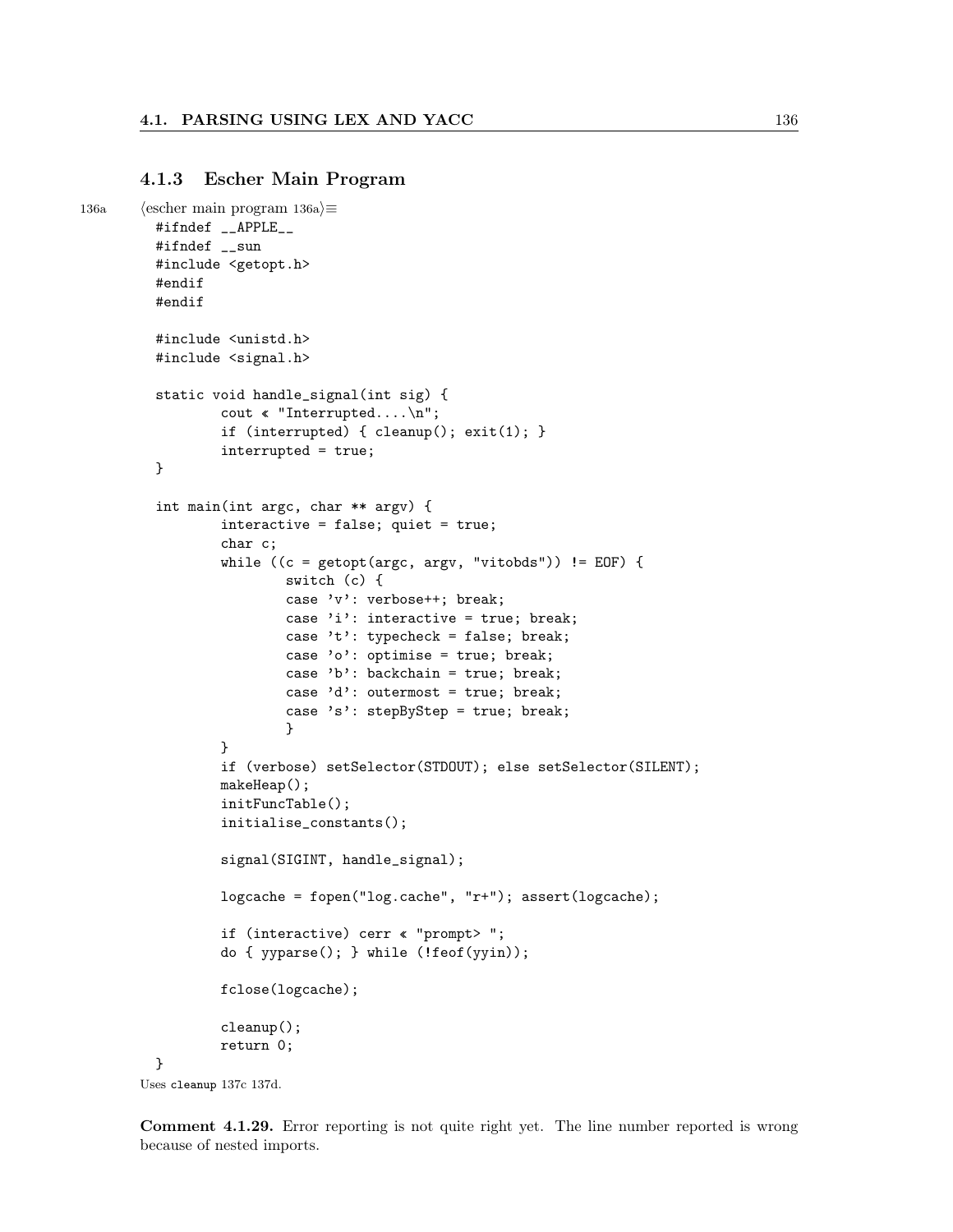```
136b (parser::variables 120c}+≡
          extern int yylineno; extern char * yytext; extern char linebuf[500];
          extern int tokenpos;
137a (parser::function declarations 120d)+≡
          void yyerror(const char * s);
137b \langle parser::error reporting 137b\rangle \equivvoid yyerror(const char * s) {
                  cerr « yylineno « ": " « s « " at " « yytext « " in this line\n";
                  cerr « linebuf « endl;
                  for (int i=0; i!=tokenpos-1; i++) cerr \langle " ";
                  cerr « "^" « endl;
                  if (!quiet) cerr « "prompt> ";
          }
```
Comment 4.1.30. This function frees the memory held by the program modules.

```
137c (parser::function declarations 120d)+≡
          void cleanup();
        Defines:
          cleanup, used in chunks 120a and 136a.
137d (escher main program 136a)+≡
          void cleanup() {
                   cleanup_statements(); cleanup_formulas();
                   cleanup_constants(); cleanup_synonyms();
                  mem_report();
          }
        Defines:
```
cleanup, used in chunks 120a and 136a.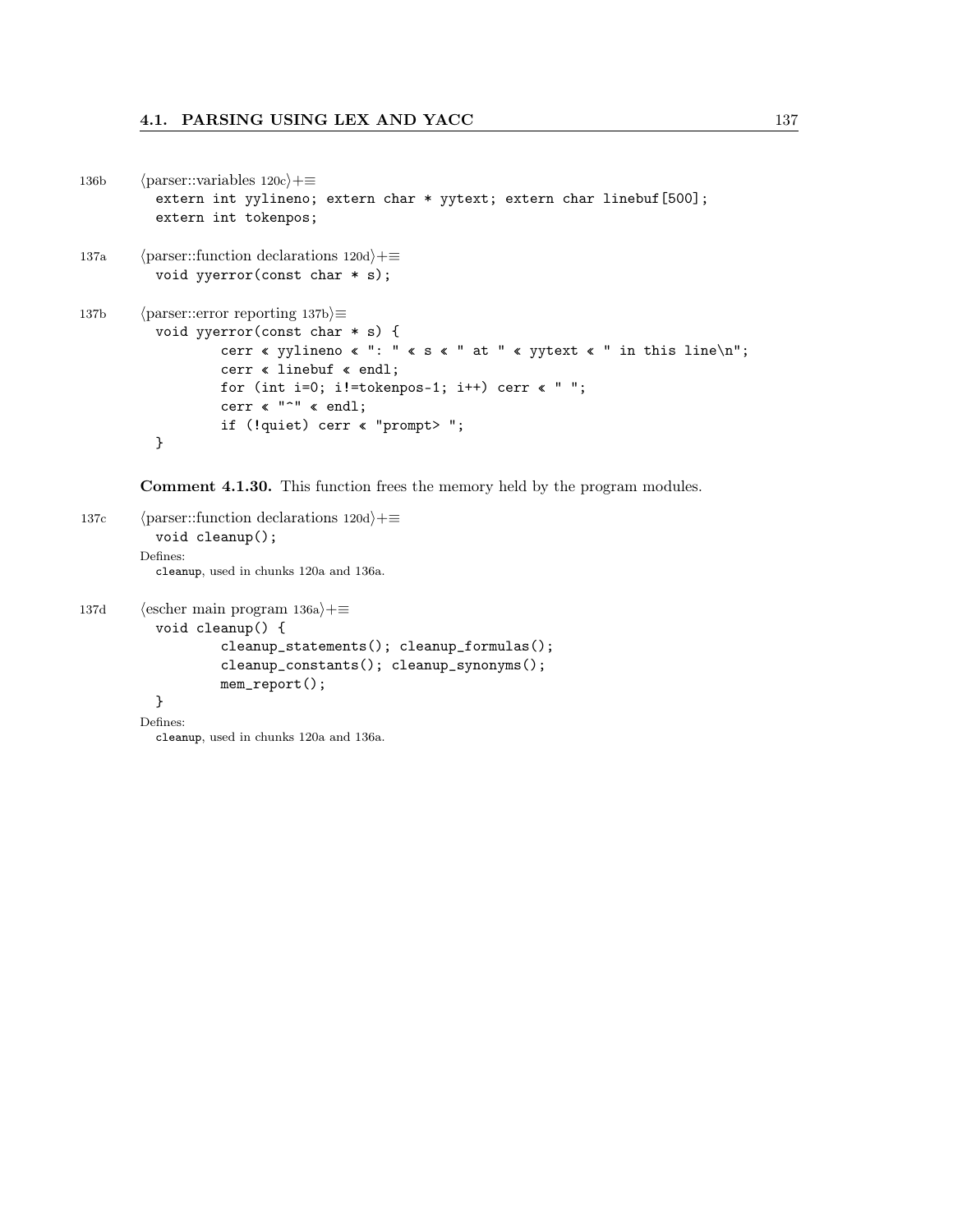## Chapter 5

# Global Data Structures

138  $\langle \text{global.h } 138 \rangle \equiv$ 

#ifndef \_ESCHER\_GLOBAL\_H\_ #define \_ESCHER\_GLOBAL\_H\_

 $\#$ include  $\langle$ algorithm $\rangle$  $\#$ include <vector>  $\#$ include <string>  $\#include$  $\#include$   $\leq$  math.h>  $\#include$  < stdlib.h>  $\#\text{include }$  "terms.h" #include "types.h"  $\#$ include "unification.h" using namespace std;

 $\langle$ global:data types 139a $\rangle$  $\langle\text{global:external variables 143c}\rangle$  $\langle$ global: external functions 148b $\rangle$ 

```
// extern vector<vector<term_type> > stat_term_types;
extern set<int> cacheFuncs;
extern set<int> strings;
extern const string pve;
```
 $\langle$ global symbol constants 148a $\rangle$ 

```
#define UDEFINED 0
\#\text{define } SYNONYM 1
```
 $#$ endif Uses term\_type 17b.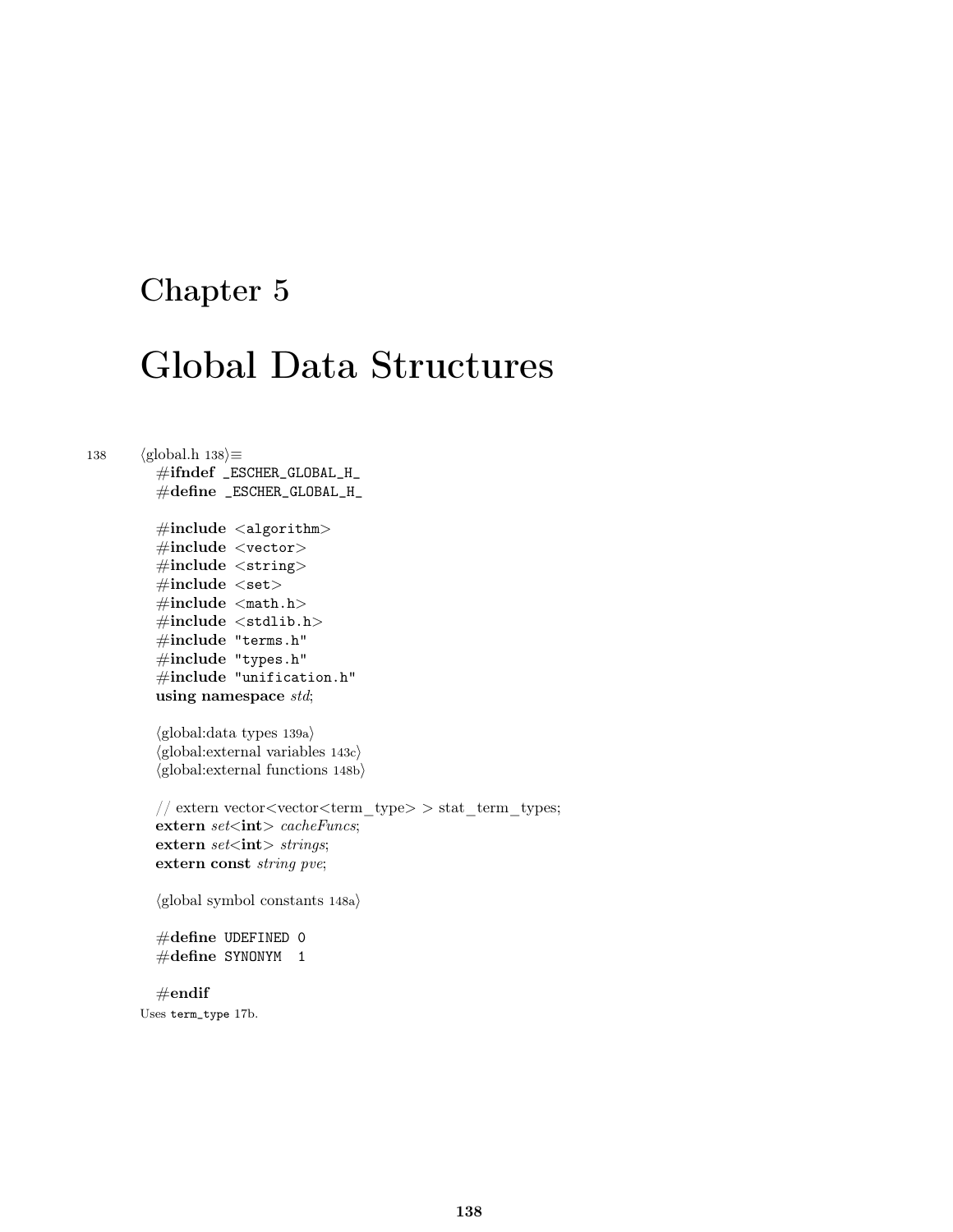Comment 5.0.31. The variable ltime records the total number of computation steps taken to simplify the query. The variable cltime records the total number of steps computed using cached information. Statements in the input Escher program are stored in a vector. Each statement is stored in a structure called statementType. The fields numargs and anchor are used to pick out unsuitable statements during pattern matching.

```
139a (global:data types 139a)\equiv
```

```
// these are the escher statements
  struct statementType {
        vector<int> modalContext; // this is used in Bach only
        vector<int> quantifiedVars; // this is used in Bach only
        term ∗ stmt;
        int numargs;
        int anchor;
        bool typechecked;
        bool lastresort;
        bool eager;
        bool persistent;
        bool noredex;
        bool collectstats; int usestats;
        statementType * next;
        statementType() {
               anchor = -5; typechecked = false; lastresort = false;
               eager = false; persistent = false; noredex = false;collectstats = false; <i>usestats = 0;</i>next = NULL;}
        void freememory() { stmt \rightarrow free memory(); }
        void print() { stmt \rightarrow print(); ioprintln(); if (next) next\rightarrow print(); }
  };
  extern vector<statementType \ast> grouped statements;
  extern vector<statementType ∗> statements;
  extern vector<statementType ∗> cachedStatements;
Uses ioprintln 164 165.
```
139b (global:data types 139a)+≡ struct formulaType { term ∗ fml; bool globalass; bool typechecked;  $formulaType() \{ globalass = false; typechecked = false; \}$ void freememory() {  $fml \rightarrow free memory();$  } };

```
extern vector<formulaType> formulas;
```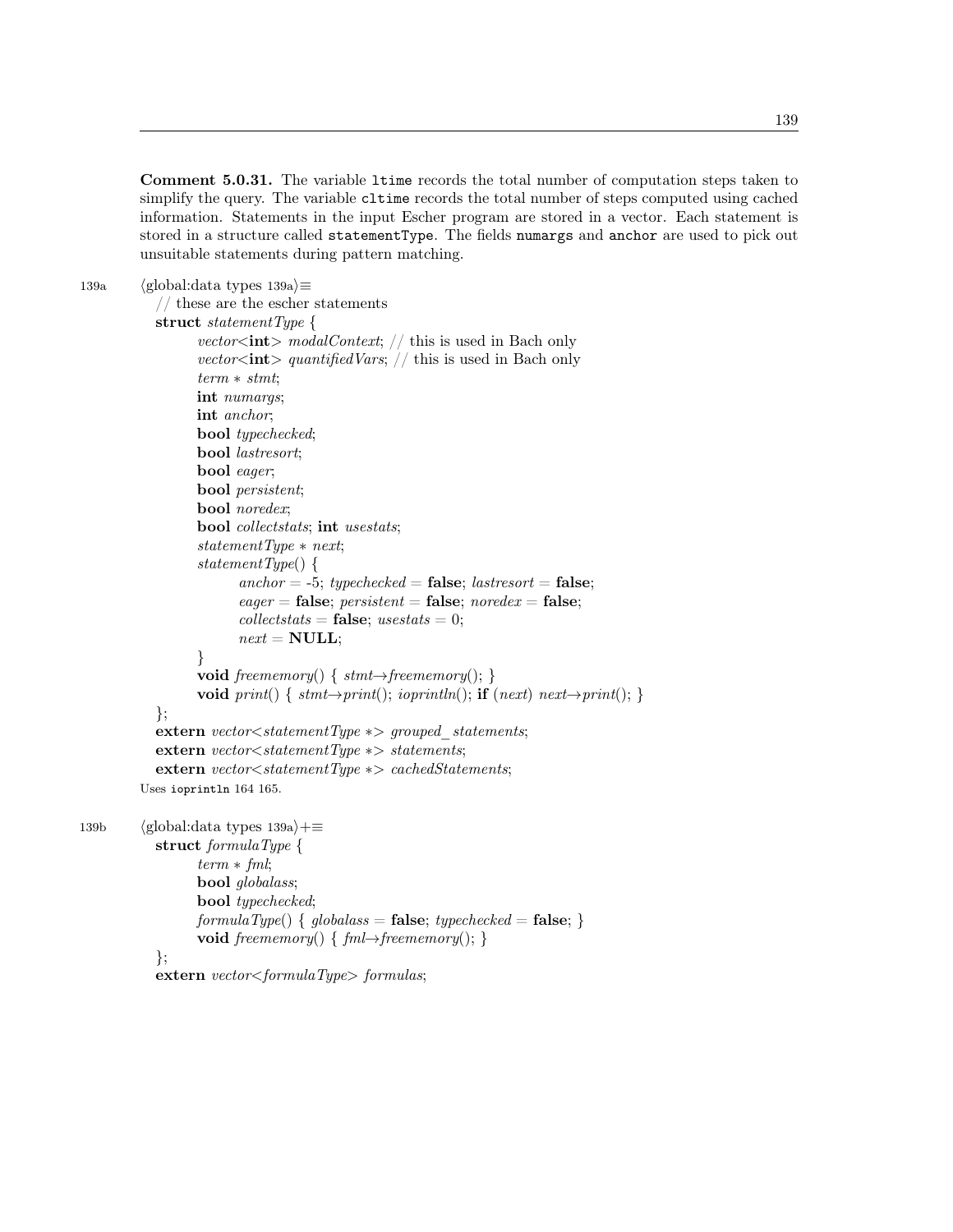Comment 5.0.32. The following is the data structure for storing edits.

```
140a (global:data types 139a)+≡
            struct BN node {
                   int vname; term ∗ density; BN_node ∗ next;
                   BN node() \{ density = NULL; next = NULL; }BN node * clone() { \nS\ N node: clone 141c} }void freememory() {
                         if (density) density\rightarrowfreememory();
                         if (next) next→freememory(); }
                   void print() \{ \langle BN \text{ node:print 141a} \rangle \}void subst(vector \lt substitution \gt \& theta) {
                          density \rightarrow subset(theta); if (next) next\rightarrow subset(theta);};
          Defines:
            BN_node, used in chunks 140 and 141c.
          Uses subst 52a and substitution 51.
140b (global:data types 139a)+≡
            struct editType {
                   term ∗ head;
                   term * body;type ∗ htype;
                   string htype name;
                   BN\ \ node * \ bnodes;editType * next;editType() \{ head = NULL; body = NULL; bonds = NULL; next = NULL; \}editType * clone() { \langle editType:clone 141d \rangle }void freememory() { \{ {editType:freememory 141e} }
                   void subst(vector \langle substitution \rangle \& theta) { \langle editType:subst 140c\rangle }
                   void print() \{ \langle \text{editType:print 141b} \rangle \}};
            extern vector<editType \ast> edits;
          Defines:
            editType, used in chunks 141–43.
```
Uses BN\_node 140a, subst 52a, and substitution 51.

Comment 5.0.33. We do the appropriate term substitutions on the parts of the conditional edit, taking care that the domain of the input substitution does not overlap the variables defined in the bayes net.

140c  $\langle$ editType:subst 140c $\rangle \equiv$ // make sure theta does not bound variables in bnodes for (unint i=0; i $\neq$ theta.size(); i++) { BN  $node * pt = bnodes;$ while (pt $\neq$ NULL) { assert(theta[i].first  $\neq$  pt $\rightarrow$ vname); pt = pt $\rightarrow$ next; } } // do the substitution  $body \rightarrow subset(theta);$ if  $(bnodes)$  bnodes $\rightarrow$ subst(theta); **if** (next) next $\rightarrow$ subst(theta); Uses BN\_node 140a, subst 52a, and substitution 51.

Comment 5.0.34. Following are print routines for the two data structures above.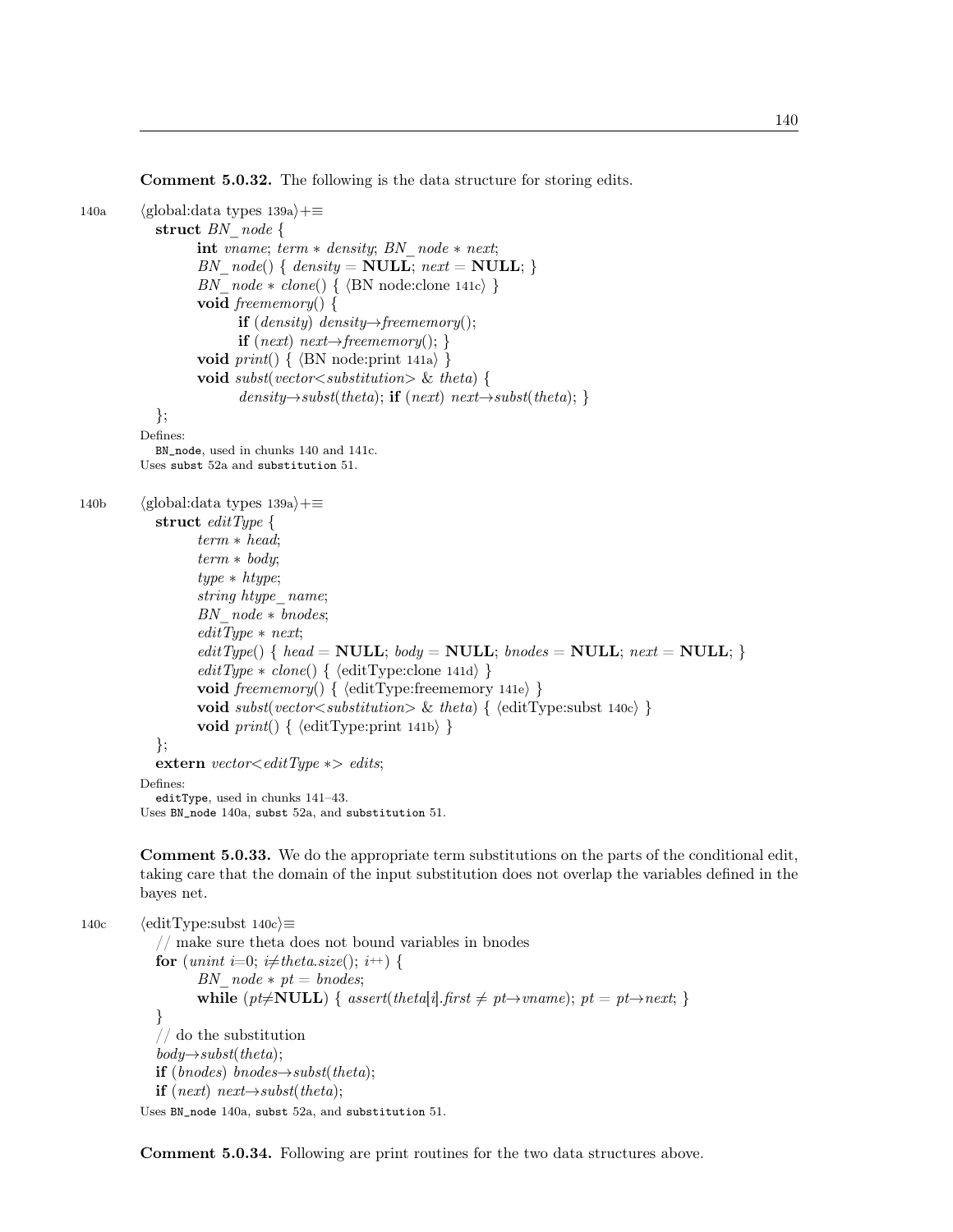```
141a (BN node:print 141a)\equivioprint(getString(triangle)); ioprint(" " "); density\rightarrow print(;
             if (next ≠ NULL) { ioprint(", "); next→print(); }
          Uses getString 147 and ioprint 164 165.
141b (editType:print 141b)\equivhead\rightarrowprint(); ioprint(" ~> "); body\rightarrowprint();
             if (bnodes \neq NULL) { ioprint(" ["); bnodes→print(); ioprint(" ]"); }
             ioprint(" of type "); ioprint(htype \rightarrow getName()); ioprint("n");
             if (next) next\rightarrow print();
          Uses ioprint 164 165.
141c \langle BN \text{ node:clone } 141c \rangle \equivBN_node * ret = new BN_node;
             ret{\rightarrow}vname = vname; ret{\rightarrow}density = density{\rightarrow}clone();if (next) ret\rightarrownext = next\rightarrowclone();
             return ret;
          Uses BN_node 140a.
```
Comment 5.0.35. In cloning an editType, we always have to work out the free variables because this calculation is relied upon by the pattern-matching routine.

```
141d (editType:clone 141d)\equiv
```

```
editType * ret = new editType;ret{\rightarrow}head = head{\rightarrow}clone(); ret{\rightarrow}body = body{\rightarrow}clone();ret→head→labelStaticBoundVars(); ret→body→labelStaticBoundVars();
ret{\rightarrow}htype = \frac{htype{\rightarrow}clone();if (bnodes) ret→bnodes = bnodes→clone();
if (next) ret\rightarrow next = next \rightarrow clone;
return ret;
```
Uses editType 140b and labelStaticBoundVars 46f.

```
141e \langleeditType:freememory 141e\rangle ≡if (head) head\rightarrowfreememory();
            if (body) body→freememory();
            if (htype) delete_type(htype);
            if (bnodes) bnodes\rightarrowfreememory();
            if (next) next\rightarrowfreememory();
          Uses delete_type 10a 10b.
```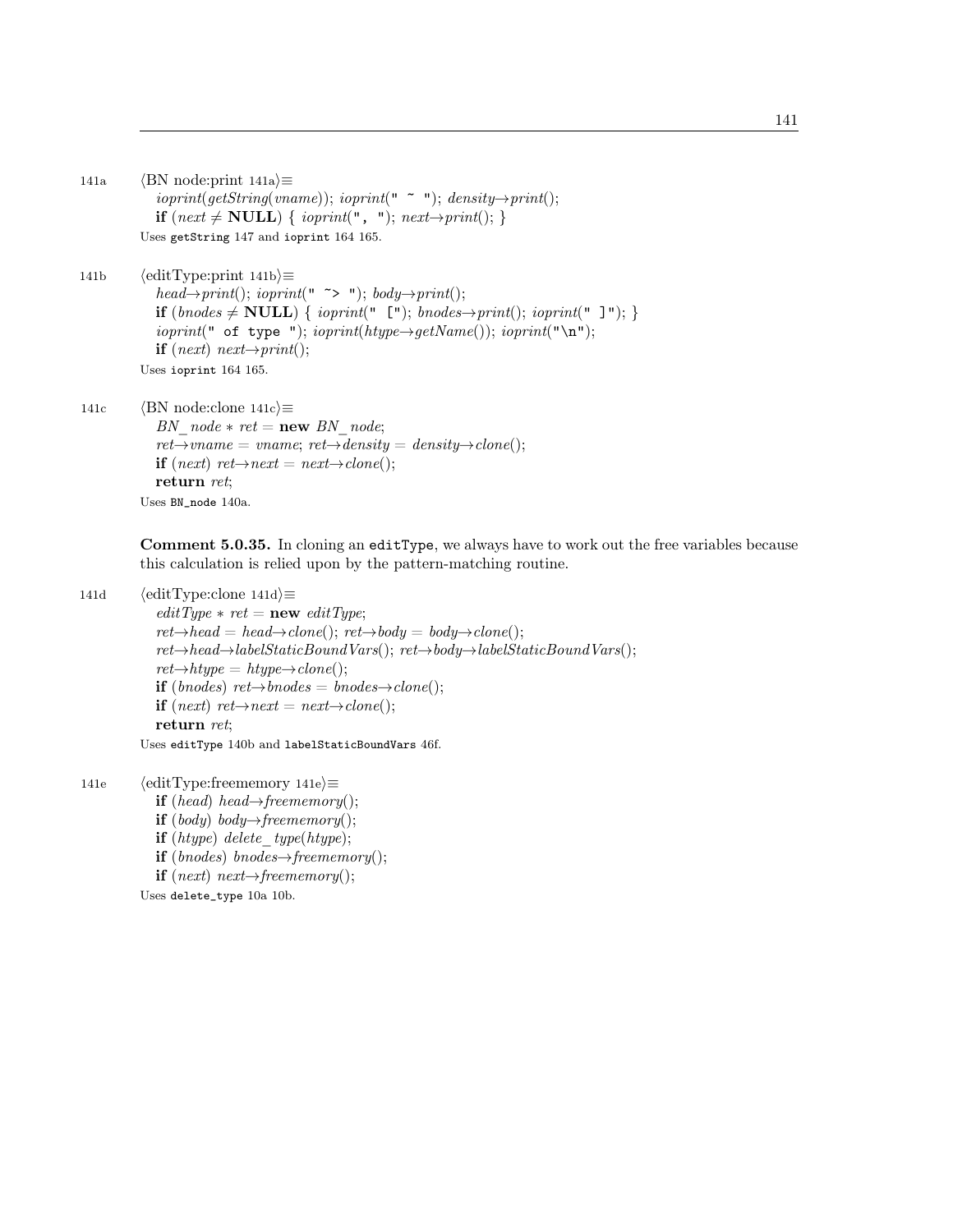Comment 5.0.36. This is a data structure for storing conditional edit grammars.

```
142 (global:data types 139a)+≡
          struct CEG_node {
                 term ∗ cond;
                 editType * editq;CEG\ \ node * lt, * rt;CEG\_node() \{ cond = NULL; editg = NULL; lt = NULL; rt = NULL;CEG\ \ node * \ clone() {
                        CEG\_node * ret = new \; CEG\_node;if (cond ≠ NULL) ret→cond = cond→clone();if (editg \neq NULL) ret→editg = editg→clone();
                        if (lt \neq \textbf{NULL}) { ret→lt = lt→clone(); ret→rt = rt→clone();}
                        return ret;
                 }
                 void freememory() {
                        if (cond) cond\rightarrow free memory();if (edity) edity \rightarrow freememory();if (lt) lt→freememory();
                        if (rt) rt\rightarrowfreememory();
                 }
                 void print() {
                        setSelector(STDERR);
                        if (cond) {
                              ioprint("if "); cond \rightarrow print(); ioprint(" then \n");
                              lt \rightarrow print(); ioprint("\n");
                              \text{ioprint}("else\verb+\n"');
                              rt \rightarrow print(); ioprint("\n");
                        \} else editq \rightarrow print();
                 }
          };
          extern CEG_node ∗ condEditG;
          extern CEG_node ∗ instEditG;
        Uses editType 140b, ioprint 164 165, and setSelector 164 165.
```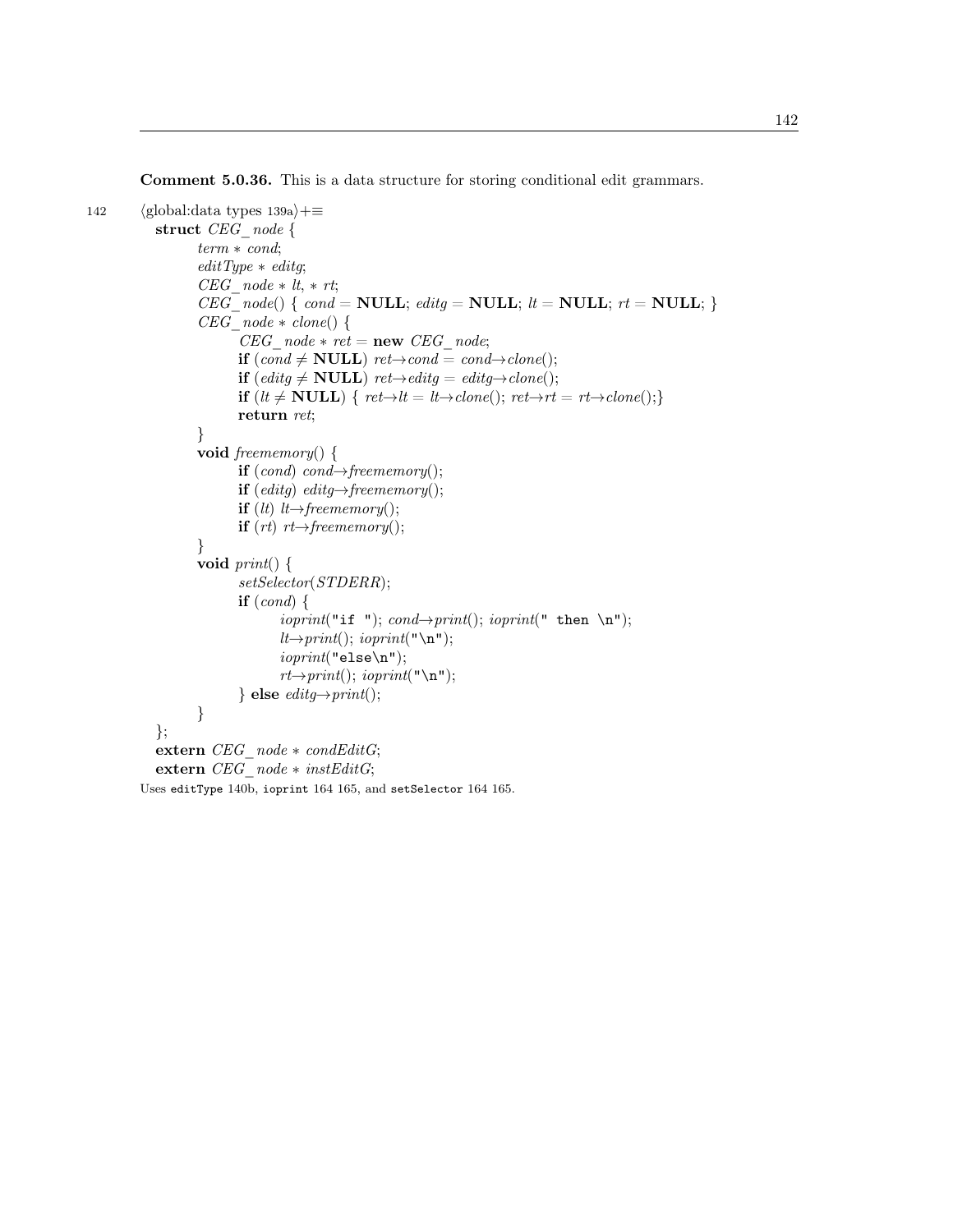143a (global.cc 143a) $\equiv$  $\#$ include "global.h"  $\#include$  < stdlib.h>  $\#$ include  $\langle \text{casser} \rangle$ using namespace std;

> vector<statementType ∗> grouped statements; vector<statementType ∗> statements; // vector<vector<term\_type $\gt$  > stat\_term\_types; vector<formulaType> formulas; vector<statementType ∗> cachedStatements;  $vector <$ editType  $\ast$ > edits;  $CEG\ \ node * condEditG = \textbf{NULL}; * instEditG = \textbf{NULL};$  $set$ int $> \textit{cacheFuncs}$ ;  $set<$ **int** $>$  strings; // used to record strings in Bach programs

 $\langle$ run-time options 143b $\rangle$  $\langle$ string constants 144a $\rangle$ 

 $\langle$ symbols and their integer representations 145 $\rangle$  $\langle$ statements and type checking 149a $\rangle$  $\langle \text{constants} \rangle$  and their signatures 151  $\langle$  function symbol table 154a $\rangle$  $\langle$  nonrigid constants 156c $\rangle$  $\langle$ type name to type objects mapping 157a $\rangle$  $\langle$ statements insertion and printing 158a $\rangle$  $\langle$ misc functions 159a $\rangle$ 

Uses editType 140b and term\_type 17b.

Comment 5.0.37. These are variables that record the run-time options specified by the user.

143b  $\langle$ run-time options 143b $\rangle$ ≡

int *ltime* = 0; int *cltime* = 0; int verbose = 0; bool typecheck = true; bool optimise = false; bool backchain = false; bool outermost = false; bool externalIO = false;  $FILE * logcache = NULL;$ **bool** interrupted = **false**; **bool** stepByStep = **false**;  $vector<$ int $>$ queryModalContext;

143c (global:external variables  $143c \equiv$ extern int ltime; extern int cltime; /∗ options ∗/ extern int verbose; extern bool typecheck; extern bool optimise; extern bool backchain; extern bool outermost; extern bool *externalIO*; extern  $vector < \text{int} > queryModalContext;$ 

> extern bool interrupted; extern bool stepByStep; /∗ log files ∗/ extern FILE ∗ logcache;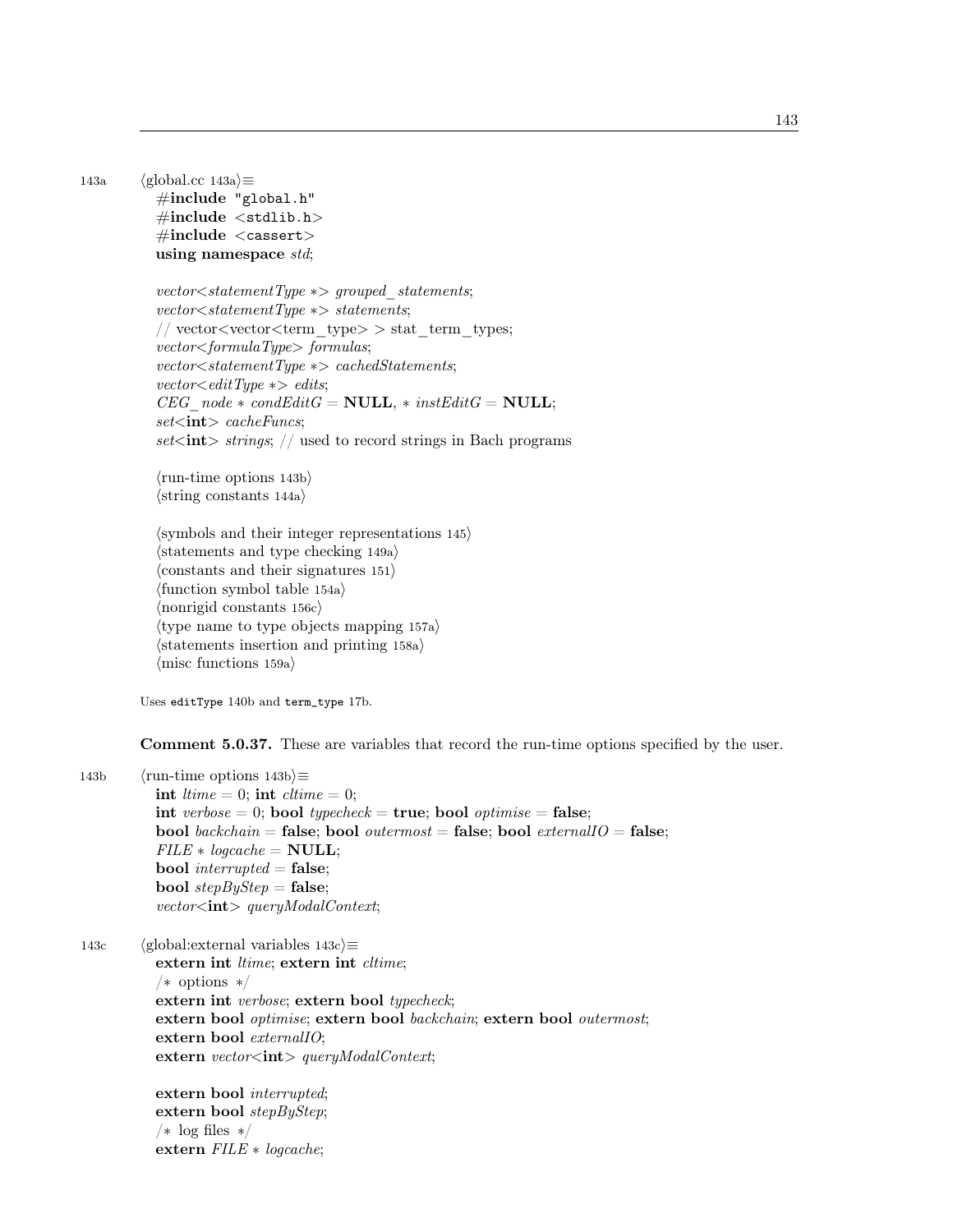Comment 5.0.38. Strings for the type system.

```
144a \langlestring constants 144a\rangle \equiv
```

```
const string underscore = "\_";
const string alpha = "alpha";const string Parameter = "Parameter";const string Tuple = "Tuple";const string Arrow = "Arrow";const string gBool = "Bool", gChar = "Char", gString = "String";
const string gInt = "Int", gFloat = "Float";
const string pve = "pve";
```
Comment 5.0.39. Output strings for system-level equational simplification routines.

```
144b \langlestring constants 144a\rangle+≡
          const string eqsimpl = "Equalities simplification\n";
          const string and simple = "And rule simplification\n";
          const string and 2simpl = "And2 rule simplification\n";
          const string ineqsimpl = "Inequalities simplification\n";
          const string arsimpl = "Arithmetic simplification\n";
          const string exsimpl = "Existential rule simplification\n";
          const string uvsimpl = "Universal rule simplification\n";
          const string betasimpl = "Beta reduction\n";
          const string mathsimpl = "Math library function call\n";
          const string itesimpl = "If-then-else rule simplification\n";
          const string modalsimpl = "Modal term simplification\n";
```
144c (global:external variables  $143c$ ) +≡ extern const string eqsimpl, andsimpl, and2simpl, ineqsimpl, arsimpl, exsimpl, uvsimpl, betasimpl, mathsimpl, itesimpl, modalsimpl;

Comment 5.0.40. Output strings for tableaux rules in the theorem prover.

```
144d (string constants 144a)+≡
          const string substitution RuleId = "=";
          const string negationRuleId = "const string conjunctionRuleId = "\";
          const string disjunctionRuleId = "v";
          const string reflexiveRuleId = "Id";
          const string existentialRuleId = "E";
          const string universalRuleId = "U";
          const string universalSPImpliesRuleId = "USI";
          const string bachRuleId = "Bc";
           const string closureRuleId = "C";
           const string uclosureRuleId = "UI";
           const string diamondRuleId = "\langle \rangle";
          const string boxRuleId = "[]";
          const string kRuleId = "K";
```

```
144e (global:external variables 143c)+≡
          extern const string substitutionRuleId, negationRuleId, conjunctionRuleId,
                disjunctionRuleId, reflexiveRuleId, kRuleId,
                existentialRuleId, universalRuleId, universalSPImpliesRuleId,
                bachRuleId, closureRuleId, uclosureRuleId, diamondRuleId, boxRuleId;
```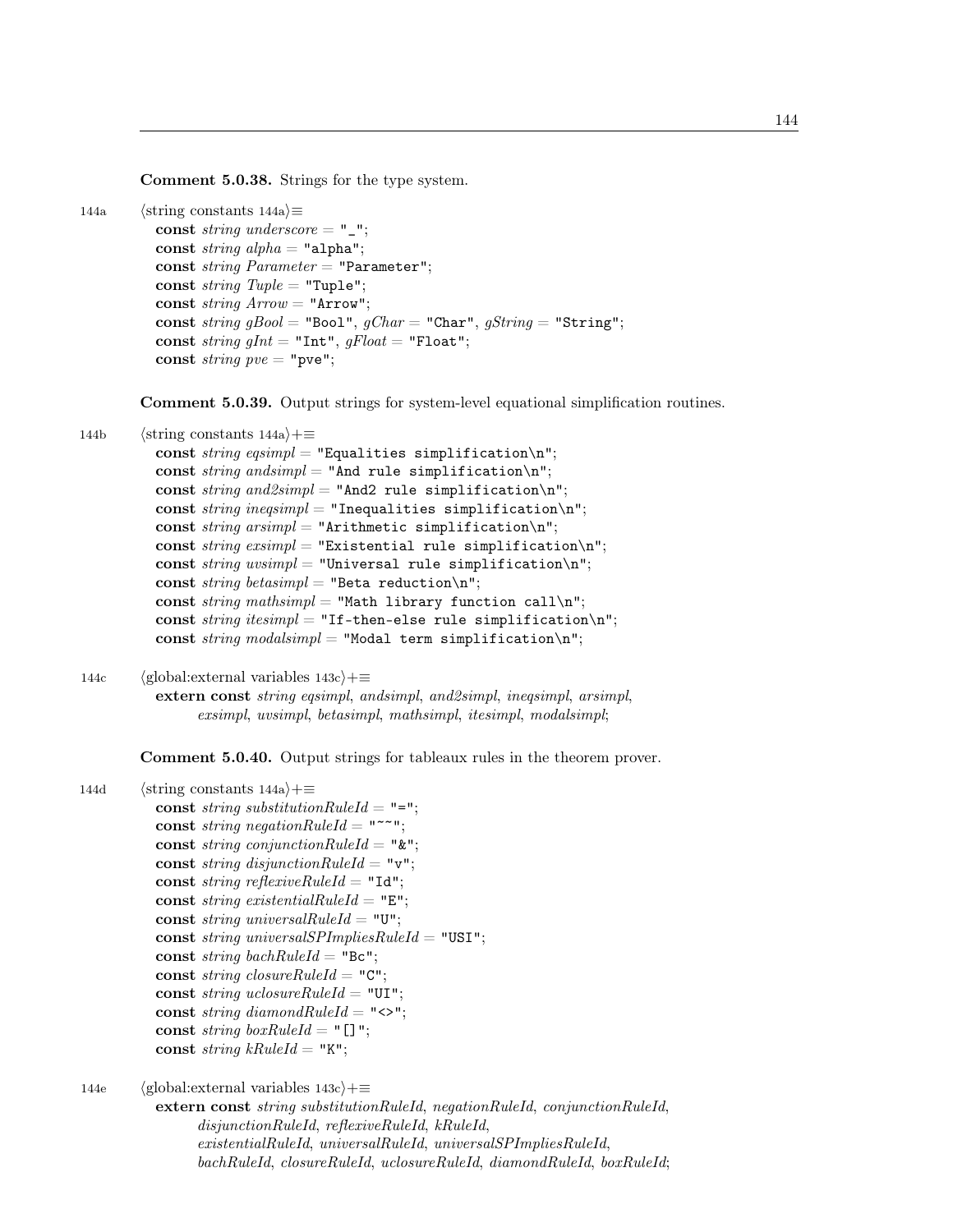Comment 5.0.41. For efficiency reasons, we do not want to deal with the string representations of symbols in the system. Each symbol is mapped to an integer, and the mappings are recorded here.

145 (symbols and their integer representations  $145$ )≡ const int  $iNot = 1001$ ; const string gNot = "not"; const int  $iAnd = iNot + 1$ ; const string  $gAnd = "&"$ ; const int  $iOr = iAnd + 1$ ; const string  $gOr = "1"$ ; const int  $implies = iOr + 1$ ; const string gImplies = "implies"; const int  $\text{iff} = \text{ilmplies} + 1$ ; const string  $\text{aff} = "iff";$ const int  $iPi = iIff + 1$ ; const string  $qPi = "pi";$ const int  $iSigma = iPi + 1$ ; const string gSigma = "sigma"; const int  $iEqual = iSigma + 1$ ; const string gEqual = "="; const int  $ilte = iEqual + 1$ ; const string gIte = "ite"; const int  $iTrue = ilte + 1$ ; const string gTrue = "True"; const int  $iFalse = iTrue + 1$ ; const string gFalse = "False"; const int  $iHash = iFalse + 1$ ; const string gHash = "#"; const int  $iEmptyList = iHash + 1$ ; const string  $gEmptyList = "[]";$ const int  $iInfinite = iEmptyList + 1$ ; const string  $qInfinite$  "Infinity"; const int  $iAdd = iInfinity + 1$ ; const string  $qAdd = "add";$ const int  $iSub = iAdd + 1$ ; const string  $gSub = "sub";$ const int  $iMax = iSub + 1$ ; const string gMax = "max"; const int  $iMin = iMax + 1$ ; const string gMin = "min"; const int  $iMul = iMin + 1$ ; const string gMul = "mul"; const int  $iDiv = iMul + 1$ ; const string  $gDiv = "div";$ const int  $iMod = iDiv + 1$ ; const string gMod = "mod"; const int  $iA \tan 2 = iMod + 1$ ; const string  $qA \tan 2 =$  "atan2"; const int  $iLT = iAtan2 + 1$ ; const string  $qLT = "1"$ ; const int  $iLTE = iLT + 1$ ; const string  $qLTE = "<=";$ const int  $iGT = iLTE + 1$ ; const string  $gGT = "\rightarrow"$ ; const int  $iGTE = iGT + 1$ ; const string  $gGTE =$  ">="; const int  $iNEqual = iGTE +1$ ; const string  $qNEqual = "/-";$ const int  $iAs sign = iNEqual+1$ ; const string gAssign = ":="; const int  $iTpHelp = iAssign+1$ ; const  $string qTpHelp = "tpHelp";$ const int  $iTpTag = iTpHelp +1$ ; const  $string gTpTag = "TpTag";$ const int  $iSucceeded = iTpTag+1$ ; const string gSucceeded = "Succeeded"; const int iFailed = iSucceeded+1; const string gFailed = "Failed"; const int  $iDontKnow = iFailed+1$ ; const string  $qDontKnow = "DontKnow";$ const int  $iSin = iDontKnow+1$ ; const string  $gSin = "sin";$ const int  $iCos = iSin + 1$ ; const string  $gCos = "cos";$ const int  $iSqrt = iCos + 1$ ; const string gSqrt = "sqrt"; const int  $iExp = iSqrt + 1$ ; const  $string \ gExp = "exp";$ const int  $iUniform = iExp + 1$ ; const string gUniform = "uniform"; const int  $iCategorical = iUniform+1$ ; const string gCategorical = "categorical"; const int  $iGaussian = iCategorical + 1$ ; const string gGaussian = "gaussian"; const int  $iPoint = iGaussian + 1$ ; const string gPoint = "point"; const int  $iDGaussian = iPoint + 1$ ; const string gDGaussian = "dgaussian"; const int iWildcard = iDGaussian + 1; const string gWildcard = "\_"; Defines: iAdd, used in chunks 65, 66, 147, 148a, 152a, and 154c. iAnd, used in chunks 58, 59b, 63a, 64a, 71b, 74, 76c, 77a, 79b, 90, 147, and 148a. iAssign, used in chunks 93b, 147, 148a, 152c, and 154c. iAtan2, used in chunks 65, 147, 148a, 152a, and 154c. iCategorical, used in chunks 147, 148a, 151, and 163a.

iDGaussian, used in chunks 147, 148a, 151, and 163a.

iCos, used in chunks 68, 147, 148a, 152a, and 154c.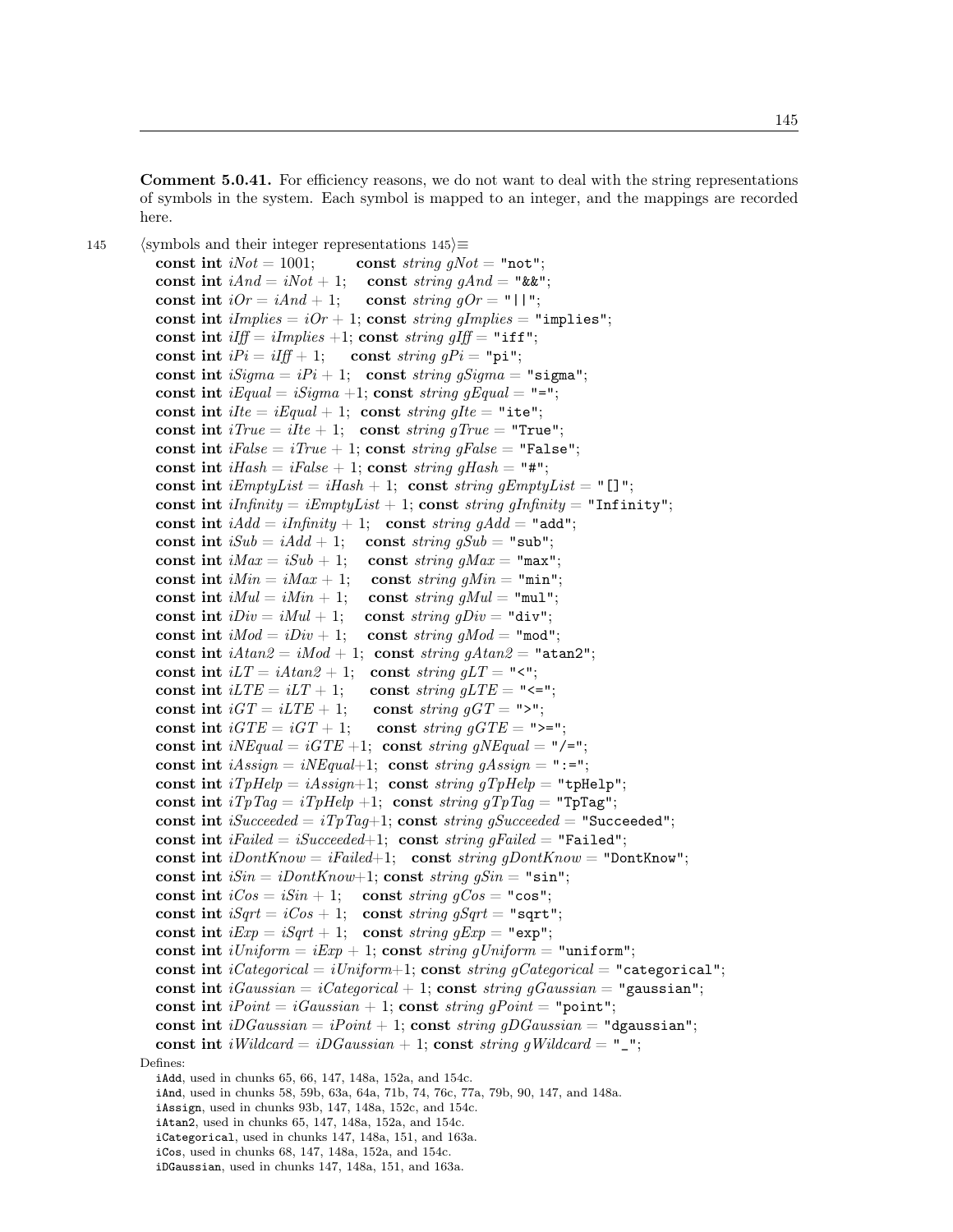iDiv, used in chunks 66, 147, 148a, 152a, and 154c. iDontKnow, used in chunks 107a, 147, and 148a. iEmptyList, used in chunks 36, 62d, 147, 148a, 151, 159c, and 160. iEqual, used in chunks 63a, 64a, 69b, 72a, 77b, 89b, 90, 147, 148a, 151, and 154c. iExp, used in chunks 68, 147, 148a, 152a, and 154c. iFailed, used in chunks 147, 148a, and 152c. iFalse, used in chunks 56a, 58, 62d, 64a, 67, 75c, 78c, 147, 148a, and 151. iGT, used in chunks 67, 147, 148a, 152b, and 154c. iGTE, used in chunks 67, 147, 148a, 152b, and 154c. iGaussian, used in chunks 147, 148a, 151, and 163a. iHash, used in chunks 33a, 36b, 147, 148a, 151, 159c, and 160. iIff, used in chunks 58, 147, and 148a. iImplies, used in chunks 58, 78b, 147, and 148a. iInfinity, used in chunks 65, 67, 147, 148a, and 151. iIte, used in chunks 36c, 69b, 147, and 148a. iLT, used in chunks 67, 147, 148a, 152b, and 154c. iLTE, used in chunks 67, 147, 148a, 152b, and 154c. iMax, used in chunks 65, 147, 148a, 152a, and 154c. iMin, used in chunks 65, 147, 148a, 152a, and 154c. iMod, used in chunks 65, 147, 148a, 152a, and 154c. iMul, used in chunks 66, 147, 148a, 152a, and 154c. iNEqual, used in chunks 147, 148a, and 154c. iNot, used in chunks 55b, 56a, 58–60, 107a, 147, and 148a. iOr, used in chunks 58, 59, 147, and 148a. iPi, used in chunks 35, 58, 78, 147, and 148a. iPoint, used in chunks 147, 148a, 151, 154c, and 163a. iSigma, used in chunks 35, 58, 73–75, 147, and 148a. iSin, used in chunks 68, 147, 148a, 152a, and 154c. iSqrt, used in chunks 68, 147, 148a, 152a, and 154c. iSub, used in chunks 66, 147, 148a, 152a, and 154c. iSucceeded, used in chunks 93b, 147, 148a, and 152c. iTpHelp, used in chunks 105, 147, and 148a. iTpTag, used in chunks 105, 107a, 147, and 148a. iTrue, used in chunks 56a, 58, 62–64, 67, 75–78, 107a, 147, 148a, and 151. iUniform, used in chunks 147, 148a, 151, and 163a. iWildcard, used in chunks 24a, 101c, 147, and 148a. 146 (symbols and their integer representations  $145\rangle+\equiv$  $vector \leq string$  symbolsMap; vector  $\langle \text{string} \rangle$  charsMap; // characters are encoded using numbers in the range // [2000,2999] int insert symbol(const string  $\&$  symbol) { if  $(symbol[0] ≡ '\\'')$  { for (unint i=0;  $i \neq charsMap.size(); i++)$ if  $(charsMap[i] \equiv symbol)$  return 2000+*i*;  $charsMap.push \; back(symbol);$ int  $\text{c}size = \text{charsMap.size}$ ;  $\text{assert}(\text{c}size \leq 1000)$ ; return  $2000+csize-1$ ; }

for (unint i=0;  $i\neq$ symbolsMap.size();  $i+$ ) if  $(symbolsMap[i] \equiv symbol)$  return  $i+1$ ; symbolsMap.push\_back(symbol); int  $\text{c}size = \text{symbols}Map.size()$ ;  $\text{assert}( \text{c}size < 1000)$ ; return csize;

} Defines:

insert\_symbol, used in chunk 148b.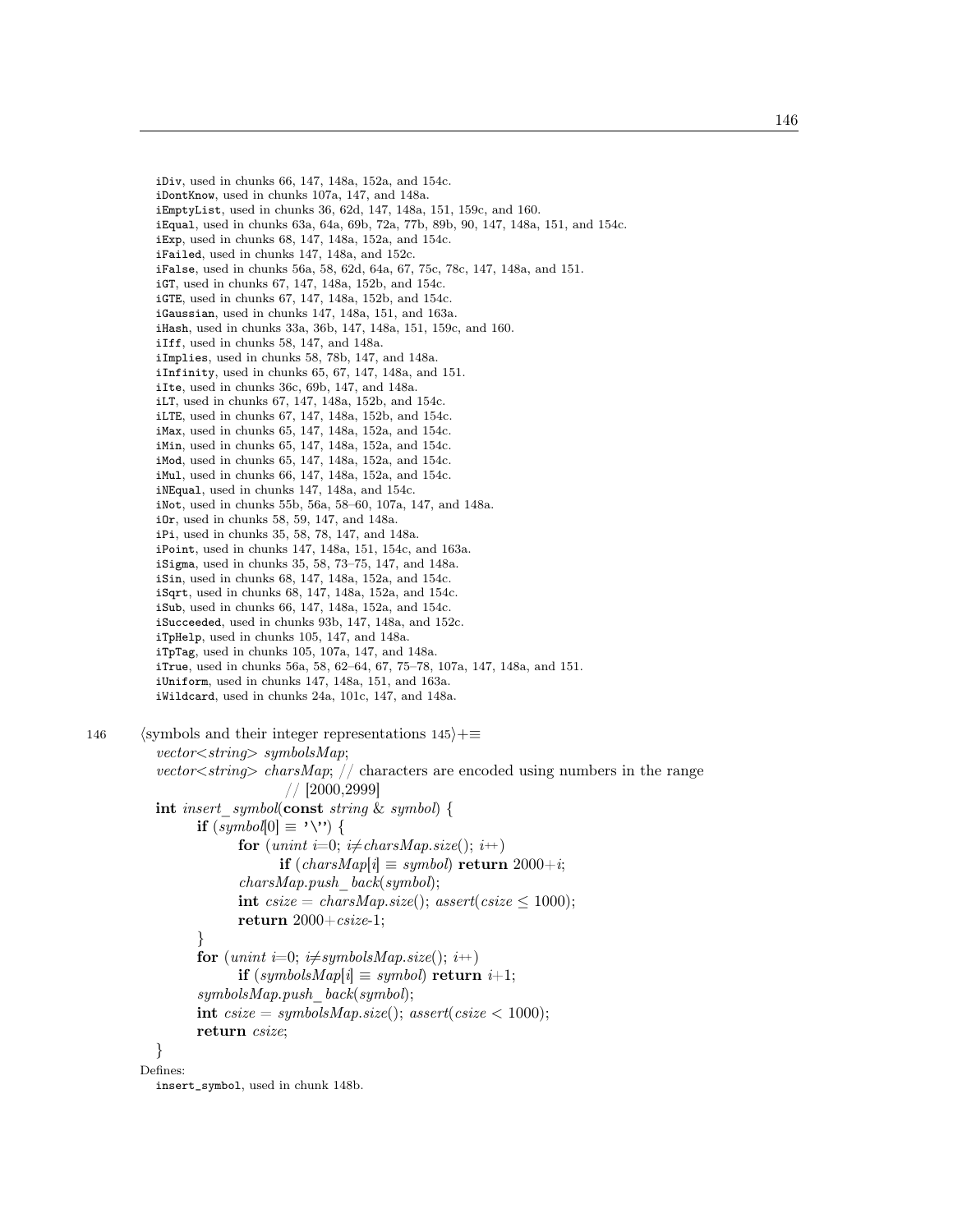Comment 5.0.42. The next function returns the string encoded by the input integer.

```
147 (symbols and their integer representations 145\rangle+\equivconst string qError = "Error";const string & getString(int code) {
               if (0 < code \land code < (int) symbolsMap.size())return symbolsMap[code-1];
               if (2000 ≤ code ∧ code < 2000+(int)charsMap.size())return charsMap[code-2000];
               switch (code) {
               case iNot: return gNot; case iAnd: return gAnd;
               case iOr: return gOr; case iImplies: return gImplies;
               case iIff: return gIff; case iPi: return gPi;
               case iSigma: return gSigma; case iEqual: return gEqual;
               case ilte: return alte; case iTrue: return aTrue;
               case iFalse: return gFalse; case iHash: return gHash;
               case iEmptyList: return gEmptyList;
               case iInfinity: return gInfinity;
               case iAdd: return gAdd;
               case iSub: return gSub; case iMax: return gMax;
               case iMin: return qMin; case iMul: return qMul;
               case iDiv: return gDiv; case iMod: return gMod;
               case iLT: return gLT; case iLTE: return gLTE;
               case iGT: return gGT; case iGTE: return gGTE;
               case iNEqual: return gNEqual; case iAssign: return gAssign;
               case iTpHelp: return gTpHelp; case iTpTag: return gTpTag;
               case iSucceeded: return gSucceeded; case iFailed: return gFailed;
               case iDontKnow: return gDontKnow;
               case iSin: return gSin;
               case iCos: return qCos;
               case iSqrt: return gSqrt;
               case iExp: return qExp;
               case iAtan2: return gAtan2;
               case iUniform: return gUniform;
               case iCategorical: return gCategorical;
               case iGaussian: return gGaussian;
               case iDGaussian: return gDGaussian;
               case iPoint: return gPoint;
               case iWildcard: return gWildcard;
               }
               cerr \ll "code = " \ll code \ll end; assert(\mathbf{false});return gError;
         }
```
Defines:

getString, used in chunks 35–37, 110a, 111, 141a, 148b, 153, and 155b.

Uses iAdd 145, iAnd 145, iAssign 145, iAtan2 145, iCategorical 145, iCos 145, iDGaussian 145, iDiv 145, iDontKnow 145, iEmptyList 145, iEqual 145, iExp 145, iFailed 145, iFalse 145, iGT 145, iGTE 145, iGaussian 145, iHash 145, iIff 145, iImplies 145, iInfinity 145, iIte 145, iLT 145, iLTE 145, iMax 145, iMin 145, iMod 145, iMul 145, iNEqual 145, iNot 145, iOr 145, iPi 145, iPoint 145, iSigma 145, iSin 145, iSqrt 145, iSub 145, iSucceeded 145, iTpHelp 145, iTpTag 145, iTrue 145, iUniform 145, and iWildcard 145.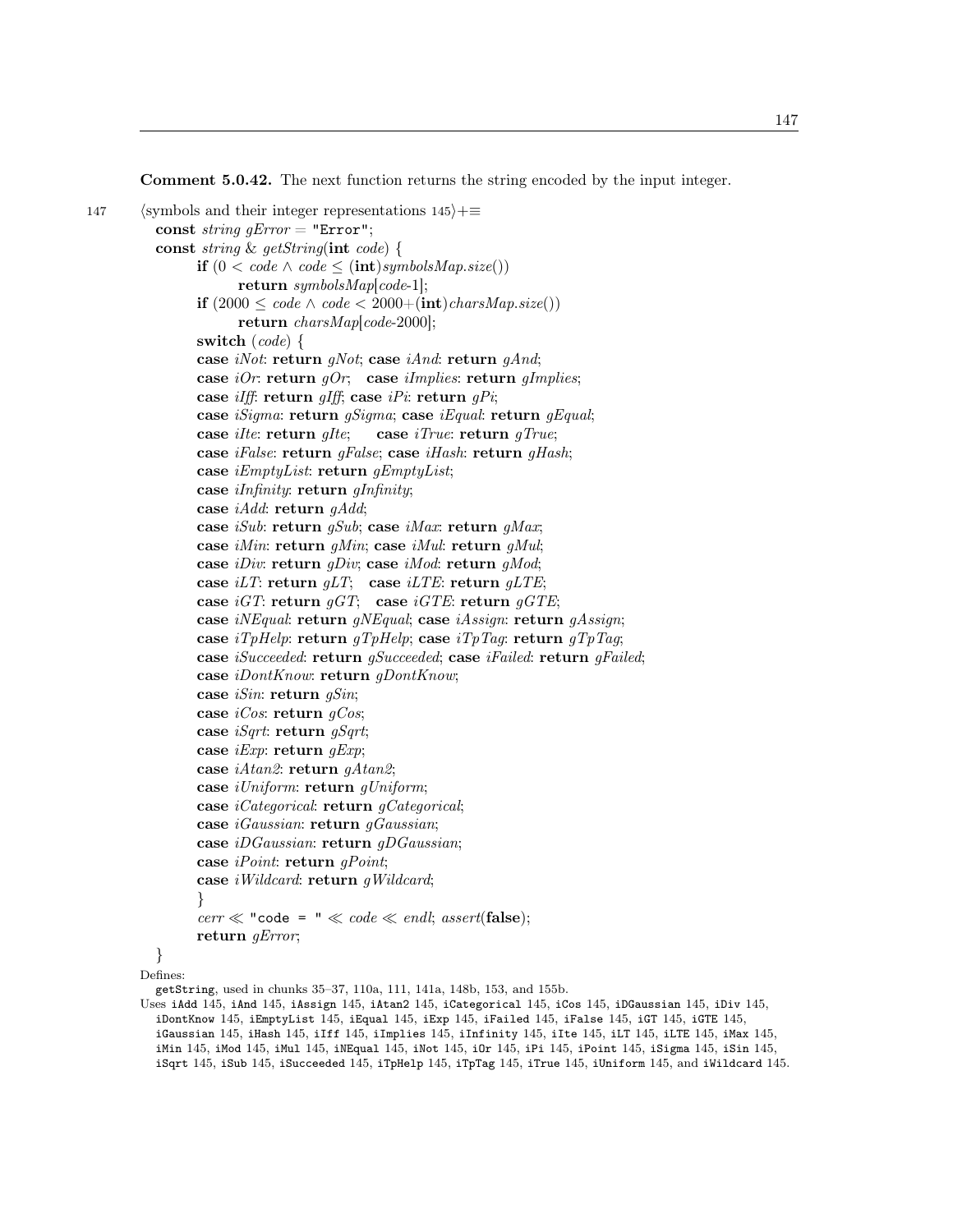148a (global symbol constants 148a) $\equiv$ 

extern const int *iNot, iAnd, iOr, iImplies, iIff, iPi, iSigma, iEqual, iIte,* iTrue, iFalse, iHash, iEmptyList, iInfinity, iAdd, iSub, iMax, iMin, iMul, iDiv, iMod, iLT, iLTE, iGT, iGTE, iNEqual, iAssign, iTpHelp, iTpTag, iSucceeded, iFailed, iDontKnow, iSin, iCos, iSqrt, iExp, iAtan2, iUniform, iCategorical, iGaussian, iDGaussian, iPoint, iWildcard;

Uses iAdd 145, iAnd 145, iAssign 145, iAtan2 145, iCategorical 145, iCos 145, iDGaussian 145, iDiv 145, iDontKnow 145, iEmptyList 145, iEqual 145, iExp 145, iFailed 145, iFalse 145, iGT 145, iGTE 145, iGaussian 145, iHash 145, iIff 145, iImplies 145, iInfinity 145, iIte 145, iLT 145, iLTE 145, iMax 145, iMin 145, iMod 145, iMul 145, iNEqual 145, iNot 145, iOr 145, iPi 145, iPoint 145, iSigma 145, iSin 145, iSqrt 145, iSub 145, iSucceeded 145, iTpHelp 145, iTpTag 145, iTrue 145, iUniform 145, and iWildcard 145.

148b (global: external functions 148b $\rangle$ ≡ /∗ symbol table ∗/ extern int *insert* symbol(const string  $\&$  symbol); extern const string & getString(int code); Uses getString 147 and insert\_symbol 146.

> Comment 5.0.43. We now see how variables are handled. System-generated variables have integer representations above 5000. Standard variables generated by the system are encoded using values in the range 5000 to 99999. Fresh variables of this type are obtained using newPVar(). A variable with code 5013, for example, corresponds to a variable pve13. Free universal variables generated by the universal rule in the theorem proving part of the system are encoded using values above 100000.

148c (symbols and their integer representations  $145\rangle+\equiv$ static unsigned int  $varInt = 5000$ ; static unsigned int  $uvarInt = 100000;$ int newPVar() {  $assert(varInt < 100000)$ ; return varInt++; } int  $newUVar() \{ return \; warInt +; \}$ Defines:

newPVar, used in chunks 54a, 103c, and 111. newUVar, used in chunk 111.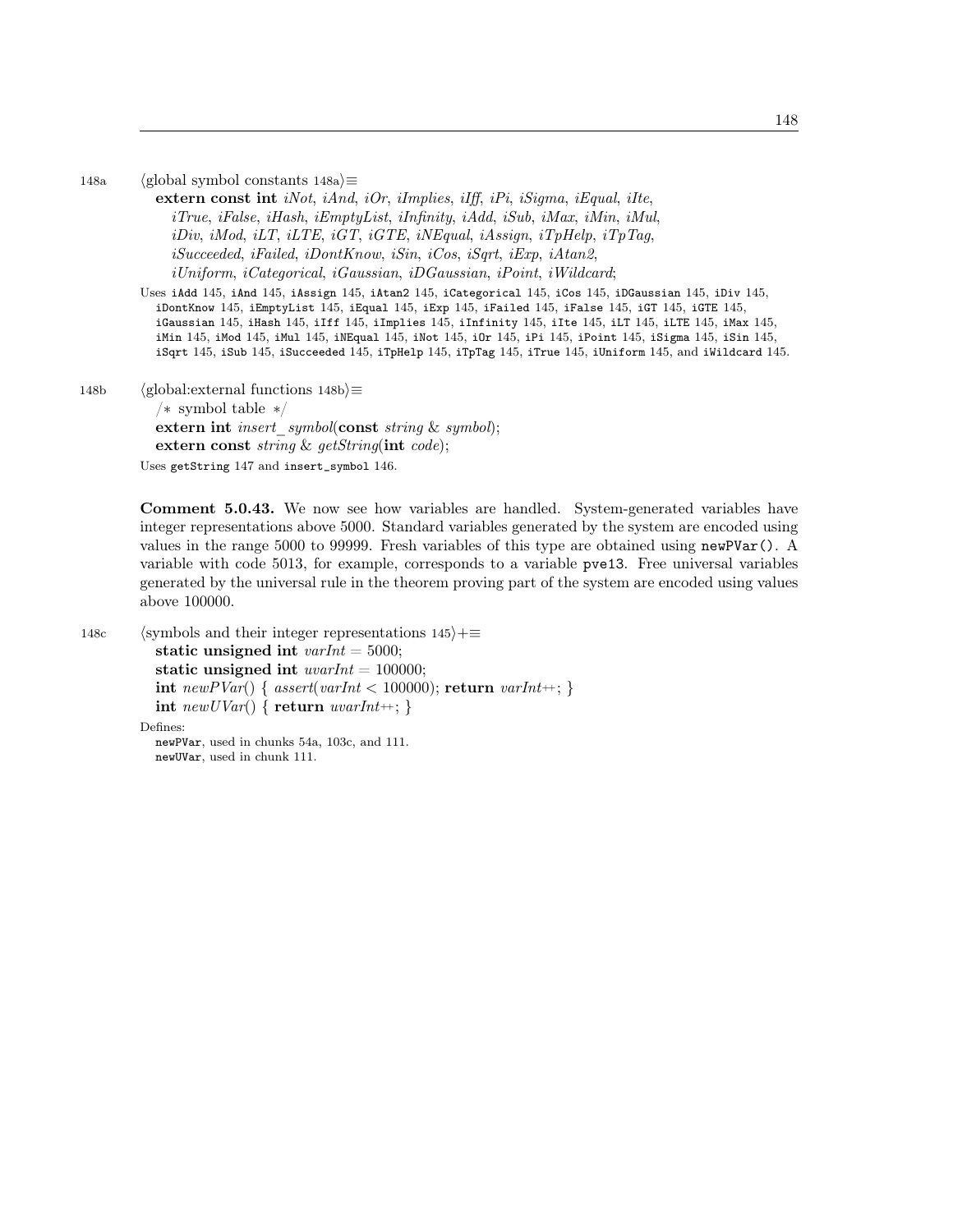Comment 5.0.44. Here we just systematically go through the statements and type check each one. We need to record the inferred type for each subterm of the statement. There is a check to make sure that the indices for statements and stat\_term\_types matches; that is, the  $i$ -th element in the latter contains information about the  $i$ -th element in the former.

```
149a (statements and type checking 149a)\equivbool typeCheck() {
                   if (\neg \textit{typecheck}) return true;
                   cerr \ll "Type checking statements...";
                   int size = grouped statements.size();
                   for (int i=0; i\neqsize; i<sup>++</sup>) {
                          if (grouped statements[i] \equiv NULL) continue;
                          statementType * sts = grouped\_statements[i];while (sts \neq NULL) {
                                 if (sts→typechecked) { sts = sts→next; continue; }
                                 type * res = wellTyped(sts \rightarrow stmt);if (res) { delete type(res);
                                          sts \rightarrow type checked = true;} else return false;
                                 sts = sts \rightarrow next;}
                   }
                   size = statements.size();for (int i=0; i\neqsize; i\leftrightarrow) {
                          if (statements[i]\rightarrowtypechecked) continue;
                          type * res = wellTyped(statements[i] \rightarrow stmt);if (res) { delete type(res);
                                    statements[i]\rightarrow type checked = \textbf{true};} else return false;
                   }
                   \text{corr} \ll \text{"done.\n} n";// cerr << "Type checking formulas...";
                   size = formulas.size();for (int i=0; i\neqsize; i<sup>++</sup>) {
                          if (formulas[i].typechecked) continue;
                          type * res = wellTyped(fromulas[i].fml);if (res) { delete type(res); formulas[i].typechecked = true; }
                          else return false;
                   }
                   // cerr << "done.\n";
                   return true;
            }
         Defines:
            typeCheck, used in chunk 149b.
         Uses delete_type 10a 10b and wellTyped 28a.
149b (global:external functions 148b)+≡
            extern bool typeCheck();
```

```
Uses typeCheck 149a.
```
Comment 5.0.45. Here we release the memory occupied by the statements and the data structures supporting side conditions on them. We do not have to free the term part of stat\_term\_types because they point to subterms of terms residing in the statements vector.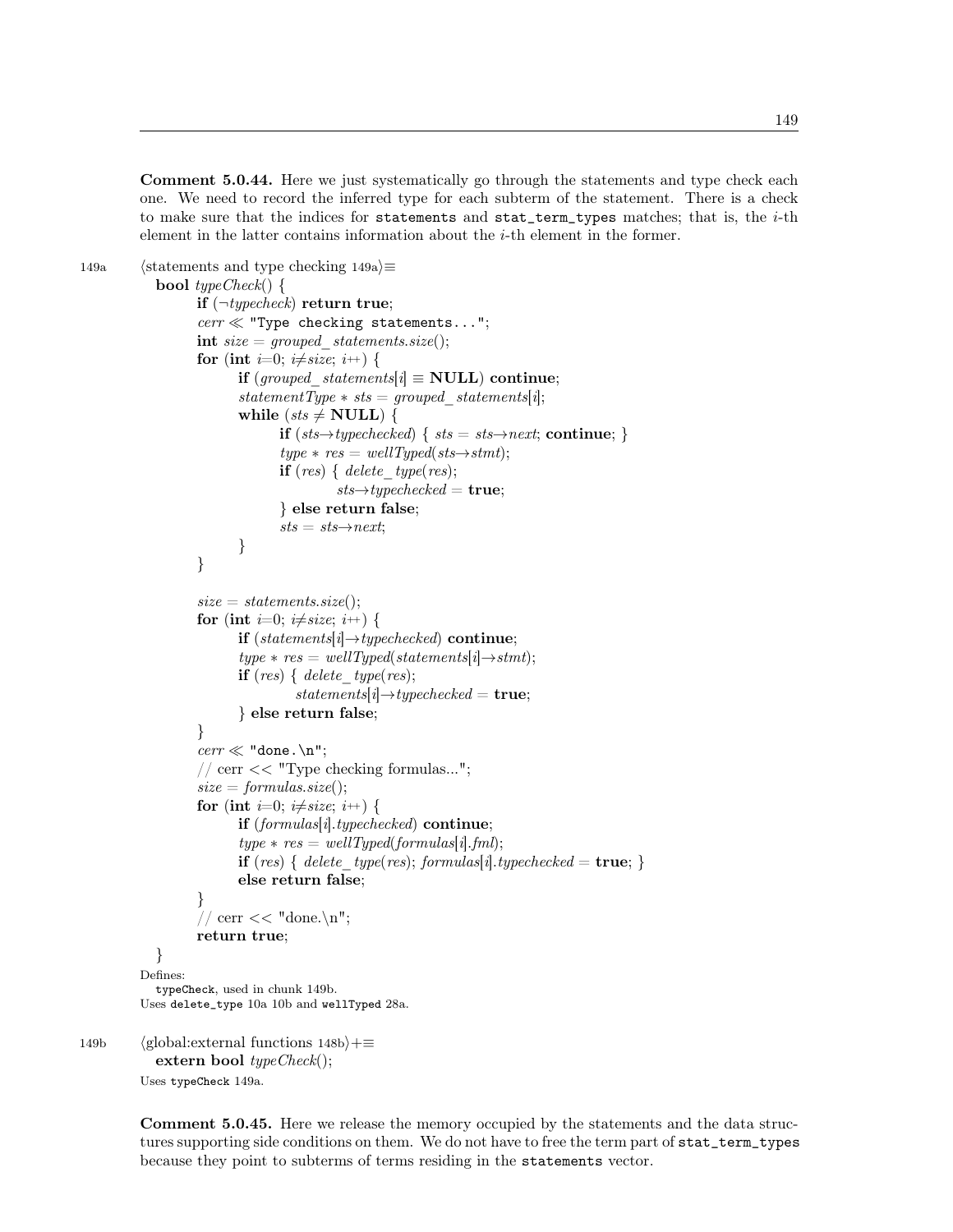```
150a (statements and type checking 149a)+≡
            void cleanup statements() {
                  cerr \ll "Cleaning up statements...";
                  for (unint i=0; i\neqgrouped statements.size(); i++) {
                         if (grouped\_statements[i] \equiv NULL) continue;
                         statementType * sts = grouped\_statements[i];while (sts \neq NULL) {
                               sts \rightarrow free memory();sts = sts \rightarrow next;}
                  }
                  for (unint i=0; i\neqstatements.size(); i++)
                         statements[i] \rightarrow free memory();cerr \ll "Done. \n";
                  cerr \ll "Cleaning up " \ll cachedStatements.size() \ll" cached statements...";
                  for (unint i=0; i\neq cachedStatements.size(); i^{++})
                         cachedStatements[i] \rightarrow free memory();\text{corr} \ll \text{"Done.\n} \ln";}
         Defines:
            cleanup_statements, used in chunk 150c.
150b (statements and type checking 149a)+≡
            void cleanup formulas() {
                  cerr \ll "Cleaning up formulas...";
                  for (unint i=0; i\neq formulas.size(); i++) formulas[i].freememory();
                  \text{corr} \ll \text{"Done.\n} \ln";}
         Defines:
            cleanup_formulas, used in chunk 150c.
150c (global:external functions 148b)+≡
            extern void cleanup statements();
            extern void cleanup_formulas();
```
Uses cleanup\_formulas 150b and cleanup\_statements 150a.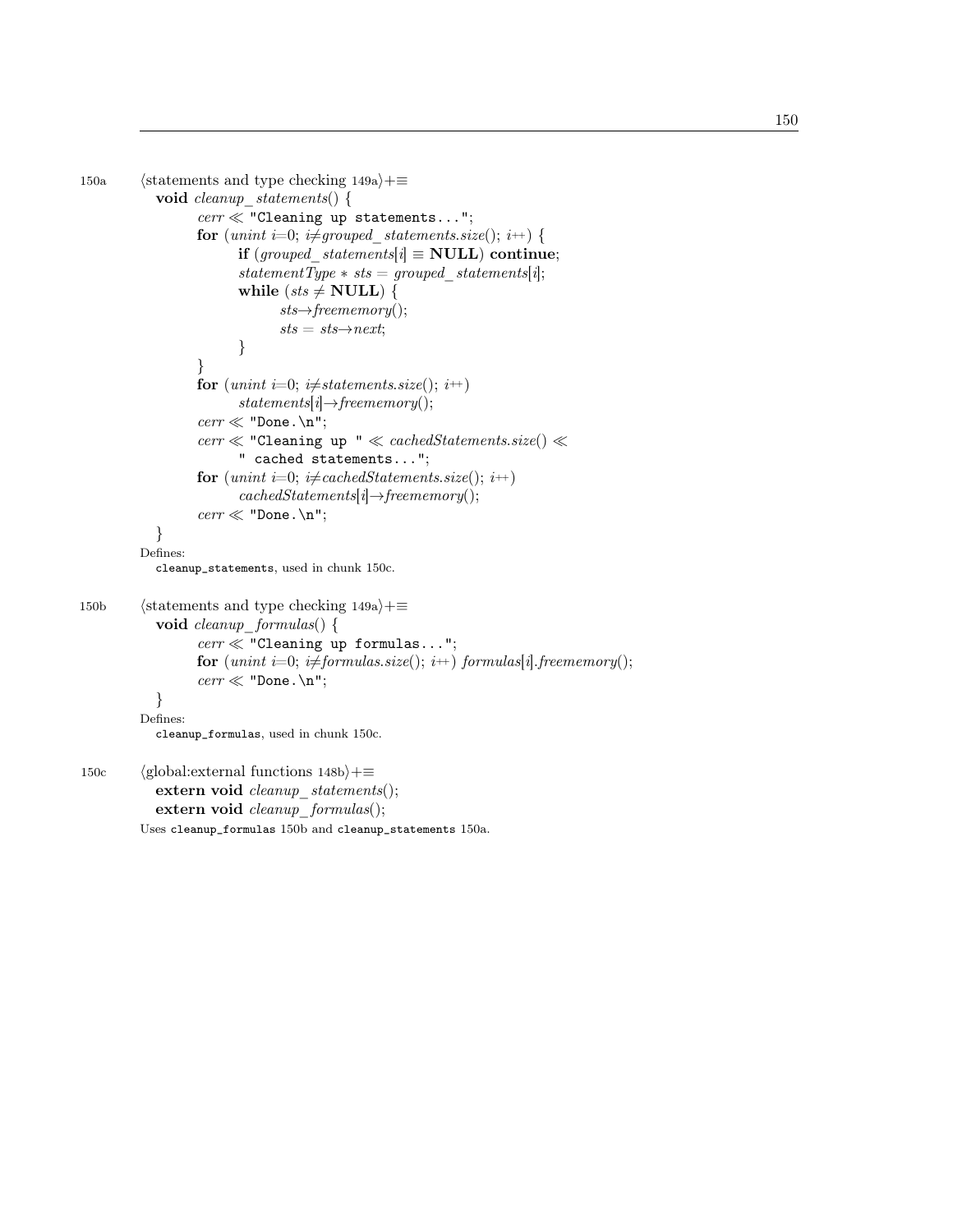Comment 5.0.46. We now describe a facility that supports the storage and retrieval of the declared signatures of constants.

```
151 (constants and their signatures 151)\equivstruct constant_sig { int name; type ∗ signature; };
           vector \textless constant sig> constants;
```

```
void initialise constants() {
       constant sig temp;
       temp.name = iTrue; temp.size nature = new type(gBool);constants.push \; back(temp);temp.name = iFalse; temp.\nsquare = new\ type(gBool);constants.push \; back(temp);type * a = new type parameter("a");type * lista = new type\_alg("List");\textit{lista}\rightarrow addAlpha(a);temp.name = iEmptyList; temp.signature = lista;constants.push \; back(temp);temp.name = iHash;temp.\mathit{signature} = \mathbf{new} \; \mathit{type} \; \; \mathit{abs}(a \rightarrow clone(),new type abs(lista \rightarrow clone(), lista \rightarrow clone());
       constants.push_back(temp);
       temp.name = iEqual;temp.\mathit{signature} = \mathbf{new} \; \mathit{type} \; \; \mathit{abs}(a \rightarrow \text{clone}(),new type abs(a \rightarrow clone(), new type(gBool));constants.push_back(temp);
       temp.name = iInfinity; temp.size nature = new type\_parameter("number");
```

```
temp.name = iUniform;temp.\mathit{signature} = \mathbf{new} \; \mathit{type} \; \; \mathit{abs}( \mathit{lista} \rightarrow \mathit{clone}(),new type_abs(a\rightarrowclone(), new type(gFloat)));
constants.push \; back(temp);
```

```
temp.name = iCategorical;temp.\mathit{signature} = temp.\mathit{signature} \rightarrow clone();constants.push \; back(temp);
```

```
temp.name = iGaussian;temp.\mathit{signature} = \mathbf{new} \; \mathit{type} \; \; \mathit{abs}(\mathbf{new} \; \mathit{type}(\mathit{gFloat}),new type abs(new type(gFloat),new type abs(new type(gFloat),new type(gFloat));
```
 $constants.push \; back(temp);$ 

 $constants.push \; back(temp);$ 

```
temp.name = iDGaussian;temp.\mathit{signature} = \mathbf{new} \; \mathit{type} \; \; \mathit{abs}(\mathbf{new} \; \mathit{type}(\mathit{qFloat}),new type abs(new type(gFloat),new type_abs(new type(gFloat),
                                                 new type(gFloat));
```
 $constants.push \; back(temp);$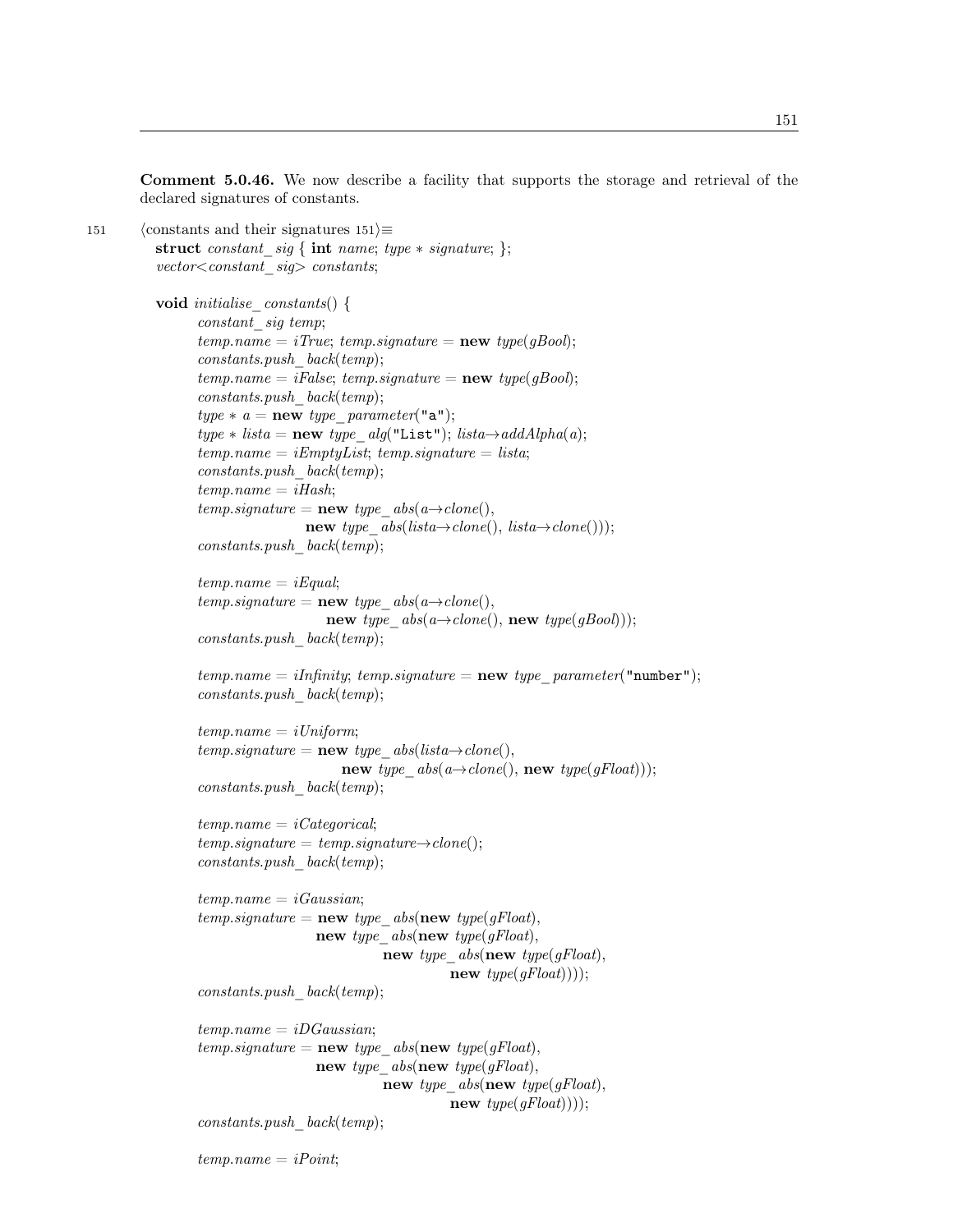```
temp.\mathit{signature} = \mathbf{new} \; \mathit{type} \; \; \mathit{abs}(a \rightarrow clone(),new type abs(a \rightarrow clone(), new type(gFloat));
                  constants.push \; back(temp);\langle initialise constants::arithmetic operations 152a\rangle\langleinitialise constants::relational operations 152b\rangle\langle initialise constants::disruptive operations 152c\rangle}
         Defines:
            initialise_constants, used in chunk 153e.
         Uses iCategorical 145, iDGaussian 145, iEmptyList 145, iEqual 145, iFalse 145, iGaussian 145, iHash 145,
            iInfinity 145, iPoint 145, iTrue 145, and iUniform 145.
152a (initialise constants::arithmetic operations 152a)≡
            type * number = new type parameter("number");type * number2 = new type parameter("number2");type * number3 = new type\_parameter("number3");type * algtype = new type\_abs(number, new type\_abs(number2,number3));temp.name = iAdd; temp.\nsignature = algtype; constants. push-backtemp);temp.name = iSub; temp.\nsquare = algtype \rightarrow clone();\nconstants. push-backtemp);temp.name = iMax; temp.\dot{signature} = algtype \rightarrow clone(); constants.push\_back(temp);temp.name = iMin; temp.signature = algtype\rightarrowclone(); constants.push back(temp);
            temp.name = iMul; temp.\nsigmaature = algtype \rightarrow clone();\nconstants.push-backtemp);temp.name = iMod; temp.size = algtype \rightarrow clone(); constants.push-backtemp);temp.name = iDiv; temp.sizeq nature = algtype \rightarrow clone(); constants.push-back(temp);temp.name = iAtan2; temp. signature = algtype \rightarrow clone(); constants.push-back(temp);type * tempsig = new type\_abs(number2 \rightarrow clone(),number3 \rightarrow clone());
            temp.name = iSin; temp.size t = temp.size; constants.push\_back(temp);
            temp.name = iCos; temp.signature = tempsig \rightarrow clone(); constants.push-backtemp);temp.name = iSqrt; temp.signature = tempsig\rightarrowclone(); constants.push back(temp);
            temp.name = iExp; temp.size temp.size = temp.\dot{t} = temp \rightarrow clone(); constants. push back(temp);
         Uses iAdd 145, iAtan2 145, iCos 145, iDiv 145, iExp 145, iMax 145, iMin 145, iMod 145, iMul 145, iSin 145,
            iSqrt 145, and iSub 145.
152b (initialise constants::relational operations 152b)≡
            type * reltype = new type abs(number\rightarrow clone(),new type_abs(number2\rightarrowclone(), new type(gBool)));
            temp.name = iGT; temp.\dot{signature} = reltype; constants.push_back(temp);
            temp.name = iGTE; temp.signature = reltype\rightarrowclone(); constants.push back(temp);
            temp.name = iLT; temp.\dot{signature} = reltype \rightarrow clone(); constants.push_back(temp);
            temp.name = iLTE; temp.size = reltype \rightarrow clone(); constants.push backtemp);
         Uses iGT 145, iGTE 145, iLT 145, and iLTE 145.
         Comment 5.0.47. The following constants are for disruptive operations, that is, operations that
         changes persistent objects.
```

```
152c (initialise constants::disruptive operations 152c)≡
            temp.name = iSucceeded; temp.\nsignature = new\ type("Success");constants.push_back(temp);
            temp.name = ifA; temp.\nsiq nature = new type("Success");constants.push \; back(temp);temp.name = iAssign;temp.\mathit{signature} = \mathbf{new} \; \mathit{type} \; \; \mathit{abs}(a \rightarrow \text{clone}(),new type abs(a \rightarrow clone(), new type("Success")));constants.push \; back(temp);Uses iAssign 145, iFailed 145, and iSucceeded 145.
```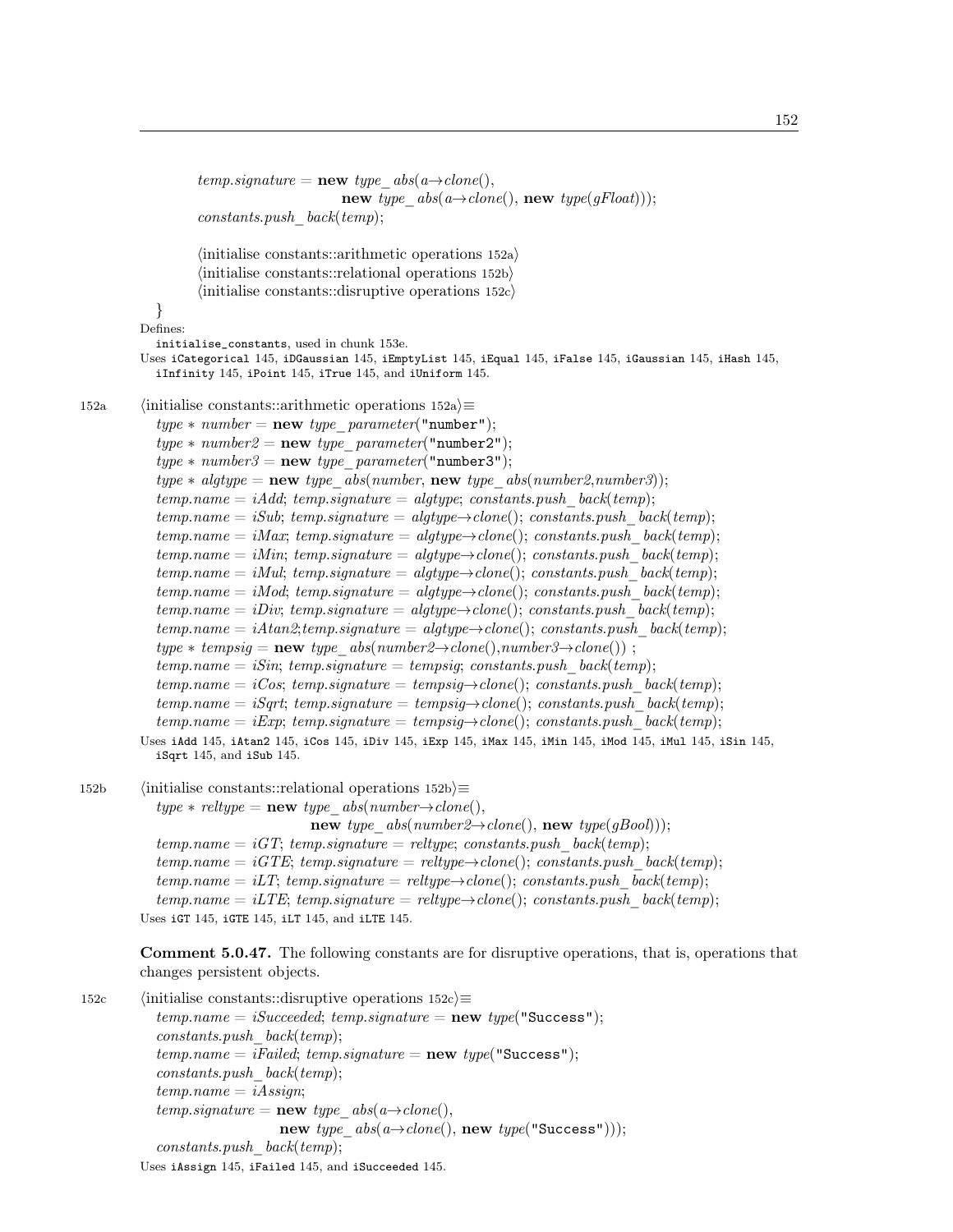```
153a (constants and their signatures 151\rangle+\equivvoid insert constant(int name, type * sig) {
                  assert(name > 0);for (unint i=0; i\neqconstants.size(); i++)
                         if (constants[i].name \equiv name)\{ \langle \text{insert constant:error message 153b} \rangle \textbf{return; } \}constant sig temp; temp.name = name; temp.signature = sig;
                  constants.push \; back(temp);}
         Defines:
            insert_constant, used in chunk 153e.
153b (insert constant:error message 153b)≡
            int osel = getSelect(); setSelect(); setSelect(); setSet()cerr \ll "The constant "\ll getString(name) \ll" has been defined before with type "\ll\emph{constants}[\emph{i}].\emph{signature} \rightarrow \emph{getName}()\ll\text{"}. \emph{nInstruction ignored. \emph{n''};setSelector(osel);
         Uses getSelector 164 165, getString 147, and setSelector 164 165.
153c (constants and their signatures 151)+≡
            type * get\_signature(int name) {
                  for (unint i=0; i\neqconstants.size(); i++)
                         if (constants[i].name \equiv name) return constants[i].signature;
                  cerr \ll "Unknown constant: " \ll getString(name) \ll endl;
                  // assert(false);
                  return NULL;
            }
         Defines:
            get_signature, used in chunks 23a and 153e.
         Uses getString 147.
153d (constants and their signatures 151)+≡
            void cleanup constants() {
                  cerr \ll "Cleaning up constants...";
                  for (unint i=0; i\neqconstants.size(); i++)
                         delete\_type(constants[i].signature);\text{corr} \ll \text{"Done.\n} \ln";}
         Defines:
            cleanup_constants, used in chunk 153e.
         Uses delete_type 10a 10b.
153e (global:external functions 148b)+≡
            extern void initialise constants( :
            extern void insert constant(int name, type ∗ sig);
            extern type ∗ get_signature(int name);
            extern void cleanup constants();
         Uses cleanup_constants 153d, get_signature 153c, initialise_constants 151, and insert_constant 153a.
```
Comment 5.0.48. Information about function symbols (collected during parsing) are stored in a hash table for quick and easy access. We now describe this function symbol table.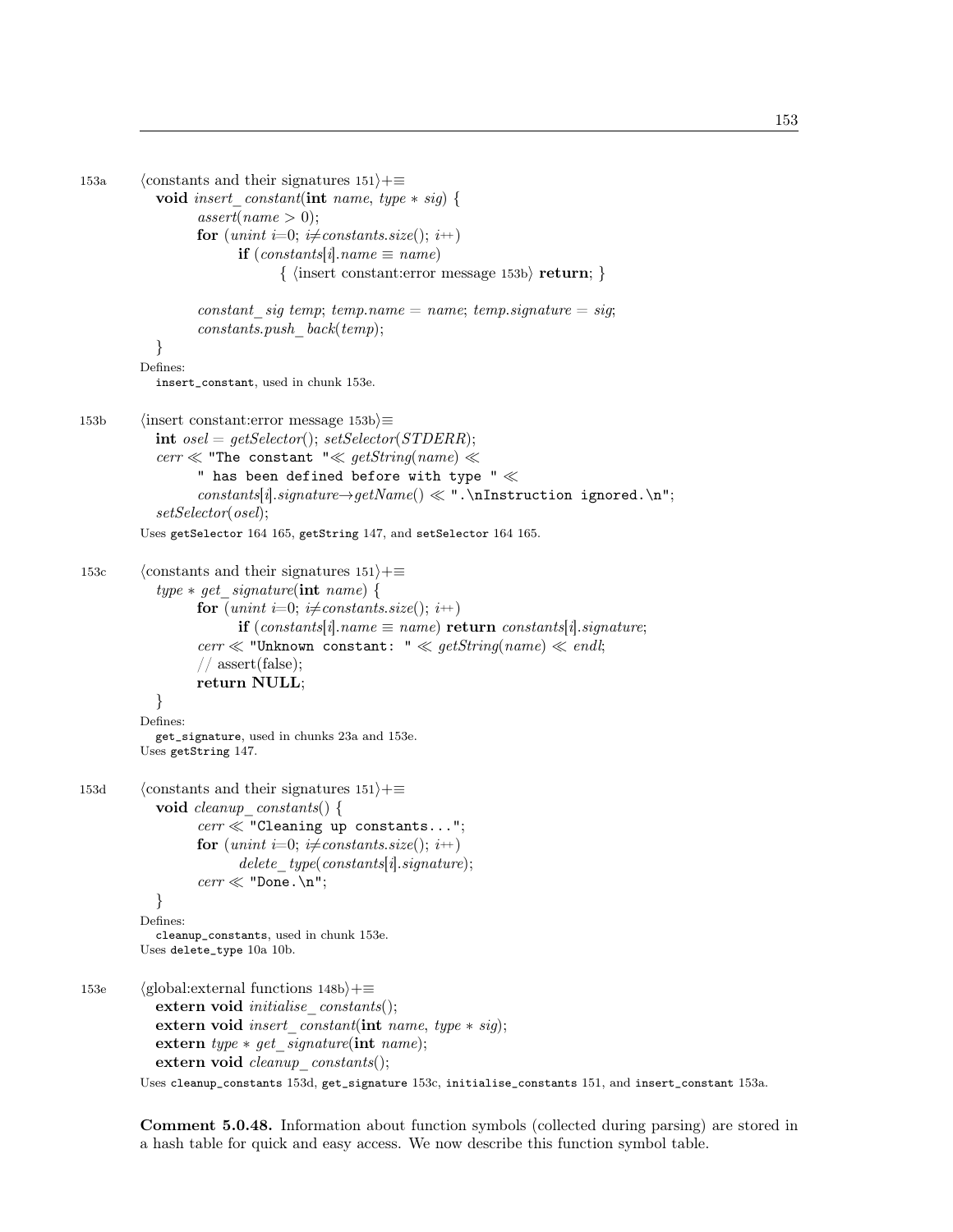```
154a (function symbol table 154a)\equivstruct fEntry {
                int name;
                int minEffectArity;
                int maxEffectArity;
                fEntry(int n, int min, int max) {
                      name = n; minEffectarity = min; maxEffectarity = max;
```

```
};
```

```
\#define TABLESIZE 501
static vector \leq fEntry func info[TABLESIZE];
```
Comment 5.0.49. Clearly, we want a hash function that can be computed efficiently. Looking at the first and last characters in the function name seemed a reasonable idea. (Looking at every character seemed expensive, but there is probably not much in it.) We need to add size to make sure functions that begin and end with the same characters are hashed to different indices with high probability.

```
154b (function symbol table 154a)+≡
          static int eshash(int name) {
                // int size = name.size();
                // int ret = name[0] * name[size-1] - (name[0] + name[size-1]) + size;
                // ret = ret % TABLESIZE;
                // return ret;
                return name % TABLESIZE;
          }
        Defines:
          hash, never used.
```
Comment 5.0.50. We can probably have a scheme whereby we try out different hash functions at run time and decide on one that induces the best distribution of functions in the table.

Comment 5.0.51. Here we need to initialise information for functions that are implemented inside the code.

```
154c (function symbol table 154a)+≡
```

```
void initFuncTable() {
      insert ftable(iAdd, 2); insert ftable(iSub, 2);
      insert ftable(iMax, 2); insert ftable(iMin, 2);insert ftable(iMul, 2); insert ftable(iDiv, 2);
      insert ftable(iMod, 2); insert ftable(iAtan2, 2);
      insert ftable(iSin, 1); insert ftable(iCos, 1);
      insert ftable(iSqrt, 1); insert\_ftable(iExp, 1);insert ftable(iLT, 2); insert ftable(iLTE, 2);
      insert ftable(iGT, 2); insert ftable(iGTE, 2);
      insert ftable(iAssign, 2); insert\_ftable(iEqual, 2);insert ftable(iNEqual, 2);insert ftable(iPoint, 1);
```

```
}
```
Defines:

initFuncTable, used in chunk 156b.

Uses iAdd 145, iAssign 145, iAtan2 145, iCos 145, iDiv 145, iEqual 145, iExp 145, iGT 145, iGTE 145, iLT 145, iLTE 145, iMax 145, iMin 145, iMod 145, iMul 145, iNEqual 145, iPoint 145, iSin 145, iSqrt 145, iSub 145, and insert\_ftable 155a.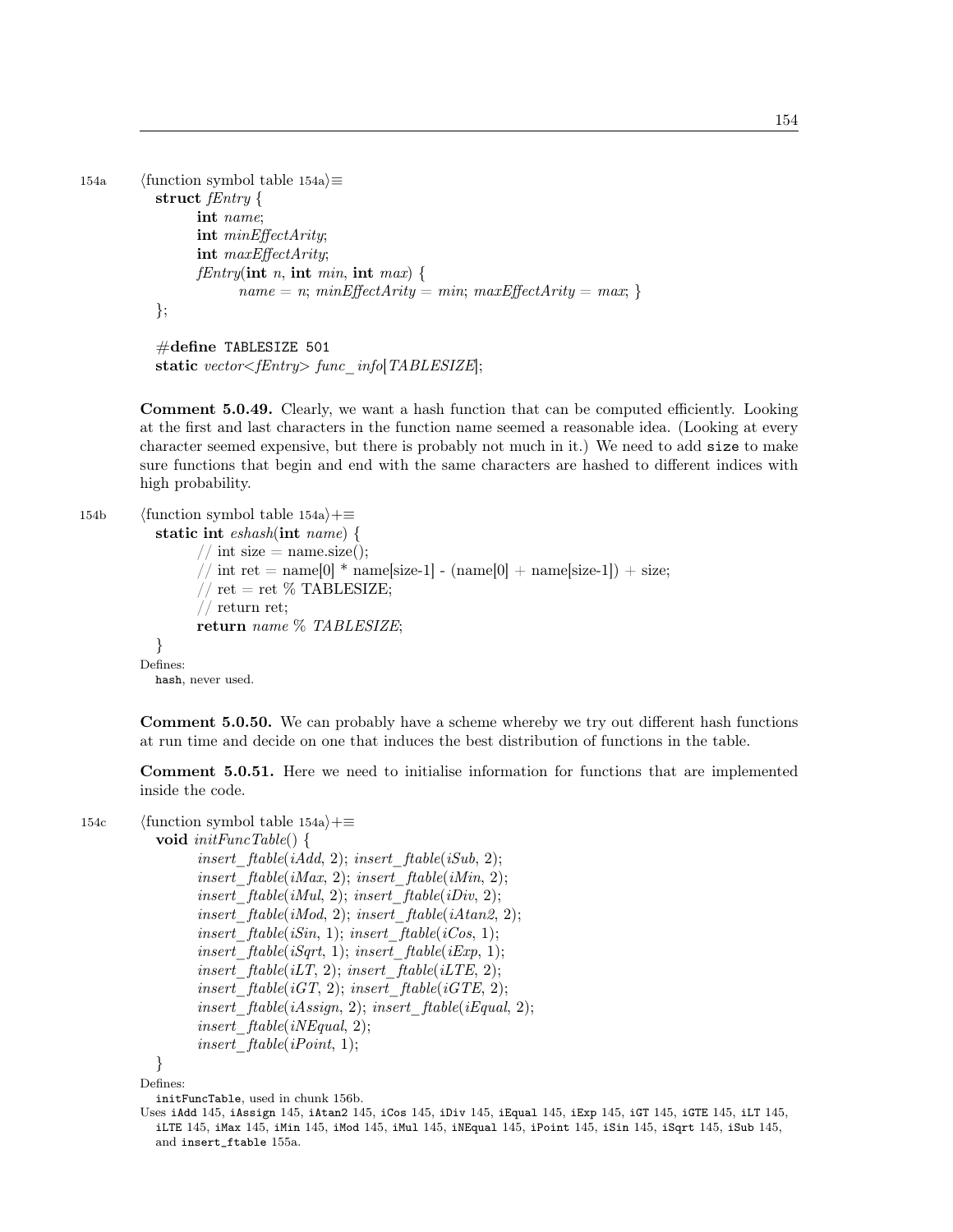Comment 5.0.52. Basic insertion is okay. We first check whether func is already present before inserting.

```
155a (function symbol table 154a)+≡
            void insert_ftable(int func, int earity) {
                  int index = eshash(func);
                  int size = func info[index].size();
                  for (int i=0; i\neqsize; i++)
                         if (func~info[index][i].name \equiv func) {
                                if \text{if}(earity < func\_info[index][i].minEffectarity)func info[index][i].minEffectarity = earity;
                                else if (earity > func_info[index][i].maxEffectArity)
                                      func info[index][i].maxEffectArity = earity;
                                return;
                         }
                  fEntry f(func, earity, earity);
                  func info[index].push back(f);
                  // print ftable;
            }
         Defines:
            insert_ftable, used in chunks 154c and 156b.
         Uses print_ftable 156a.
155b (function symbol table 154a)+≡
            pair <int,int> getFuncEArity(int func) {
                  assert(func > 0);pair<int,int>ret(-1,-1);
                  int index = \epsilonshash(func);
                  int size = func info[index].size();
                  for (int i=0; i\neqsize; i++)
                         if (func \equiv func \; infolindex][i].name)ret.first = func~~info[index][i].minEffectarity;ret.second = func~~info[index][i].maxEffectarity;return ret;
                         }
                  cerr \ll "Error: Function " \ll getString(func) \ll " unknown. "
                         "Effective arity could not be determined.\n \n \begin{bmatrix}\n n \\
 n\n \end{bmatrix}// assert(false);
                  return ret;
            }
         Defines:
            getFuncEArity, used in chunks 82e, 83e, and 156b.
         Uses getString 147.
```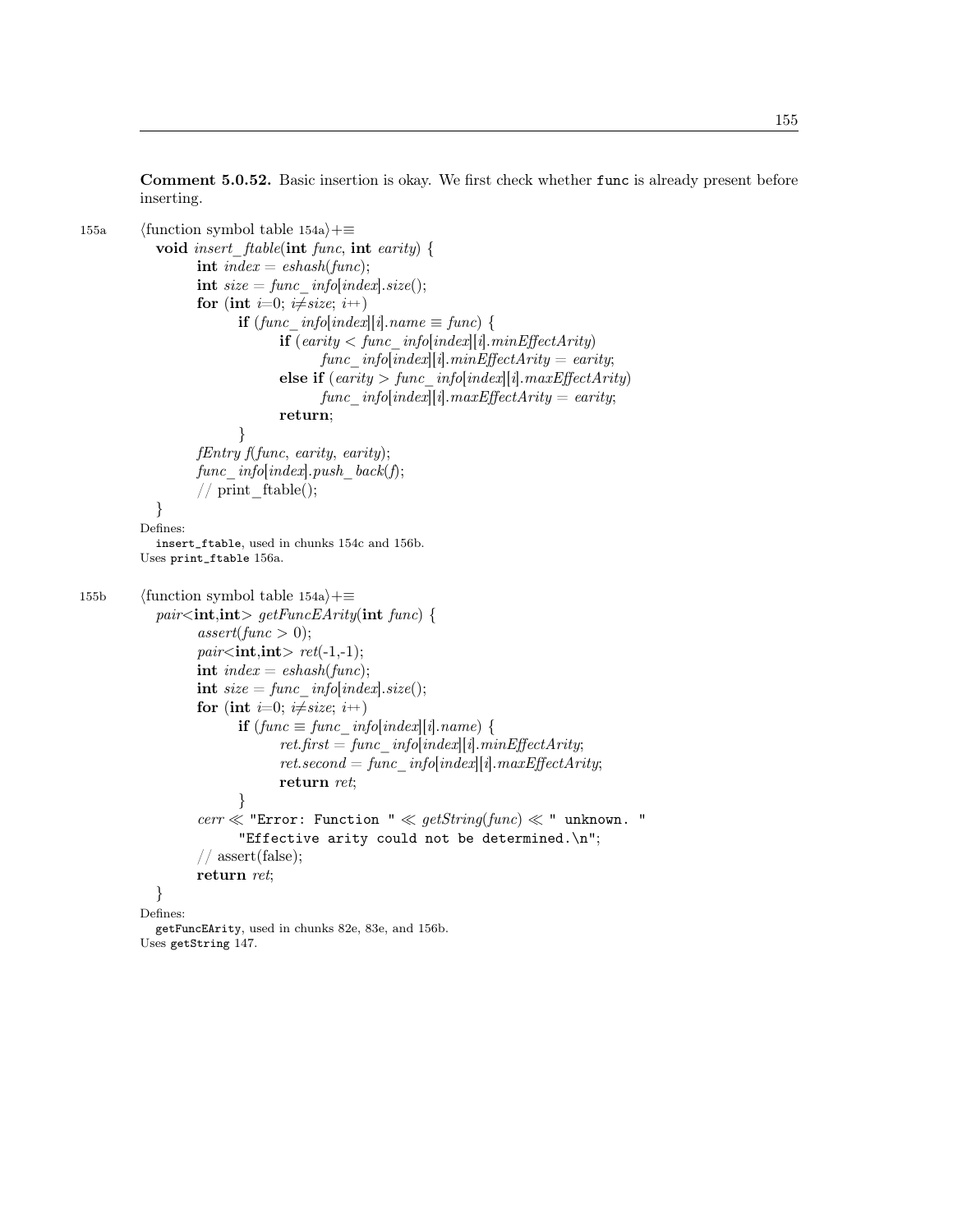```
156a (function symbol table 154a)+≡
           void print ftable() {
                  for (int j=0; j\neqTABLESIZE; j++) {
                         \textit{cout} \ll j \ll ": ";
                        int size = func\_info[j].size();for (int i=0; i \neq size; i++)
                               \textit{cout} \ll "\mathsf{``} \ll \textit{func\_info[j][i].name} \ll "\mathsf{''}\ll func info[j][i].minEffectArity \ll "
                                   \ll func info[j][i].maxEffectArity \ll ")\t";
                         \text{cout} \ll \text{endl};}
            }
         Defines:
           print_ftable, used in chunks 155a and 156b.
156b (global:external functions 148b)+≡
            /∗ function symbol table ∗/
           extern void initFuncTable();extern void insert ftable(int func, int earity);
           extern pair<int,int> getFuncEArity(int func);extern void print\_ftable();Uses getFuncEArity 155b, initFuncTable 154c, insert_ftable 155a, and print_ftable 156a.
156c (nonrigid constants 156c)\equivsetint> nonrigid constants;
           void insert nonrigid constant(int name) { nonrigid constants.insert(name); }
           bool is rigid constant(int name) {
                  return (nonrigid constants.find(name) \equiv nonrigid constants.end());
           }
         Uses insert 30e.
156d (global:external functions 148b)+≡
           extern void insert nonrigid constant(int name);
```

```
extern bool is rigid constant(int name);
```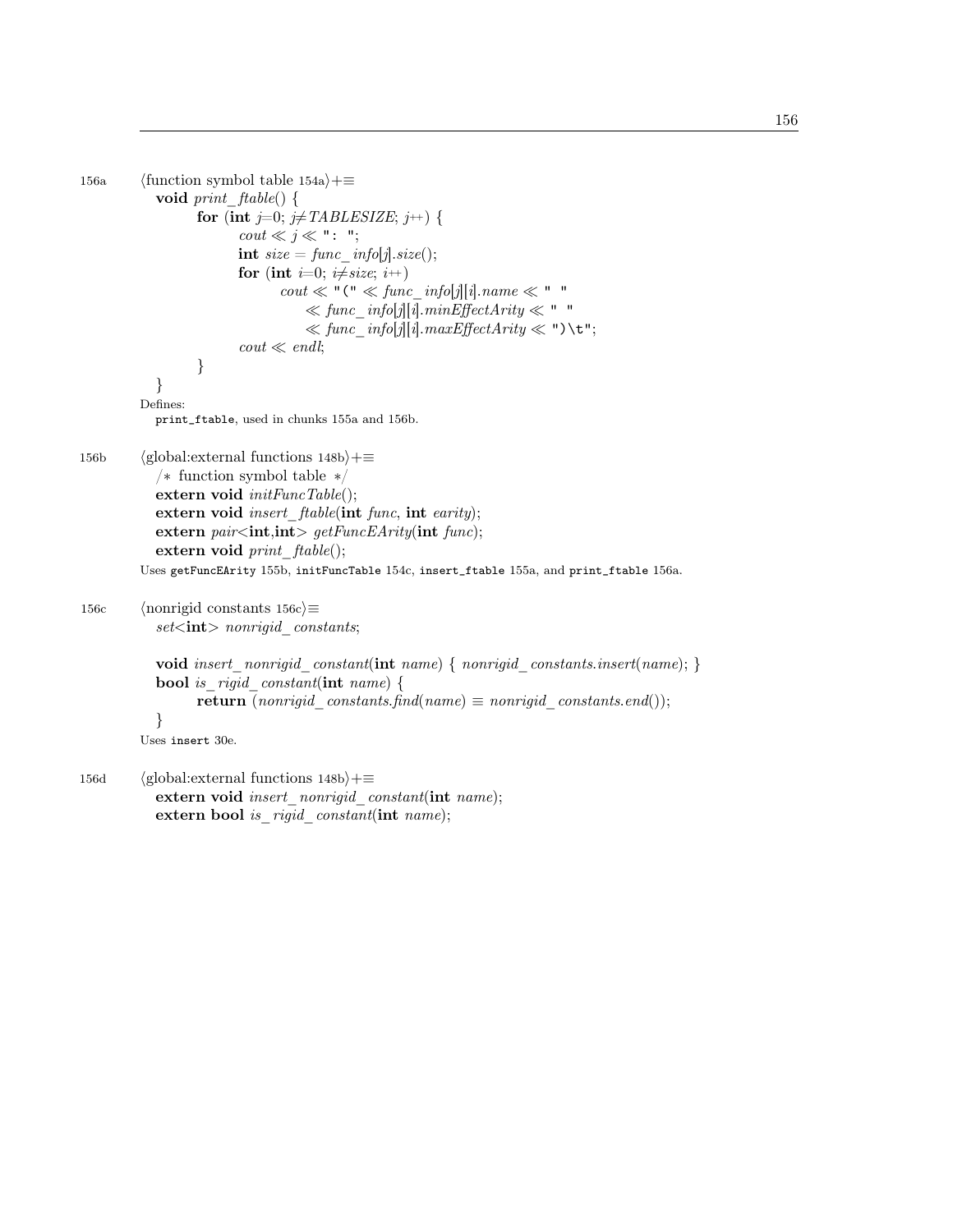Comment 5.0.53. This facility is used to provide mappings from type names to type objects. The initial assignment was performed in the parser.

```
157a (type name to type objects mapping 157a)\equiv\#\text{include } <\text{map}>static map\ltstring, pair\ltint, type \gg type fac;
            void insert type(const string & tname, int x, type * tp) {
                  assert(type\quadfac.find(tname) \equiv type\quad fac.end());pair<int, type \ast > temp(x, tp);
                  type fac[tname] = temp;}
            pair<int, type \ast> get_type(const string & tname) {
                  map \leq string, pair \leq int, type \gg \geq: iterator \ p = type \ fac, find(tname);if (p \equiv type\_fac.end()) { pair<int,type *> ret(-5,NULL); return ret; }
                  return p \rightarrow second;}
            void cleanup_synonyms() {
                  \textit{cerr} \ll "Cleaning up type synonyms...";
                  map<string, pair<int, type *> >::iterator p = type fac.begin();
                  while (p \neq type\quadfac.end()) { delete type(p\rightarrow second.second); p++; }
                  \text{corr} \ll \text{"Done.\n} \ln";}
         Defines:
            cleanup_signatures, never used.
            get_type, used in chunk 157b.
            insert_type, used in chunk 157b.
         Uses delete_type 10a 10b.
157b (global:external functions 148b)+≡
            extern void insert type(const string & tname, int x, type * tp);
            extern pair<int, type \ast> get type(const string & tname);
            extern void cleanup_synonyms();
         Uses get_type 157a and insert_type 157a.
```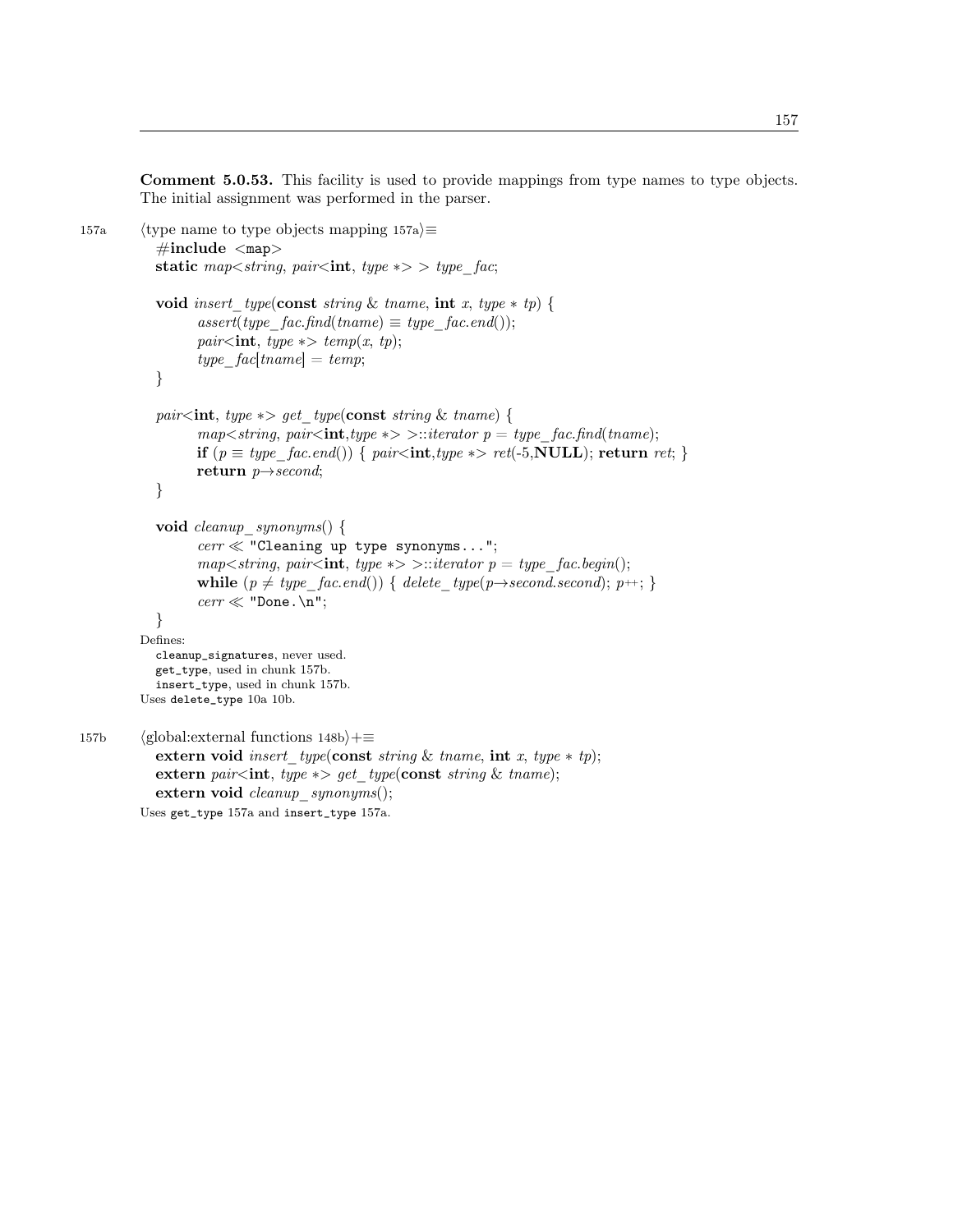Comment 5.0.54. We next look at how statements are stored in the system. We use a vector of linked-lists of statements, indexed by the leftmost function symbol on the LHS of each statement. This allows us to jump straight to the relevant statements in constant time when doing pattern matching.

```
158a (statements insertion and printing 158a)\equivvoid insert statement(statementType * st) {
                   assert(st \rightarrow anchor \geq 0);int gsize = grouped statements.size();
                   /∗ grow vector if it is not big enough ∗/
                   if (st \rightarrow anchor > gsize-1)for (int i=0; i\neq st\rightarrow anchor+1; i++)grouped statements.push back(NULL);
                   assert(st \rightarrow anchor < (int) grouped \; statements.size());/∗ insert statement ∗/
                   if (grouped statements[st\rightarrowanchor] \equiv NULL) {
                          grouped statements[st \rightarrow anchor] = st;return;
                   }
                   statementType * p = grouped statements[st\rightarrowanchor];
                   while (p \rightarrow next \neq \textbf{NULL}) p = p \rightarrow next;p \rightarrow next = st;}
          Defines:
            insert_statement, used in chunk 158c.
          Uses insert 30e.
158b (statements insertion and printing 158a)+≡
            void print grouped statements() {
                   setSelector(STDOUT);
                   for (int i=0; i\neq(int)grouped statements.size(); i++) {
                          if (grouped statements[i] \equiv NULL) continue;
                          ioprint("*****\n\chi n");grouped statements[i]→print();
                          ioprint("---\n\cdot n");
```
}

}

Defines: print\_grouped\_statements, used in chunk 158c. Uses ioprint 164 165 and setSelector 164 165.

158c (global:external functions  $148b$ )+≡ extern void insert statement(statementType  $*$  st); extern void print\_grouped\_statements(); Uses insert\_statement 158a and print\_grouped\_statements 158b.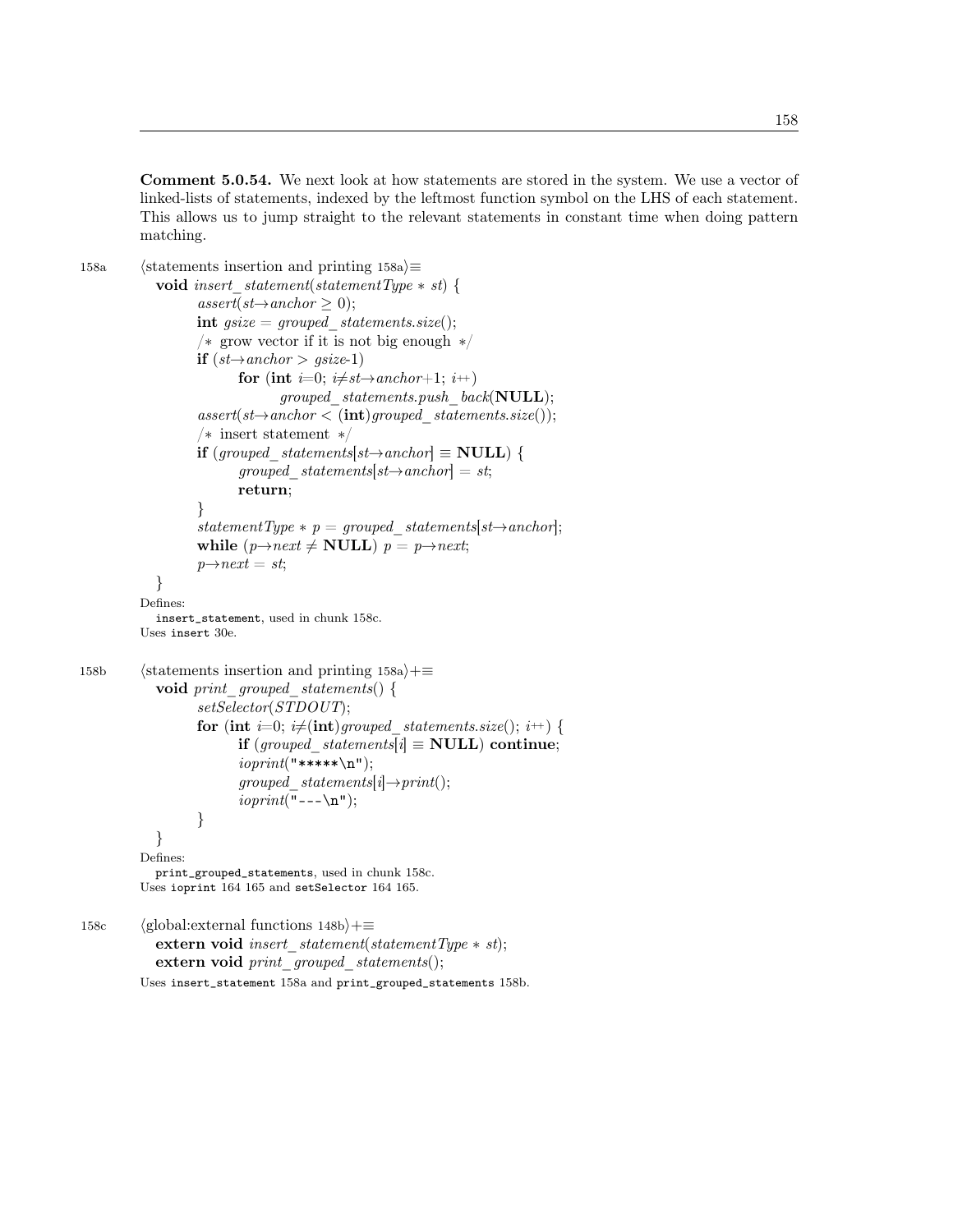Comment 5.0.55. Here are some functions for checking container membership.

```
159a \langle misc functions 159a\rangle\equivbool in Vector(int x, vector<int> & v) {
                  vector\text{<int}\text{>}::iterator p = find(v.begin(), v.end(), x);return (p \neq v.end());
            }
           bool subset(vector<int> v1, vector<int> v2) {
                  int size = v1.size();for (int i=0; i\neqsize; i++)
                         if (\neg inVector(v1[i], v2)) return false;
                  return true;
            }
         Defines:
           inVector, used in chunks 48a and 159b.
           subset, used in chunk 159b.
159b (global:external functions 148b)+≡
           bool in Vector(int x, vector<int> & v);
           bool subset(vector<int> v1, vector<int> v2);
```
Uses inVector 159a and subset 159a.

Comment 5.0.56. The following implements uniform sampling from a collection of terms represented in a (non-empty) list (the input argument). We have to go through the list first to find out the size of the collection. If the size is given as an argument, we can just flip a coin and go straight to the desired term.

```
159c \langle misc functions 159a\rangle+≡
              vector < term \gg usamplingset;
             pair < term ∗, float > uniformSampling(term * items) {
                     usamplingset.clear();
                     assert(items \rightarrow isApp() \land items \rightarrow lc() \rightarrow lc() \rightarrow isD(iHash));while (\neg items \rightarrow isD(iEmptyList)) {
                             usamplingset.push_back(items\rightarrowlc()\rightarrowrc());
                             items = items \rightarrow rc();}
                     int ssize = usampling set.size();int i = random() % ssize;
                     pair < term \ast, float > ret(usamplingset[i], 1.0 \div ssize);
                     return ret;
              }
```
Uses iEmptyList 145, iHash 145, isApp 30a, isD 30a, lc 30e, and rc 30e.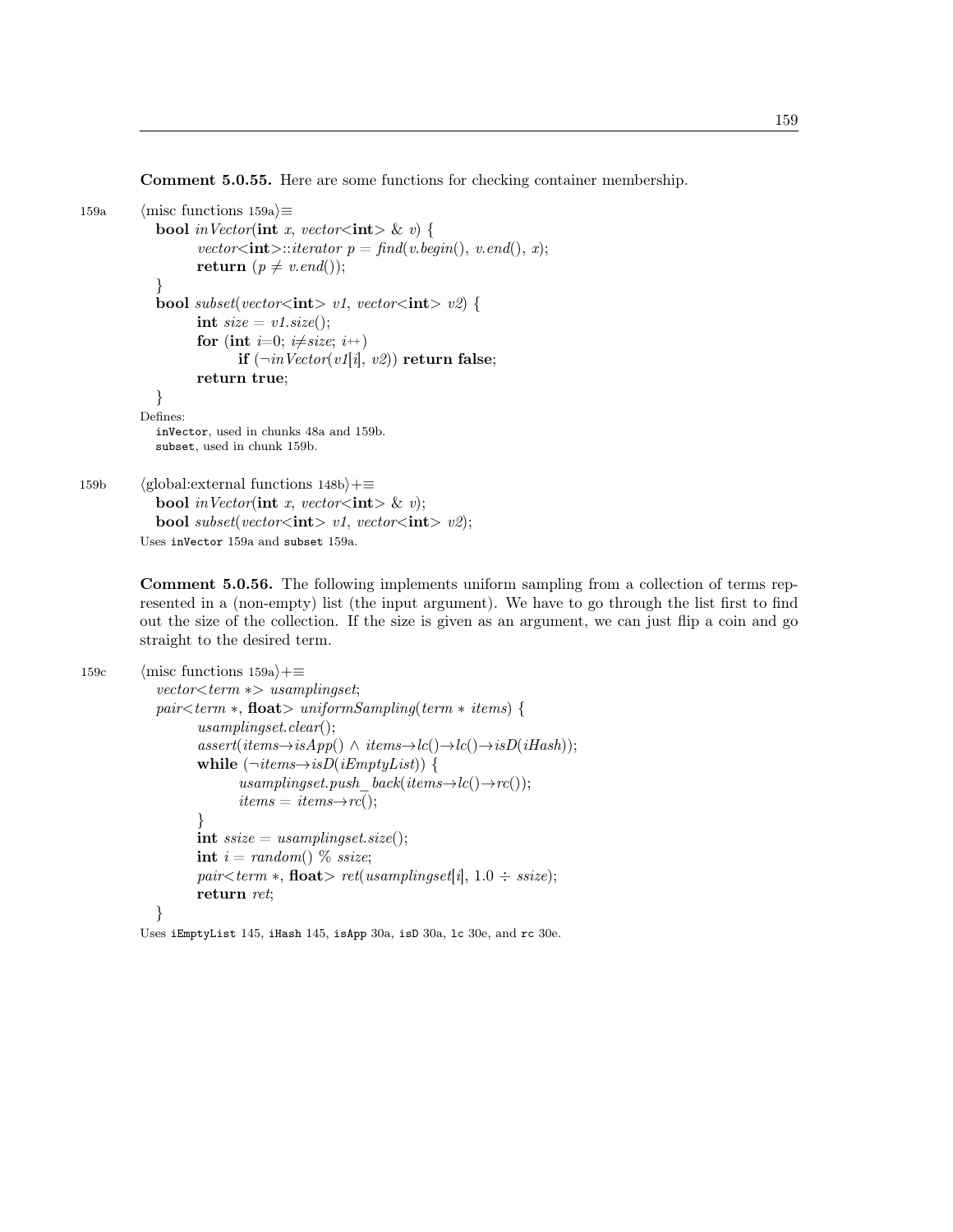Comment 5.0.57. The next function implements sampling from a categorical distribution. We assume the input argument has the form

 $[(t_1, n_1), \ldots, (t_k, n_k)]$ 

where each  $t_i$  is a term and  $n_i$  its probability.

```
160 \langle misc functions 159a\rangle+≡
            vector <i>pair</i> <i>term</i> *,<b>float</b>> > <i>msamplingset</i>;pair < term ∗, float > categorical Sampling (term * arg) {
                    msamplingset.clear();
                    float counter = 0;
                    assert(arg\rightarrow isApp() \land arg\rightarrow lc() \rightarrow lc() \rightarrow isD(iHash));while (\neg arg \rightarrow isD(iEmptyList)) {
                            pair<term ∗,float> element;
                            element.first = arg \rightarrow lc() \rightarrow rc() \rightarrow fields[0];counter += arg \rightarrow lc() \rightarrow rc() \rightarrow fields[1] \rightarrow numf;element. second = counter;msampling set.push \; back(element);arg = arg \rightarrow rc();}
                    assert(msamplingset.size() > 0); assert(counter \equiv 1);int r = \text{random}() \% 100;unint i = 0;
                    while (r\div 100.0 > msamplingset[i].second) \{ i++; \}float prob;
                    if (i \equiv 0) prob = msamplingset[i].second;
                    else prob = msamplingset[i].second - msamplingset[i-1].second;pair < term ∗, float > ret(msamplingset[i].first, prob);return ret;
            }
```
Uses iEmptyList 145, iHash 145, isApp 30a, isD 30a, lc 30e, and rc 30e.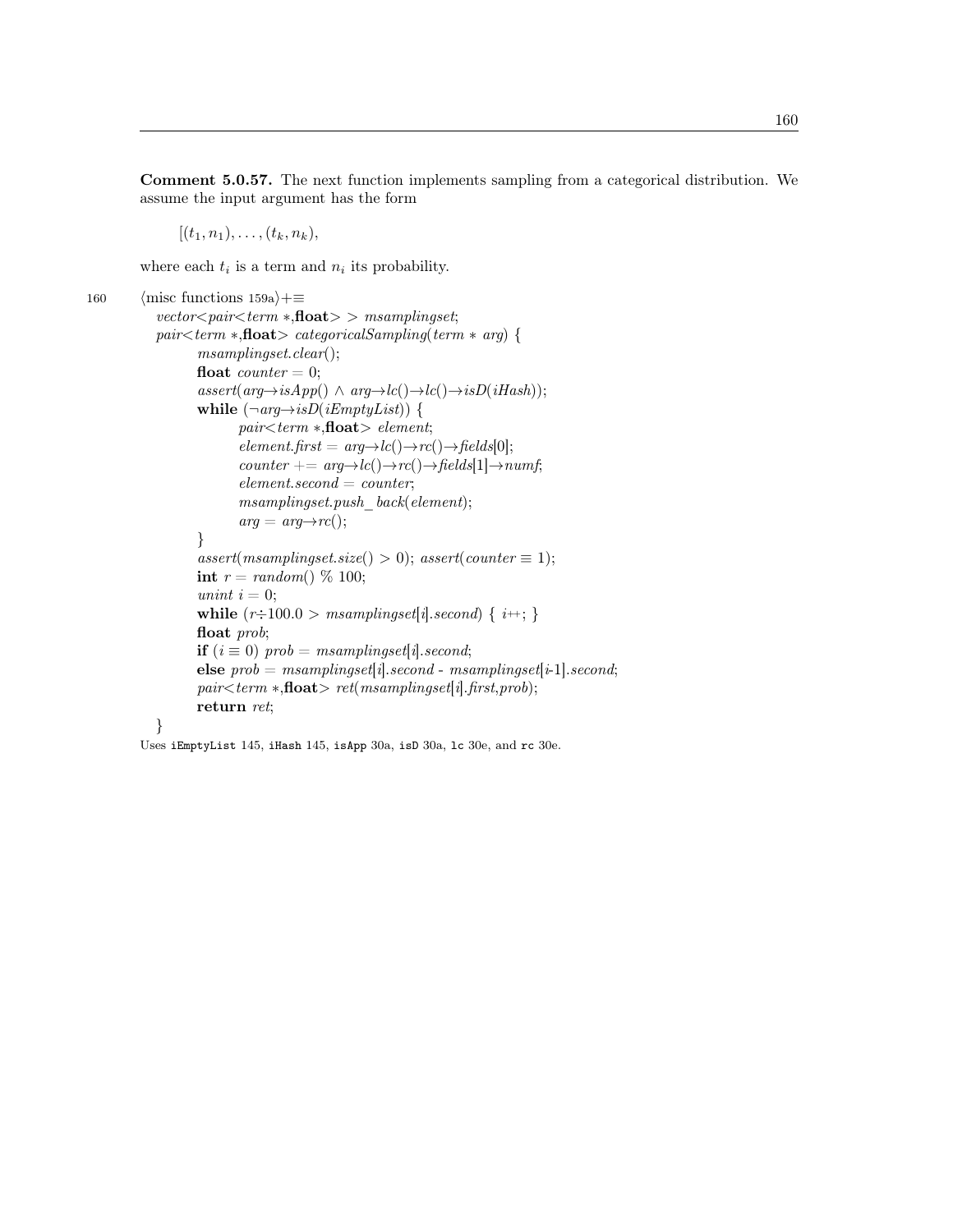Comment 5.0.58. The next function implements sampling from a normal distribution. We use the Box-Muller-Marsaglia polar method described in [Knu97].

```
161 \langle misc functions 159a\rangle+≡
           float gaussDens(float mu, float sigma, float x) {
                  assert(sigma > 0);float s1 = 1.0 \div (sigma * sqrt(2 * 3.14159));float s2 = (x - mu) * (x - mu) \div (2 * sigma * sigma);float ret = s1 * exp(-1.0 * s2);return ret;
           }
           pair < term ∗, float > ret;
           pair < term ∗,float> gaussianSampling(term * m, term * s) {
                  assert(m \rightarrow isfloat \land s \rightarrow isfloat);float u1, u2, v1, v2, S;
                  do {
                         u1 = (random() \% 100) \div 100.0;u2 = (random() \% 100) \div 100.0;v1 = 2*u1 - 1;v2 = 2*u2 - 1;S = u1*u1 + u2*u2;} while (S \geq 1.0);
                  float x1; // float x2;
                  if (S \equiv 0) \{ x1 = 0; \forall x \ge 0; * \rangle \}else { x1 = v1 * sqrt(-2 * log(S) \div S);
                         /* x2 = v2 * sqrt(-2 * log(S)/S); */ret.first = new term float(m \rightarrow numf + s \rightarrow numf * x1);ret. second = gaussDens(m \rightarrow numf, s \rightarrow numf, ret. first \rightarrow numf);return ret;
```

```
}
```
Uses new\_term\_float 40a.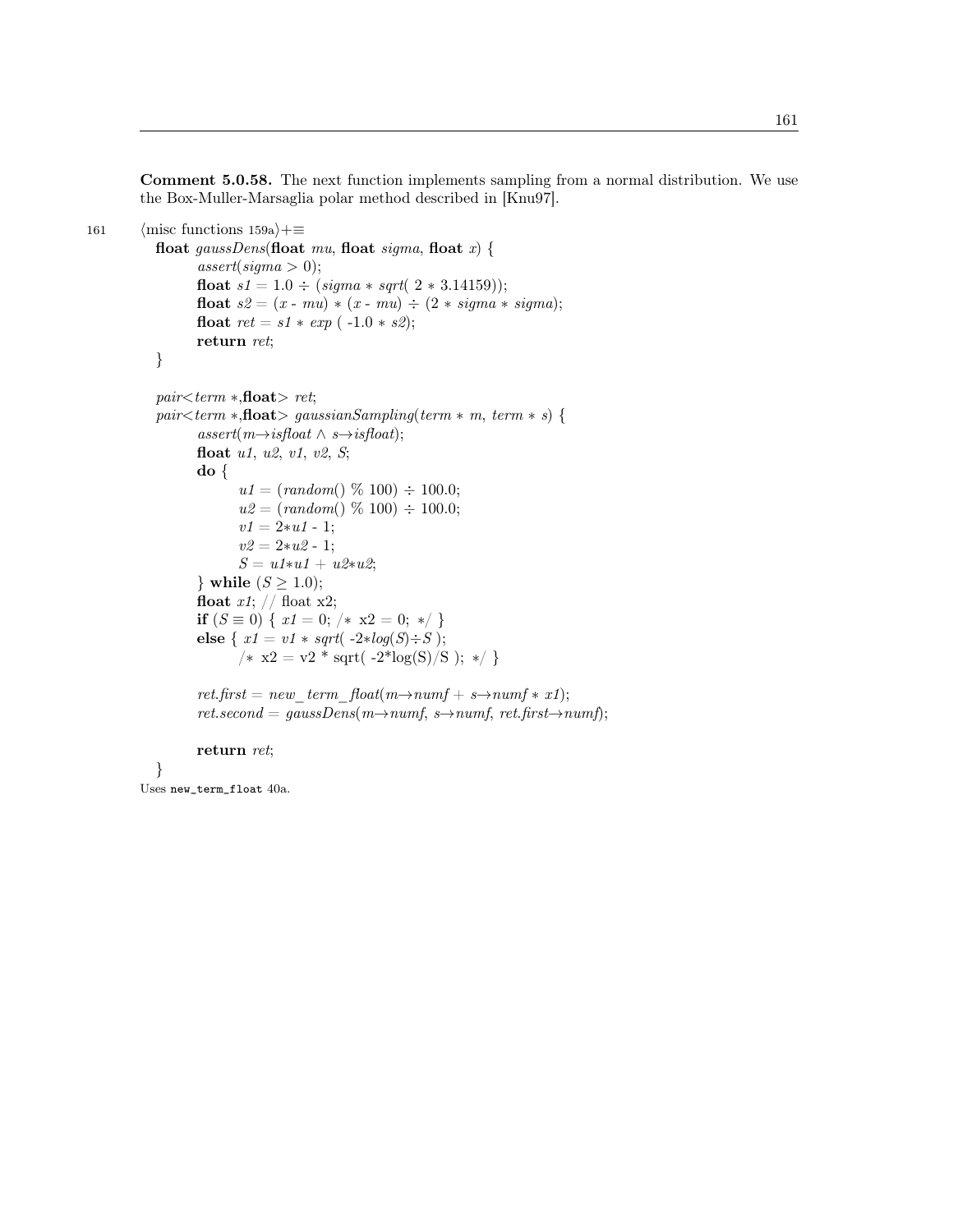```
162
```

```
162 \langle misc functions 159a\rangle+≡
            \div* vector \ltight \textit{pair} \ltight \textit{term} * \textit{float} \gt \gt \textit{dgsamplingset};pair \leq term * fhoat> dgaussianSampling(term * m, term * s) {
                   assert(m \rightarrow isfloat \land s \rightarrow isfloat);dgsamplingset.clear();
                   float mu = m \rightarrow numf; float sigma = s \rightarrow numf;
                   pair < term ∗, float > cent;
                   cent.first = new \ term \ float(mu);\mathit{cent}.\mathit{second}=\mathit{gaussDens}(\mathit{mu},\mathit{sigma},\mathit{mu});float total = 0;
                   for (int i=0; i\neq6; i++) {
                           pair < term ∗, float > cent;
                           cent.first = new \ term \ float(mu + i*sigma);cent.second = gaussDens(mu, sigma, mu + i*sigma);dgsamplingset.push-back(cent);total += cent second;if (i\equiv 0) continue;
                           cent.first = new \ term \ float(mu - i * sigma);cent.second = gaussDens(mu, sigma, mu + i*sigma);dgsampling set.push-back(cent);total += cent second;}
                   float offset = 0;for (unint j=0; j\neqdgsamplingset.size(); j++) {
                           dgsampling set[j].second =offset + dgsampling set[j].second \div total;offset = \text{dgsamplingset}[j].second;}
                   for (unint i=0; i\neq dgsamplingset.size(); i++) {
                           setSelector(STDOUT);
                           dgsampling set[i].first \rightarrow print():\textit{cout} \ll "\text{''} \ll \textit{dgsamplingset}[i].\textit{second} \ll "\text{''};// revertSelector();
                   \} cout \ll endl;
                   int r = random() \% 1000;unint i = 0;
                   while (r\div 1000.0 > dgsamplingset[i]. second) \{i+\frac{1}{2}\}float prob;
                   if (i \equiv 0) prob = dgsamplingset[i].second;
                   else prob = dgsamplingset[i].second - dgsamplingset[i-1].second;pair < term ∗,float> ret(dgsampling set[i].first, prob);return ret;
            } ∗÷
```
Uses new\_term\_float 40a and setSelector 164 165.

Comment 5.0.59. This is the public function called to invoke the appropriate sampling routine.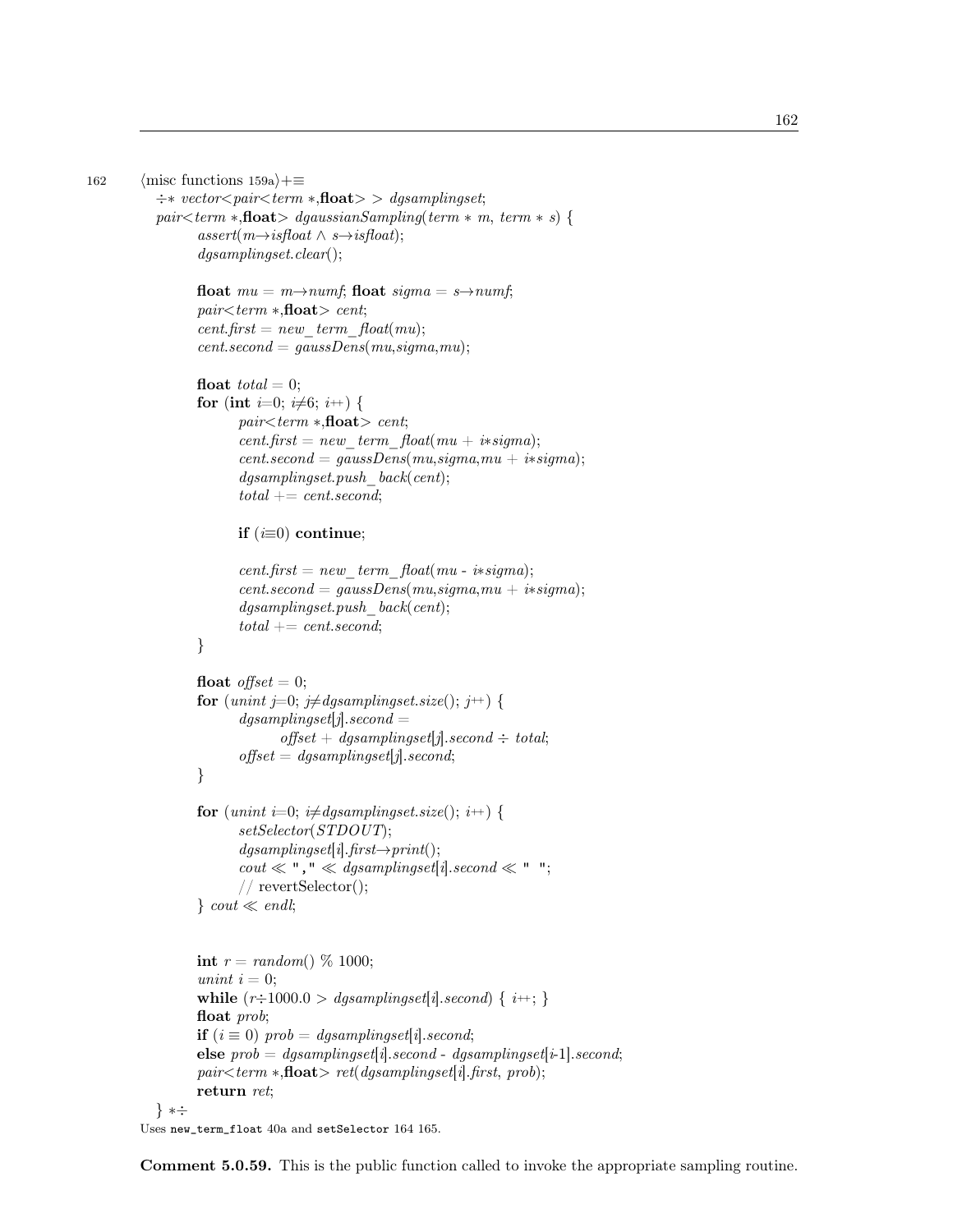```
163a \langlemisc functions 159a\rangle+≡
              pair < term ∗, float > sample(term * density) {
                      assert(density \rightarrow isApp());
                      pair < term ∗, float> ret(NULL,0.0);term * distr = density \rightarrow spineTip();if (distr \rightarrow isF(iUniform))ret = uniformSampling(density \rightarrow rc());
                      else if (distr \rightarrow isF(iCategorical))ret = categoricalSampling(density \rightarrow rc());
                      else if (distr \rightarrow isF(iGaussian)) {
                              float m = density \rightarrow lc() \rightarrow rc() \rightarrow numf;float s = density \rightarrow rc() \rightarrow numf;while (true) {
                                   ret = gaussianSampling(density \rightarrow lc() \rightarrow rc(), density \rightarrow rc)).if (fabs(ret.first \rightarrow numf - m) ≤ 2*s) break;
                                   ret.first \rightarrow free memory();}
                      }
                      // else if (distr->isF(iDGaussian))ret = dgaussianSampling(density->lc().>rc(), density->rc());else if (distr \rightarrow isF(iPoint)) {
                              ret.first = density \rightarrow rc() \rightarrow clone(); ret. second = 1.0;return ret;
              }
```
Uses iCategorical 145, iDGaussian 145, iGaussian 145, iPoint 145, iUniform 145, isApp 30a, isF 30a, lc 30e, rc 30e, and spineTip 32e.

163b (global:external functions  $148b$ )+≡  $pair < term$  ∗, float> sample(term ∗ density);

> Comment 5.0.60. The following are two functions for converting numbers to their string representations.

163c (global:external functions  $148b$ )+≡

 $\#\text{include}$  <sstream>

inline string numtostr(const int i) { stringstream s;  $s \ll i$ ; return s.str(); } inline string numtostr(const double i) { stringstream s;  $s \ll i$ ; return s.str(); }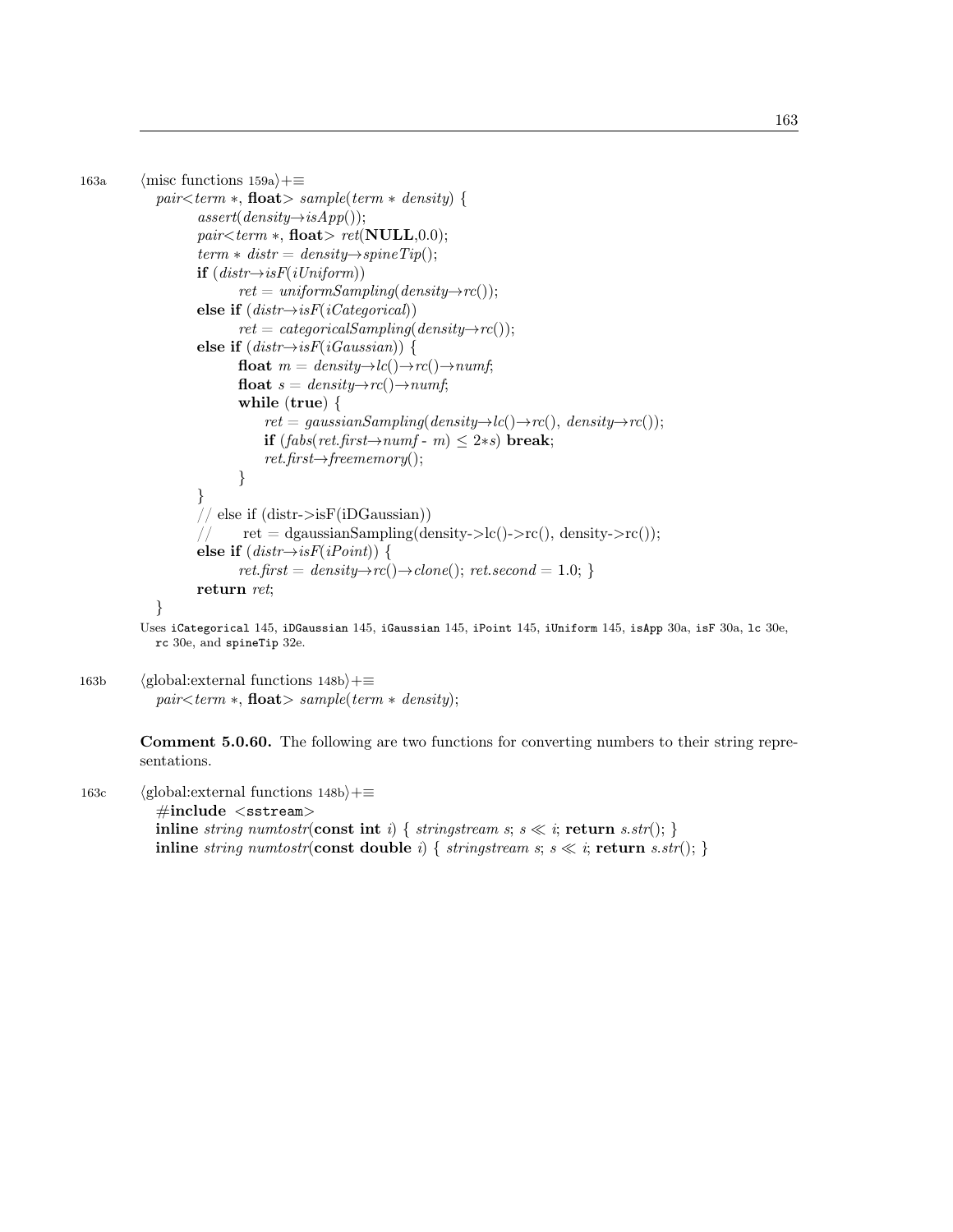#### 5.1 IO Facilities

Comment 5.1.1. Silent printing is a useful trick I learned from [Knu86].

```
164 \qquad \langle \text{io.h } 164 \rangle \equiv\#ifndef _IO_H_
           \#define _IO_H_
           \#include \ltstring>
           \#\text{include} < \text{isstream} >\#\text{include } < \text{fstream}>\#include <stdio.h>
          using namespace std;
           #define STDOUT 1
           \#define STDERR 2
           \#define SILENT 3
           #define EXFILE 4
           \#define PIPE 5
          void initPipe<sup>()</sup>;
          void closePipe<sub>()</sub>;
          void setSelector(FILE ∗ in);
          void setSelector(int x);int getSelector();
          void ioprint(const string \& x);
          void ioprint(int x);
          void ioprint(long long int x);
          void ioprint(double x);
          void ioprint(char x);
          void ioprintln(const string \& x);
          void ioprintln(int x);
          void ioprintln(long long int x);
          void ioprintln(double x);
          void ioprintln(char x);
          void ioprintln();
```
 $#$ endif

Defines:

getSelector, used in chunks 25–27, 35, 37a, 89b, 91–93, 103d, 110a, and 153b. ioprint, used in chunks 25–27, 35–37, 42a, 63c, 89b, 91–93, 101–103, 107a, 109d, 110a, 141, 142, and 158b. ioprintln, used in chunks 25–27, 37c, 42a, 63c, 85a, 89b, 91–93, 102a, 103d, 107a, and 139a. setSelector, used in chunks 25–27, 42a, 63c, 84b, 85a, 89b, 91–93, 101–103, 109d, 142, 153b, 158b, and 162.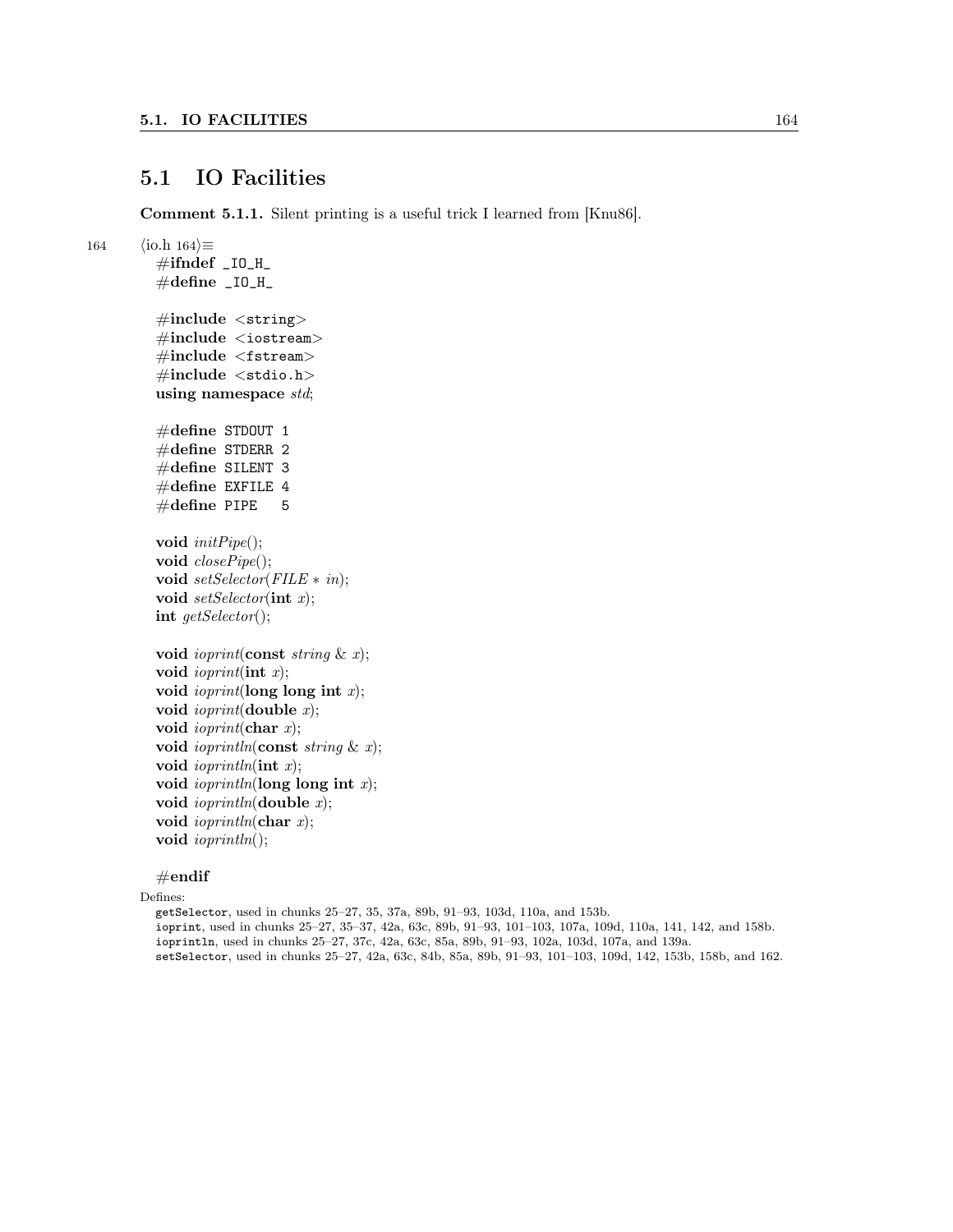```
165 \langleio.cc 165\rangle \equiv#include "io.h"
            ofstream bcpipe;
            FILE ∗ iofile;
            static int selector;
            ofstream logfile("log.complete");
            void initPipe() \{ \text{bcpipe.open("pipe1");} \text{bcpipe.setf}(ios::fixed); \}void closePipe() \{ \text{bcpipe.close}(); \}void setSelector(FILE * in) { iofile = in; selector = EXFILE; }
            void setSelector(int x) { selector = x; }
            int getSelector() { return selector; }
            void ioprint(const string & x) {
                    \langleio::common print command 166a\rangle \langleio::file 166c\rangle }
            void ioprint(int x) {
                    \langleio::common print command 166a\rangle \langleio::file 2 166d\rangle }
            void ioprint(long long int x) {
                    \langleio::common print command 166a\rangle \langleio::file 2a 166e\rangle }
            void ioprint(double x) {
                    // cout.setf(ios::fixed, ios::floatfield);
                    cout.setf(ios::showpoint);
                    \langleio::common print command 166a\rangle \langleio::file 3 166f\rangle }
            void ioprint(char x) {
                    \langleio::common print command 166a\rangle \langleio::file 4 166g\rangle }
            void ioprintln(const string & x) {
                    \langleio::common print command ln 166b\rangle \langleio::file 166c\rangle }
            void ioprintln(int x) {
                    \langleio::common print command ln 166b\rangle \langleio::file 2 166d\rangle }
            void ioprintln(long long int x) {
                    \langleio::common print command ln 166b\rangle \langleio::file 2a 166e\rangle }
            void ioprintln(double x) {
                    //cout.setf(ios::fixed, ios::floatfield);
                    cout.setf(ios::showpoint);
                    \langleio::common print command ln 166b\rangle \langleio::file 3 166f\rangle }
            void ioprintln(char x) {
                    \langleio::common print command ln 166b\rangle \langleio::file 4 166g\rangle }
            void ioprintln() {
            \#ifdef DEBUG
                    logfile \ll end!;
            \#\textbf{endif}if (selector \equiv SILENT) return;
                    else if (selector \equiv STDOUT) cout \ll endl;
                    else if (self \in EXFILE) fprintf(iofile, "\n");
                    else if (selector \equiv PIPE) bcpipe \ll endl;
                    else \text{cerr} \ll \text{endl};}
         Defines:
            getSelector, used in chunks 25–27, 35, 37a, 89b, 91–93, 103d, 110a, and 153b.
```
ioprint, used in chunks 25–27, 35–37, 42a, 63c, 89b, 91–93, 101–103, 107a, 109d, 110a, 141, 142, and 158b. ioprintln, used in chunks 25–27, 37c, 42a, 63c, 85a, 89b, 91–93, 102a, 103d, 107a, and 139a. setSelector, used in chunks 25–27, 42a, 63c, 84b, 85a, 89b, 91–93, 101–103, 109d, 142, 153b, 158b, and 162.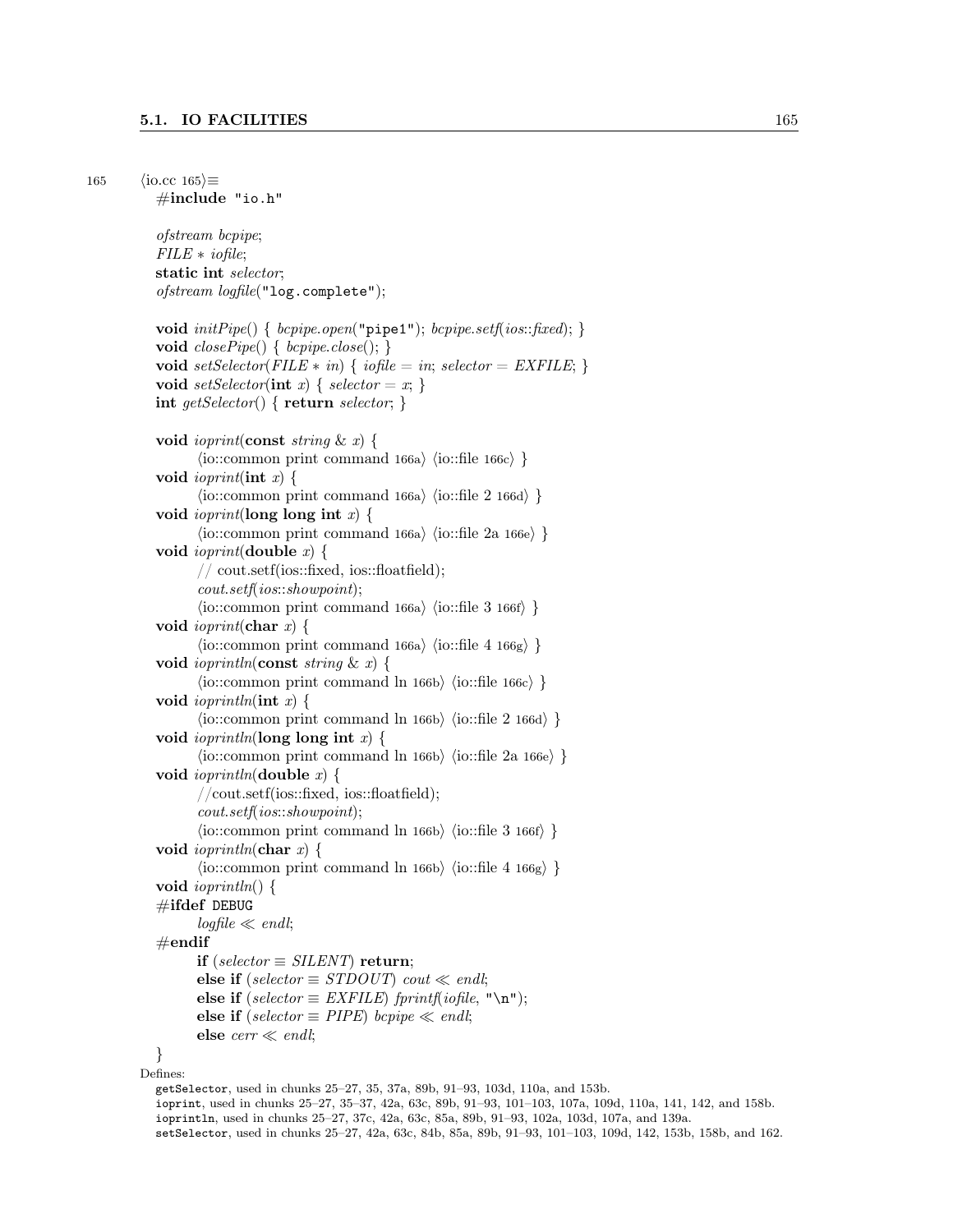| 166a             | $\langle$ io::common print command 166a $\rangle \equiv$<br>$//$ #define DEBUG<br>$\#$ ifdef DEBUG<br>$logfile \ll x;$<br>$\#\textbf{endif}$<br>if (selector $\equiv$ SILENT) return;<br>if (selector $\equiv$ STDOUT) cout $\ll x$ ;<br>if (selector $\equiv$ STDERR) cerr $\ll x$ ;<br>else if (selector $\equiv$ PIPE) bcpipe $\ll x$ ;              |
|------------------|---------------------------------------------------------------------------------------------------------------------------------------------------------------------------------------------------------------------------------------------------------------------------------------------------------------------------------------------------------|
| 166 <sub>b</sub> | $\langle$ io::common print command ln 166b $\rangle \equiv$<br>$\#$ ifdef DEBUG<br>$logfile \ll x \ll end!$<br>$\#\mathrm{endif}$<br>if (selector $\equiv$ SILENT) return;<br>if (selector $\equiv$ STDOUT) cout $\ll x \ll$ endl;<br>if (selector $\equiv$ STDERR) cerr $\ll x \ll$ endl;<br>else if (selector $\equiv$ PIPE) bcpipe $\ll x \ll$ endl; |
| 166c             | $\langle$ io::file 166c $\rangle \equiv$<br><b>if</b> (selector $\equiv$ EXFILE) fprintf(iofile, x.c str());                                                                                                                                                                                                                                            |
| 166d             | $\langle$ io::file 2 166d $\rangle \equiv$<br><b>if</b> (selector $\equiv$ EXFILE) fprintf(iofile, "%d", x);                                                                                                                                                                                                                                            |
| 166e             | $\langle$ io::file 2a 166e $\rangle \equiv$<br>if (selector $\equiv$ EXFILE) fprintf(iofile, "%11d", x);                                                                                                                                                                                                                                                |
| 166f             | $\langle$ io::file 3 166f $\rangle \equiv$<br><b>if</b> (selector $\equiv$ EXFILE) fprintf(iofile, "% $f$ ", x);                                                                                                                                                                                                                                        |
| 166 <sub>g</sub> | $\langle$ io::file 4 166g $\rangle \equiv$<br>if (selector $\equiv$ EXFILE) fprintf(iofile, "%c", x);                                                                                                                                                                                                                                                   |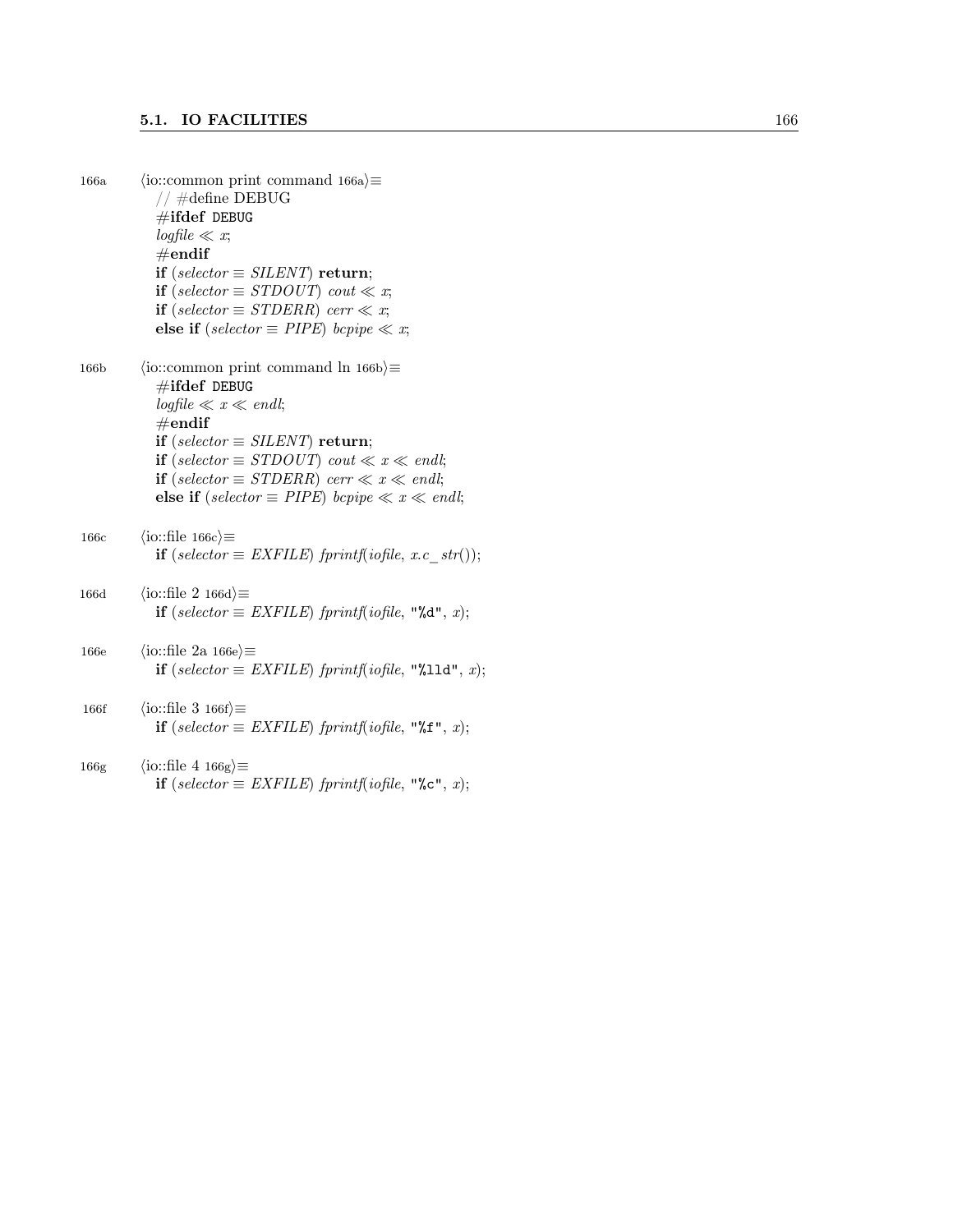# Chapter 6

# System Modules

## 6.1 The Booleans Module

```
167 \langlebooleans.es 167\rangle\equiv– Equality and Disequality
         remove : (a \rightarrow Bool) \rightarrow (a \rightarrow b) \rightarrow (a \rightarrow b);
         (remove s \ x.d_SV/CONST/ ) = \x.d_SV ;– where d_SV is a default term (FIX THIS)
         (remove s \xi.if u_SV then v else w_SV) =
                          \x_if (&& u_SV (not (s x))) then v else ((remove s \x.y_y x) ;
         - = : a -> a -> Boo1 ;import sets.es ;
         (=\ x.u_SV \ y.v_SV) =(&& (less \x.u_SV \y.v_SV) (less \y.v_SV \x.u_SV)) ;
         less : (a \rightarrow b) \rightarrow (a \rightarrow b) \rightarrow Bool;
         (\text{less } x.d\_SV/CONST / z) = True ;– where d_SV is a default term (FIX THIS)
         (less \xi.if u_SV then v else w_SV z) =
                        \forallforall x.(&& (implies u_SV (= v (z x)))
                                        (less (remove \x.u_SV \x.w_SV) z));
         ite : (Bool * a * a) \rightarrow a;
         if True then u else v = u;
         if False then u else v = v;
         if x then x_SV else y_SV/EQUAL, x_SV/ = x_SV;
         if if x then y else w then True else z = if x then y else (glueite w z) ;
         glueite : b \rightarrow a \rightarrow b;
         (glueite False w) = w;
         (glueite 0.0 w) = w;(glueite if x then y else z w) = if x then y else (glueite z w) ; Eager ;
            – this Eagerness is necessary to ensure correctness
```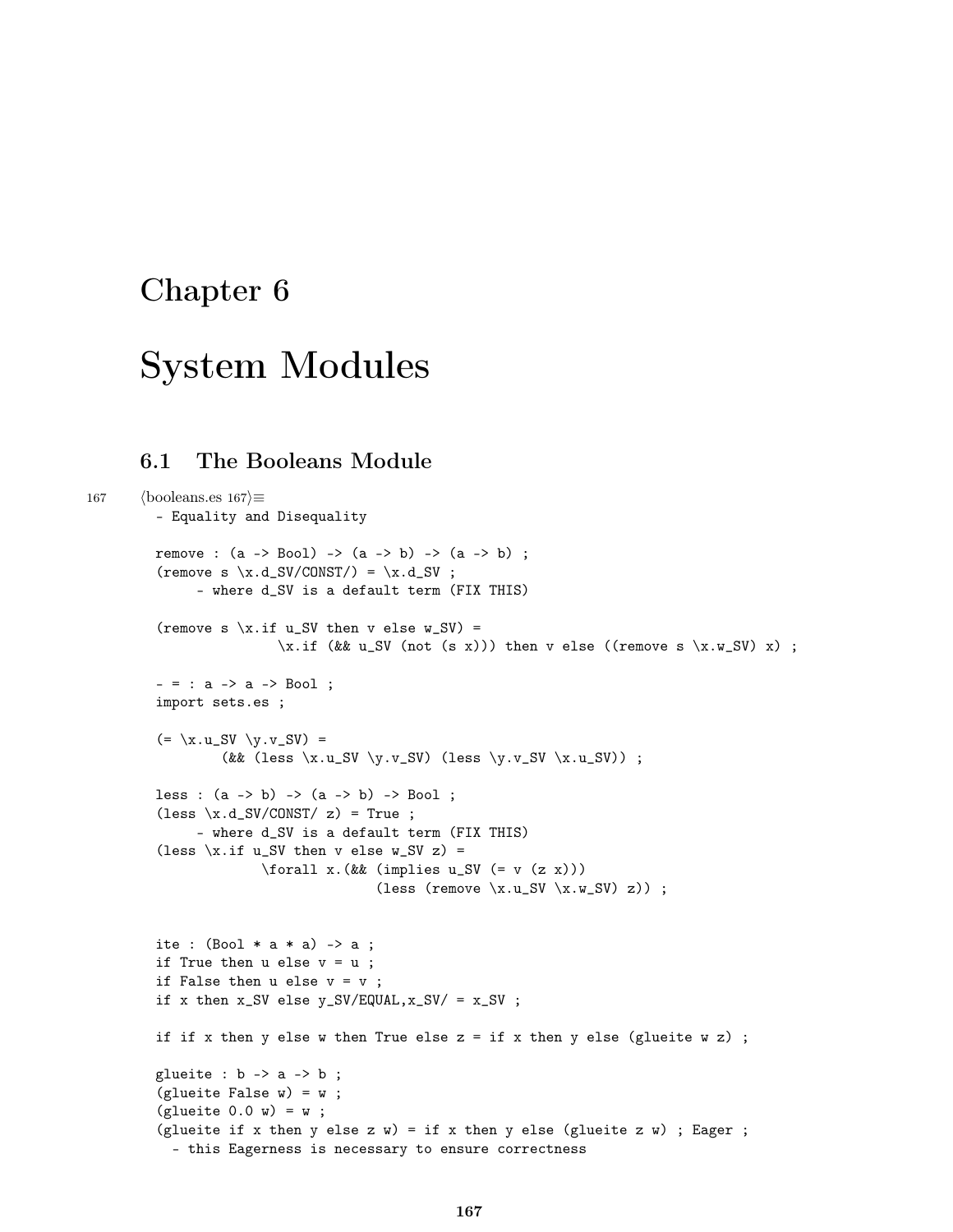```
- if (if u then True else False) then True else v = if u then True else v;
- if u_SV then False else v_SV/EQUAL,u_SV/ = False ;
- if u_SV then True else (if v_SV/EQUAL,u_SV/ then True else w_SV =
                     if v_SV then True else w_SV ;
– this something useful to convert if-then-else's to ||'s and &&'s
- if u then v else w = (|| (kk u v) (kk (not u) w)) ;- (if x then y else z w) = if x then (y w) else (z w) ; LastResort ;
- \forall w.\forall x.\forall y.\forall z.(= (w if x then y else z) if x then (w y) else (w z)) ;&& : Bool -> Bool -> Bool ;
(k\& True x) = x;
(kk \times True) = x;
(kk False x) = False ;
(kk x False) = False;– Do we really need these? Apparently permute need them.
(kk (|| x y) z) = (|| (kk x z) (kk y z)); LastResort;
(kk x (|| y z)) = (|| (kk x y) (kk x z)); LastResort;
(&& if u then v else w t) = if (&& u t) then v else (&& w t) ; LastResort ;
(&& t if u then v else w) = if (&& t u) then v else (&& t w) ; LastResort ;
– The following are specialized versions of the two rules above.
– In computations, I find that the two rules given above tend to work
– (really) badly when used in conjunction with Escher's leftmost outermost
– reduction order. A more in-depth analysis of this phenomenon is called for.
(&& if (= z u) then v else w t) =
                  if (&& (= z u) t) then v else (&& w t) ; LastResort ;
(&& t if (= x u) then v else w) =
                  if (kk t (= x u)) then v else (kk t w); LastResort;
|| : Bool -> Bool -> Bool ;
(|| True x) = True ;
(|| x True) = True ;
(|| False x) = x ;
(| \cdot \times \text{False}| = x ;
(\vert if u then True else w t) = if u then True else (\vert \vert w t) ; LastResort ;
(\vert if u then False else w t) = (\vert (&& (not u) w) t) ; LastResort ;
(\vert \vert t if u then True else w) = if u then True else (\vert \vert t w) ; LastResort ;
(|| t if u then False else w) = (|| t (&& (not u) w)) ; LastResort ;
– this is needed when using rmdup2
(| (= x_SV u_SV) (= y_SV/EQUAL,x_SV/ v_SV/EQUAL,u_SV/)) = (= x_SV u_SV) ;
not : Bool -> Bool ;
(not False) = True ;
(not True) = False;
(not (not x)) = x ;(not (kk x y)) = (|| (not x) (not y)); LastResort;
(not (|| x y)) = (kk (not x) (not y)); LastResort;
(not if u then v else w) = if u then (not v) else (not w); LastResort;
```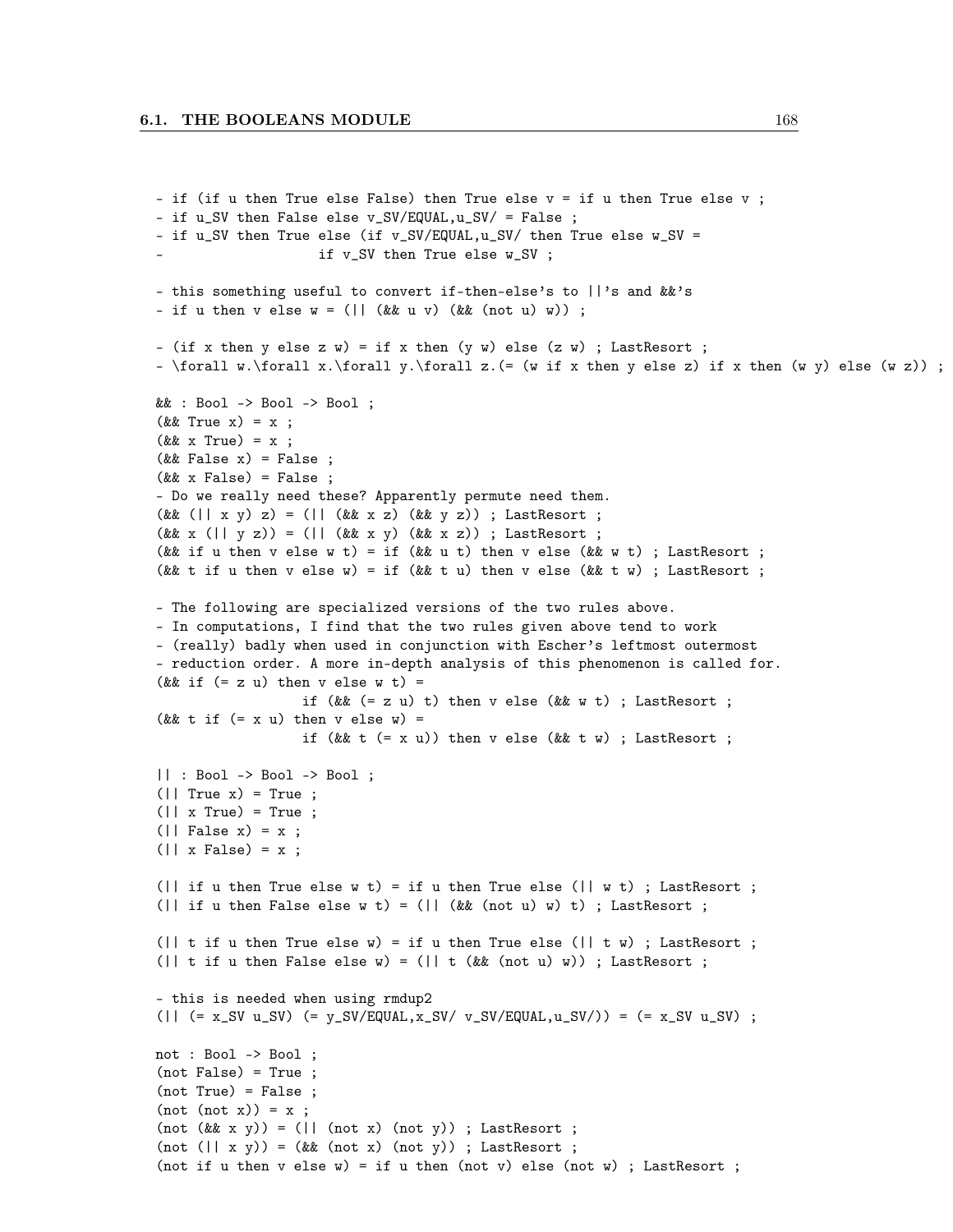```
sigma : (a \rightarrow Bool) \rightarrow Bool;
\langle existential statements 170\ranglepi : (a -> Bool) -> Bool ;
\langleuniversal statements 171\rangleimplies : Bool -> Bool -> Bool ;
(implies True x) = x; - these are needed by queries 8 and 9 in
(implies False x) = True ; - the database example– (implies p q) = (|| (not p) q) ; LastResort ; – this affects pi, bad.
/ = : a \rightarrow a \rightarrow Bool ;(\frac{1}{x} \times y) = (n \cdot (x + y));
comp : (a \rightarrow b) \rightarrow (b \rightarrow c) \rightarrow a \rightarrow c;
– (comp p1 p2) = \x.(p2 (p1 x)) ;
(\text{comp } p1 p2 x) = (p2 (p1 x)) ;proj1 : (a * b) -> a;
(proj1 (t1,t2)) = t1;proj2 : (a * b) \rightarrow b ;(proj2 (t1,t2)) = t2 ;identity : a -> a ;
(identity x) = x ; LastResort ;– These are used by the theorem prover
TpTag : ProveStatus -> Bool -> Bool ;
DontKnow : ProveStatus ;
```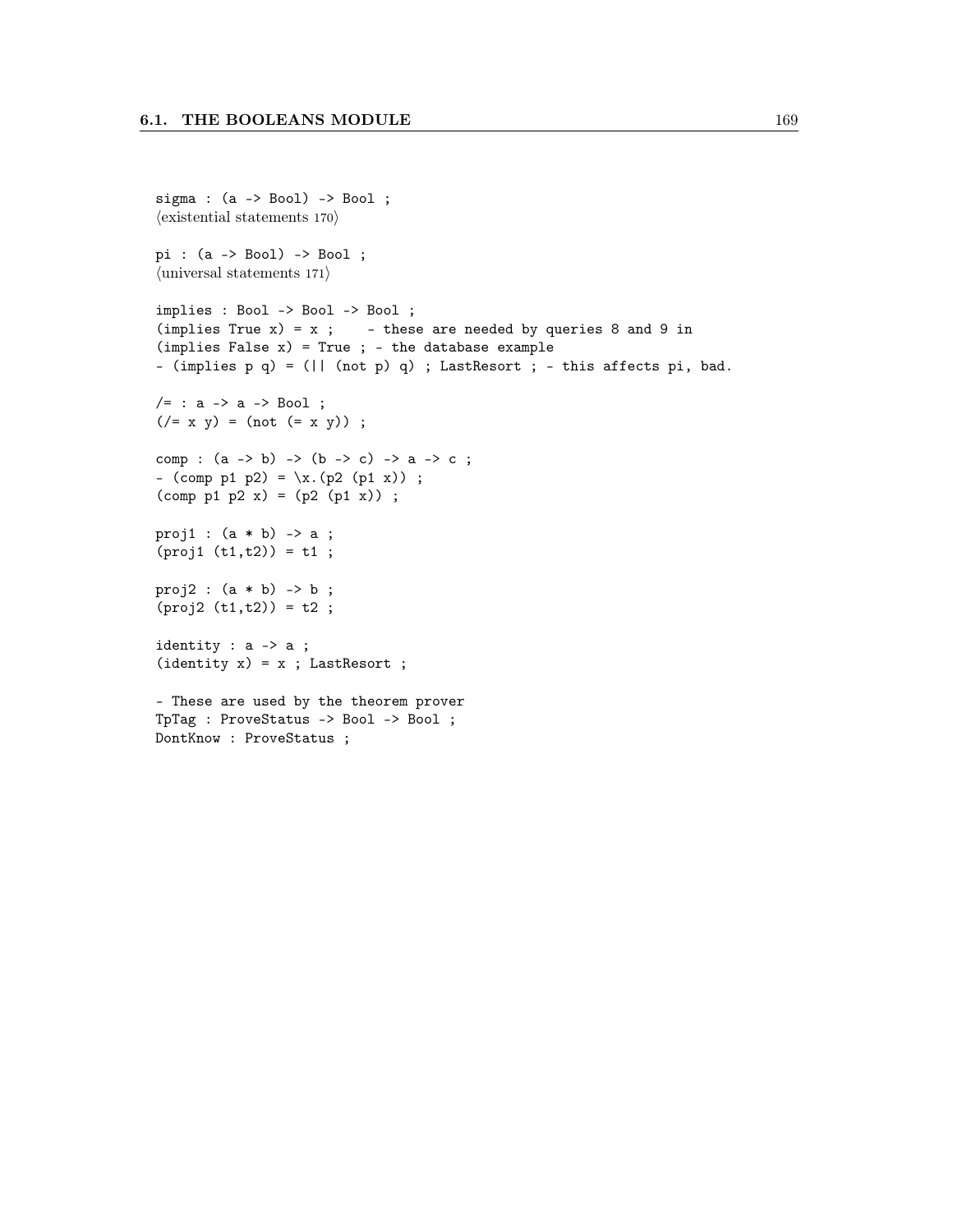**Comment 6.1.1.** The rules for  $\Sigma$  as presented in [Llo03] are as follows:

$$
\exists x_1 \cdots \exists x_n. \top = \top \tag{6.1}
$$

$$
\exists x_1 \cdots \exists x_n \bot = \bot \tag{6.2}
$$

$$
\exists x_1 \cdots \exists x_n . (\mathbf{x} \wedge (x_i = \mathbf{u}) \wedge \mathbf{y}) = \exists x_1 \cdots \exists x_{i-1} . \exists x_{i+1} . \cdots \exists x_n . (\mathbf{x} \{x_i/\mathbf{u}\} \wedge \mathbf{y} \{x_i/\mathbf{u}\})
$$
(6.3)

 $\exists x_1 \cdots \exists x_n . (\mathbf{u} \vee \mathbf{v}) = (\exists x_1 \cdots \exists x_n . \mathbf{u}) \vee (\exists x_1 \cdots \exists x_n . \mathbf{v})$  (6.4)

$$
\exists x_1.\cdots \exists x_n. (if \mathbf{u} \text{ then } \top \text{ else } \mathbf{v}) = (if \exists x_1.\cdots \exists x_n.\mathbf{u} \text{ then } \top \text{ else } \exists x_1.\cdots \exists x_n.\mathbf{v}) \tag{6.5}
$$

$$
\exists x_1 \cdots \exists x_n . (if \mathbf{u} \ then \top \ else \mathbf{v}) = \exists x_1 \cdots \exists x_n . (\neg \mathbf{u} \lor \mathbf{v})
$$
(6.6)

Statements 6.1 to 6.3 are implemented in the internal simplification routines. We now look at how the remaining statements are implemented in the booleans module. The expression  $\exists x_1 \cdots \exists x_n$  in the heads is a bit worrying. How can we capture that in a finite number of statements? The answer is very simple: replace  $\exists x_1 \cdots \exists x_n$  with  $\exists x$  in Statements 6.4 to 6.6. Here are some questions for the reader. Why can we do that? What is the cost of doing that? Why do we bother with the case of  $\exists x_1 \cdots \exists x_3$  for Statements 6.4 and 6.5 but not Statement 6.6? Is the number 3 special or can (should?) it be so some other number?

```
170 (existential statements 170)\equiv
```

```
(sigma \ x.(l \mid u_S V v_S V)) = (l \cdot (sigma \ x.u_S V) (sigma \ x.v_S V));
(sigma \x1.(sigma \x2.(sigma \x3.(|| u_SV v_SV)) ) ) =
        (|| (sigma \x1.(sigma \x2.(sigma \x3.u_SV)))
            (sigma \ x1.(\text{sigma } x2.(\text{sigma } x3. v_S V)))) ;
(sigma \xi.if u_SV then True else v_SV) =
                   if \exists x.u_SV then True else \exists x.v_SV ;
(sigma \xi1.(sigma \xi2.(sigma \xi3.if u_SV then True else v_SV))) =
       if (sigma \xi1.(sigma \xi2.(sigma \xi3.u_SV))) then True
       else (sigma \xi1.(sigma \xi2.(sigma \xi3.v_SV))) ;
(sigma \x.if u_SV then False else v_SV) = (sigma \x.(|| (not u_SV) v_SV)) ;
(sigma \x2.(sigma \xi1.(sigma \xi.if u_SV then False else v_SV))) =
       (sigma \ x2. (sigma \ x1. (sigma \ x. (l \ (not u_SV) v_SW)))) ;
(sigma \xi.if u_SV then v_SV else w_SV) =
             if (sigma \x. (&& u_SV v_SV)) then True
             else (sigma \x.(&& (not u_SV) w_SV)) ; LastResort ;
- \exists x.if u_SV then v_SV else w_SV =
```

```
- if \exists x.(kk u_S V v_S V) then True else \exists x.(kk (not u_S V) w_S V);
```
Comment 6.1.2. The rules for  $\Pi$  as stated in [Llo03] are as follows:

$$
\forall x_1. \cdots \forall x_n. (\bot \to \mathbf{u}) = \top \tag{6.7}
$$

$$
\forall x_1.\cdots\forall x_n.(\mathbf{x}\wedge(x_i=\mathbf{u})\wedge\mathbf{y}\rightarrow\mathbf{v})=
$$

$$
\forall x_1 \dots \forall x_{i-1} \forall x_{i+1} \dots \forall x_n . ((\mathbf{x} \land \mathbf{y} \to \mathbf{v}) \{x_i / \mathbf{u}\})
$$
(6.8)

$$
\forall x_1. \cdots \forall x_n. (\mathbf{u} \vee \mathbf{v} \to \mathbf{t}) = (\forall x_1. \cdots \forall x_n. (\mathbf{u} \to \mathbf{t})) \wedge (\forall x_1. \cdots \forall x_n. (\mathbf{v} \to \mathbf{t}))
$$
(6.9)

$$
\forall x_1 \cdots \forall x_n ((ite \mathbf{u} \top \mathbf{v}) \to \mathbf{t}) = (\forall x_1 \cdots \forall x_n . (\mathbf{u} \to \mathbf{t})) \land (\forall x_1 \cdots \forall x_n . (\mathbf{v} \to \mathbf{t}))
$$
(6.10)

$$
\forall x_1. \cdots \forall x_n. ((ite \mathbf{u} \perp \mathbf{v}) \to \mathbf{t}) = \forall x_1. \cdots \forall x_n. (\neg \mathbf{u} \wedge \mathbf{v} \to \mathbf{t})
$$
\n(6.11)

Statements 6.7 and 6.1.2 are implemented as part of the internal simplification routine. Notice that the body of Statements 6.9 and 6.10 are identical. If we include the statement

if *u* then 
$$
\top
$$
 else  $v = u \vee v$  (6.12)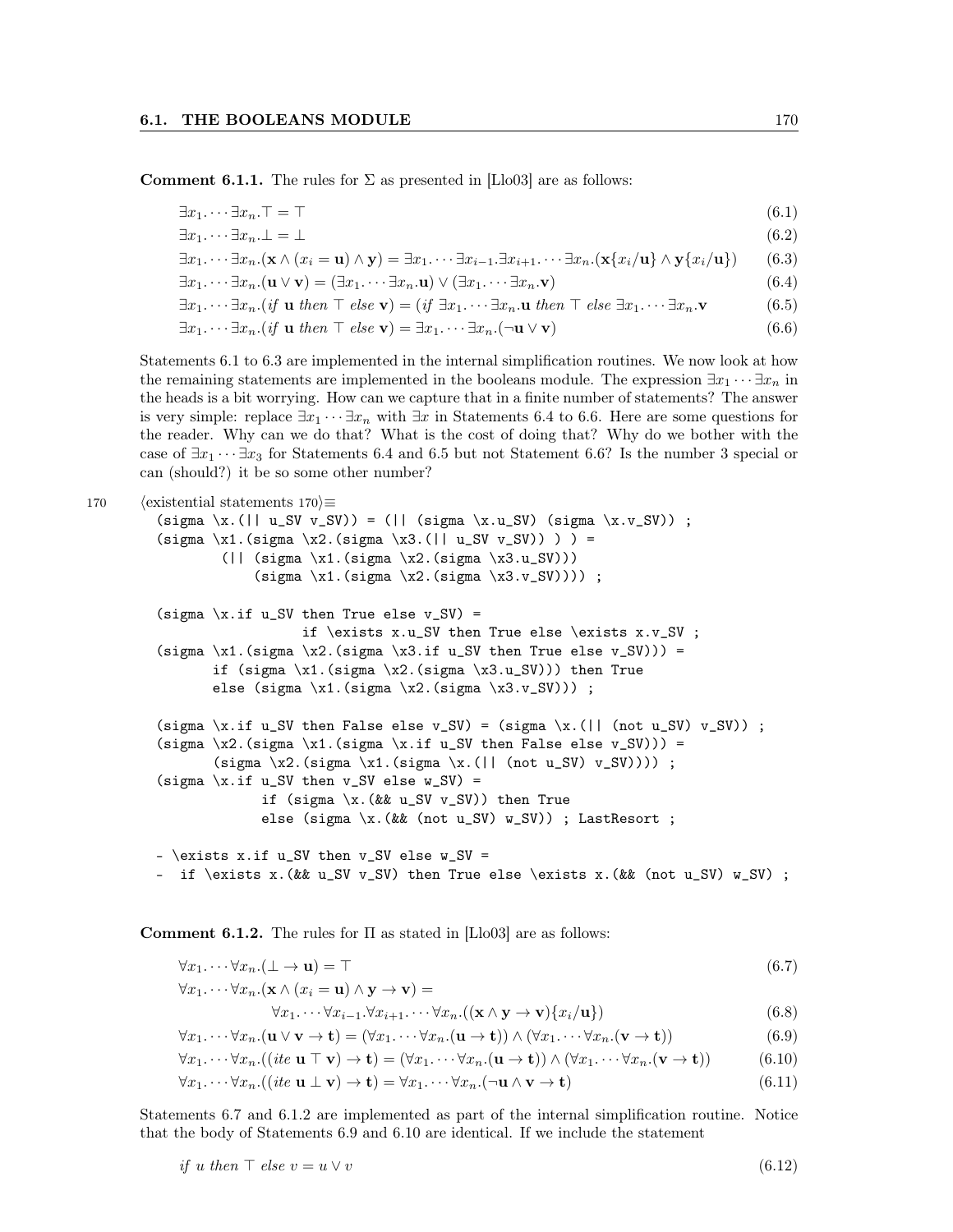as part of the *ite* rules, then we can get Statement 6.10 from Statement 6.9 via Statement 6.12. Proceeding in a similar fashion, we can use

if *u* then 
$$
\perp
$$
 else  $v = \neg u \wedge v$  (6.13)

to get rid of Statement 6.11 (and Statement 6.6). One thing with Statements 6.12 and 6.13 is that they force the  $a$  in the type of *ite* to be boolean. Can we do this simplification? If we want to retain the flexibility of handling sets represented both as nested ites and disjunctions, the answer is unfortunately no. This is because Statement 6.12 will transform any set represented in ite form into its corresponding disjunctive form. This will, for example, affect the operation of less, which is only defined for sets represented in ite form.

So we cannot do that simplification. (We can probably still safely use Statement 6.13, but we will not try.) That means we have to find a way to represent Statements 6.9–6.11. The following rules together capture them finitely.

$$
\forall x. (\mathbf{u} \vee \mathbf{v} \to \mathbf{t}) = \forall x. (\mathbf{u} \to \mathbf{t}) \wedge \forall x. (\mathbf{v} \to \mathbf{t})
$$
\n(6.14)

 $\forall x. ((if \mathbf{u} \ then \top \ else \mathbf{v}) \rightarrow \mathbf{t}) = \forall x. (\mathbf{u} \rightarrow \mathbf{t}) \land \forall x. (\mathbf{v} \rightarrow \mathbf{t})$  (6.15)

$$
\forall x. (\forall y. \mathbf{u} \land \forall z. \mathbf{v}) = \forall x. \forall y. \mathbf{u} \land \forall x. \forall z. \mathbf{v}
$$
\n
$$
(6.16)
$$

$$
\forall x. ((if \mathbf{u} \ then \perp else \mathbf{v}) \to \mathbf{t}) = \forall x. (\neg \mathbf{u} \land \mathbf{v} \to \mathbf{t})
$$
\n(6.17)

Question 6.1.3. Why do not we need the following counterpart

 $\forall x_1 \ldots \forall x_n. (\top \to \mathbf{u}) = \forall x_1 \ldots \forall x_n. \mathbf{u}$ 

to Statement 6.7? I did see the need to put in  $\top \rightarrow u = u$  in the module for some queries to work.

```
171 (universal statements 171\rangle≡
```

```
(pi \ x.False) = False ;(pi \ x.True) = True ;(pi \ x1.(\text{implies } (|| u_S V v_S V) t_S V)) =(&& (pi \x1.(implies u_SV t_SV)) (pi \x1.(implies v_SV t_SV))) ;
(pi \x1.(implies if u_SV then True else v_S V t_S V)) =
      (&& (pi \x1.(implies u_SV t_SV)) (pi \x1.(implies v_SV t_SV))) ;
(pi \x.(&& (pi \x1.u_SV) (pi \x2.v_SV))) =
      (&& (pi \x.(pi \x1.u_SV)) (pi \x.(pi \x2.v_SV))) ;
(pi \x.(implies if u_SV then True else v_SV t_SV)) =
      (pi \{x. (implies (&& (not u_SV) v\_SV) t\_SV) ;
- if u then True else v = (|| u v)- if u then False else v = (kk (not u) v)
```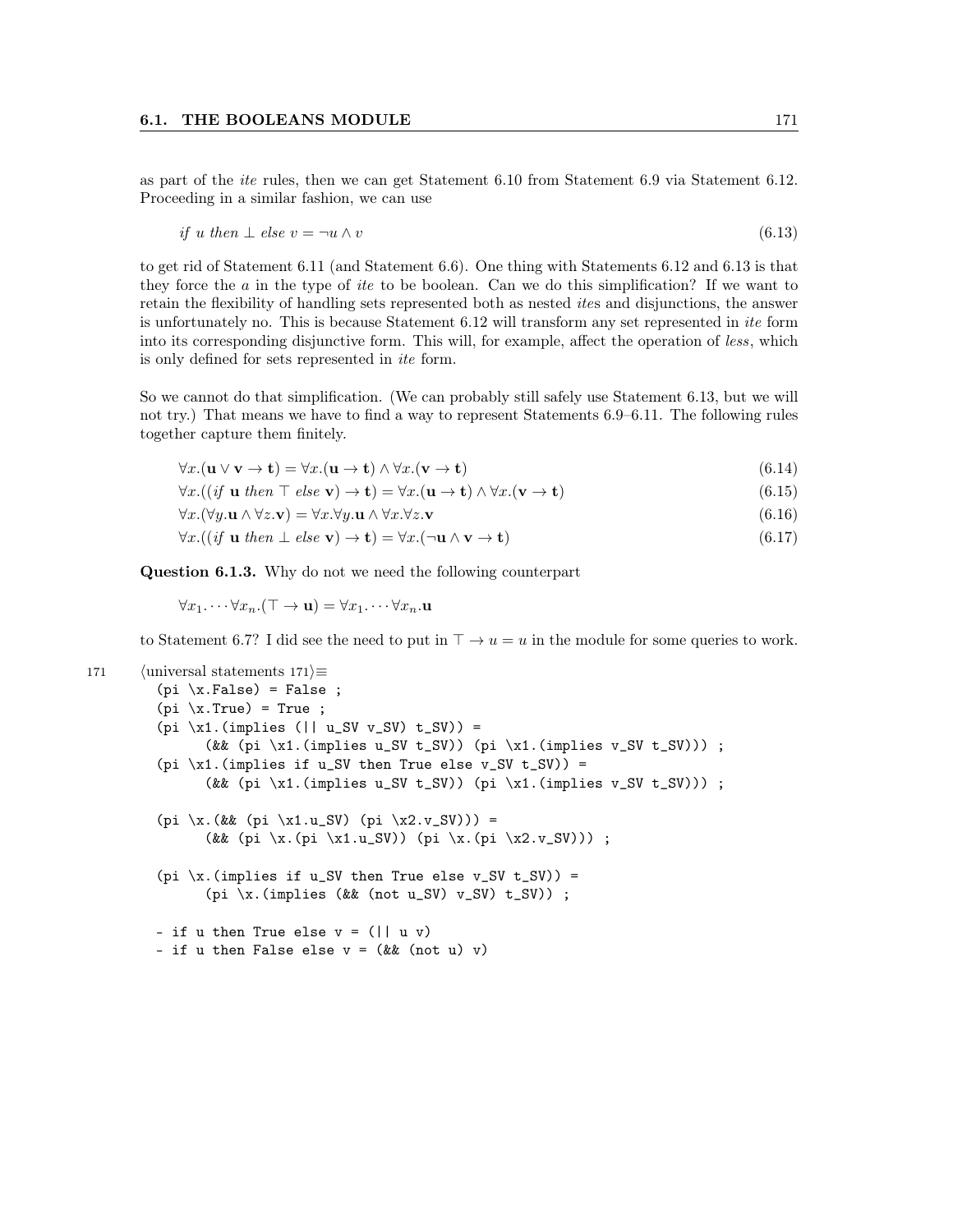#### 6.2 The Numbers Module

```
172 \langle \text{numbers.}es 172\rangle \equivInfinity : a ;
        NegInfinity : a ;
         (add x_SV/CONST/ Infinity) = Infinity ;
         (add Infinity x_SV/CONST/) = Infinity ;
         (sub x_SV/CONST/ Infinity) = NegInfinity ;
         (sub Infinity x_SV/CONST/) = Infinity ;
         (min x_SV/CONST/Infinity) = x_SV ;(min Infinity x_SV/CONST/)= x_SV;
         (add x 0.0) = x;(add 0.0 x) = x ;(mul x 0.0) = 0.0;
         (mul 0.0 x) = 0.0 ;div 0 x = 0 ;div 0.0 x = 0.0 ;(mul 1 x) = x ;(mul 1.0 x) = x ;Power : (number1 * Int) -> number2 ;
        power : (number1 * Int) -> number3 ;
         (power (1, n)) = 1;(power (m_SV/CONST/,0)) = 1 ;
         (power (m_SV/CONST/1)) = m_SV;
         (power (m_S V/CONST/ n_S V/CONST/ ) = if (kk (<math>= m_S V 16</math>) (<math> n_S V 16</math>)) then(power2 (m_SV,n_SV))
                                              else (Power (m_SV,n_SV)) ;
        power2 : (number1 * Int) -> number2 ;
         (power2 (m_SV/CONST/ n_SV/CONST/)) = (mul m_SV (power (m_SV, (sub n_SV 1))));
        integer : number1 -> number2 -> number3 ;
         (integer x y) = (sub (div x y) (remainder x y));
        remainder : number1 -> number2 -> number3 ;
        (remainder x y) = (div (mod x y) y);
        monus : number1 -> number2 -> number3 ;
        (monus x_SV/CONST/ y_SV/CONST/ ) = (max 0 (sub x_SV y_SV));
        – this produces a loop
         - (>(a d d u_S V/CONST / (card v)) v_S V/CONST / ) =if (> u_S V v_S V) then True else (> (add u_S V (card v)) v_S V);
         – > : number -> number -> Bool ;
         - ( if u then v_SV/CONST/ else w_SV/CONST/ x_SV/CONST/) =
                                  if u then (> v_S V x_S V) else (> w_S V x_S V);
         - >= : number -> number -> Bool ;
```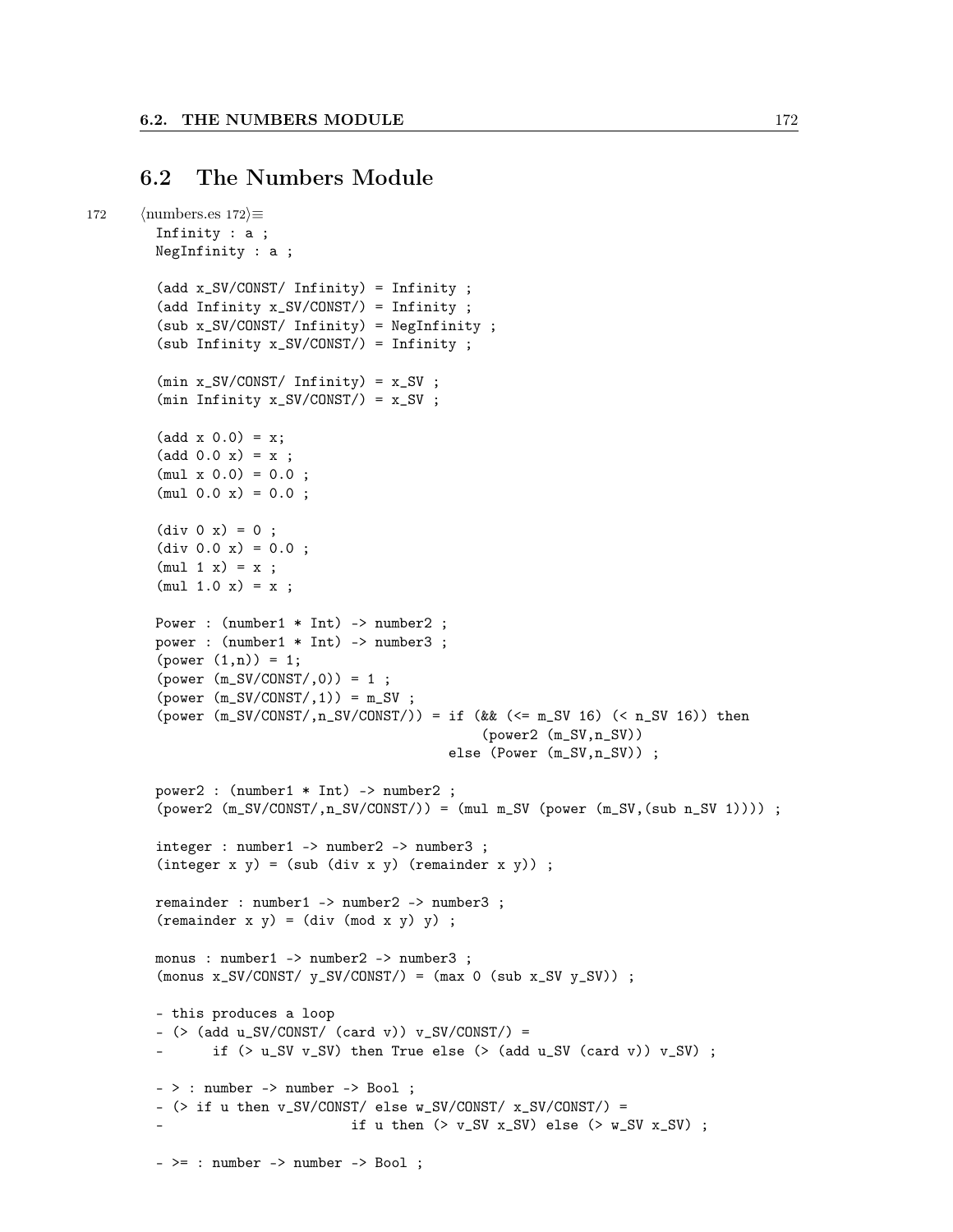```
- (>= if u then v_SV/CONST/ else w_SV/CONST/ x_SV/CONST/) =
                         if u then (>= v_S V x_S V) else (>= w_S V x_S V);
– < : number -> number -> Bool ;
- (< if u then v_SV/CONST/ else w_SV/CONST/ x_SV/CONST/) =
                         if u then (<math>v_S V x_S V) else (<math>w_S V x_S V) ;
– <= : number -> number -> Bool ;
- (\le if u then v_SV/CONST/ else w_SV/CONST/ x_SV/CONST/) =
                         if u then (\le v_S V x_S V) else (\le w_S V x_S V);
– (< x_SV/CONST/ Infinity) =
              if (/= x_SV Infinity) then True else (< x_SV Infinity) ;
(< Infinity x_SV/CONST/) = False ;
(< x_SV/CONST/ Infinity) = True ;
abs : number -> number ;
(abs x_SV/CONST/) = if (>= x_SV 0) then x_SV else (add x_SV (mul -2 x_SV)) ;
fabs : number -> number ;
(fabs x_SV/CONST/) = if (>= x_SV 0.0) then x_SV else (add x_SV (mul -2.0 x_SV));
mChooseN : Int -> Int -> Int ;
(mChooseN m_SV/CONST/ 0) = 1;
(mChooseN m_SV/CONST/ n_SV/CONST/) =
                       (div (facl m_SV (sub m_SV n_SV)) (fac n_SV)) ;
facl : Int -> Int -> Int ;
(fac1 m_SV/CONST/ n_SV/CONST/ ) = if (> m_SV n_SV)then (mul m_SV (facl (sub m_SV 1) n_SV))
                                  else 1 ;
fac : Int -> Int ;
(fac 0) = 1;(fac 1) = 1;(fac m_SV/CONST/ ) = (mul m_SV (fac (sub m_SV 1)));
```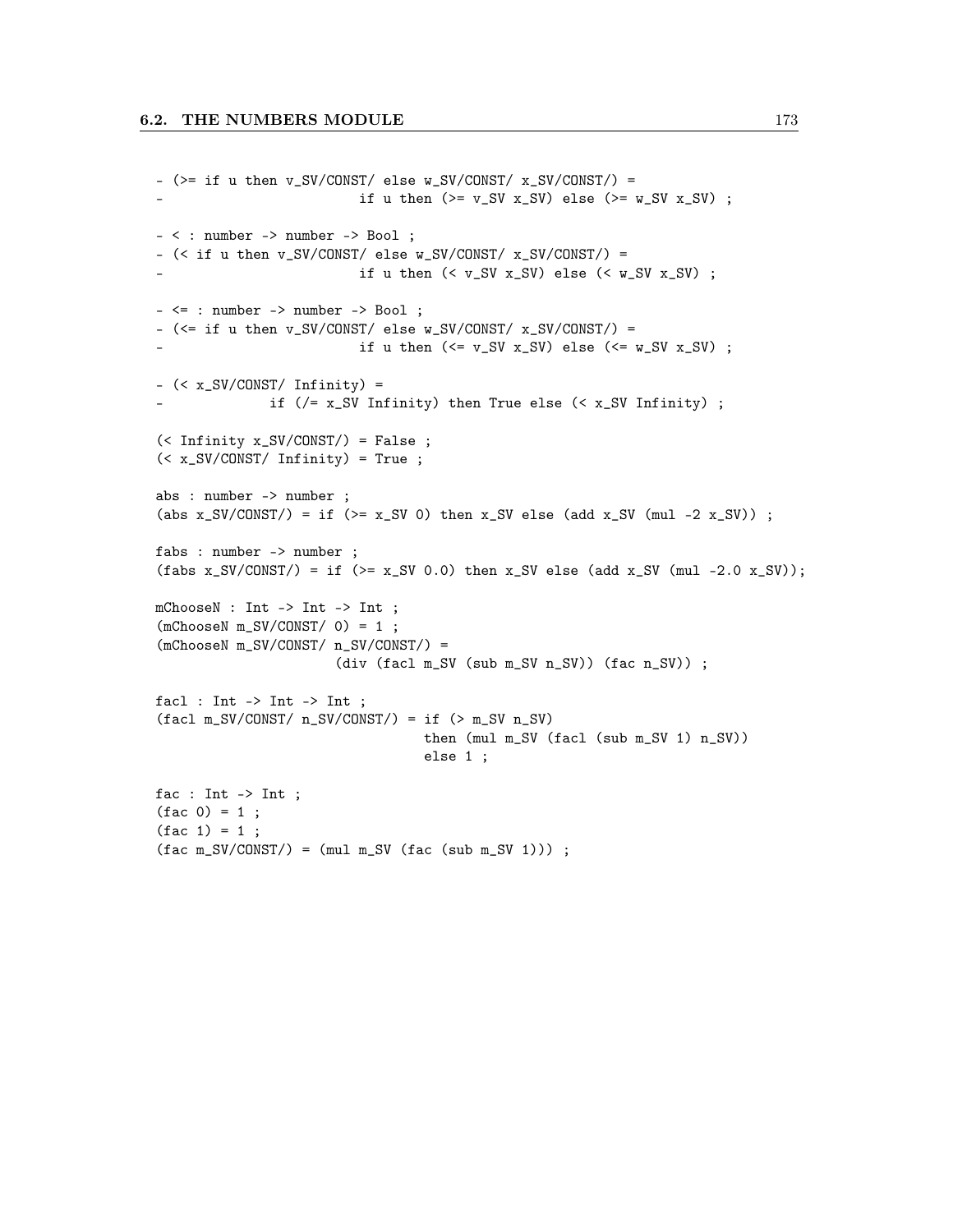### 6.3 The List Module

```
174 \langle\text{lists.es } 174\rangle \equiv– [] : (List a) ;
         - # : a - (List a) - (List a) ;
         import numbers.es ;
         head : (List a) -> a ;
         (head (# x y)) = x ;tail : (List a) -> (List a);
         (tail (# x y)) = y;last : (List a) \rightarrow a ;
         (\text{last } (* x [])) = x;(last (\# x (\# y z))) = (last (\# y z));
         elem : Int -> (List a) -> a ;
         (\text{elem 1 } (# x y)) = x ;\text{(elem z_SV/CONST/ } (\# \times y)) = \text{(elem (sub z_SV 1) y)};
         enumList : Int -> (List Int) ;
         (\text{enumList } x_SV/CONST/ ) = (\text{enumList2 } x_SV x_SV );
         enumList2 : Int -> Int -> (List Int) ;
         (\text{enumList2 0 x}) = [];
         (\text{enumList2 x_SV/CONST}/ y_SV/CONST/ ) =
                    (\# (add (sub y_SV x_SV) 1) (enumList2 (sub x_SV 1) y_SV)) ;
         inList : a \rightarrow (List a) \rightarrow Bool ;
         (intlist x [] ) = False ;(inList x (# y z)) = if (= x y) then True else (inList x z) ;length : (List a) -> Int ;
         (length []) = 0;
         (length (# x y)) = (add 1 (length y)) ;zip : (List a) -> (List b) -> (List (a * b)) ;
         (zip [ ] [ ] ) = [ ] ;(zip (# x1 y1) (# x2 y2)) = (# (x1,x2) (zip y1 y2)) ;zipWith : a -> (List b) -> (List (a * b));
         (zipWith x [] = [] ;(zipWith x (# y z)) = (# (x,y) (zipWith x z)) ;concat : ((List a) * (List a)) -> (List a);
         (concat ([], x)) = x ;(concat ((# u x), y)) = (# u (concat (x, y)));
         concat2 : (List a) -> (List a) -> (List a) ;
         (concat2 [] x) = x ;(concat2 (\# u x) y) = (\# u (concat2 x y));
```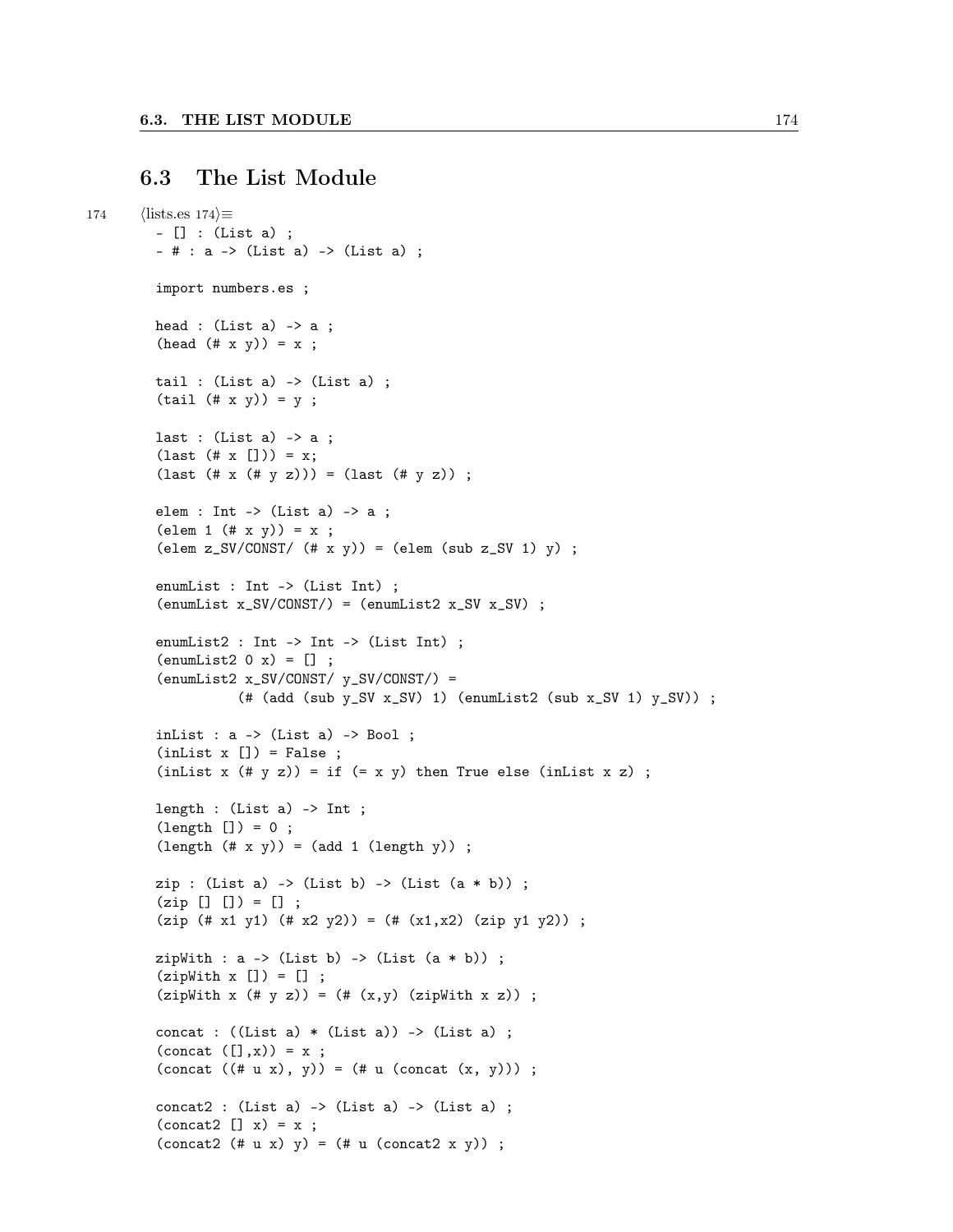```
reverse : (List a) -> (List a);
(reverse [] = [];
(reverse (\# \times \gamma)) = (concat ((reverse \gamma), [x])) ;
append : ((List a) * (List a) * (List a)) -> Boo1 ;(\text{append } (u, v, w)) =(|| (&& (= u []) (= v w))
           (sigma \rceilr.
            (sigma \ \ x.(sigma \ \ y.(\&\&\ (k\&\ (= u (# r x)) (= w (# r y)))(\text{append } (x, v, y))))));
permute : ((List a) * (List a)) \rightarrow Bool;(permute ([], x)) = (= x [];
(permute ((# x y), w)) =(sigma \u.(sigma \vee.(sigma \angle z.
         (&& (= w (# u v)) (&& (delete (u, (# x y), z)) (permute (z, v)))))));
delete : (a * (List a) * (List a)) \rightarrow Bool;
(detete (x, [] , v)) = False;
(detete (x, (* y z), w)) =(\left| \begin{array}{c} (x + 1) & (x + 1) \\ (x + 1) & (x + 2) \end{array} \right|(sigma \v.(&& (= w (# y v)) (delete (x, z, v))))) ;
sorted : (List a) -> Bool;
(sorted [] = True ;
(sorted (# x y)) =if (= y [] then True
   else (sigma \u.(sigma \v.(&& (&& (= y (# u v)) (<= x u)) (sorted y)))) ;
isort : (List a) -> (List a);
(isort [] = [] ;(isort (# x y)) = (ins x (isort y)) ;ins : a \rightarrow (List a) -> (List a) ;
(\text{ins } x [] ) = (\# x [] ) ;(ins x (\# \vee z)) = if (\leq x \vee y) then (\# x (\# y z)) else (\# \vee (ins x z));
isort2 : (a \rightarrow a \rightarrow Bool) \rightarrow (List a) \rightarrow (List a);
(isort2 p [] = [] ;(isort2 p (+ x y)) = (ins2 p x (isort2 p y)) ;ins2 : (a -> a -> Bool) -> a -> (List a) -> (List a) ;
(ins2 p x [] ) = (+ x [] ) ;(ins2 p x (\# y z)) = if (p x y) then (\# x (\# y z)) else (# y (ins2 p x z)) ;
fold : (a \rightarrow b \rightarrow b) \rightarrow b \rightarrow (List a) \rightarrow b;
(fold m v [] = v ;(fold m v (# x y)) = (m x (fold m v y));
foldr : (a \rightarrow b \rightarrow b) \rightarrow b \rightarrow (List a) \rightarrow b;(foldr \text{ m s} [] = s ;(foldr \text{ m s } (\# \text{ x y})) = (m \text{ x } (foldr \text{ m s y})) ;
```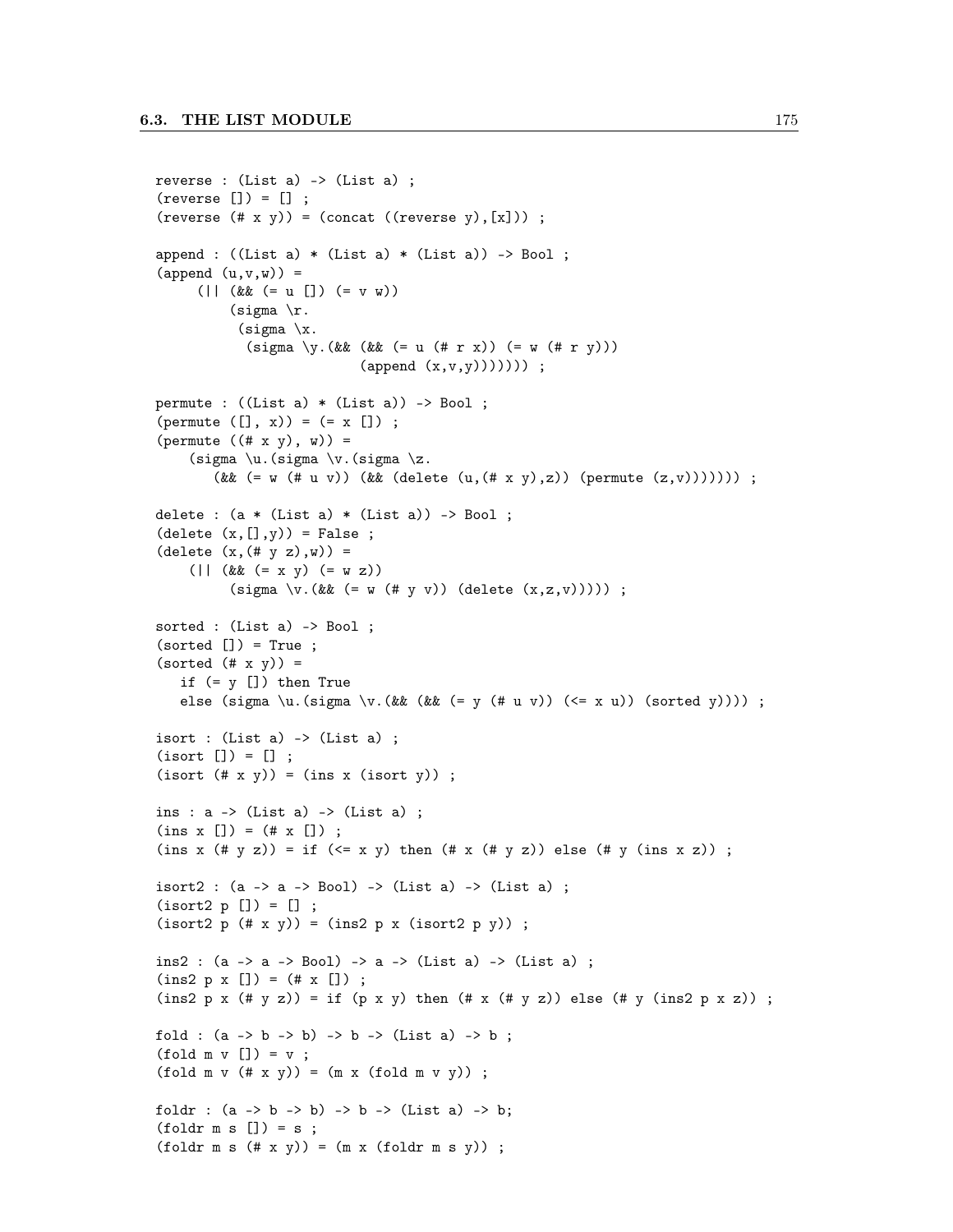```
filter : (a \rightarrow Bool) \rightarrow (List a) \rightarrow (List a);
(filter p []) = [];
(filter p (# x y)) = if (p x) then (# x (filter p y)) else (filter p y) ;
map : (a \rightarrow b) \rightarrow (List a) \rightarrow (List b);
(\text{map } m [] ) = [] ;(\text{map } m \ (\# \ x \ [])) = (\# \ (m \ x) \ []) ;(\text{map } m \ (\# \ x \ y)) = (\# \ (m \ x) \ (\text{map } m \ y));
rmduplicates : (List a) -> (List a) ;
(rmduplicates []) = [] ;
(rmduplicates (# x y)) = (# x (rmduplicates (removeListEle x y)));
removeListEle : a \rightarrow (List a) \rightarrow (List a) ;
(removeListEle x []) = [] ;
(removeListEle x (# y z)) = if (= x y) then (removeListEle x z)
                                else (# y (removeListEle x z)) ;
neg : (a -> Bool) -> a -> Bool ;
(neg p x) = (not (p x));
qsort : (List a) -> (List a) ;
(qsort []) = [] ;(qsort (# x y)) =(concat ((qsort (filter (neg (< x)) y)),
             (\# x (qsort (filter (< x) y))));
listExists : (a \rightarrow Bool) \rightarrow (List a) \rightarrow Bool;(listExists p []) = False ;
(listExists p (# x y)) = if (p x) then True else (listExists p y) ;
sublist : Int -> (List a) -> (List a) ;
(sublist n [] = [];
(sublist n (\# \times \ y)) = \text{if } (\gt n \ 0) \text{ then } (\# \times \ ( \text{sublist } (\text{sub n } 1) \ y)) \text{ else } [];
isSublist : (List a) -> (List a) -> Bool;
(isSublist [] x) = True ;(isSublist (# x y) [] ) = False ;(isSublist (# x1 y1) (# x2 y2)) =if (= x1 x2) then (isSublist y1 y2) else False ;
ints : Int -> Int -> (List Int) ;
(ints x y) = if (x x y) then (\# x (ints (add x 1) y)) else (\# x []);
```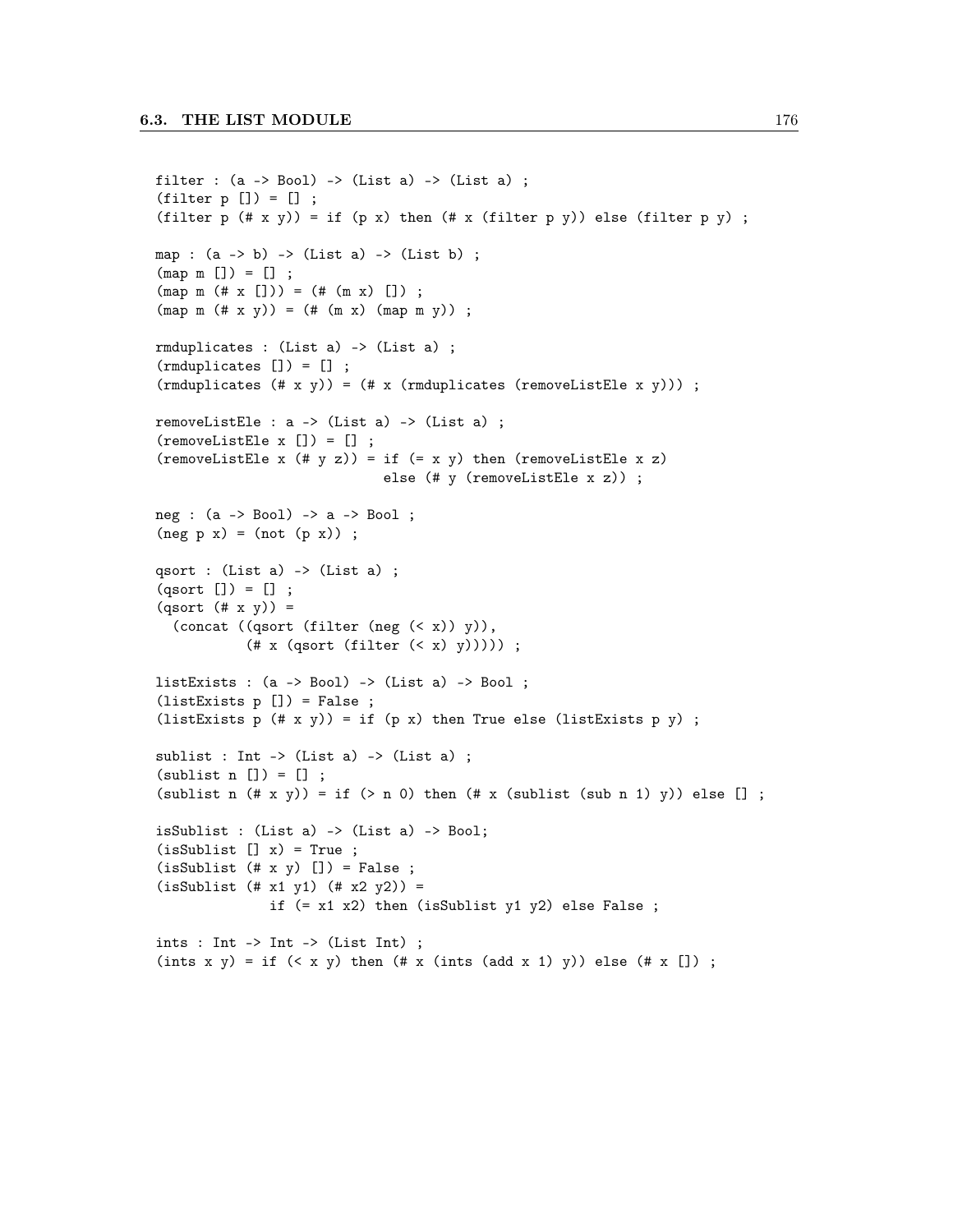```
177 \langle \text{sets.es } 177 \rangle \equivimport numbers.es ;
         union : (a -> Bool) -> (a -> Bool) -> (a -> Bool) ;
         (\text{union } s \ t) = \x. (|| (s x) (t x)) ;intersect : (a \rightarrow Bool) \rightarrow (a \rightarrow Bool) \rightarrow (a \rightarrow Bool);
         (intersect s t) = \x. (&& (s x) (t x)) ;
        minus : (a -> Bool) -> (a -> Bool) -> (a -> Bool) ;
         (minus s t) = \x. (&& (s x) (= (t x) False)) ;
         subset : (a -> Bool) -> (a -> Bool) -> Bool ;
         (subset s t) = pi \ \langle x.(\text{implies} (s x) (t x)) \rangle;
         powerset : (a -> Bool) -> ((a -> Bool) -> Bool) ;
         (powerset \xFalse) = \sFalse);
         (powerset \xi.if u_SV then True else v_SV) =
                    \s.(sigma \t.(sigma \r.(&& ((powerset \x.u_SV) t)
                              (kk ((powerset \x.y_SV) r)((= s) (union t r))));
         (powerset \x.if u_SV then False else v_SV) = (powerset \x.(\& (not u_SV) v_SV)) ;
         (powerset \x.(= x t)) = \s.(|| (= s \y.False) (= s \x.(= x t))) ;
         (powerset \ x. (|| u_SV v_SV)) =\s.(sigma \t.(sigma \r.(&& ((powerset \x.u_SV) t)
                              (&& ((powerset \x.v_SV) r) (= s (union t r)))))) ;
         linearise : (a -> Bool) -> (a -> Bool) ;
         (linearise \xFalse) = \xFalse;
         (linearise \xi.if u_SV then True else v_SV) =
                   (union (linearise \x.u_SV) (linearise \x.v_SV)) ;
         (linearise \x.if u_SV then False else v_SV) =
                   (linearise \x. (&& (not u_SV) v_SV)) ;
         (linearise \langle x. (= x t) \rangle = \langle x.if (= x t) then True else False ;(linearise \x.(|| u_SV v_SV)) = (union (linearise \x.u_SV) (linearise \x.v_SV)) ;
         rmdup : (a -> Bool) -> (a -> Bool) ;
         (rmdup \ x.t_SV) = \x.(rmdup2 t_SV);
         rmdup2 : Bool -> Bool ;
         (rmdup2 False) = False ;
         (rmdup2 True) = True ;
         (rmdup2 (= x t_SV)) = (= x t_SV) ;(rmdup2 if (= x t_SV) then True else False) =if (= x t_SV) then True else False ;
         (rmdup2 if (= x t_SV) then True else u) =if (= x t_S V) then True else (rmdup2 (&& ( / = x t_S V) u)) ; Eager ;
         (rmdup2 (|| (= x t_SV) u)) = (|| (= x t_SV) (rmdup2 (& (z x t_SV) u))) ;(rmdup2 (|| (|| (= x t_S V) u) v)) = (rmdup2 (|| (= x t_S V) (|| u v))) ;rmdupCustom : (a -> a -> Bool) -> (a -> Bool) -> (a -> Bool) ;
         (rmdupCustom p \ x.t_SV) = \x.(rmdupCustom2 p t_SV);
        rmdupCustom2 : (a -> a -> Bool) -> Bool -> Bool ;
         (rmdupCustom2 p False) = False ;
```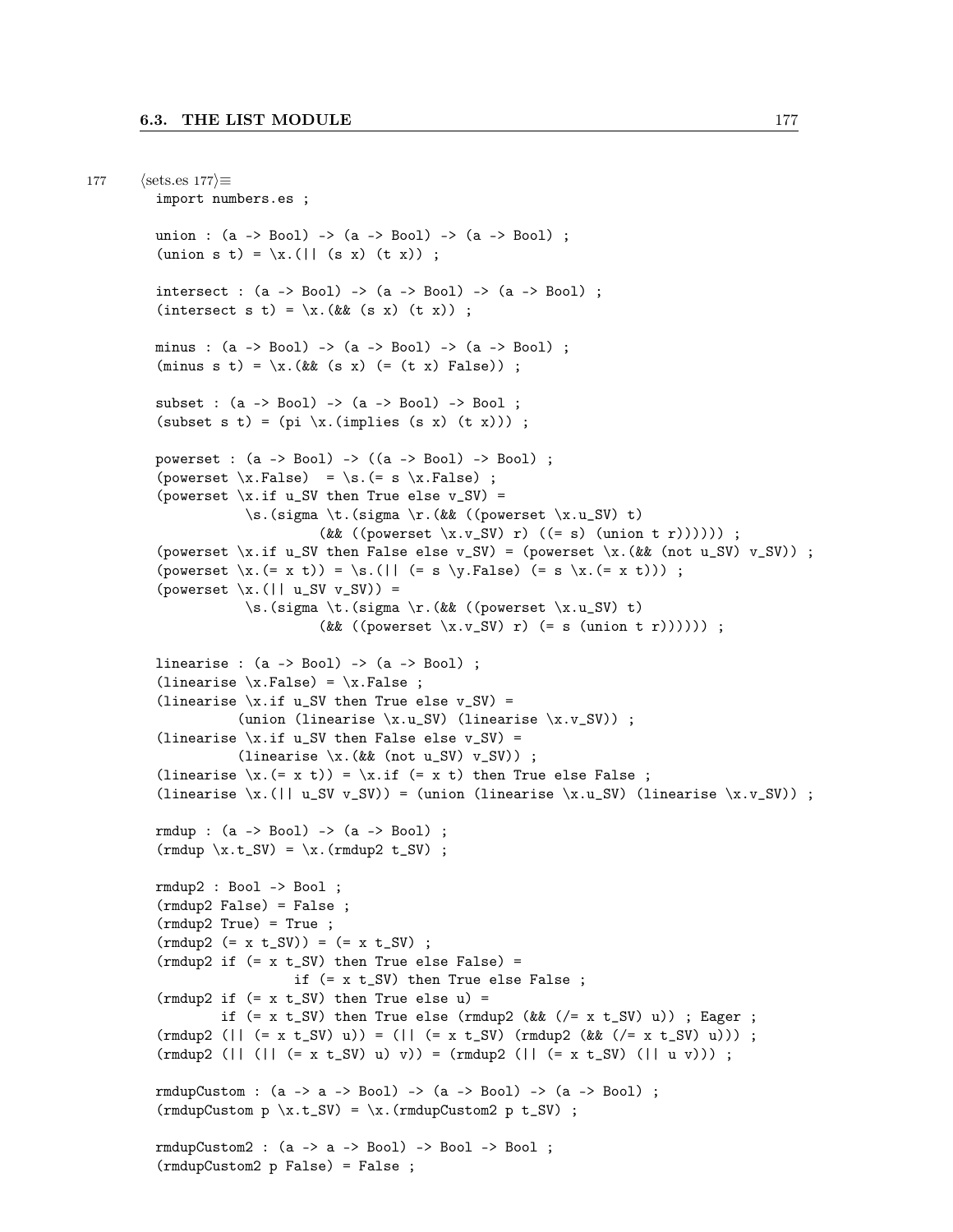```
(rmdupCustom2 p if (= x t_SV) then True else False) =
                         if (= x t_SV) then True else False ;
(rmdupCustom2 p if (= x t_SV) then True else u) =if (= x t_S V) then True else (rmdupCustom2 p (&& (not (p x t_SV)) u)); Eager;
card : (a \rightarrow Bool) \rightarrow Int;
(card s) = (card2 (rmdup s));
card2 : (a -> Bool) -> Int ;
(card2 \ x. (= x u)) = 1;(card2 \ x. (= u x)) = 1;
(\text{card2 } x.((| (x + x w) v_S V)) = (\text{add 1 } (\text{card2 } x.v_S V)) ;(card2 \ x. (|| (= u x) v_S V)) = (add 1 (card2 \ x.v_S V)) ;(card2 \ x. (|| u_SV v_SV)) = (add (card2 \ x.u_SV) (card2 \ x.v_SV));
(card2 \ x.False) = 0;
(card2 \x.if (= x u_SV) then True else v_SV) = (add 1 (card2 \x.v_SV)) ;
(card2 \x.if (&& (<= u_SV/CONST/ x) (<= x v_SV/CONST/)) then True else t_SV) =
       (add (sub v_SV u_SV) (card2 \x.t_SV)) ;
(card2 \x.if (>= x u_SV/CONST/) then True else t_SV) = Infinity ;
(card2 \x.if (<= x u_SV/CONST/) then True else t_SV) = Infinity ;
(card2 \x.if x_SV then True else v_SV) = (add (card2 \x.x_SV) (card2 \x.v_SV)) ;
– typeof(x) - which x? may need to use occurrence.
– \text{card2 } x.(\&\&\ (= \text{proj1 } x) u_S V/ \text{const}(=(\text{proj2 x}) v_S V/(\text{CNN}) = 1 ; \text{typeof}(19) (a * b) -> Bool;
mapFn : (a -> b) -> (a -> Bool) -> (b -> Bool) ;
(\text{mapFn } t s) = \x.\text{exists } y. (&& (s y) (= (t y) x)) ;
filterSet : (a \rightarrow Bool) \rightarrow (a \rightarrow Bool) \rightarrow (a \rightarrow Bool);
(filterSet p \ x.False) = x.False;
(filterSet p \x.(= x v)) = if (p v) then \x.(= x v) else \x.False ;
(filterSet p \x.(|| u_SV v_SV)) = (union (filterSet p \x.u_SV)
                                             (filterSet p \ x.v_S V)) ;
(filterSet p \ x.if (= x v) then True else v_SV) =if (p v) then (union \x. (= x v) (filterSet p \x. v_S V))
            else (filterSet p \ x.y_SV) ;
pickAnElement : (a -> Bool) -> a ;
(pickAnElement \ x. (= x u)) = u ;(pickAnElement \x.if (= x u) then True else v_SV) = u ;
switch : Int -> Bool -> Bool -> Bool -> Bool ;
(switch 1 t1 t2 t3) = t1 ;(switch 2 t1 t2 t3) = t2 ;(switch 3 t1 t2 t3) = t3 ;compare : a \rightarrow a \rightarrow Int;
(compare x y) = if (= x y) then 1 else if (< x y) then 2 else 3;
makeBTree : (a \rightarrow Bool) \rightarrow (a \rightarrow Bool);
– we expect the first argument to be in list form
(makeBTree \ x.s_SV) = \x.(makeBTree2 (sortIte s_SV));
```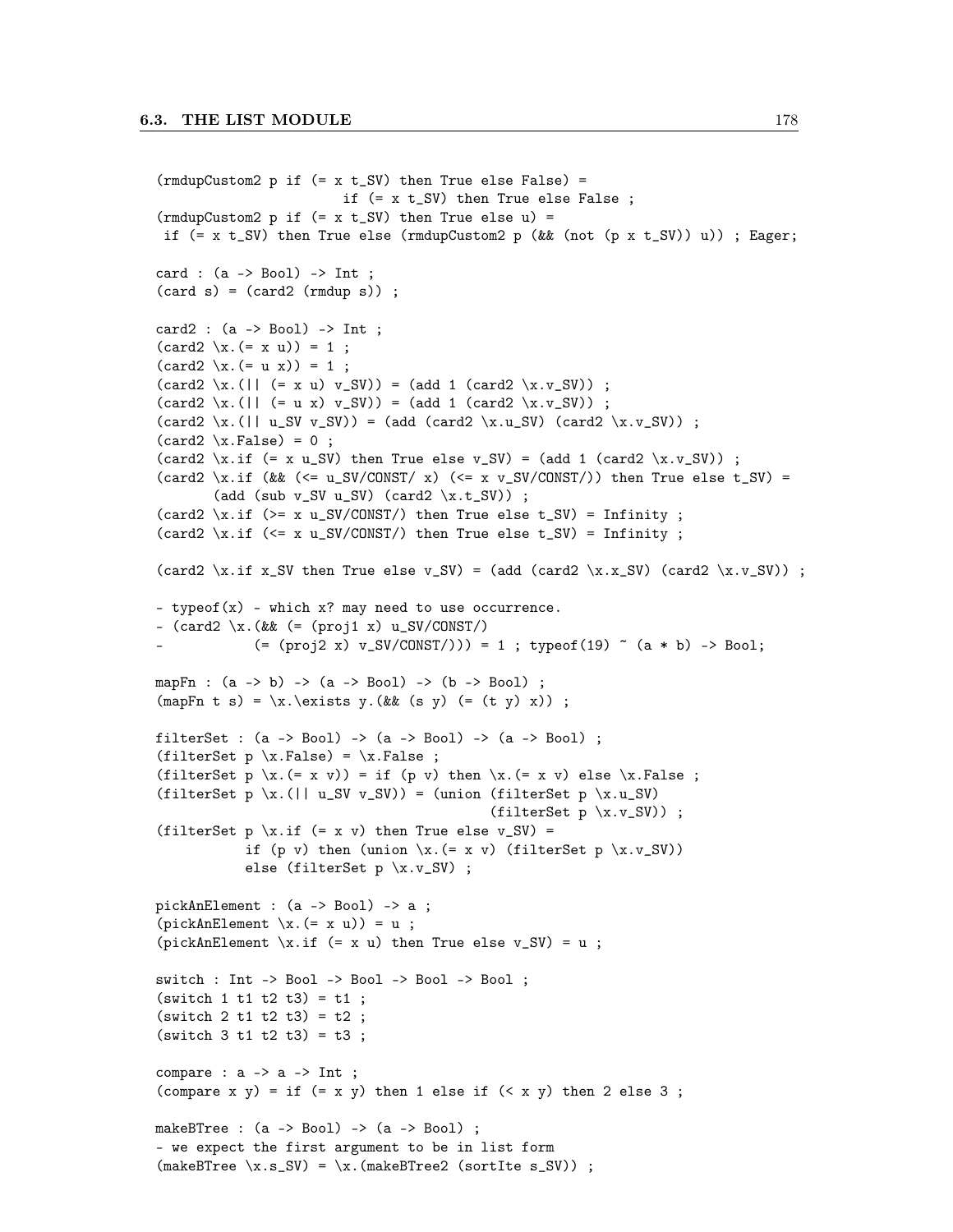```
makeBTree2 : Bool -> Bool ;
(makeBTree2 False) = False ;
(makeBTree2 if (= x y) then True else False) = (= x y);
(makeBTree2 if (= x y) then True else v2) =(switch (compare x (midEle if (= x, y) then True else v2)) True
                  (makeBTree2 (lessthan (midEle if (= x y) then True else v2)
                                          if (= x y) then True else v2))
                  (makeBTree2 (greaterthan (midEle if (= x y) then True else v2)
                                           if (= x, y) then True else v(2)));
sortIte : Bool -> Bool ;
(sortIte False) = False ;
(sortIte if (= x, y) then True else v) = (insIte (= x, y) (sortIte v));
insIte : Bool -> Bool -> Bool ;
(insIte (= x y) False) = if (= x y) then True else False;
(insIte (= x_S V y) if (= z_S V / EQUAL, x_S V / y^2) then True else v) =
         if (< y y2)then if (= x_S V y) then True else if (= z_S V y_2) then True else v
         else if (= z_S V y2) then True else (insIte (= x_S V y) v);
cardBool : Bool -> Int ;
(cardBool False) = 0 ;
(cardBool if (= x, y) then True else v) = (add 1 (cardBool v));
get : Float -> Bool -> Bool ;
(get 1.0 if (= x y) then True else v) = y ;
(get n_SV/CONST/ if (= x y) then True else z) = (get (sub n_SV 1.0) z) ;
midEle : Bool -> a ;
(midEle s) = (get (integer (cardBool s) 2) s) ;
lessthan : a -> Bool -> Bool ;
(lessthan z False) = False ;
(lessthan z if (= x y) then True else v2) =
                   if (< y z) then if (= x y) then True else (lessthan z v2)
                   else (lessthan z v2) ;
greaterthan : a -> Bool -> Bool ;
(greaterthan z False) = False ;
(greaterthan z if (= x y) then True else v2) =
                  if ( y z) then if ( = x y) then True else (greaterthan z v2)
                  else (greaterthan z v2) ;
removeBound : (a -> Bool) -> Bool ;
(removeBound \x.x_SV = x_SV ;
simplify2D : ((a * a) -> Bool) -> ((a * a) -> Bool);
(\text{simplify2D }\x.(\&\&\ (= (\text{proj1 x}) \ v1) (= (\text{proj2 x}) \ v2))) = \x. (= x (v1,v2)) ;(simplify2D \ x. (|| u_SV v_SV)) = (union (simplify2D \ x.u_SV)(simplify2D \ x.v_SV) ;
```
 $\langle$  multiset functions 180 $\rangle$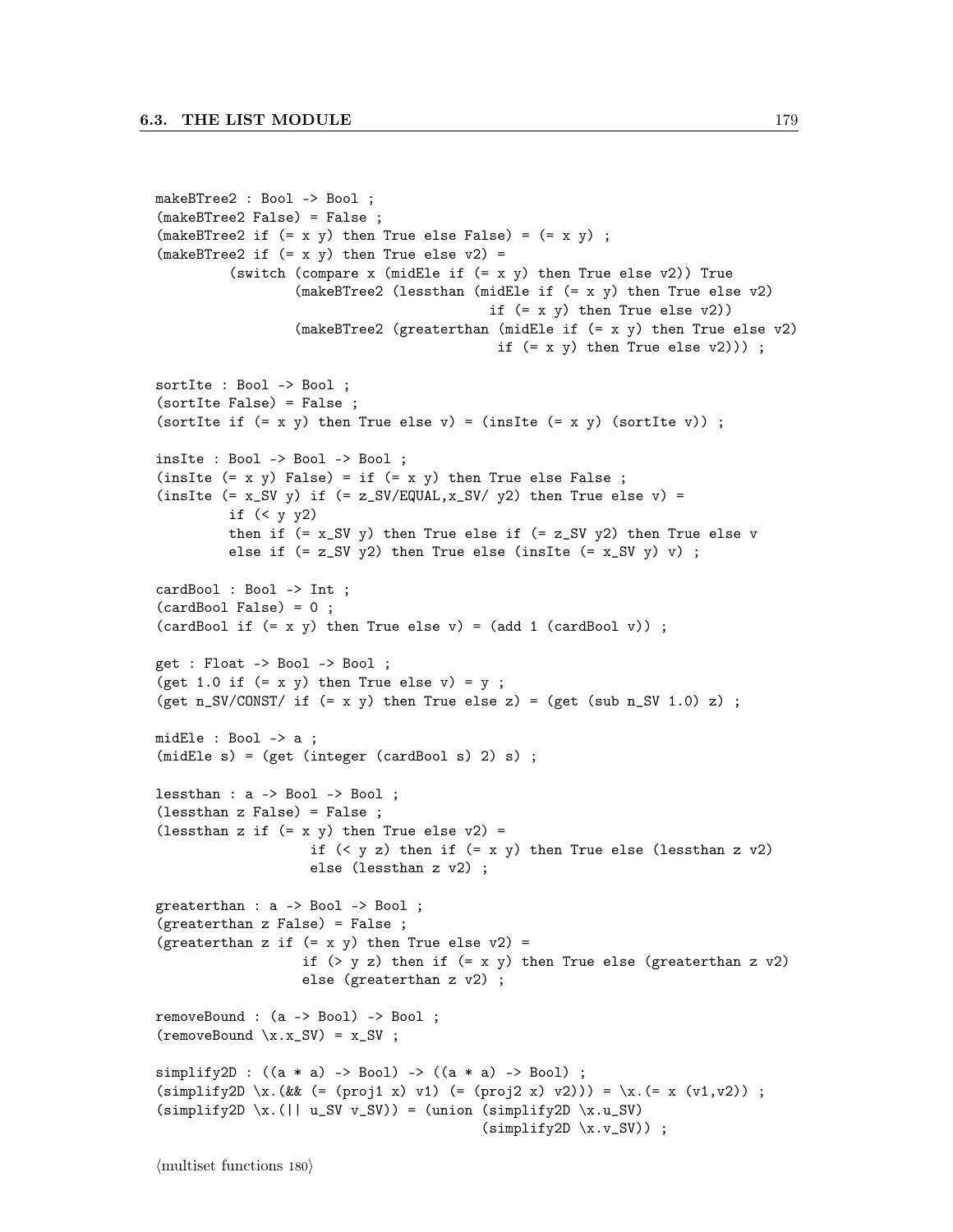```
180 \langle multiset functions 180\rangle≡
          msetunion : (a \rightarrow Int) \rightarrow (a \rightarrow Int) \rightarrow (a \rightarrow Int);
          (msetunion \x.0 m) = m;
          (msetunion \xi.if (= x t) then v else w_SV m) =
                 \xi.if (= x t) then (add v (m t))
                     else ((msetunion \x.w_SV (remove \x.(= x t) m)) x) ;
          msetdiff : (a \rightarrow Int) \rightarrow (a \rightarrow Int) \rightarrow (a \rightarrow Int);
          (msetdiff \ x.0 m) = \x.0 ;(msetdiff \x.if (= x t) then v else w_SV m) =\xinf (= x t) then (monus v (m t)) else ((msetdiff \x w_S W m) x) ;
          msetmax : (a \rightarrow Int) \rightarrow (a \rightarrow Int) \rightarrow (a \rightarrow Int);
          (msetmax \ x.0 m) = m;
          (msetmax \xleftarrow{x} if (= x t) then v else w_SV m) =
                 \chi.if (= x t) then (max v (m t))
                    else ((msetmax \x.w_SV (remove \x.(= x t) m)) x) ;
          msetmin : (a \rightarrow Int) \rightarrow (a \rightarrow Int) \rightarrow (a \rightarrow Int);
          (msetmin \ x.0 m) = \x.0 ;(msetmin \xleftarrow{x} if (= x t) then v else w_SV m) =
                 \x_if (= x t) then (min v (m t)) else ((msetmin \x.w_SW m) x) ;msetinc : (a \rightarrow Int) \rightarrow (a \rightarrow Int) \rightarrow Bool;
          (msetinc \ x.0 m) = True ;(msetinc \x.if u_SV then v else w_SV m) =
                 (&& (pi \x.(implies u_SV (<= v (m x)))
                       (msetinc (remove \x.u_SV \x.w_SV) m)) ;
          msetmember : a \rightarrow (a \rightarrow Int) \rightarrow Bool;
          (msetmember x m) = (< 0 (m x));
```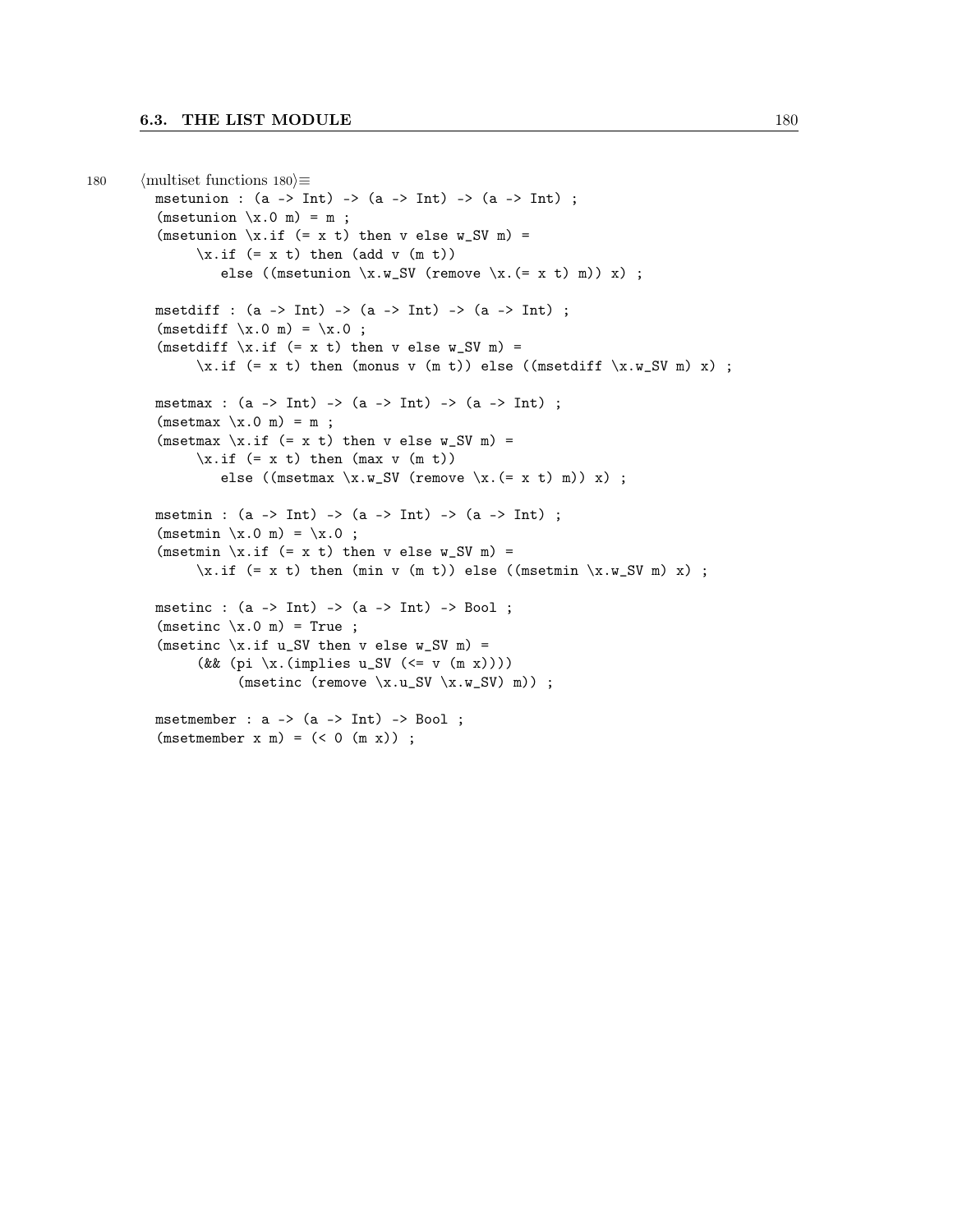### Chapter 7

# Programming in Escher

#### 7.1 Programming Examples

```
181 \langle \text{data.es 181} \rangle \equivlist1 : (List Int) ;
        list1 = [];
        list2 : (List Int) ;
        list2 = (+ 1 [] );
        list3 : (List Int) ;
        list3 = (+ 1 (+ 2 []));
        list4 : (List Int) ;
        list4 = (+ 1 list3);list5 : (List Int) ;
        list5 = (# 2 list4);
        list6 : (List Int) ;
        list6 = (+ 1 (+ 1 (+ 2 (+ 3 (+ 4 []))))) ;list7 : (List Int) ;
        list7 = (\# 1 (\# 1 (\# 2 (\# 3 (# 3 (# 4 (# 4 (# 4 [1)))))))));
        list8 : (List Int) ;
        list8 = (\# 1 (\# 1 (\# 2 (\# 3 (# 3 (# 4 (# 4 (# 3 [1))))))));
        list88 : (List Int) ;
        list88 = (\# 1 (\# 1 (\# 2 (\# 3 (# 3 (# 4 (# 4 (# 3 [1)))))))));
        list9 : (List Int) ;
        list9 = (H 1 (H 1 (H 2 (H 3 (H 3 [1))));
        us1 : (List Int) ;
        us1 = (# 199 (# 3 (# 2 (# 1 (# 99 (# 12 (# 20 (# 21 (# 51 (# 42 [])))))))))) ;
        us2 : (List Int) ;
        us2 = (# 7 (# 33 (# 120 (# 1 (# 199 (# 1012 (# 1120 (# 821 (# 851 (# 542 us1)))))))))) ;
```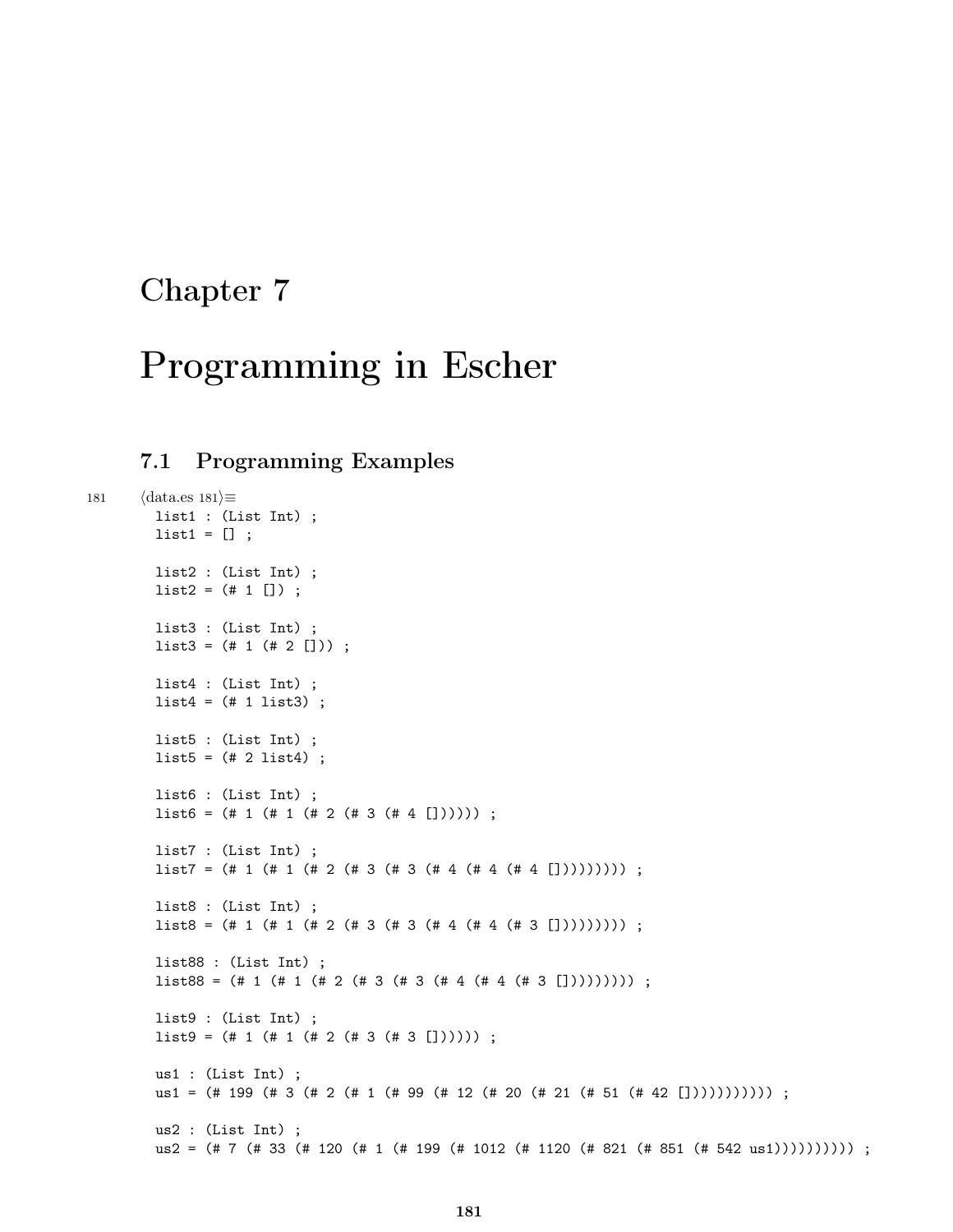```
us3 : (List Int) ;
us3 = (\# 0 (\# 44 (\# 12 (\# 15 (\# 990 (\# 125 (\# 2220 (\# 921 (\# 511 (\# 442 \text{ us}2))))))));
us4 : (List Int) ;
us4 = (# 20 (# 98 (# 290 (# 10 (# 90 (# 123 (# 2300 (# 210 (# 513 (# 342 us3)))))))))) ;
us5 : (List Int) ;
us5 = (# 13 (# 32 (# 29 (# 9 (# 299 (# 122 (# 200 (# 219 (# 5134 (# 242 us4)))))))))) ;
us6 : (List Int) ;
us6 = (# 180 (# 39 (# 27 (# 13 (# 91 (# 112 (# 25 (# 211 (# 151 (# 142 us5)))))))))) ;
– This is an example of a function with arity 1 but effective arity 0
set1 : Int -> Bool ;
set1 = \xi.if (= x 1) then True else if (= x 2) then True else False;
set2 : Int -> Bool ;
set2 = \xi x.if (= x 2) then True else if (= x 1) then True else False;
set3 : Int -> Bool ;
set3 = \xi.if (= x 1) then True else False;
set4 : Int -> Bool ;
set4 = \y{.if (= y 1) then True else False ;set5 : Int -> Bool ;
set5 = \xi.if (= x 2) then True else if (= x 3) then True else False;
{-
Annie, Bill, Mary, Joe, Harry, Ginny : People ;
prod0 : (People * People * People * People) ;
prod0 = (Annie, Bill, Mary, Joe) ;
prod1 : (People * People * People * People) ;
prod1 = (Annie, Harry, Ginny, Joe) ;
prod2 : (People * People * People * People) ;
prod2 = (Annie, Harry, Ginny, Joe) ;
-}
```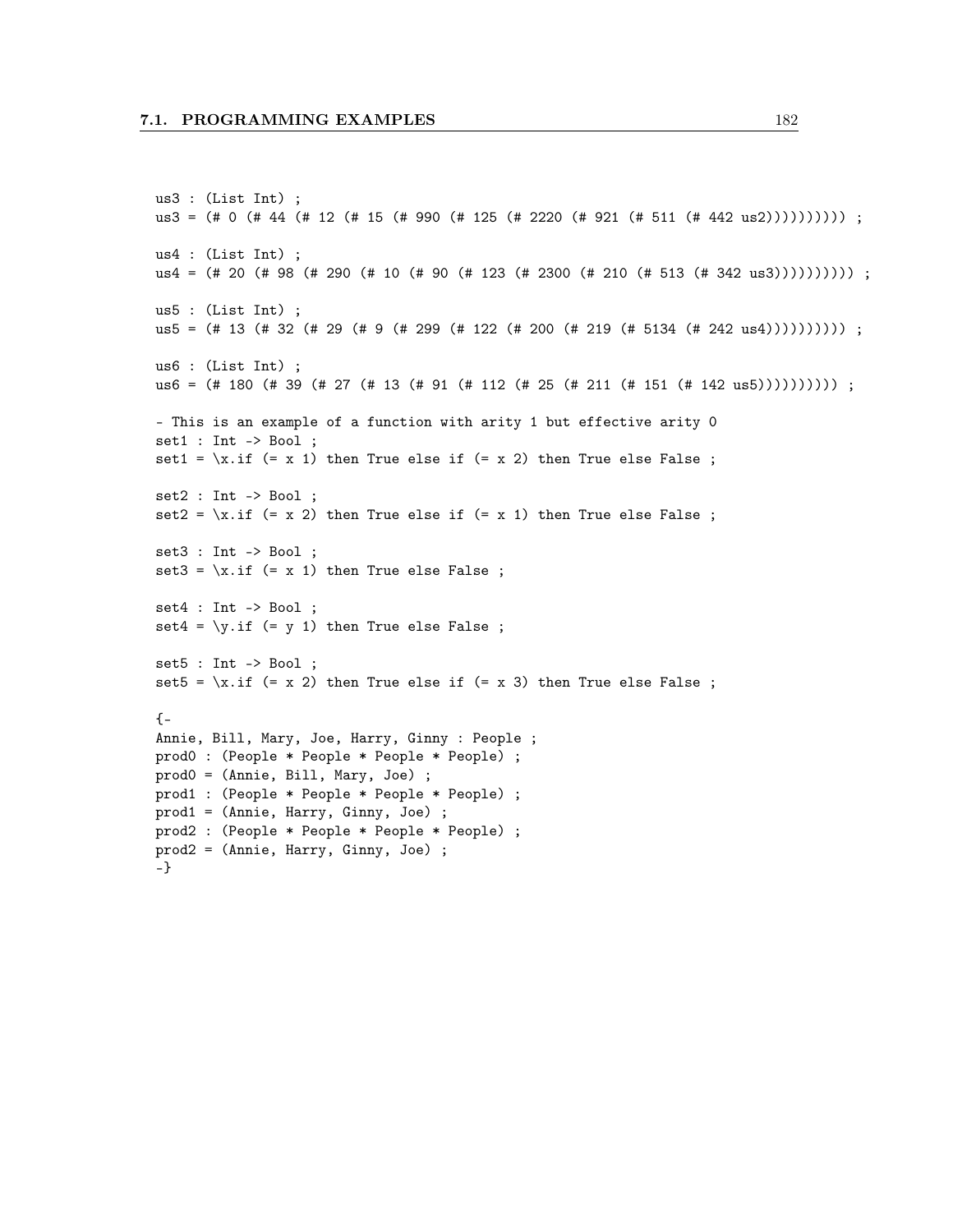```
183 \langle queries.es 183\rangle \equivimport booleans.es ;
        import lists.es ;
        import sets.es ;
        import data.es ;
        – : (isort us6) ; – (2855, 0.467)
        – : (qsort us6) ; – (18249, 2.007)
        - : (= () ()) ; - (1)
        – : (= prod0 prod1) ; – (8)
        – : (= prod2 prod1) ; – (10)
        – : (= list3 list2) ; – (6)
        – : (= list88 list8) ; – (27) – 0.010
        – : ((less \pve2.((= pve2) 1)) \pve3.((= pve3) 1)) ;
        – : (= set3 set4) ; – (22)
        – : (= set3 set5) ; – (15)
        – : (= set1 set2) ; – (66) – 0.021
        – There is a difference because of simplifyConjunction2
        – : (append (x, y, list2 )) ; – (21)
        – : (append (u, v, list2 )) ; – (23)
        – : (append (x, y, list8)) ; – (150)
        – : (append (u, v, list8)) ; – (128)
        – : (append (list9, z, (concat (list8, list6)))) ; – (91)
        – : (append (list6, v, (concat (list8, list6)))) ; – (78)
        – : (append (list9, (concat (list8, list6)), x)) ; – (149) – var capture
        – : (append (list9, (concat (list8, list6)), w)) ; – (155) – 0.164
        – : (delete ( 1, ((# 2) ((# 1) [])), ((# 2) []))); – (14)
        – : (delete ( 12, ((# 2) ((# 1) [])), ((# 2) []))) ; – (16)
        – : (delete ( 2, ((# 2) ((# 1) ((# 2) []) )), x )) ; – (28) – 0.012
        – : (permute (((\# 1) []) , x)); – (19)
        – : (permute ( ((# 2) ((# 1) [])), x)) ; – (85) – 0.022
        – : (permute ( ((# 3) ((# 2) ((# 1) []))), x)) ; – (292, 0.064)
        – : (permute ( (# 10 (# 3 (# 2 (# 1 [])))), x)) ; – (1328, 0.440)
        – : (permute ( (# 12 (# 10 (# 3 (# 2 (# 1 []))))), x)) ; – (6305, 7.061)
        – : (sorted list7) ; – (74)
        – : (sorted list8) ; – (71)
        – : (sorted (isort us6)) ; – (8668) – 1.809
        - crickettennis = \xi.if (= x Cricket) then True
                              else if (= x Tennis) then True else False ;
        - : \langle x.(\pi i \setminus y.(\text{implies } (crickettennis y) (likes (x,y)))) - (159)- : \{x.(pi \ y.(implies (favorite y) (likes (x,y)))) - (129) - 0.038\}–
```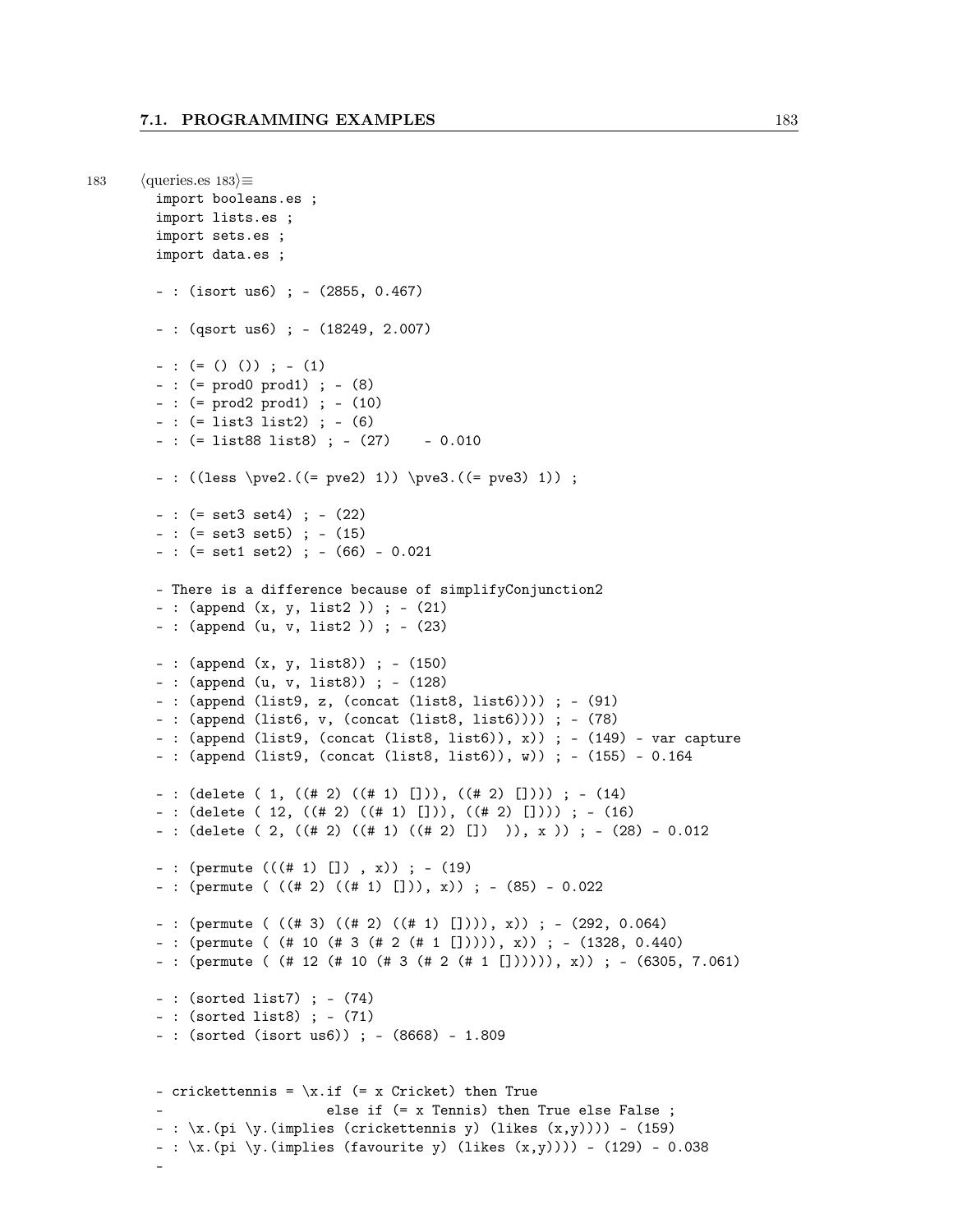```
–
–
– : (powerset \x.((|| ((= x) 1)) ((= x) 2))) – (41)
– : (linearise \x.((|| ((= x) 1)) ((= x) 2))) – (8)
– : ((union \x.((|| ((= x) 1)) ((= x) 2))) \x.((|| ((= x) 1)) ((= x) 3))) – (3)
–
– : (intersect set12 set13) – (31)
– – 0.021
–
– : (msetunion mset1 mset2) – (52)
– : (msetdiff mset1 mset2) – (22)
– : (msetmax mset1 mset2) – (52)
– : (msetmin mset1 mset2) – (19) – 0.015
–
– : (msetinc mset0 mset2) – (34)
– : (msetmember F mset1) – (8)
– : (msetmember A mset1) – (6) – 0.0012
–
- bunch = \x.if (= x (Abloy, 3, Short,Normal)) then Trueelse if (= x \text{ (Abloy}, 4, \text{Median}, \text{Broad})) then True else False ;
–
– (projmake (x1,x2,x3,x4)) = x1
– (projlength (x1,x2,x3,x4)) = x3
–
– – cond : Key -> Bool
- cond = \x. (&& (= Abloy (projmake x)) (= Medium (projlength x)))
–
– (setexists1 p t) = (sigma \x.(&& (t x) (p x)))
–
– : (setexists1 cond bunch) – (27, 0.0010)
–
Avon , Bedfordshire , Berkshire ,
Buckinghamshire , Cambridgeshire , Cornwall ,
Devon , Dorset , Essex , Gloucestershire ,
Hampshire , Herefordshire , Hertfordshire ,
Kent , London , Northamptonshire , Oxfordshire ,
Somerset , Surrey , Sussex , Warwickshire ,
Wiltshire , Worcestershire : County ;
Bath , Bournemouth , Bristol , Cheltenham ,
Cirencester , Dorchester , Exeter , Gloucester ,
Penzance , Plymouth , Salisbury , Shaftesbury ,
Sherbourne , Taunton , Torquay , Truro ,
Winchester : City ;
neighbours : (County * County) -> Bool ;
neighbours =
  \xinf (= x (Devon, Cornwall)) then True
     else if (= x (Devon, Dorset)) then True
     else if (= x (Devon, Somerset)) then True
     else if (= x (Avon, Somerset)) then True
     else if (= x (Avon, Wiltshire)) then True
     else if (= x (Avon, Gloucestershire)) then True
```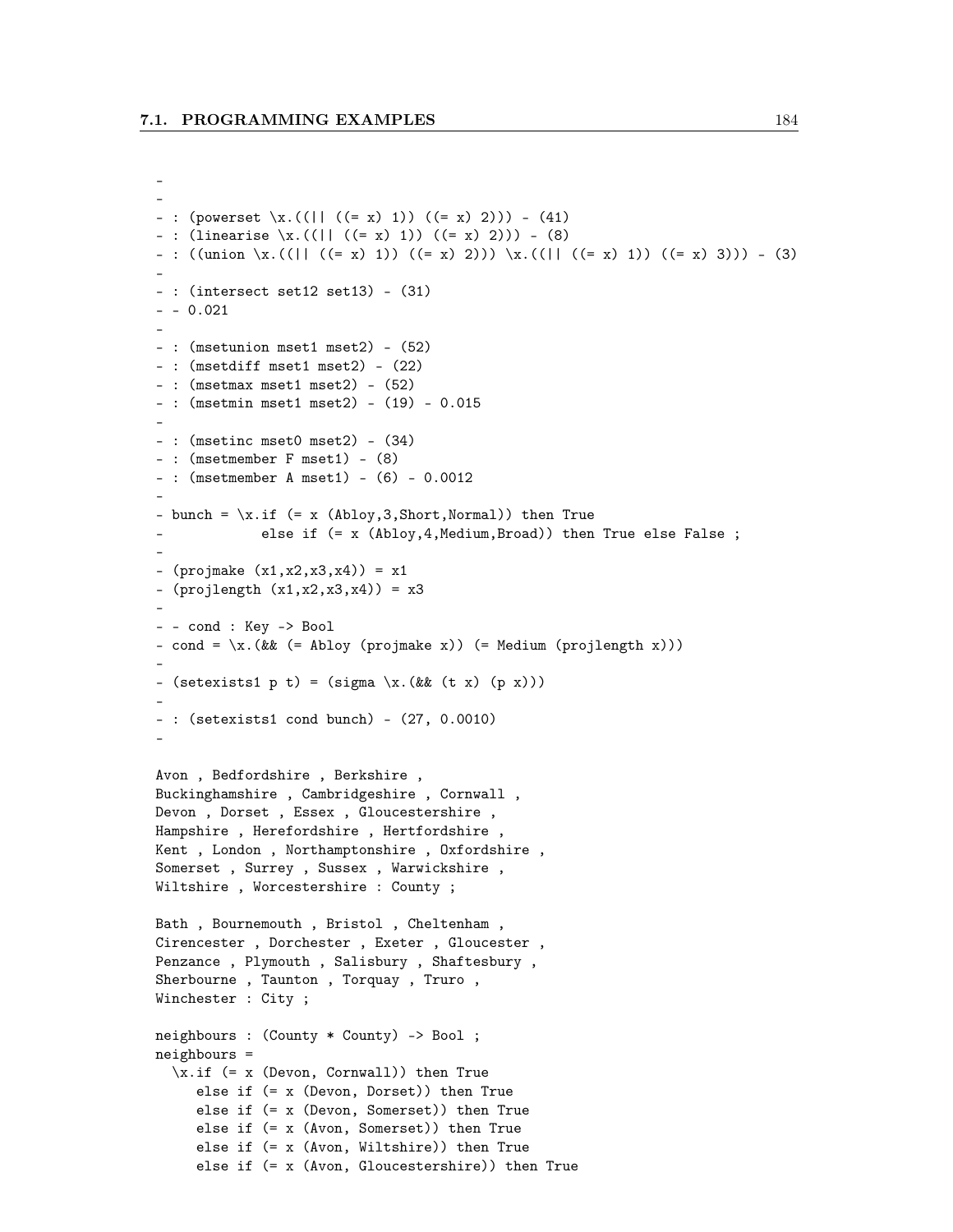```
else if (= x (Dorset, Wiltshire)) then True
     else if (= x (Somerset, Wiltshire)) then True
     else if (= x (Gloucestershire, Wiltshire)) then True
     else if (= x (Dorset, Somerset)) then True
     else if (= x (Dorset, Hampshire)) then True
     else if (= x (Hampshire, Wiltshire)) then True
     else if (= x (Hampshire, Berkshire)) then True
     else if (= x (Hampshire, Sussex)) then True
     else if (= x (Hampshire, Surrey)) then True
     else if (= x (Sussex, Surrey)) then True
    else if (= x (Sussex, Kent)) then True
     else if (= x (London, Surrey)) then True
     else if (= x (London, Kent)) then True
     else if (= x (London, Essex)) then True
     else if (= x (London, Hertfordshire)) then True
     else if (= x (London, Buckinghamshire)) then True
     else if (= x (Surrey, Buckinghamshire)) then True
     else if (= x (Surrey, Kent)) then True
     else if (= x (Surrey, Berkshire)) then True
     else if (= x (Oxfordshire, Berkshire)) then True
     else if (= x (Oxfordshire, Wiltshire)) then True
     else if (= x (Oxfordshire, Gloucestershire)) then True
     else if (= x (Oxfordshire, Warwickshire)) then True
     else if (= x (Oxfordshire, Northamptonshire)) then True
    else if (= x (Oxfordshire, Buckinghamshire)) then True
    else if (= x (Berkshire, Wiltshire)) then True
     else if (= x (Berkshire, Buckinghamshire)) then True
     else if (= x (Gloucestershire, Worcestershire)) then True
    else if (= x (Worcestershire, Herefordshire)) then True
    else if (= x (Worcestershire, Warwickshire)) then True
     else if (= x (Bedfordshire, Buckinghamshire)) then True
    else if (= x (Bedfordshire, Northamptonshire)) then True
     else if (= x (Bedfordshire, Cambridgeshire)) then True
    else if (= x (Bedfordshire, Hertfordshire)) then True
     else if (= x (Hertfordshire, Essex)) then True
     else if (= x (Hertfordshire, Cambridgeshire)) then True
     else if (= x (Hertfordshire, Buckinghamshire)) then True
     else if (= x (Buckinghamshire, Northamptonshire)) then True else False ;
distance : (City * City * Int) -> Bool ;
distance =
  \x.if (= x (Plymouth, Exeter, 42)) then True
     else if (= x (Exeter, Bournemouth, 82)) then True
     else if (= x (Bristol, Taunton, 43)) then True
     else if (= x (Bristol, Gloucester, 35)) then True
     else if (= x (Torquay, Exeter, 23)) then True
     else if (= x (Plymouth, Torquay, 24)) then True
     else if (= x (Bristol, Bath, 13)) then True
     else if (= x (Exeter, Taunton, 34)) then True
     else if (= x (Penzance, Plymouth, 78)) then True
     else if (= x (Taunton, Bournemouth, 70)) then True
     else if (= x (Bournemouth, Salisbury, 28)) then True
     else if (= x (Taunton, Salisbury, 64)) then True
     else if (= x (Salisbury, Bath, 40)) then True
```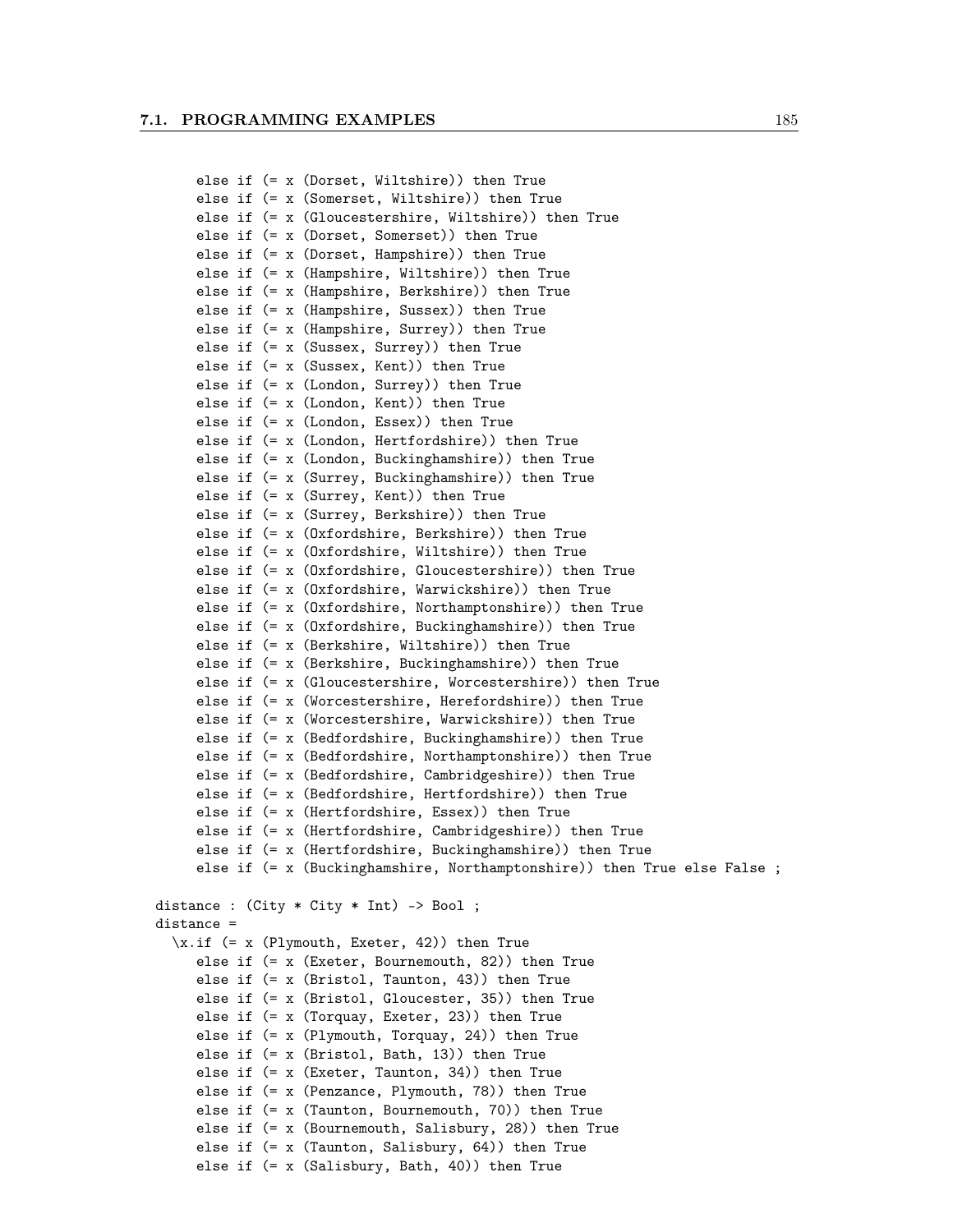```
else if (= x (Bath, Gloucester, 39)) then True
     else if (= x (Bournemouth, Bath, 65)) then True
     else if (= x (Truro, Penzance, 26)) then True
     else if (= x (Plymouth, Truro, 52)) then True
     else if (= x (Shaftesbury, Salisbury, 20)) then True
     else if (= x (Sherbourne, Shaftesbury, 16)) then True
     else if (= x (Dorchester, Bournemouth, 28)) then True
     else if (= x (Salisbury, Winchester, 24)) then True
     else if (= x (Exeter, Sherbourne, 53)) then True
     else if (= x (Sherbourne, Taunton, 29)) then True
     else if (= x (Bath, Cirencester, 32)) then True
     else if (= x (Cirencester, Cheltenham, 16)) then True
     else if (= x (Cheltenham, Gloucester, 9)) then True
     else if (= x (Dorchester, Sherbourne, 19)) then True
     else if (= x (Bath, Shaftesbury, 33)) then True
     else if (= x (Winchester, Bournemouth, 41)) then True
     else if (= x (Exeter, Dorchester, 53)) then True else False ;
isin : (City * County) -> Bool ;
isin =
  \xinf (= x (Bristol, Avon)) then True
     else if (= x (Taunton, Somerset)) then True
     else if (= x (Salisbury, Wiltshire)) then True
     else if (= x (Bath, Avon)) then True
     else if (= x (Bournemouth, Dorset)) then True
     else if (= x (Gloucester, Gloucestershire)) then True
     else if (= x (Torquay, Devon)) then True
     else if (= x (Penzance, Cornwall)) then True
     else if (= x (Plymouth, Devon)) then True
     else if (= x (Exeter, Devon)) then True
     else if (= x (Winchester, Hampshire)) then True
     else if (= x (Dorchester, Dorset)) then True
     else if (= x (Cirencester, Gloucestershire)) then True
     else if (= x (Truro, Cornwall)) then True
     else if (= x (Cheltenham, Gloucestershire)) then True
     else if (= x (Shaftesbury, Dorset)) then True
     else if (= x (Sherbourne, Dorset)) then True else False ;
- : \x. (sigma \y. (&& (|| (distance (Bristol, x, y))
                         (distance (x, Bristol, y)))(<br/>y 40)) ) ; - (582, 0.070)– : \langle x.\rangle y. (sigma \langle z. (&& (distance (x,y,z)) (< z 20))) ; – (239, 0.043)
– : \x.(|| (neighbours (Oxfordshire,x)) (neighbours (x, Oxfordshire))) ;
– – (395, 0.059)
– : \x.(sigma \y.(&& (isin (x,y)) (/= y Wiltshire))) ; – (158, 0.037)
– : \x.(sigma \y.(&& (|| (neighbours (Oxfordshire,y))
                        (neighbours (y, 0xfordshire))) (isin (x,y))));
– – (1174, 0.150)
- : \chi.(sigma \chi.(&& (isin (x,y)) (|| (neighbours (Oxfordshire,y))
```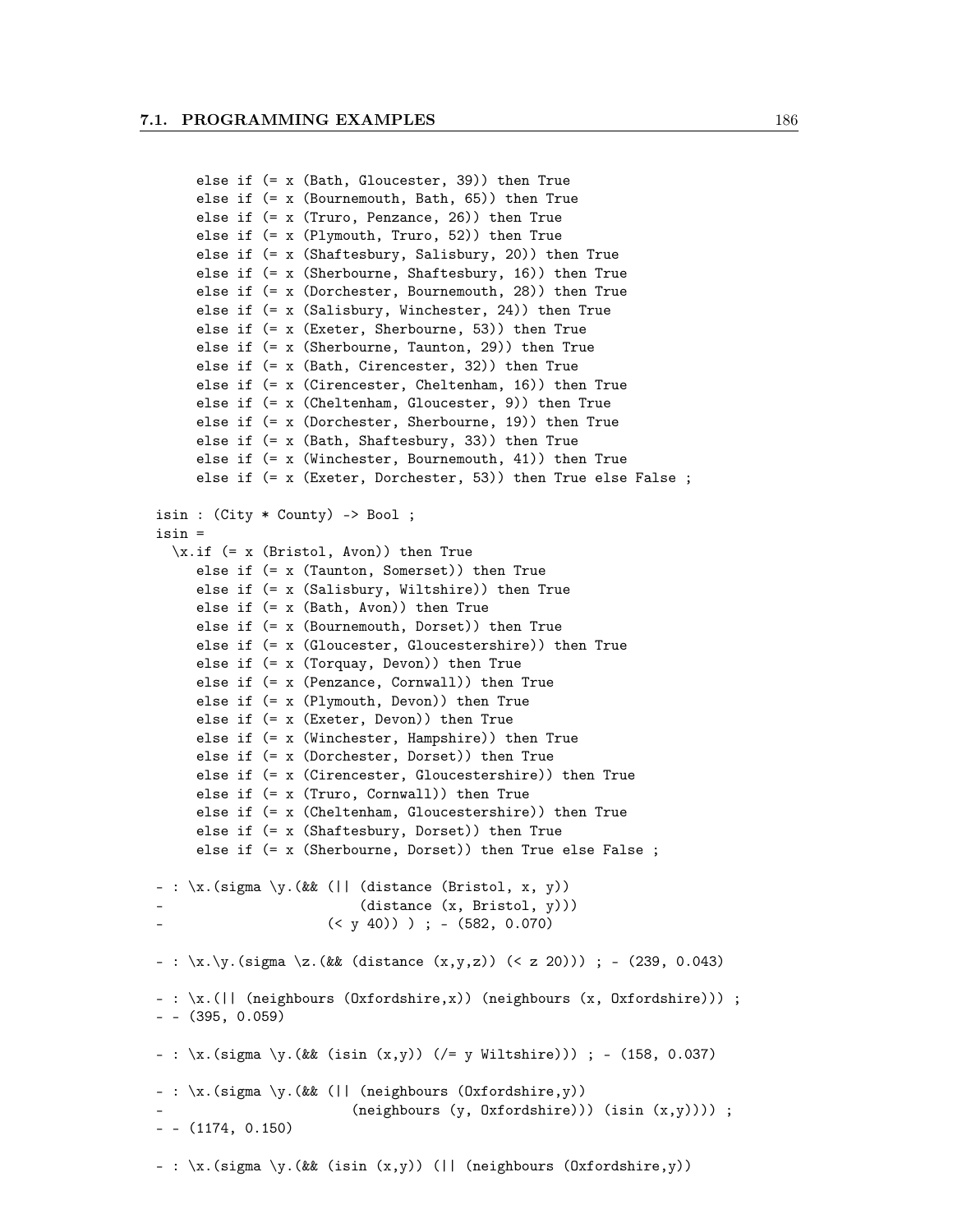```
– (neighbours (y, Oxfordshire))) )) ; – (9446, 1.369)
        – westcountry : County -> Bool ;
        - westcountry = \x.if (= x Down) then True else if (= x Cornwall) then True– else if (= x Somerset) then True
                            else if (= x Avon) then True else False ;
        - : \langle x.(\text{sigma } \y.(\&\&\text{west country } y) \text{ (isin } (x,y)))) ; - (293, 0.054)
        – : \x.(sigma \y.(sigma \z.(&& (|| (distance (Bristol, y, z))
        – (distance (y, Bristol, z)) ) (&& (< z 50) (isin (y,x))) ))) ; – (915, 0.130)
         – : (pi \x.(implies (|| (neighbours (Avon,x)) (neighbours (x,Avon)))
                 (sigma \y.(isin (y,x))) )) ; - (740, 0.364)
         –
         – : (sigma \x.(&& (isin (Bristol, x))
                            (pi \z.(implies (sigma \y.(&& (|| (distance (Bristol, z, y))
                                                    (distance (z, Bristol, y))) (<math>y 40)))
         – (isin (z, x)))))) ; – (335, 0.073)
187 \langle \text{tricks.}\mathbf{es} \ 187 \rangle \equiv– these rules are supposed to bring out conjunctively embedded terms of the
        - form (x = t).
        – a loop can occur if the NOTAPP condition in the third statement is not
        – in place
         – (kk \text{ u } SV \{NOTAPP, =\} (= x_SV{VAR} t_SV)) = (kk (= x_S V t_S V) u_S V)– (kk (kK = x_SV{VAR} t_SV) u_SV) v_SV) =( & ( = x_SV t_SV) ( & u_SV v_SV) )
        - (kk u_SV{NOTAPP, =} (kk (-x_SV{VAR} t_SV) v_SV)) =( & ( = x_SV t_SV) ( & u_SV v_SV) )
        – swap equality order
        - (= t_SV{NOTVAR} x_SV{VAR}) = (= x_SV t_SV)
```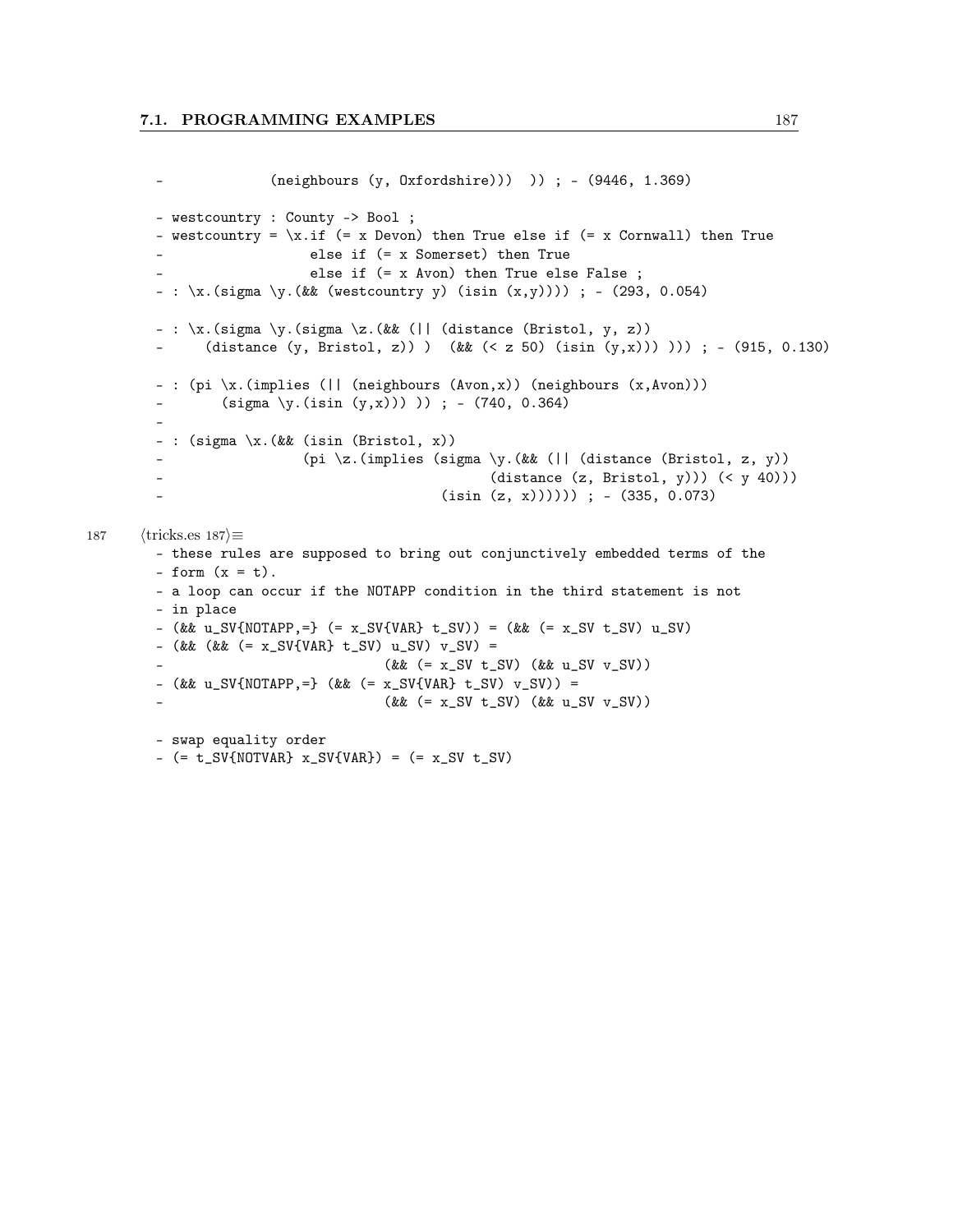Comment 7.1.1. The following is a program that calculates the day a particular date falls on.

```
188 \langletvrec.es 188\rangle \equiv(weekday x) = if (<= 2 (whatday x)) then True else False;
        (\text{whatday } (x,y,z)) =(mod
            (sub
              (add (add (add z
                            (julian_day (x,y,z)))
                            (integer (sub z 1) 4))
                            (integer (sub z 1) 400))
              (integer (sub z 1) 100))
            7)
        (decode_day 0) = Saturday
        (decode_day 1) = Sunday(decode_day 2) = Monday
        (decode_day 3) = Tuesday
        (decode_day 4) = Wednesday
        (decode_day 5) = Thursday(decode_day 6) = Friday
        (julin\_day (x,1,z)) = x(julin\_day (x,y,z)) = (add x (sumDay (sub y 1),z)))(sumDays (y,z)) =if (= y 1) then (numberOfDays (1,z))
           else (add (numberOfDays (y,z)) (sumDays ((sub y 1),z))) ;
        (numberOfDays (1, x)) = 31(numberOfDays (2,x)) = if (leap\_year x) then 29 else 28 ;(numberOfDays (3,x)) = 31(numberOfDays (4,x)) = 30(numberOfDays (5, x)) = 31(numberOfDays (6,x)) = 30(numberOfDays (7,x)) = 31(numberOfDays (8,x)) = 31(numberOfDays (9,x)) = 30(numberOfDays (10,x)) = 31(numberOfDays (11,x)) = 30(numberOfDays (12,x)) = 31(leap\_year x) = if (= (mod x 4) 0)then if (=(mod x 100) 0) then (=(mod x 400) 0) else True
                         else False ;
        – : (decode_day (whatday (1,11,2005)))
```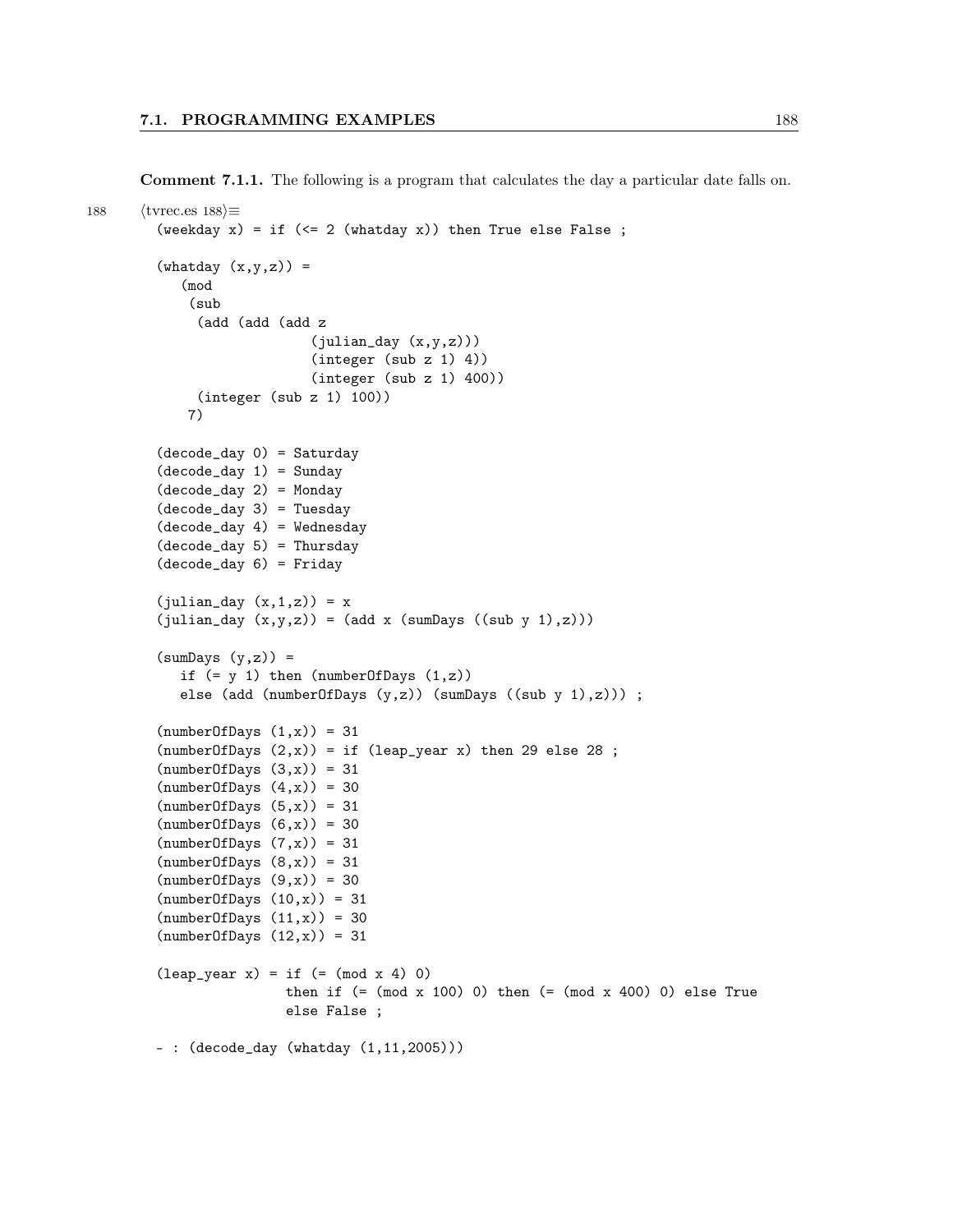#### 7.2 Programming Tips

Comment 7.2.1. To minimize the impact of the logic programming rules on efficiency, try to put code that can instantiate variables at the leftmost possible position. For example, one should write

setExists<sub>1</sub> p  $t = \exists x.((t x) \land (p x))$ 

instead of

 $setExists_1 p t = \exists x. ((p x) \wedge (t x)).$ 

Comment 7.2.2.

 $\lambda x.(\exists y.(((neighbours(Oxfoldsize, y)) \vee (neighbours(y, Oxfordshire)))) \wedge (isin(x, y))))$ 

```
-- Steps = 1176
-- Final Answer:
-- \x.if (= x Salisbury) then True else if (= x Gloucester) then True
-- else if (= x Cirencester) then True else (= x Cheltenham)
```
 $\lambda x.(\exists y.((isin(x, y)) \land ((neighbours(Ordshire, y)) \lor (neighbours(y, Oxfordshire))))$ 

```
-- Total candidate redexes tried = 91659
-- Steps = 9447
-- Final Answer:
\left(-\right) -- \left(x, \text{if } (= x \text{ Salisbury}) \right) then True else if (= x \text{ Gloucester}) then True
-- else if (= x Cirencester) then True else (= x Cheltenham)
```
Comment 7.2.3. The following definition would not work. Why?

 $(fac 0) = 1$  $(fac n) = (mul (fac (sub n 1)) n)$ 

Comment 7.2.4. This also wouldn't work properly (sometimes) for the same reason.

 $(smallest (# x [])) = x$ (smallest  $(\# \times \gamma)$ ) = if (smaller2 x (smallest y)) then x else (smallest y)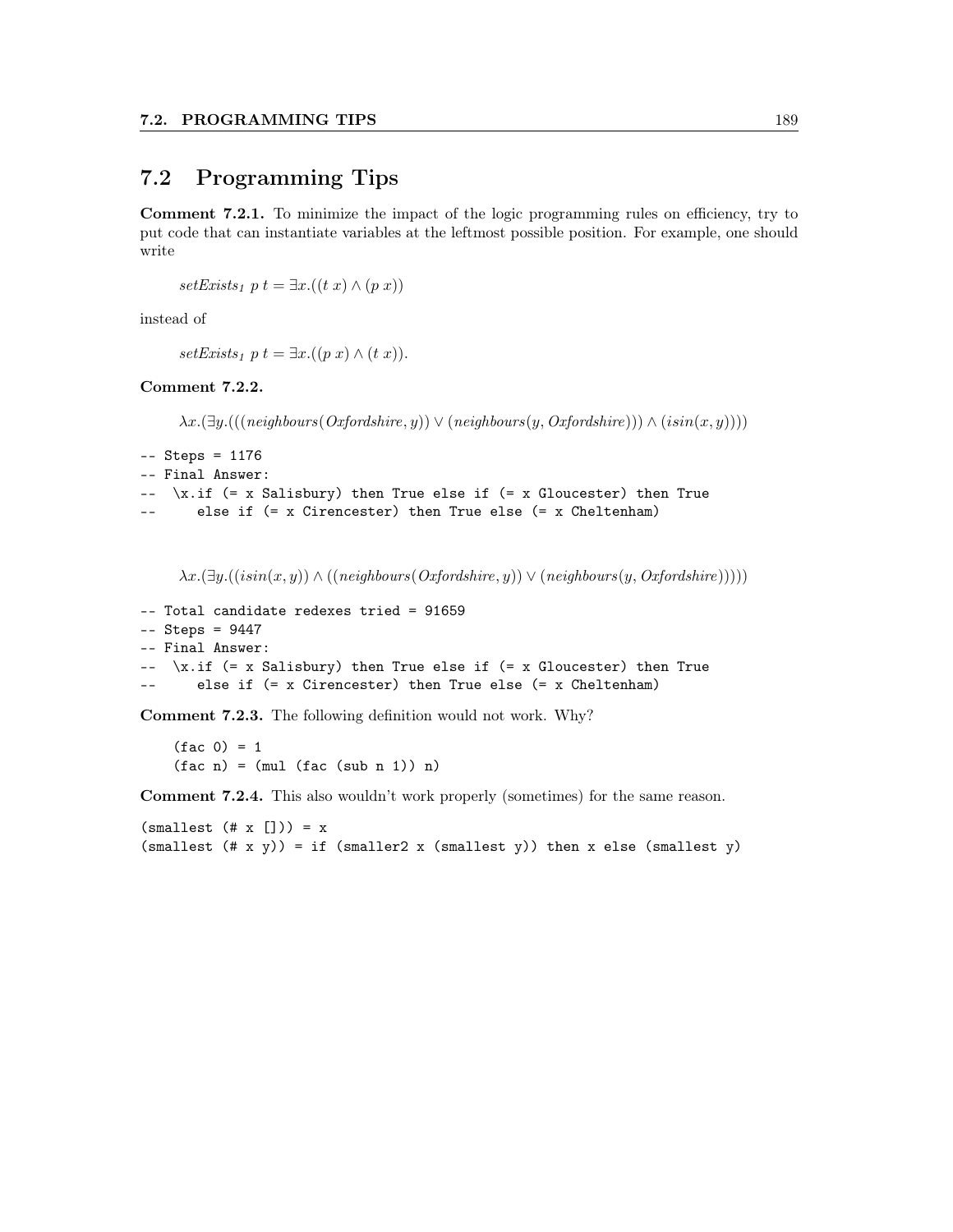### Chapter 8

# A Listing of the Code Chunks

 $\langle \text{apply } (\mathbf{x},t) \rangle$  to each eqn in eqns, extend eqns and return true 19bi  $\langle$  delete eqns of the form  $x = x 18d$  $\langle$  if x appears in t, return false 19a $\rangle$  $\langle$ type checking 28a $\rangle$  $\langle$ type checking actual 22a $\rangle$  $\langle$  type checking subsidiary functions 27b $\rangle$  $\langle$ type checking variables 22b $\rangle$  $\langle$ type::abstractions 14b $\rangle$  $\langle$ type::abstractions::implementation 14c $\rangle$  $\langle$ type::algebraic types 16b $\rangle$  $\langle$ type::algebraic types::implementation 17a $\rangle$  $\langle$ type::composite types 10c $\rangle$  $\langle$ type::composite types::implementation 10d $\rangle$  $\langle$ type::function declarations 12f $\rangle$  $\langle$ type::functions 10b $\rangle$  $\langle$ type::parameters 11d $\rangle$  $\langle$ type::parameters::implementation 12a $\rangle$  $\langle$ types.cc 9a $\rangle$  $\langle$ types.h 8 $\rangle$  $\langle$ type::synonyms 13b $\rangle$  $\langle$ type::tuples 13c $\rangle$  $\langle$ type::tuples::implementation 13d $\rangle$  $\langle$ type::type 9b $\rangle$  $\langle$ unification body 18a $\rangle$  $\langle$ unification.cc 17c $\rangle$  $\langle$ unification.h 17b $\rangle$  $\langle$ unify::case of both non-parameters 21a $\rangle$  $\langle$ unify::verbose 1 21b $\rangle$  $\langle \text{unify::verbose } 2 \text{ 21c} \rangle$  $\langle$ variable case::lookup previous occurrence 24b $\rangle$  $\langle$ wellTyped2::application::error reporting2 26a)  $\langle$ wellTyped2::application::t1 should have right form 25b $\rangle$  $\langle$ wellTyped2::case of t a constant 23a $\rangle$  $\langle \text{wellTyped2::case of t a modal term } 26c \rangle$  $\langle$ wellTyped2::case of t a tuple 27a $\rangle$  $\langle$ wellTyped2::case of t a variable 24a $\rangle$  $\langle$ wellTyped2::case of t an abstraction 26b $\rangle$  $\langle$ wellTyped2::case of t an application 25a $\rangle$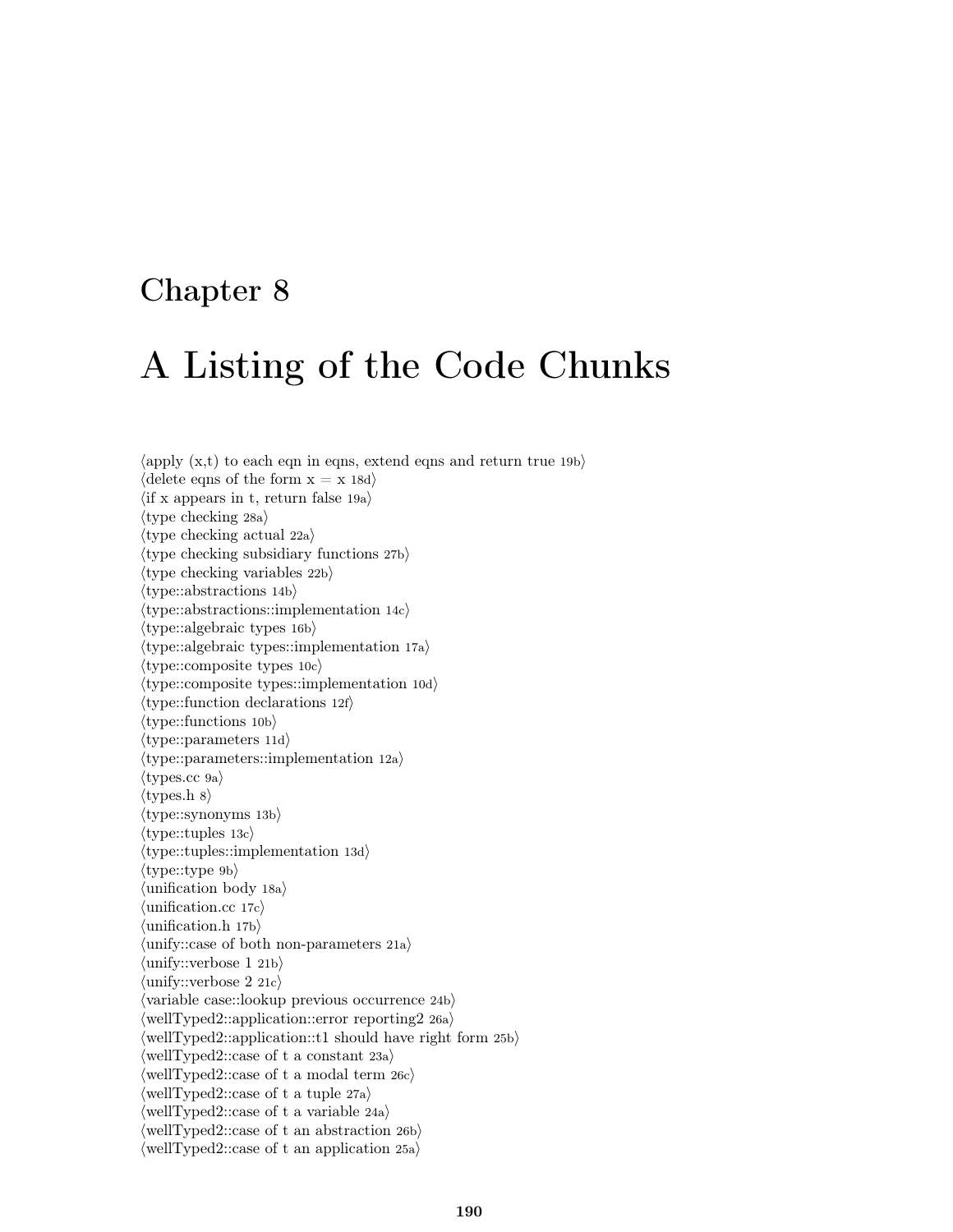$\langle$ wellTyped2::save n return 23b $\rangle$  $\langle$ cannot possibly be a redex 81a $\rangle$  $\langle$ cannot possibly be a redex 2 82e $\rangle$  $\langle$  debug matching 1 92d $\rangle$  $\langle$  debug matching 2 92e $\rangle$  $\langle$  debug matching 3 92f $\rangle$  $\langle$  debug matching 4 93a $\rangle$ herror handling::get previously bound 101b i  $\langle$  freememory error checking 42a $\rangle$  $\langle$  freevar-match::case of ABS 109a $\rangle$  $\langle$  freevar-match::case of APP 109b $\rangle$  $\langle$  freevar-match::case of MODAL 109c $\rangle$  $\langle$  freevar-match::case of PROD 109d $\rangle$  $\langle$ heap term init 29e $\rangle$  $\langle$ isEq::switch t1 and t2 72b $\rangle$  $\langle$ isFuncNotRightArgs::error handling 83f $\rangle$  $\langle$  normalise1::and 59a $\rangle$  $\langle$ normalise1::iff 59b $\rangle$  $\langle$ pattern-match.cc 113c $\rangle$  $\langle$  pattern-match::function declarations 99a $\rangle$  $\langle$ pattern-match::functions 99b $\rangle$  $\langle$ pattern-match.h 113b $\rangle$  $\langle$ print error handling 36d $\rangle$  $\langle$ print extra information 37c $\rangle$  $\langle$ print white spaces 37b $\rangle$  $\langle$ redex-match::case of ABS 103b $\rangle$  $\langle$ redex-match::case of ABS::change variable name 103c $\rangle$  $\langle$ redex-match::case of APP 102c $\rangle$  $\langle$ redex-match::case of APP::debug matching 1 102d $\rangle$  $\langle$ redex-match::case of APP::debug matching 2 102e $\rangle$  $\langle$ redex-match::case of MODAL 104 $\rangle$  $\langle$ redex-match::case of PROD 103a $\rangle$  $\langle$ redex-match::case of SV 100b $\rangle$  $\langle$ redex-match::case of SV::check constraints 101a $\rangle$  $\langle$ redex-match::case of V 101c $\rangle$  $\langle$ redex-match::case of V::check free variable capture condition 102a $\rangle$  $\langle$ redex-match::case of constant 102b $\rangle$  $\langle$ redex-match::write a small warning message 103d $\rangle$  $\langle$ reduce::small APP optimization 85b $\rangle$  $\langle$ simpl output 91a $\rangle$  $\langle$ simplify update pointers 62a $\rangle$  $\langle$ simplifyArithmetic::add, subtract, multiply and divide 66 $\rangle$  $\langle$ simplifyConjunction2::create body 74 $\rangle$  $\langle$ simplifyEquality::case of applications 64a $\rangle$  $\langle$ simplifyEquality::case of products 63a $\rangle$  $\langle$ simplifyEquality::case of products::empty tuples 63b $\rangle$  $\langle$ simplifyEquality::case of products::error handling 63c $\rangle$  $\langle$ simplifyEquality::case of strings 62d $\rangle$  $\langle$ simplifyEquality::check whether we have data constructors 64b $\rangle$  $\langle$ simplifyEquality::identical variables and function symbols 62b $\rangle$  $\langle$ simplifyEquality::irrelevant cases 62c $\rangle$  $\langle$ simplifyEquality::local variables 63d $\rangle$  $\langle$ simplifyExistential::case one and two 75c $\rangle$  $\langle$ simplifyExistential::move to the body 75b $\rangle$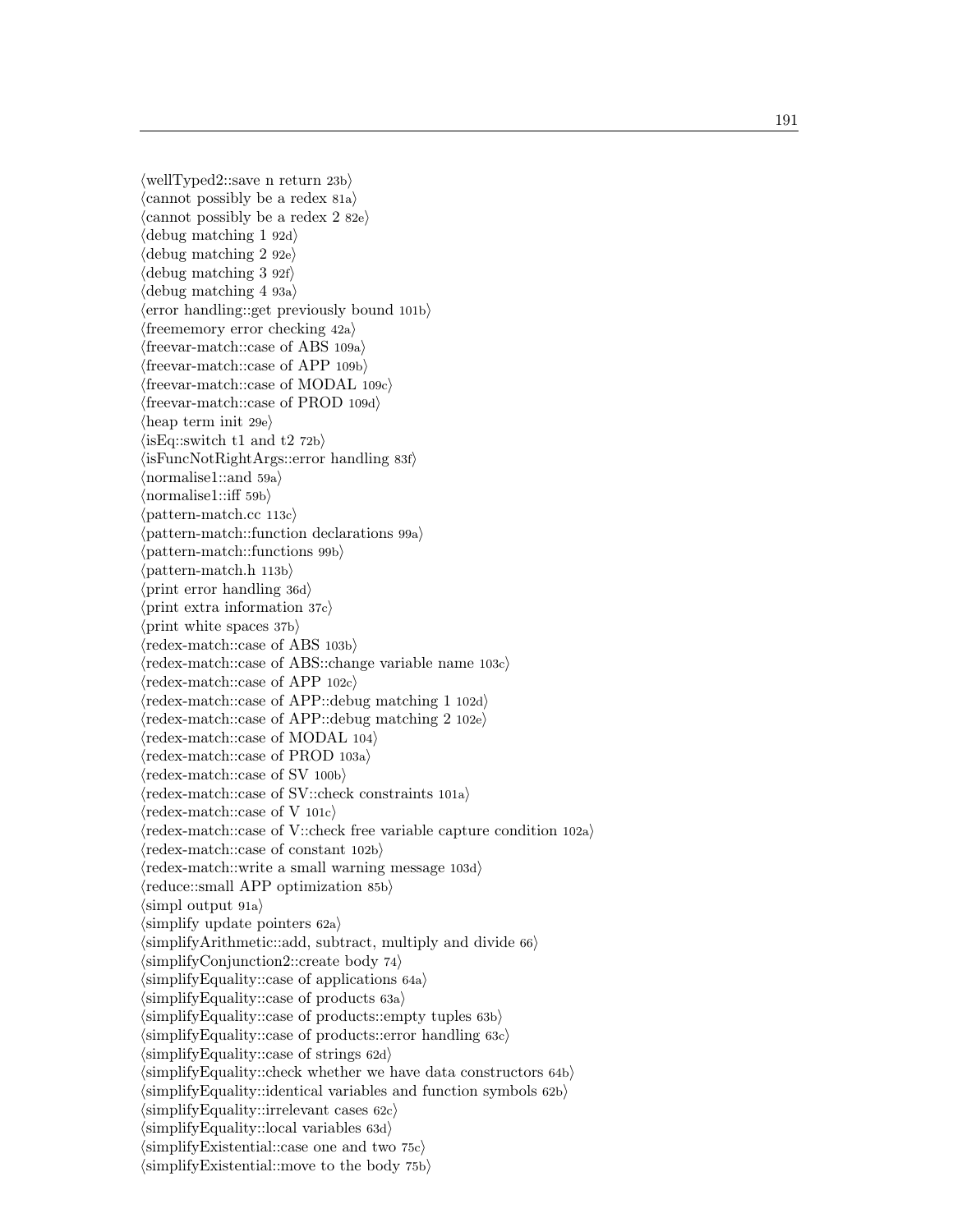$\langle$ simplifyExistential::tricky case 76a $\rangle$  $\langle$ simplifyExistential::tricky case::general case 76c $\rangle$  $\langle$ simplifyExistential::tricky case::special case 76b $\rangle$  $\langle$ simplifyUniversal::change end game 79a $\rangle$  $\langle$ simplifyUniversal::check the form of body 78b $\rangle$  $\langle$ simplifyUniversal::general case 79b $\rangle$  $\langle$ simplifyUniversal::special case 78d $\rangle$  $\langle$ simplifyUniversal::true statement 78c $\rangle$  $\langle$ simplifyWithTP::call theorem prover 107a $\rangle$  $\langle \text{subst2::case of SV 52c} \rangle$  $\langle \text{subst2::case of V 53h} \rangle$  $\langle \text{subst2::free variable captured 54a} \rangle$  $\langle \text{subst2::replace by ti 53a} \rangle$  $\langle \text{term } \text{bool parts } 31a \rangle$  $\langle \text{term clone parts 29f} \rangle$  $\langle \text{term init } 29d \rangle$  $\langle$ term parts 29b $\rangle$  $\langle$ term replace parts 29g $\rangle$  $\langle \text{term schema::equal::numbers 34c} \rangle$  $\langle \text{term schema::print if-then-else 36c} \rangle$  $\langle \text{term schema::print lists } 36b \rangle$  $\langle \text{term schema::print strings } 36a \rangle$  $\langle$ term vector parts 30b $\rangle$  $\langle$ term::definitions 38a $\rangle$  $\langle$ term::function declarations 30a $\rangle$  $\langle \text{term::function definitions 32e} \rangle$  $\langle$ term::function definitions::unused 105 $\rangle$  $\langle \text{term::memory management 39a} \rangle$  $\langle \text{terms}.\text{cc 113a} \rangle$  $\langle \text{terms.cc::local functions } 33c \rangle$  $\langle \text{terms.h } 111 \rangle$  $\langle \text{term::supporting types 38b} \rangle$  $\langle \text{term::type defs 29a} \rangle$  $\langle$ try disruptive 93b $\rangle$  $\langle$ try match 87 $\rangle$  $\langle$ try match::cache computation 89b $\rangle$  $\langle$ try match::debugging code 1 92c $\rangle$  $\langle$ try match::different simplifications 90 $\rangle$  $\langle$ try match::eager statements 91b $\rangle$  $\langle$ try match::output answer 92b $\rangle$  $\langle$ try match::output pattern matching information 92a $\rangle$  $\langle$ try match::put reduct in place 88b $\rangle$  $\langle$ try match::reduce temp to simplest form 89a $\rangle$  $\langle$ try match::try cached statements first 88a $\rangle$  $\langle$ try match::unimportant things 91c $\rangle$  $\langle$ escher main program 136a $\rangle$  $\langle$ escher-parser::statement schema 122b $\rangle$  $\langle$ escher-parser::statement schema cache 124b $\rangle$  $\langle \text{escher-parser.y } 119 \rangle$  $\langle \text{escher-scan.} \rangle$  115)  $\langle$  facilities for handling multiple input files 118a $\rangle$  $\langle$ flex options 118b $\rangle$  $\langle$ lex error reporting hackery 117b $\rangle$  $\langle$ lex:copy yytext 117a $\rangle$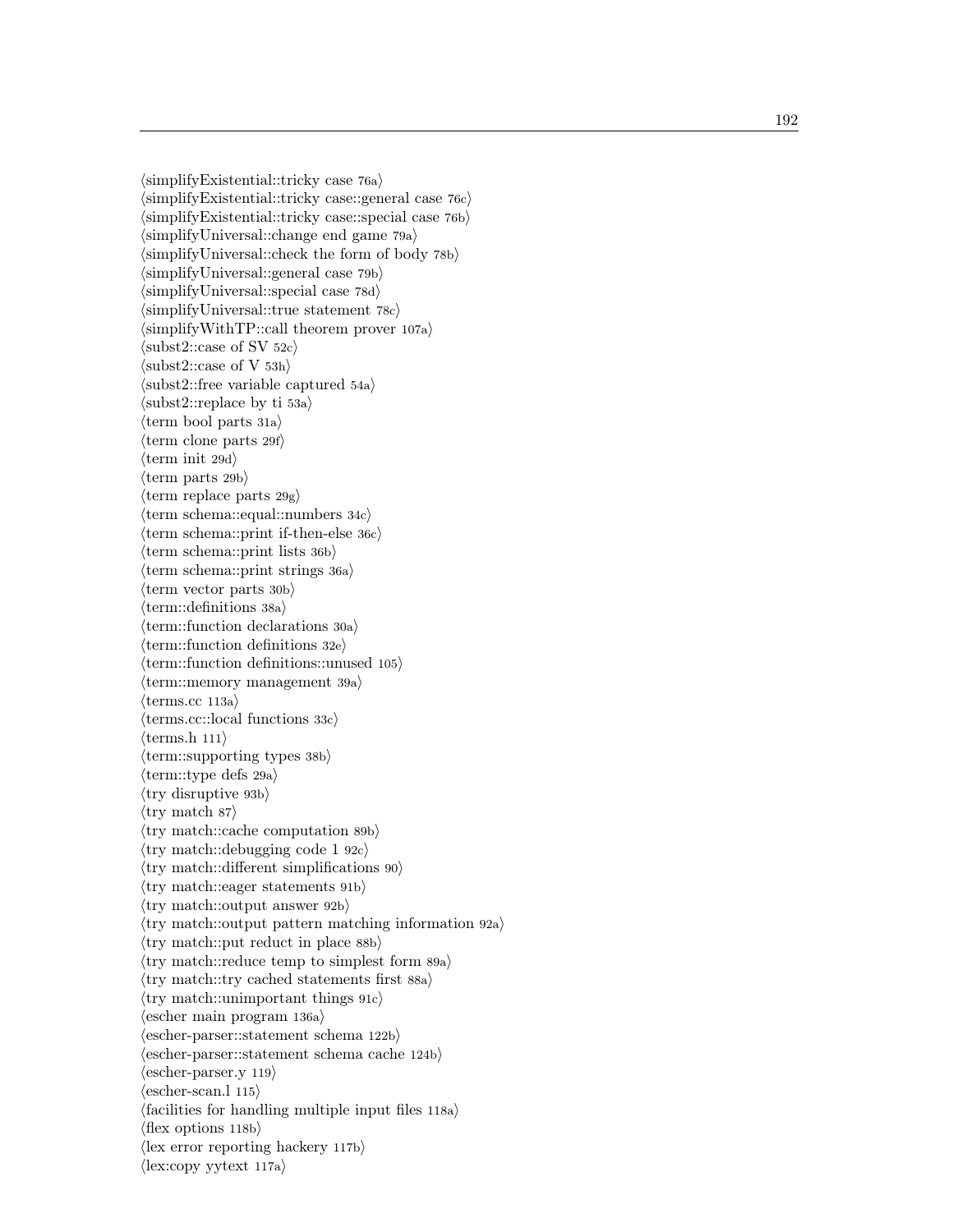$\langle$ lex:tpos 117c $\rangle$  $\langle$  parser::cache computed result 121b $\rangle$  $\langle$  parser::error reporting 137b $\rangle$  $\langle$  parser::function declarations 120d $\rangle$  $\langle$ parser::import 120b $\rangle$  $\langle$  parser::make sure statement head has the right form 123 $\rangle$  $\langle$  parser::perform a computation 121a $\rangle$  $\langle$  parser::preprocess statements 124a $\rangle$  $\langle \text{parser::query 120e} \rangle$  $\langle$  parser::query::output query 121c $\rangle$  $\langle$  parser::query::output result 121d $\rangle$  $\langle$ parser::quit 120a $\rangle$  $\langle$  parser::statement schema 122a $\rangle$  $\langle \text{parser::sv condition 128c} \rangle$  $\langle$ parser::term schema 125 $\rangle$  $\langle$  parser::term schema products 129d $\rangle$  $\langle$ parser::term schemas 129b $\rangle$  $\langle$  parser::type info 132 $\rangle$  $\langle$  parser::type info::unused 135 $\rangle$  $\langle$  parser::variables 120c $\rangle$  $\langle$ statement schema::control directives 124c $\rangle$  $\langle \text{term schema::existential statements 128a} \rangle$  $\langle \text{term schema::}$  if-then-else statements 127b $\rangle$  $\langle \text{term schema::lists 131} \rangle$  $\langle \text{term schema::products } 129c \rangle$  $\langle$ term schema::sets 130 $\rangle$  $\langle \text{term schema::strings 127a} \rangle$  $\langle \text{term schematic sugar 129a} \rangle$  $\langle \text{term schema::universal statements 128b} \rangle$  $\langle$ yacc token definitions 117d $\rangle$  $\langle$ BN node:clone 141c $\rangle$  $\langle$ BN node:print 141a $\rangle$  $\langle$  constants and their signatures 151 $\rangle$  $\langle$ editType:clone 141d $\rangle$  $\langle$ editType:freememory 141e $\rangle$  $\langle$ editType:print 141b $\rangle$  $\langle$ editType:subst 140c $\rangle$  $\langle$  function symbol table 154a $\rangle$  $\langle$ global symbol constants 148a $\rangle$  $\langle$ global.cc 143a $\rangle$  $\langle$ global:data types 139a $\rangle$  $\langle$ global: external functions 148b $\rangle$  $\langle$ global: external variables 143c $\rangle$  $\langle \text{global.h} 138 \rangle$  $\langle$ initialise constants::arithmetic operations 152a $\rangle$  $\langle$ initialise constants::disruptive operations 152c $\rangle$  $\langle$ initialise constants::relational operations 152b $\rangle$  $\langle$ insert constant:error message 153b $\rangle$  $\langle$ misc functions 159a $\rangle$  $\langle$  nonrigid constants 156c $\rangle$  $\langle$ run-time options 143b $\rangle$  $\langle$  statements and type checking 149a $\rangle$  $\langle$ statements insertion and printing 158a $\rangle$  $\langle$ string constants 144a $\rangle$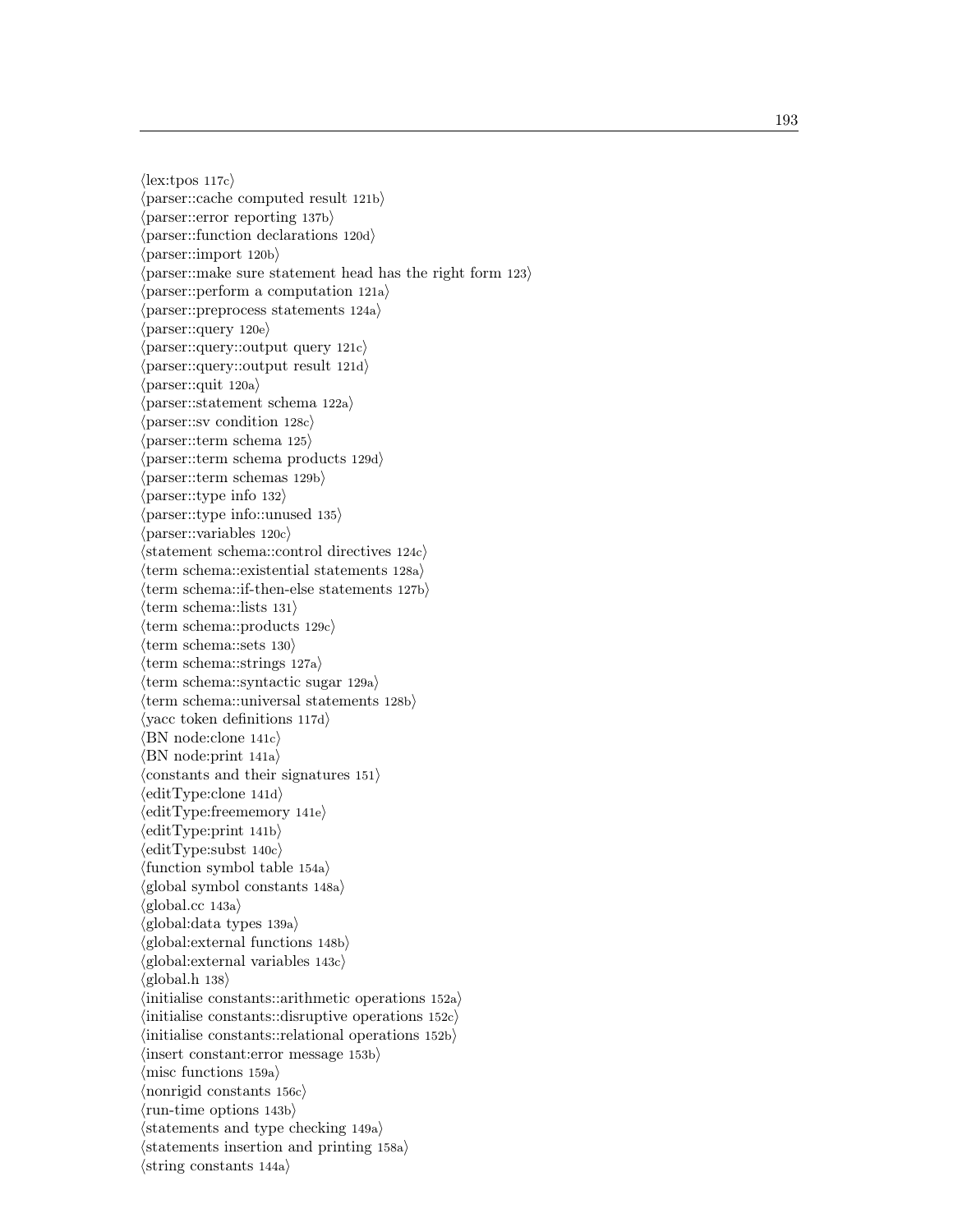```
\langlesymbols and their integer representations 145\rangle\langletype name to type objects mapping 157a\rangle\langleio.cc 165\rangle\langleio::common print command 166a\rangle\langleio::common print command ln 166b\rangle\langleio::file 166c\rangle\langleio::file 2 166d\rangle\langleio::file 3 166f\rangle\langleio::file 4 166g\rangle\langleio::file 2a 166e\rangle\langleio.h 164\rangle\langlebooleans.es 167\rangle\langle existential statements 170\rangle\langlelists.es 174\rangle\langle multiset functions 180\rangle\langlenumbers.es 172\rangle\langle \text{sets.es } 177 \rangle\langleuniversal statements 171\rangle\langle data.es 181\rangle\langle \text{queries.}es 183\rangle\langletricks.es 187\rangle\langletvrec.es 188\rangle
```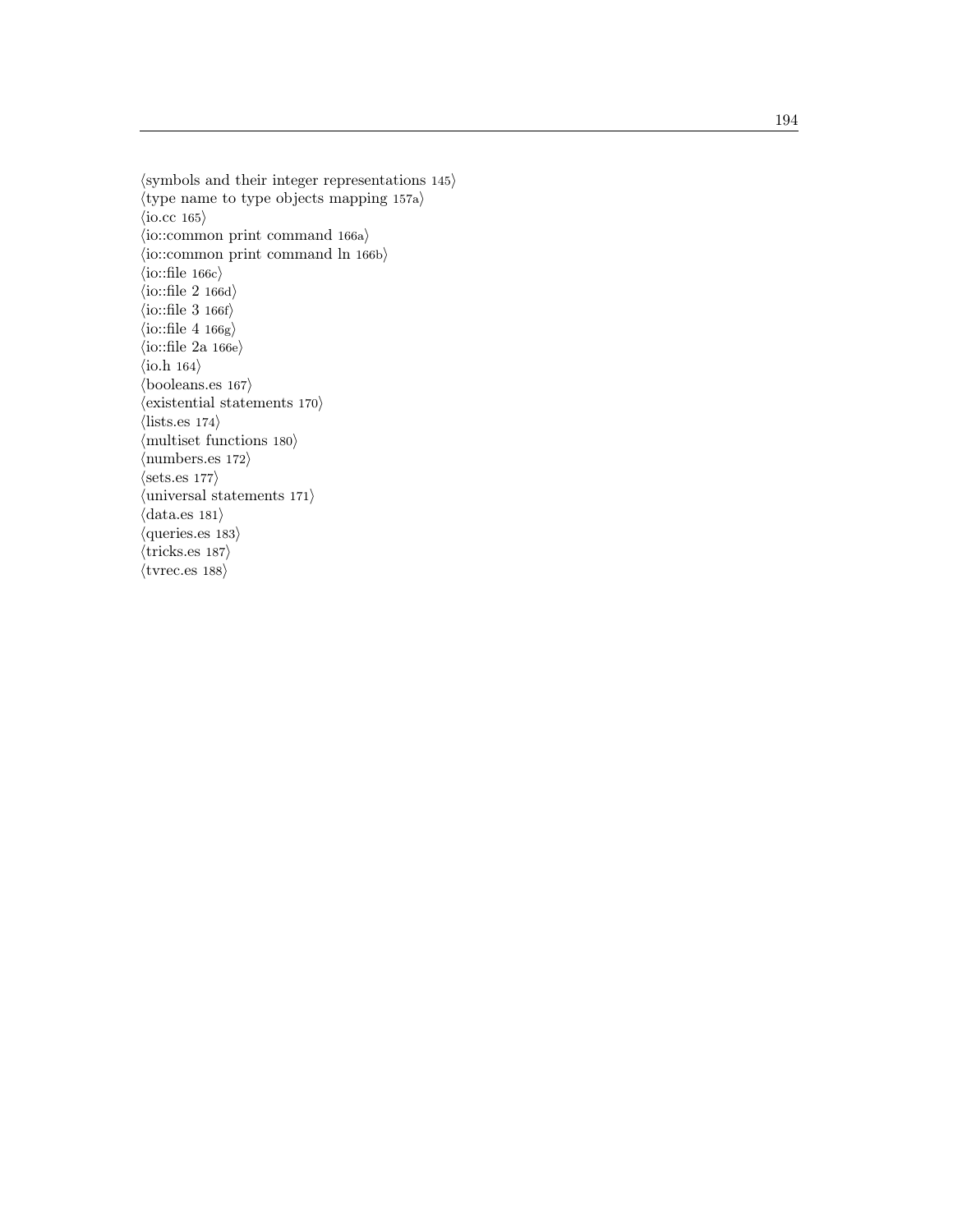# Bibliography

- [Cla78] Keith Clark. Negation as failure. In H. Gallaire and J. Minker, editors, Logic and Databases, pages 293–322. Plenum Press, 1978.
- [GHJV95] Erich Gamma, Richard Helm, Ralph Johnson, and John Vlissides. Design Patterns Elements of Reusable Object-Oriented Software. Addison-Wesley, 1995.
- [Han94] Michael Hanus. The integration of functions into logic programming: From theory to practice. Journal of Logic Programming, 19&20:583–628, 1994.
- [Knu86] Donald E. Knuth. T<sub>E</sub>X: The Program. Addison-Wesley, 1986.
- [Knu97] Donald E. Knuth. The Art of Computer Programming, Volume 2, Seminumerical Algorithms. Addison-Wesley, 3rd edition, 1997.
- [Llo95] John W. Lloyd. Declarative programming in Escher. Technical Report CSTR-95-013, Department of Computer Science, Bristol University, 1995.
- [Llo99] John W. Lloyd. Programming in an integrated functional and logic language. Journal of Functional and Logic Programming, 3, 1999.
- [Llo03] John W. Lloyd. Logic for Learning: Learning Comprehensible Theories from Structured Data. Cognitive Technologies. Springer, 2003.
- [LMB92] John R. Levine, Tony Mason, and Doug Brown. lex  $\mathcal{C}$  yacc. O'Reilly, 1992.
- [Mit96] John C. Mitchell. Foundations for Programming Languages. MIT Press, Cambridge, MA, 1996.
- [NM98] Gopalan Nadathur and Dale Miller. Higher-order logic programming. In D. Gabbay, C. Hogger, and A. Robinson, editors, Handbook of Logic in AI and Logic Programming, Volume 5: Logic Programming. Oxford, 1998.
- [Pax95] Vern Paxson. Flex: A fast scanner generator, 2.5 edition, March 1995.
- [Pey87] Simon L. Peyton Jones. The Implementation of Functional Programming Languages. Prentice-Hall, 1987.
- [Pey02] Simon Peyton Jones (editor). Haskell 98 language and libraries: The revised report. Technical report, 2002.